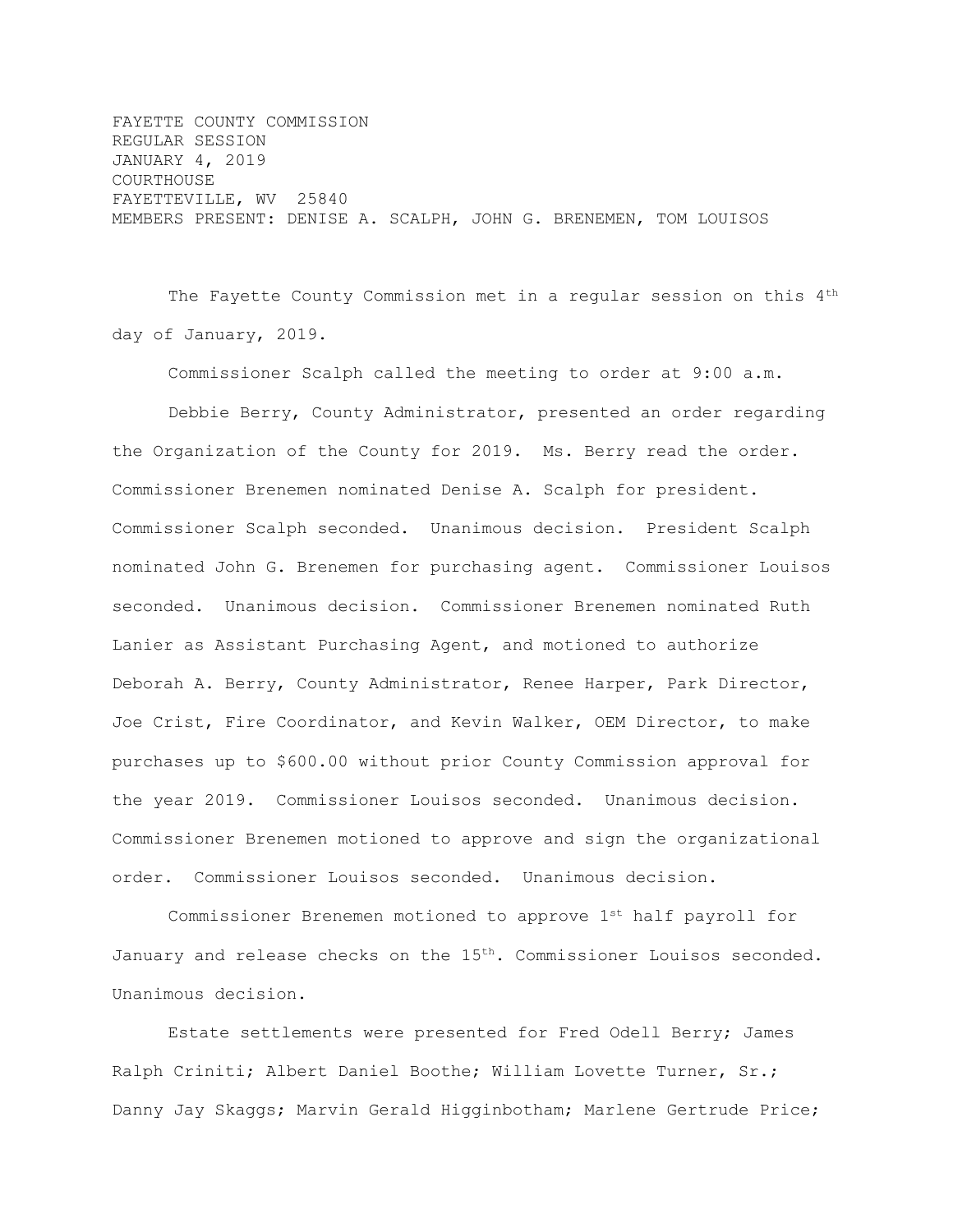Charles Edward Bennett; and Iva June Skaggs. Commissioner Brenemen motioned to approve the estate settlements. Commissioner Louisos seconded. Unanimous decision.

Carla Atha, Probate Clerk, was present to explain estate settlements. Estates take a minimum of four months to close. A settlement is the part completed by the estate administrator. A will is required to be presented within 30 days, but that does not always happen. Some may stay open due to law suits, annuities, etc...

Ms. Atha presented the settlement for the Charles Edward Bennett estate that Tom Ewing was originally assigned as curator. James Blankenship, Fiduciary Commissioner, requested the estate be closed. Amounts were assigned to two claims that were more than the total amount of the estate. The estate needs to be closed as there is no more money available. Commissioner Brenemen motioned to approve the order on the Estate of Charles Edward Bennett. Commissioner Louisos seconded. Unanimous decision.

Ms. Atha presented a letter from Judge Tom Ewing regarding the Freddy Dennler estate. Judge Ewing has resigned as Special Fiduciary Commission due to being appointed as Circuit Judge. Ms. Atha spoke with Attorney John F. Hussell, IV, Charleston, who has previously presided in other Fayette County estate cases. Commissioner Brenemen motioned to approve Mr. Hussell to take over the Freddy Dennler estate. Commissioner Louisos seconded. Unanimous decision

William Hughes, Mayor of Pax presented information regarding their water and sewer issues. Pax has a bank erosion problem that resulted in a major water leak. Approximated 100 feet of line was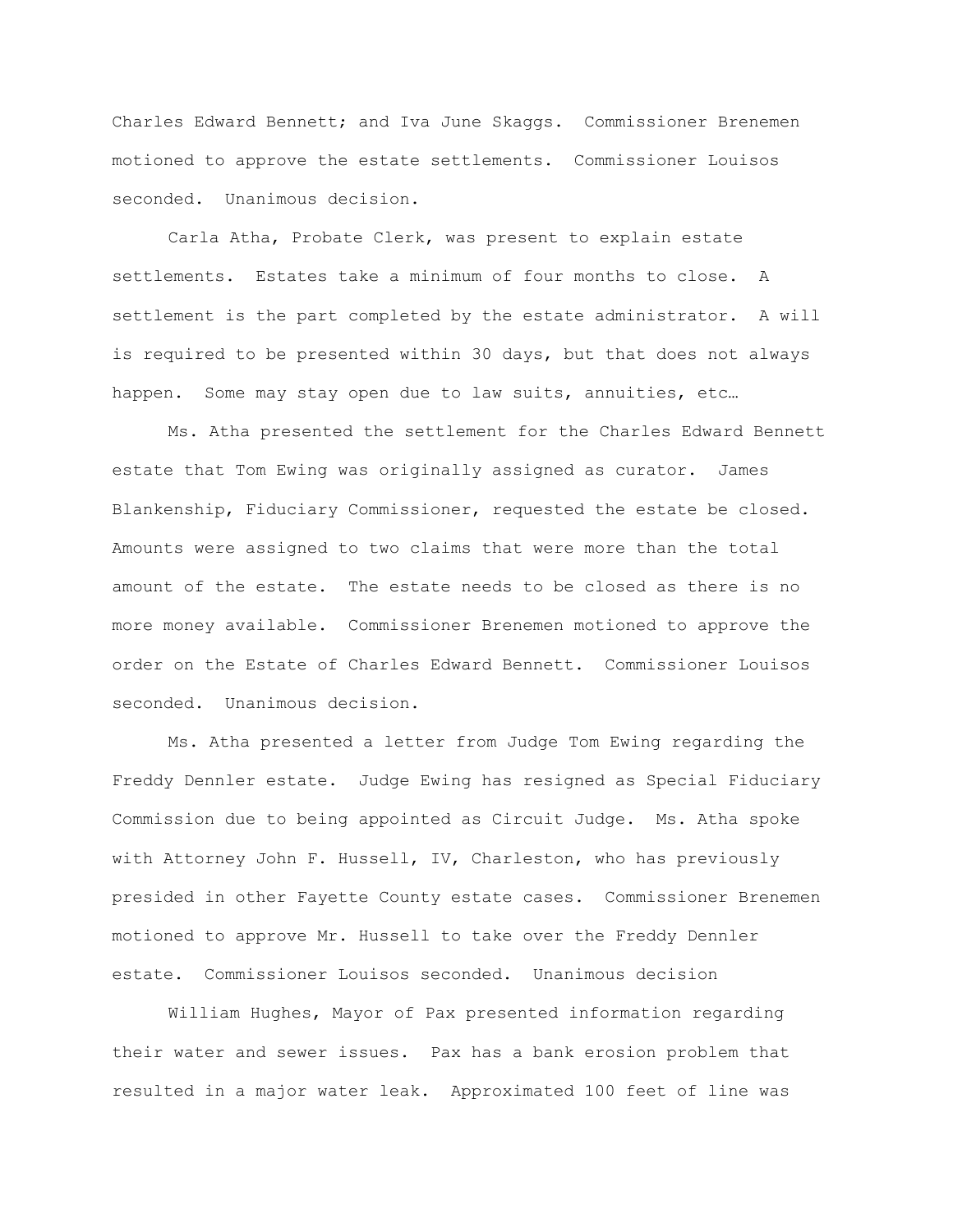exposed due to erosion. Their review indicates they can move approximately 300 feet of the line. The larger problem is bank erosion in the whole area affecting residents. There is a potential for landslides in the area. The erosion problem is also encroaching on the sanitation system. CSX has repaired some of the erosion problem. Mayor Hughes also spoke with Department of Highways and they replied it is outside of their right of way. Town of Pax is responsible for 50% of cost along with Soil Conservation Association and needs \$3,171.00 for a temporary fix. Commissioner Brenemen motioned to approve a \$3,171.00 allocation to the Town of Pax to address water and sewer line issues. Commissioner Louisos seconded. The Town of Pax will provide and itemized accounting of invoices paid and copies of checks written. The County will include a copy of the expense breakdown with the check copy for our records. Unanimous decision.

Ali Mitchell, representative from Senator Manchin's office, offered to perform a Congressional inquiry to agencies involved to assist and perhaps get a better solution to the problem.

Assessor Eddie Young presented information to the Commission as an overview on county taxes and explained the Assessor's job.

Ms. Berry presented 2 Combine or Divide & Segregate Orders for Tammy L. & Lawrence L. Thompson and Rita F. Campbell, respectively. Commissioner Brenemen motioned to approve and sign the orders. Commissioner Louisos seconded. Unanimous decision.

Ms. Berry presented letters to Assessor Eddie Young and Prosecuting Attorney Larry Harry, and a legal for approval setting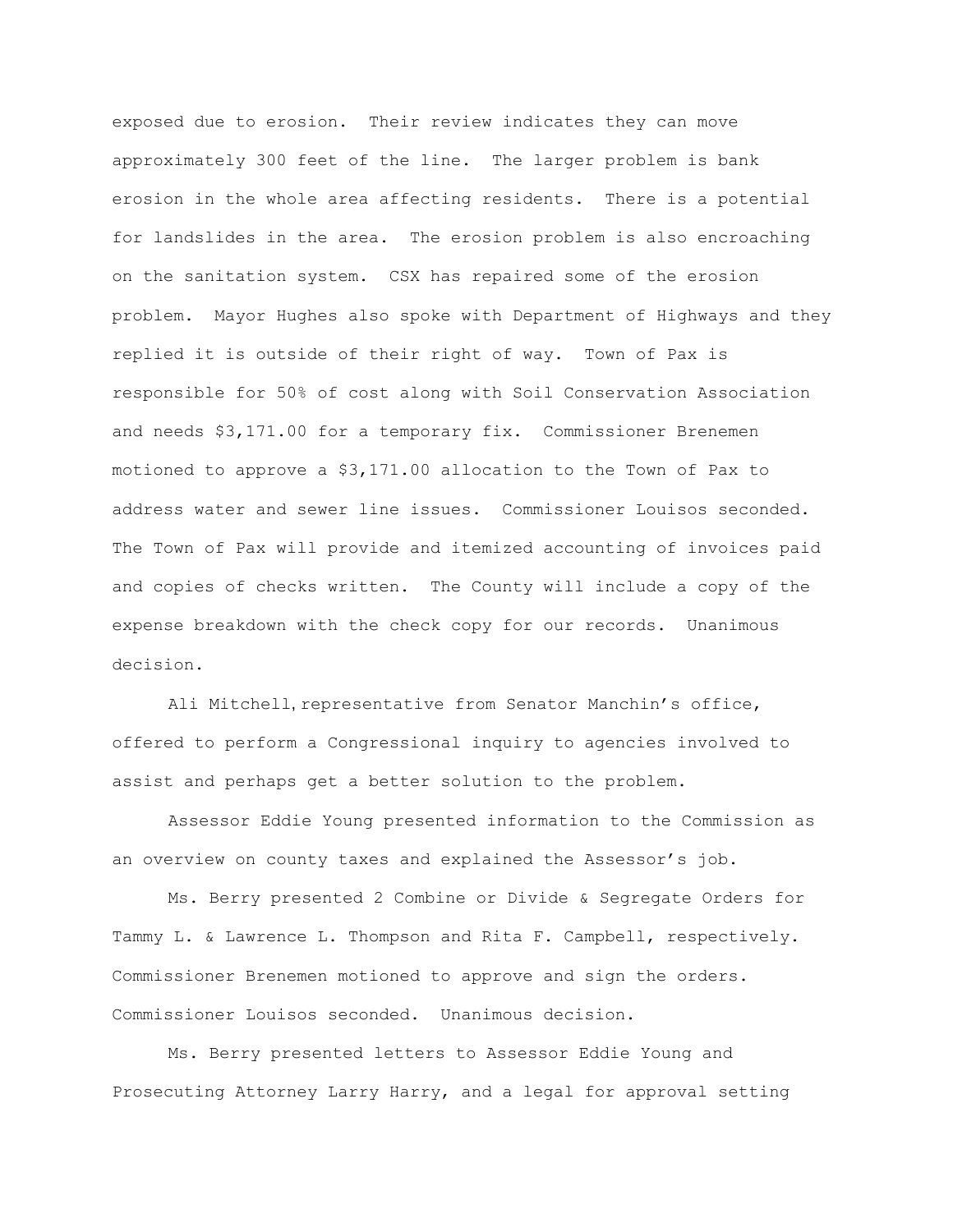dates for 2019 Board of Equalization and Review Hearings. Commissioner Brenemen motioned to approve schedule. Commissioner Louisos seconded. Unanimous decision

Ms. Berry presented an order for approval and signature of the Commission advising that effective January 1, 2019 the rate of reimbursement set by the U.S. General Service Administration (GSA) for mileage allowance will increase to fifty-eight cents (58) from fiftyfour and one half cents (54.5) per mile. Commissioner Brenemen motioned to accept and sign the order. Commissioner Louisos seconded. Unanimous decision

Ms. Berry presented a Fayette County Fire Levy Pumper/Ladder Replacement Agreement for approval and signature of the Commission for Town of Fayetteville Fire Department. Commissioner Brenemen motioned to approve and sign the contract. Commissioner Louisos seconded. Unanimous decision

Bill Wells, President of New River Trail Alliance and Billy Strasser, Project Manager for ARC Grant, appeared for discussion regarding an MOU for trail maintenance. Mr. Wells stated that the NR Trail Alliance covers 6 counties. They are trying to develop and construct a regional trail system and have received grants totaling approximately \$2 mill. John Tuggle from Region IV is also involved. The MOU sets out ownership and maintenance responsibilities. The vision is that government entities have ownership and maintenance responsibilities. Prosecuting Attorney Larry Harrah stated that when discussing maintenance, the county does not have the capability to perform heavy maintenance. Mr. Wells stated that most of the trail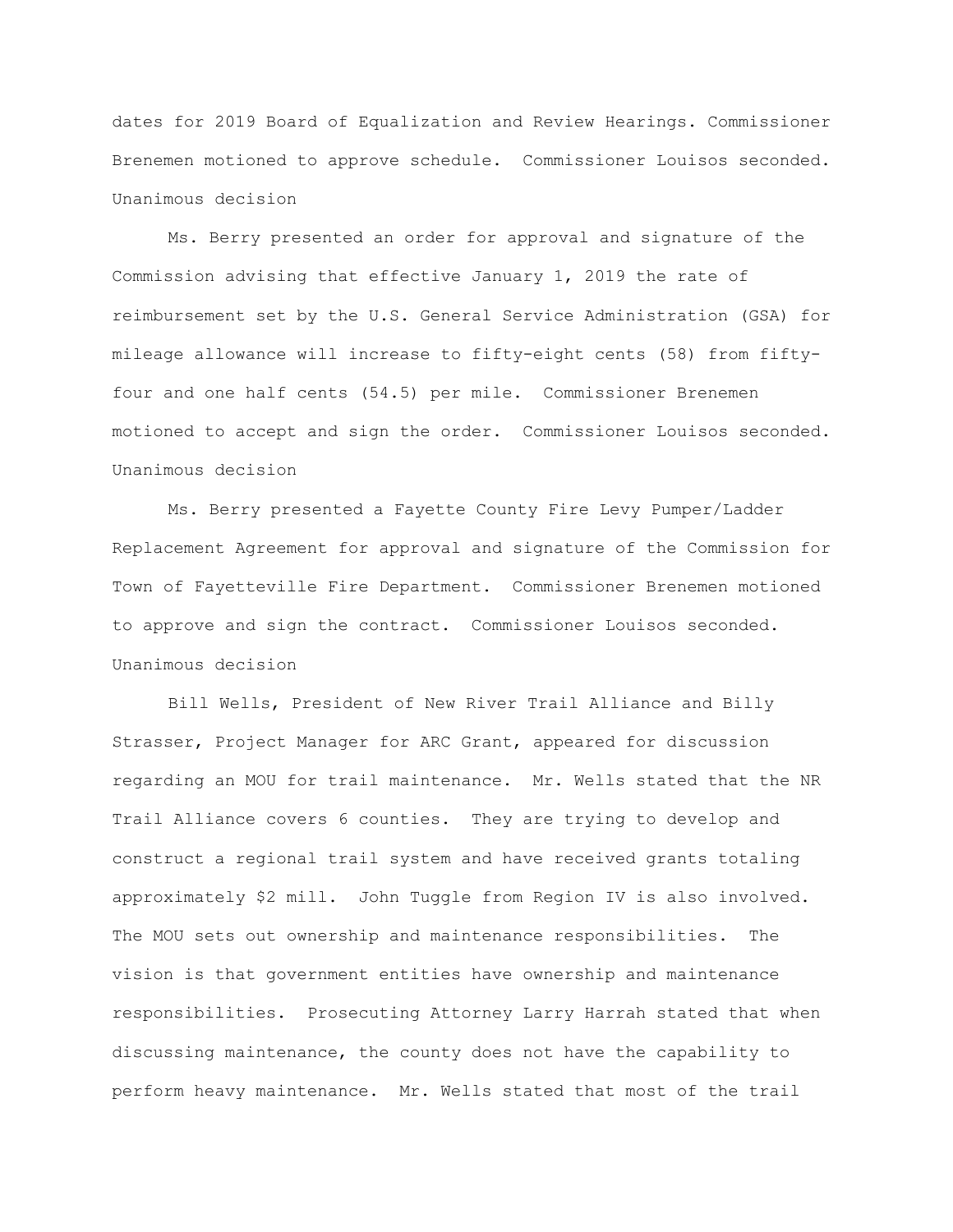will initially be a dirt surface. Major maintenance would include fixing a culvert that washes out, and maybe freshening up gravel. Mr. Wells said that the Trail Alliance will perform the title work and the trail would be transferred as a right of way to county or fee basis to county. The Commission requested follow-up information and an adjustments to the MOU for their next meeting.

A public hearing was held on the Anti-Tethering Ordinance. Mr. Harrah asked if there has been any consideration as to how this is any different from existing laws which already address adequate food, water, and shelter. Mr. Harrah doesn't see where this is going and how it is any different from what is already in place under current law. President Scalph stated that this is creating redundancy based on what is already in place. There is new legislation regarding Winston's Bill which gives authority to counties regarding what can be done to offenders.

Commissioner Brenemen, in light of this information, motioned to table this until the legislature has time to address Winston's Bill. Commissioner Louisos seconded. The Commission called for comments. Kathryn Gerancer, New River Humane Society President, stated this bill addresses specific requirements as to how an animal should be cared for; no log chains, proper collars. Commissioner Louisos asked if she was saying law enforcement does not understand adequate. Ms. Gerancer stated that adequate is subjective. President Scalph stated that all parties agreed this was discretionary. There are some who cannot afford to have an expensive shelter and specific footage, etc… which does not mean they are not good to their animals. If you start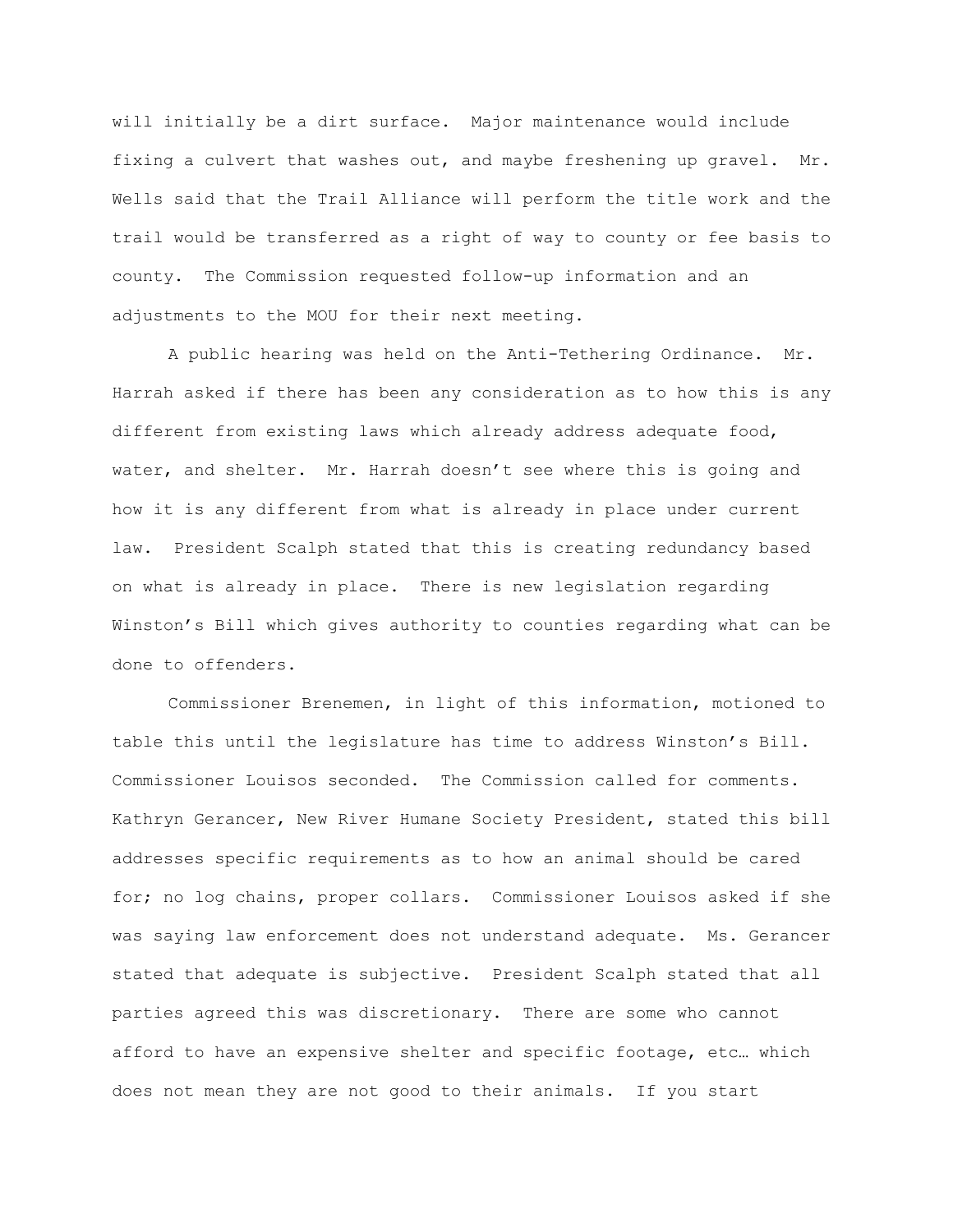putting too many restrictions on people with good intent, there will be unintended consequences. The ordinance has not been completely thought out. Mr. Harrah suggested tabling it for later discussion. There is no problem waiting until the legislature has discussed it. Sheriff Fridley has assigned a deputy for animal cruelty. WV Code 61- 8-9H covers cruelly tethering or chained animals. When you have the right person in place it will take care of the issues. A lot of this is already covered. Ms. Gerancer stated they see many that are living on a chain without shelter. Sheriff Fridley stated he had a dog that had to be chained because he could climb the fence. There are people on both sides of the issue. WV Code defines they must be out of the elements, out of the weather, inside something enclosed. President Scalph stated we need to hold further discussion. The decision has been made to table this discussion. President Scalph admires the NRHS's follow through, however the Commission must make it work as well. President Scalph reminded that a motion was made to table with further research regarding legislation and definition. She commended the Sheriff for dedicating a deputy to this issue. Mr. Harrah stated the County does a fairly good job addressing this when it comes up. Commissioner Louisos seconded. Unanimous decision.

The Commission recessed briefly to meet with Judge Blake regarding extra space on the 3rd floor.

Ms. Berry presented a letter from Bill Lanham, Fayetteville Town Superintendent, requesting support for efforts of the Kapplers of Wild Blue Adventures, Tabitha Stover of Fayetteville CVB, and Maura Kistler of Waterstone Outdoors, for a WWII reenactment event in downtown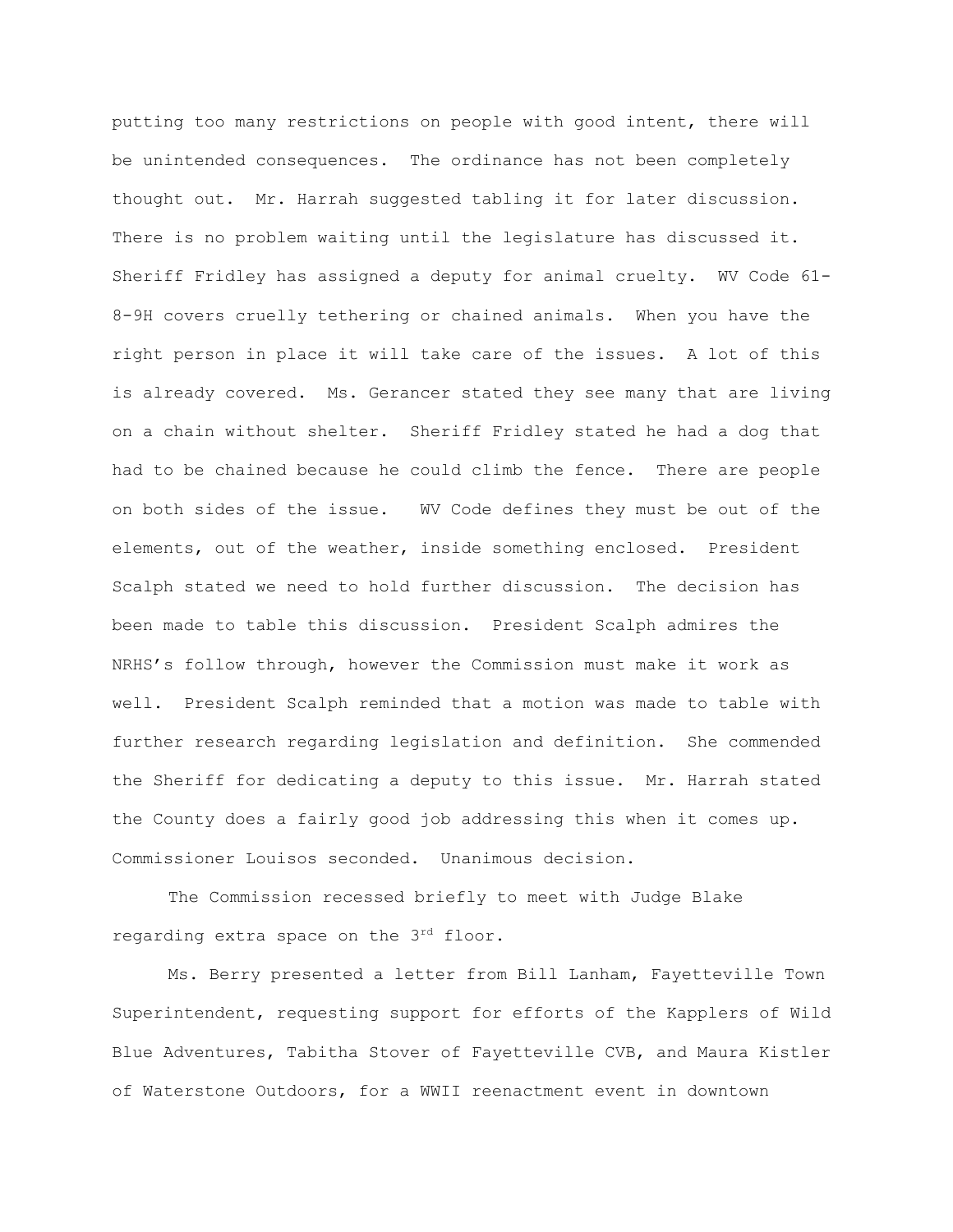Fayetteville on May 4, 2019. The application requests use of the courthouse lawn, walkways, front porch and parking lots and use of the Memorial Building in the event of rain. Commissioner Brenemen motioned to approve the request. Commissioner Louisos seconded. Unanimous decision.

Ms. Berry presented a letter for approval and signature of the Commission approving the request from Anne Cavalier, Mayor of Smithers, for funds for bids received for the removal of two houses owned by the City of Smithers. One at \$9,500.00 for the smaller home, which includes asbestos removal and \$12,650.00 for the larger home and also includes asbestos removal. The Commission signed the letter.

Ms. Berry presented a letter for approval and signatures to the WV Supreme Court from the Commission requesting reimbursement for rent for the Family Law Judge for the month of January, 2019 in the amount of \$3,375.00. Commissioner Louisos motioned to approve and sign the letter. Commissioner Brenemen seconded. Unanimous decision.

Ms. Berry presented for approval Robert Bandy with Kaye, Casto and Chaney to continue tax collection efforts for the Fayette County Sheriff's office to replace Tom Ewing, who has been appointed as Circuit Judge for Fayette County. Sheriff Fridley will discuss with Mr. Bandy and ensure that terms are the same. Commissioner Brenemen motioned to approve Mr. Bandy as long as the original agreement is honored. Commissioner Louisos seconded. Unanimous decision.

Ms. Berry presented for discussion Fayette County Commission appointments for local authorities, commissions and boards. This discussion was continued till January 18<sup>th</sup>.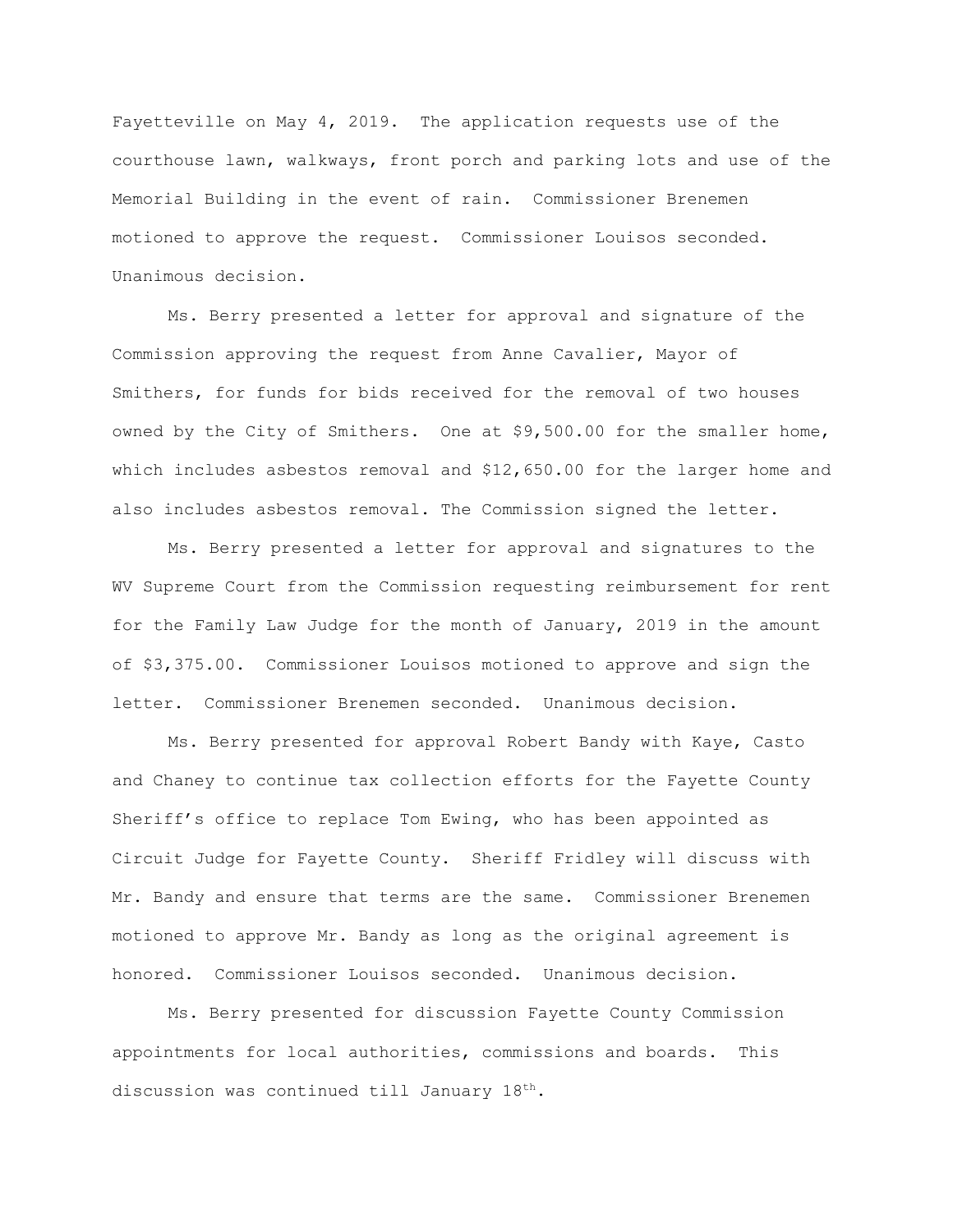The meeting was adjourned at 12:20 p.m.

FAYETTE COUNTY COMMISSION REGULAR SESSION JANUARY 18, 2019 COURTHOUSE FAYETTEVILLE, WV 25840 MEMBERS PRESENT: DENISE A. SCALPH, JOHN G. BRENEMEN, TOM LOUISOS

The Fayette County Commission met in a regular session on this 18<sup>th</sup> day of January, 2019.

President Scalph called the meeting to order at 9:02 a.m.

Ms. Berry presented a Combine or Divide & Segregate Order for Keri Christina Conte. Commissioner Brenemen motioned to approve and sign the order. Commissioner Louisos seconded. Unanimous decision.

Commissioner Brenemen motioned to approve vouchers and invoices and release checks today. Commissioner Louisos seconded. Unanimous decision.

Commissioner Brenemen motioned to approve prior minutes from December 21, 2018 and January  $4<sup>th</sup>$ , 2019. Commissioner Louisos seconded. Unanimous decision.

Commissioner Brenemen motioned to approve 2nd half payroll for January and release checks on January  $30<sup>th</sup>$ . Commissioner Louisos seconded. Unanimous decision.

Estate settlements were presented for Helen Delores Petitt; Larry Gene Dotson; Mark Christopher Dickson; and Della Wanda Moore.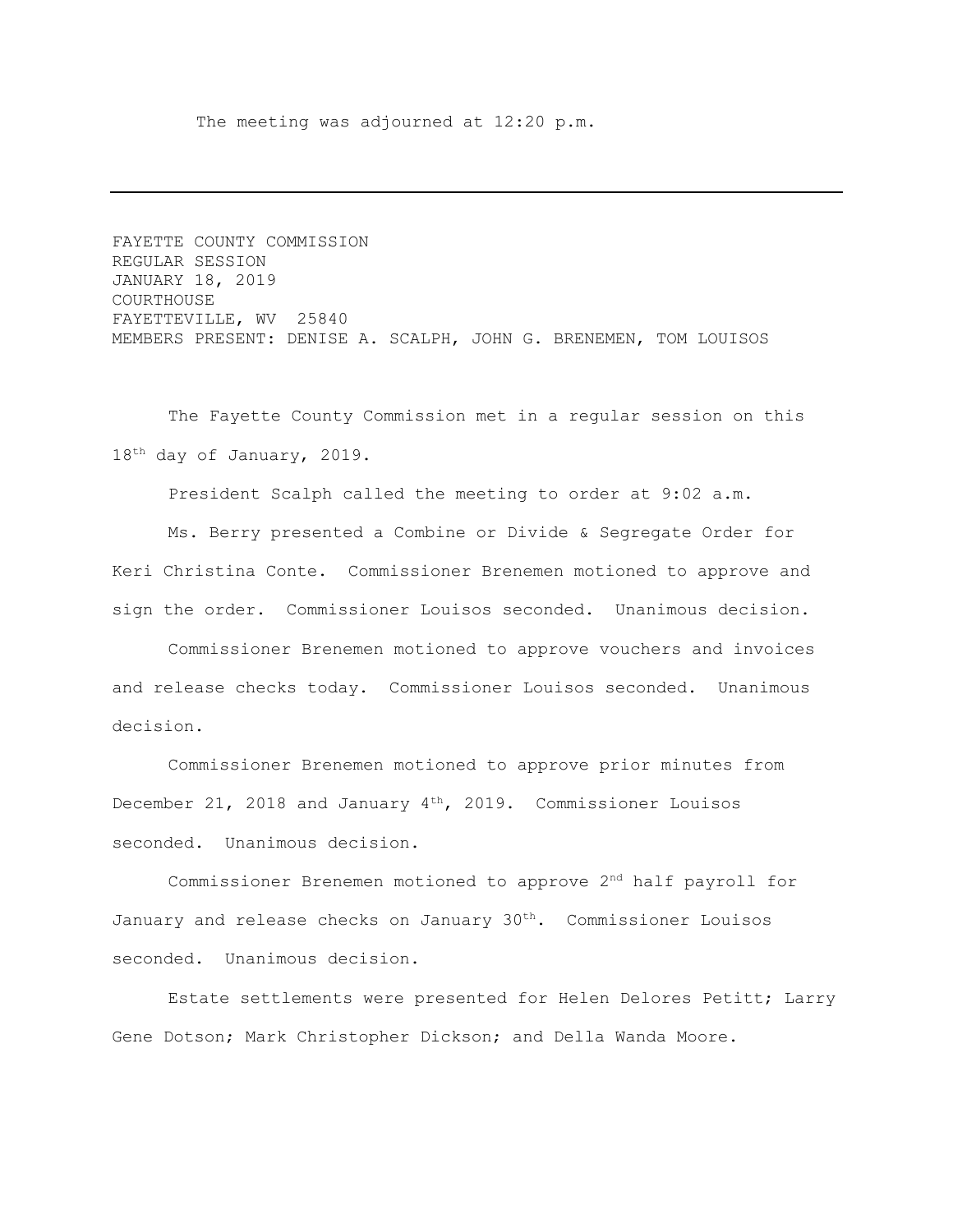Commissioner Brenemen motioned to approve the estate settlements. Commissioner Louisos seconded. Unanimous decision.

Debbie Berry, County Administrator, presented a thank you card from Tally Richmond for their annual allocation to the Children's Toy Fund.

Ms. Berry presented a drawdown request for Fayette County Community Corrections Grant for approval and signature of President Scalph for the month of December, 2018 in the amount of \$13,659.20. Commissioner Brenemen motioned to approve and authorize President Scalph to sign. Commissioner Louisos seconded. Unanimous decision.

Ms. Berry presented a Fayette County Fire Levy Pumper replacement Agreement for the City of Oak Hill for approval and signature of the Commission for FY 7/1/2018 – 6/30/2019. Commissioner Louisos motioned to approve. Commissioner Brenemen seconded. Unanimous decision.

Ms. Berry presented a WV Sales and Use Tax Return from the Fayette County Park for the quarter ending 12/31/18 for approval and signature of President Scalph. Commissioner Brenemen motioned to approve and authorize President Scalph to sign. Commissioner Louisos seconded. Unanimous decision.

Ms. Berry presented a request for appointment of Cliff Sullivan to the Fayette County Parks and Recreation Board to replace Dennis Feazell who resigned. Term to expire June 30, 2019. Commissioner Brenemen motioned to approve. Commissioner Louisos seconded. Unanimous decision.

Ms. Berry presented a request for reappointment of Tommy Harris, Angela Gerald, Tim Richardson, Allen Ballard, and Aletha Stolar to the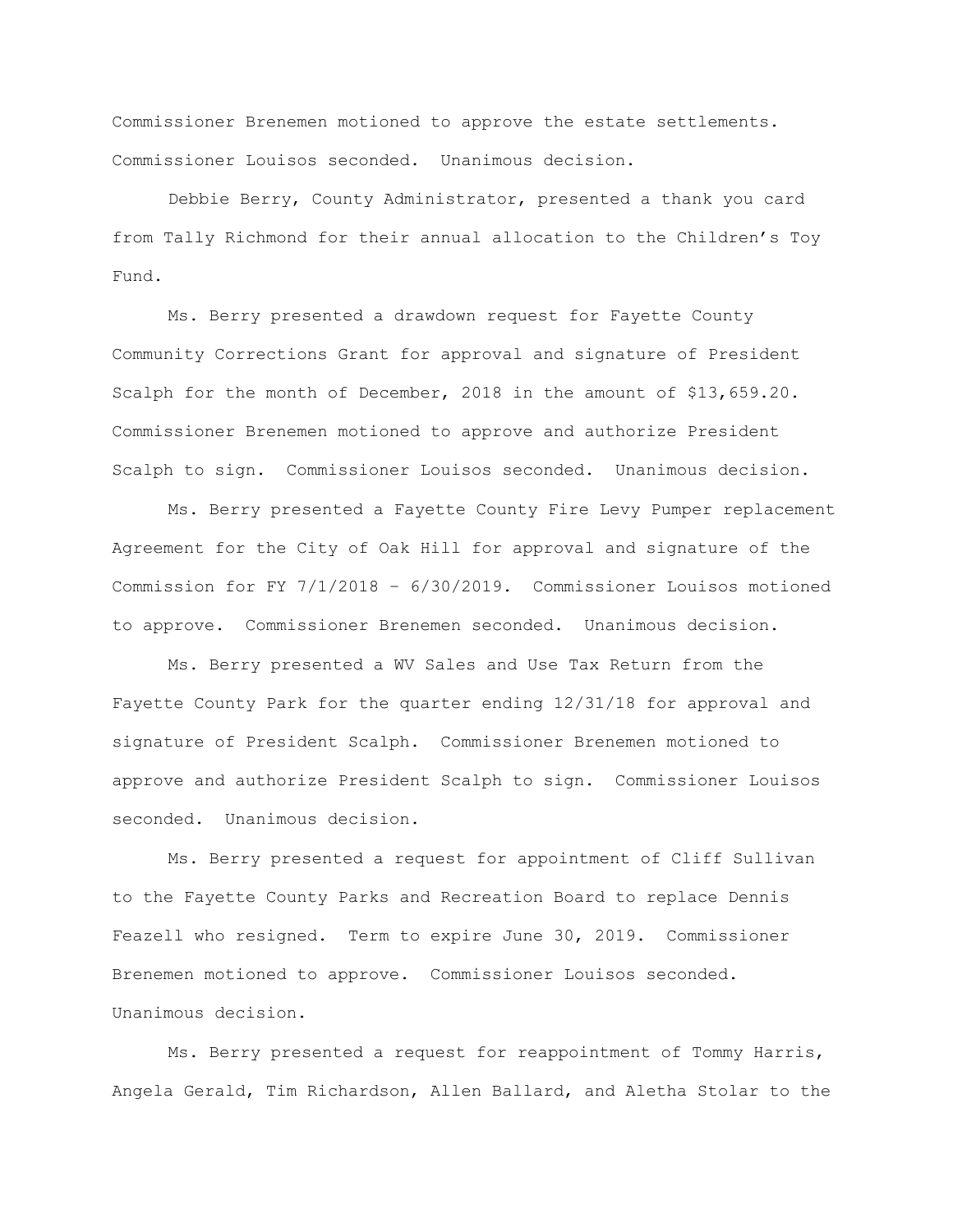Fayette County Beautification Committee and to appoint Keri Conte to replace Phillip Perone. Terms to expire January 6, 2021. Commissioner Louisos motioned to approve. Commissioner Brenemen seconded. Unanimous decision.

Ms. Berry presented a request from Stacy Harrison from Fayetteville Elementary School to use the Memorial Building to hold the Fayetteville Elementary School 2019 Social Studies Fair on March 5-6, or March 13-14, 2019, in case of inclement weather. Commissioner Louisos motioned to approve. Commissioner Brenemen seconded. Unanimous decision.

Ms. Berry presented a request from Renee Harper, Park Director, to purchase a salt spreader. The lowest quote is \$2,100.00. Commissioner Brenemen motioned to approve. Commissioner Louisos seconded. Unanimous decision.

Lesley Taylor from Region IV appeared to give an explanation of PSD requirements regarding monies. SB234 (effective June 12, 2015) modified WV Code 24-1-1 by the addition of subsection (k). The code language states that each PSD and municipal water & sewer utility shall maintain a cash working capital reserve of no less than oneeighth of annual operation and maintenance expenses. It is not optional. PSDs file and annual report each year which are filed with PSC. Ms. Taylor provided water and sewer rates to the Commission.

Ms. Taylor explained what Regional Councils do in WV. There are 11 in the state and they focus on expansion and improvement of infrastructure of our areas, such as water, sewer, and broadband.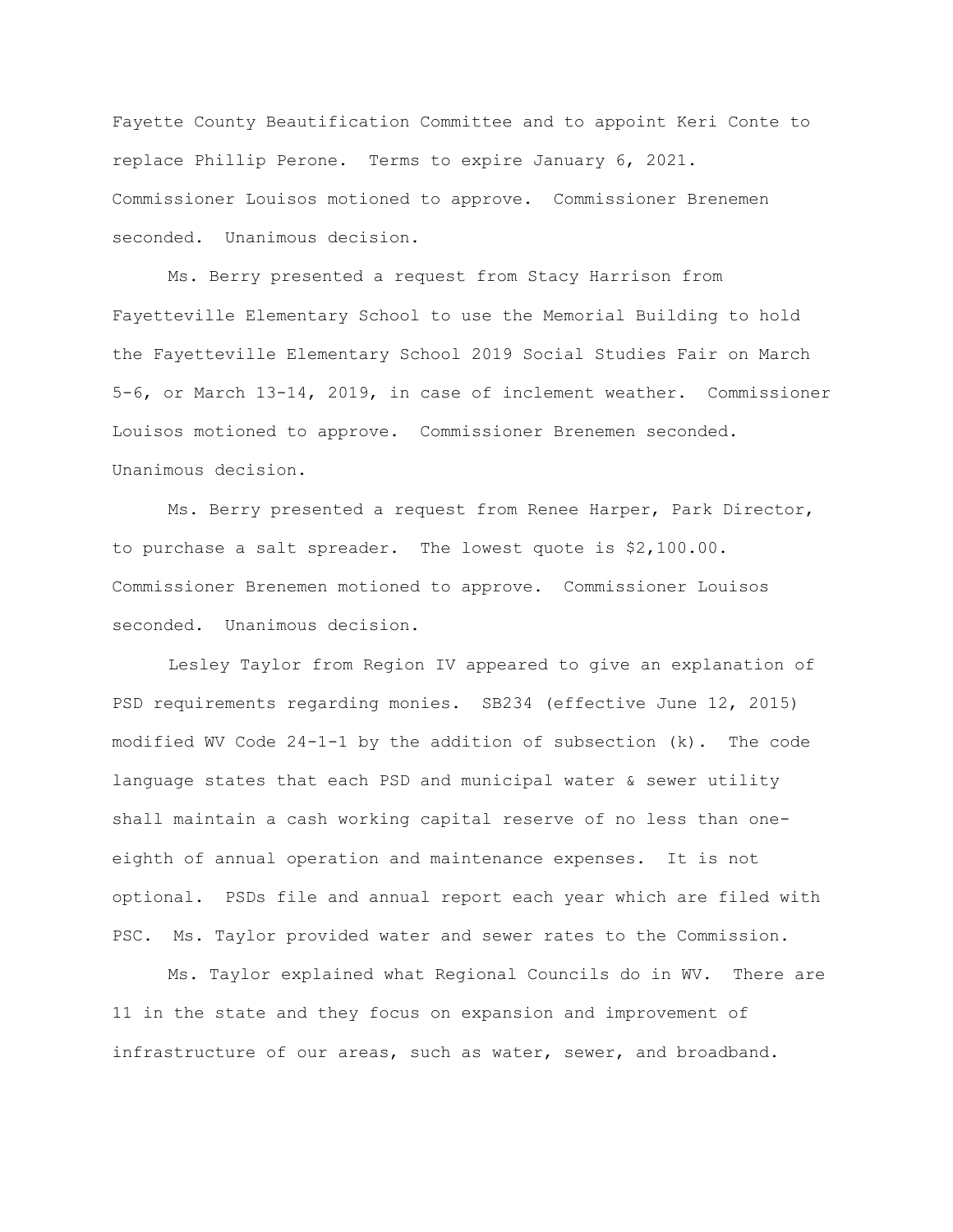Todd Gunther, representative from Senator Shelly Moore Capito's office appeared to introduce himself to Commissioner Louisos.

Kevin Sneed and Elizabeth Ranson, WV Department of Homeland Security appeared for a presentation. Mr. Snead and Ms. Ranson explained that there is a community rating system and communities are rewarded for flood plain management. Fayette County has participated since January 15, 1988 and has made strides in enforcement and improvement. As of October 1, 2018, Fayette County citizens began receiving a 5% discount on flood insurance policies due to the work in the county and advancing from level 10 to level 9. Only 13 municipalities/counties have this distinction. Mr. Snead and Ms. Ranson are here to present a plaque and congratulate Fayette County for flood plain management, as well as to thank Allen Ballard and Angela Gerald for all their hard work.

Kelvin Holliday, County Clerk, and Alicia Treadway, Voters' Registration, appeared to discuss polling places. There are a number of issues with disability access at polling places. Five sites require more extensive modifications and some can be moved to other locations. Mr. Holliday will recommend the locations.

Mr. Holliday then presented his personnel request. Probate Clerk Carla Atha will be leaving the county at the end of March. Mr. Holliday requested a minimum of one month training for her replacement. President Scalph asked how to fund having the second person to train with Ms. Atha still on the payroll. Funding can be used from the extra help line item, however there will be no money for part time help for the rest of the fiscal year. Mr. Holliday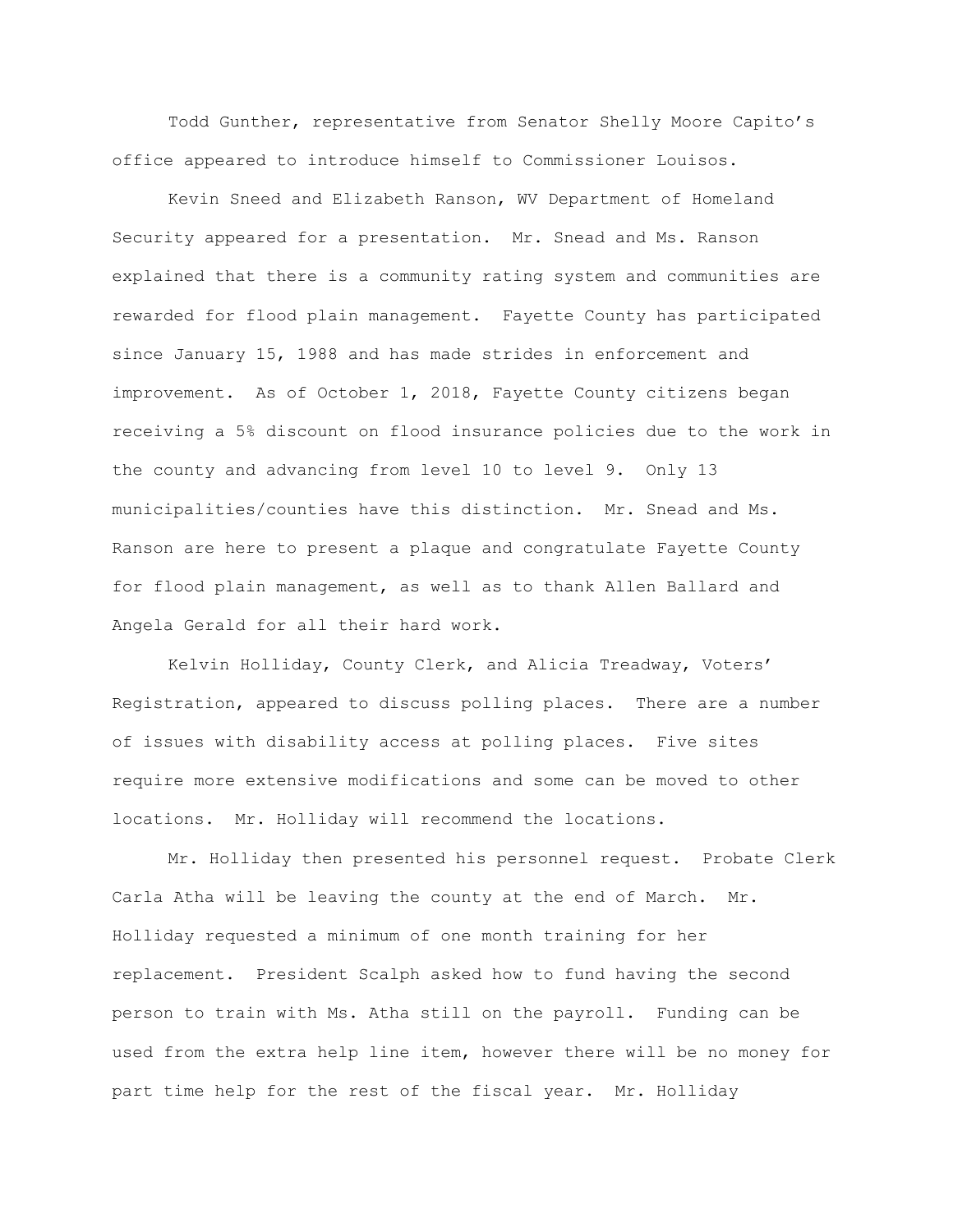requested that the Commission fund the month of training. The Commission will discuss this information in an executive session regarding a personnel matter which will be continued when the Prosecutor is available.

Ms. Berry presented quotes for exterminator for the courthouse buildings.

> Metric Pest Control – 7 Buildings \$3,440.00 Quarterly Mitchel Exterminating - 7 Buildings \$1,950, 6 Month Service \$2,809.00 Phillips Termite & Pest Control, Inc. – 6 Buildings Monthly \$326.00 – \$3,912.

Commissioner Brenemen motioned to approve Metric Pest Control. Commissioner Louisos seconded. Unanimous decision.

Ms. Berry presented a Substantial Completion for approval and signature of President Scalph for Fayette County Courthouse Masonry Repair Phase II. Commissioner Brenemen motioned to approve and authorize President Scalph to sign. Commissioner Louisos seconded. Unanimous decision.

Ms. Berry presented a memo for review and consideration from Sheriff Michael Fridley to allow for a signing bonus for the position of Deputy Sheriff to help remedy the problem of recruiting applicants. Sheriff Fridley has two openings for Deputy. The signing bonus for a certified candidate would be a cost savings. The total cost of Academy training is \$13,666.00. The signing bonus requested is \$5,000.00 with a signed contract of one year. Sheriff Fridley asked that this be revisited with each testing cycle. He does not want to make this an automatic bonus each time. There are restrictions and if the one year contract is not fulfilled, the signing bonus will be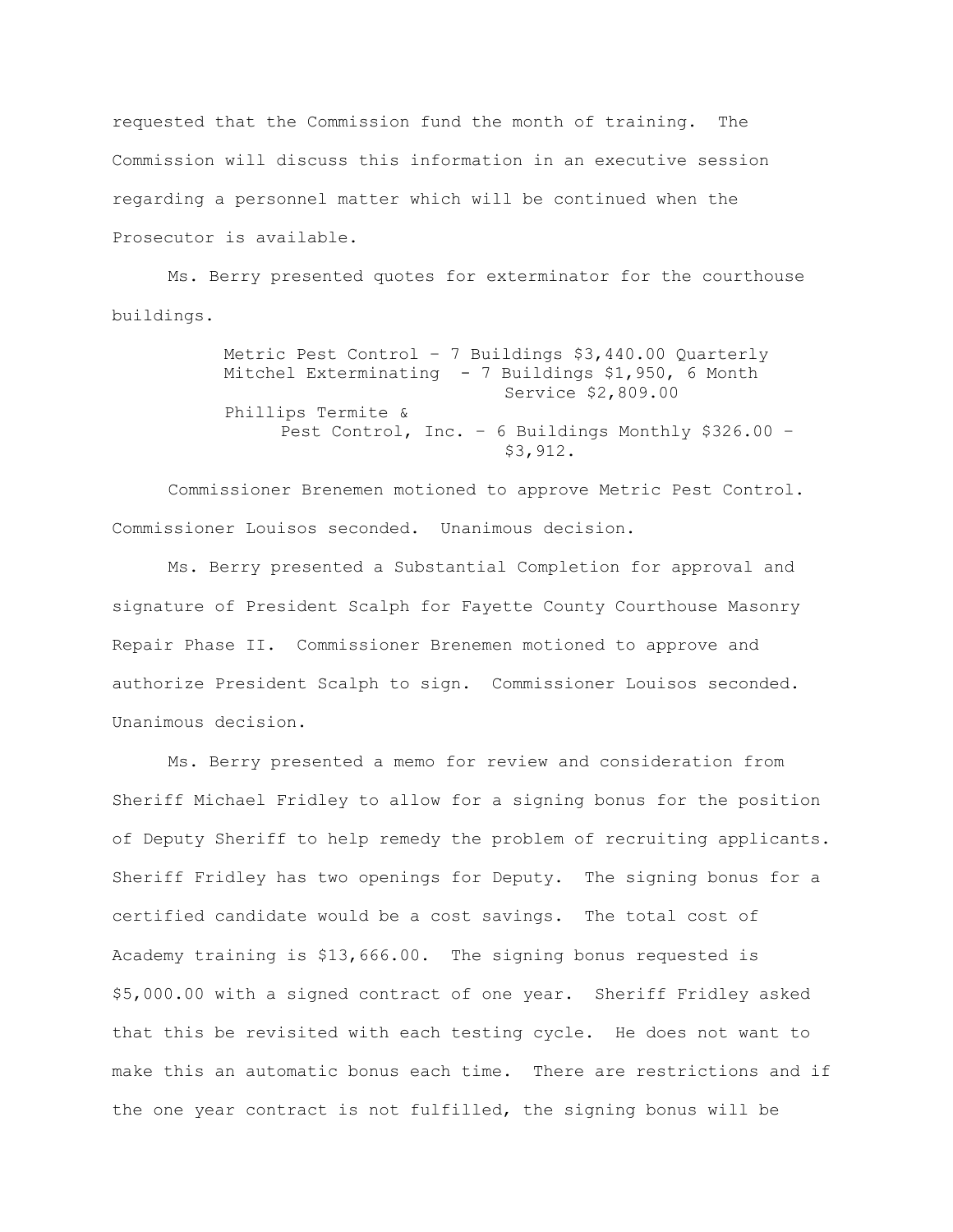repaid. Commissioner Brenemen motioned to approve the \$5,000.00 signing bonus as long as specifications are met. There will be a savings of \$8,666.00 being limited to this two year testing cycle and be presented again after that time. Commissioner Louisos seconded. Unanimous decision.

Kelly Jo Drey, Resource Coordinator, and Gabe Pena, Deputy Resource Coordinator, appeared to discuss coal reallocated funds. In the past the coal reallocated severance revenue was allocated to the URA. They are asking if the Commission will approve using those funds to pay invoices for Broadband and cold storage for Whitlock Farm. Commissioner Louisos asked questions related to funding and debt. When was the URA formed for Wolf Creek? 2004. Which projects would this be used for? The invoices are \$20,000. One is for Spillman for legal fees related to Broadband. The cold storage buildout at the farm is the second. Commissioner Brenemen motioned to move \$22,000.00 from coal reallocated fund to cover bills for the Broadband and Whitlock initiatives, as long as the projects are for economic development. Commissioner Louisos seconded. Unanimous decision.

The Commission entered into an executive session at 11:27 for a personnel matter. The Commission exited Executive Session at 11:57.

Commissioner Brenemen motioned for a budget revision of \$2,500.00 from part time salary and \$1,658.58 from books, pending a letter from Kelvin Holliday asking for this revision. Commissioner Louisos seconded. The position will start full time on March 1st. Starting salary of \$32,020.00 as requested was approved. Unanimous decision.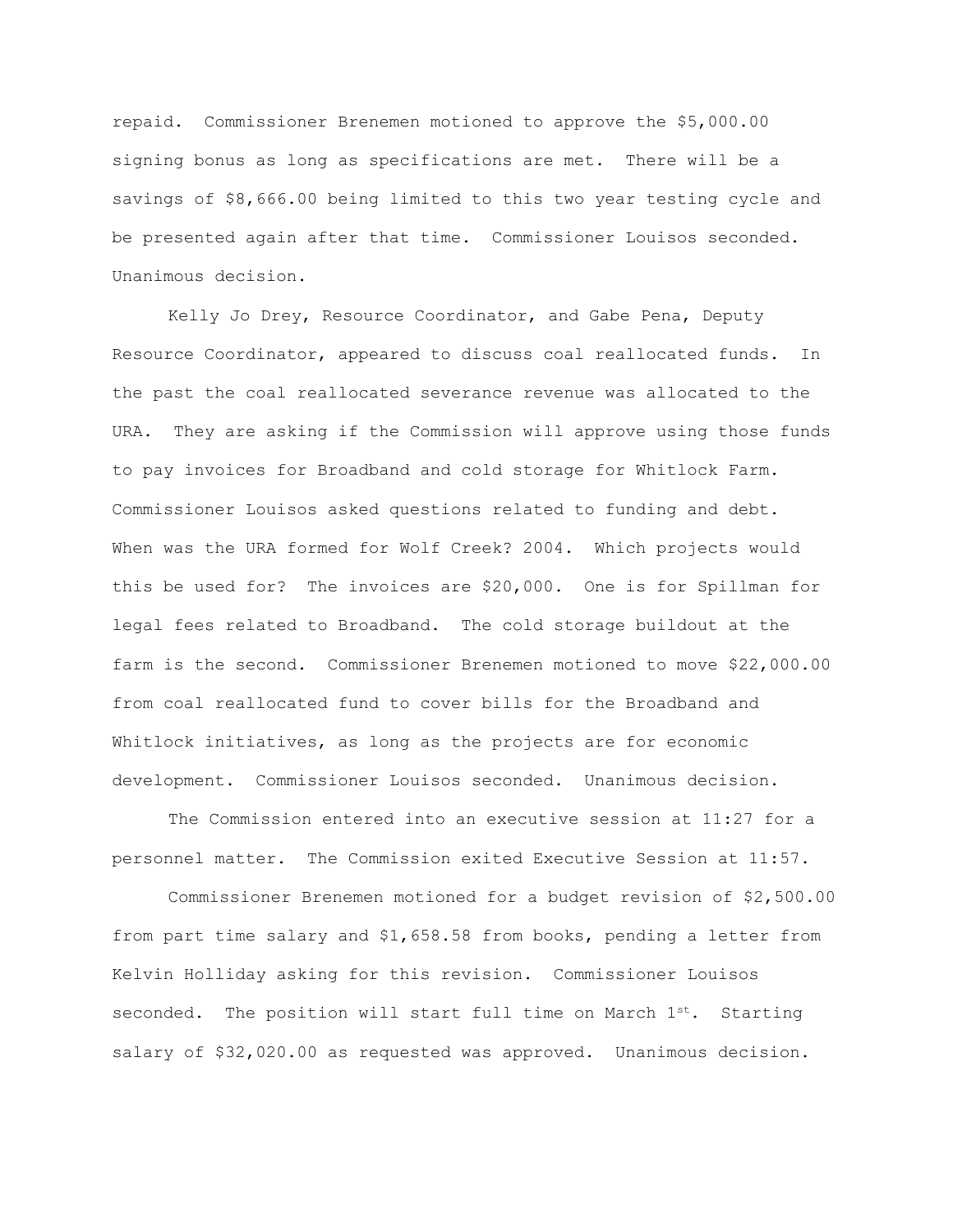Ms. Drey reappeared and presented grant agreements for signature. NRGRDA is giving \$50,000.00 to support the Whitlock Farm, half paying for the farm manager's salary, \$20,000.00 will go toward cold storage, and \$7,000.00 for office supplies and miscellaneous expenses. Ms. Drey will invoice them monthly with the check submitted to accounting. Commissioner Brenemen motioned to sign the grant with NRGRDA and authorize President Scalph to sign. Commissioner Louisos seconded. Unanimous decision.

Mr. Peña presented a resolution to enter into an agreement with the Development Office for Flex-E grant funding. Funding will help update planning documents to continue work at Wolf Creek Park, with current economic factors. \$10,000.00 total in funds. The Commission will have to match \$1,000.00. This is considered a slum and blighted area. For the URA to operate, this area had to be designated a slum and blighted area and the URA must develop a redevelopment plan for the area, as designated by State Code 16-18-6. Commissioner Brenemen motioned to accept the Flex-E Grant application and authorize President Scalph to sign. Commissioner Louisos seconded. Unanimous decision. The Commission passed a resolution to go into an agreement with the NRGRDA which authorizes Mr. Pena to apply for Flex-E Grant funds and also authorizes Ms. Drey to act on their behalf.(attached)

Mr. Pena presented a contract with Downstream Strategies for services regarding the Brownsfield grant. There is no match required from this grant. Commissioner Brenemen motioned to go into an agreement with Downstream Strategies under the Brownsfield Agreement for the environmental consulting services for the estimated amount of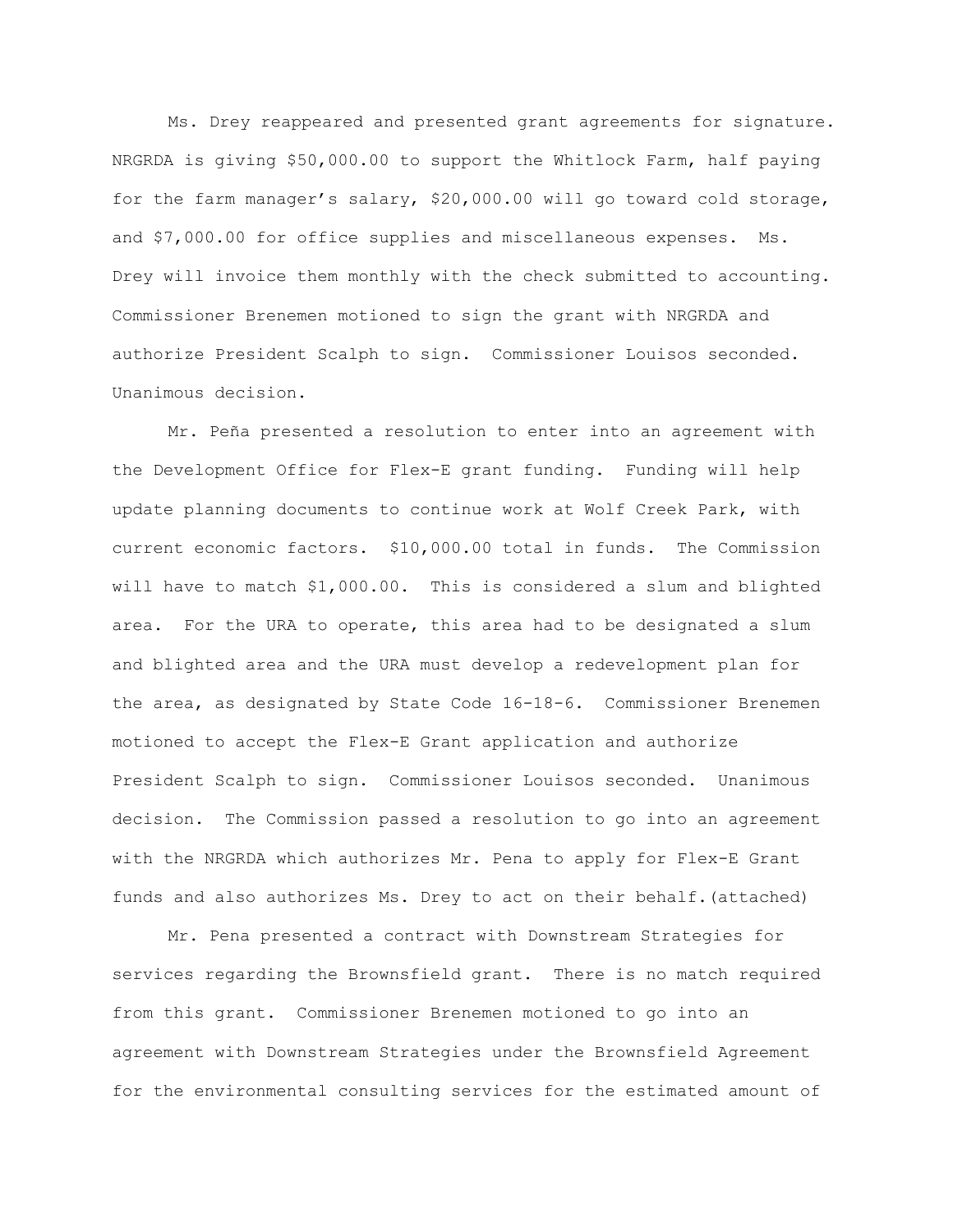\$180,500.00 and authorize President Scalph to sign. Commissioner Louisos seconded. Unanimous decision.

Ms. Drey presented an agreement for consulting services with Downstream Strategies for Whitlock Farm Project with the sprouting Farms Turnrow Project. This is a half million dollar grant to support expansion of regional food distribution. There is a contract for \$30,000.00 for a logistical analysis of existing operations for the Food Hub to provide specific data and analysis on how the business will expand, such as staffing, operations, and etc. It will be invoiced in installments and the URA will ask for reimbursement from USDA. Commissioner Brenemen motioned to enter into an agreement for Environmental Consulting Services with Downstream Strategies for \$30,000.00 for tech and expert support for the USDA LFPP Project and authorize President Scalph to sign. Commissioner Louisos seconded. Unanimous decision.

Discussion was held regarding board appointments for the Commissioners.

Ms. Berry presented a letter to elected officials and office holders regarding a special meeting on 1/31/19 regarding budgets and submission of budgets in March.

The meeting was adjourned at 2:01 p.m.

## FAYETTE COUNTY COMMISSION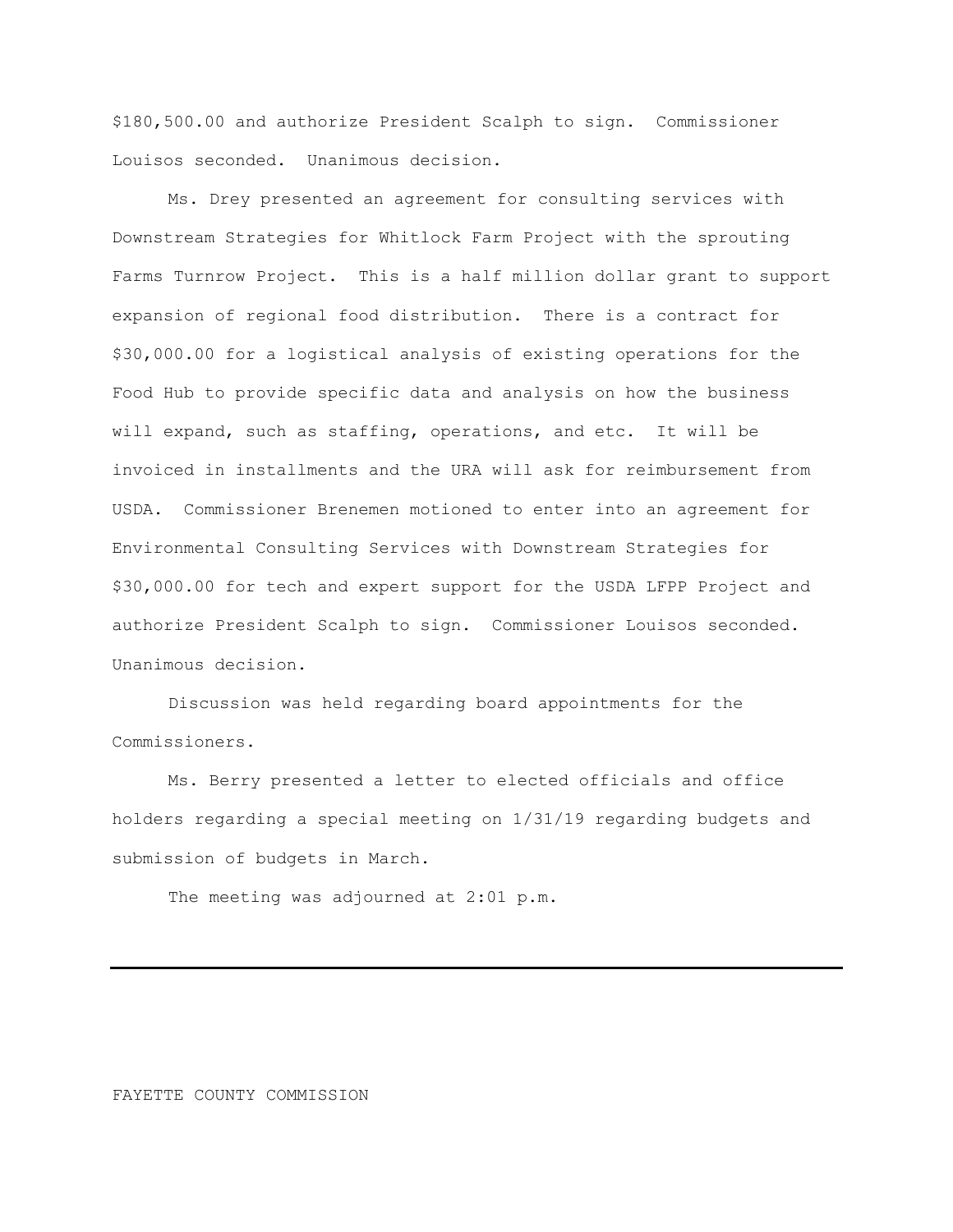REGULAR SESSION JANUARY 31, 2019 COURTHOUSE FAYETTEVILLE, WV 25840 MEMBERS PRESENT: DENISE A. SCALPH, JOHN G. BRENEMEN, TOM LOUISOS

The Fayette County Commission met as the Board of Equalization and Review on this  $31^{st}$  day of January, 2019.

President Scalph called the meeting to order at 9:00 a.m. No appointments were made.

The Commission recessed as the Board of Equalization & Review at 9:01 am until 9:00 a.m. February 5<sup>th</sup>, 2019.

Commissioner Brenemen motioned to approve vouchers and invoices and release checks today. Commissioner Louisos seconded. Unanimous decision.

Mayors Greg Ingram and Anne Cavalier were present to introduce the new UKV Strategic Initiative Director, John Giroir.

Mayor Cavalier thanked the Commission for their assistance with property demolitions in Smithers and pointed out that others around the houses removed structures on their own. She introduced John Giroir as the new Executive Director of the Strategic Initiatives Council. He previously worked with the National Youth Science Foundation and the Kanawha Valley YMCA. The investment the Commission made is making a significant difference. Mr. Giroir thanked the Commission for their support and gave an overview of his background with non-profits, grants, and youth. Mr. Giroir also gave an overview of plans and ideas to help the valley.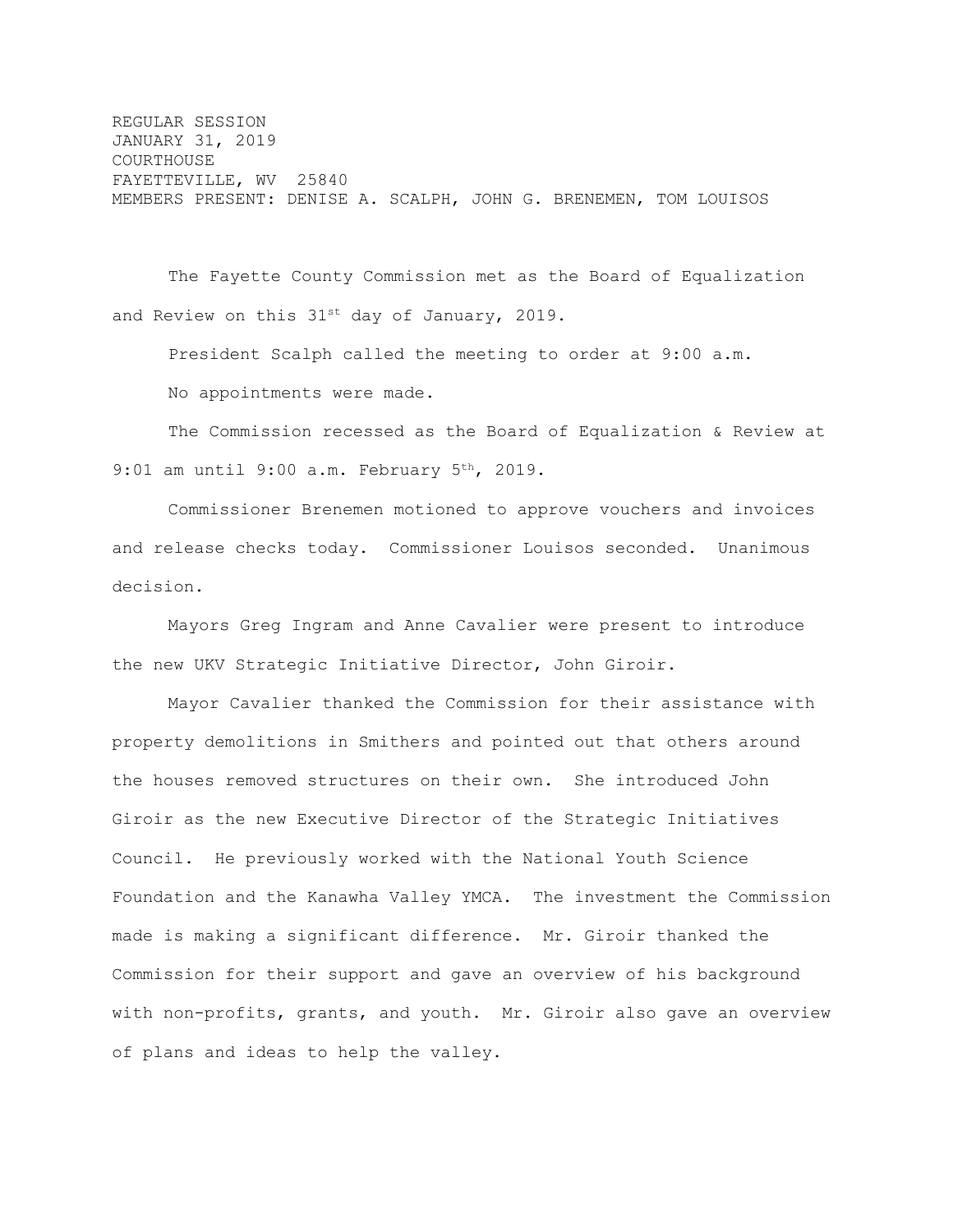A budget discussion was held with elected officials and department heads regarding the upcoming budget year and being conservative when planning. Eddie Young, Assessor, presented estimated numbers for this upcoming year and there will be a reduction in property values. The assessments for this year will be down \$51.3 million. On our regular levy we will lose \$245,062.00. On our excess levy we will lose \$122,531.00 for a total of \$367,593.00. Current legislation could also have a major impact on our county as they are working toward eliminating inventory taxes among others. These numbers do not affect potential results of bankruptcies that will also reduce these numbers.

Commissioner Brenemen motioned to approve signature of estate settlements for Joan B. McDaniel, Nellie F. Scarbro, and Violet Joetta Meadows. Commissioner Louisos seconded. Unanimous decision.

Ms. Berry presented appointments and reappointments to the Enhanced Emergency Telephone System Advisory Board for Jerry Long, Joe Crist, Kevin Walker, Mike Fridley, Denise Scalph, Chad Neal, Ricky Cornett, James Bennett, Jonathan Grose, and Libby Lucas. Commissioner Louisos motioned to approve appointments and reappointments. Commissioner Brenemen seconded. Unanimous decision.

Ms. Berry presented a request from Sheriff Mike Fridley to appoint Richard Meadows to the Fayette County Sheriff's Civil Service Commission to replace Tom Ewing who has resigned. Commissioner Louisos motioned to approve the appointment. Commissioner Brenemen seconded. Unanimous decision

Ms. Berry presented an order for approval and signature of the Commission to designate the New River Gorge Regional Development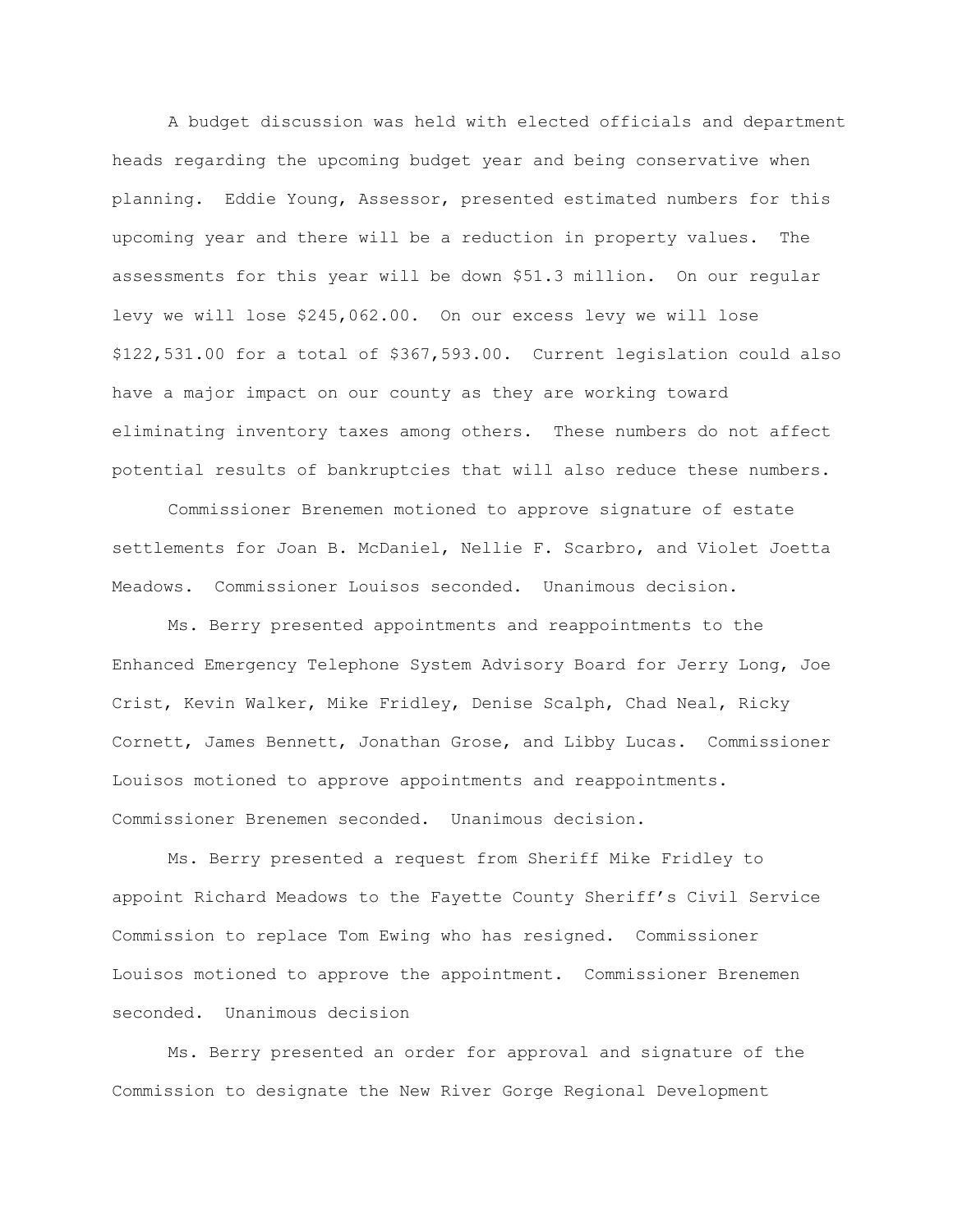Authority to represent Fayette County in the Certified Development Community Program to become better prepared for industrial and related economic development for 2019. Commissioner Louisos motioned to approve and sign the order. Commissioner Brenemen seconded. Unanimous decision.

Ms. Berry presented Fayette County Commission appointments for local authorities, commissions and boards. Commissioner Louisos motioned to approve Commissioner Brenemen be appointment to the WVU Extension Board. President Scalph seconded. Unanimous decision.

Commissioner Brenemen motioned to approve Commissioner Louisos to be appointed to Central Appalachian Empowerment Zone, New River Transit Authority and Fayette Raleigh Metropolitan Planning Organization. President Scalph seconded. Unanimous decision.

Tyler Cannon, new employee for the Whitlock Farm appeared to introduce himself and give his background.

Jessie Parker, resident, appeared regarding Page Kincaid PSD Water Issues with Novagene Lowry and David Miller. Leslie Taylor, Region 4 was also present for discussions. Ms. Parker volunteers and works with a grass roots program for protection and has been coordinating community meetings in the area. Discussion was held regarding water bills and rates raising in the area. Ms. Parker showed photos of the water down Rt. 61 that is Page Kincaid PSD's responsibility. There are things being done in the community. Ms. Parker asked what people are supposed to do with water until the project is completed in 2020. President Scalph stated we have been working with Page Kincaid since last July to come up with a solution.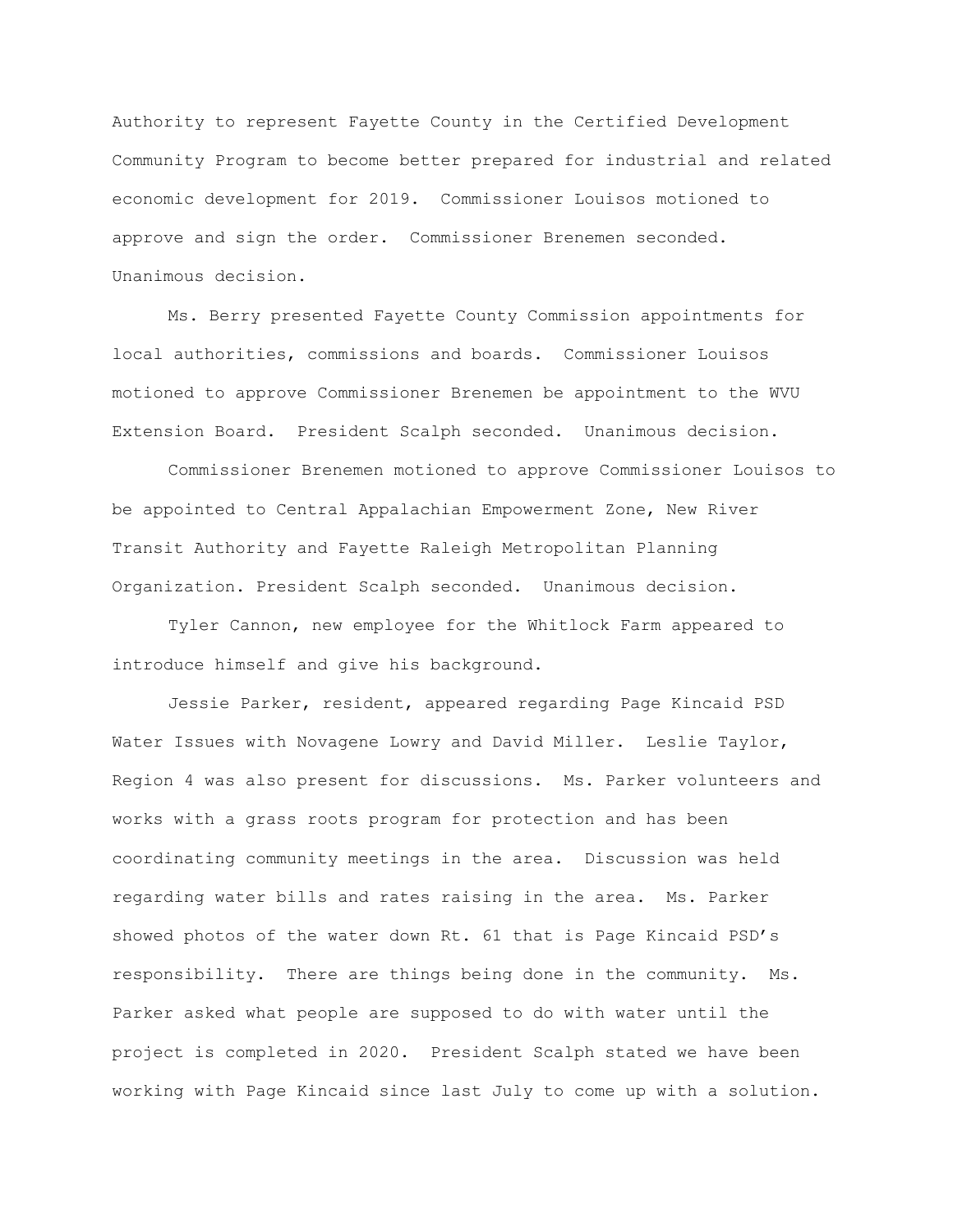The Commission has agreed to help with media replacement up to \$40,000.00. We are working on agreements with the Commissioners from the PSD to address the issue. There is also a temporary solution in the works to receive assistance from WV American Water (WVAW). We have been tremendously concerned and actively addressing this issue. Not everything can be discussed but work is being done. Prosecuting Attorney Larry Harrah stated the commission's role with public service districts is to appoint commissioners to the boards. Beyond that, what the commission does is extra. They have been very active with PSD's around the county. This problem at Page Kincaid has been years in the making. The media is leaking out of tanks and with the equipment being old, this is a serious issue. This instance will be a major engineering project to fix the actual problem. WVAW has agreed to do an assessment of the system and detail how they can potentially help. Discussions of portable water treatment systems have happened, but are extremely expensive. There was a meeting last week with WVAW, PKPSD, Region IV, and all involved to try to address the problem. President Scalph stated the commission has very little authority over the PSD and just try to step in and help. A lot of the compliance issues come from the Public Service Commission in Charleston. If you have a voice there, they can do things the commission cannot. The PSC is the regulatory body in this situation and they can help.

Ms. Taylor works with PSDs to administer projects. We are working with them on an assistance project. These things take time since it is through federal and state funding. Engineers have applied for the required permit. WVAW is also working on a temporary solution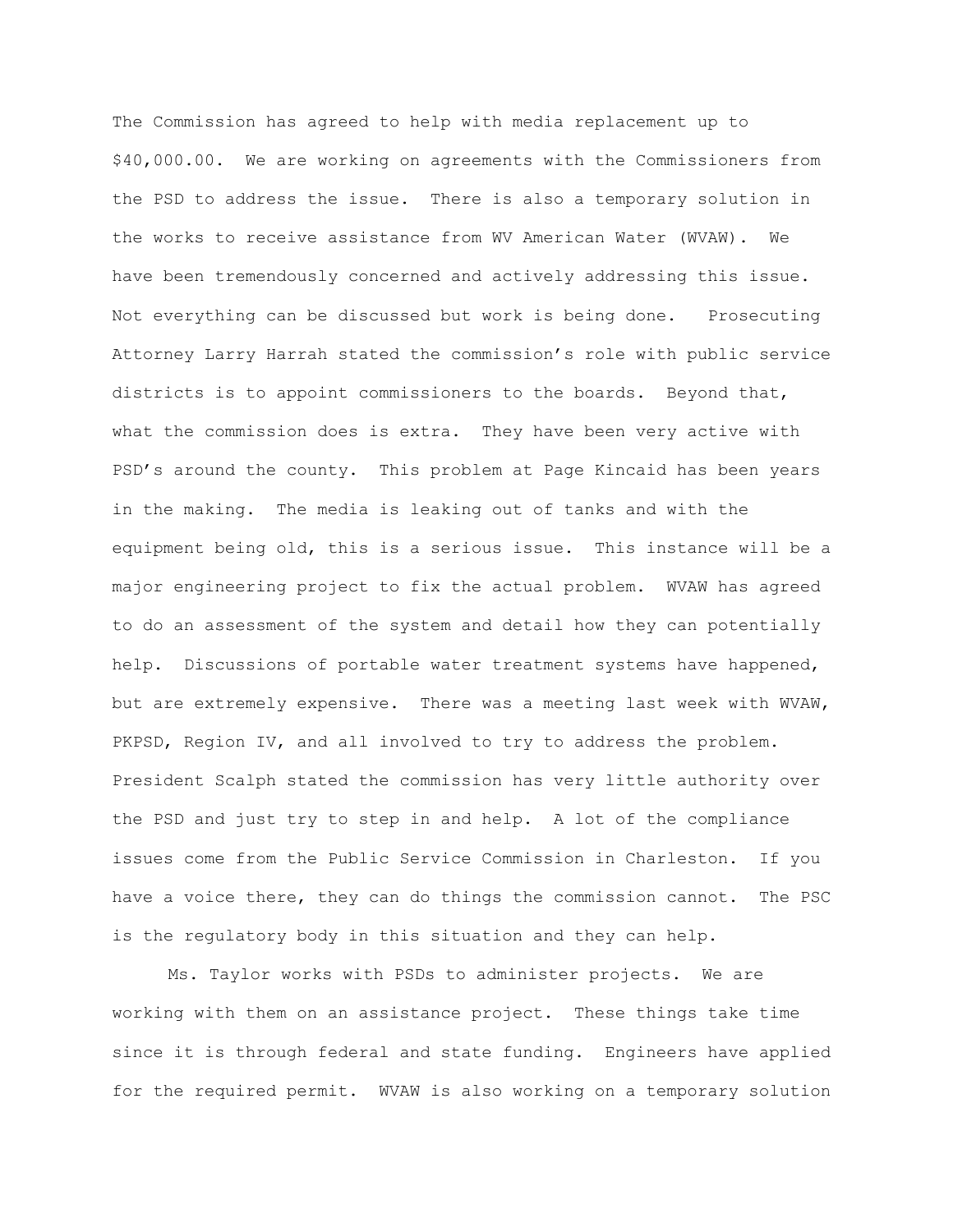that may preliminarily address the issue, but it is not yet settled.

Ms. Parker understands that; they just want to make sure everyone is aware of what is going on. Ms. Taylor encourages all to attend the PSD meetings and voice concerns as well as answer questions. Mr. Harrah stated that anything they can do to make their voices heard is positive. Ms. Parker stated they appreciate the help. President Scalph suggested talking with the Fayette County Seniors Program for elderly people in the area that may need assistance. Ms. Berry will email the contact information to Ms. Parker.

Mr. Harrah stated funding repayment from PKPSD cannot be based on contingent funds from the grant. Their current suggestion of \$100.00 per month would result in a repayment term over 33 years.

The Commission instructed that a letter be drafted to Page/Kincaid PSD to inform that the repayment plan they submitted for a loan could not be approved. The plan would take more than 33 years for repayment. The Commission also informed they would need approval from the funding agency to allow the PSD to use grant funds to pay back the loan.

Discussion was held regarding the MOU for the New River Trail Alliance with Commissioners and Mr. Harrah. The county owns the property and is responsible for accounting and legal fees, maintenance and washouts. Mr. Harrah believes these costs would be minimal. Major events would be covered by our insurance. The county owns easements through the property only. This will only be for one year with options for renewal.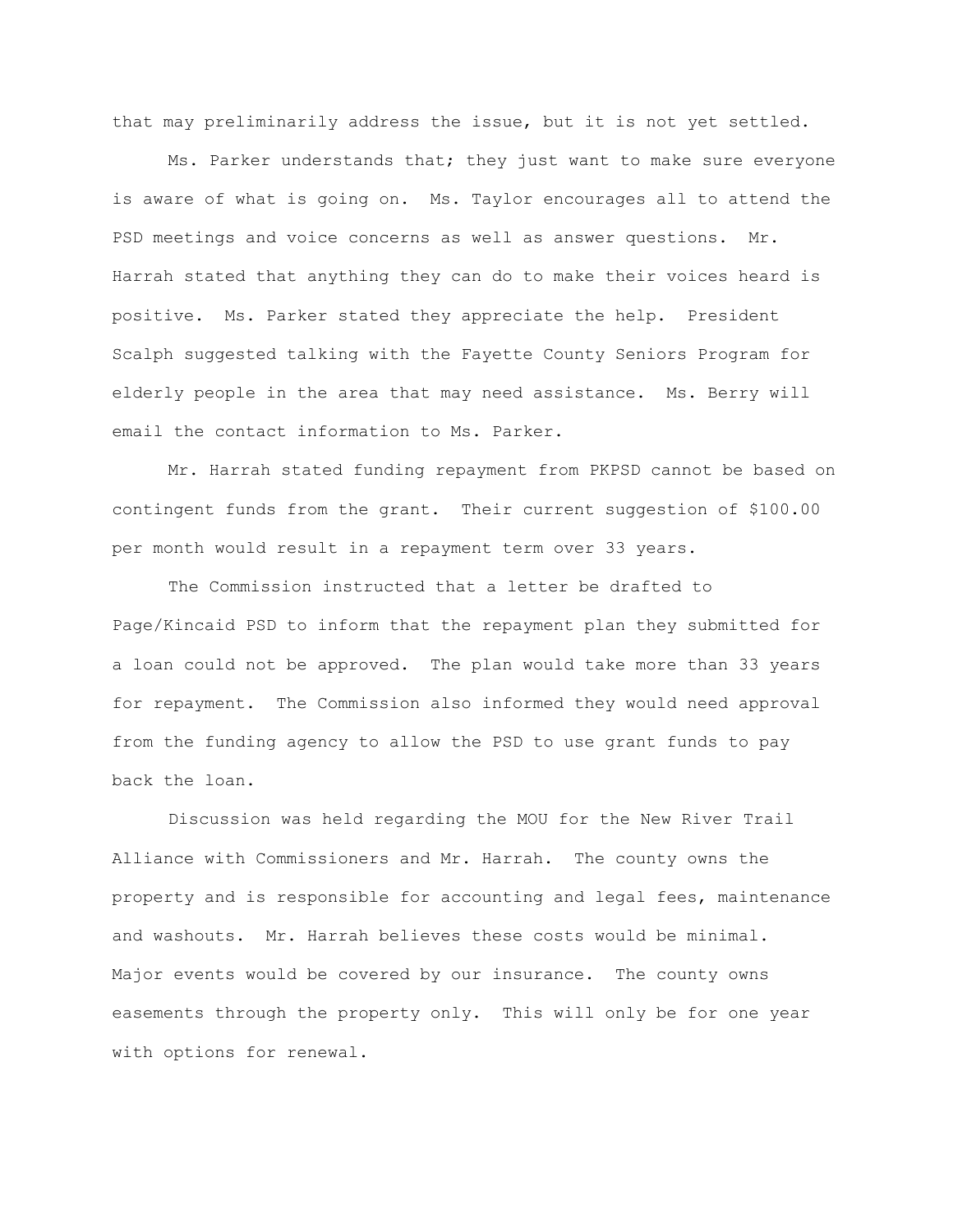There were questions regarding terms with the NRTA MOU. The only change is that the county cannot enter into an agreement for longer than a year. Region 4 did change the agreement to only state the Fayette County Commission. Each entity involved has a separate agreement in the event of any language changes. Commissioner Brenemen motioned to approve the MOU with DOH Region 4, FCC, and NRTA contingent upon the Town of Oak Hill, Town of Fayetteville, and City of Richwood being removed and changing to a one year agreement with annual reconsideration. Commissioner Louisos seconded. Unanimous decision.

Angela Gerald appeared for a hearing regarding a dilapidated building complaint for Billy and Wanda King. In October there was a hearing on this property and the grandchildren were present. They paid the back taxes on the property and were given until the first of the year to become executors of the estates and clean up the property. As of now, no cleanup has been attempted and they have not filed to be executors. Ms. Gerald stated there have been multiple law enforcement complaints regarding drug activity at the property. All notices have been given. Mr. Harrah stated that the County has met our requirements regarding notification and time given ample to clean the property. All legal requirements have been met. The County can proceed with demolition and place a lien on the property. Commissioner Brenemen motioned to approve the demolition of the property at 300 Berry Street for Billy and Wanda King, both deceased, as all proper notifications were given. A lien will be placed on the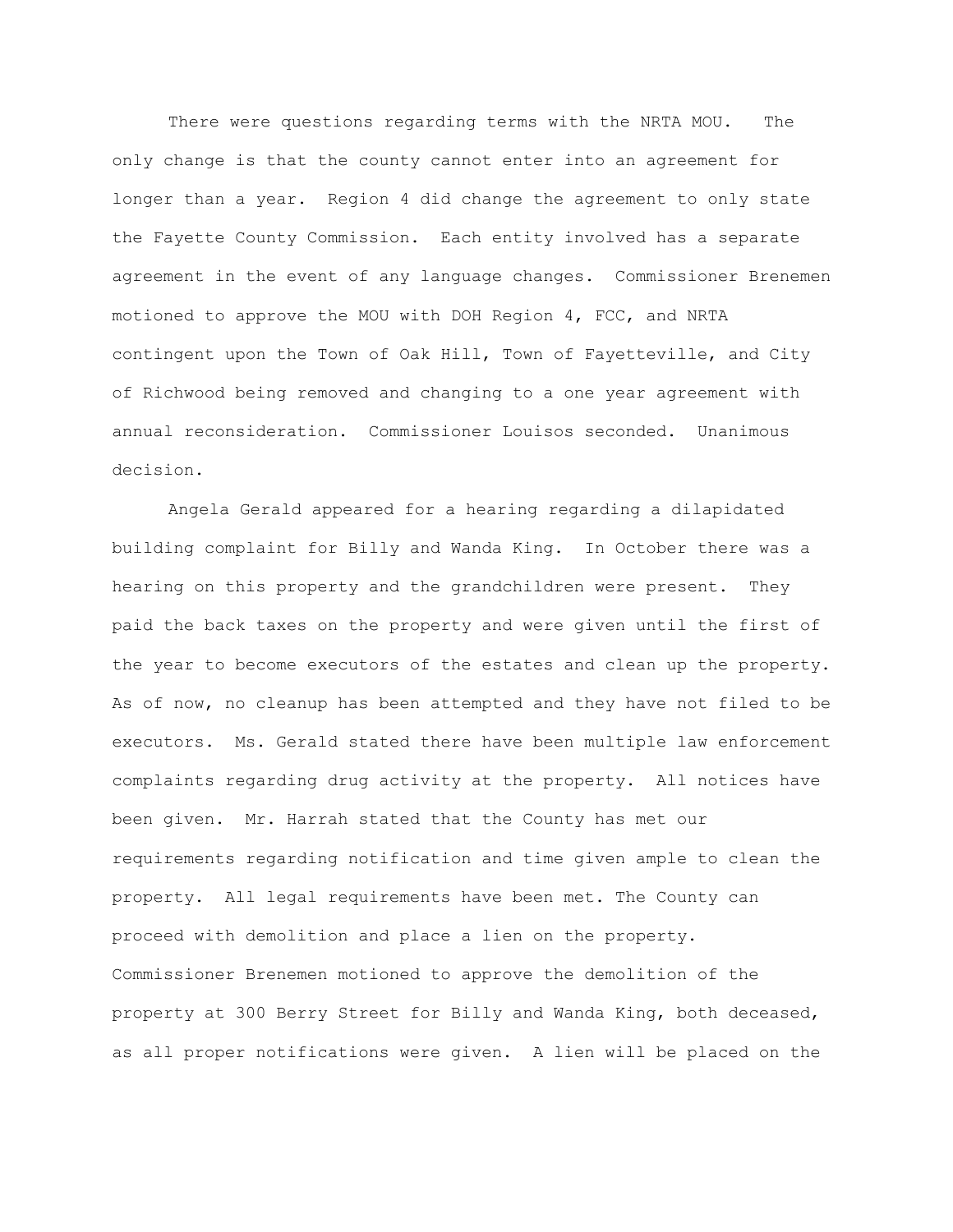property and a call for bids will be posted. Commissioner Louisos seconded. Unanimous decision.

The meeting was adjourned at 12:05 p.m.

FAYETTE COUNTY COMMISSION SPECIAL SESSION FEBRUARY 5, 2019 COURTHOUSE FAYETTEVILLE, WV 25840 MEMBERS PRESENT: DENISE A. SCALPH, JOHN G. BRENEMEN, TOM LOUISOS

The Fayette County Commission met in a special session as the Board of Equalization and Review on this  $5<sup>th</sup>$  day of February, 2019.

Commissioner Scalph called the meeting to order at 9:00 a.m.

President Scalph called for applications or if anyone was present to present any issues. No appointments were made and no one was present.

The Commission recessed as the Board of Equalization & Review at 9:01 am until 9:00 a.m. February 8<sup>th</sup>, 2019.

Commissioner Brenemen motioned to approve 1st half payroll for February and release checks on the 15<sup>th</sup>. Commissioner Louisos seconded. Unanimous decision.

Commissioner Brenemen motioned to approve and sign the letter to be sent to James J. Bennett regarding his termination on Saturday, February 2, 2019 and attach a copy of the personnel manual. Commissioner Louisos seconded. Unanimous decision.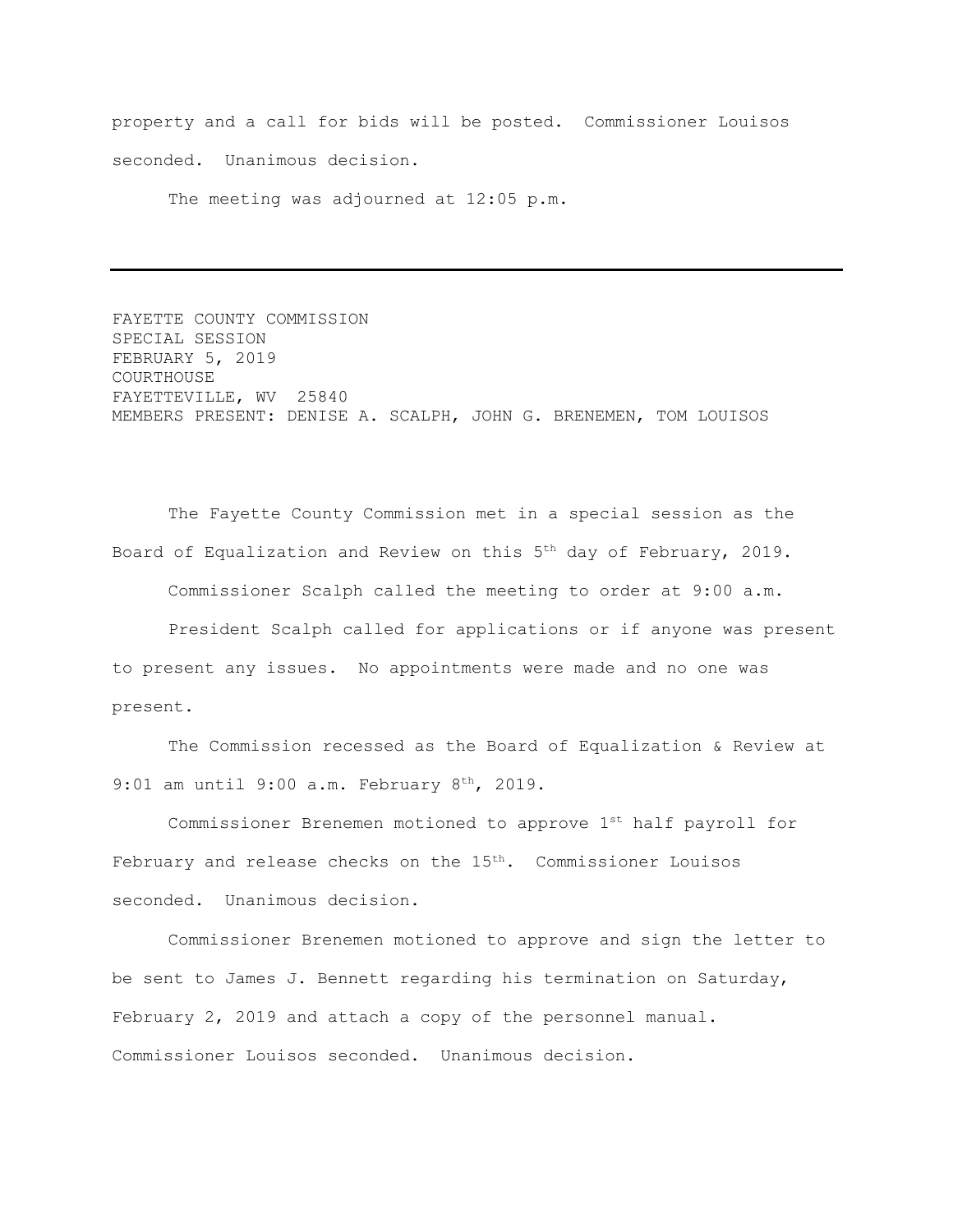Deborah Berry, County Administrator, read a letter addressed to John David, SALS. Discussion was held regarding the next steps. Commissioner Brenemen motioned to sign the letter concerning Mr. David/SALS not purchasing building permits for projects alleged in a news article by The Register Herald. The article will be attached. The letter requires Mr. David to meet with Allen Ballard regarding required building permits for SALS projects. Commissioner Louisos seconded. Unanimous decision.

Commissioner Brenemen motioned to approve minutes from the meeting held January 18, 2019. Commissioner Louisos seconded. Unanimous decision.

The meeting was adjourned at 10:04 a.m.

FAYETTE COUNTY COMMISSION SPECIAL SESSION FEBRUARY 8, 2018 COURTHOUSE FAYETTEVILLE, WV 25840 MEMBERS PRESENT: DENISE A. SCALPH, JOHN G. BRENEMEN, TOM LOUISOS

The Fayette County Commission met in a regular session on this 8<sup>th</sup> day of February, 2019.

President Scalph called the meeting to order at 9:00 a.m. for the Board of Equalization and Review. President Scalph formally thanks Mr. Young for the excellent work he does and for his help making these Review meetings run so smoothly. Mr. Young stated that they mail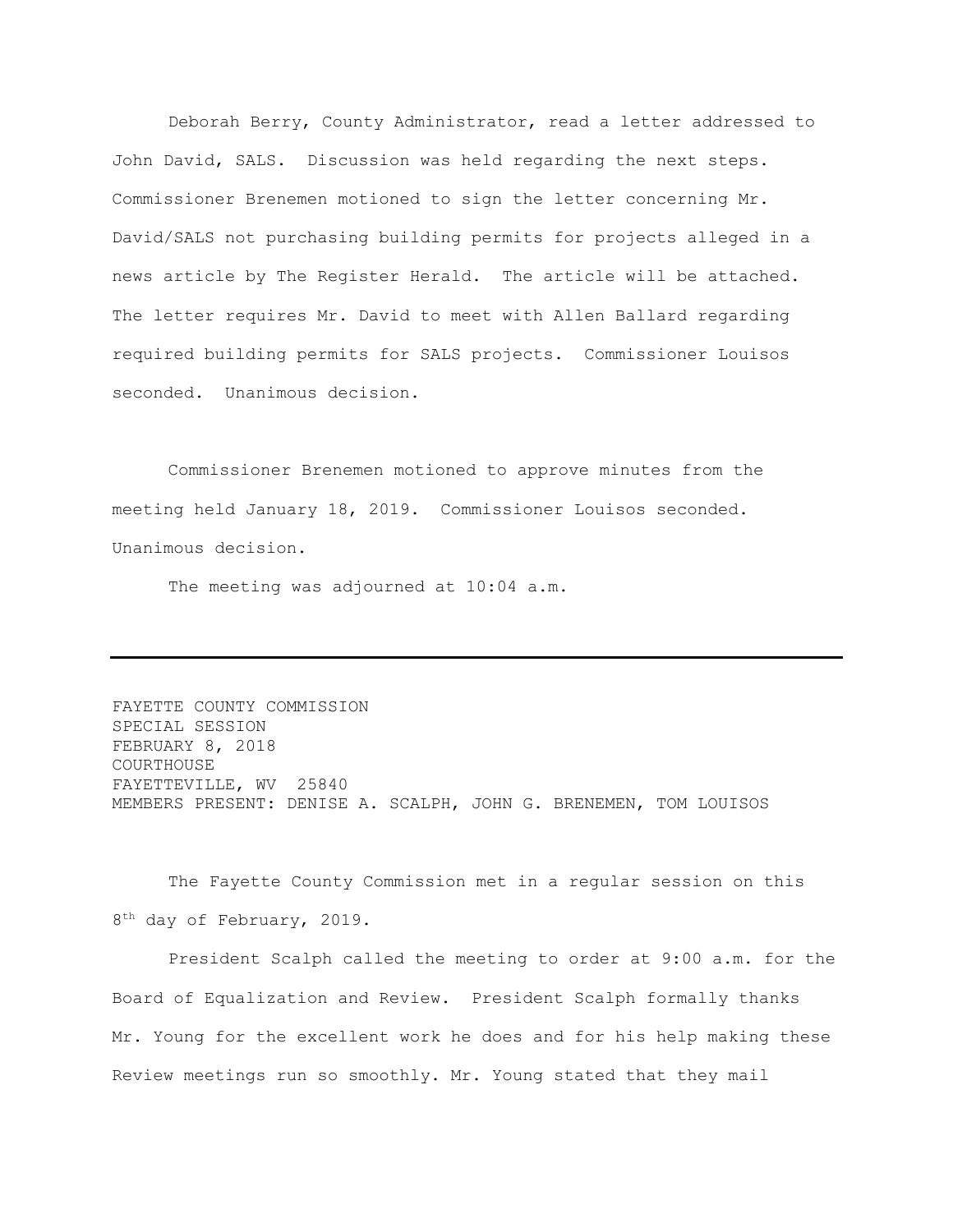increase letters each February if there is an increase of 10% or more to help alleviate issues prior to these hearings. Often those calling in only need clarification of the letter, as it comes from the state and people often do not understand the language. President Scalph asked if there were any hearings scheduled or anyone present. County Administrator Debbie Berry stated none were scheduled and no one was present. Having nothing presented, the Commission adjourned as the Board of Equalization and Review at 9:05 until 9:00 a.m. on February 13, 2019.

Eddie Young, Assessor, appeared to present personal property exonerations for Cecil R. or Sharon (Sherry) Evans \$416.84; Daonna A. Fox \$337.02; Walter M. Sr. & Susan Underwood \$19.20; Juanita A. Elizabeth Howell \$3.84; Billy J. Butler \$3.84; Roy E. Bovee \$145.88; Orville Hagan Jr. \$318.94, \$313.82 & \$322.90; Brian E. & Stephanie Harvey \$664.16; Patricia Fischer Gilkerson \$142.26; Lawrence Cox \$202.14; Jerry O. & Brandon C. Wickline \$466.90; Michael A. or Lisa M. Nelson \$385.78; Tyler B. Wilshire \$80.24; Dolly I. & David L. Bostic \$42.26; Jose G. Solis \$17.90; Jeremy M. or Jessica Knight \$256.30 & \$16.14; Michael Andrew & Kyrstin L. Smith \$337.78; and Douglas L. Kincaid \$3.84. Commissioner Louisos motioned to approve the exonerations. Commissioner Brenemen seconded. Unanimous decision.

Mr. Young presented an issue with Mary & Roger Childers. Mr. Childers sent in a letter and survey to show that his property boundaries were different than those shown on the tax map. He has not recorded the survey, hence the difference between the map and actual property lines. The information has been corrected and a correct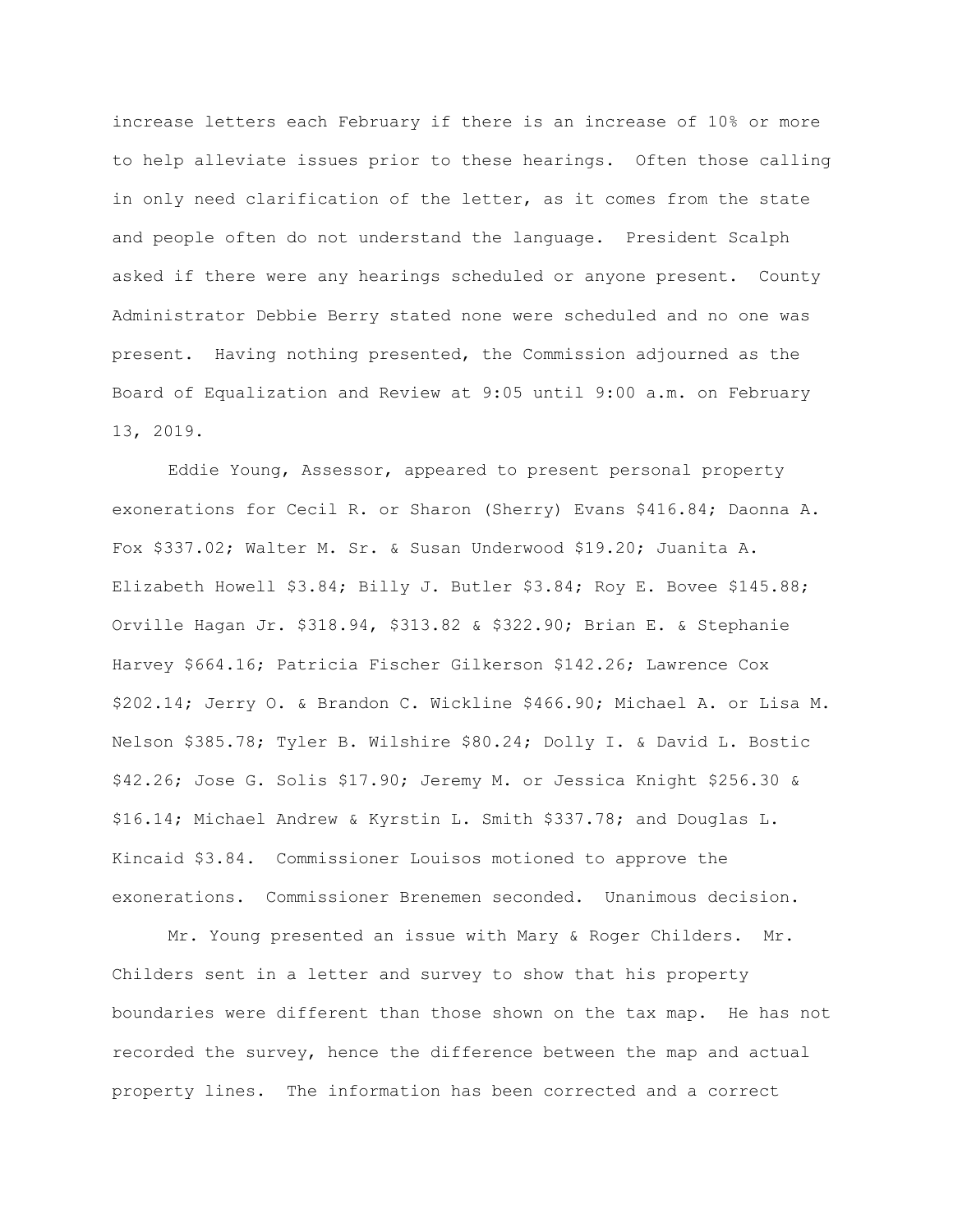property tax ticket has been created. Mr. Childers is requesting a credit on future assessments in the amount of \$351.50 for the prior taxes he has paid that were incorrect. Mr. Young recommends we give the \$351.50 tax credit over the next few years. The commission will allow the Prosecutor's office to review and decide further steps. This will require an order from the Commission and can be finalized at the next meeting after the Prosecutor has time to review.

Mr. Young presented a refund of \$73.82 to Mary and Roger Childers. Commissioner Brenemen motioned to approve the refund. Commissioner Louisos seconded. Unanimous decision.

Mr. Young presented a real property exoneration for Mary & Roger Childers for the amount of \$151.42. Commissioner Brenemen motioned to approve the real estate exoneration. Commissioner Louisos seconded. Unanimous decision.

Commissioner Brenemen motioned to approve vouchers and invoices and release checks today. Commissioner Louisos seconded. Unanimous decision.

Estate settlements were presented for Margaret Ann Hensley; Betty M. Feazell; Sandra Lay Holliday; Evelyn Abbott; Jesse Charles Sumpter; Mary Pearl Larocco; Gary Wayne Stegel; and Genevieve Dalma Sandor (Sandoro). Commissioner Brenemen motioned to approve the estate settlements. Commissioner Louisos seconded. Unanimous decision.

Renee Harper, Park Director, appeared to give an update. The Park has drafted a 2019 calendar of events and highlighted a few of those, the first being the 2<sup>nd</sup> Annual Trout Derby in April. The WV DNR will attend as will WVU Extension Services to provide educational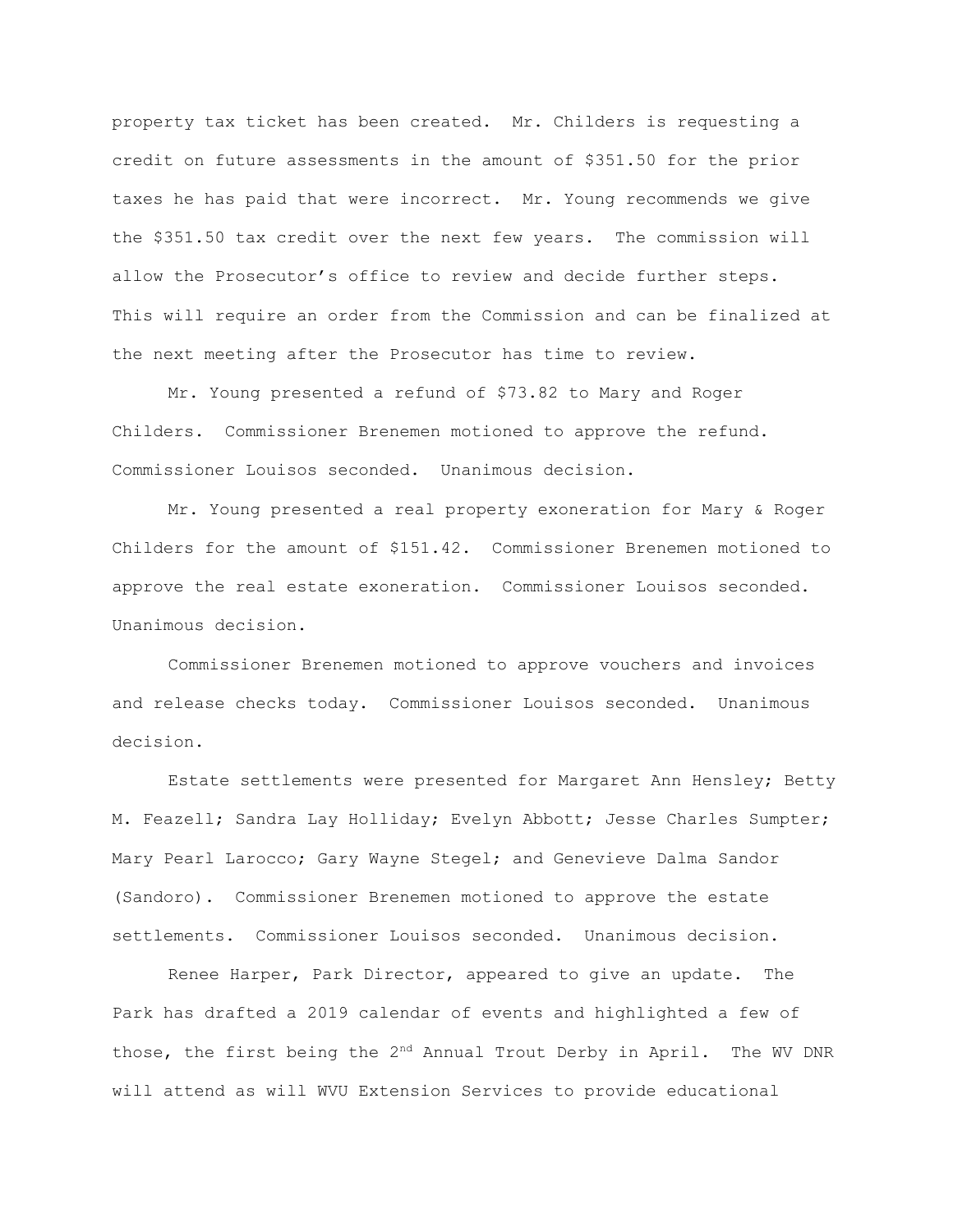programs for the kids. Prosecuting Attorney Larry Harrah has committed to provide fishing poles and tackle to the kids who participate and Sheriff Mike Fridley will provide hot dogs as he did last year.

Other new events at the park will include senior swim events in June, July and August. The pool will open June 1. They are not able to open prior to that due to a lack of available life guards. They are also developing professional brochures for the park for marketing purposes. A Committee was started to plan a county festival for May 16, 2020. The overall theme is to highlight some things relevant to the park, such as disc golf with a potential demo, maybe a tournament. There will be 4H activities and exhibits, cornhole, food vendors and a park history booth and info. Hoping for Smokey the Bear and a demonstration with a falcon from the National Park Service. It is still in the early stages, but lots of ideas are being presented. They are also working on trail maintenance at the park in the spring with the help of NRTA and FIT students. Also hopeful to receive the design for the natural play space in the next few weeks which will have a theme that ties into coal mining.

An upcoming maintenance item is that the park house needs painted. Also working with the Health Department for an early assessment for the park assessment. They may have to paint the pool this year. President Scalph recommends potentially finding grant money to help in updating the pool facilities. A deck was also built at the pond for people with mobility issues. They have started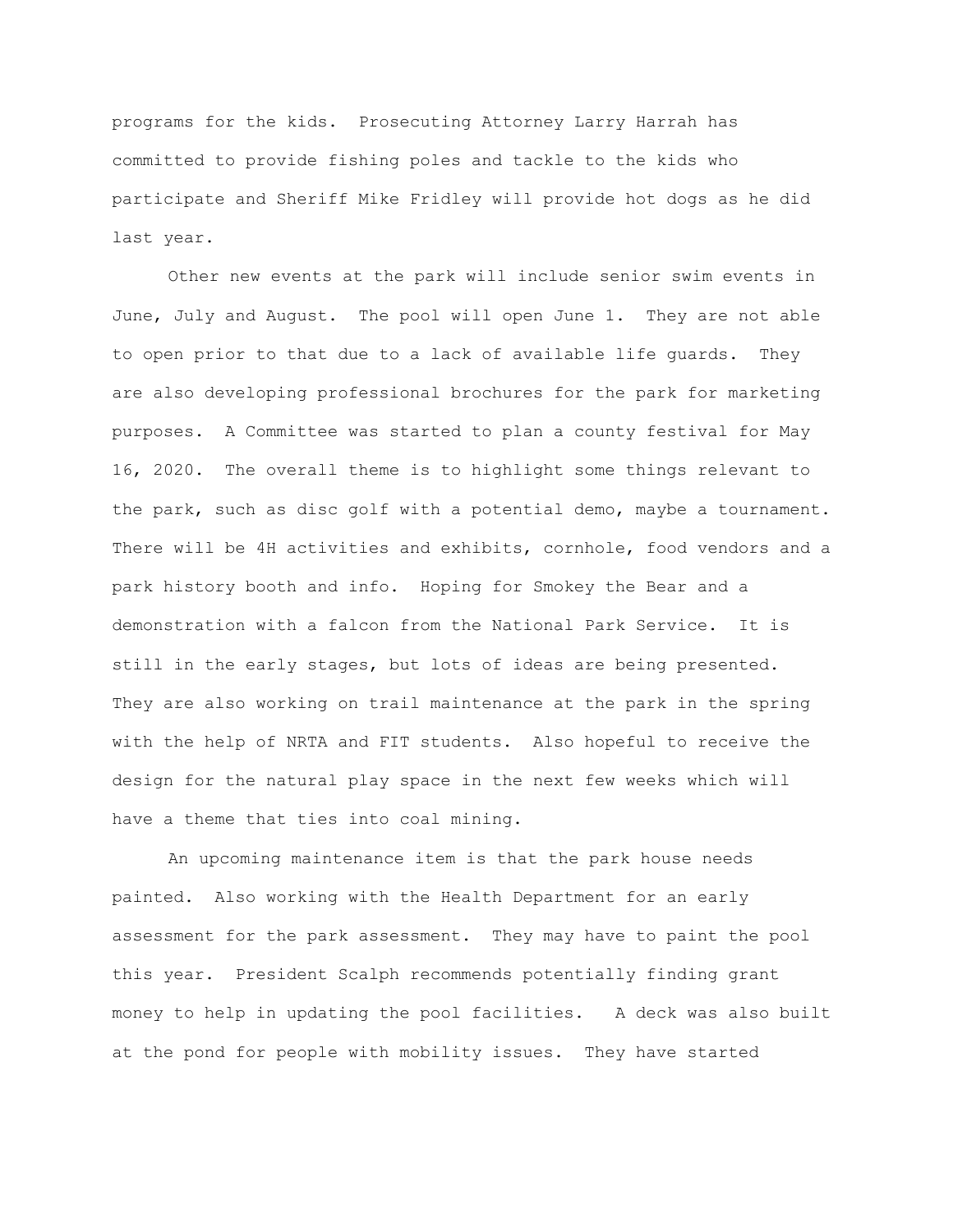cleaning out the garage and eliminating things that no longer function.

President Scalph asked for any updates on the Memorial Building. Ms. Harper stated they have discussed the Memorial Building and they think they are at a point with the park that they can shift focus there. There was a facilities committee, but with the loss of one of their members, the building has not been at the forefront. They discussed this at the last meeting to put focus back on the building. Looking at activities there as well as less expensive ways for improvement. President Scalph asked Ms. Berry contact Darnold Lyons regarding the installation of the water heater at the Memorial Building.

Ms. Harper discussed the Winter Wonderland Lights held the month of December. The numbers were up this year. Ms. Harper thinks that it helped to have Collins Middle School students sing and play music. They had the Grinch, Elsa and Olaf visit to attract more visitors. Had approximately 800 visitors. Commissioner Brenemen mentioned finding a way to pay the pool fees, canteen fees, etc.… other than cash. Ms. Harper and Ms. Berry will research.

Anna Frost, Chief Tax Deputy, and Sheriff Mike Fridley appeared to discuss the hotel/motel tax. Presented state code and fees. Presented examples of what other counties are doing in terms of fees. Gave examples of forms and code used by other counties. Delinquency charges in other counties are higher and use percentages of the total instead of the current \$1 per day in Fayette County. Hotel taxes are due by the  $15<sup>th</sup>$  of each month. If the taxes aren't paid on time a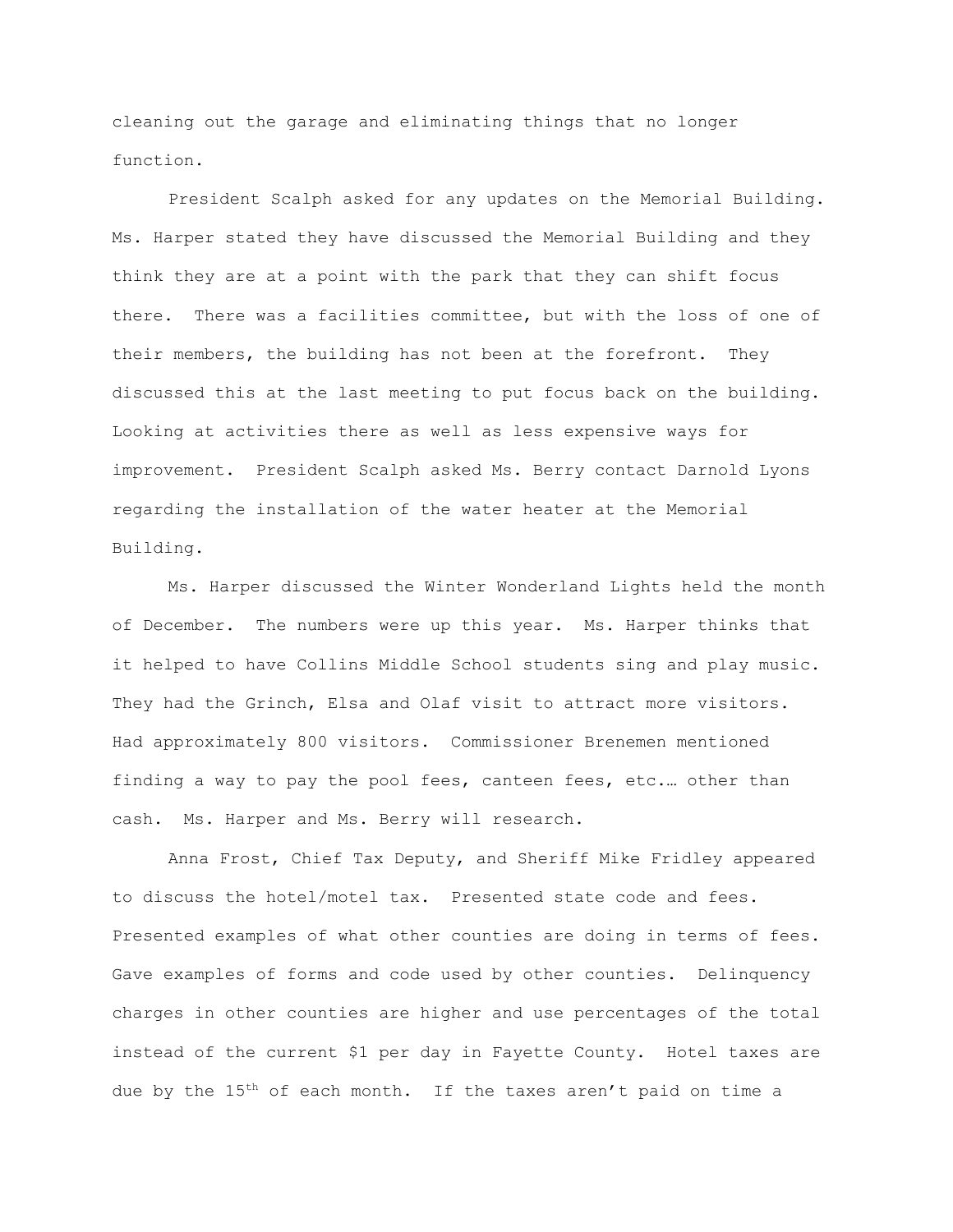delinquency fee based on a percentage would be higher and might get them to pay on time. Commissioners have agreed to take a look at this. President Scalph asked if a letter will be sent. Mr. Harrah stated it will be required to publish this as it is a revenue generator and will also require a notice and public hearing. This will be planned for the first meeting in April.

Ms. Berry gave information from the Division of Forestry to the Commission. Discussion was held regarding the timbering information as well as next steps. Types of wood can change the initial estimates. The access to the property will have to be examined. The bridge at the Animal Shelter has a weight limit, already examined by the DOH. This should be posted.

A short discussion was held with Chief Deputy Rod Perdue regarding the P225 digital communications system. Not only did techs and engineers suggested P225 system, but it will be our best option in the future as well. This will be our own digital system that can work off the state systems. Will cover fire, EMS, and law enforcement. The 911 center did not realize we are already P225 compliant. Tones can be sent out on analog and transferred to P225 once the radio has been picked up. President Scalph stated we will implement training to ensure everyone can use it. A meeting is being scheduled with Ohio County who currently uses P225. They said it works well up to and including radio communications working inside buildings. Will have a special meeting in March with Commissioners and those involved for a dedicated discussion.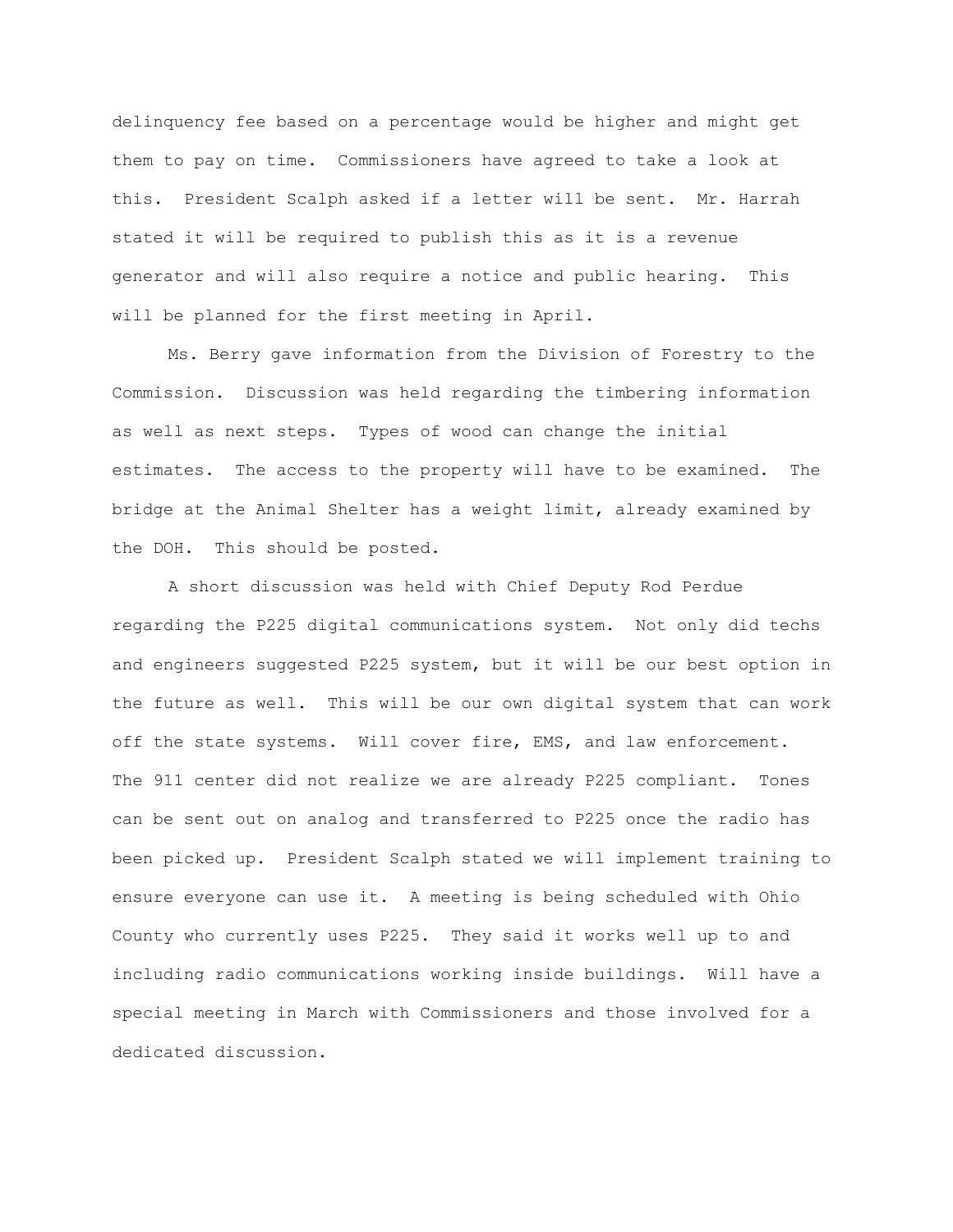Discussion with Mr. Harrah was held regarding the regional jail bill. Based on our average bill, we are projected to be more than \$102,000.00 over budget. Mr. Harrah stated they are considering better monitoring on DRC and trying to put as many people as we can there if it is feasible. Some do not belong there.

Ms. Berry presented a request from Adriane Heatherly, Counselor for Fayetteville and Gatewood Elementary Schools to use the Fayette County Soldiers and Sailors Memorial Building on Wednesday, March 20, 2019 from  $8:00 - 12:30$  p.m. for a career fair for students PK-6<sup>th</sup> grade. Commissioner Louisos motioned to approve the request. Commissioner Brenemen seconded. Unanimous decision.

Ms. Berry presented a letter for approval and signatures to the WV Supreme Court requesting reimbursement of rent for the Family Law Judge for the month of February 2019. Commissioner Louisos motioned to approve. Commissioner Brenemen seconded. Unanimous decision.

Ms. Berry presented a maintenance agreement between Region 4 Planning and Development Council, New River Gorge Trail Alliance, Inc. and the Fayette County Commission for signature of President Scalph with changes approved at the Fayette County Commission meeting on January 31, 2019. President Scalph signed.

Ms. Berry presented for discussion the commission's appointment to the Local Elected Officials (LEO) Board with Region 1 Workforce Board. Commissioner Louisos motioned to appoint John Brenemen. President Scalph seconded. Unanimous decision.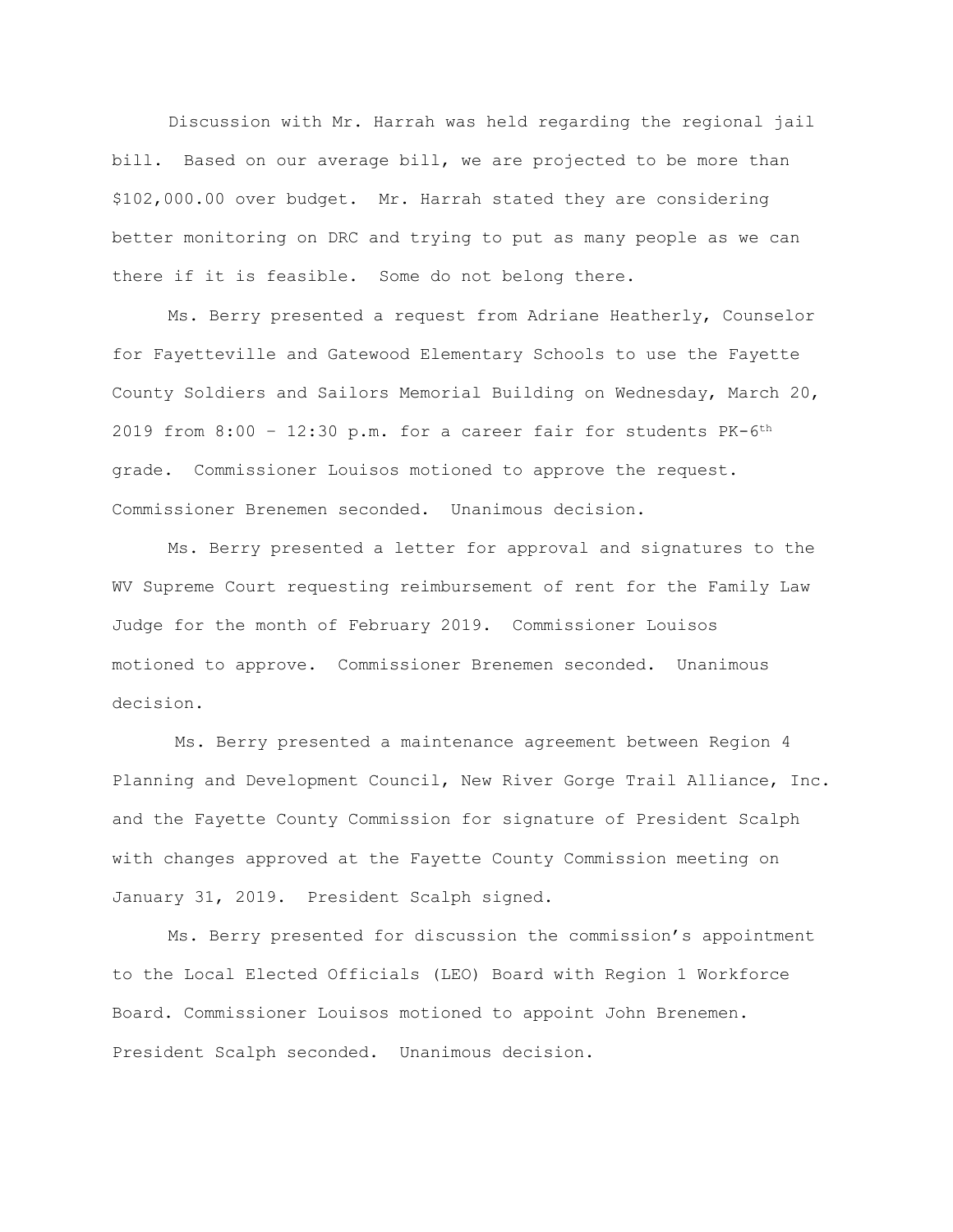Ms. Berry presented a job descriptions for the Deputy Director/E911 Coordinator, Training Coordinator, Telecommunicator and Telecommunication Shift Supervisor for review.

Ms. Berry presented a help wanted advertisement for Deputy Director/E911 Coordinator for review and approval. Commissioner Louisos motioned to approve the advertisement. Commissioner Brenemen seconded. Unanimous decision.

Commissioner Louisos motioned to approve posting the position of Deputy Director/E911 Coordinator position posting on Indeed and social media. Commissioner Brenemen seconded. Unanimous decision.

Discussion was held with Mr. Harrah regarding a newspaper article referencing the 911 Center.

It was noted that both the TIF and Broadband monies are currently being deposited into new separate funds as required by code.

The meeting was adjourned at 11:30 a.m.

FAYETTE COUNTY COMMISSION SPECIAL SESSION FEBRUARY 13, 2019 COURTHOUSE FAYETTEVILLE, WV 25840 MEMBERS PRESENT: DENISE A. SCALPH, JOHN G. BRENEMEN ABSENT: TOM LOUISOS

The Fayette County Commission met in a special session as the Board of Equalization and Review on this  $13<sup>th</sup>$  day of February, 2019.

Commissioner Scalph called the meeting to order at 9:00 a.m. as the Board of Equalization and Review.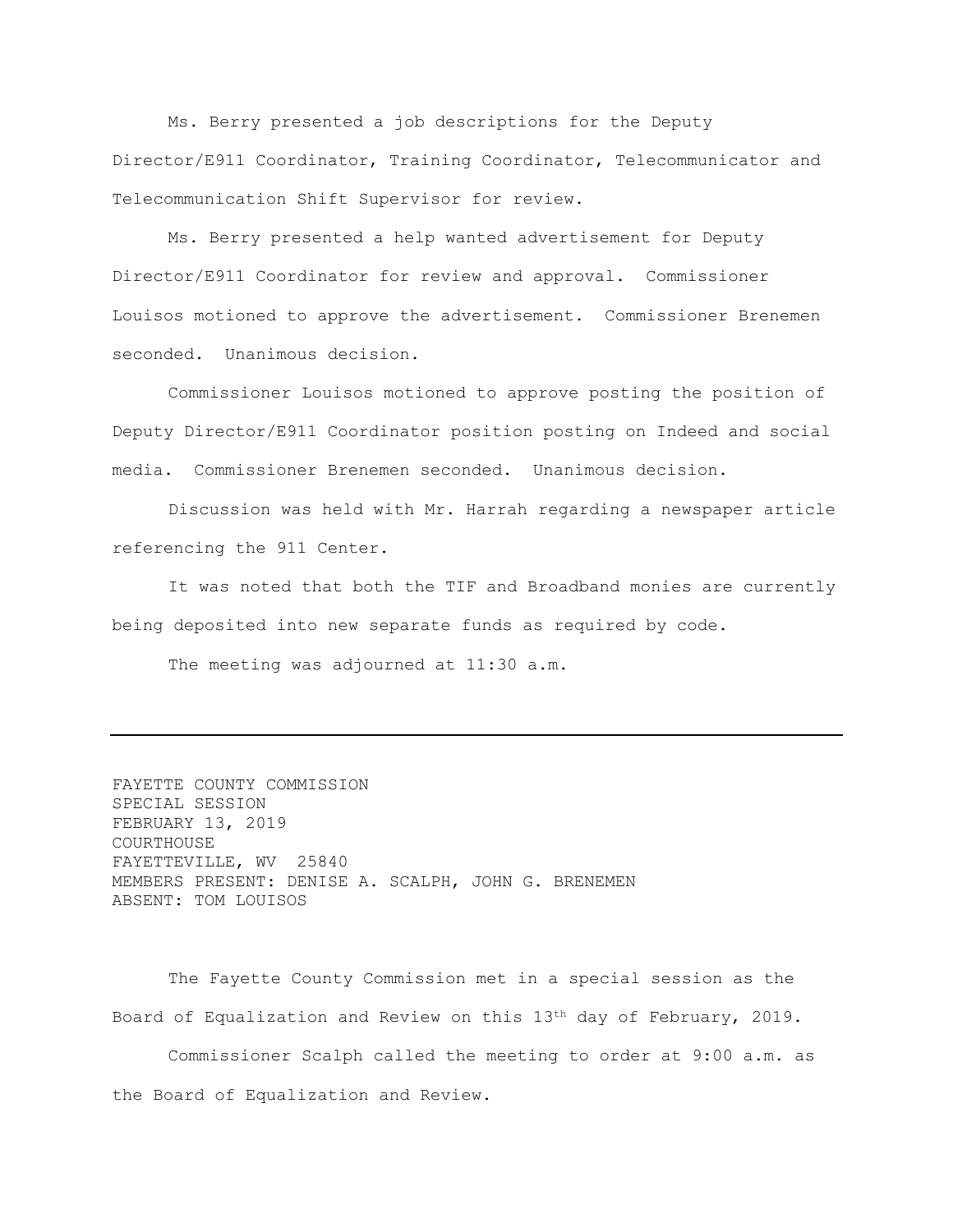President Scalph called for applications or if anyone was present to present any issues. No appointments were made and no one was present.

The Commission recessed as the Board of Equalization & Review at 9:01 am until 9:00 a.m. February 19th, 2019.

Commissioner Brenemen motioned to approve vouchers and invoices and release checks today. Travel must be turned in monthly or it will not be reimbursed. Staff Accountant Ruth Lanier will find a way to notate grants on the check register to eliminate questions. President Scalph seconded. Unanimous decision.

Sheriff Mike Fridley appeared to ask about the state bid process for vehicle purchases. Not sure how much cruisers will be since the state sets the prices. He cannot complete his budget without this information. Commissioner Brenemen suggested a 10% increase that line item to cover his request.

Commissioner Brenemen motioned to approve prior meeting minutes for January  $31^{st}$  and February  $5^{th}$ , 2019. President Scalph seconded. Unanimous decision.

Discussion was held regarding upcoming meetings. President Scalph requested financial reports from the Solid Waste Authority (SWA) prior to their scheduled update and budget meetings. Discussion was held regarding how the SWA operates, budgetary planning, and future plans. President Scalph requested a job description for the Litter Control Officer.

Ami Dangerfield, County Commission Assistant, relayed a message from City Attorney Anthony Ciliberti regarding the third building the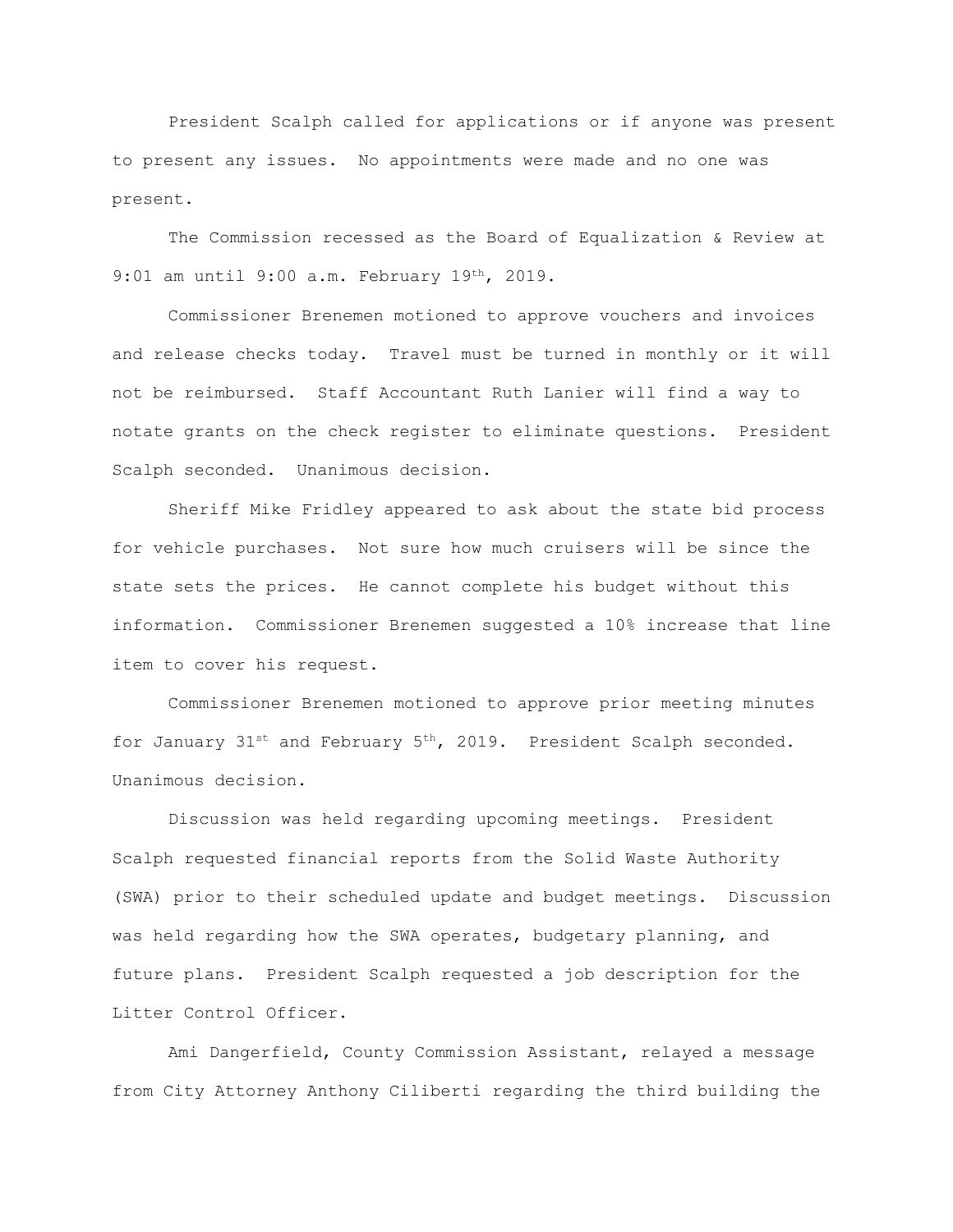City had taken down. Mr. Ciliberti called yesterday and requested to be placed on the agenda to request that funding. This was discussed in a prior meeting and the Commission cannot agree to fund this retroactively.

The Commissioners want to revisit the Dilapidated Building account during budget sessions. Would also like to look for grant funding to fund demolitions. Discussion was held stating that the initial intention of the account was to keep main thoroughfares clear, such as Rt. 60. The County has deviated from that by assisting with municipal projects. The Commission would like to look at dilapidated buildings and funds during the next meeting.

Discussion was held regarding upcoming budget meetings and who is scheduled. Some elected officials have not yet scheduled.

President Scalph requested that County Administrator Debbie Berry contact Page Kincaid PSD regarding their payment plan.

The Commission would like to send a letter to the Delegates to hold a round table discussion after their session ends. Elected officials would also be invited to participate in the discussion.

Ms. Berry presented a drawdown for the Community Corrections grant for \$14,438.40 for the month of January. Commissioner Brenemen motioned to approve and authorize President Scalph to sign. President Scalph seconded. Unanimous decision.

The Commission agreed to change the May 10<sup>th</sup> meeting to May 14<sup>th</sup> and the May 24<sup>th</sup> meeting to May 30<sup>th</sup>.

The meeting was adjourned at 11:00 a.m.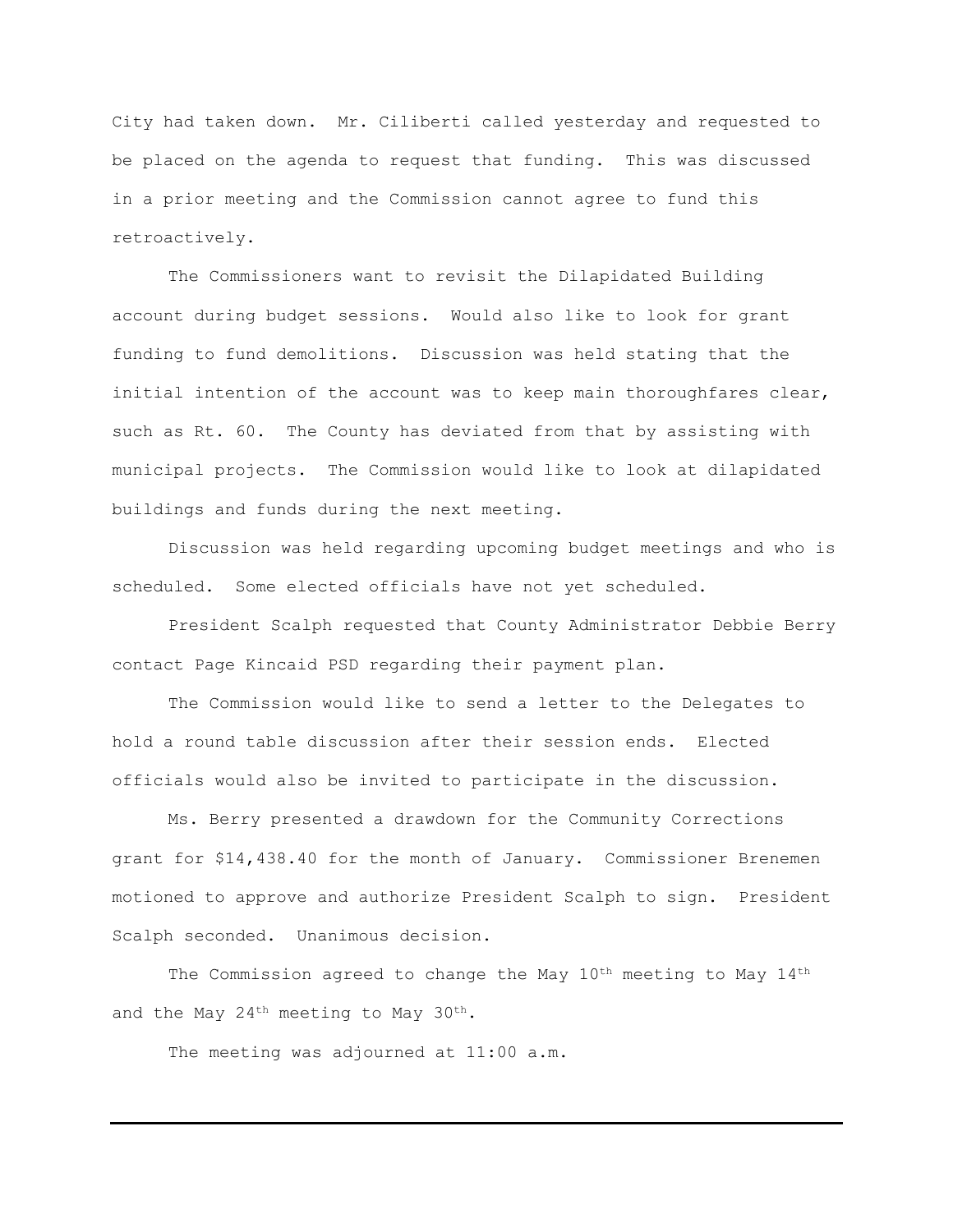FAYETTE COUNTY COMMISSION SPECIAL SESSION FEBRUARY 19, 2019 COURTHOUSE FAYETTEVILLE, WV 25840 MEMBERS PRESENT: DENISE A. SCALPH, JOHN G. BRENEMEN, TOM LOUISOS

The Fayette County Commission met in a special session as the Board of Equalization and Review on this 19th day of February, 2019. President Scalph called the meeting to order at 9:00 a.m. as the

Board of Equalization and Review.

President Scalph called for applications or if anyone was present with issues. No appointments were made and no one was present.

The Commission recessed as the Board of Equalization & Review at 9:01 am until 9:00 a.m. February 22<sup>nd</sup>, 2019.

Debbie Berry, County Administrator, presented an order approving credit of prior years' taxes for Roger Childers due to error in the Assessor's office for the Commission to approve and sign. Commissioner Brenemen motioned to approve the order and follow the recommendation presented by Mr. Young. A credit of \$351.50 will be given on his account to be used toward future tax assessments. Commissioner Louisos seconded. Unanimous decision.

Ms. Berry presented an order approving to substitute securities pledged to the Fayette County Commission from Fayette County National Bank for approval and signatures. Commissioner Louisos motioned to accept the order approving the substitute securities. Commissioner Brenemen seconded. Unanimous decision.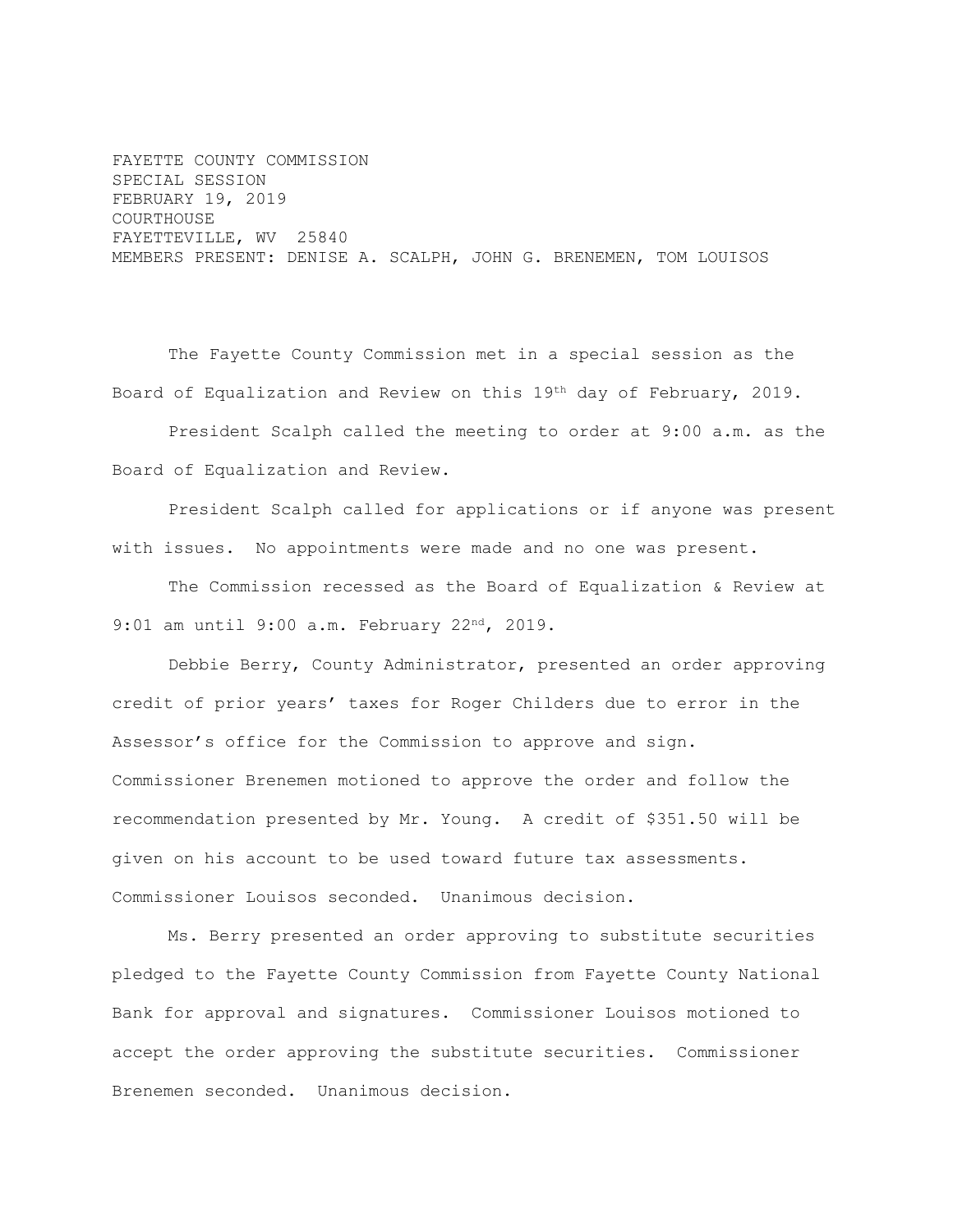Ms. Berry presented a discussion regarding the engineering test for the new 911 communications systems. Commissioner Brenemen stated that the test is necessary in order to receive proper pricing on the new contract. All 6 of our mountains are different heights and must be measured and presented. The cost is \$2,000.00 per tower and it is required to get an accurate cost. This request came from Two Way Communications and Kevin Walker. Commissioner Louisos motioned to accept the \$2,000.00 engineering test for the 911 communication system. Commissioner Brenemen seconded. Unanimous decision.

Ms. Berry presented a list of duties requested by Mike Callaghan which he would like the County Administrator's office to perform for the Code Enforcement Agency. President Scalph stated that in initial discussions Mr. Callaghan said there would be no additional work for Commission staff and this puts an additional burden on our staff.

Mr. Callaghan presented the lawsuit from Seminole Mining lawsuit. Discussion was held regarding Gauley River PSD and Kanawha Falls PSD. Gauley River would like to consolidate, but they have a lot of debt and KFPSD is unsure about this idea.

Discussion was held regarding Page Kincaid PSD and WV American Water (WVAW). It was recommended that Page Kincaid PSD fix the media issue. WVAW says it would take 9 months to a year for this fix. WVAW would charge a \$300-500.00 per month connection fee for each month they are using their service. President Scalph stated she thought they agreed to give the water to the PSD wholesale and doesn't see how PKPSD can ever get out of this hole. Commissioner Brenemen stated the Public Service Commission has to agree to a takeover and the County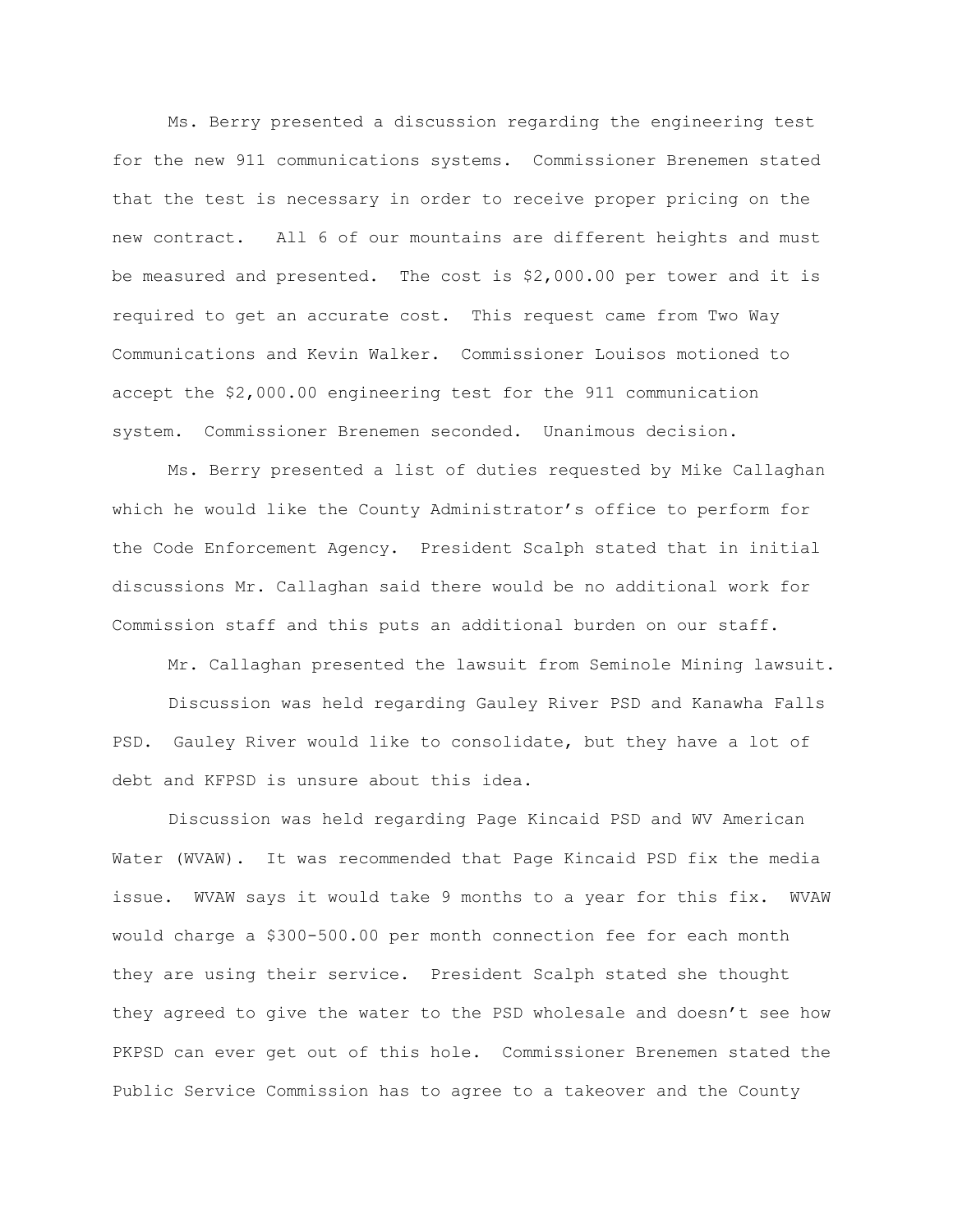Commission does not have a leg to stand on with the PSC. The PSC would have to evaluate and if the PSD is deemed too bad, WVAW can then take over. However, this is long term process and they need a short term solution. President Scalph stated everyone agreed that opening the discussion with WVAW was the best solution. However we have to figure out where to go from there.

President Scalph brought up the tethering ordinance for discussion. If the state code passes which says the same thing as the ordinance, the Commission will revert and adopt the state code. This will be on the agenda Friday, February 22<sup>nd</sup>, 2019.

The Commission entered an executive session with legal counsel at 9:45 a.m.

The Commission exited the executive session at 11:13 a.m.

The Commissioners had a Cyber Security Training session with Mike Rezac with WV Counties Risk Pool from 11:20 a.m. to 12:20 p.m. The Commission held discussion regarding open bills in the Legislature and potential impacts.

Discussion was held regarding county budget comparisons and allocations state wide.

Discussion was held with Sheriff Mike Fridley regarding regional jail bill and recouping costs. Also discussed the state bid process for vehicles. So far, Chevy Tahoes are in at \$38,000.00 range which is \$10,000.00 more than expected.

The meeting was adjourned at 3:42 p.m.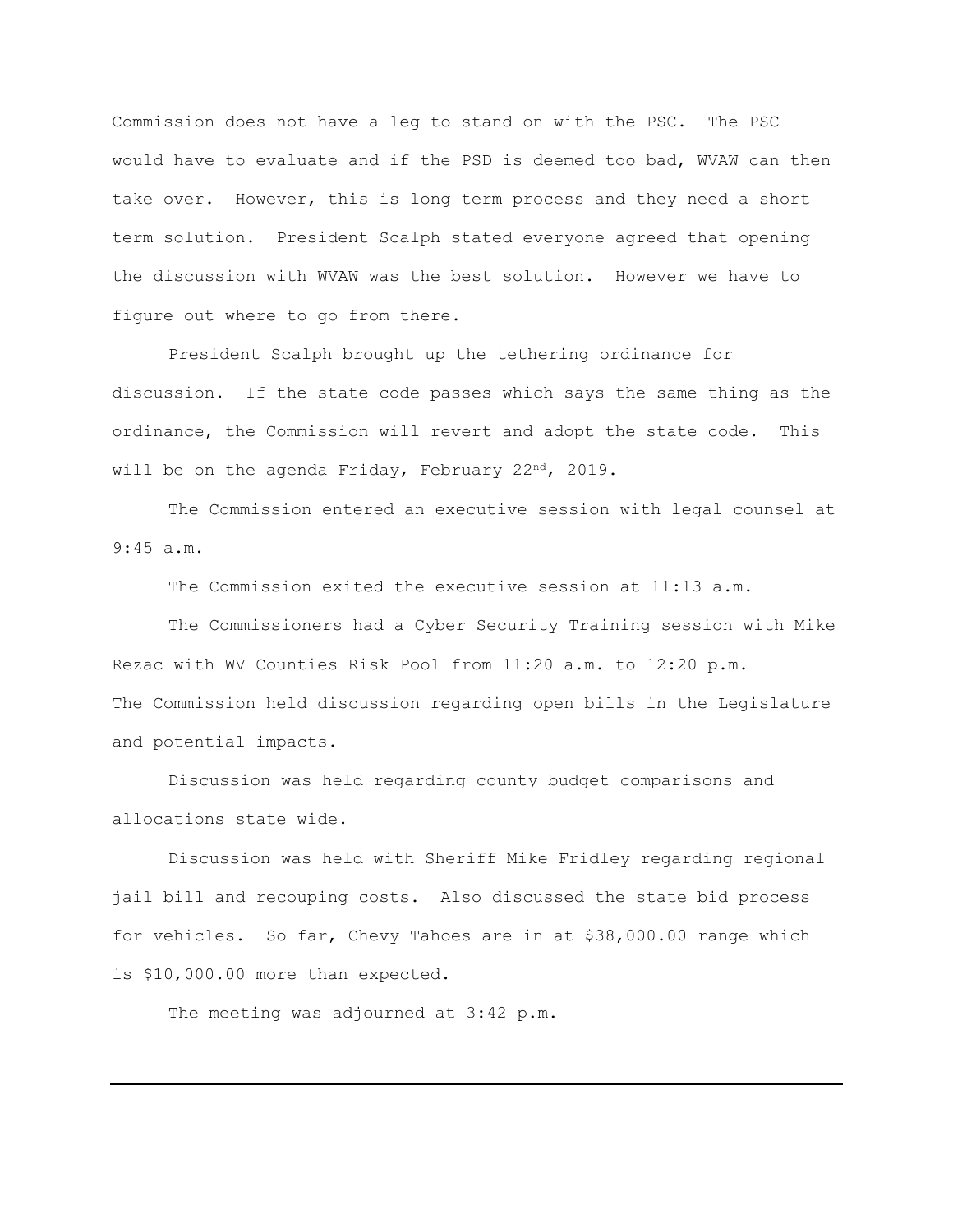FAYETTE COUNTY COMMISSION SPECIAL SESSION FEBRUARY 22, 2019 COURTHOUSE FAYETTEVILLE, WV 25840 MEMBERS PRESENT: DENISE A. SCALPH, JOHN G. BRENEMEN, TOM LOUISOS

The Fayette County Commission met in a special session as the Board of Equalization and Review on this 22<sup>nd</sup> day of February, 2019. President Scalph called the meeting to order at 9:00 a.m. President Scalph called for applications or if anyone was present with issues. No appointments were made and no one was present.

The Commission adjourned sine die as the Board of Equalization & Review at 9:01 a.m.

Eddie Young, Assessor, was present and the Commission thanked him for all his hard work to keep our Board of Equalization Review process running so smoothly. Mr. Young said thank you and gave credit to his staff.

Commissioner Brenemen motioned to approve vouchers and invoices and release checks today. Commissioner Louisos seconded. Unanimous decision.

Commissioner Brenemen motioned to approve 2nd half payroll and release checks on February  $28<sup>th</sup>$ . Commissioner Louisos seconded. Unanimous decision.

Estate settlements were presented for Henry Clayton Mosely, Jr.; Harry Wayne Martin; Eugene Auxier; and Teresa Thomson. Commissioner Brenemen motioned to approve estate settlements. Commissioner Louisos seconded. Unanimous decision.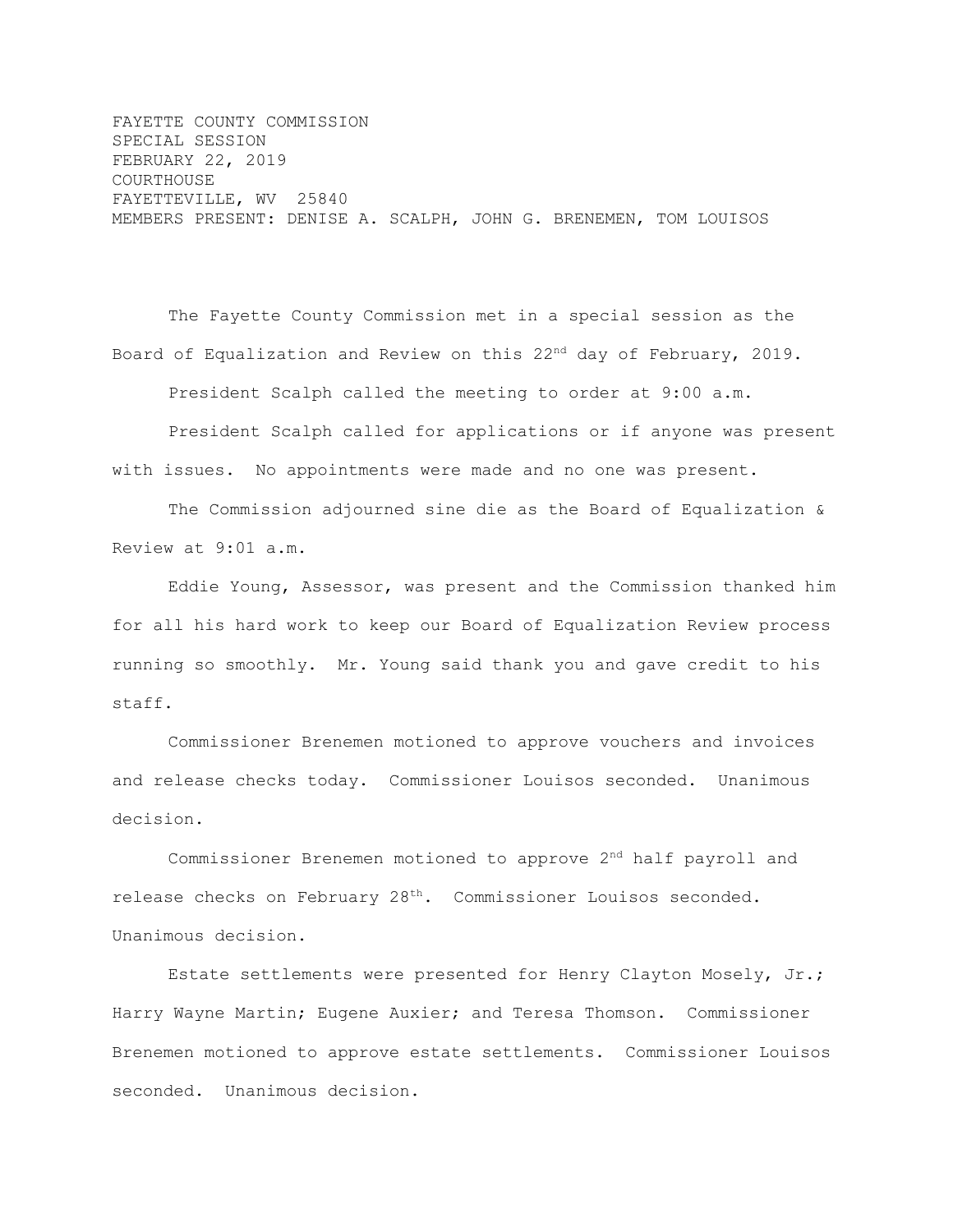Carla Atha, Probate, appeared to present the estate of Daniel Ross Ewing which is with the fiduciary commissioner due to several claims against the estate that the administrator did not believe were valid. Mr. Blankenship was assigned and reviewed the issues. All notifications were sent and Claims 1, 2 & 3 were denied. The claim deadline expires March 29<sup>th</sup>. Since there were no objections, the order can be signed. Commissioner Brenemen motioned to approve and sign. Commissioner Louisos seconded. Unanimous decision.

Debbie Berry, County Administrator, presented a lease for approval and signatures of the Commission with the Fraternal Order of Police Memorial Lodge No. 118 for Community Corrections Building on Summerlee Road, Plateau District, Oak Hill WV. There are no changes from the current year. This has been sent to the Prosecuting Attorney's Office for review. It is a one year lease with yearly renewal. Commissioner Louisos motioned to approve signature. Commissioner Brenemen seconded. Unanimous decision.

Ms. Berry presented a letter for approval and signatures of the Commission to the West Virginia Archives and History Office informing the Commission does intend to pursue our records management grants. Commissioner Louisos motioned to approve signing. Commissioner Brenemen seconded. Unanimous decision.

Ms. Berry presented a Lease and Funding Agreement with the New River Humane Society, Inc. for review and discussion.

Commissioner Brenemen motioned to approve prior meeting minutes for February 13th. Commissioner Louisos seconded. Unanimous decision.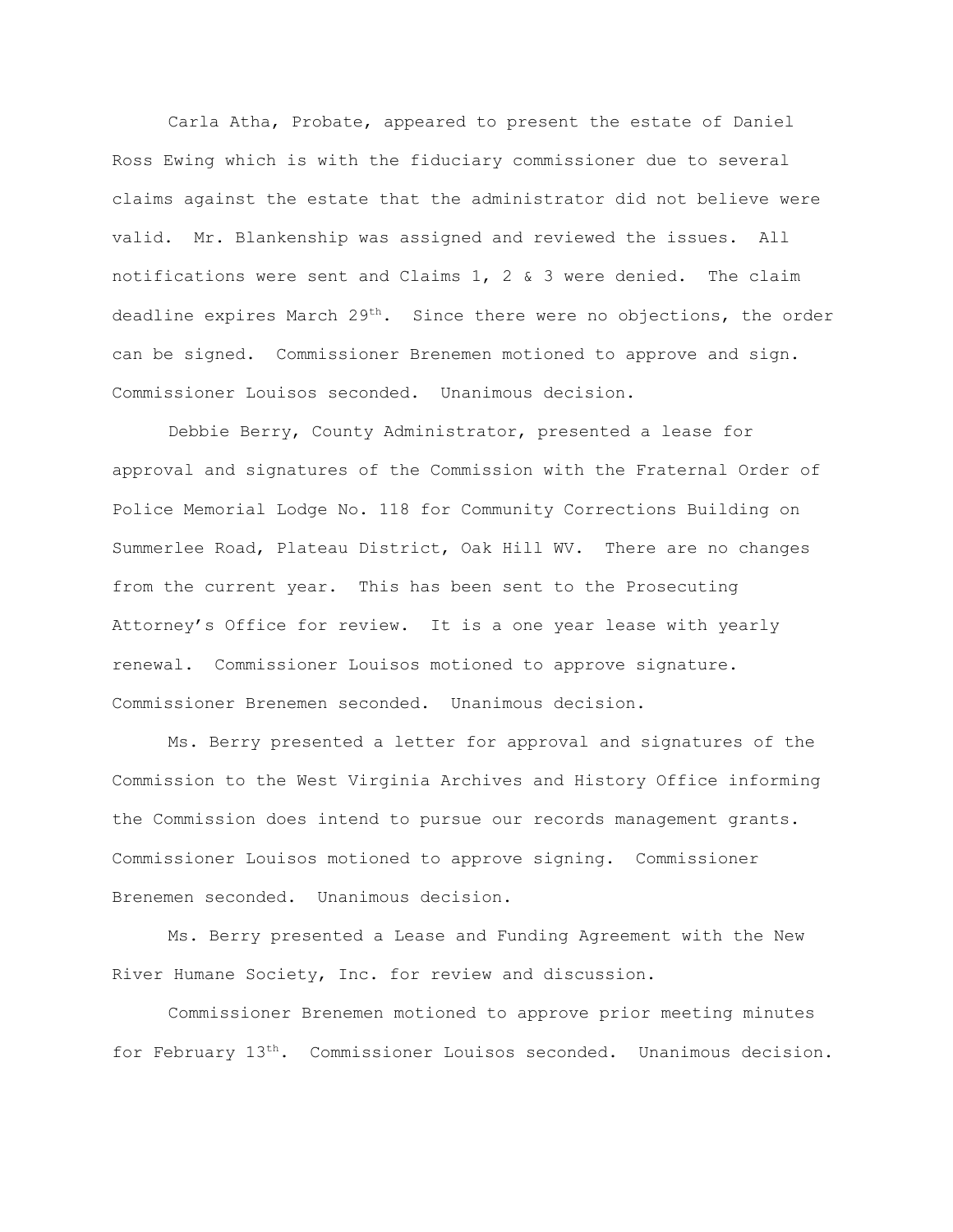Aletha Stolar, Chair of Solid Waste Authority (SWA), Gabriel Peña, Secretary, Ami Dangerfield, Bookkeeper, Tommy Harris, Litter Control Officer and Bill Lanham, member, appeared to give an update on the SWA. Ms. Stolar gave an overview of the Litter Control Officer's job description. His authority is given by WV code 7-1-3ff(d). He is certified by the DEP to write violations for citizens not having trash service, open dumping and littering. This is a permanent certification unless codes change. Mr. Harris helps in multiple cases across the county: cutting grass, photographing dilapidated buildings, hauling food for pantries, Adopt a Highway, etc…

Ms. Stolar gave information of how much Mr. Harris cleans up each month. 50-75% of the people he deals will get on trash service. However, it often does not continue due to the person having a lack of income to pay for the service. The SWA is looking at ways to maybe provide free pick up dates. Mr. Peña stated they are looking at realistic ways to eliminate open dumps, but they need ways to enforce it. Need conversations with the Magistrate and Prosecutor's office about making consequences stiffer. If a citizen remembers the penalty it might alleviate some of the violations. They would also like to sentence them to community service to help clean-up other areas.

Ms. Dangerfield gave a financial update to the Commission for SWA including things that SWA is required to pay for. The SWA hopes to revisit their previous allocation from coal severance to help support Mr. Harris' payroll and associated costs. The previous allocation of \$5,000.00 could probably be cut in half. It will be submitted on a Funding Request Application. The Committee meets on Thursday the 28<sup>th</sup>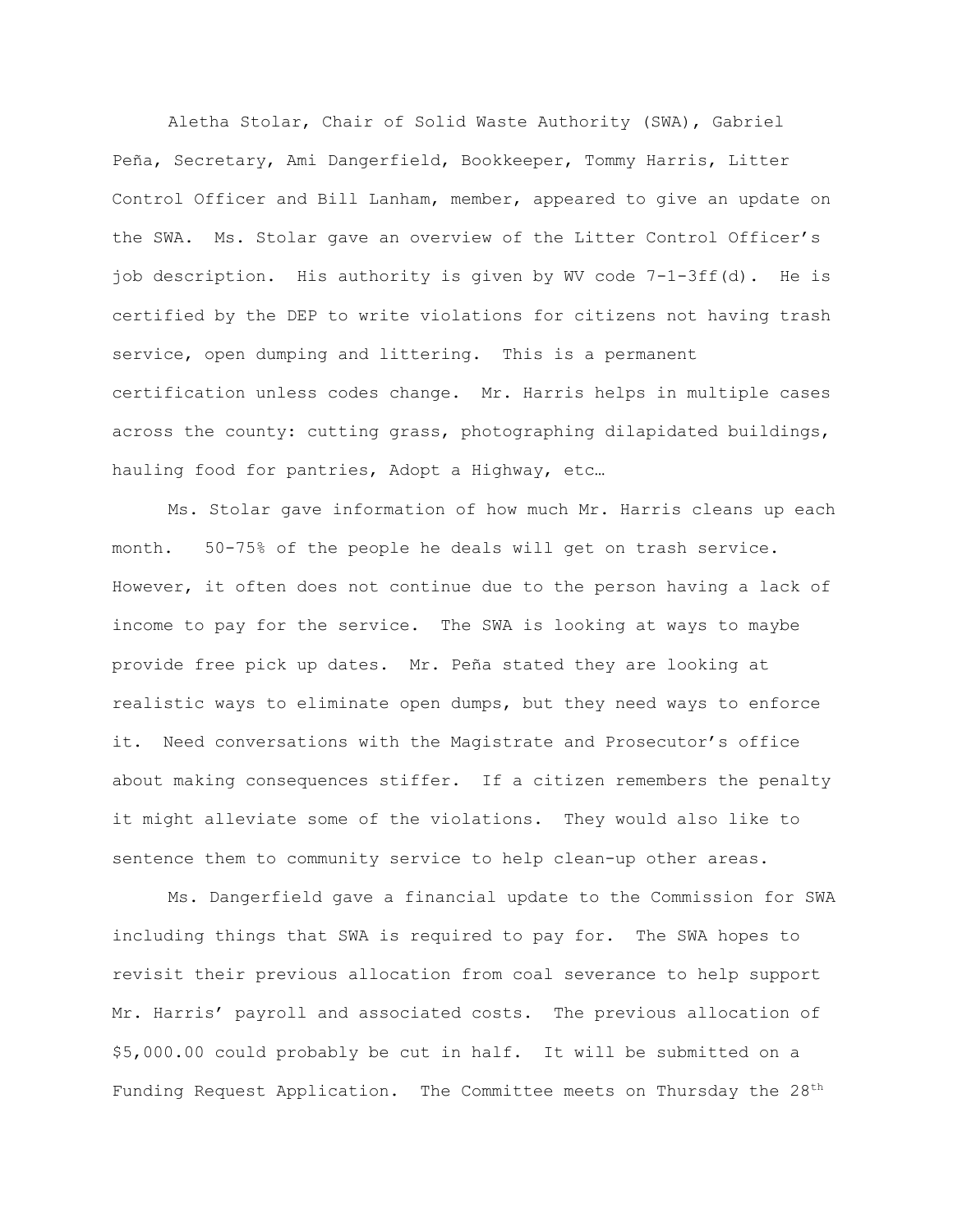and will submit it to the Commission on Friday morning. There is also an upcoming audit that will be an extra expense.

Mr. Peña discussed grant funding for education programs, composting, and other projects. The biggest grant received was from the Solid Waste Management Board to get Mr. Harris a dump trailer and winch to help clean up dump sites. His efforts have been hampered somewhat by a lack of help. President Scalph suggested maybe speak with the General from National Guard regarding the potential for them to help with stream cleanup in some areas. They seem to be eager to help.

Mr. Lanham, who is also Fayetteville Town Manager, will also be asking for a community wide clean-up ahead of this summer's International Boy Scout Jamboree.

Angela Gerald appeared to give a dilapidated properties update. Discussed the Brownfield Grant from 2010 for asbestos testing which helped with testing 52 homes. President Scalph asked for ordinance overview and history. Ms. Gerald stated the original focus was on main routes where there is a lot of traffic such as 612, Rt. 60 and Rt. 61 to remove eye sores. They have deviated from that to try and help municipalities that have began requesting funding assistance. There are two buildings that were demolished in Smithers that have promissory notes through the Prosecuting Attorney's Office and have been repaying the fund. There is \$46,000.00 remaining in the fund.

The Prosecuting Attorney's Office clarified that we require municipalities to adopt beautification ordinances in return for our help. This allows them to work on their own to clean up their towns.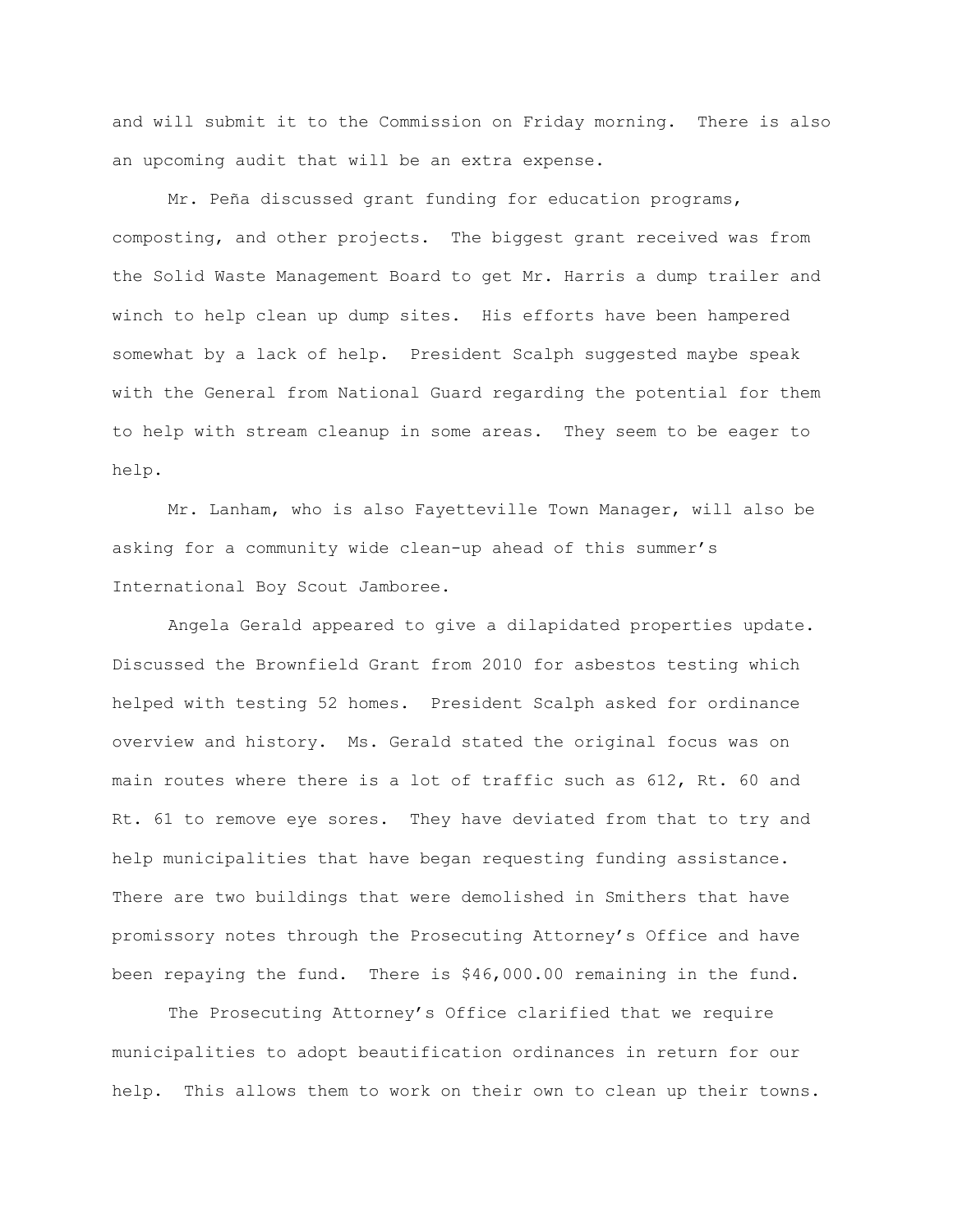Fayetteville, Oak Hill, Ansted, Smithers and Montgomery all have ordinances. Ms. Gerald presented a list of all houses outside of municipalizes that are a concern.

Commissioner Brenemen asked if everyone on this list have been notified. Ms. Gerald stated that the ordinance requires that they send one letter, but they often send more than one. Mr. Harrah stated they try to get citizens to take care of these properties before we go through the legal process to have them removed. There are several properties owned by one person that were sold on land contracts but are in very bad shape. The Commission can order a property demolished and perform the demolition at a later date when funding becomes available.

The Commission took a break from 10:25 - 10:32 a.m.

President Scalph called the meeting back to order. The 2<sup>nd</sup> Reading for the Amended Canine Restraint and Outdoor Enclosure Ordinance was held. President Scalph thanked Heather Severt from the State Humane Society for being present and stated this was previously tabled for further work. Mr. Harrah gave a brief overview of Ordinance 19-1. A copy of this ordinance will be attached. Mr. Harrah mentioned highlights such as types of restraint, times of effectiveness from 10:00 p.m. to 6:00 a.m., requirements of type of tether, no logging chains, etc… There is an exception to the ordinance when it comes to hunting dogs, as well as farm or herding dogs as long as the dog is at least 6 months of age. It also defines what is considered appropriate shelter. There are penalties for noncompliance and it does give the officer a lot of discretion in terms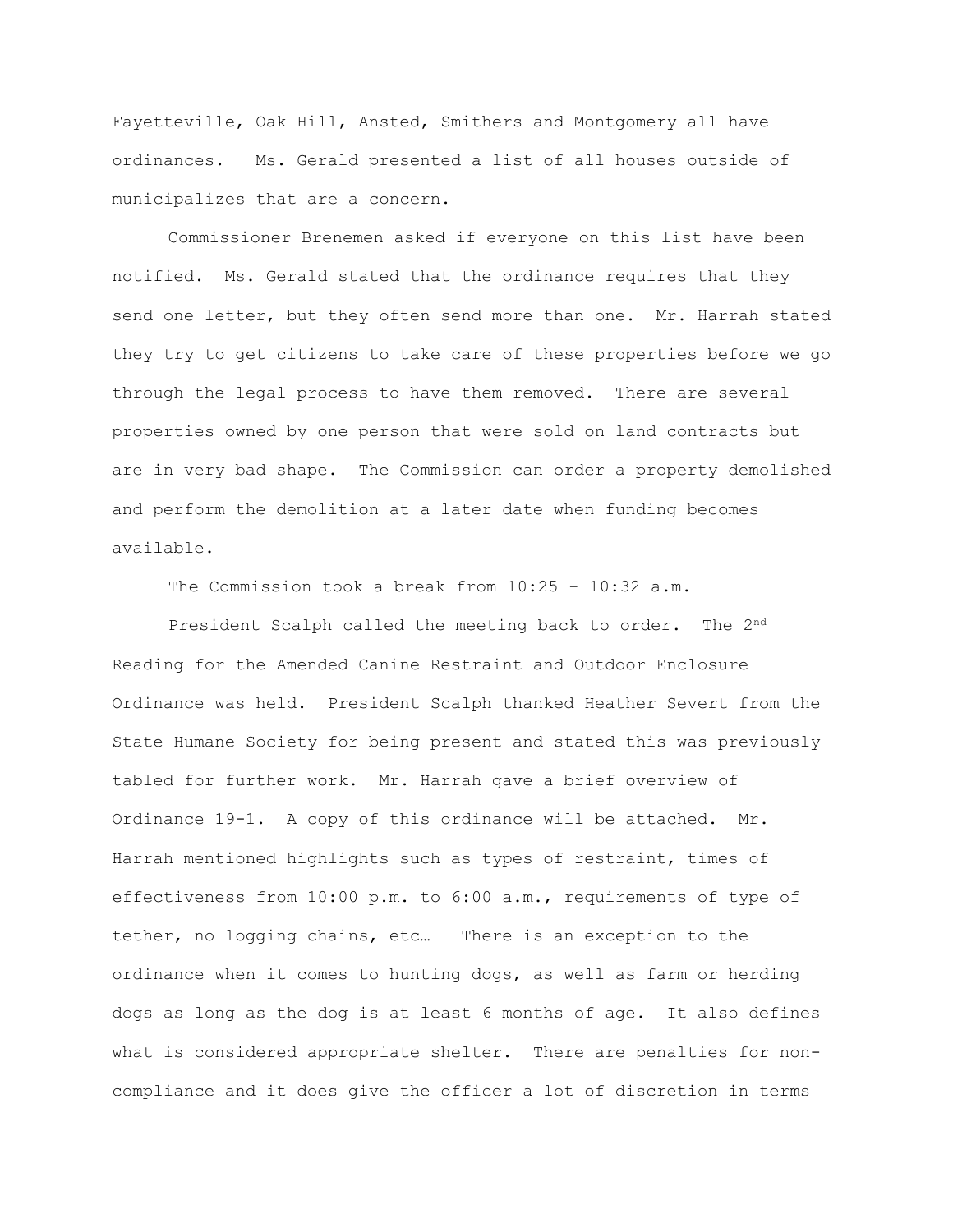of enforcement. It begins with a written notice and moves on to misdemeanor charges and fines; requires a cost of care bond by the Humane Society. It shall become effective 30 days from passage. This allows the public who may be affected by this ordinance to comply with the requirements. Mr. Harrah worked with the Sheriff and the State Humane Society to address the original ordinance, which while thoughtful, was overreaching in parts. This is what we believe to be acceptable and enforceable. It does give officers discretion and Mr. Harrah urges the passage of this ordinance. President Scalph stated there has been time for comments and input over a period of months. President Scalph thanked Ms. Severt for her assistance as well as Mr. Harrah and the Sheriff's department. President Scalph called for a motion. Commissioner Brenemen motioned to approve Ordinance 19-1 as presented today in Fayette County which will be effective 30 days from today. Commissioner Louisos seconded. Unanimous decision. A copy of the sign in sheet and the signed approved ordinance will be attached to the minutes. Unanimous decision.

The meeting was adjourned at 12:52 p.m.

FAYETTE COUNTY COMMISSION REGULAR SESSION MARCH 1, 2019 COURTHOUSE FAYETTEVILLE, WV 25840 MEMBERS PRESENT: DENISE A. SCALPH, JOHN G. BRENEMEN, TOM LOUISOS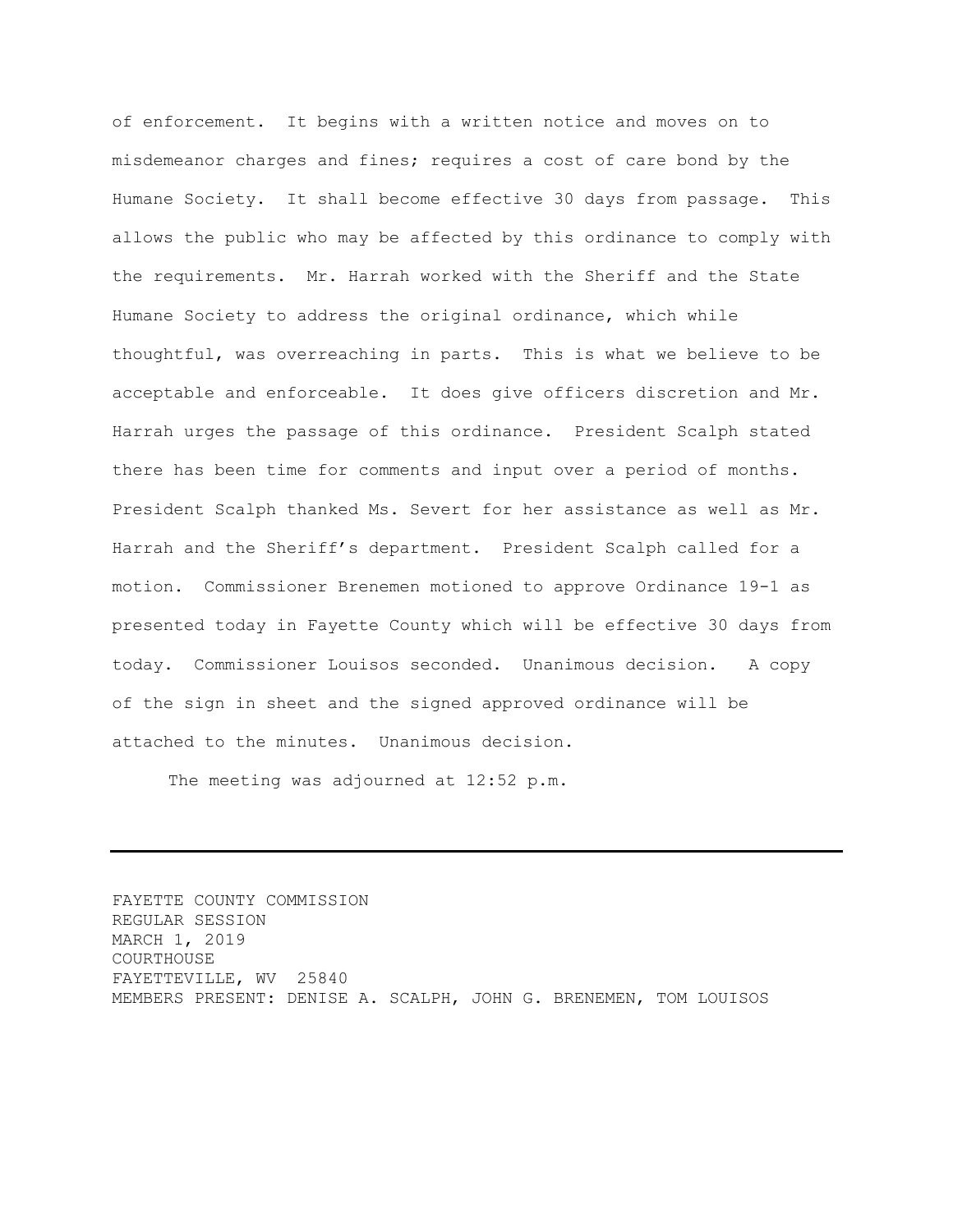The Fayette County Commission met in a regular session on this 1st day of March, 2019.

President Scalph called the meeting to order at 9:00 a.m.

Commissioner Brenemen motioned to approve vouchers and invoices and release checks today. Commissioner Louisos seconded. Unanimous decision.

Commissioner Brenemen voted to approve prior meeting minutes for February 8th and 19th, 2019 and authorize President Scalph to sign. Commissioner Louisos seconded. Unanimous decision.

Debbie Berry, County Administrator, presented a letter from Jeff Proctor, Vice Chair of the FCURA requesting the appointment of Commissioner John G. Brenemen to replace Guy Dooley who has resigned. Commissioner Louisos asked for clarification of the vacancy. Kelly Jo Drey, URA Assistant, researched the requirements of a Commissioner sitting on the URA board. Her research shows State Code does not require that the URA have a County Commissioner on their board. She reviewed the orders from previous appointments. Former Commissioner Matthew Wender is a regular member of the URA and functions in a voting capacity on the board. In contrast, President Scalph is on the Farmland Protection Board but as non-voting Commissioner seat. Ms. Drey spoke with Assistant Prosecuting Attorney Liz Campbell and they determined that Mr. Wender was a regular sitting member on the board, not a Commissioner's seat. Commissioner Louisos asked if he was voted in. Ms. Drey said yes, in February 2017. Commissioner Louisos asked if the minutes are available online? Ms. Drey stated they are not required to be posted online. Commissioner Louisos requested that the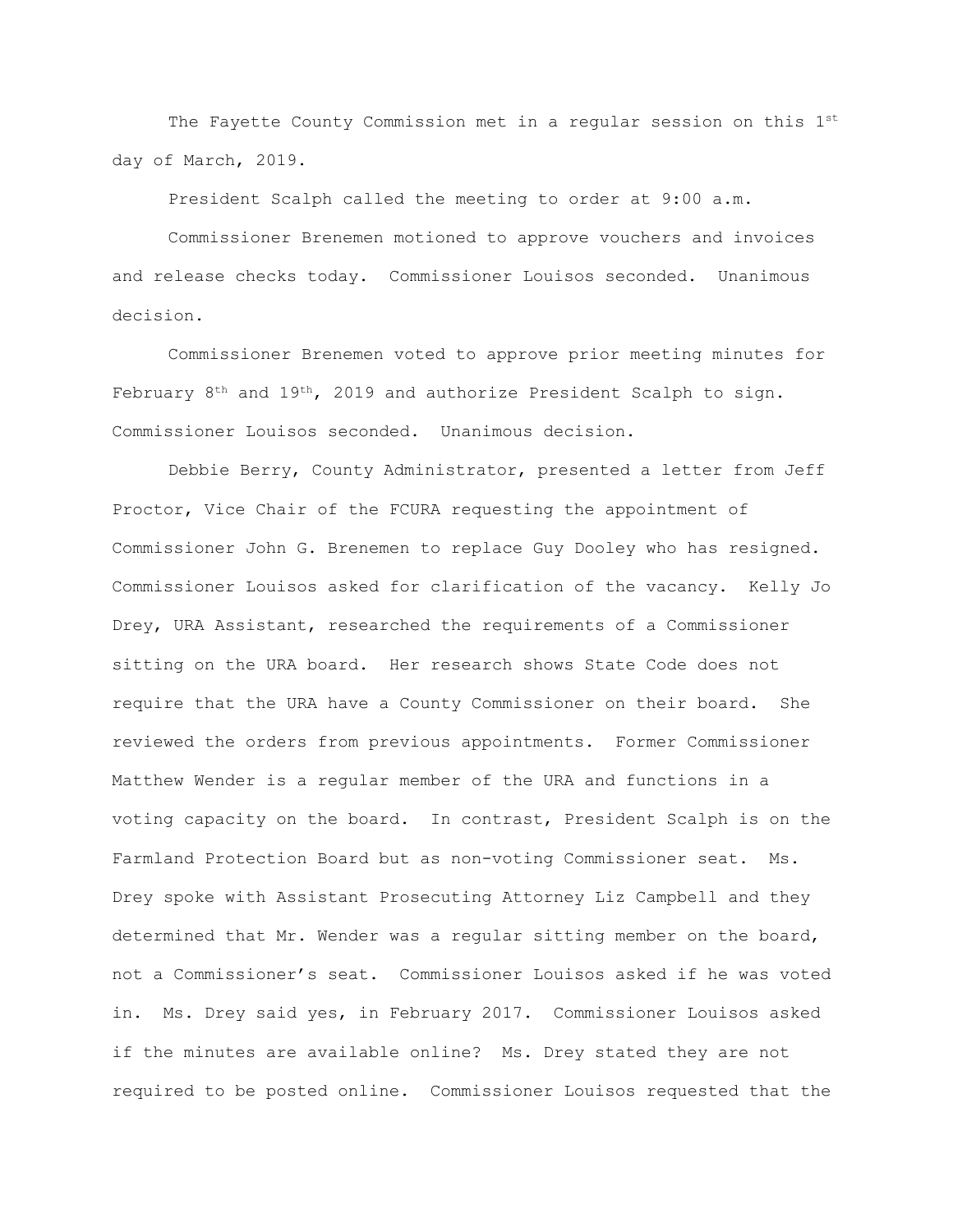URA members come to a meeting prior to the end of March so he can ask questions. President Scalph suggested this should be scheduled outside of budget sessions. Commissioner Louisos motioned to approve the appointment of Commissioner Brenemen to replace Guy Dooley as a member of the URA. Term to expire March 1, 2021. President Scalph seconded. Unanimous decision.

Ms. Berry presented a letter from Benjy Simpson requesting the use of the Fayette County Memorial Building for Bridge Day Rappel Safety Orientation on Friday, October 18, 2019 for approval. This request was tabled until the next meeting.

Discussion was held regarding a potential fee schedule for the for-profit entities requesting to use the Memorial Building to assist with upkeep of the property.

Ms. Berry presented an order approving the demolition of the building located on 300 Berry Street, Oak Hill, WV by the Fayette County Dilapidated and Beatification Committee and assurance that the debris be legally and property removed and the Committee take all steps necessary to pursue remedies for reimbursement. Commissioner Louisos motioned to approve signing the order. Commissioner Brenemen seconded. Unanimous decision.

Ms. Berry presented a grant application from Jeri Sarafin, Community Corrections Director, to the WV Division of Corrections for approval and signature of President Scalph. This would allow them to hire a full time case worker. Commissioner Louisos motioned to approve and authorize President Scalph to sign. Commissioner Brenemen seconded. Unanimous decision.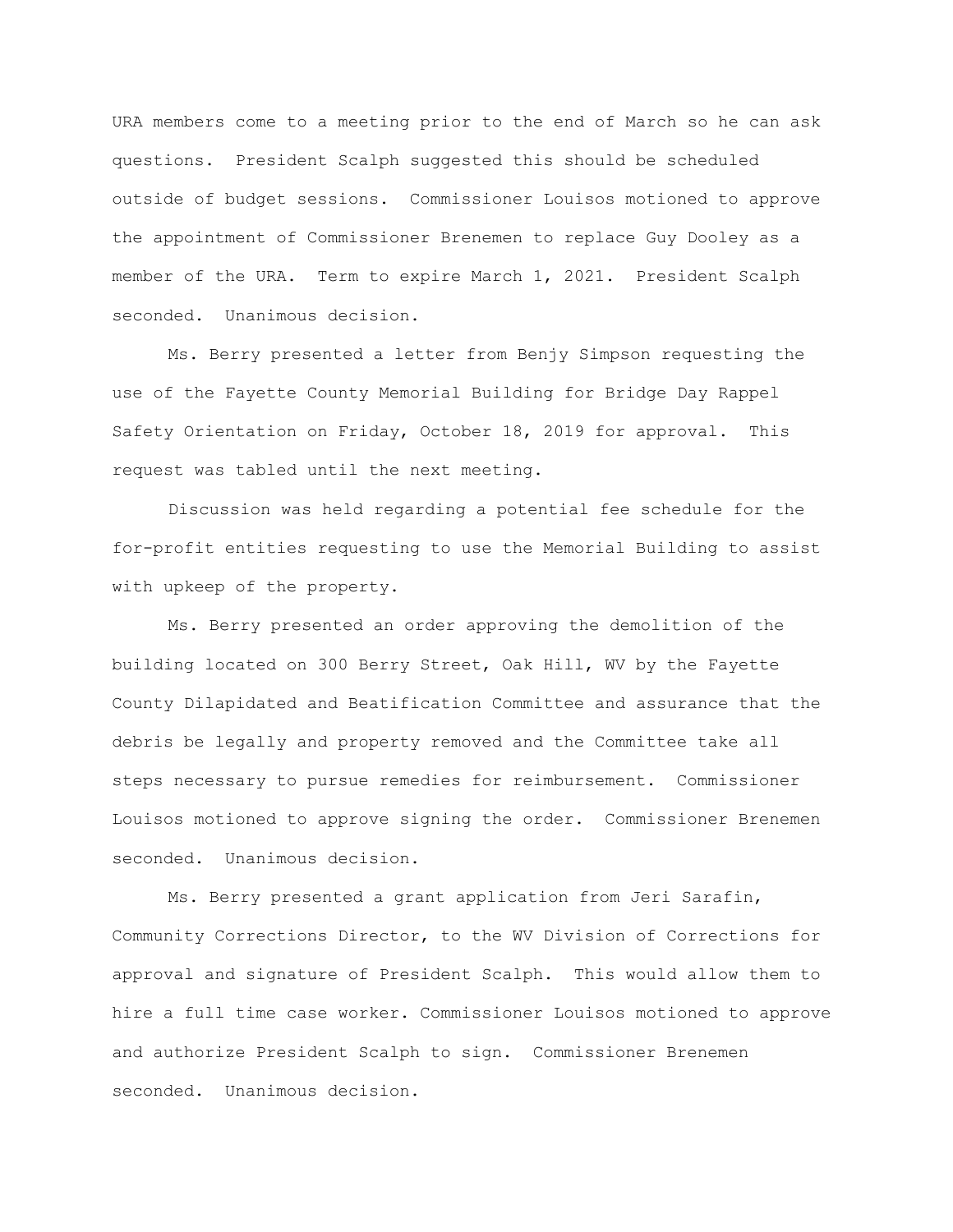Ms. Berry presented a recommendation for Deputy Director/E911 Coordinator. Commissioner Brenemen motioned to extend an offer of employment to Jimmy Saddler for \$38,500.00/year and a six month probationary period. This is within the budget, so no additional funds are needed. Commissioner Louisos seconded. Unanimous decision.

Larry Harrah, Prosecuting Attorney, appeared to present his budget which is the same as last year with no changes. Extra help is used for summer help from law students. Compensation is via book purchases, not an hourly salary. The training and education portion of his budget is a requirement of the bar to remain lawyers. Attorneys must have 24 hours every two years. Computer maintenance is for the department's stand alone, secure server which is completely separate from the Courthouse.

Sheriff Mike Fridley appeared to present his budget request. Sheriff Fridley presented information regarding calls: 11,389 911 calls were answered by deputies; they had 476 drug arrests. Sheriff Fridley gave statistics regarding their business hours and presented a comparison of pay with other counties. Fayette County is  $31^{st}$  in the state in terms of salary. President Scalph requested budget numbers in each counties with a percentage of comparison, as well as benefit package. Ami Dangerfield, County Commission Assistant, has this information available. Commissioner Brenemen asked where other departments get their funding. Sheriff Fridley stated Montgomery gets part of their salaries from the settlement with WVU. Mr. Harrah stated most funding comes from B&O taxes.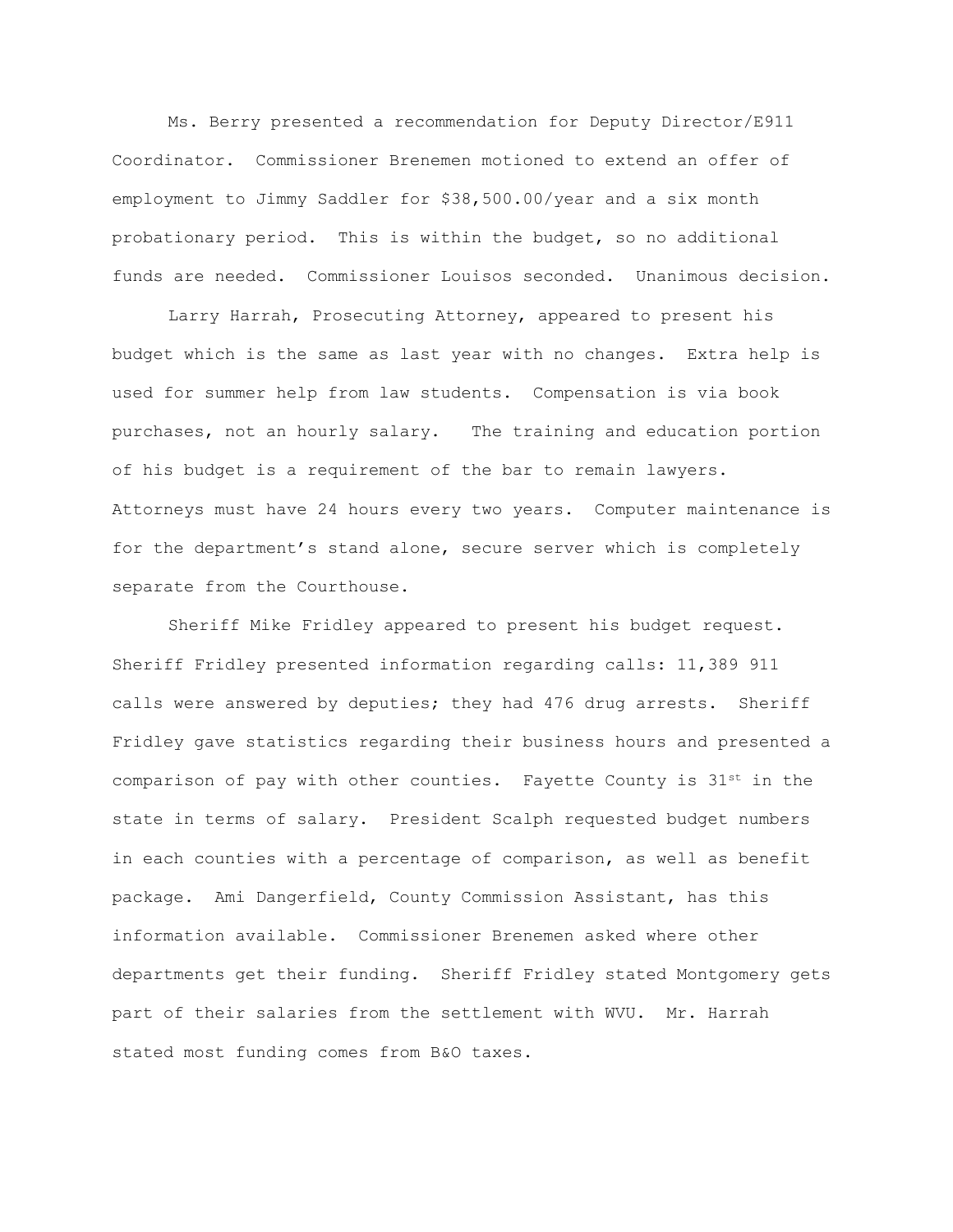Additional budget requests for the Sheriff's Department include six body armor suits, \$3,927.42. Commissioner Brenemen asked about the rating and Sheriff Fridley stated they are level 3. Sheriff Fridley is requesting an increase in overtime: \$15,000.00 from General County and \$15,000.00 from Law Enforcement for a total of \$30,000.00. The Regional Jail portion is \$1.6 million. Sheriff Fridley requested funding for copiers in the Tax Office to replace desktop models. This is a yearly lease at a cost of \$5,808.00 per year. Requested a \$2,000.00 increase per year for all deputies and forensic specialist at a cost of \$88,498.00. Requested five new vehicles and gave an overview of maintenance costs. Total for new vehicles, equipment, and radios is \$236,425.00. Commissioner Brenemen asked if the radios are compatible with P425. Chief Deputy Rod Perdue stated yes, fully compatible with the system. Also requested a \$2,000.00 increase in training for deputies and \$2,000.00 for uniforms. May be able to decrease supplies to \$73,000.00 if needed. Capital outlay increased to \$128,170.00. Sheriff Fridley reminded the Commission that that Conservatorship Deputy salary is reimbursed to the County through fees collected from his conservators. Sheriff Fridley is planning to have a Resource Officer in another school this year, which will result in more reimbursement funding. This will be \$134,670.29 in reimbursement. There will be one each at Midland Trail and Oak Hill High Schools. This will leave \$46,470.29 to be used.

Cathy Jarrett, Circuit Clerk, appeared to present her budget request. Ms. Jarrett requested increases in salaries for her seven employees to match what other offices offer. Also requesting a new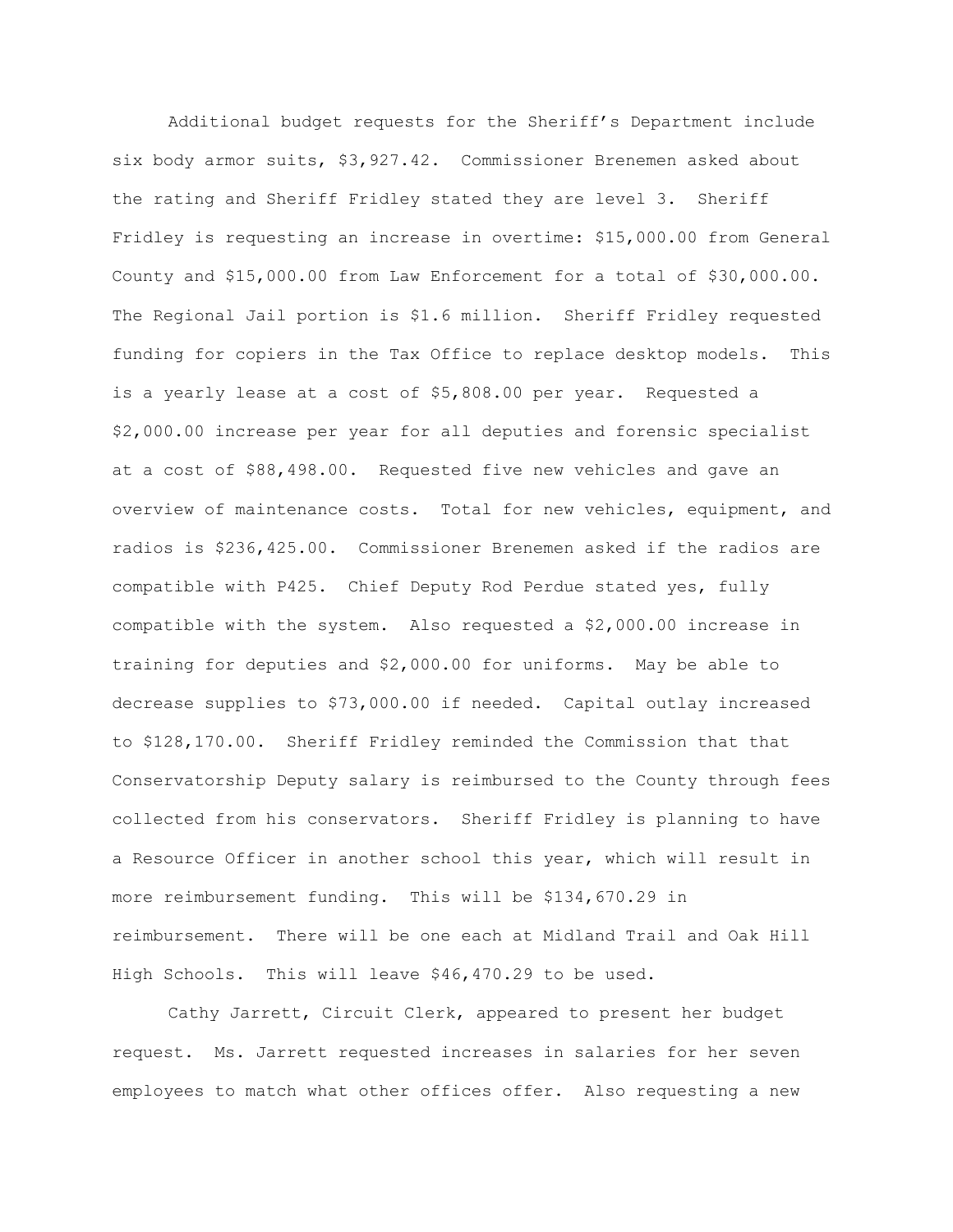copier that will save \$900.00 per year and the company will also include a commercial shredder for free.

Tyler Bragg, GIS Specialist, appeared to give the Commission information on Pictometry. He is requesting a new aerial photography shoot. Our photos are very out of date; a three to four year recapture cycle is ideal and the last one was in 2015. The proposal is \$91,327.50. President Scalph mentioned that originally we spoke with municipalities about buying in and cost-sharing. Mr. Bragg stated most can't afford to pay their portion. How do we ask for one to pay and not others? President Scalph stated we also discussed percentages in terms of each municipality's budget. Detailed information was given regarding software and costs.

Kelvin Holiday, County Clerk, appeared to present his budget request. There are no changes from the last year. Commissioner Brenemen asked if the County uses record books. Mr. Holliday stated not for new entries, but we do require repairs or replacements of old books. President Scalph asked about mandatory training. Mr. Holliday stated only the state training is mandatory. Commissioner Brenemen asked if Mr. Holliday is requesting a new server. Mr. Holliday stated yes, and a quote is provided.

Mike Bone, Assessor Chief Deputy, appeared for Eddie Young. The Assessor's requested budget has been reduced for this year.

Ms. Berry presented a letter to the DOT from the Commission to sign urging the Halstead Street access road project for the Oak Hill School complex to be completed before the beginning of the 2019/20 school year for the safety of the students. Commissioner Louisos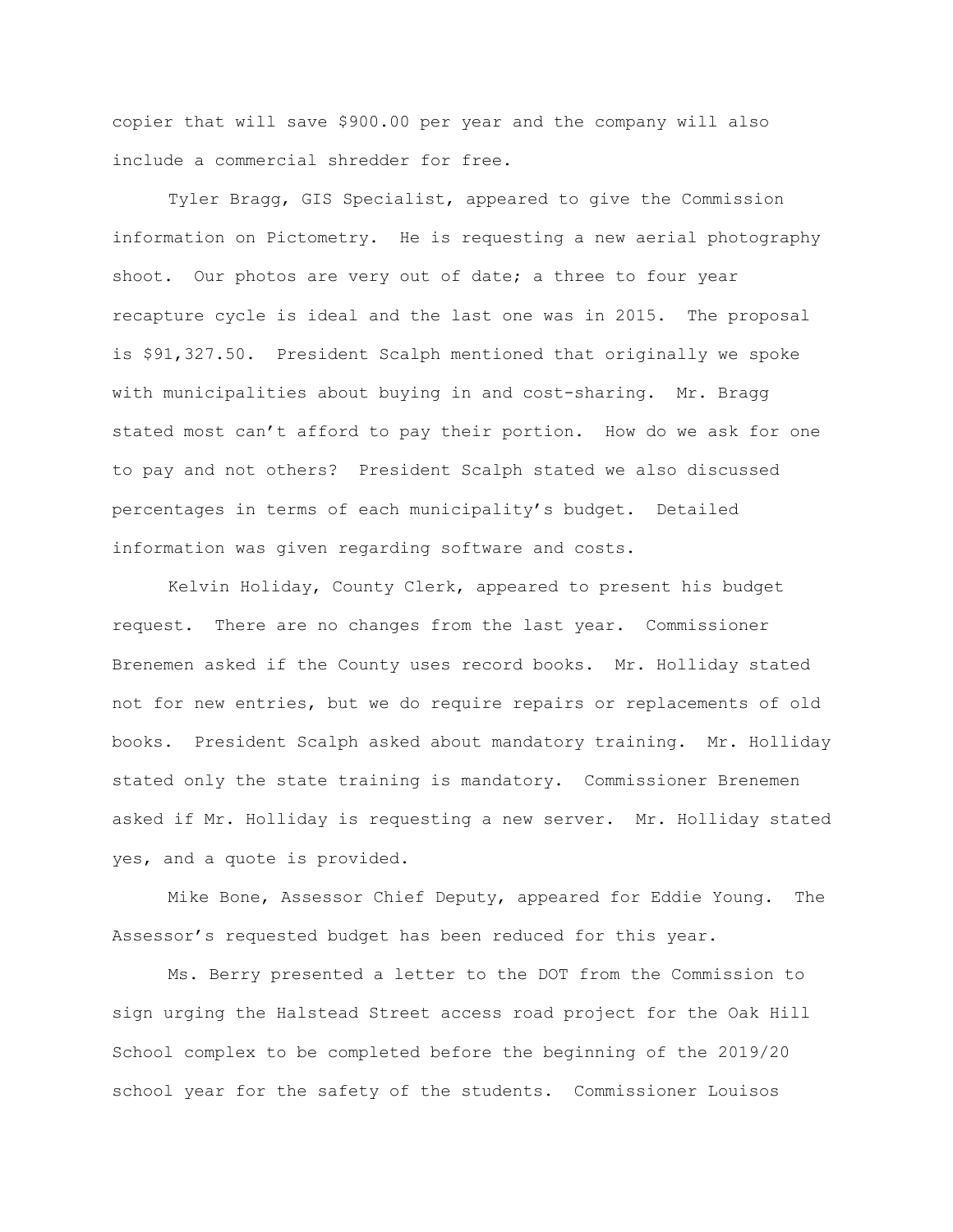motioned to sign the letter. Commissioner Brenemen seconded. Unanimous decision.

Ms. Berry presented a letter for the Commission to sign to Kelvin Holliday regarding social media use and necessary cross training of employees in light of the ensuing departmental changes. The Commission wants to ensure the public has access to all services at all times during Courthouse business hours, regardless of vacations or other absences.

Ms. Berry presented a letter for the Commission to sign to be provided to all offices regarding cell phone usage during work hours.

President Scalph welcomed John David, SALS and Debby Campbell, EnAct for a discussion. President Scalph stated that the Commission would defer to Mr. David regarding this meeting. Mr. David introduced Kenna Bass and Jadah South and stated they are requesting a letter of support from the Commission for funding from EnAct. They discussed the history of schools closing in Page and surrounding areas and how SALS obtained Beards Fork Elementary School and began offering educational support to those children. They stated this program currently receives no funding from EnAct.

President Scalph stated that the correspondence the Commission received was in regards to why previous funding was no longer available from EnAct. President Scalph stated as she understands, SALS did not provide the necessary information for continued funding from EnAct. The program guidelines have not been followed and the required paperwork was not provided. The Commission cannot encourage support if the guidelines EnAct has set forth have not been followed.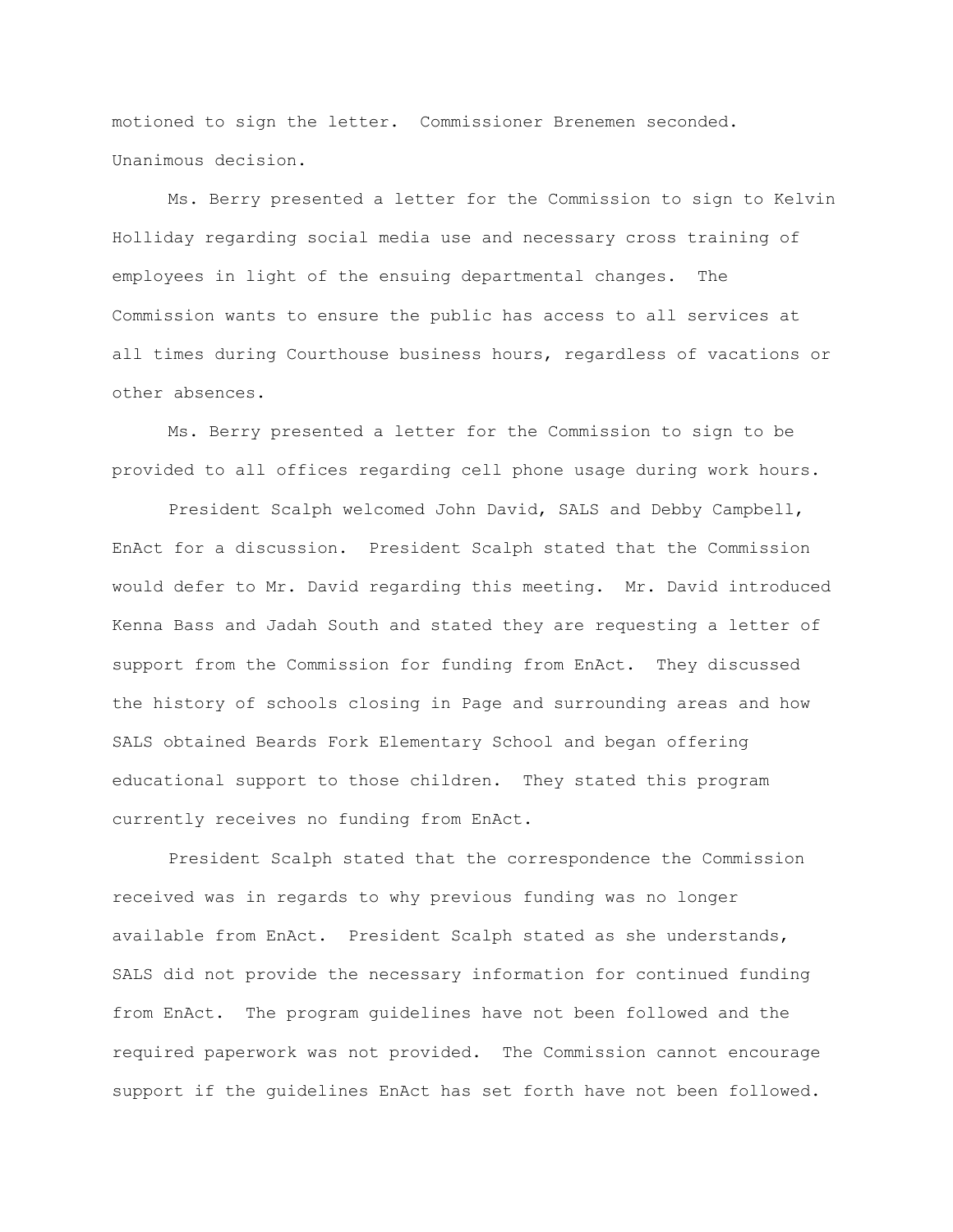Mr. David stated that SALS feels all guidelines were followed and claimed to have examples and their main issue is the confusing nature of the application form.

President Scalph stated that the Commission would allow EnAct to speak to that. The agreements are with EnAct and the Commission will not encourage them to go outside their guidelines.

President Scalph asked Ms. Risk if SALS complies and provides documentation, does she think the program would be a future consideration. Ms. Risk stated they may consider it for a later year if the documentation is provided.

President Scalph asked for other comments. Mr. David stated they appreciate the money that was served through SALS and would like to go forward with a new agenda to be good partners. President Scalph stated everyone must put their feelings and personalities aside to provide services for those who need them. A public comment was offered stating that they do a lot of paperwork and HIPAA makes it rough. The commenter has had people scream at them and refuse to provide the requested information. Maybe if the approach was changed, it would go easier. President Scalph stated that is understandable but we have to educate people on the required information.

Discussion moved onto questions regarding Page Kincaid PSD (PKPSD) and WVAW. Commissioner Brenemen stated they had a discussion regarding a due diligence study and asked Mr. David about that relationship.

Mr. David stated WVAW came to the last PKPSD meeting and it was a friendly meeting. However they indicated the cost would be very high.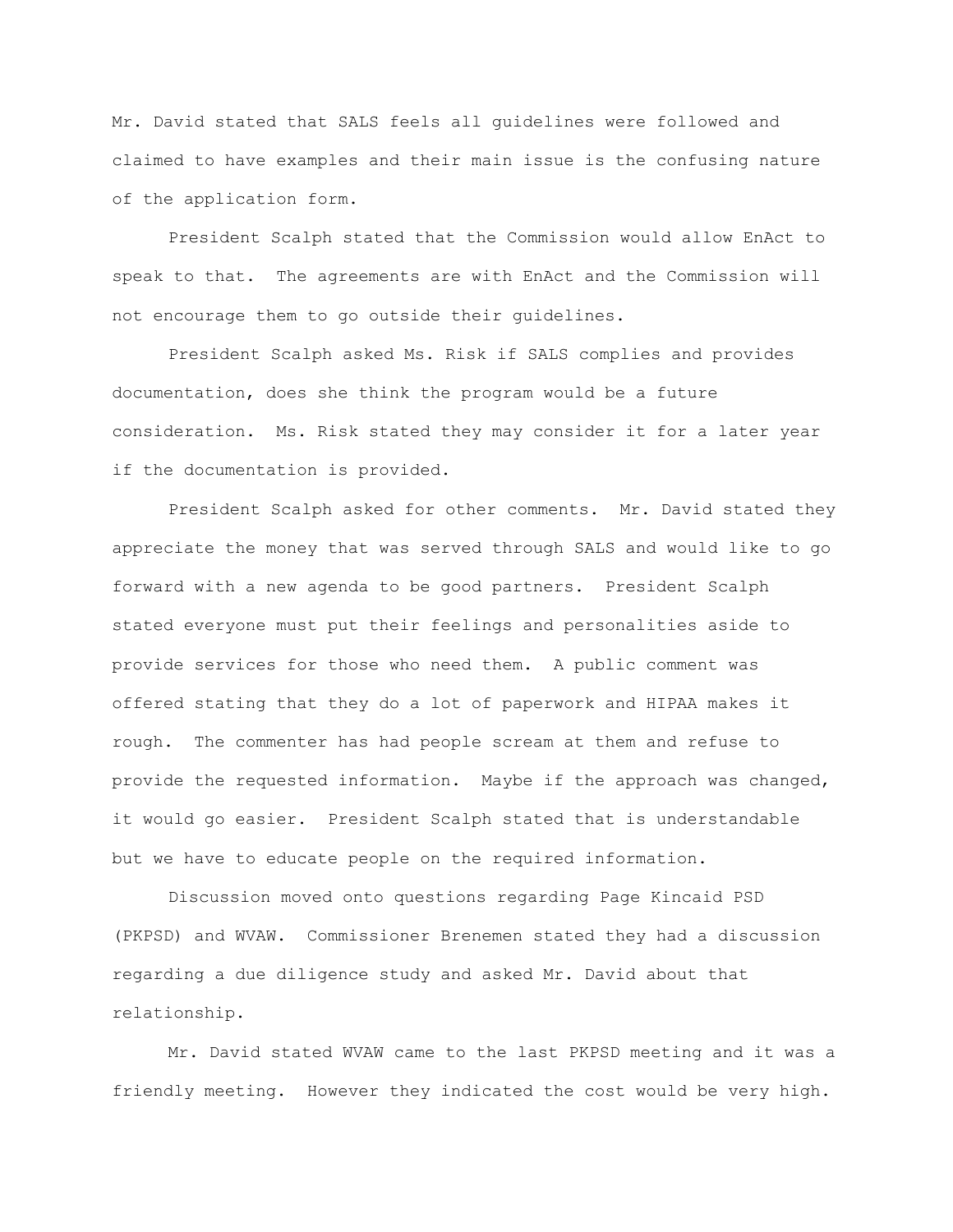Mr. David requested that PKPSD plant manager Bart Jackson and board member John Kincaid participate in this conversation. Commissioner Brenemen restated that he would like to know how the meeting went and if WVAW offered to supply water, help with possible water leaks, locate leaks, or perform a study to get the cost. Mr. David restated he thinks the costs were very high.

President Scalph stated there was a request for a number of things. A couple of letters have been returned to them unopened, including a certified letter. No matter what happened, they were going to come and identify the leaks at no cost.

Mr. David stated he didn't have knowledge of these issues. Commissioner Louisos asked why they are buying equipment to find leaks when WVAW is offering it for free. Mr. David stated that a letter they sent to WVAW was returned unopened.

President Scalph stated that the Commission did issue a \$20,000.00 check to pay for the necessary materials and Mr. Jackson picked it up. If there was need for \$20,000.00 for media, how is the PSD buying equipment?

Mr. David stated they made efforts three years ago to find leaks and asked if he could call Mr. Jackson or someone else with more information.

Commissioner Louisos stated that since Mr. David said he does not understand the letter and stated the PSD was going to buy equipment to test for the water leaks, he would like to see everyone from the PSD here to ask the questions Mr. David cannot answer.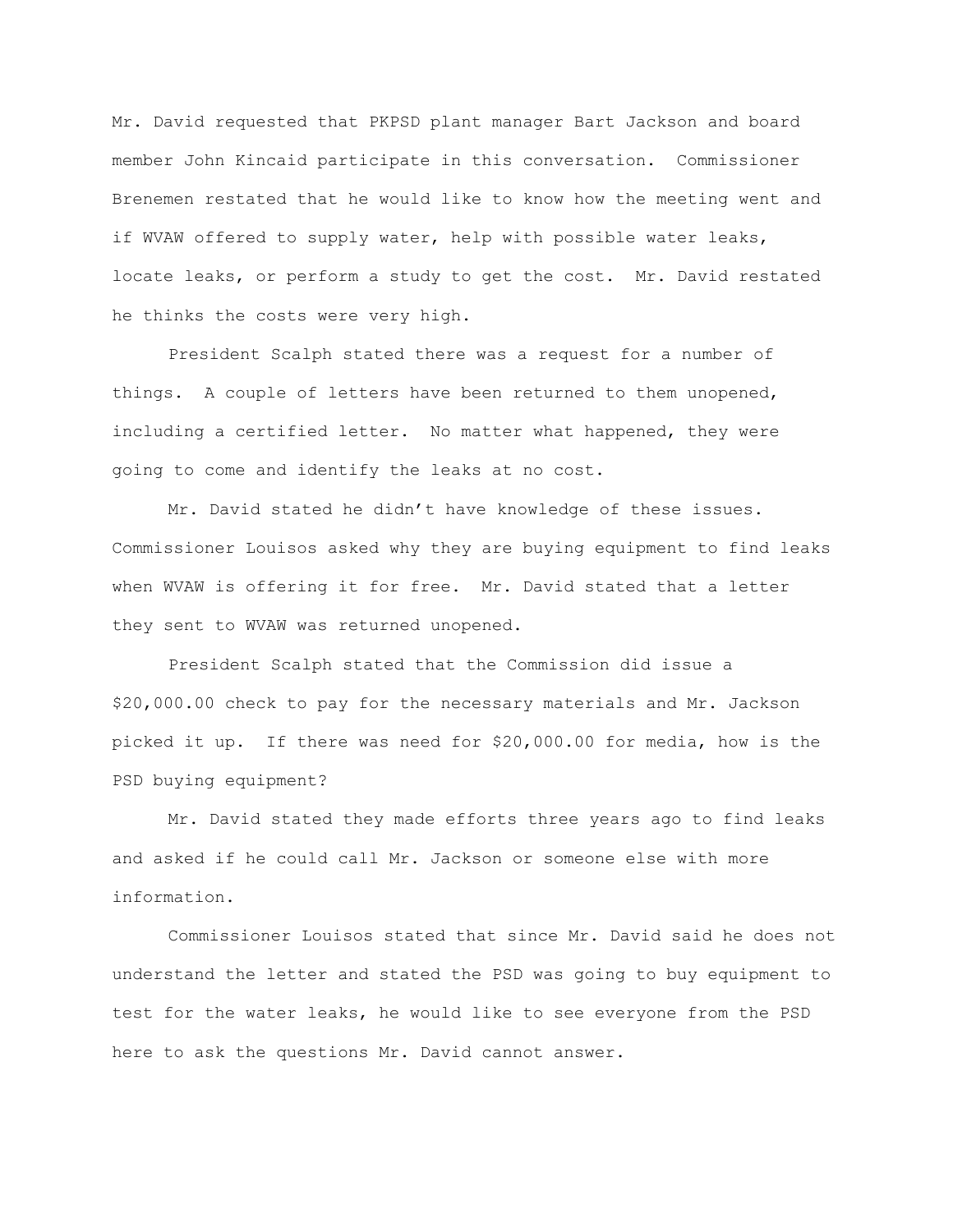Mr. David stated he doesn't know if they are buying or borrowing the equipment.

Mr. David stated he does not want to be excluded from that discussion as he was previously. President Scalph stated Mr. Kincaid was asked to attend a previous meeting as the chairperson. Fayette County Commission meetings are open meetings. Anyone can attend.

This will be added to the March  $8<sup>th</sup>$  agenda at 2:00 p.m. Mr. David stated the problem is that the hub is at the Page Kincaid Station. You cannot tie an 8 inch line to a smaller line, which would be the case. The water pressure would not be there. We have also tried to get water from Fayetteville which would be a great connection in an emergency.

President Scalph stated that this is currently an emergency. The residents do not have water. WVAW made it clear they are not trying to take over, they want to help. But without communication, nothing can be accomplished. Where are the numbers and figures? Prior requests resulted in numbers from 2008. Mr. David stated the people that attended from WVAW received what they needed. President Scalph stated that if two letters were sent and returned unopened, then they did not get the information they need.

The meeting was adjourned at 2:45 p.m.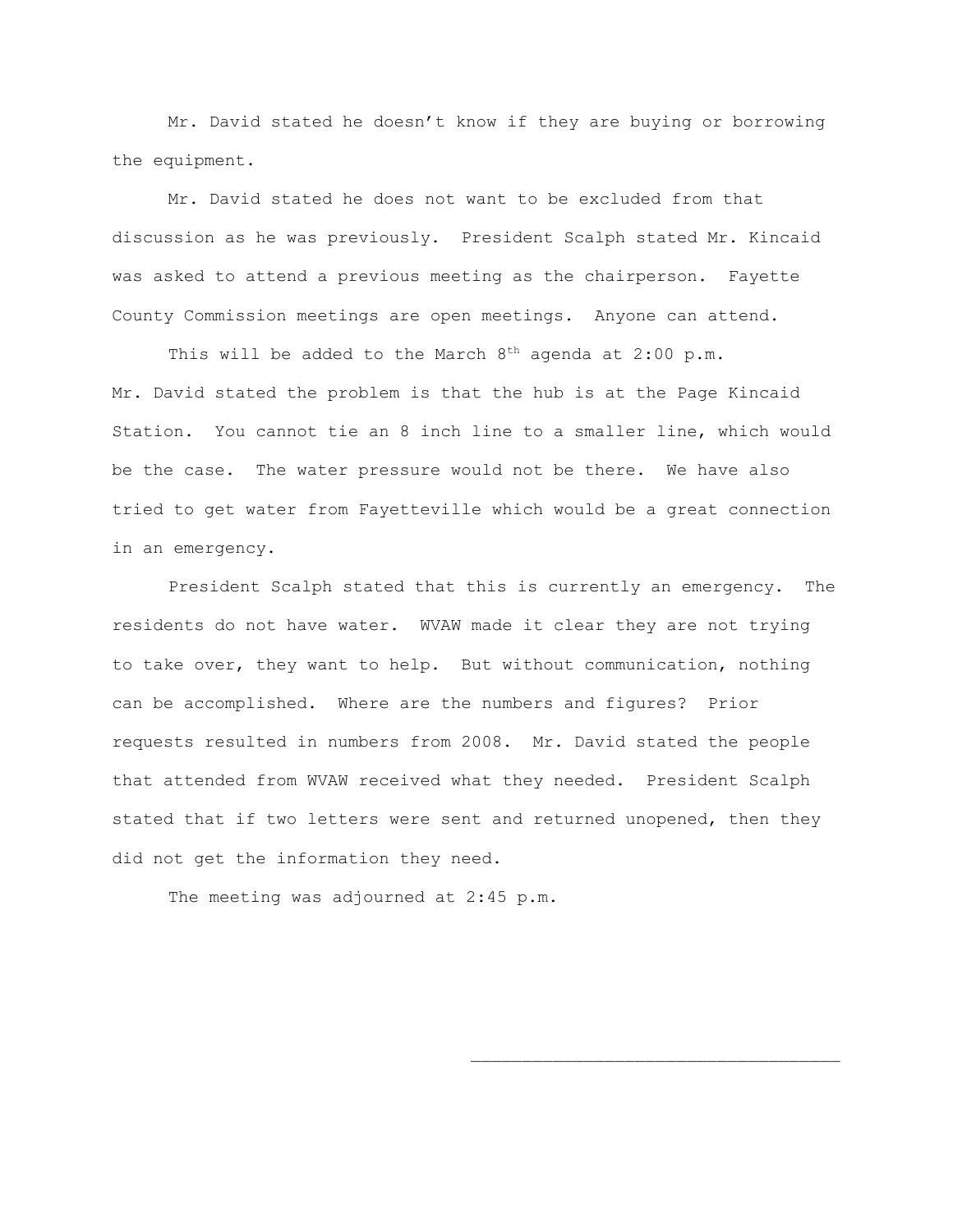FAYETTE COUNTY COMMISSION REGULAR SESSION MARCH 8, 2019 COURTHOUSE FAYETTEVILLE, WV 25840 MEMBERS PRESENT: DENISE A. SCALPH, JOHN G. BRENEMEN, TOM LOUISOS

The Fayette County Commission met in a regular session on this 8<sup>th</sup> day of March, 2019.

President Scalph called the meeting to order at 9:00 a.m.

Eddie Young, Assessor, presented real property exonerations for H3 LLC \$7.70; Frank Falbo 2011 BT \$8.34, \$7.96, \$7.56, \$7.20 & \$6.80; and Frank Falbo 2018 Reg Ticket \$7.70. Commissioner Brenemen motioned to approve the real property exonerations. Commissioner Louisos seconded. Unanimous decision.

Commissioner Brenemen motioned to approve vouchers and invoices and release checks today. Commissioner Louisos seconded. Unanimous decision.

Commissioner Brenemen motioned to approve 1<sup>st</sup> half payroll and release checks on March 15th, 2019. Commissioner Louisos seconded. Unanimous decision.

Commissioner Brenemen motioned to approve signing minutes from February  $8<sup>th</sup>$  and  $19<sup>th</sup>$ , and approve minutes from February  $22<sup>nd</sup>$  and authorize President Scalph to sign. Commissioner Louisos seconded. Unanimous decision.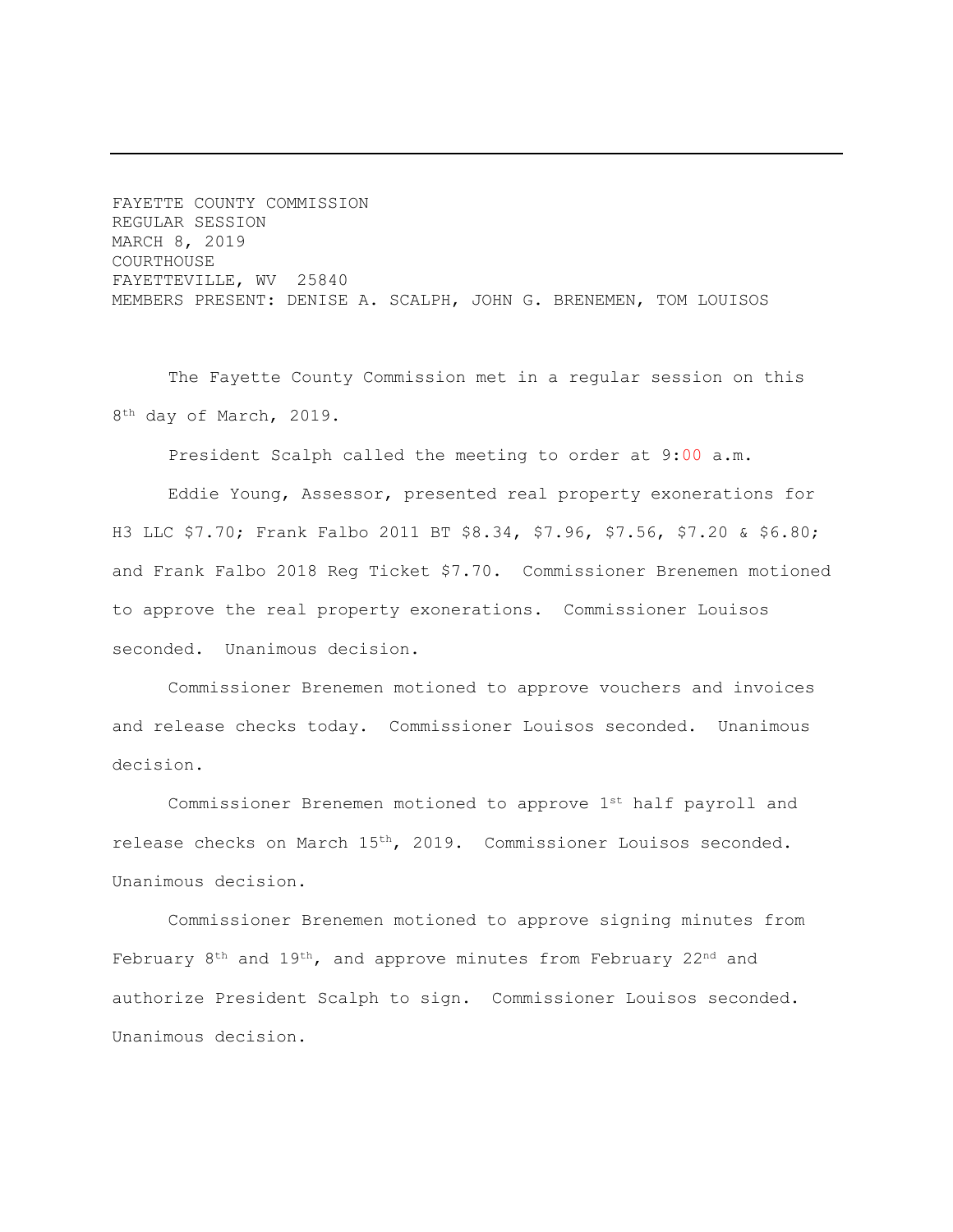Estate settlements were presented for Robert Lee Flanagan; Anna Francine Combs; Bruce Lawson Webb; Leon Craig Wolfe; Rowena Priscilla Perry; and Carl Emzie Burrows. Commissioner Brenemen motioned to approve the estate settlements. Commissioner Louisos seconded. Unanimous decision.

Debbie Berry, County Administrator, presented a letter for approval and signature of the Commission to the WV Supreme Court requesting reimbursement of \$3,375.00 for the rent of our Family Law Judge for the month of March, 2019. Commissioner Louisos motioned to approve. Commissioner Brenemen seconded. Unanimous decision.

Ms. Berry presented a request from Bill Lanham, Fayetteville Town Superintendent, to use the parking lot on the south side of the Fayette County Memorial Building for this year's annual community wide cleanup and appliance recycling event on Friday, April 19th and Saturday, April 20<sup>th</sup>, 2019. The dumpster would be removed Monday, April  $22^{nd}$ ,  $2019$ . Commissioner Louisos motioned to approve the request. Commissioner Brenemen seconded. Unanimous decision.

Ms. Berry presented a request from Maura Kistler to use courthouse lawn, courthouse entryway and front porch and walkway on Saturday, May  $4^{\text{th}}$ , 2019 from 1:30 - 3:30 p.m. for a WWII Fashion Show. Commissioner Brenemen motioned to approve. Commissioner Louisos seconded. Unanimous decision.

The Commission approved the hire of James Saddler for 911 Deputy Director/Coordinator with amended terms as negotiated: \$41,000.00/year to allow for certification and experience and no review after 6 months.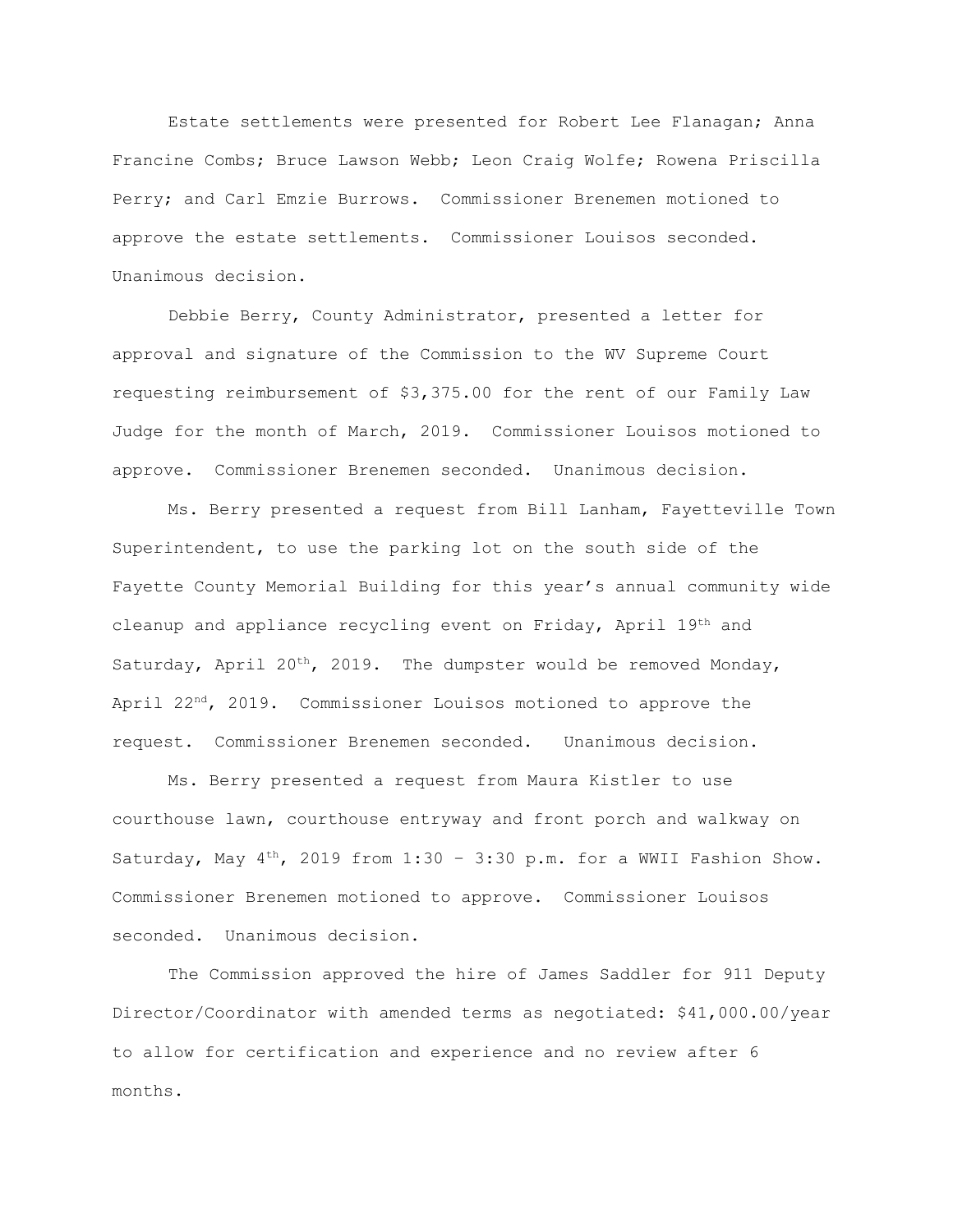Amanda Smarr, Region 4, presented drawdown Resolution #3 to pay Design 9 \$6,175.00 for work completed on Broadband Project #17CDBG0007. Ms. Smarr gave a project update. Design 9 is getting ready to present their final draft. Some things have been changed due to recent changes in lines being installed across the state by Facebook. There is potential for multiple providers to use the same towers. Commissioner Brenemen motioned to approve Drawdown #3 in the amount of \$6,175.00 for the broadband study. Commissioner Louisos seconded. Unanimous decision.

Ms. Berry presented a letter from Mike Pilato, Secretary of the Fayetteville Lions Club, to use the county parking lot on Wiseman Avenue adjacent to the courthouse and courthouse lawn for their Fourth of July Festival of July  $4^{\text{th}}$ , 2019. Commissioner Louisos motioned to approve. Commissioner Brenemen seconded. Unanimous decision.

Kathy Gerancer, New River Humane Society Board President, appeared to present 2019-2020 NRHS Budget Request. Ms. Gerancer presented that in the last year, 1,759 animals came to the shelter; 1,761 left the facility. They received a \$37,500.00 grant from the USDA for a spay/neuter program; a \$2,100.00 grant for small animal cages; and a \$5,700.00 grant for materials and construction of a new play yard.

They were able to sterilize over 80 community cats (feral) in Fayette County and partnered with veterinarians to hold low cost vaccine clinics. They have applied for multiple other grants to help the shelter. They are hoping to expand the cat colony sterilization and to get businesses and citizens to sponsor the program. They are also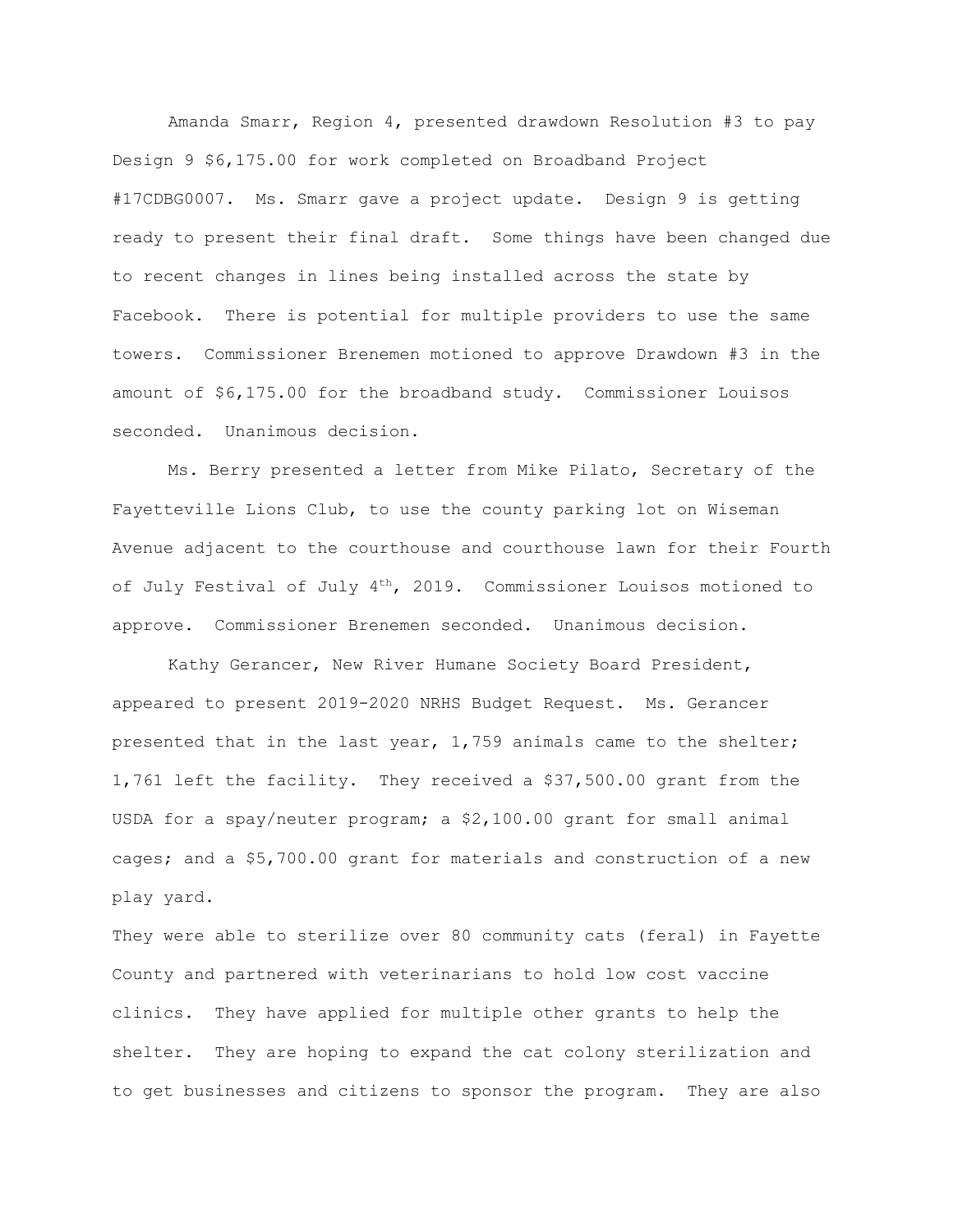hoping to participate in a Virginia Tech grant to study the impacts of fostering dogs.

The NRHS will be also be partnering on a community service project at the shelter with the Boy Scouts during the Jamboree.

Ms. Gerancer presented their budget request. The County Commission has funded the shelter's payroll needs through reimbursement for wages and compensation. The NRHS oversees the operations of the shelter and this eliminates the County from paying for health insurance and retirement. It is estimated that it would cost an additional 44% to provide these benefits as County employees.

President Scalph asked for clarification on the hourly rates. Ms. Gerancer verified that the payroll expense is the same as last year.

Teresa Workman, NRHS board member, has compiled financial information and a comparison of functional expenses from the previous fiscal years and projected expenses for the upcoming year. This includes staffing, vet bills, medications, pet supplies, and everything required to run the shelter. President Scalph asked about reimbursements from adoptions. Ms. Gerancer stated that not all of their expenses are covered by adoption fees. Adoption fees are \$125.00 for puppies up to 6 months, and over 6 months \$100.00; cats and kittens are \$70.00. President Scalph asked about rescues. Board Member Kiley Price stated the rescues do cover the expenses for vetting for those animals and they pay the vet office directly.

Ms. Workman stated Form 990 includes a schedule of expenditures. They are trying to show the expenses from 2017, 2018 and expected for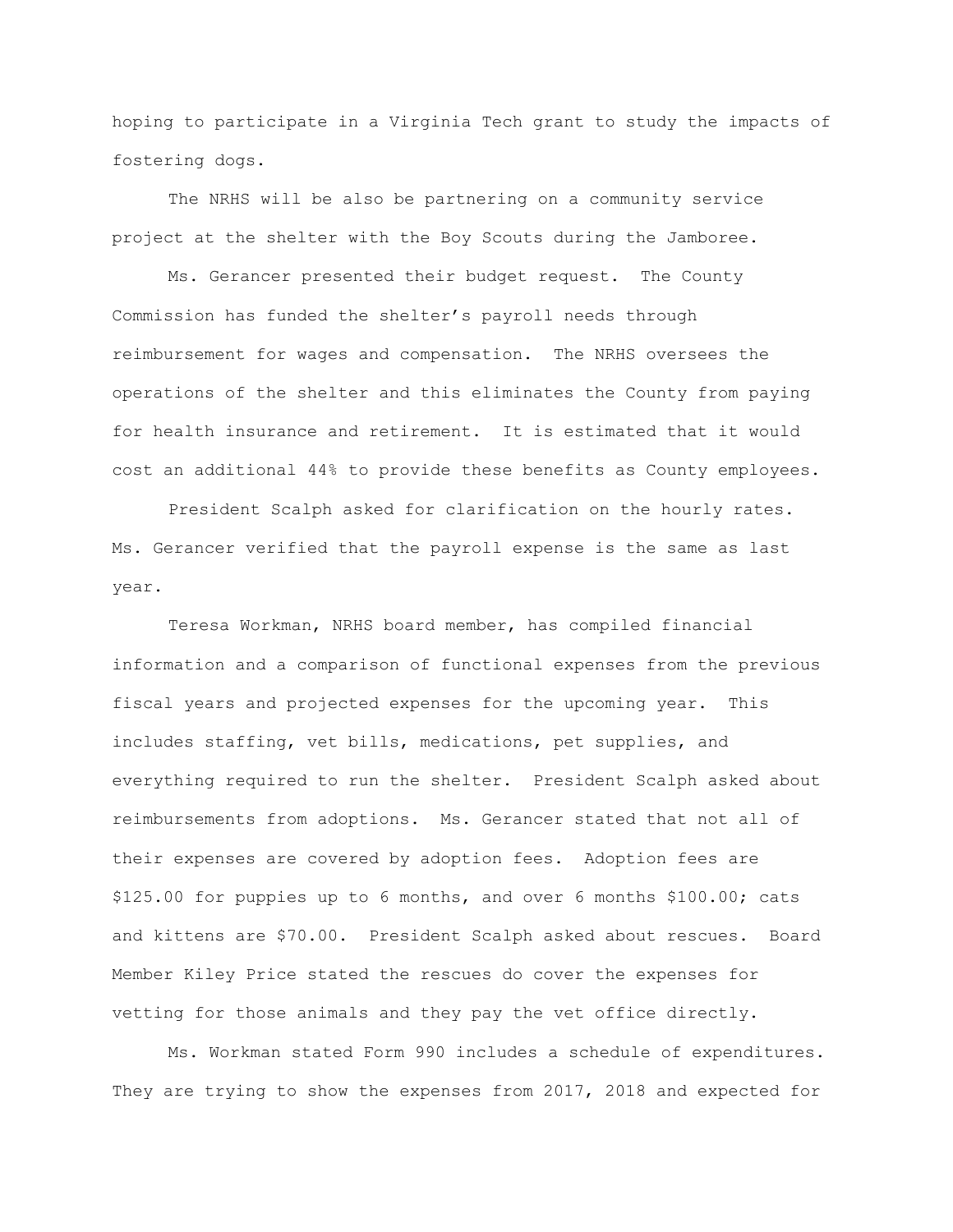2019. The other column shows the fees reimbursed to the county for adoption fees. Wages are paid before they are reimbursed. They also include the value of food and supplies that are donated and the value of volunteer times. Shelter operations include expenses related to operating the shelter.

Ms. Gerancer stated supplies, dog food, cat food, litter, and vaccinations are things for which they fundraise. Vet bills last year were \$40,372.00 and that does not include spay/neuter. Transportation costs and insurance on the van are also taken care of by the shelter.

President Scalph asked about utilities. None are shown. Ms. Gerancer stated no, they are not shown.

Commissioner Brenemen asked about donated foster care. Is this always the same since the cost did not change? Ms. Gerancer stated they based this on a per day rate of estimates.

Commissioner Brenemen asked about donated food and supplies. Where did that number come from? Ms. Gerancer stated it is a two bags per day estimate. Volunteer hours are also estimated as is the cost of fostering.

President Scalph also sees an increase in the cost of pay and benefits. Ms. Gerancer stated this is an annualized amount. The 2019 number is a projection. President Scalph asked if that includes overtime. Ms. Workman stated she just provided an estimate based on the average to date. Commissioner Louisos asked who the accountant is and Ms. Workman stated it is Kevin Rock, CPA.

Ms. Gerancer closed with an overview of how they serve the county and discussed their success in providing adoptions and rescues. Less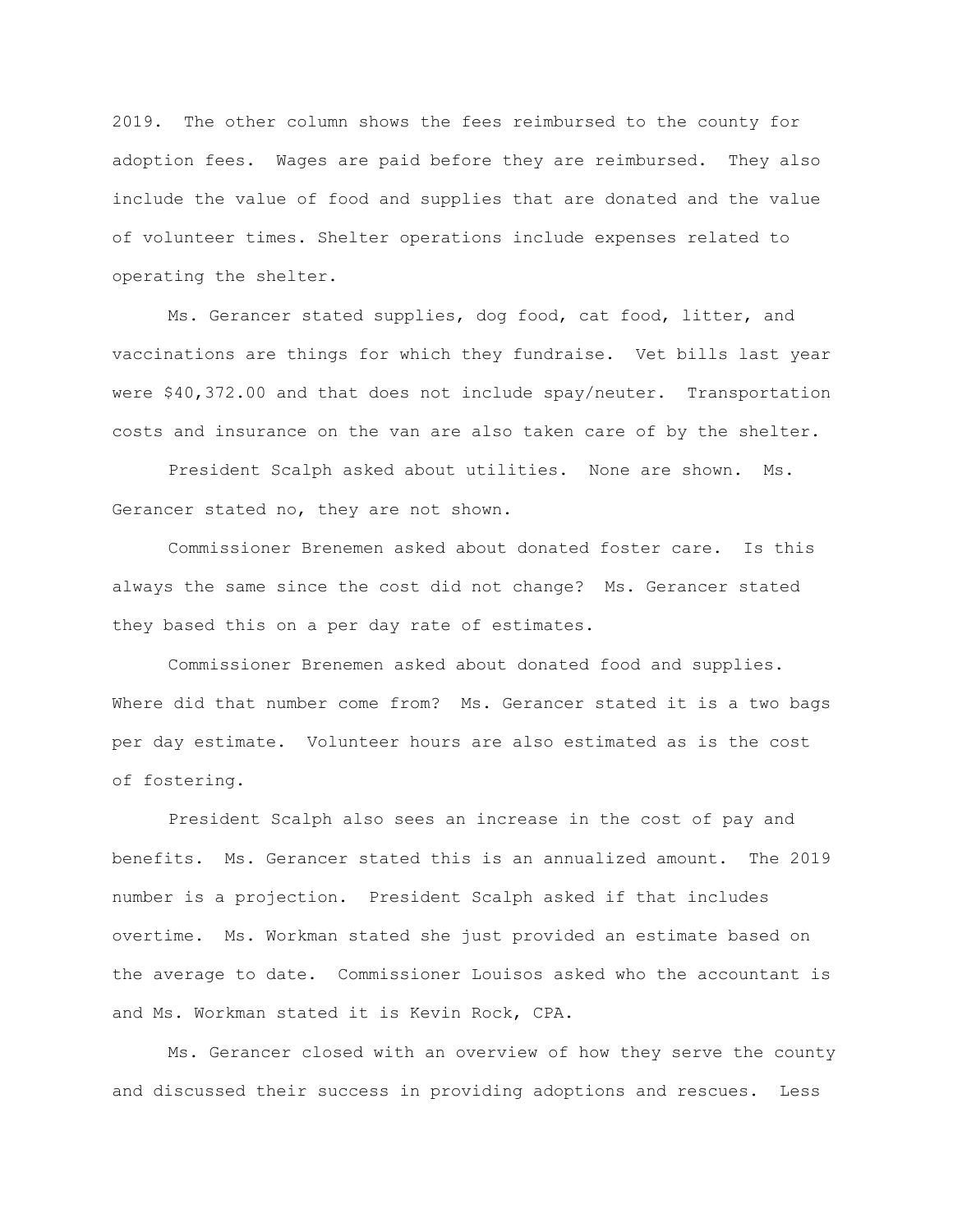than 15% of the animals that found homes were adopted locally. They asked the Commission to continue supporting their efforts to protect the animals. Ms. Gerancer will also be providing updated copies of the bylaws.

President Scalph asked about the current lease agreement. Ms. Gerancer stated the former director is looking for an updated agreement. The majority of the board was not aware of the update. Ms. Gerancer reported the Fur Ball raised over \$10,000.00. This amount was down some from last year. President Scalph thanked the board for their work.

Kelly Jo Drey, Resource Coordinator, appeared to present the budget for the Resource Coordinator's Office. Ms. Drey presented an overview of office program areas and impacts. This is a cumulative impact. Grant funding provided by her department was over \$1.1 million dollars since 2014. Her budget for the upcoming year has been reduced overall by \$819.00 due to lowered travel requests and eliminating the Maintenance and Repair of Equipment line item. The Commission thanked Ms. Drey for the reduction and for the hard work her office does in getting grant money.

Brian Sparks, WVU Extension Services, appeared to present his budget proposal. The only increase is in the clerical line item to reflect insurance coverage increases for the dependent. They hope to have a new 4H agent hired by May 15<sup>th</sup>. President Scalph discussed upgrades to the WVU Extension building such as paint and roof and mentioned plans to finish in the spring. Mr. Sparks thanked the Commission for the updates and also for their acknowledgement of his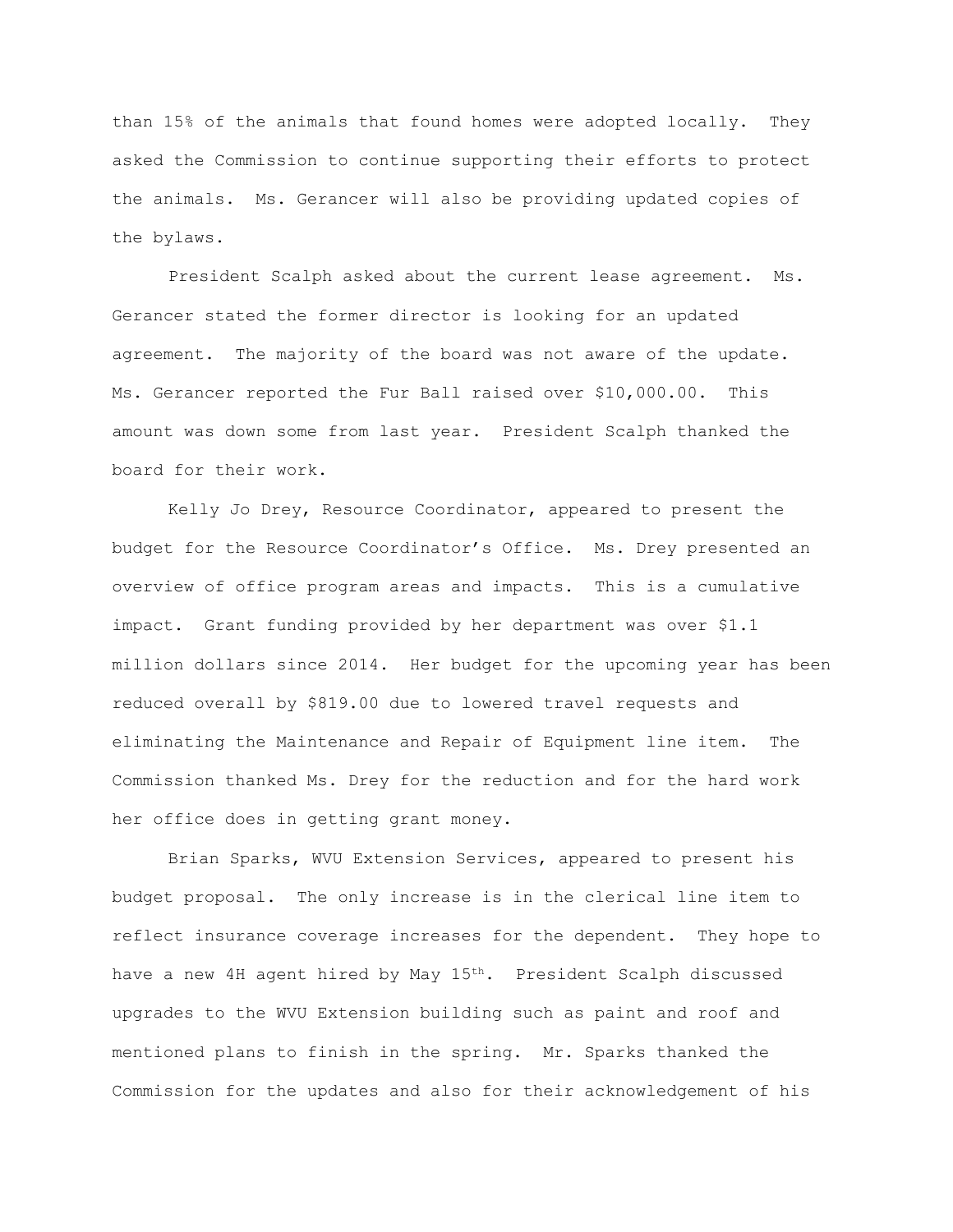recent award. Commissioner Brenemen stated Mr. Sparks has been a great asset and we are fortunate to have him.

Renee Harper, Park Director, appeared to present the park and garage budgets. Ms. Harper asked for continued funding for improvements and to offer public programs. This budget is 23% less than last year. 18% from the park budget and 5% from the garage budget. Ms. Harper is requesting the Commission to please consider two items. A small modest increase for four employees. Also to allow to hire a part-time recreation planner to coordinate events and special programs at the park and senior centers. With those small increases and the recreational planner, it is still an 18% reduction the overall budget. Using the recreational director part-time lets us look at the impact and see if we get an increase in park visitors. The park also needs upgrades to some facilities. Extra help line includes recreation planner, so that reflects the difference. Discussion was held regarding a fee structure that the Parks and Recreation Board put together for the Memorial Building. Ms. Harper will be forwarding those to the Commissioners for review. Ms. Harper believes this was voted on and approved in the past.

Commissioner Brenemen motioned to go into an executive session for a personnel matter at 10:58 a.m. Commissioner Louisos seconded. Unanimous decision.

The Commission returned from the executive session regarding a personnel issue with no decision made at 12:09 a.m.

John David, John Kincaid, members of the Page Kincaid PSD Board, Bart Jackson PKPSD Manager, Lesley Taylor, Region 4, and Jesse Alden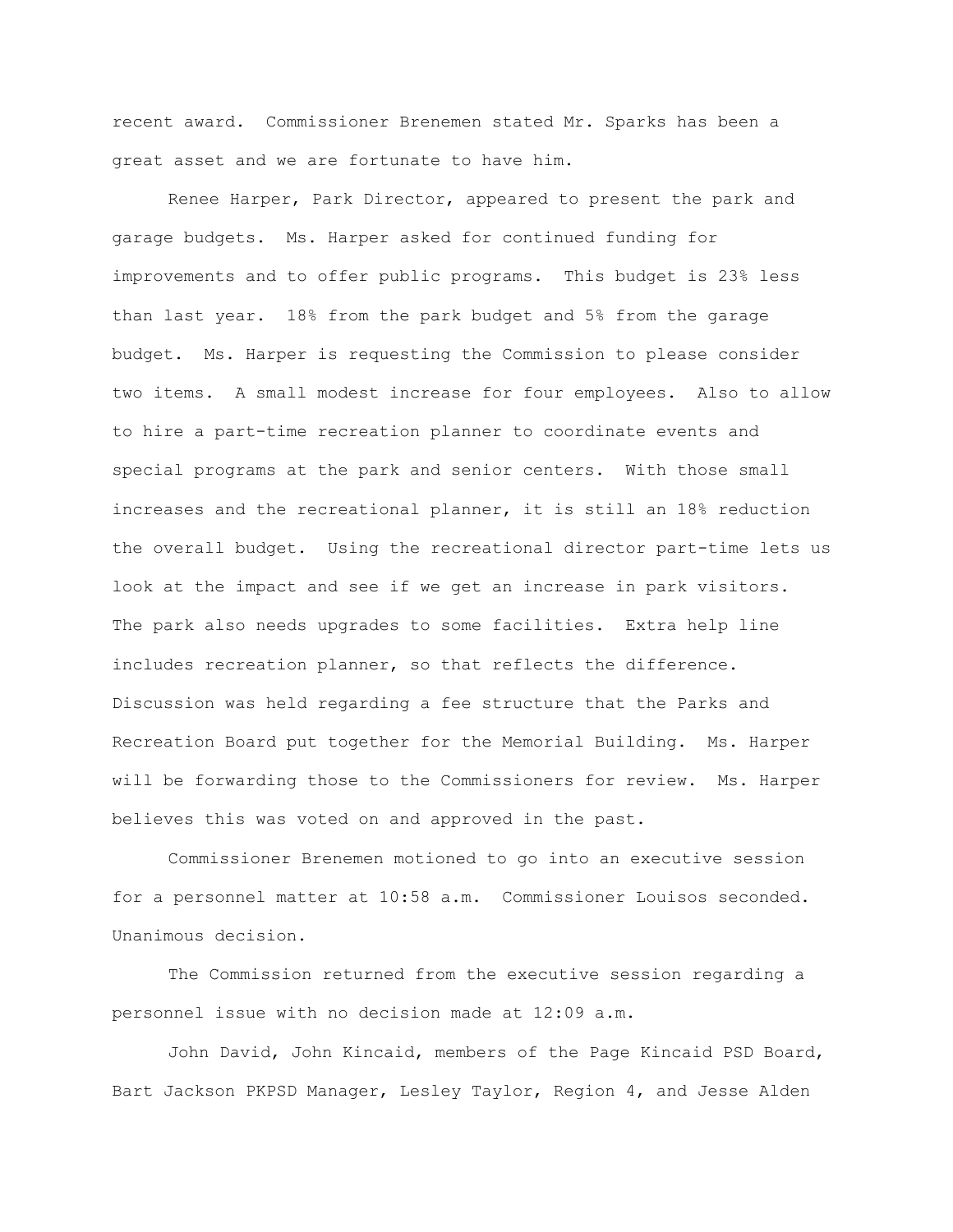and Tom Oxley, Thrasher Engineering, were present to discuss issues and the PSD's current status. President Scalph stated we have been in continued discussion about the issues. The Commission recognizes there are a lot of issues. The Commission has paid \$20,000.00 to the media supply company to assist with costs and continue operations. WVAW is willing to assist but they need numbers. Up to this point there have not been any updates.

Commissioner Brenemen stated there were a lot of things accomplished. Ms. Taylor did provide good news about receiving a grant for a new filter.

Mr. Alden met with the Infrastructure Council meeting last week and asked for interim financing to install one of the three filters. They did make a motion to move forward with the interim financing and approve the \$500,000.00 amount for the big project. The PSD must pursue financing through a bank to be paid back through the grant. This would be a grant anticipation note and was approved last Tuesday with some contingencies. There is a schedule and they must bid out the project formally. They will advertise on March  $20<sup>th</sup>$  for a single filter installation while continuing to work on the overall project. They have already started on the process for permit approval. The bid opening will be in April for the filter, and potentially begin construction on June 1<sup>st</sup>. Estimates are for a September completion.

President Scalph stated we have been dealing with this for 14 months. The people in Page Kincaid have had discolored water often enough that they must purchase water, cannot always wash clothes, and have been putting filters on showers all while still paying their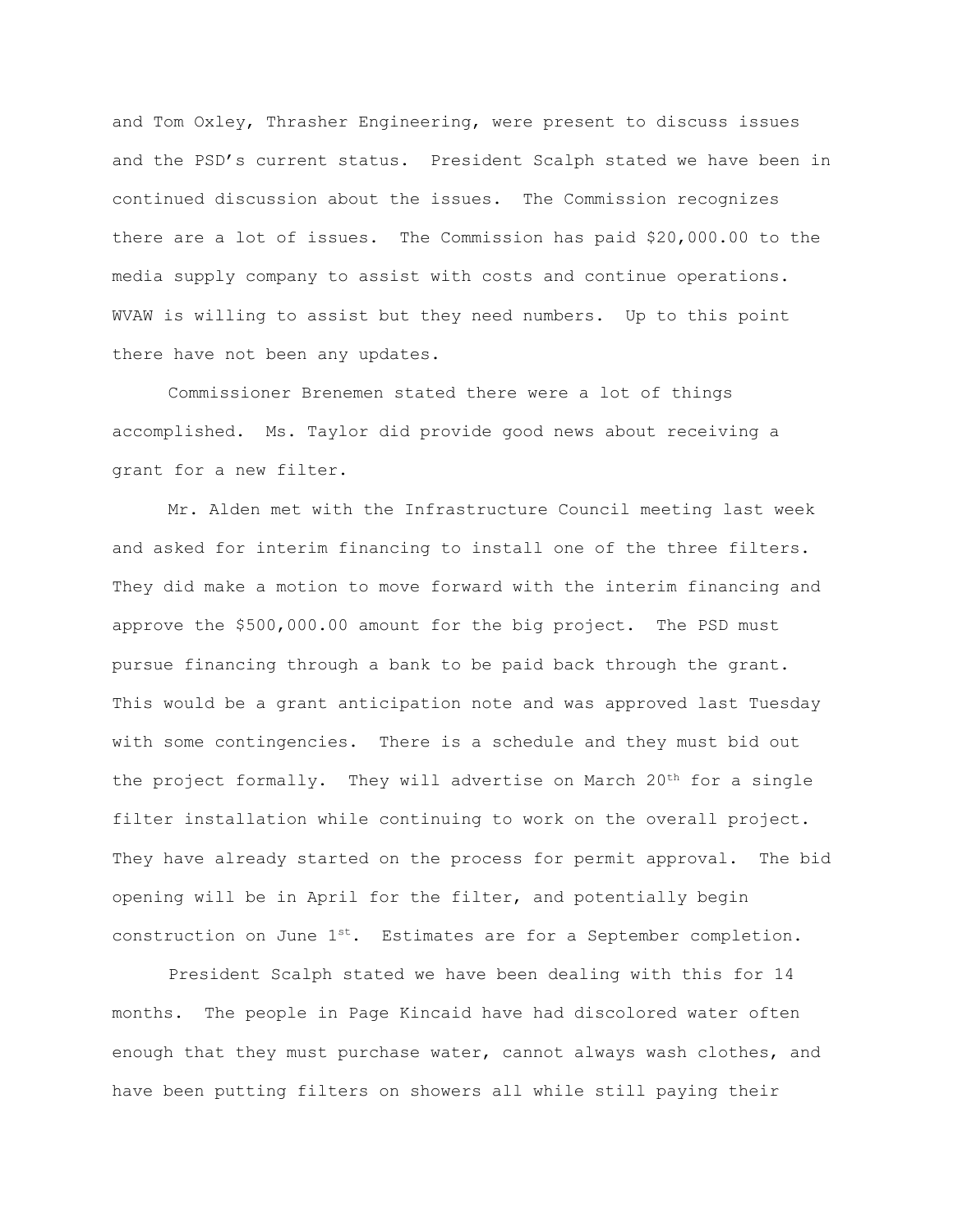water bills. The Commission does not have a lot of authority to do anything, but we do strongly encourage moving this forward quickly.

Mr. Alden stated they have worked with WVAW and had discussions with them to tie in. This is also a very long process. The filter installation would be a significant decrease in time from the overall process.

President Scalph asked why letters are being returned unopened to WVAW. They offered to identify leaks for free and also a goodwill study at no cost. If you do not want to take advantage of the services, why not a least respond to the letter?

Mr. Alden stated he cannot comment as to why that did not happen. The leak detection was also discussed at the last meeting, as a caveat to the tie in to WVAW.

President Scalph asked about current water readouts. The last the Commission received were very old, from approximately 2012. President Scalph asked if there is a current reading and can it be scanned and emailed to Ms. Berry. Mr. Jackson said it can be. There is a significant change between 2012 and now.

Commissioner Brenemen asked if they are going to start the projects at the same time. Mr. Alden stated the overall project is ahead of schedule. However we can potentially bid the whole project toward the end of the year, provided they get through the PSC. If the bid is December, best case would be spring/summer of next year before they can even break ground.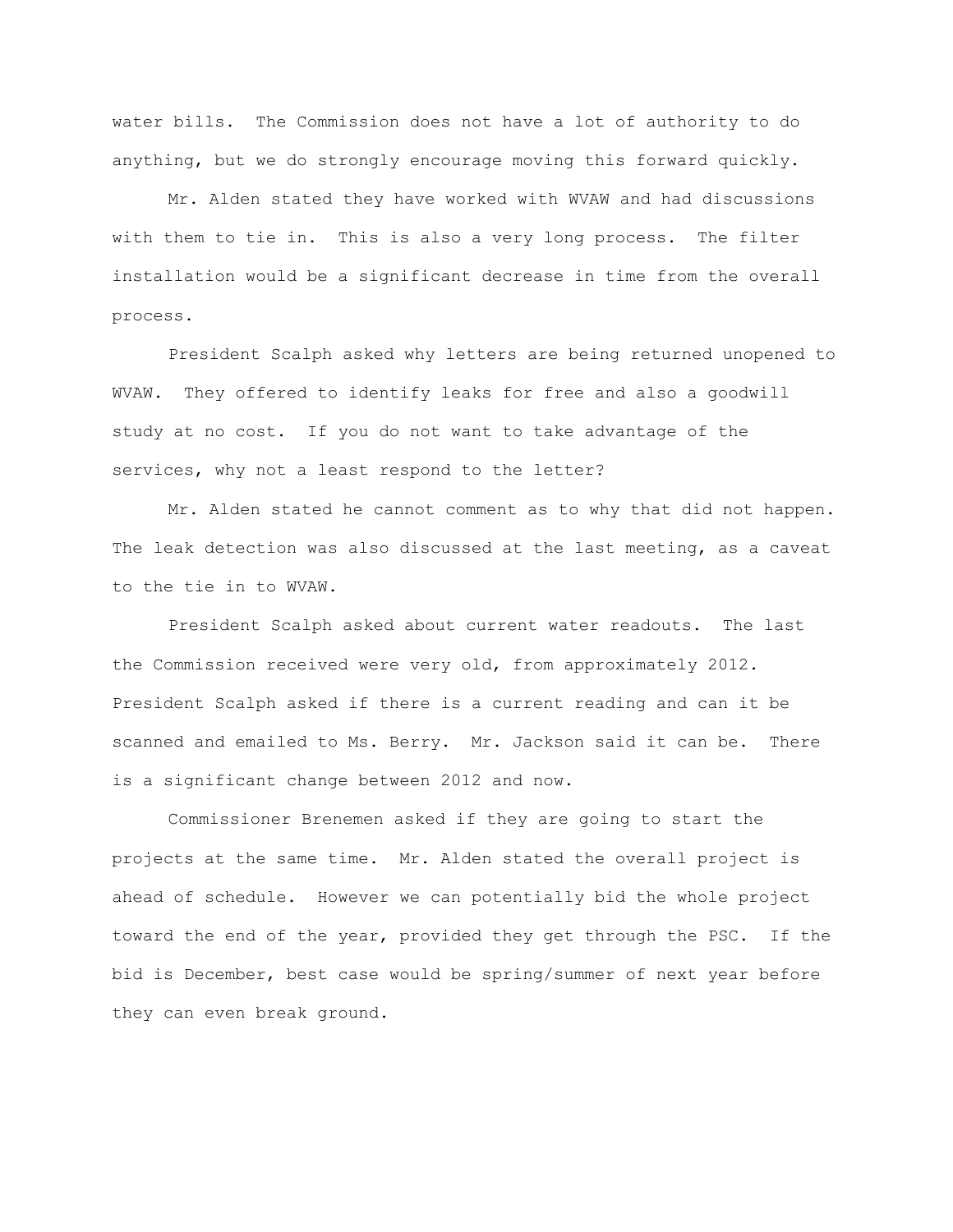Commissioner Brenemen asked if a contractor will install the filter system. Mr. Alden stated it requires piping, a crane, and custom fittings; the PSD cannot do this on their own.

President Scalph questioned how the PSD will pay their bills between now and then. The Commission received a copy of what was owed to the filter media company and it is \$50,000.00. The Commission paid \$20,000.00.

Mr. Jackson stated the PSD sent them a check for \$4,500.00. They are applying the \$20,000.00 to the filter media we are ordering which will be separate. The PSD also has another check to send to them but Mr. Jackson is unsure of the amount.

President Scalph asked for clarification that the PSD does have the funds to cover this. Part of the agreement was that the PSD will stay current. So they have separated this out and the \$20,000.00 payment will go toward future orders? Mr. Jackson stated yes.

Commissioner Louisos asked who is detecting the leaks. Mr. Jackson stated they are working with the PSC to detect leaks. They have been coming once a week to help find the leaks. A few leaks have been detected and fixed.

Commissioner Brenemen asked how much will this increase customer bills. Mr. Alden stated preliminary this will only be a couple of dollars. They will have to reevaluate based on 2018 numbers.

Commissioner Louisos stated he wants information on all the leaks and how they will be fixed.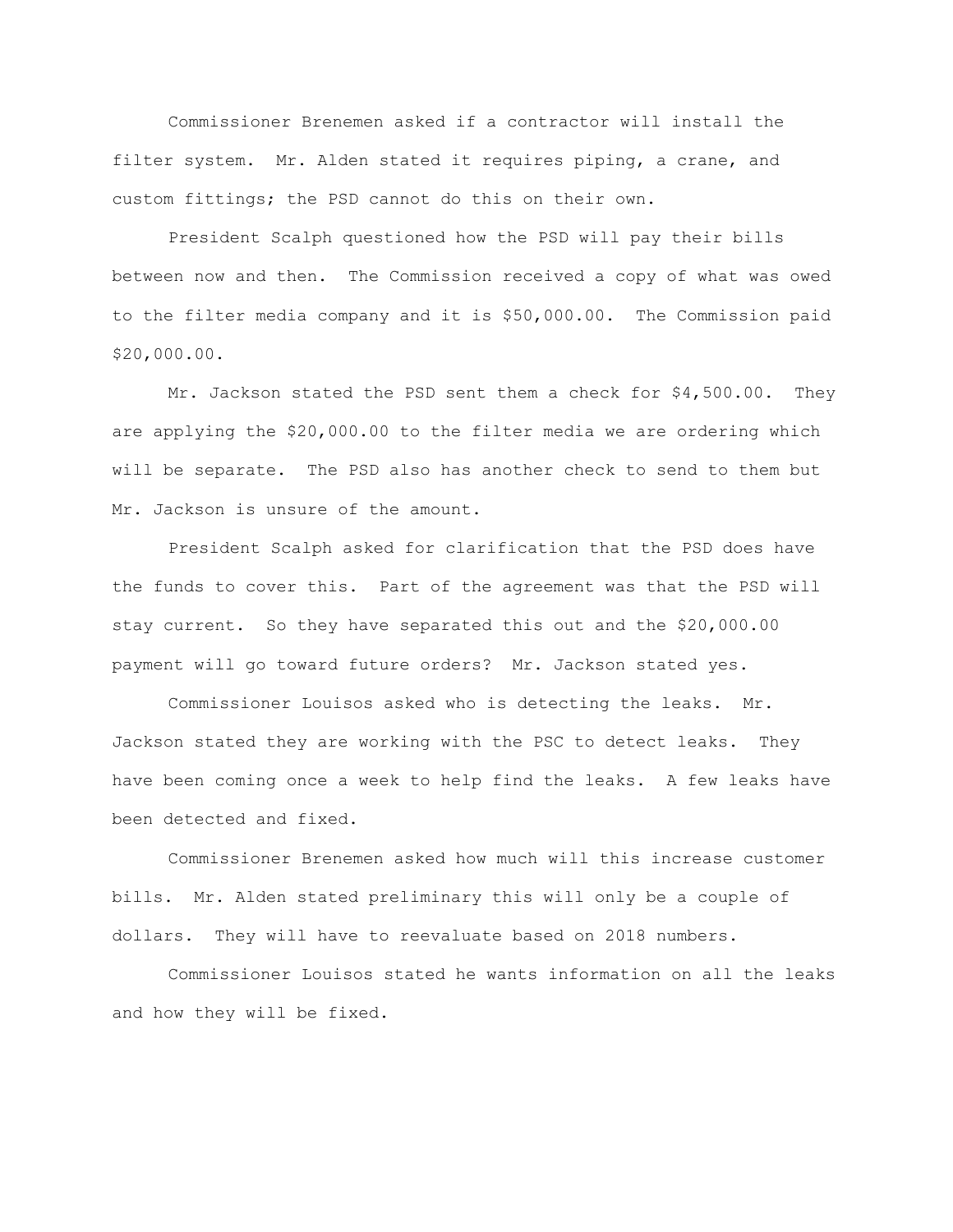Mr. Jackson stated the big problem is finding them. We have the equipment to find them. But they must fix them. The PSC is helping to identify the leaks so we can fix them.

Mr. Kincaid stated he was upset to find out the PSD did not receive mail. The employee was reprimanded. The PSD has never blatantly refused a registered letter.

President Scalph asked why the employee would do that. Refuse a letter addressed to you, the PSD board?

Mr. Jackson stated the employee did not want to sign for the letter. I told him you must sign for it. It just shows it is received.

President Scalph asked why the employee did not tell Mr. Jackson about the letter. Mr. Jackson just stated he did not let them know.

Mr. Kincaid stated the post master was also contacted as to why the letter would be sent back without letting the office know. They had no idea it was there. The board was very upset.

Mr. Jackson stated he emailed WVAW and they sent him the letters via email.

Commissioner Brenemen asked about how on their purchase orders many say PO number "Bart". Do you not use PO numbers indicating what they are for?

Mr. Jackson stated they do not, they just receive invoices after he calls and requests items.

President Scalph stated they've reviewed the request for a letter of support and reminded that they were supposed to let the Commission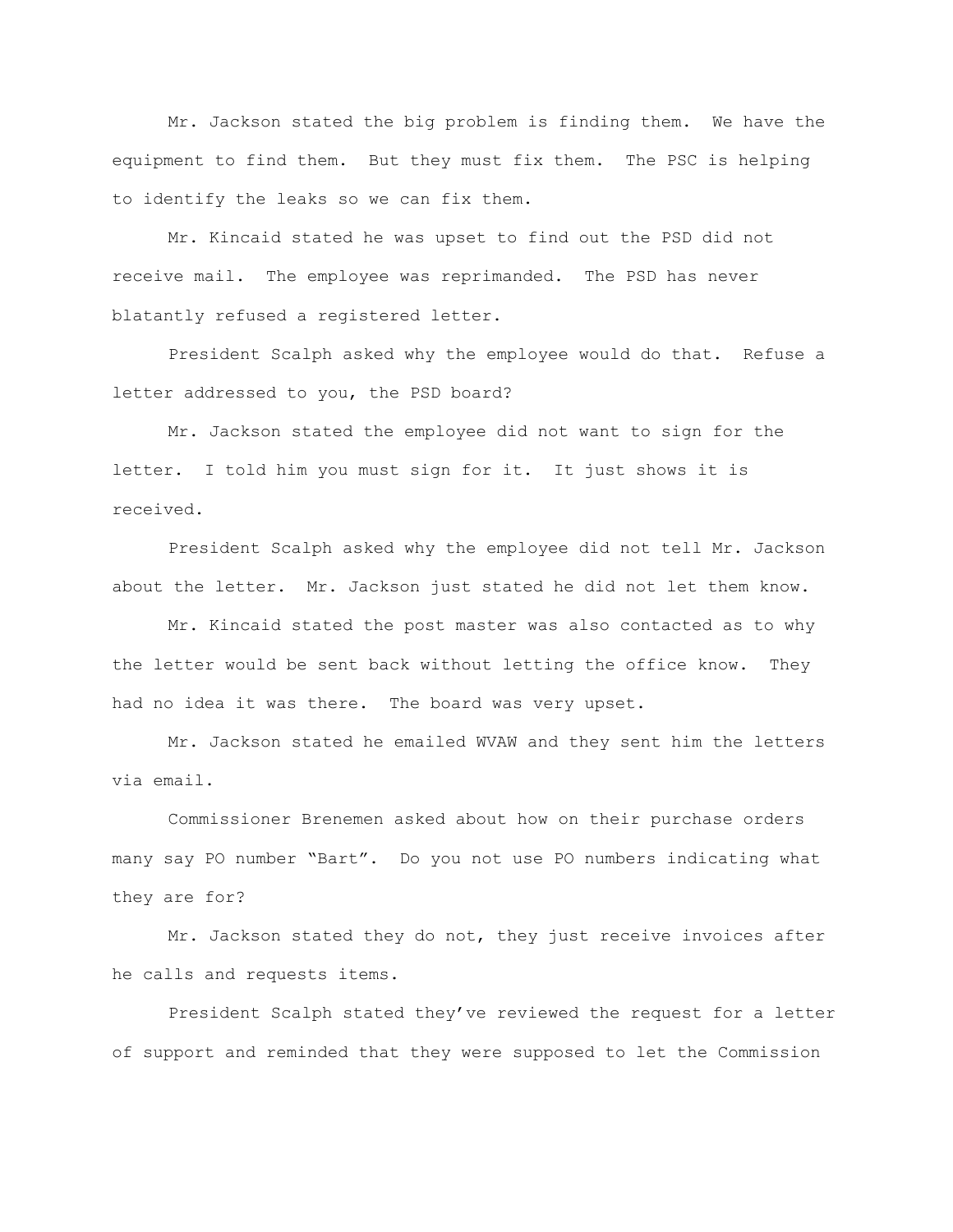know where to send it. Ms. Berry will pull the minutes to see where to send it.

Commissioner Brenemen stated that Allison Mitchell from Senator Manchin's office was present at a meeting and said she would be happy to assist in any way possible. A copy of her card was given to Mr. Alden to send to PKPSD members and employees.

Mr. David stated he was told that the Governor has access to emergency funds which he can release for special purposes. He believes contacting the Governor is the key since that money is under his control. That is why the letter should go to his office.

President Scalph stated the Commission has been very proactive trying to help PKPSD get this moving. The Commission is accountable to our residents.

Mr. Kincaid state he understands the process and they are very thankful for the assistance.

Commissioner Brenemen asked Mr. David for the name of the person who recommended he contact the Governor. Mr. David will first check with the person to see if it is alright to release his name, but the advice was given as a friendly gesture.

Mr. Oxley offered that he believed it is in part true about the Governor. He recommended that the Commission send the letter to the Governor and he and Mr. Alden will together provide additional addressees of where to forward the letter.

A support letter for approval and signatures of the Commission for Mr. David with SALS to support their proposal to construct a twomile recreation trail on the former Norfolk Southern spur from WV 61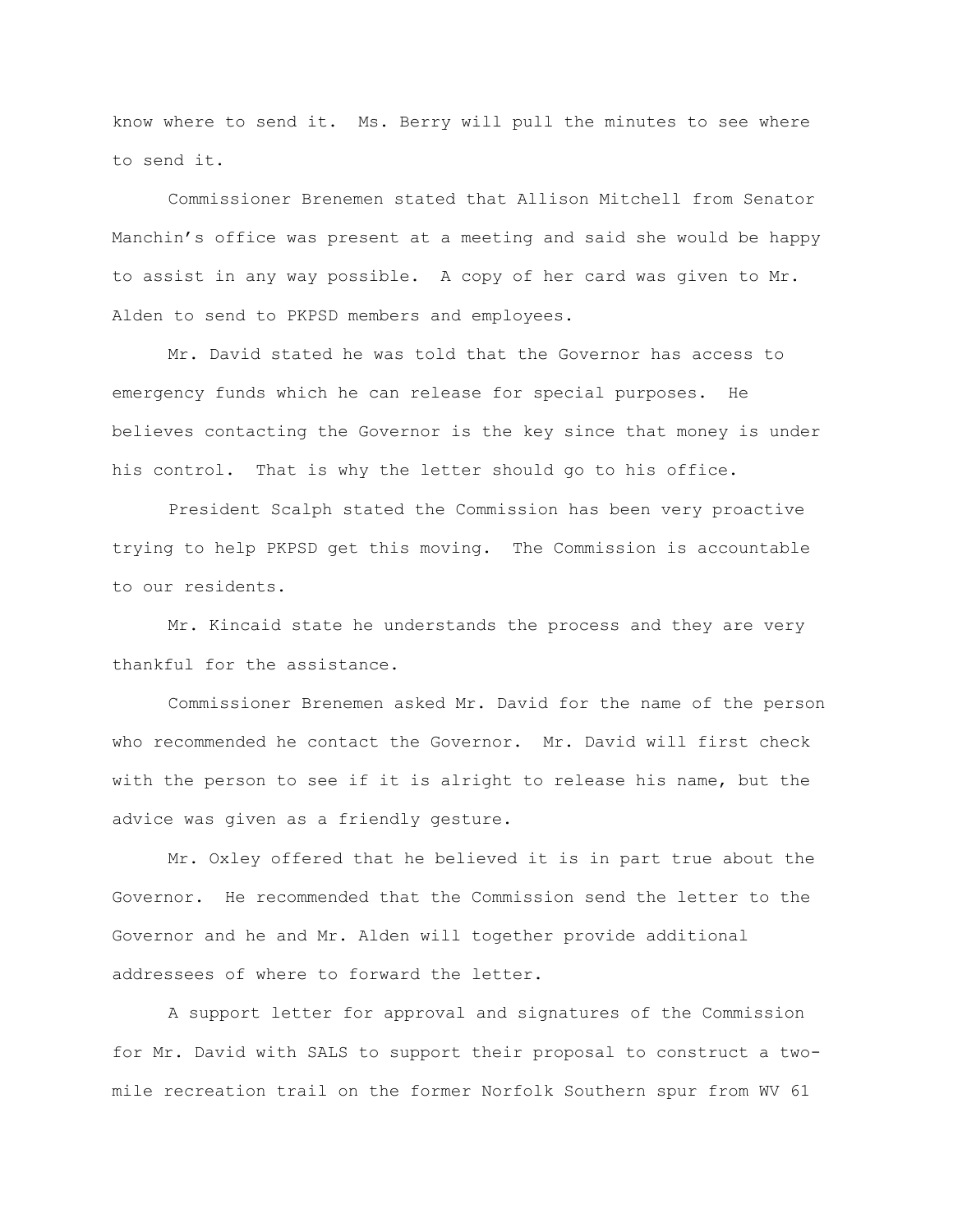to Beards Fork was tabled until the Commission can speak with Building Inspector Allen Ballard regarding the status of permits to be obtained by SALS.

The meeting was adjourned at 2:07 p.m.

FAYETTE COUNTY COMMISSION REGULAR SESSION MARCH 15th, 2019 COURTHOUSE FAYETTEVILLE, WV 25840 MEMBERS PRESENT: DENISE A. SCALPH, JOHN BRENEMEN BY PHONE, TOM LOUISOS

The Fayette County Commission met in a regular session on this 15<sup>th</sup> day of March, 2019.

President Scalph called the meeting to order at 9:00 a.m.

Eddie Young, Assessor, appeared to present personal property exonerations for Clarissa (Ramsey) Webb \$111.80; Enjoyed Again John Kincaid DBA \$53.28, \$57.06; Gary K. Skaggs \$265.56; Barbara F. McKinney & Michael D. Hill \$450.00; Carrie McClung Miller \$71.48; Ballard W. II or Carla Tolliver \$389.02; Eltina C. Arrington \$13.30; Raymond L. Walker \$32.28; Frank W. or Cheryl L. Coleman \$418.74; Joshua L. Taylor & Connie Meadows \$400.48; Shelba C. Underwood \$482.68; Pauline Emberson \$89.42; Elizabeth (Tyree) Yurkovich \$202.12; Tony D. & Julie M. Hinkle \$1,371.16; and Matthew Wilder \$49.34. Commissioner Louisos motioned to approve the exonerations. President Scalph seconded. Unanimous decision.

Mr. Young presented a refund in the amount of \$7.50 for H3, LLC. Commissioner Louisos motioned to approve the refund. President Scalph seconded. Unanimous decision.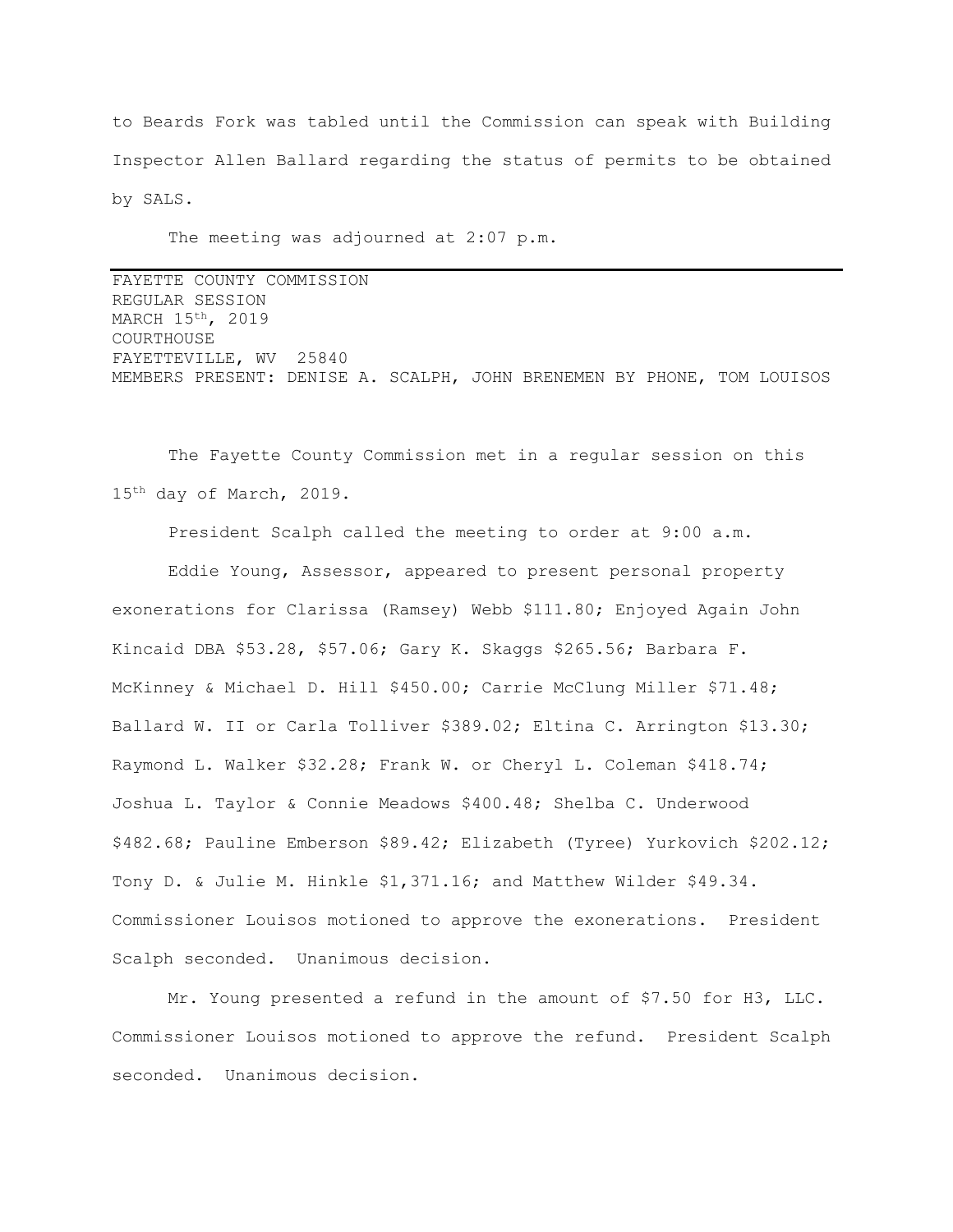Commissioner Louisos motioned to approve vouchers and invoices and release checks today. Commissioner Scalph seconded. Unanimous decision.

Debbie Berry, County Administrator, presented a request from MSG Jeff Beane with the WV Army National Guard to use the Soldiers and Sailors Memorial Building for World Scout Jamboree training in April  $11<sup>th</sup>$  and  $12<sup>th</sup>$  for MAPEX (Map Exercises.) This would require laying out a large floor map that is approximately 23' x 23' and set up a projector with screen to display briefing slides for training. This was tabled so that Prosecuting Attorney Larry Harrah can review.

Ms. Berry presented a request from Michael G. Brown, Land Agent with DEP requesting the Commission to approve a maintenance right of entry agreement for a small tract of land the Commission owns near Block 4 of the Minden sub-division. The DEP plans construction maintenance on a reclaimed coal refuse pile on or after April  $15<sup>th</sup>$ , 2019. This was tabled so that Mr. Harrah can review.

Ms. Berry presented a request from Chief Tax Deputy Anna Frost, to set up Fund 903 (state clearing account) for payments received from the state. This fund number was designated by the WV State Auditor's Office. Commissioner Louisos motioned to approve the request. President Scalph seconded. Unanimous decision.

Ms. Berry presented for approval including credits for hours that prisoners were supervised by the Fayette County Sheriff's Department and not at the Southern Regional Jail for the months of January and February, 2019 in the mount of \$2,538.00. The Commission will pay the entire bill and send a request for credit. Commissioner Louisos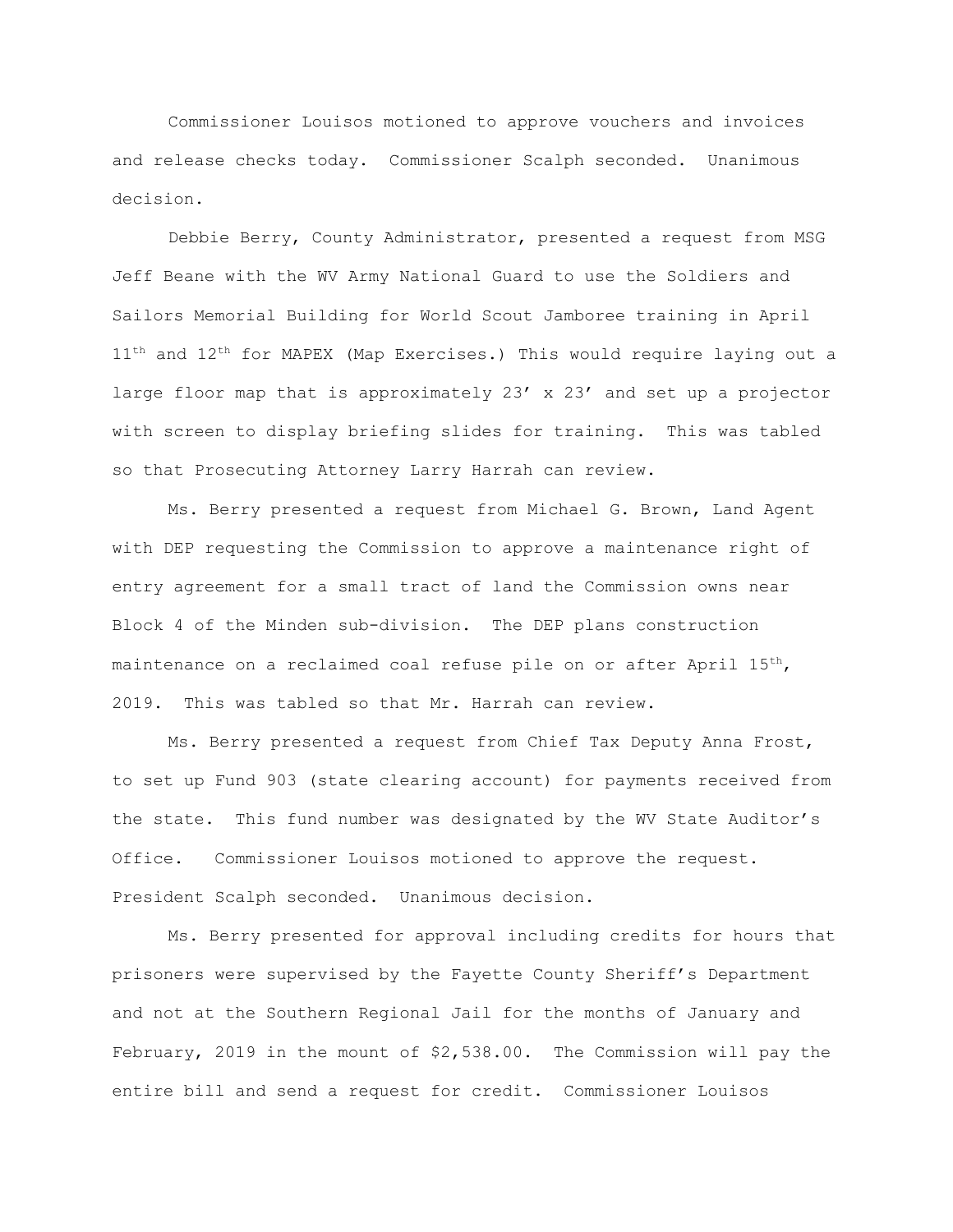motioned to approve the letter requesting credits. Commissioner Brenemen seconded. Unanimous decision.

Ms. Berry presented quotes for electrical work needed at the Fayette County Memorial Building to install the new water heater. This was tabled to obtain further quotes that matched in specifications.

Discussion was held regarding a letter to Governor Justice for Page Kincaid PSD. This letter will be clarified and signed at the next meeting.

Kelly Jo Drey, Resource Coordinator, appeared to present a contract for USDA Local Food Promotion Program Grant to be used for promotion and marketing. \$25,000 is specified for marketing for the project. The contract is with consultant Angelina Corwin to perform the work for \$10,000.00. Commissioner Louisos asked that paperwork such as this be presented at an earlier time for review. President Scalph suggested that when it is sent to the County Administrator's Office, please send it to the Commissioners as well. Commissioner Brenemen mentioned everything on the Whitlock Farm has been paid for by grants, no allocated money is being used. Commissioner Louisos mentioned that \$11,000.00 came from Coal Reallocated which was designated to pay for a freezer. Commissioner Louisos motioned to approve. Commissioner Brenemen seconded. Unanimous decision.

Richard Bono, Enterprise Fleet Management, appeared to give a presentation. Mr. Bono provided packets which discussed the long term plan for replacing vehicles and the associated costs, maintenance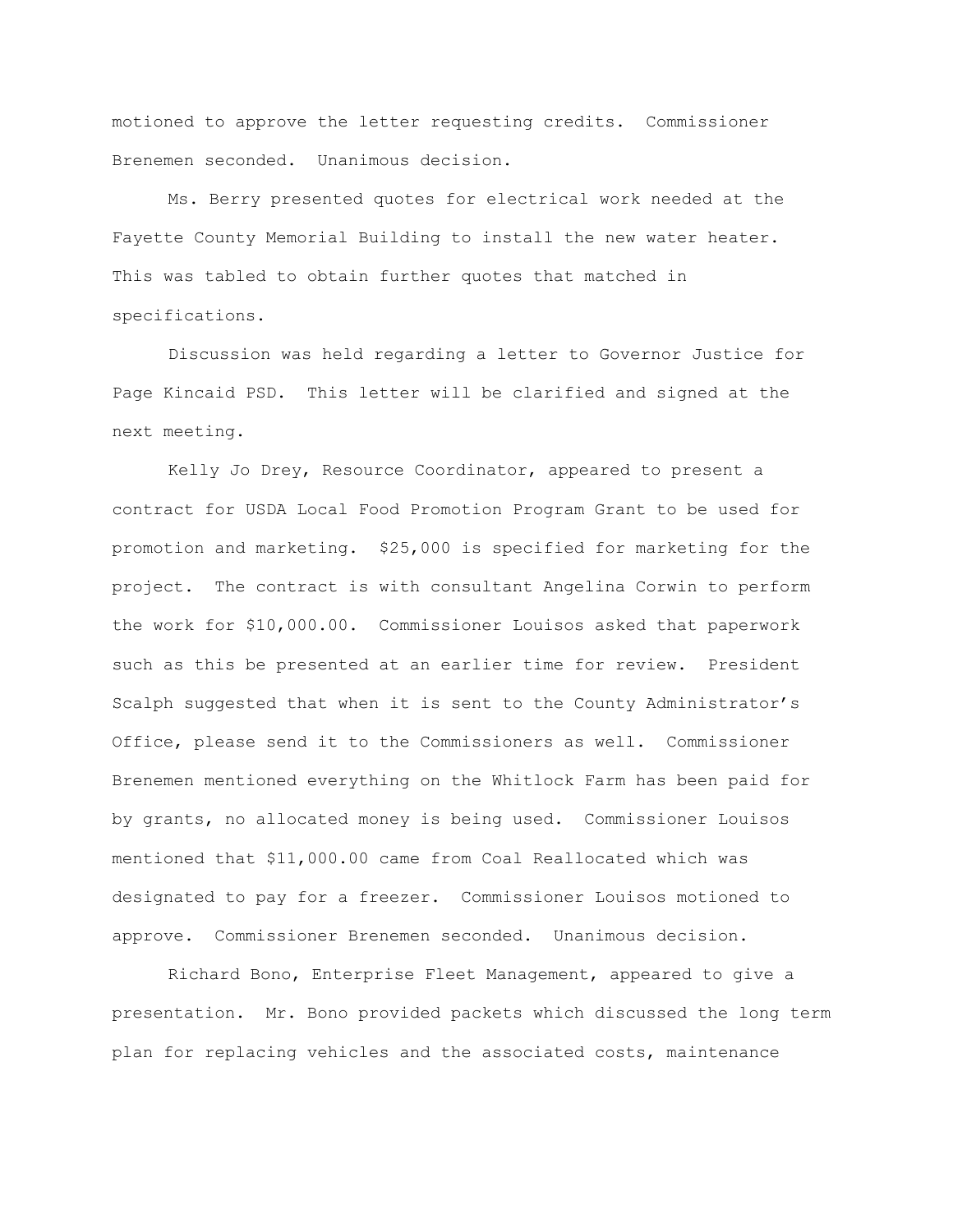costs, and end of life plans for vehicles. The Commission will review the provided information.

Tyler Bragg, GIS Specialist, appeared to give an update on the fly over information. Mr. Bragg met with the Pictometry sales representative who provided a new quote which was lowered by \$13,000.00.

The meeting was adjourned at 11:00 a.m.

FAYETTE COUNTY COMMISSION REGULAR SESSION MARCH 22, 2019 COURTHOUSE FAYETTEVILLE, WV 25840 MEMBERS PRESENT: DENISE A. SCALPH, JOHN G. BRENEMEN, TOM LOUISOS

The Fayette County Commission met in a regular session on this 22nd day of March, 2019.

President Scalph called the meeting to order at 9:03 a.m.

Commissioner Brenemen motioned to approve vouchers and invoices and release checks today. Commissioner Louisos seconded. Unanimous decision.

Commissioner Brenemen motioned to approve 2nd half payroll and release checks on March 29th, 2019. Commissioner Louisos seconded. Unanimous decision.

Estate settlements were presented for Rufus Maynard Simpson; Artie Belle George Perkins; Vivian Charlene Romans; Mary Emma McKinney; Cynthia Leigh Ashley; Janice Geraldine Light; Sallie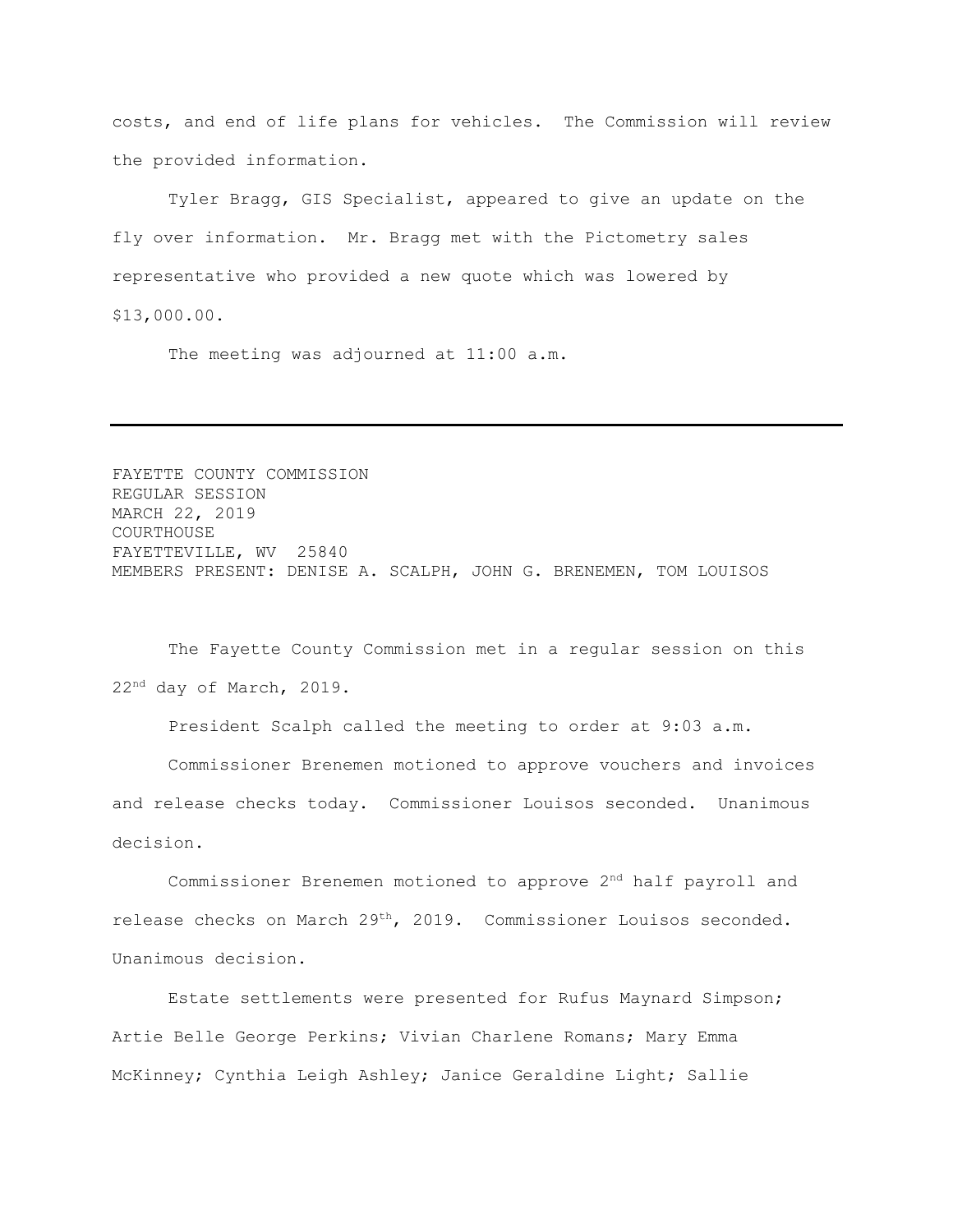Aguilar; and William Raymond Taylor. Commissioner Brenemen motioned to approve the estate settlements and authorize President Scalph to sign. Commissioner Louisos seconded. Unanimous decision.

Lesley Taylor, Region 4 appeared to present the Kanawha Falls Boonesborough Waterline Extension Final Grant Amendment. Ms. Taylor first presented that Page Kincaid PSD has been approved for \$254,000.00 interim financing through BB&T to help expedite the process. Discussion was held about phone calls received by the Commission regarding water quality. The Commission has no control over the PSD, however, the public can contact the PSC in Charleston to file formal complaints against the PSD. President Scalph will start keeping a call log of people who call and their contact information.

The KFPSD water extension has been completed, under budget which left \$12,943.02 in funds remaining which will be recaptured by the Small Cities Block Grant. This will be Grant Amendment No. 6. Commissioner Brenemen motioned to approve Grant Amendment No. 6 for the Small Cities Block Grant. The final document shows an excess in funds of \$12,943.02 which will be recaptured by the grant. Commissioner Louisos seconded. Unanimous decision.

Angela Gerald, Building Safety, appeared to discuss the new building code adopted by the state legislature. There only appears to be only one change which will be an update to the energy code. The county must adopt this new standard to be compliant to state code. The new code will apply to all new residential and commercial structures. Commissioner Brenemen motioned to approve the building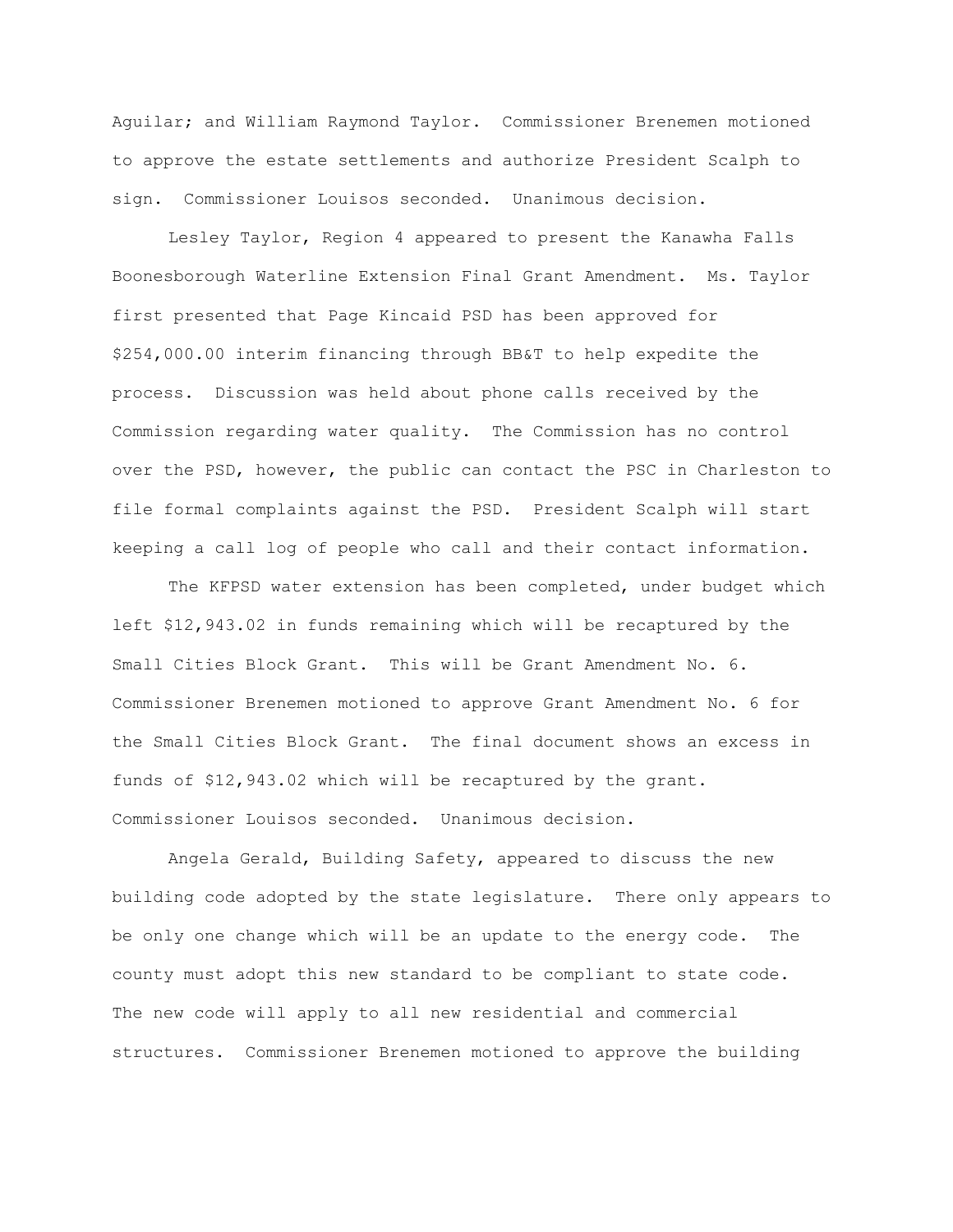code adoption order for 2019. Commissioner Louisos seconded. Unanimous decision.

Joe Crist, Fire Coordinator, appeared to request a drawdown from the Fire Levy for 250 breathing apparatus and associated equipment. The request includes an \$88,900.00 grant match and a check for \$755,670.00. This equipment will make every department in the county up to date with 2018 standards. Old equipment is donated to departments across the state that are in need. The Fire Association is also donating equipment to the Sheriff's department and state police to assist in clean-up of meth labs.

Commissioner Brenemen motioned to approve two checks to match Montgomery Volunteer Fire Department grant funds for Rip packs and associated equipment. The first check will be \$88,590.00 and the second check \$755,670.00 to pay the remainder of the invoices for Finley Fire Equipment from Fire Levy funds. Commissioner Louisos seconded. Unanimous decision.

A bid opening was held for the Annex HVAC for the first phase which encompasses the first floor. Commissioner Brenemen abstained from this decision as he is associated with one of the companies submitting a bid.

Proposals for bids were advertised and due by 3/21 at 3:30. Four base bids were received:

> Harris Brothers Roofing Company - \$122,000.00 Dan Hill Construction - \$217,875.00 Pennington Plumbing and Heating - \$144,900.00 Casto Technical Services - \$146,000.00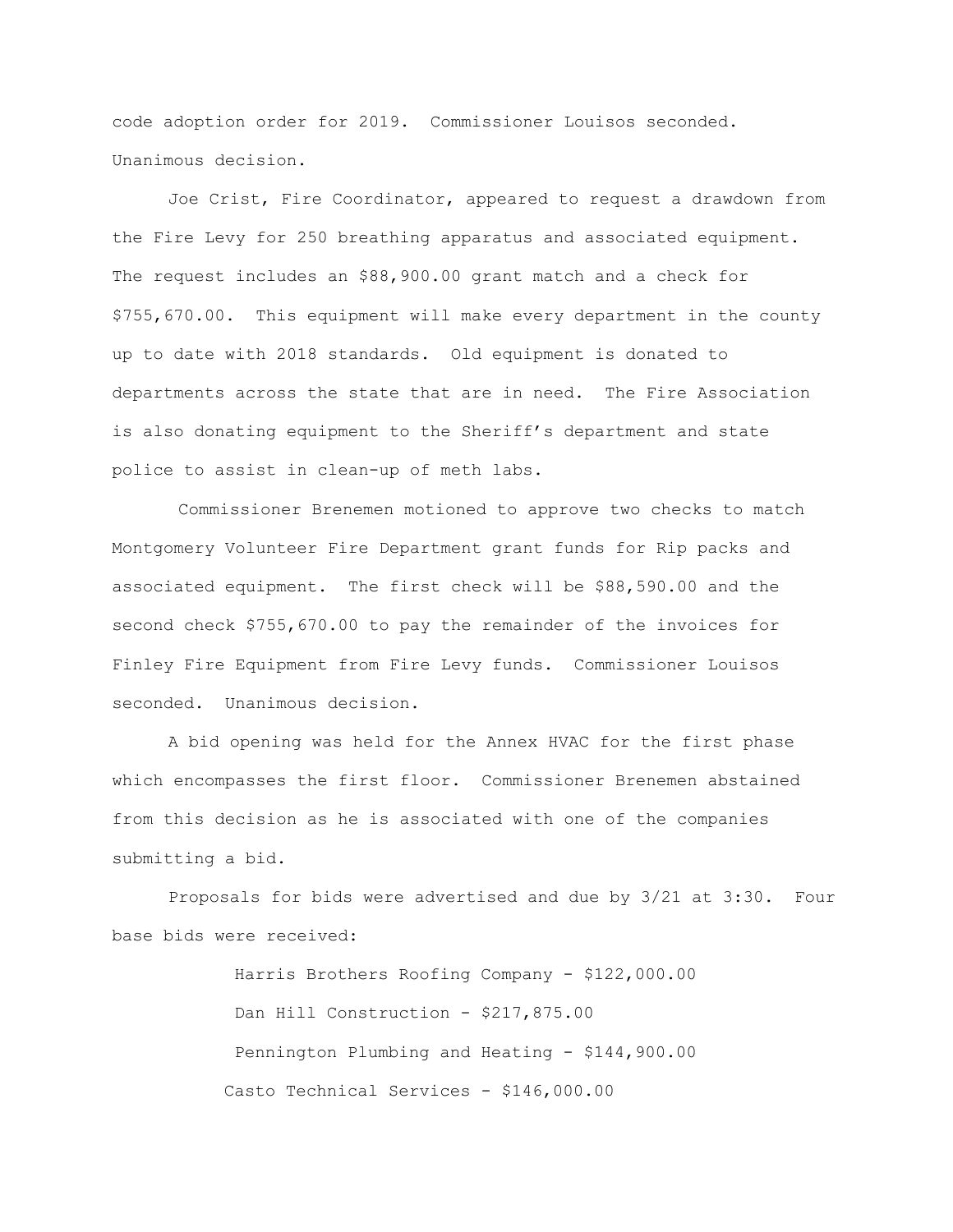Alpha Mechanical and Childers Enterprises were at the pre-bid, but did not bid. Architect Dan Snead will review bids to ensure that they meet the specifications. Mr. Snead will also have additional questions for Harris Brothers since their bid is lower than expectations and they may not have included the control mechanism. This was included as an addendum so it may have been missed.

Mr. Snead also mentioned that Arch Masonry will be back in about three weeks to finish the work on the courthouse that was started last fall.

Debbie Berry, County Administrator, presented a request from MSG Jeff Beane with the WV Army National Guard to use the Soldiers and Sailors Memorial Building for World Scout Jamboree training on April  $11<sup>th</sup>$  and  $12<sup>th</sup>$ . Commissioner Louisos motioned to approve and ensure that Okey put down the floor covering prior to this event. Commissioner Brenemen seconded. Unanimous decision.

Ms. Berry presented a request from Michael Brown, Land Agent with DEP requesting the Commission to approve a maintenance right of entry agreement for a small tract the Commission owns near Block 4 of the Minden Sub-Division that they plan to do construction maintenance on a reclaimed coal refuse pile. Work is expected to commence on or after April 15, 2019. Commissioner Louisos motioned to approve. Commissioner Brenemen seconded. Unanimous decision.

Ms. Berry presented a request from Jeri Sarafin, DRC Director, for approval and signature of President Scalph for a drawdown for the Community Corrections grant for the month of February 2019 in the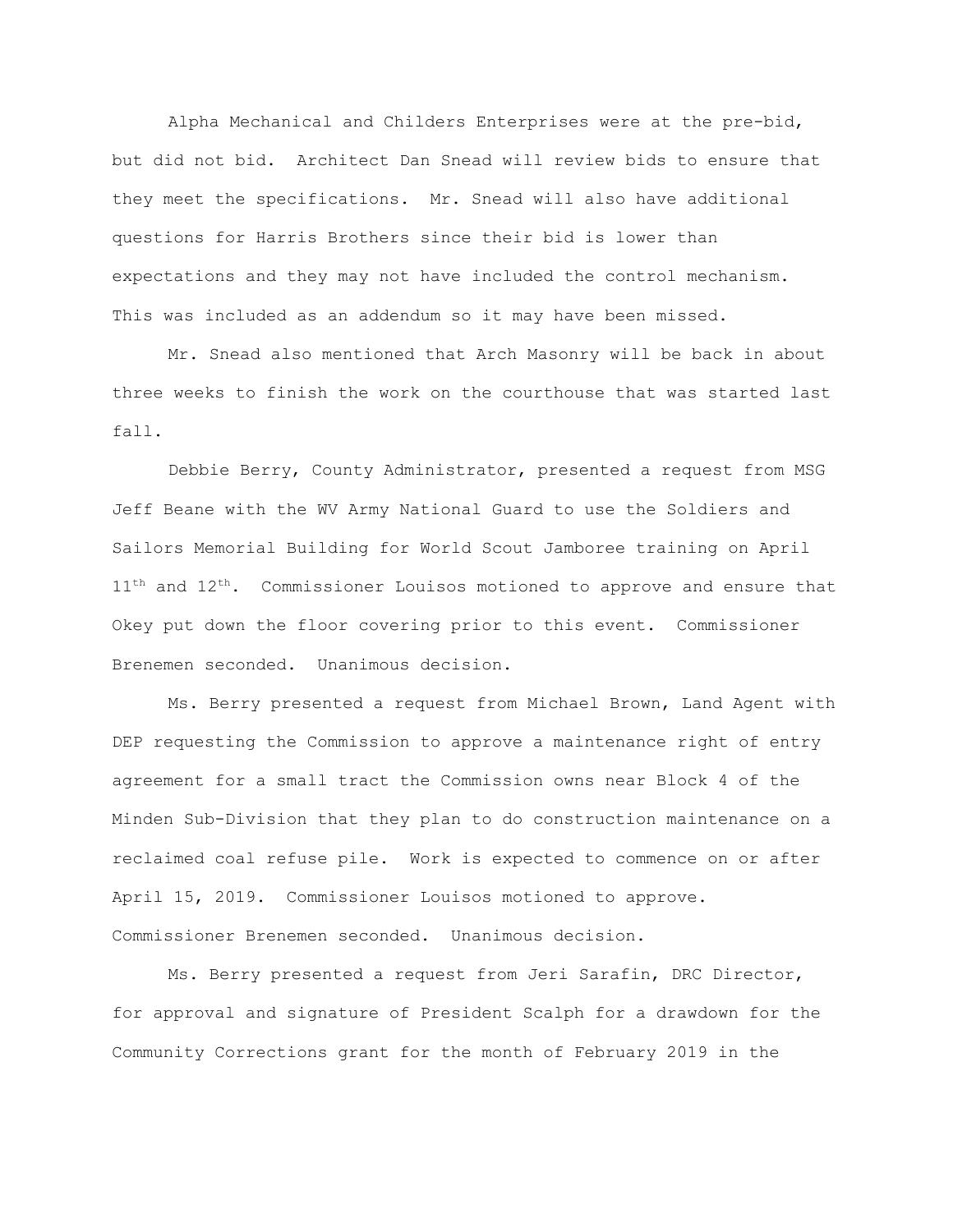amount of \$14,907.85. Commissioner Brenemen motioned to approve. Commissioner Louisos seconded. Unanimous decision.

Commissioner Brenemen motioned to approve the signature of the MOU between the FCC and the Criminal Justice Board and authorize President Scalph to sign. Commissioner Louisos seconded. Unanimous decision.

Ms. Berry presented a request from Lisa Ferrell-Kesterson, Event Coordinator, for permission to set up tent on the courthouse lawn on Wednesday, May 15, 2019 for the Annual Police Memorial Service. Commissioner Louisos motioned to approve the request. Commissioner Brenemen seconded. Unanimous decision.

Ms. Berry presented a request from Benjy Simpson, to use the FCMB for Bridge Day Rappel Safety Orientation on Friday, October 18, 2019 which was previously tabled. Commissioner Brenemen motioned to approve and ensure that Okey puts down the complete floor covering, not just half. Commissioner Louisos seconded. Unanimous decision.

Ms. Berry presented a request from Phil Samples to use the FCMB from April 1, 2019 – March 31, 2020 for Amateur Athletic Union (AAU) basketball practices. Commissioner Louisos motioned to approve the request. Commissioner Brenemen seconded. Unanimous decision.

Ms. Berry presented a request from Sharon Cruikshank, Fayette County Chamber of Commerce, to use the parking lot around the FCMB to organize vendors the morning of Bridge Day, Saturday, October 19, 2019. Commissioner Louisos motioned to approve the request. Commissioner Brenemen seconded. Unanimous decision.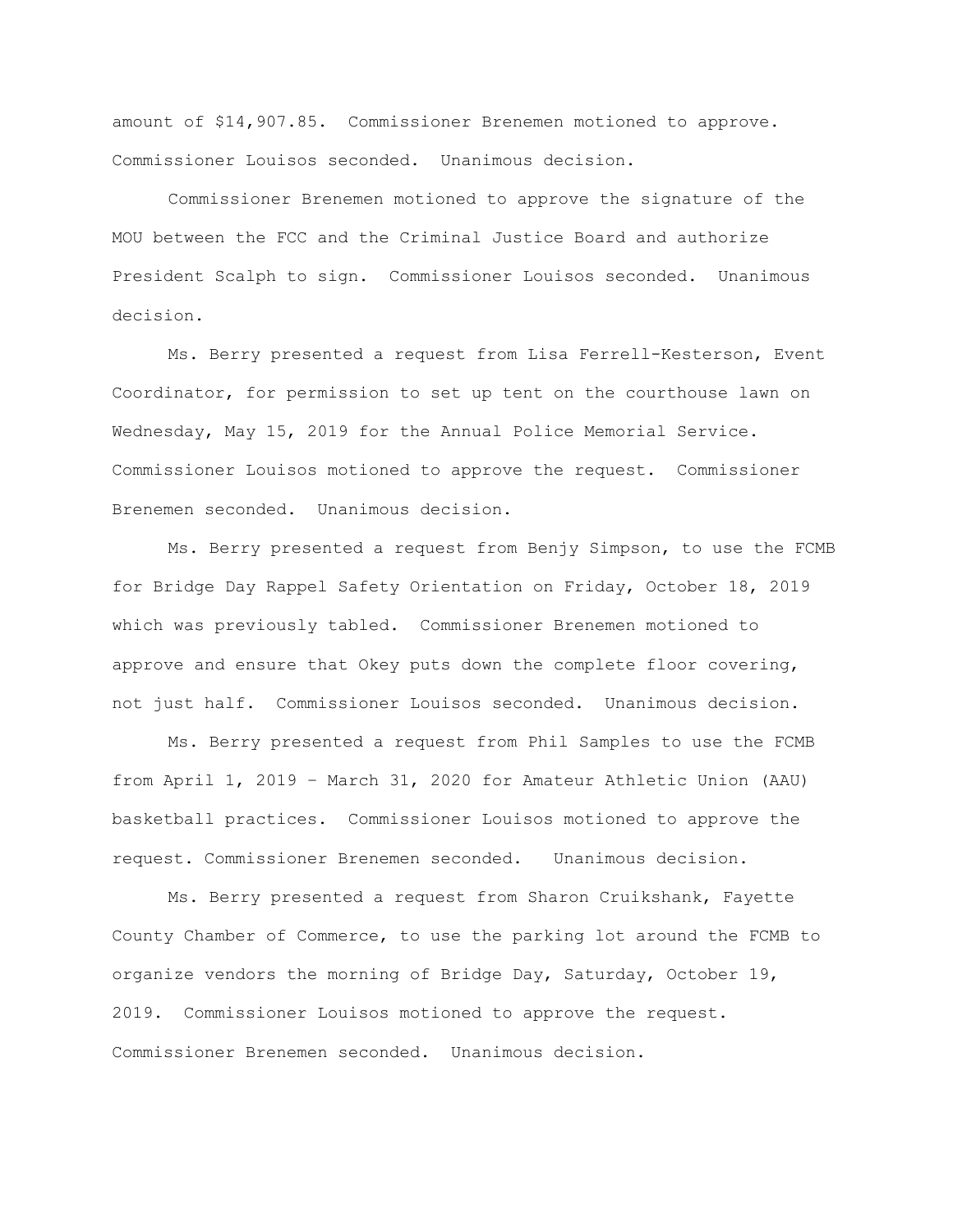Ms. Berry presented a request from Melanie Seiler-Hames, Active Southern WV, to use the Memorial Building on Friday, October 18 and Saturday, October 19, 2019 for race packet information hand out and an awards ceremony (if necessary for inclement weather) for the Running on the Bridge 5K. Commissioner Louisos motioned to approve the request. Commissioner Brenemen seconded. Unanimous decision.

Ms. Berry presented a request from Saints Peter and Paul Catholic School Principal and Athletic Director Ricky White, to use the FCMB from October 2019 through February 2020 for upcoming basketball games and practice. Commissioner Louisos motioned to approve. Commissioner Brenemen seconded. Unanimous decision.

Ms. Berry presented a request from Jamie Baker, Project Assistant with Region 4 Planning and Development, to approve and sign a resolution for the adoption of April as Fair Housing Month. As a recipient of Community Development Block Grant Funds, Fayette County is required to affirmatively further fair housing. Commissioner Brenemen motioned to approve and sign the resolution. Commissioner Louisos seconded. Unanimous decision.

Ms. Berry presented a drawdown request from Lesly Taylor, Region 4, for Resolution No. 1 for New Haven PSD in the amount of \$6,811.34, relating to the design of the Arrowwood/Lower Dotson/Dotson Ridge/South Miller Ridge/Ramsey/Harver Road/Cane Branch (Contract 19). This comes from the \$50,000.00 originally approved. Commissioner Louisos motioned to approve and sign the drawdown. Commissioner Brenemen seconded. Unanimous decision.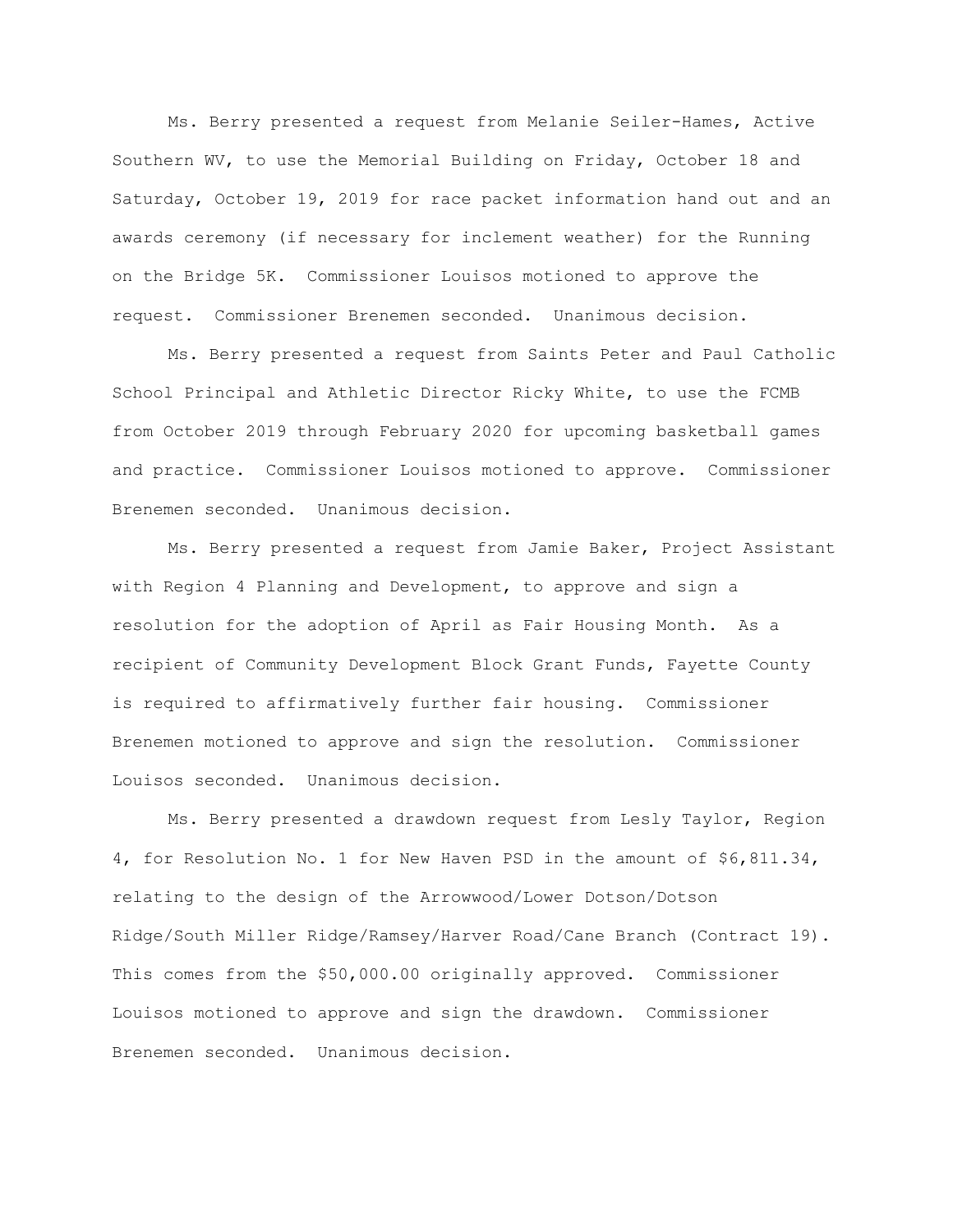Ms. Berry presented a support letter for John David with SALS for the Appalachian Construction Development program to provide worker development, job training, and reemployment opportunities. Mr. David has complied with building permit information requests from the Commission. Commissioner Brenemen motioned to table the letter. Commissioner Louisos seconded. Unanimous decision.

Ms. Berry presented quotes for electrical work needed at the Fayette County Memorial Building to install the new hot water tank.

Four quotes were received from:

Carte Electric – 1,085.00 JP Electric & Plumbing - \$950.00 Jerry Crist - \$615.28 RDP Electric - \$480.00

After review, Allen Ballard, County Inspector, suggested Jerry Crist. Commissioner Brenemen motioned to approve the bid from Jerry Crist at \$615.28. Commissioner Louisos seconded. Unanimous decision.

Chief Deputy Rod Perdue appeared regarding vehicles for deputies through Enterprise Fleet. Ten vehicles will be \$97,000.00 based on 2020 Ford Explorer costs. This plan would save approximately \$12,000.00 to \$14,000.00 in maintenance. President Scalph would like recommendations on the vehicles.

The Commission entered into a budget work session at 11:45 a.m. The meeting was adjourned at 2:05 p.m.

FAYETTE COUNTY COMMISSION REGULAR SESSION MARCH 27, 2019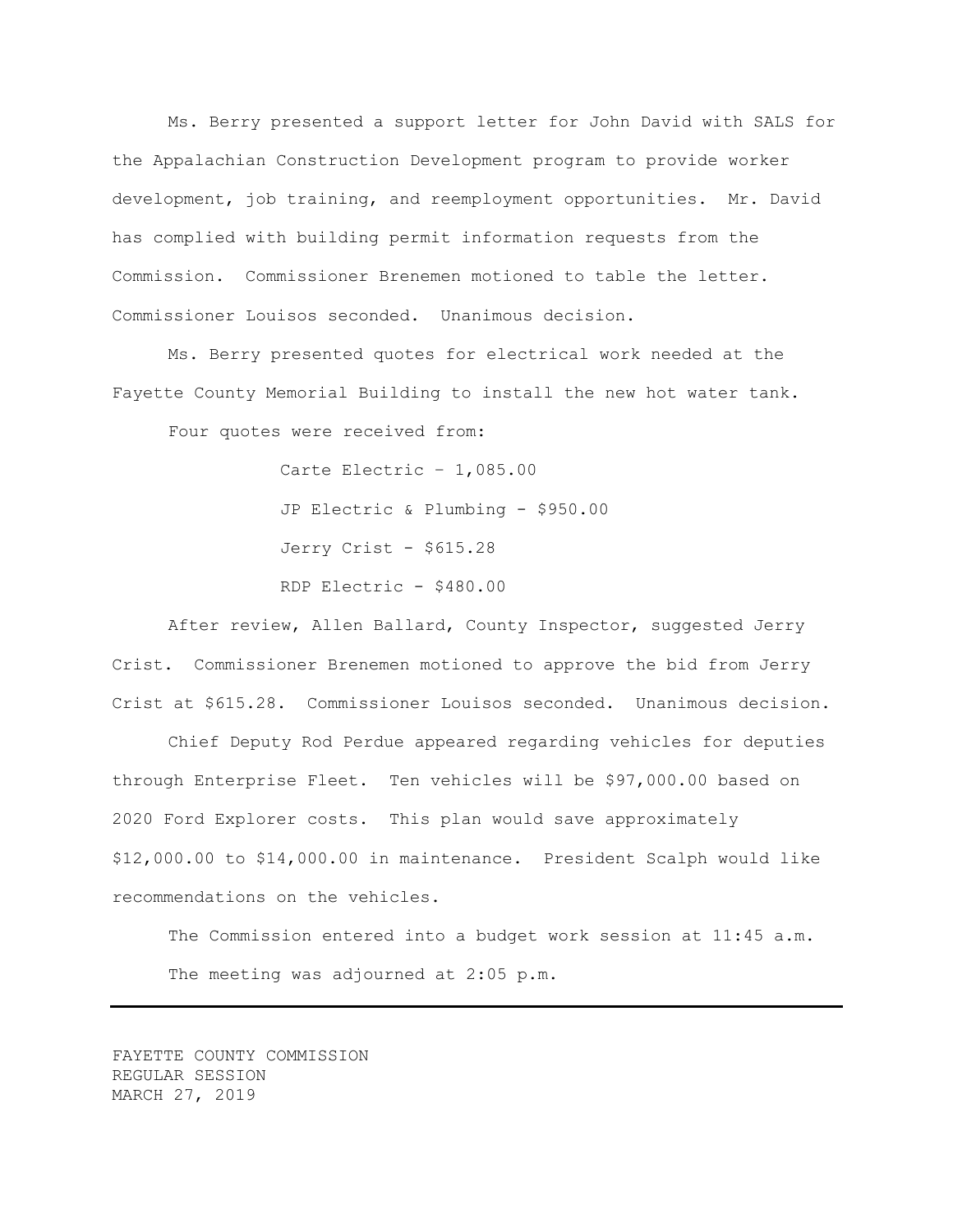COURTHOUSE FAYETTEVILLE, WV 25840 MEMBERS PRESENT: DENISE A. SCALPH, JOHN G. BRENEMEN, TOM LOUISOS

The Fayette County Commission met in a budget session on this 27th day of March, 2019.

President Scalph called the meeting to order at 9:00 a.m.

The Commission met to finalize the budget. The budget is a living document and will require further work. The County currently has a balanced budget to send to the auditor's office. Several things affected the bottom line. Numbers are down due to a lack of revenue. Initial budget projections had the county in the red \$192,000.00. After cuts, there is a balanced budget with less than \$600 in excess revenue over expenditures. Fortunately this does not include any layoffs. With a budget of \$9.8 million dollars that is a very small amount. With coal severance, taxes have also greatly decreased. After allocations, the county will have an estimated balance of around \$13,000.00 as of June 30, 2020. Coal severance expenditures are also restricted by state code and are limited to allocation 25% of that fund for salary expenditures.

Discussion was held regarding the Sheriff's budget with public comments made by Libby Lucas and Michael Phares.

Commissioner Brenemen motioned to approve the budget for July 1, 2019 through June 30, 2020 to sign and send to the WV State Auditor's Office for approval. Commissioner Louisos seconded. Unanimous decision.

The meeting was adjourned at 12:06 p.m.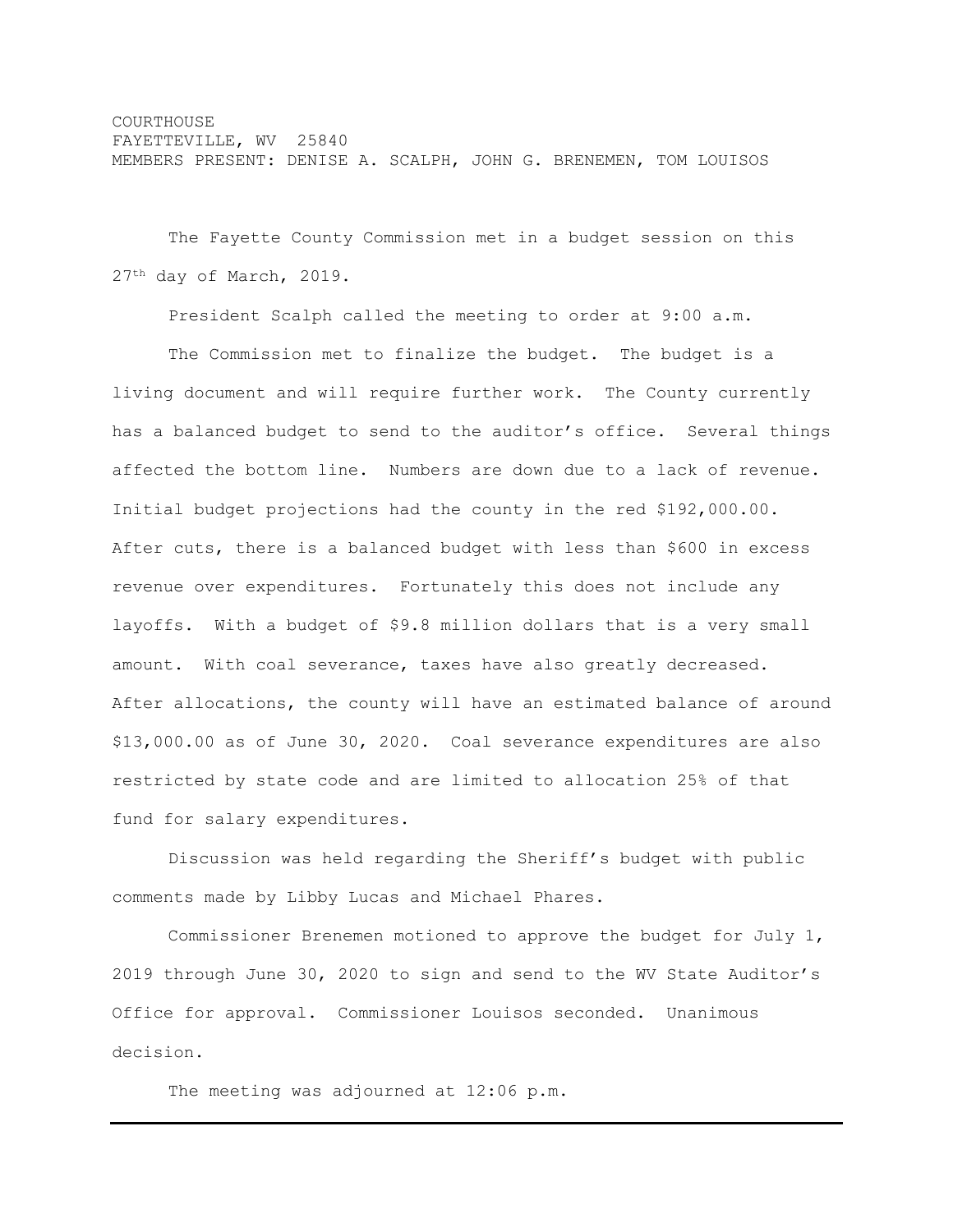FAYETTE COUNTY COMMISSION REGULAR SESSION MARCH 29, 2019 COURTHOUSE FAYETTEVILLE, WV 25840 MEMBERS PRESENT: DENISE A. SCALPH, JOHN G. BRENEMEN, TOM LOUISOS

The Fayette County Commission met in a regular session on this 29th day of March, 2019.

President Scalph called the meeting to order at 9:04 a.m.

President signed the final request for payment from the Fayette County Park Trails Design project.

President Scalph stated that this meeting is at the request of Commission Louisos to have some of his questions answered. There are three commissioners here and all have their own opinions. Some of the questions go back to 2009, and the current commissioners don't necessarily have that information. The questions surround Wolf Creek Park, Whitlock Farm and the TIF. The questions will be coming from Commissioner Louisos with opportunities to answer. President Scalph handed the floor to Commissioner Louisos.

Commissioner Louisos held a discussion about the Fayette County Urban Renewal Authority, Wolf Creek Park (WCP), Whitlock Farm, and the WCP Tax Increment Financing (TIF). Also present for the meeting were URA Board Members Matthew Wender, Gene Kistler Holly Clark and Jeff Proctor, Resource Coordinator Kelly Jo Drey, and TIF Attorney John Stump.

Debbie Berry, County Administrator, presented a request from Lita Eskew to use the front porch, steps and lawn of the Fayette County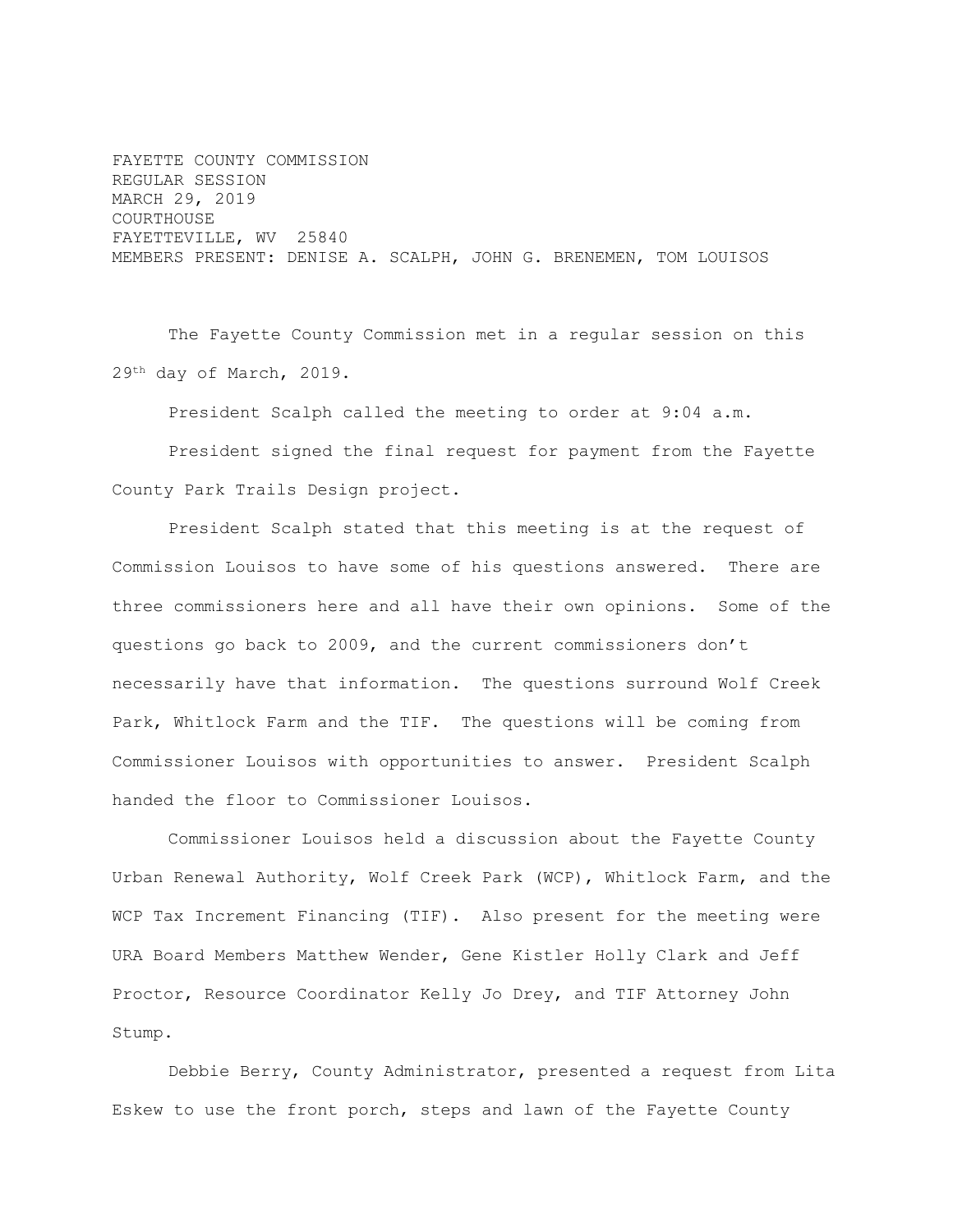Soldiers and Sailors Memorial Building on Thursday May  $2<sup>nd</sup>$ , 2019 for National Day of Prayer ceremony. This usually happens at the Courthouse, but they've decided to use the FCMB now dies to the new memorials in place on the lawn. Commissioner Louisos motioned to approve the request. Commissioner Brenemen seconded. Unanimous decision.

Eddie Young, Assessor, appeared to present real property exonerations for Brian D. Thomas & Amy E. Walker \$633.32; Charles E. Carter, Jr. & Brianna Blevins \$351.25, \$11.52, and \$6.92 . Commissioner Brenemen motioned to approve and authorize President Scalph to sign. Commissioner Louisos seconded. Unanimous decision. The meeting was adjourned at 10:40 a.m.

FAYETTE COUNTY COMMISSION REGULAR SESSION April 5, 2019 COURTHOUSE FAYETTEVILLE, WV 25840 MEMBERS PRESENT: DENISE A. SCALPH, JOHN G. BRENEMEN, TOM LOUISOS

The Fayette County Commission met in a regular session on this 5 th day of April, 2019.

President Scalph called the meeting to order at 9:00 a.m.

Kevin Walker, OEM Director, appeared to introduce the new 911 Coordinator Jimmy Saddler and explain the FEMA check. Mr. Walker gave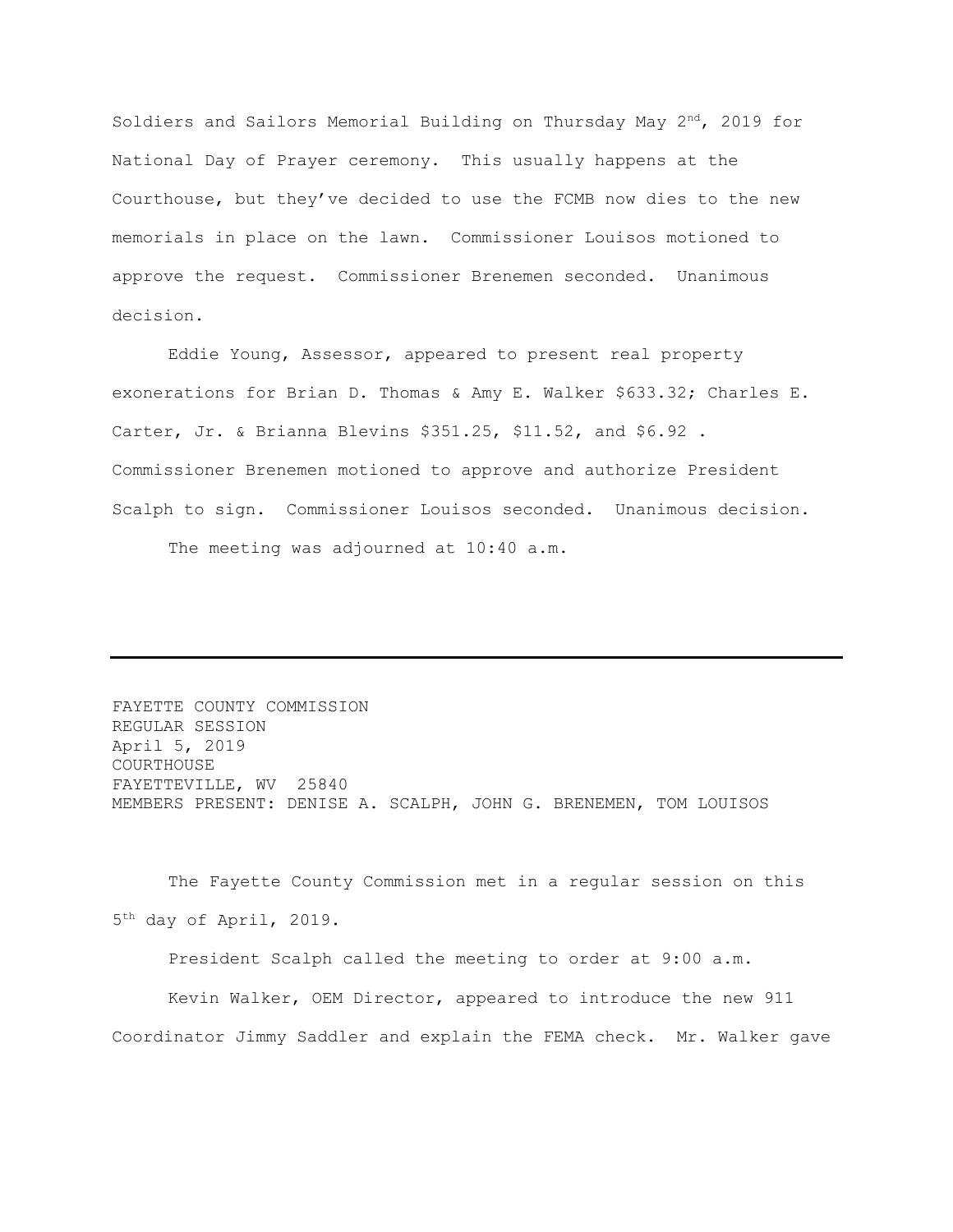an overview of money that will be received for reimbursement from FEMA for the 2016 flood.

Commissioner Brenemen motioned to approve vouchers and invoices and release checks today. Commissioner Louisos seconded. Unanimous decision.

Commissioner Brenemen motioned to approve 1st half payroll checks and release on the  $15<sup>th</sup>$ . Commissioner Louisos seconded. Unanimous decision.

Commissioner Brenemen motioned to approved prior meeting minutes from March 8<sup>th</sup>, 15<sup>th</sup>, 22<sup>nd</sup> and 27<sup>th</sup>. Commissioner Louisos seconded. Unanimous decision.

Estate settlements were presented for Jewell Leonne Kennedy; Carlos Eugene Gibson; Brenda Jean Smith; Sandra Kaye Crawford; Beverly J. Gannon; Calvin Jefferson Bickford; Charles Earl McDaniel; Delphia Burl Burton, Jr.; Mark Andrew Lilly; James Reginald Fox II/Jr.; Linda Susan Ford; Rose Ann Hayden; Richard R. Starkey; and David Lee Poff. Commissioner Brenemen motioned to approve the estate settlements. Commissioner Louisos seconded. Unanimous decision.

Jeff Proctor, URA Vice-Chair, appeared to present the USDA Grant resolution for broadband. Mr. Proctor gave details of the work and parties involved. A resolution must be signed by the Commission for the grant application due in May. Commissioner Brenemen motioned to approve and sign the resolution after the correction of the 20% guarantee is made. Commissioner Louisos seconded. Unanimous decision.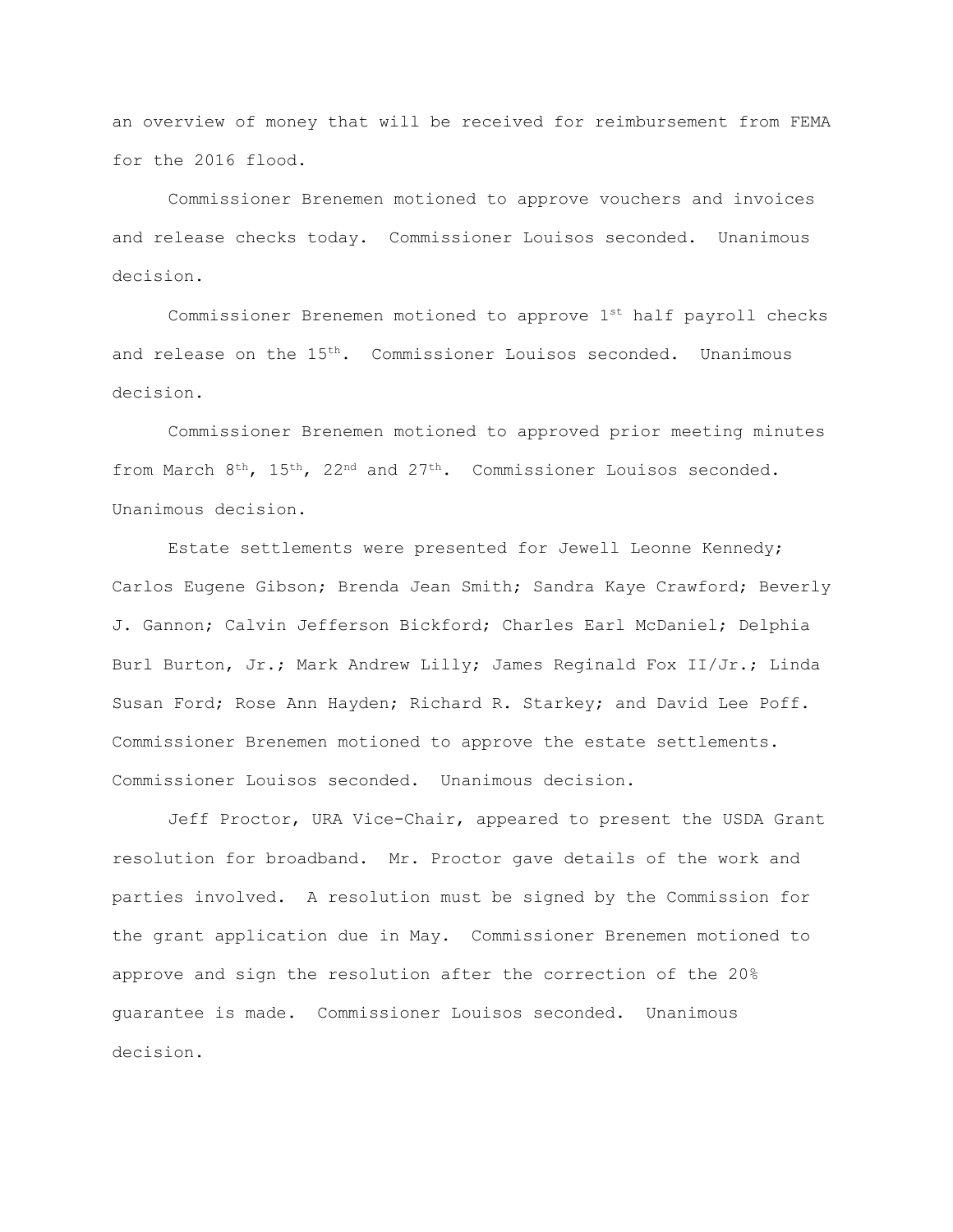A resolution for lease of antenna placement with service provider for fixed wireless service to underserved and unserved areas of the county was presented. The lease will be on an annual basis with a renewal up to twenty years. Commissioner Brenemen motioned to approve the tower lease agreement between the URA and county pending changes approved by the Prosecutor. Commissioner Louisos seconded. Unanimous decision.

A budget discussion was held with elected officials and department heads. The Commission thanked the elected officials for their hard work. The Commission gave an overview of the budget and requirements by State Code as to how they can be spent. Eddie Young, Assessor, was present to discuss losses in property taxes and other revenues. Mr. Young explained about coal companies who work under bankruptcy and the loss of revenue, reduced property values, and businesses closing in the area that all affect tax revenue for the county. Sherriff Mike Fridley was present to discuss the tax collections in the county. Sheriff Fridley presented facts about unpaid taxes in Fayette County and the differences between 2018 and 2019.

Michelle Davis Riser appeared for public comment regarding the Animal Shelter funding. Ms. Riser commented on the number of animals helped by the Humane Society and that they have raised \$144,000.00 on their own. Ms. Riser hopes the Commission will fund the shelter.

Dave Perry, State Board of Education President and Fayette County citizen, appeared to discuss our personnel policy and encouraged the Commission to consider second chance hiring for criminal charges.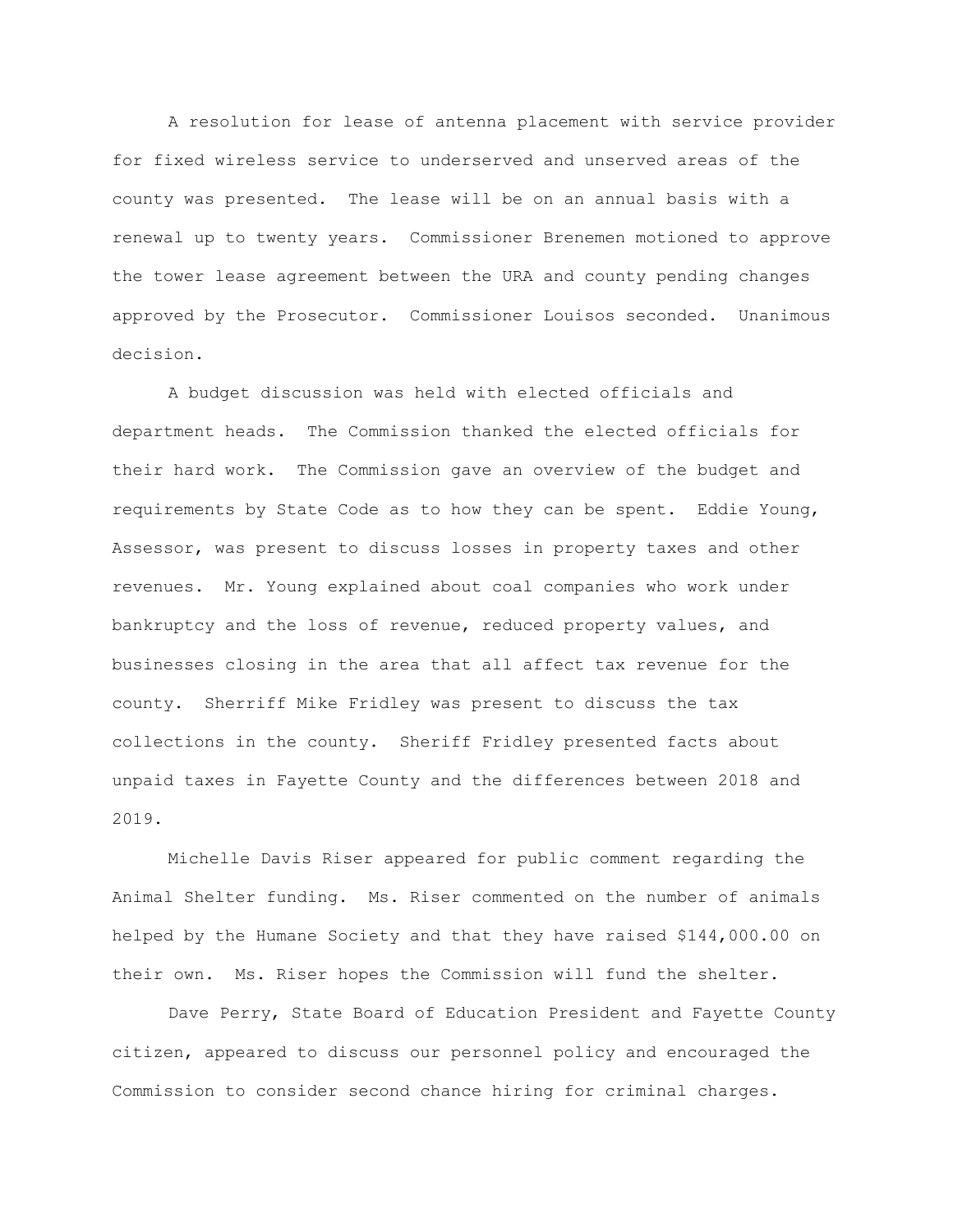Kelly Jo Drey, Resource Coordinator was present to discuss the Appalachian Regional Council (ARC) Grant support letter for the Whitlock Farm. The letter is requesting ARC grant funds to support activities for Whitlock Farm in the amount of \$159,715.00 to expand marketing and outreach, and purchase supplies and equipment to assist in this project. Matching funds are coming from the USDA Local Food Promotion Program grant funds, and the excise tax. Commissioner Brenemen motioned to approve signing the letter. Commissioner Louisos seconded. Unanimous decision.

Debbie Berry, County Administrator, presented for approval and signature of President Scalph a grant application to the Division of Homeland Security and Emergency Management for 4 walk through screening systems, 20 screening wands, 20 hi-vis vests, and 16 extension cords to be used during the World Scout Jamboree. Kevin Walker is willing to store these at the OEM Center after the Jamboree for use in the county. No county funds will be expended for this equipment. Commissioner Louisos motioned to approve. Commissioner Brenemen seconded. Unanimous decision.

Ms. Berry presented a request from Kevin Walker to attend a Bomb-Making Materials Awareness Program (BMAP) on May 5th – May 9th, 2019 through the WV Emergency Management Group. Mr. Walker will use the information to update Emergency Management manual and also train other first responders in the county. There will be no cost to the county. Commissioner Louisos motioned to approve. Commissioner Brenemen seconded. Unanimous decision.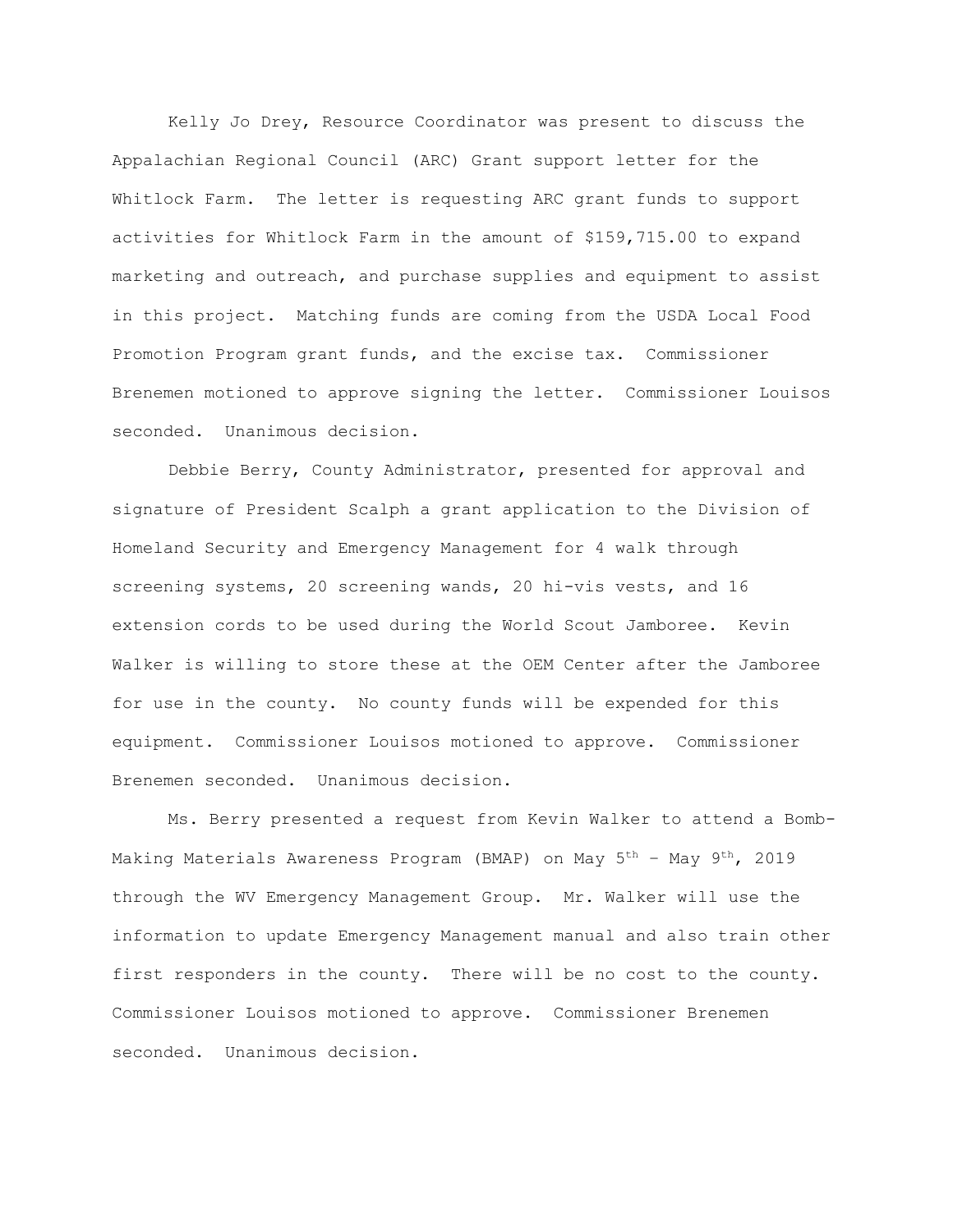Ms. Berry presented a letter for approval and signatures of the Commission to the WV Supreme Court requesting the reimbursement of rent for the month of April in the amount of \$3,375 for the Family Law Judge. Commissioner Louisos motioned. Commissioner Brenemen seconded. Unanimous decision.

Ms. Berry presented a drawdown request for the Community Corrections grant for the month of March, 2019 in the amount of \$14,786.30 for approval and signature of President Scalph. Commissioner Louisos motioned to approve. Commissioner Brenemen seconded. Unanimous decision.

Ms. Berry presented the Community Corrections Grant application for FY 2020 for approval and signature of President Scalph. Commissioner Louisos motioned to approve. Commissioner Brenemen seconded. Unanimous decision.

Ms. Berry presented a grant agreement for approval and signature of President Scalph with the State of WV Division of Culture and History for a Records Management and Preservation Board Grant for \$3,268.00 for the Fayette County Commission to purchase a high volume micro-cut shredder and \$10,000 for the Assessor to purchase Mylar sleeves and pay personnel costs to scan and index maps. Commissioner Louisos motioned. Commissioner Brenemen seconded. Unanimous decision.

Ms. Berry presented for Commission approval Architect J. Dan Snead's recommendation to accept the low bid submitted for Phase One of the Judicial Annex HVAC System to Harris Brothers in the amount of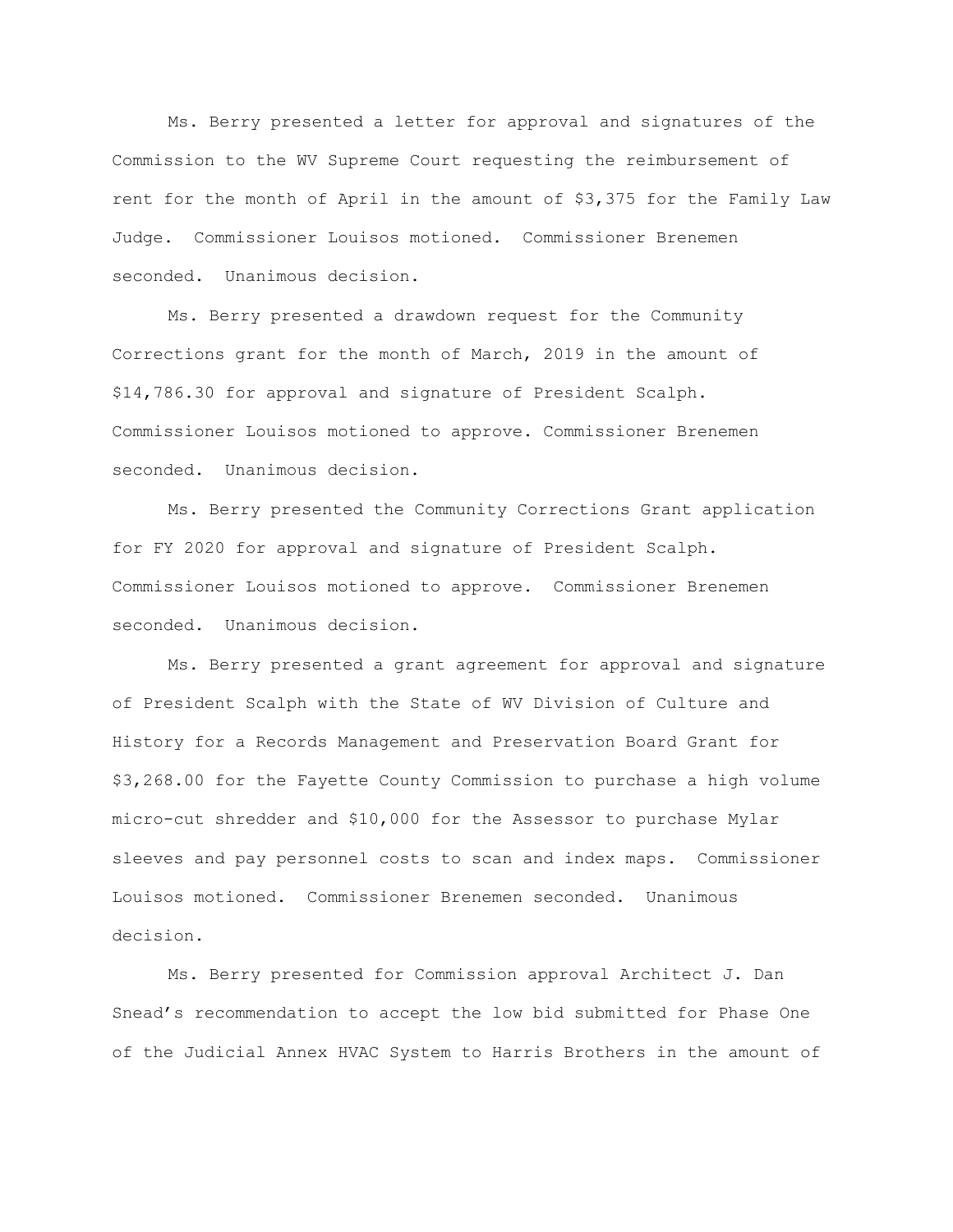\$122,000.00. Commissioner Louisos motioned to approve. Commissioner Brenemen seconded. Unanimous decision.

Ms. Berry presented for discussion a letter received from Mayor Greg Ingram, Montgomery, requesting emergency funding in the form of a gift, grant or loan to demolish a building in Montgomery. The Commission stated funding is not available.

Ms. Berry presented a request from Zenda Vance, Fayetteville Town recorder, to have a ceremony to dedicate the stone and flag poles at the FCMB after the Memorial Day Parade on Monday, May 27, 2019 starting at 11:00 a.m. Commissioner Louisos motioned to approve. Commissioner Brenemen seconded. Unanimous decision.

Ms. Berry presented a request from Denise Light, CEO of Fayette County National Bank, to substitute securities pledged on behalf of the Fayette County Commission. Ms. Berry presented an order for the Commission to sign. Commissioner Louisos motioned to approve and sign the order. Commissioner Brenemen seconded. Unanimous decision.

Ms. Berry presented a support letter request from Joseph Brouse, NRGRDA, to the Federal EDA on behalf of the NRGRDA/WV Hive for EDA Seed Fund Support proposal for the County Roads Angel Network. Commissioner Brenemen motioned to approve and sign the letter. Commissioner Louisos seconded. Unanimous decision.

Ms. Berry presented a letter to Governor Jim Justice concerning Page-Kincaid PSD water issues, tabled from a previous meeting. Commissioner Brenemen motioned to approve and sign the letter. Commissioner Louisos seconded. Unanimous decision.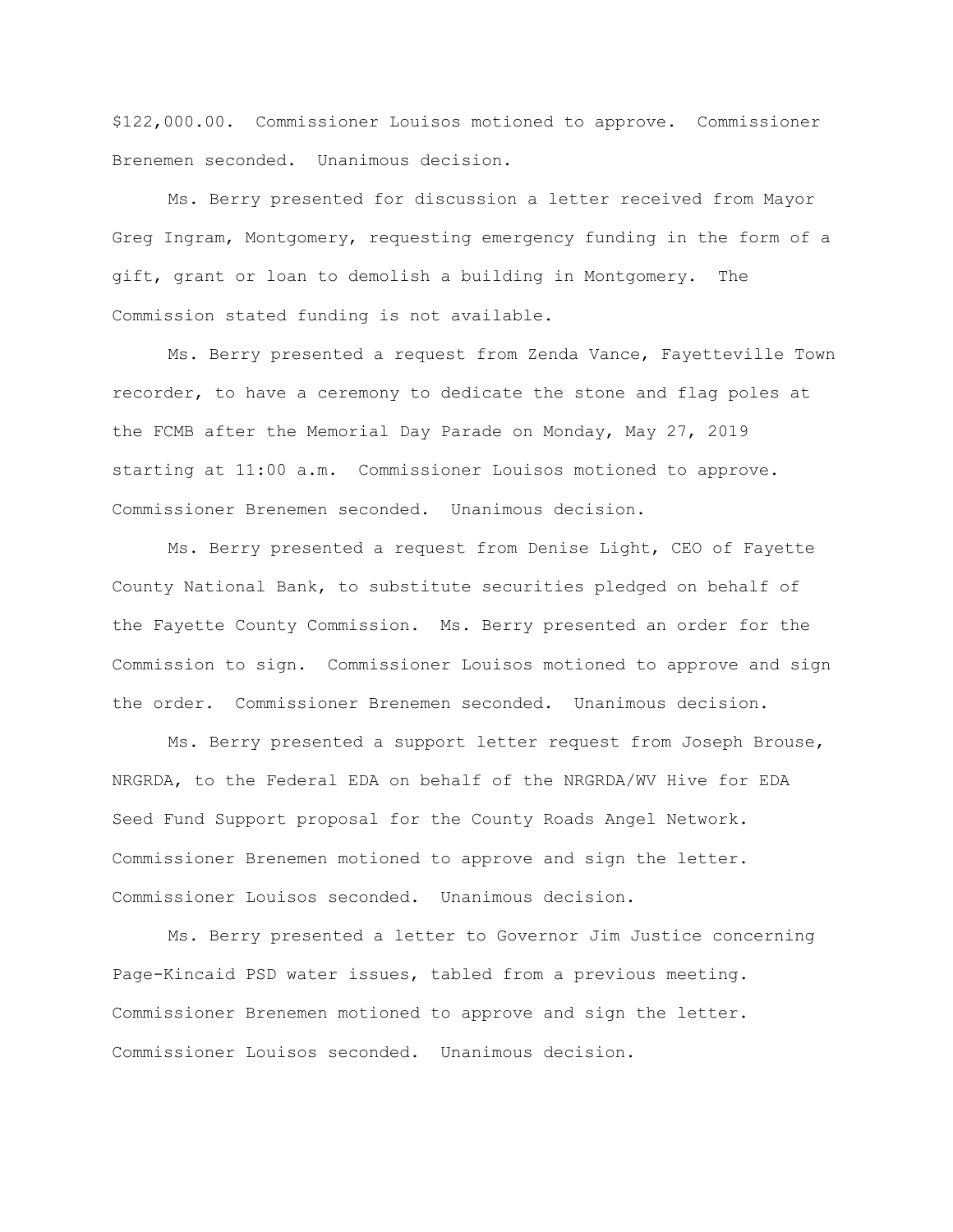Ruth Lanier, Staff Accountant, appeared for discussion related to state issued purchasing cards. Ms. Lanier stated that the county could pay many of our invoices using the P-Card and receive bonuses and rebates, however, there is no way to track the payments to the specific vendors. Our accounting software has a module that would allow this recording of payments made on the P-Card. The module upgrade is \$1,595.00 through Avenue. Commissioner Louisos motioned to approve the upgrade. Commissioner Brenemen seconded. Unanimous decision.

Ms. Berry presented Orders to Combine or Divide and Segregate land for Timothy & Mona Hankins; Madge A. & Teddy Manley; William J. Deligne; and William J & Lisa K. Deligne, respectively. Commissioner Louisos motioned to approve the orders. Commissioner Brenemen seconded. Unanimous decision.

Ms. Berry presented a letter to office holders regarding requisitions of supplies for the Commission to sign. Commissioner Louisos motioned to approve and sign. Commissioner Brenemen seconded. Unanimous decision.

The Commission decided to change the April 26<sup>th</sup> meeting date to April 30th.

The meeting was adjourned at 1:04 p.m.

FAYETTE COUNTY COMMISSION REGULAR SESSION April 16, 2019 COURTHOUSE FAYETTEVILLE, WV 25840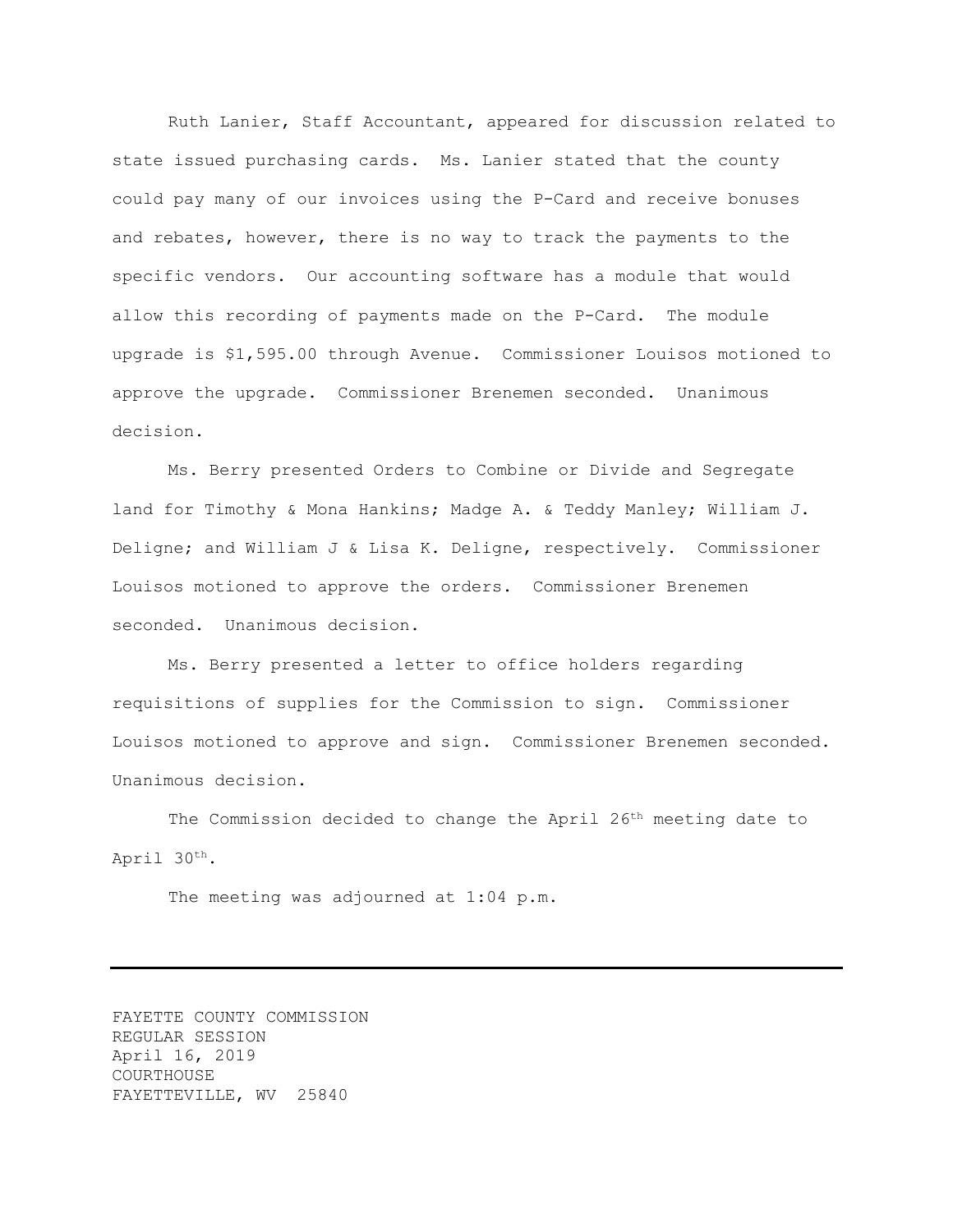MEMBERS PRESENT: DENISE A. SCALPH, JOHN G. BRENEMEN, TOM LOUISOS

The Fayette County Commission met in a regular session on this 16th day of April, 2019.

President Scalph called the meeting to order at 9:04 a.m.

Debbie Berry, County Administrator, presented an order to lay the levy. There were no written comments or objections from the WV State Auditor's Office. Commission Brenemen motioned to approve the laying of the levy. Commissioner Louisos seconded. Unanimous decision.

Ms. Berry presented the letters for the elected officials and outside agencies regarding budgets and allocations from General County and Coal Severance for signature by the Commission. Commissioner Brenemen motioned to approve letters to elected officials and outside agencies. Commissioner Louisos seconded. Unanimous decision.

Commission Brenemen motioned to approve vouchers and invoices and release checks today. Commissioner Louisos seconded. Unanimous decision.

Commissioner Brenemen motioned to approve 2nd half payroll checks released on April 30<sup>th</sup>. Commissioner Louisos seconded. Unanimous decision.

Tyler Bragg, GIS Specialist, appeared to present an invoice for approval for online payment for Pictometry in the amount of \$2,200.00. The cost is divided between several organizations. Commissioner Brenemen motioned to approve the expenditure, a total of \$2,200.00 with invoices sent to each organization and to check with legal regarding late fees. Commissioner Louisos seconded. Invoices to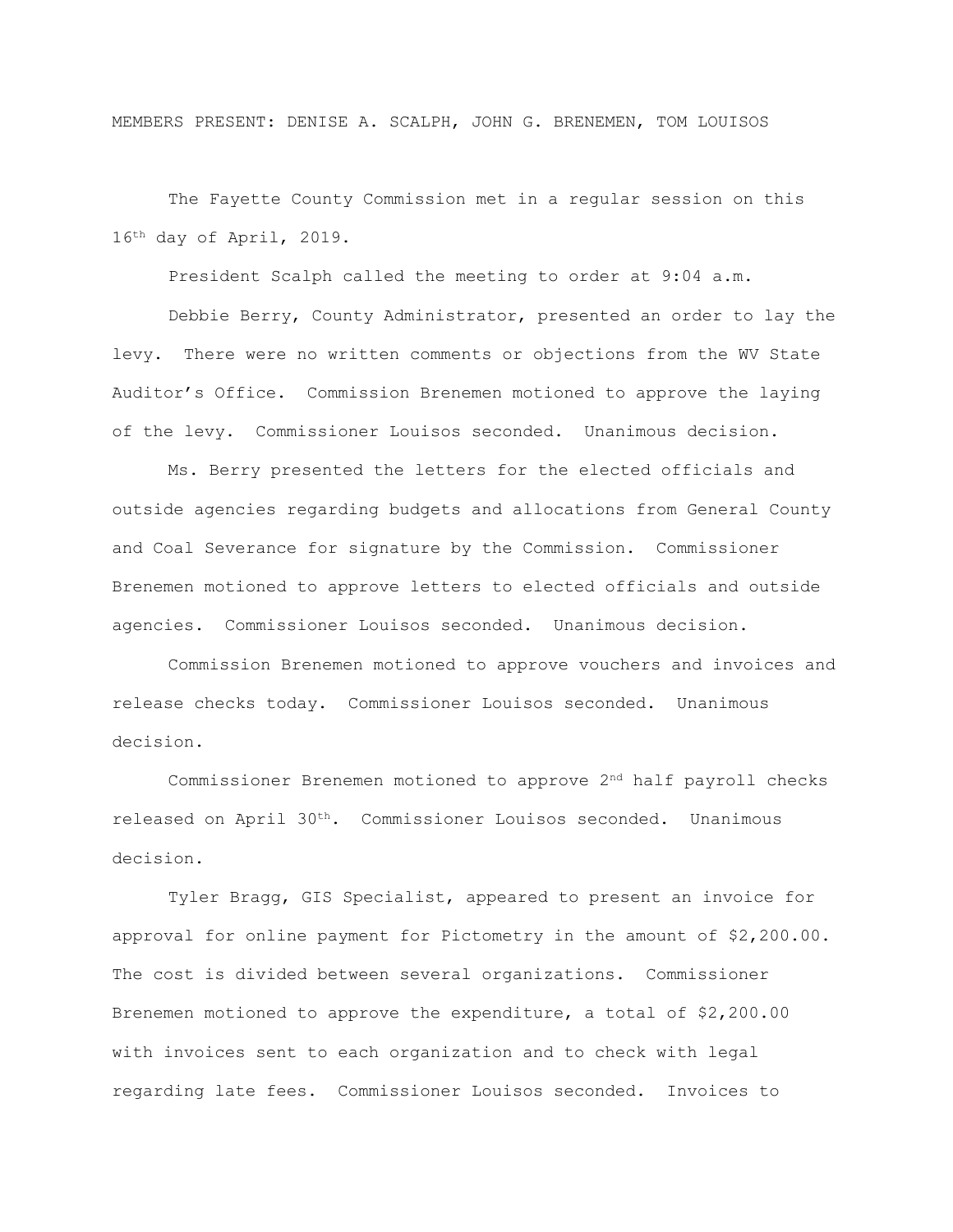other organizations will state that if not paid within 30 days, they will lose access to the account. Unanimous decision.

Ms. Berry presented a Consumer's Sales Report from Fayette County Park for approval and signature of President Scalph. Commissioner Louisos motioned to authorize President Scalph to sign. Commissioner Brenemen seconded. Unanimous decision.

Ms. Berry presented a Community Rating System Annual Recertification document from the Fayette County Building Code and Enforcement office for approval and signature of President Scalph. Commissioner Louisos motioned to authorize President Scalph to sign. Commissioner Brenemen seconded. Unanimous decision.

Ms. Berry presented a contract for the HVAC system at the Courthouse Annex with Harris Brothers Roofing for approval and signature of President Scalph. This was tabled until paperwork is received.

Ms. Berry presented and invoice from WVCoRP from a Mountain Valley Pipeline Claim of \$16,202.51 for discussion and approval. Commissioner Brenemen motioned to approve. Commissioner Louisos seconded. This was previously approved with a \$25,000.00 cap. Unanimous decision.

Ms. Berry presented an invoice from the Town of Meadow Bridge for rent of the Meadow Bridge Community Center (Senior Program) for discussion. The rent is \$200.00 monthly. Commissioner Louisos motioned to approve for April, 2019, previously approved for FY 18/19. Commissioner Brenemen seconded. Unanimous decision.

Discussion was held regarding a van for Community Corrections.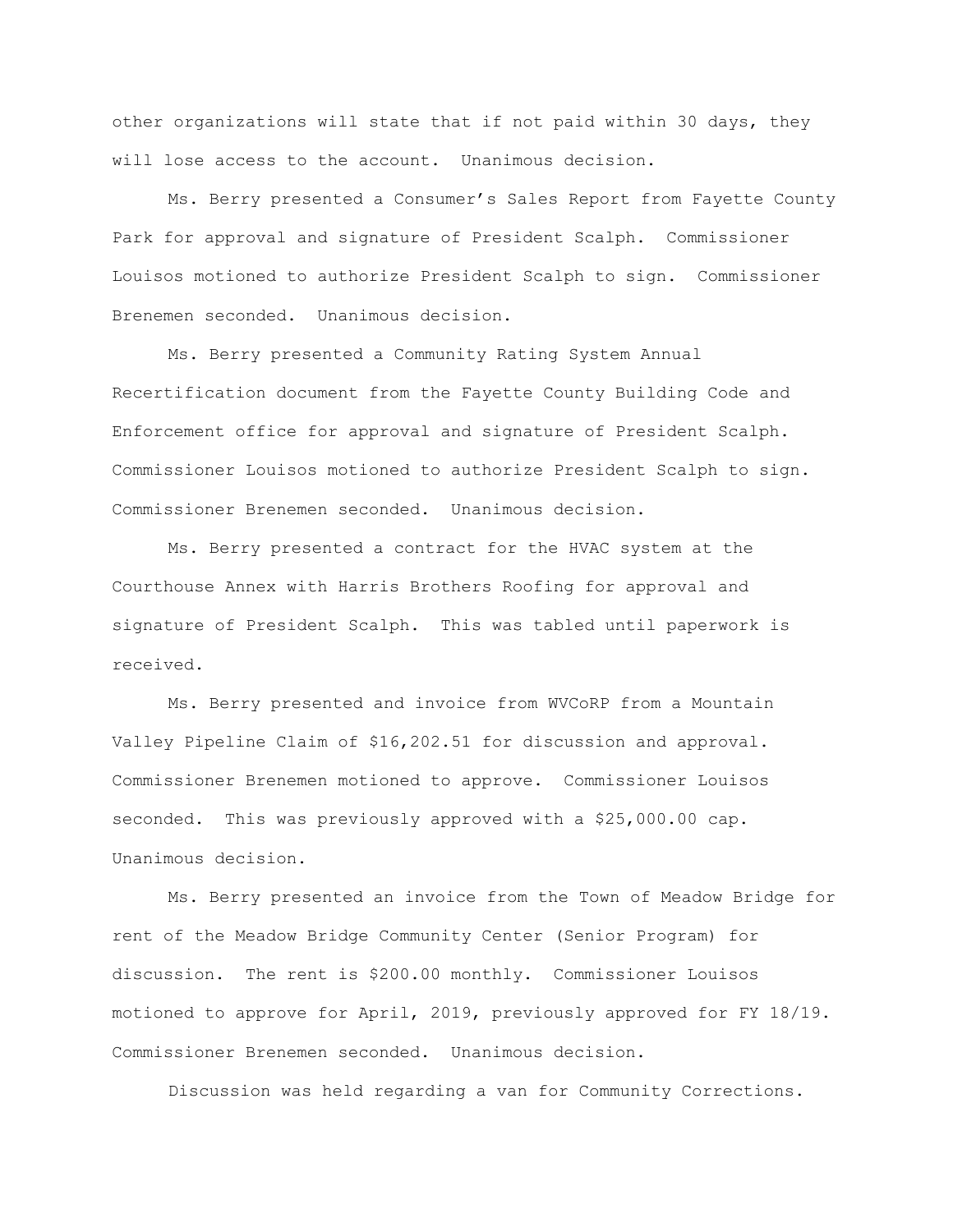Ms. Berry presented a Termite Service Agreement for discussion and approval from Metrick Pest Control for the cat room at the Animal Shelter. The quote is \$1,278.00. The Commission requested two more quotes from other companies

Ms. Berry presented for approval Sonicwall Firewall support and security with GST. Fayette County Commission has a maintenance agreement for IT Support but the antivirus software must be purchased and maintained by an annual agreement for the software licensing. Commissioner Brenemen motioned to approve internet security for one year for \$1,276.18 from GST. Commissioner Louisos seconded. Unanimous decision.

Discussion was held regarding updating the personnel manual to discuss background checks. Ms. Berry will be adding specific language approved by prosecutor.

The meeting was adjourned at 11:10 a.m.

FAYETTE COUNTY COMMISSION REGULAR SESSION APRIL 30, 2019 COURTHOUSE FAYETTEVILLE, WV 25840 MEMBERS PRESENT: DENISE A. SCALPH, JOHN G. BRENEMEN, TOM LOUISOS

The Fayette County Commission met in a regular session on this 30th day of April, 2019.

President Scalph called the meeting to order at 9:02 a.m.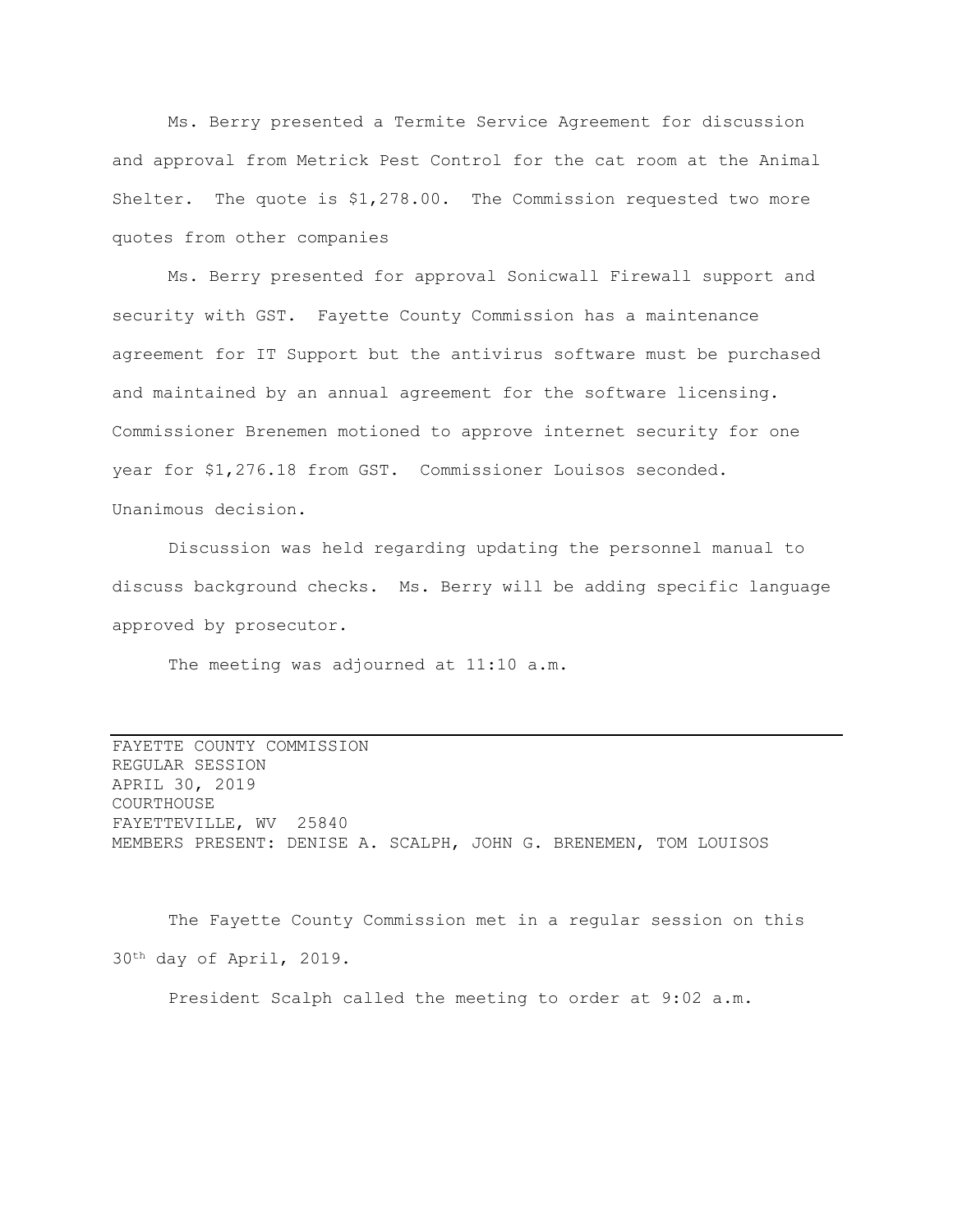Commissioner Brenemen motioned to enter into an executive session at 9:15 pertaining to a personnel issue. Commissioner Louisos seconded. Unanimous decision.

The Commission exited Executive Session at 10:00 a.m. Commissioner Brenemen motioned to approve a special training session at the 911 center at a cost of \$7,611.00.

Assessor Eddie Young presented personal property exonerations for Michael S. McCormick \$53.02; David M & Melanie H Ewing \$410.80; Anthony G. or Colleen Canada \$372.02; Sabrina McKinney \$1,802.66; Connie Cole \$227.90; Michael Brittany, Mike, Shell Aicher \$293.64; Charles L. & Margaret A. Martin \$269.76; Melvin Goode \$390.86; Rosemary & Jason C. Smith \$147.56; Teresa L. Berry & Douglas Smallwood \$589.58 & \$158.72; Brian Wheeler \$158.72; Pamela Loeffler \$48.42, \$49.96, \$52.88, & 52.88; Darlene Martin \$119.90; and Percy E. & Arvella Fruit \$284.26 & \$270.80. Commissioner Louisos motioned to approve the personal property exonerations. Commissioner Brenemen seconded. Unanimous decision.

Commissioner Brenemen motioned to approve the personal property refunds for Jacqueline Lynn Richmond \$106.54, \$12.80, \$134.51, and \$15.00. Commissioner Louisos seconded. Unanimous decision.

Commissioner Brenemen motioned to approve vouchers and invoices and release checks today. Commissioner Louisos seconded. Unanimous decision.

Commissioner Brenemen motioned to approve prior meeting minutes from March 29<sup>th</sup>, April 5<sup>th</sup>, and 16<sup>th</sup> and authorize President Scalph to sign. Commissioner Louisos seconded. Unanimous decision.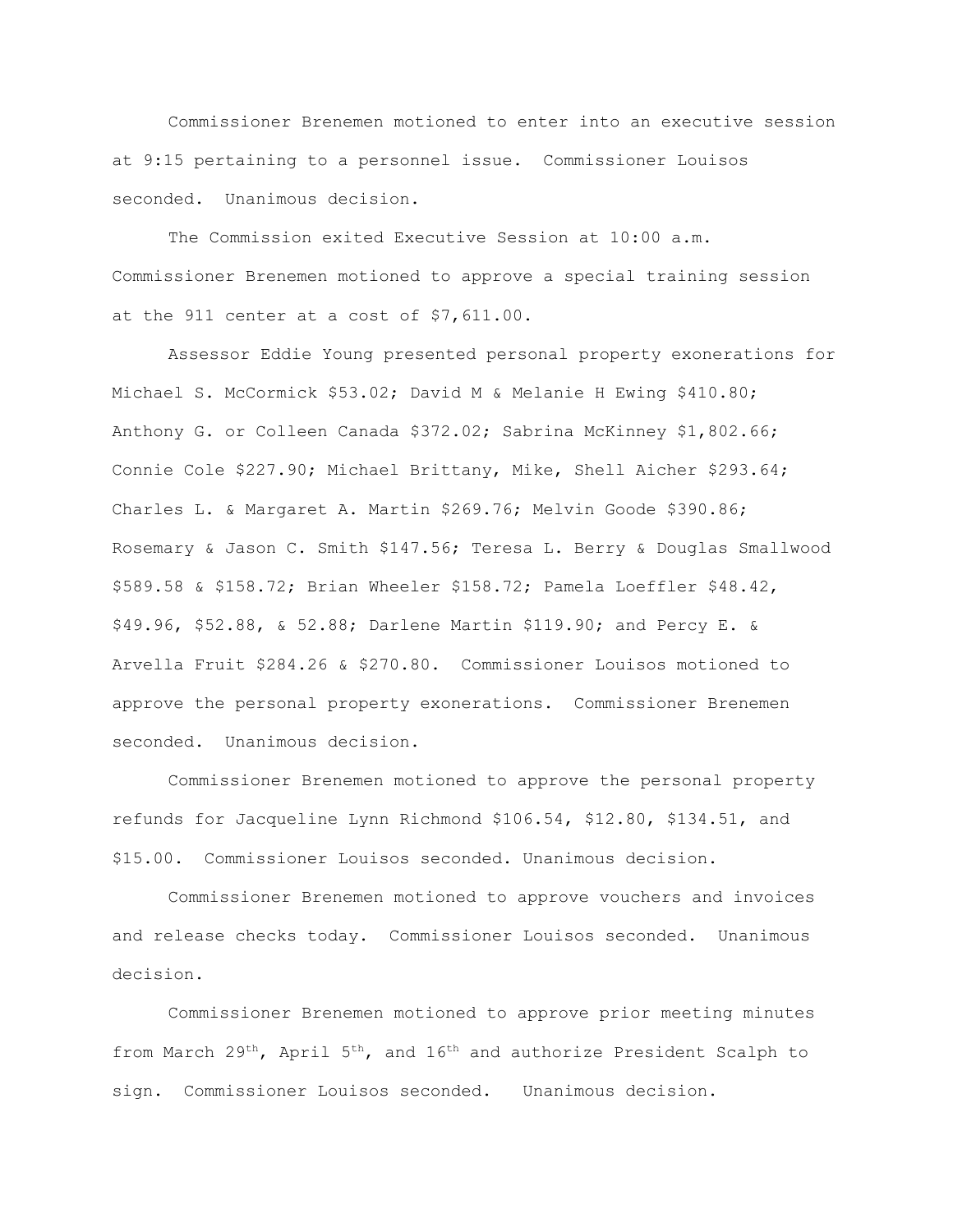Commissioner Brenemen motioned to approve estate settlements for Linda Faye Goddard; Myrle Jean Hudnall; John Lee Tennant; Larry Alan Tennant; Oakley Edward Vicars; Nellie E. Scarbro; Ruby Mae Evans; Clifford Hinte; Bobby Lee Willis; and Robert Edward Neely. Commissioner Louisos seconded. Unanimous decision.

Debbie Berry, County Administrator, presented an Order to Combine or Divide and Segregate Land for Ronald & Robin O. Shawver. Commissioner Louisos motioned to approve. Commissioner Brenemen seconded. Unanimous decision.

Sheriff Mike Fridley appeared to discuss changing the penalties for late hotel/motel tax payments to \$15.00 plus an additional 2%. Prosecuting Attorney Larry Harrah stated the auditor's office said we do not need a public hearing; however Mr. Harrah encourages a public hearing for transparency and suggested contacting the tax commissioner. Setting the penalty is up to the Commission's discretion and will require an order. A public hearing will be set on May  $30<sup>th</sup>$  to discuss the penalty on the hotel/motel tax. Commissioner Louisos motioned to approve scheduling a public hearing to increase the fee for late hotel/motel tax payments. Commissioner Brenemen seconded. Mr. Harrah will make a recommendation to the commission on rate the rate. Unanimous decision.

Discussion was held regarding a transport van for Community Corrections. Sheriff Fridley presented information regarding the van for DRC. Judge from Drug Court said he would help cover costs. The Commission requested a report on monthly participant fees that are being paid and those being waived. They would also like drug testing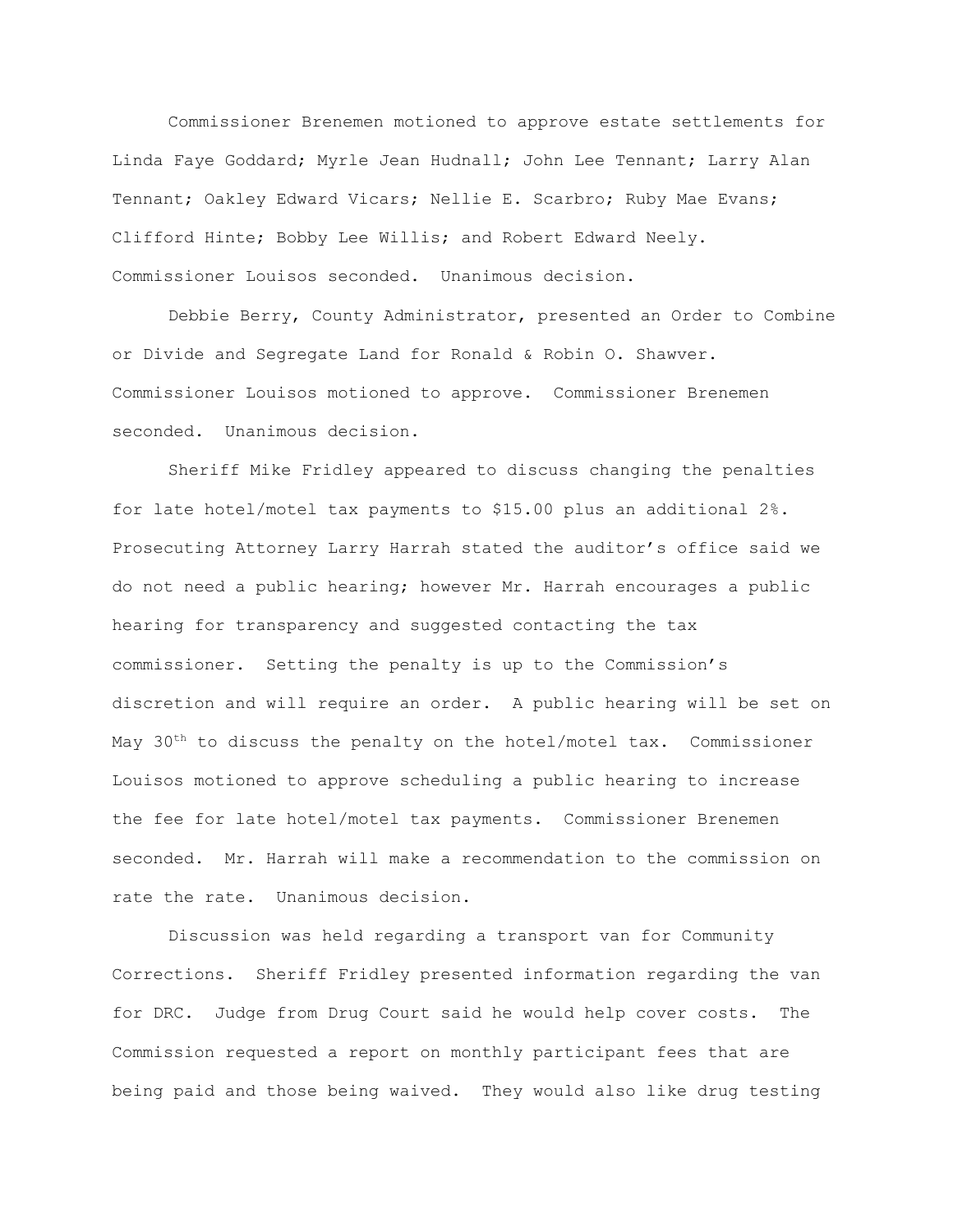fees report monthly. Discussion with Enterprise representative Rich Bono was held regarding mileage and rates for lease of van for DRC or transport and the Commission asked for a quote for a higher mileage vehicle. The current van cannot be put back on road.

Sharon Cruikshank, New River Gorge CVB Director, appeared to present the NRGCVB Annual Report. Presented information, the newest guidebook and marketing work done by the NRGCVB. The CVB plans to appeal to Summit visitors during the International Jamboree. Ms. Cruikshank thanked the Commissioners for their help.

Kelly Jo Drey, Resource Coordinator, called in to the meeting regarding a Part Time Program Administrator Position. Ms. Drey appeared via phone regarding a part-time grant funded position to help in the Resource Coordinator's office with administrative tasks. This position is 100% grant funded. Ms. Drey budgeted \$20,000.00 per year to cover wages and employment taxes and would like to offer their candidate \$18.00 an hour. This expense was originally included in the grant and approved. Commissioner Brenemen motioned to approve. Commissioner Louisos seconded. Unanimous decision.

Discussion was held with Elected Official and Department Heads regarding purchasing procedures. Commissioner Brenemen spoke regarding budget numbers and spending. Discussed cutting costs, evaluating different vendors, and not buying stock just to have it. All requests must be submitted on a requisition form. If received by 10:00 a.m. it will be considered that day. After 10:00 a.m. it will be pushed to next day. Looking at other departments using P-cards for purchases as well.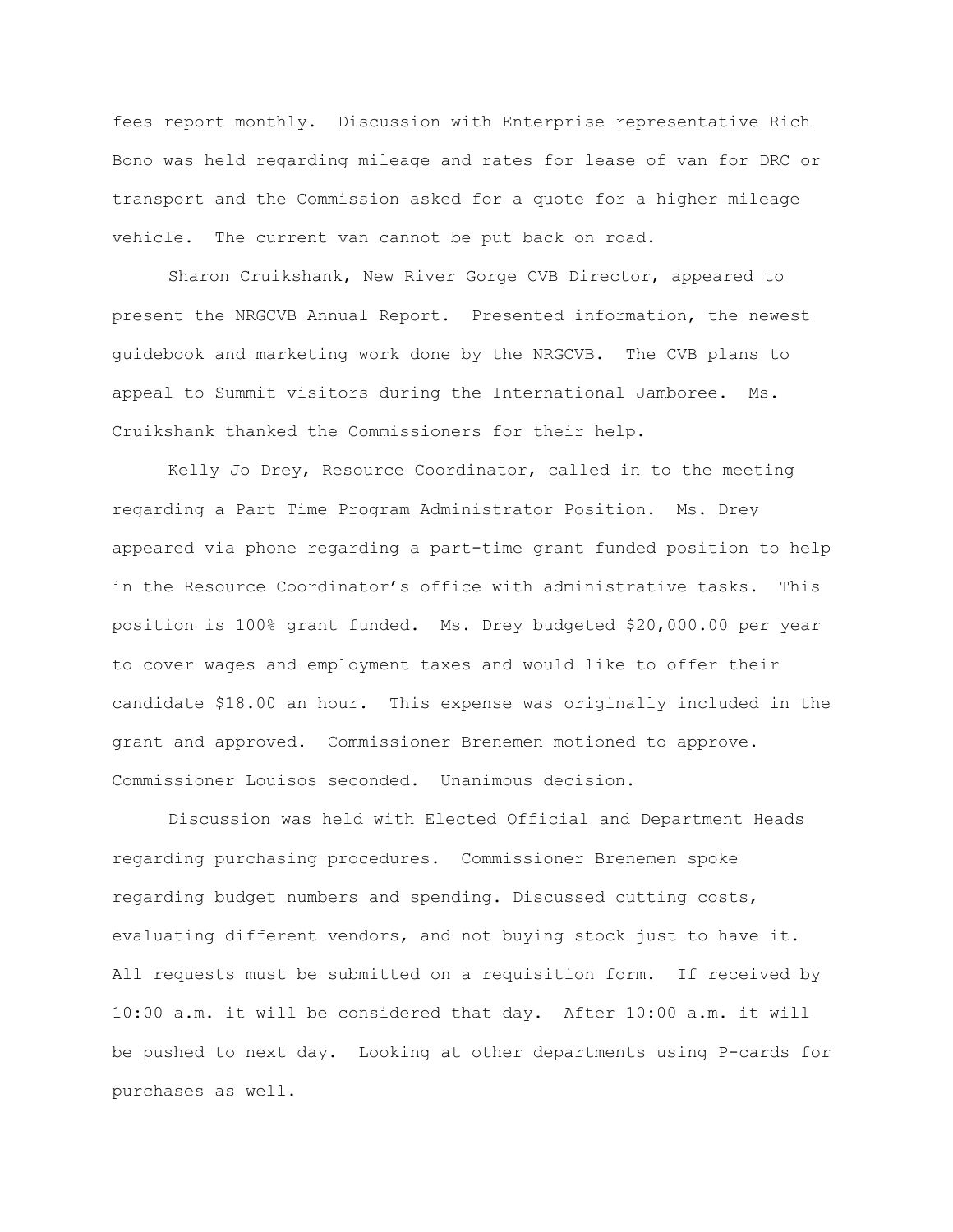Alicia Treadway, Voters' Registration, appeared regarding Polling Site Accessibility. Ms. Treadway gave updates on polling places. Pax City Hall changed to new location and she will need to notify voters. This will be on the next agenda. When Fayetteville Elementary moves to the High School when it closes this year, Ms. Treadway would like to move Precinct 55 from the old Fayetteville Elementary Annex to the Memorial Building with Precinct 52, and move Precinct 55 to the new Fayetteville Elementary School building (former FHS.) Precinct 37 in Boomer will need to move from the Fire Department, among others. Ms. Berry will have a list of precincts which will need to be moved to be discussed at the next meeting. Ms. Treadway is requesting \$9,407.00 from state grant money for precinct 29 and 18 and this will finish the work there to make them handicap accessible. Precinct 51, 52, 31, and 46 will all need rubber grips. Door mats 45, 74, 68, the Catholic Center, and Lewis Center will need door mats for election days.

Ms. Berry presented a contract for the new HVAC System at the Courthouse Annex with Harris Brothers Roofing for approval and signature of President Scalph. Commissioner Louisos motioned to approve. Commissioner Brenemen seconded. Unanimous decision.

Ms. Berry presented a request from Armstrong PSD for reappointment of Velma Newman to the Armstrong PSD Board. Term expiring March 1, 2019. The Commission stated there should only be three board members. The Commission will look at the list of current members and check with Mr. Harrah. This was tabled until the next meeting

Ms. Berry presented a support letter for approval and signatures for John David with SALS to Michelle Rotellini, United Way of Southern WV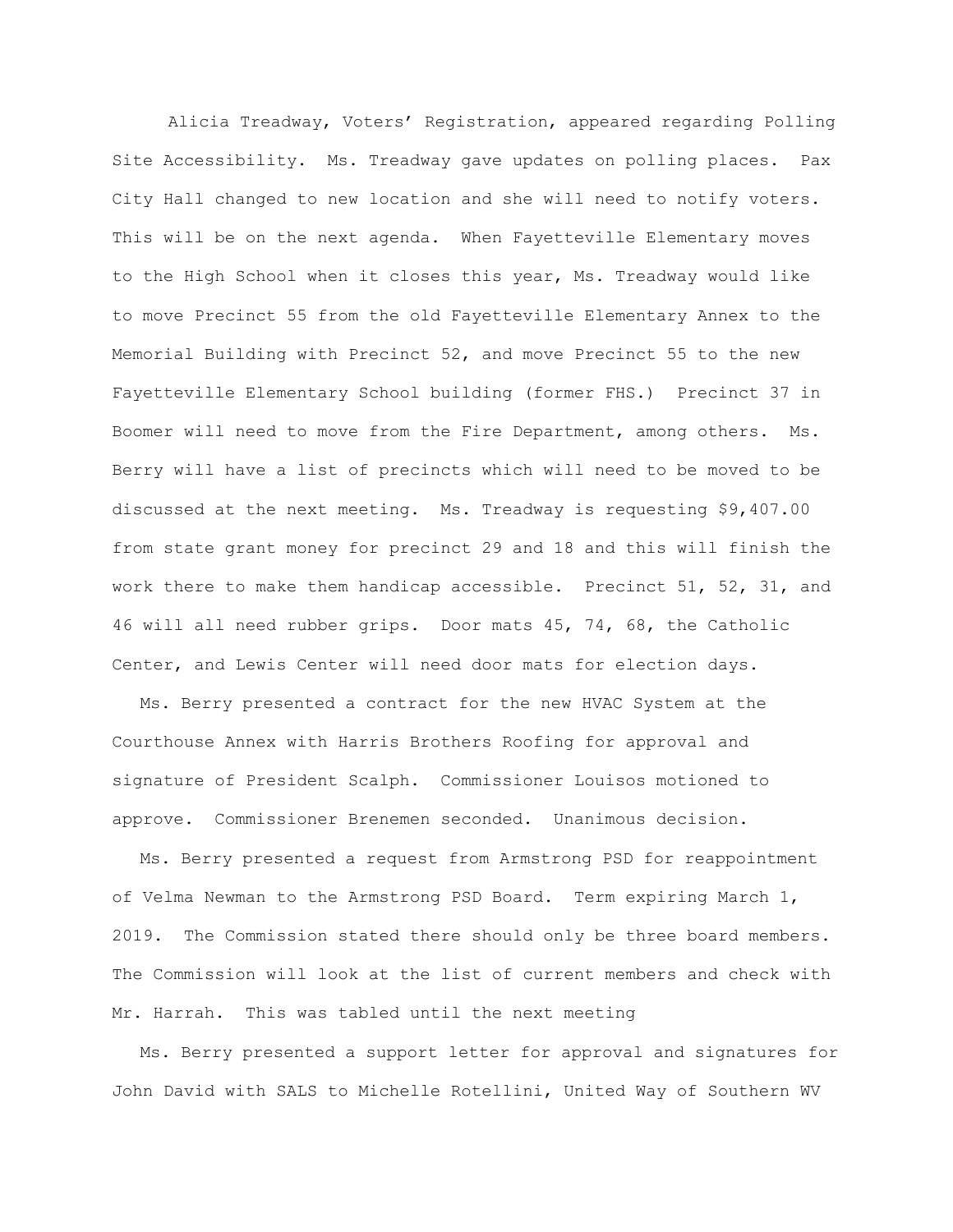for their grant application for Community Impact and Safety Net categories programs. Commissioner Brenemen motioned to authorize signatures for the support letter upon the changes requested. Commissioner Louisos seconded. Unanimous decision.

Ms. Berry presented a Personnel Manual update for Background Check Policy and Procedures for approval. Commissioner Louisos motioned to approve. Commissioner Brenemen seconded. Unanimous decision.

Ms. Berry presented a Termite Servicing Agreement for discussion and approval from Metrick Pest Control for the Cat House at Animal Shelter. Commissioner Louisos motioned to approve Metrick Pest Control for termite service agreement. Commissioner Brenemen seconded. Unanimous decision.

Ms. Berry presented a lease contract with Enterprise Fleet for 5 cruisers for approval and signature of the Commission. This was approved in a previous meeting.

Ms. Berry presented a contract for Avenu to use with P-Card purchases for approval and signature of President Scalph. This was approved in a previous meeting. Commissioner Louisos motioned to approve signature. Commissioner Brenemen seconded. Unanimous decision.

Ms. Berry presented a request from Calvin Swafford, Jr. to use the Fayette County Memorial Building on June  $8^{th}$ , 2019, 8:00 a.m. - 9:00 p.m. for a basketball tournament to raise money for the league and team for approval. Commissioner Louisos motioned to approved. Commissioner Brenemen seconded. Unanimous decision.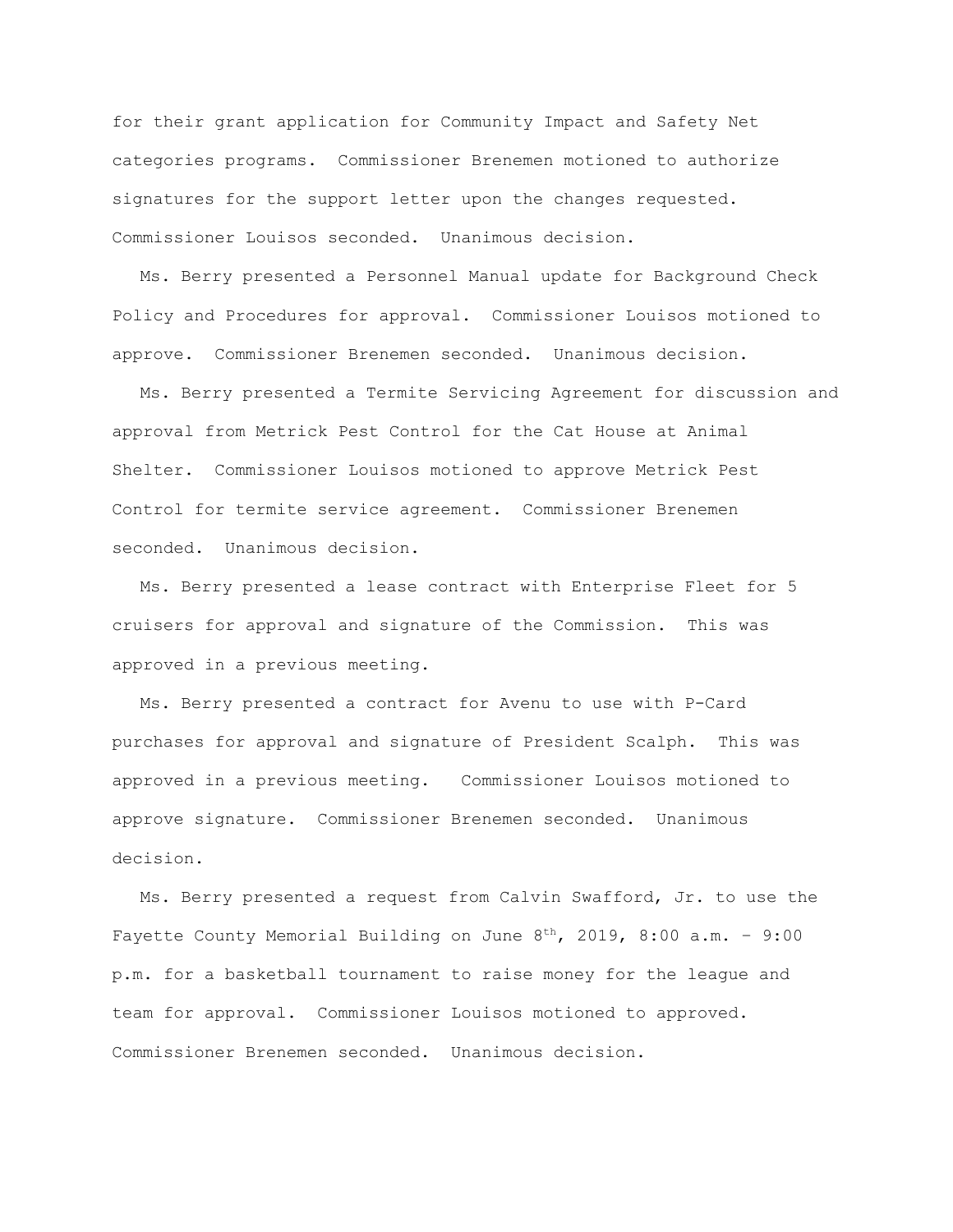Ms. Berry presented EMPG Grant award, 2015 document in the amount of \$82,498.58 for Division of Homeland Security and Emergency Management for approval and signature of President Scalph. Commissioner Brenemen motioned to approve and authorize President Scalph to sign. Commissioner Louisos seconded. Unanimous decision.

The meeting was adjourned at 12:44 p.m.

FAYETTE COUNTY COMMISSION REGULAR SESSION MAY 14, 2019 COURTHOUSE FAYETTEVILLE, WV 25840 MEMBERS PRESENT: DENISE A. SCALPH, JOHN G. BRENEMEN, TOM LOUISOS

The Fayette County Commission met in a regular session on this 14th day of May, 2019.

President Scalph called the meeting to order at 9:04 a.m.

Eddie Young, Assessor, presented exonerations for Glenn Allen and Martha Workman. Commissioner Brenemen motioned to approve. Commissioner Louisos seconded. Unanimous decision.

Commissioner Brenemen motioned to approve vouchers and invoices and release checks today. Commissioner Louisos seconded. Unanimous decision.

Commissioner Brenemen motioned to approve 1<sup>st</sup> half payroll and release checks on May 15th, 2019. Commissioner Louisos seconded. Unanimous decision.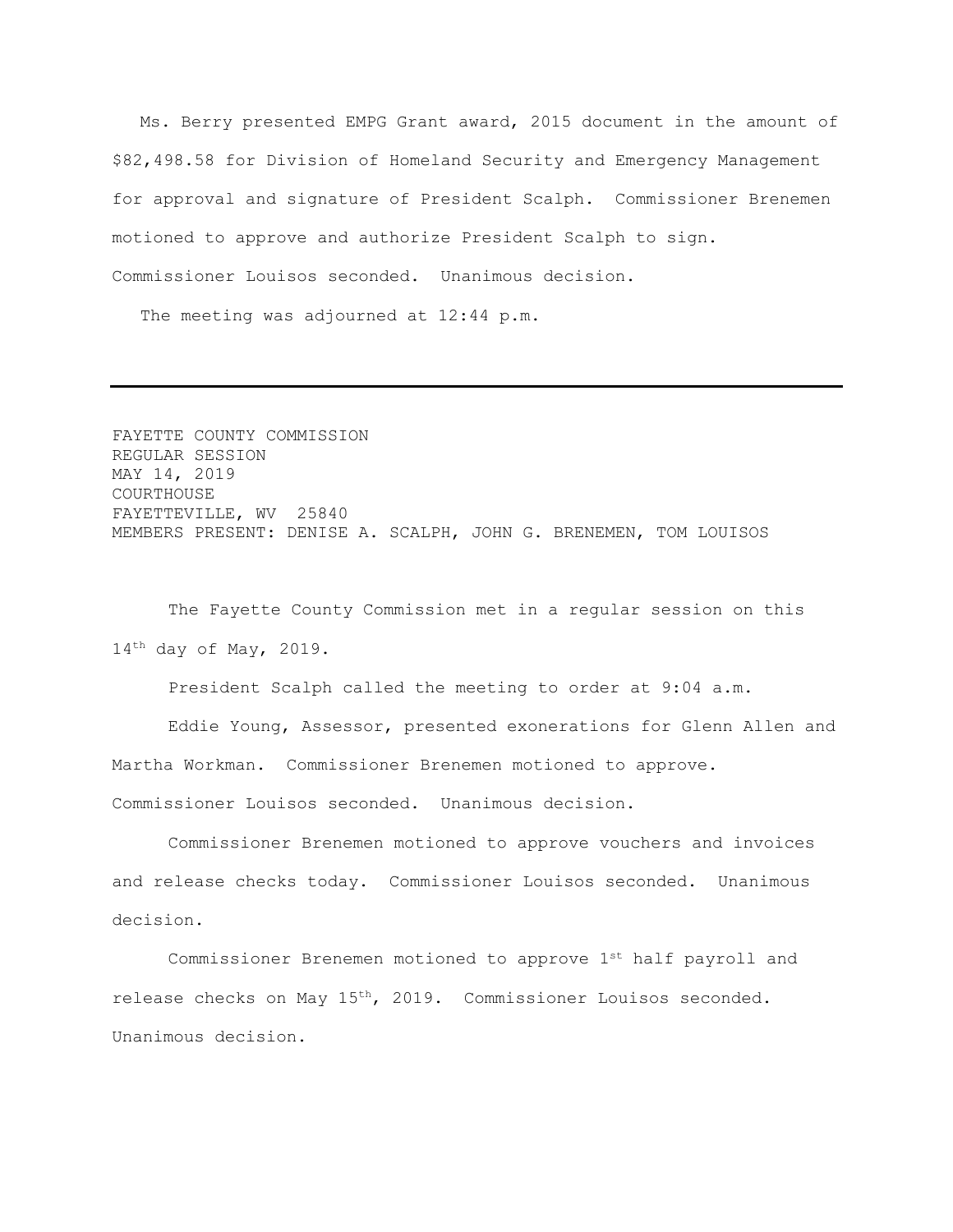Commissioner Brenemen motioned to approve prior meeting minutes for April 30th, 2019 and authorize Commissioner Scalph to sign. Commissioner Louisos seconded. Unanimous decision.

Commissioner Brenemen motioned to approve estate settlements for Faye Marie Grounds; Betty Jane Shumaker; Robert Steven Stakey; Katherine June Bayes; Charles H. Beirne; Ruth B. Picarella; Julia Elizabeth Mease; Danny Richardson Dix, Sr.; Sheryl Kaye Richardson; Connie Renee Williams; Linda Susan Dickinson; Boyd Stanley Bragg; Rueben Jackson Woolridge; and Elmer Leroy Harrell. Commissioner Louisos seconded. Unanimous decision.

Debbie Berry, County Administrator, presented a request from Erin Reid, Active Southern WV, to use the Fayette County Memorial Building on Thursdays, starting June 6, 2019 for dance aerobics classes. Commissioner Louisos motioned to approve. Commissioner Brenemen seconded. Unanimous decision.

Ms. Berry presented a request from Sarah Coffey, Event Promoter for the Captain Thurmond's Challenge to use courthouse property for the 21st Annual Captain Thurmond event. Commissioner Louisos motioned to approve. Commissioner Brenemen seconded. Unanimous decision.

Ms. Berry presented a request from Monica Hambrick with Appalachian Alphorn Adventure, to use the front lawn of the Courthouse on Friday June 7, 2019 4:00 – 6:00 p.m. and Saturday, June 8, 2019, 4:00-5:00 p.m. for an alphorn concert and merchant mixer. Commissioner Louisos motioned to approve the request. Commissioner Brenemen seconded. Unanimous decision.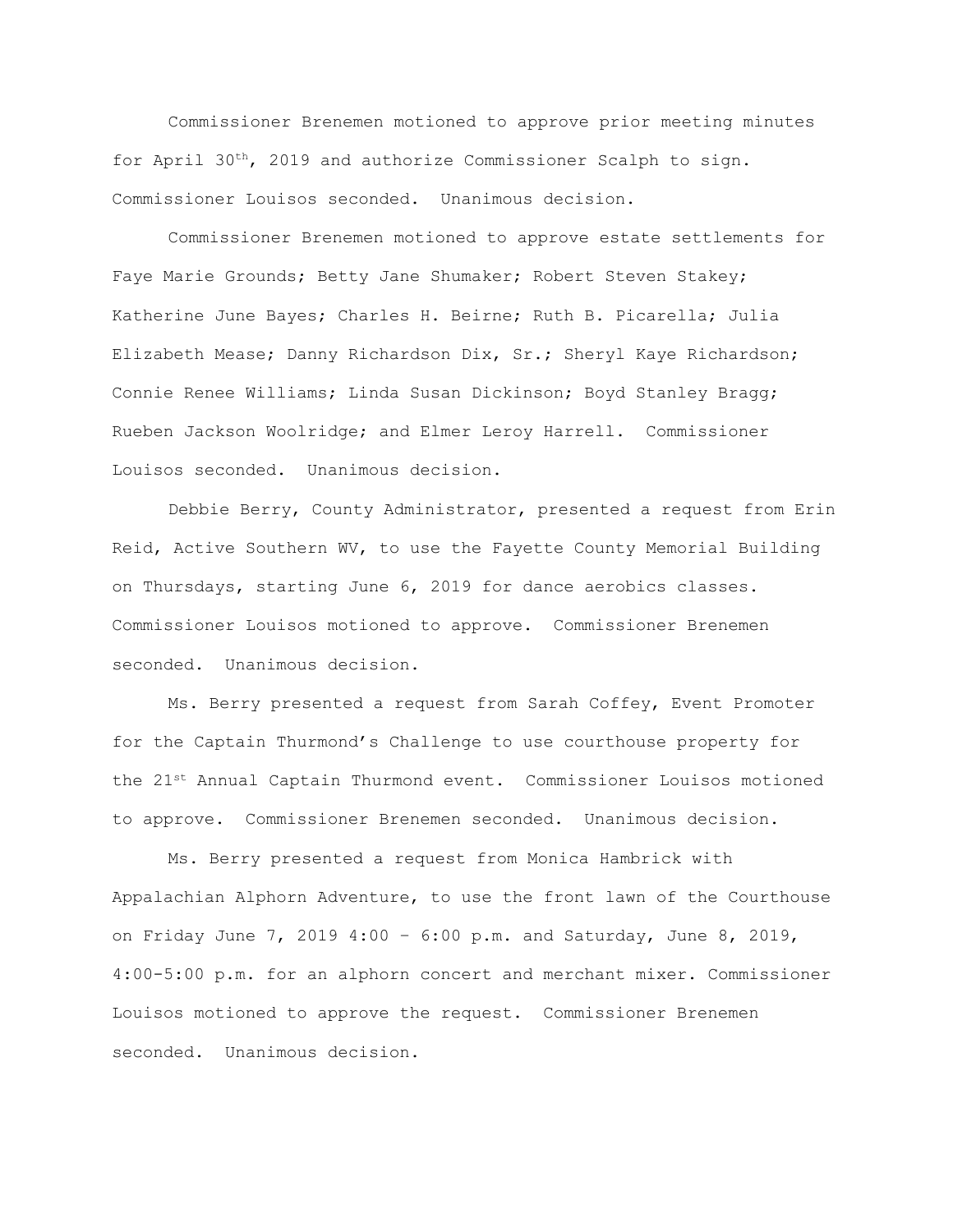Ms. Berry presented letters and order for the Fayette County Commission to approve and sign designating the following incorporated banking institutions in the county to be named as Depositories of Public Monies: Fayette County national Bank, Chase, Bank of Mount Hope, Inc., Branch Banking and Trust (BB&T), United Bank, and City National bank of WV. Commissioner Brenemen motioned to approve and sign the letters and order. Commissioner Louisos seconded. Unanimous decision.

Ms. Berry presented a drawdown request from Community Corrections for the month of April, 2019 in the amount of \$15,725.54 for approval and signature of President Scalph. Commissioner Louisos motioned to approve and authorize President Scalph to sign. Commissioner Brenemen seconded. Unanimous decision.

Ms. Berry presented a letter and invoice for approval and signature to the WV Supreme Court requesting reimbursement for rent for the Family Law Judge in the amount of \$3,375.00 for the month of May, 2019. Commissioner Louisos motioned to approve and sign the letter. Commissioner Brenemen seconded. Unanimous decision.

Ms. Berry presented a public notice for review which will set a date for a public hearing and decide the amount for penalty of late fees for the monthly Hotel/Motel Occupancy Tax. Assistant Prosecuting Attorney Jeff Mauzy reviewed the notice and suggested adding the percentages as well. Commissioner Brenemen motioned to approve public notice. Commissioner Louisos seconded. Unanimous decision.

Ms. Berry presented a Law Enforcement Liability Invoice in the amount of \$1,774.00 from WVCORP for a law suit filed by Ronal Terrell.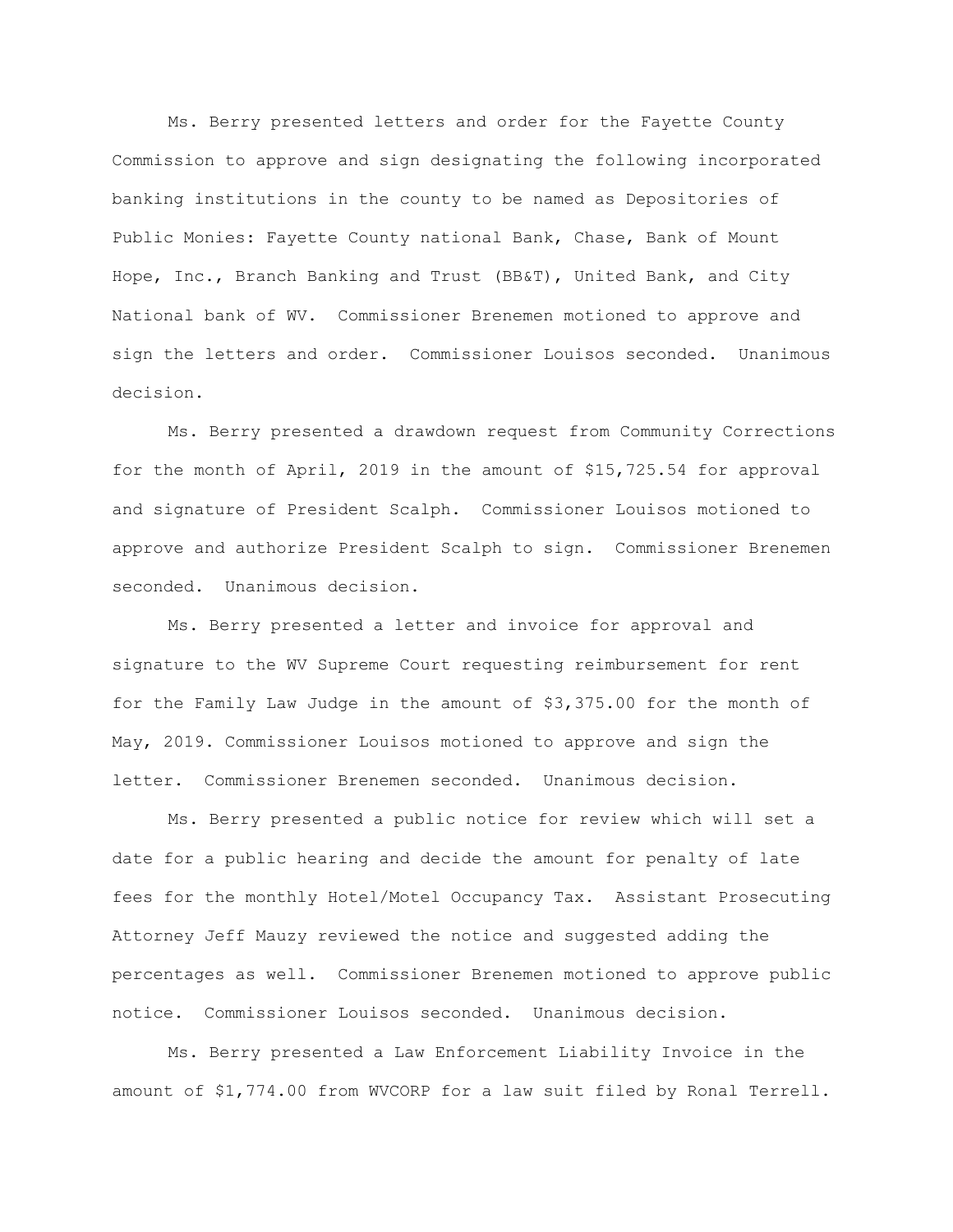The handling of this claim is complete. This coverage has a \$10,000.00 deducible so \$1,774.00 is due. Commissioner Brenemen motioned to approve the payment. Commissioner Louisos seconded. Unanimous decision.

Ms. Berry presented a letter to Montgomery Mayor Greg Ingram informing that the county cannot allocate funding for the bad building issue in their area. Commissioner Louisos motioned to approve and sign the letter. Commissioner Brenemen seconded. Commissioner Brenemen will also call Mayor Ingram to discuss the situation. Unanimous decision.

Ms. Berry presented Thank You letters to Maura Kistler and Cindy Kappler for selecting the Fayette County Courthouse for their Living History event on May 4, 2019. Commissioner Louisos motioned to approve and sign the letters. Commissioner Brenemen seconded. Unanimous decision.

Ms. Berry presented Thank You letters to Maintenance employees Sonny Milam, Melvin Withrow, Jake Johnston, Matt Abbot, Allen Kowalsky and Okey Skidmore for their hard work during the storm on Friday, May 3, 2019 and assistance with the WWII event. Commissioner Louisos motioned to approve and sign the letters. Commissioner Brenemen seconded. Unanimous decision.

Also discussed was the tree that was damaged during the storm. It is a hazard. The Commission approved for Maintenance Supervisor Sonny Milam to remove the tree.

Ms. Berry presented for discussion appointments to Armstrong PSD board. Commissioner Brenemen needs to send a letter to Velma Newman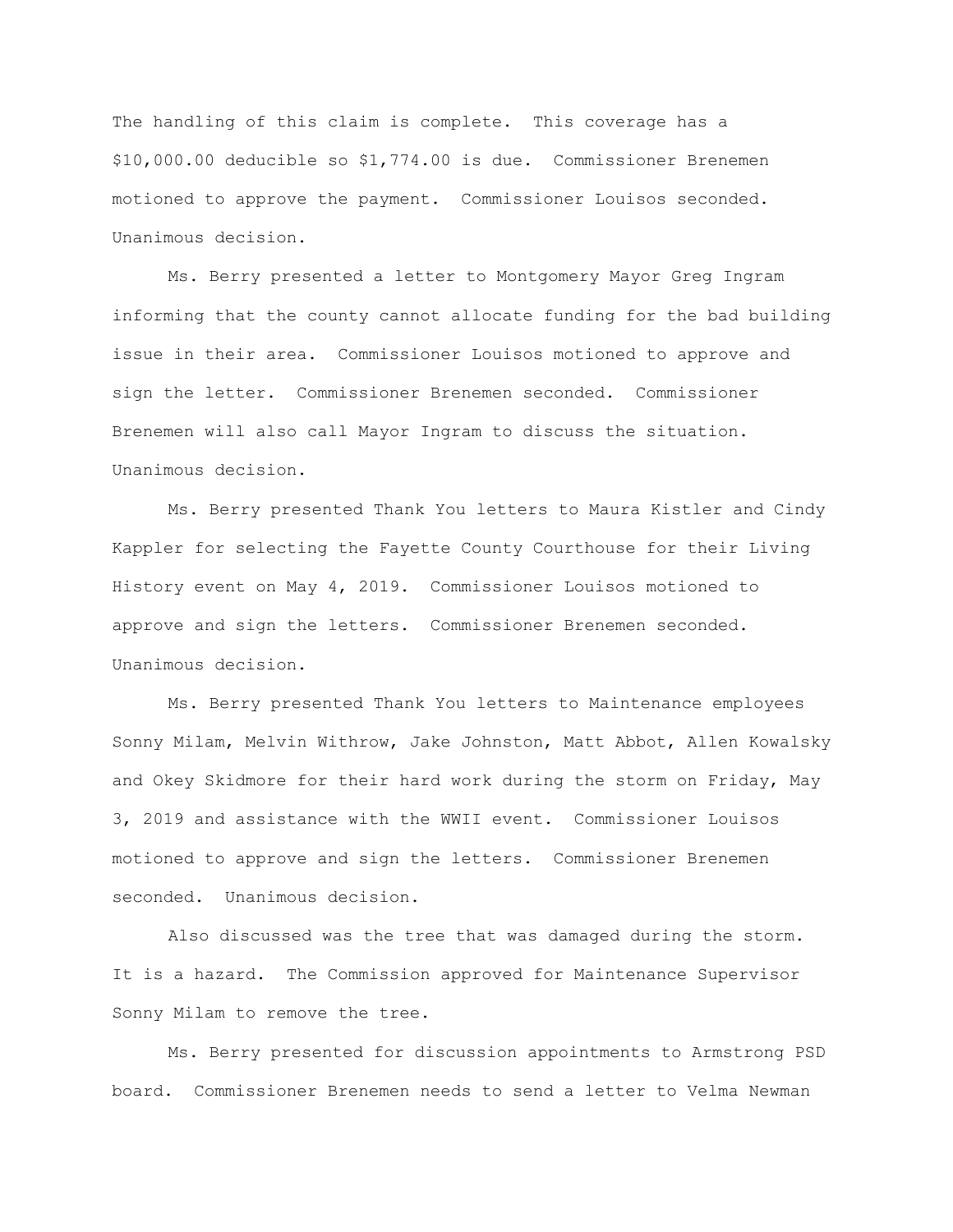letting her know she has been reappointed. Another commissioner on the board has moved out of district and we will need to look at that to assure we are compliant with code.

Ms. Berry presented Orders to Combine or Divide and Segregate properties for George Baumgartner and Kathy Ann Taylor, respectively. Commissioner Louisos motioned to sign the orders. Commissioner Brenemen seconded. Unanimous decision.

Lesley Taylor, Region 4, appeared in regards to another PSD discussion. Commissioner Brenemen opened the discussion regarding consolidating PSDs into one. Conversations have been initiated with a PSD in Summersville and Kanawha Falls to help in getting the consolidated PSD running efficiently.

Ms. Taylor agrees that Ms. Newman should remain as a commissioner for Armstrong PSD. Ms. Taylor stated that each PSD must have a board of commissioners made up of not less than three people who reside within the district as dictated by state code. Board members must also complete the training by the PSC per state code.

Alicia Treadway, Voters' Registration, appeared regarding polling place changes. Precincts needing to move are as follows:

- 1 in Oak Hill, from Rosedale Elementary into the Nazarene Church
- 17- in Pax, from old Pax Municipal Building; this has been moved to new City Hall
- 55- from Fayetteville Elementary Annex on High Street to Maple Avenue at old FHS/New Fayetteville Pre K-8 Building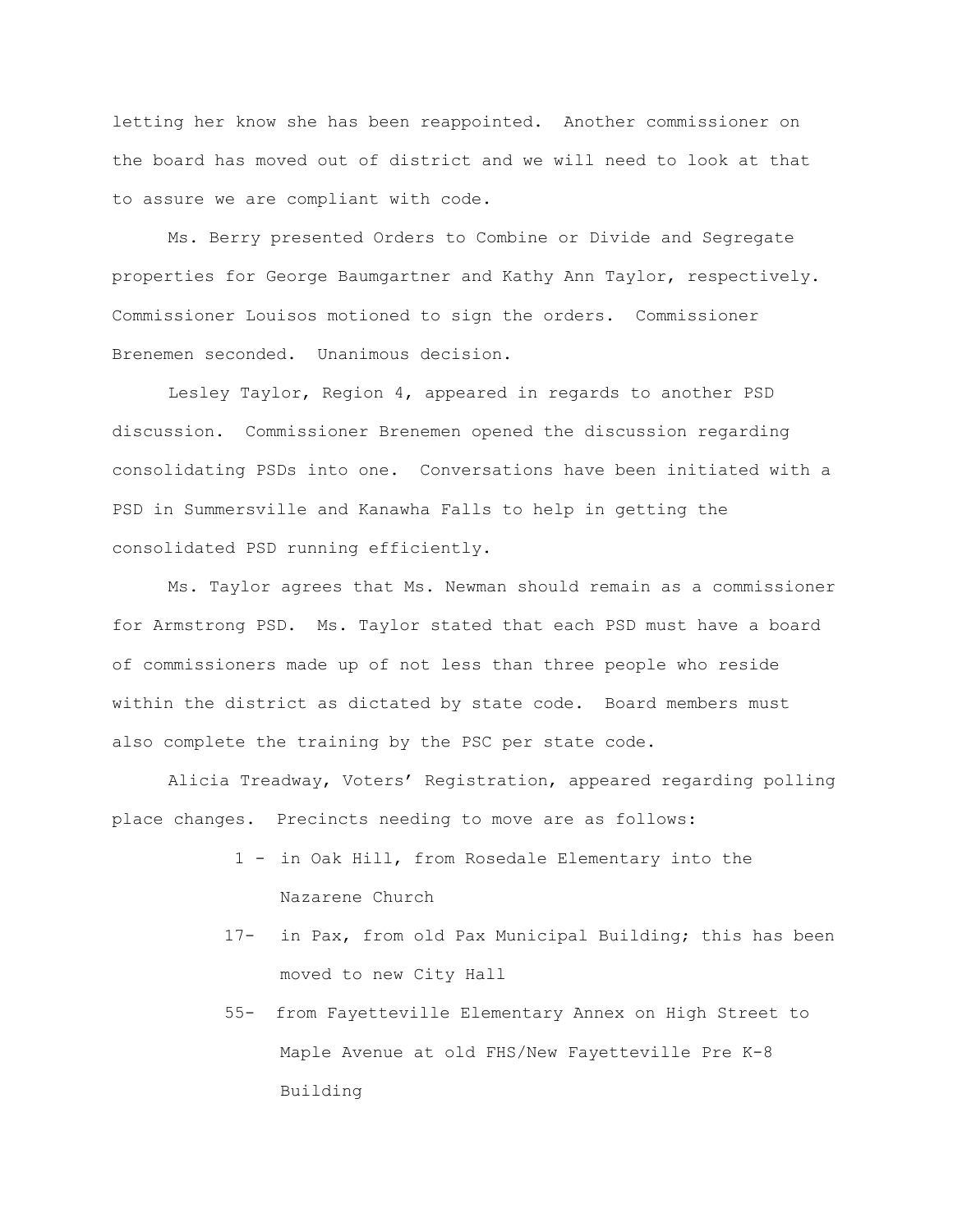Precincts 52/56 will remain at Memorial Building. Commissioner Brenemen motioned to approve to move these polling places. Commissioner Louisos seconded. Unanimous decision.

Precinct 4 will also have to move from Gatewood Elementary, but Ms. Treadway and Ms. Berry are still looking at potential sites. Precinct 24 must move from Mount Hope Elementary. Potential sites are the fire department and a few churches.

The Purchasing Policy was heard for adoption. Commissioner Brenemen gave a background on the reasoning behind the new policy. It will allow the county to ensure purchases are within budgets and are not excessive. We have been looking closely for ways to lower costs by using other vendors and getting quotes. Ms. Berry read the new purchasing policy. Commissioner Brenemen motioned to approve and adopt the policy set forth by the attachment to the minutes to go into effect on May 14<sup>th</sup>, 2019. Commissioner Louisos seconded. Unanimous decision.

Discussion was held regarding a decision for the Community Corrections (Day Report Center – DRC) van. They are currently using the deputy sheriff transport van and the transport officers are driving spare cruisers.

Sheriff Mike Fridley recommends DRC keep using the van. If we lease or purchase a van, it can be used for the Sheriff's transport officers due to lower mileage usage, and that will help the bottom line low at the end of the lease. The use of the DRC also helps lower costs for maintenance by utilizing the DRC participants. Also has helped lower our jail bill. Sheriff Fridley mentioned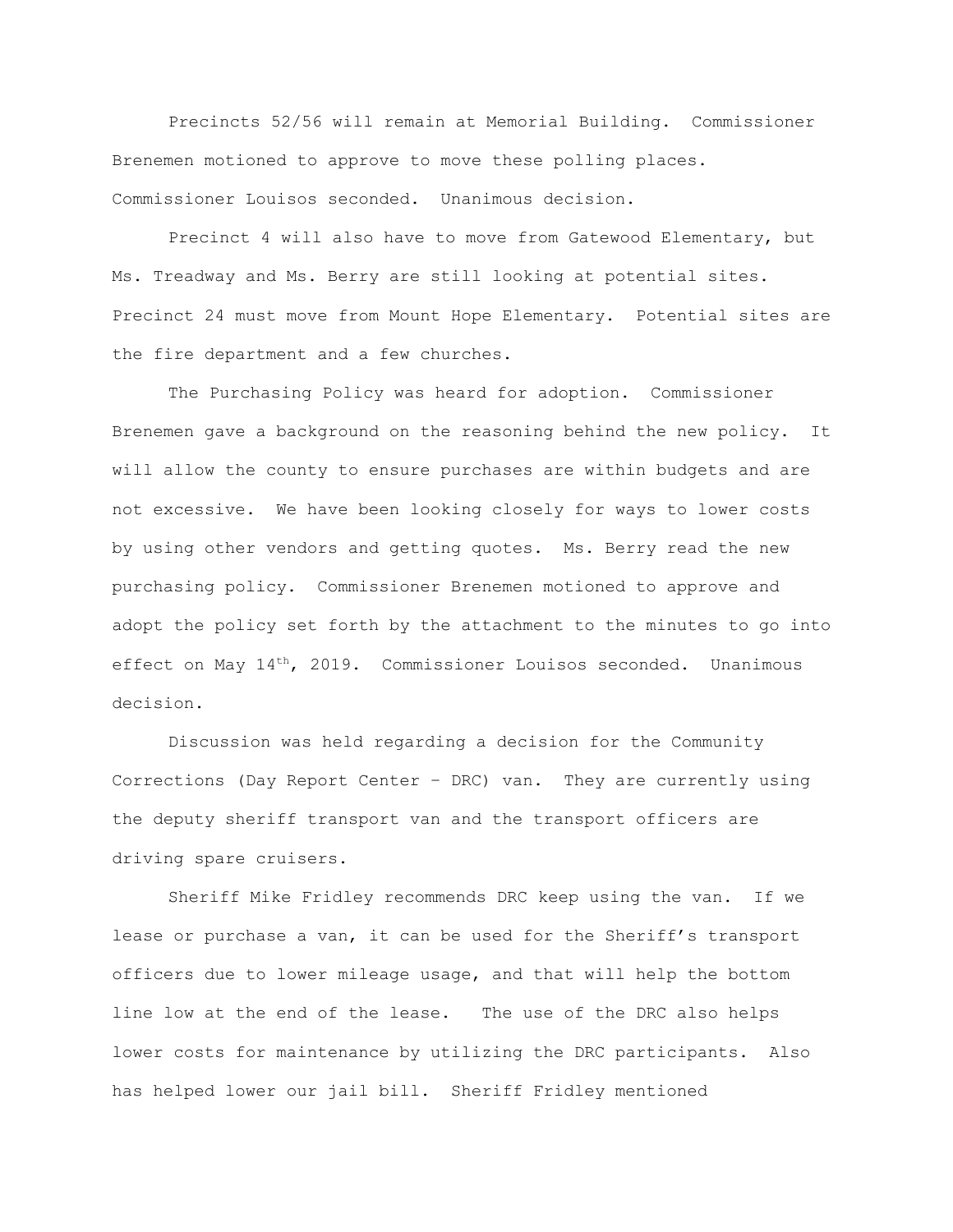Commissioner Brenemen will be taking a seat on the Community Corrections board.

After discussion, the decision was made to lease a van for use by the Sheriff Transport Officers. Commissioner Brenemen motioned to approve a lease of a transport van through Enterprise Fleet Management. Monthly investment is \$494.98, with it being used for the transport officers. DRC will keep the van they are currently using. Commissioner Louisos seconded. Unanimous decision.

The Commission took a break from 10:30 to 10:35 a.m.

Discussion was held regarding URA funding: Coal Reallocated allocation expiration; excise tax allocation; and repayment to FCC of loaned funds.

Commissioner Louisos discussed wanting to bring back the excise tax and coal reallocated money from URA to the county. Asked for Project Cost Estimate in 2006 for development and how much more will it cost to develop. Commissioner Louisos recommended having a developer or investor come in. Even with what is currently there, that is not enough to finish this project. And these allocations are taking away from the county, law enforcement and other departments. Commissioner Louisos stated he is not against the project, just the county funding it.

## Public comments:

A recent land purchaser recommends that this property go into private development. Stated it is very unorganized.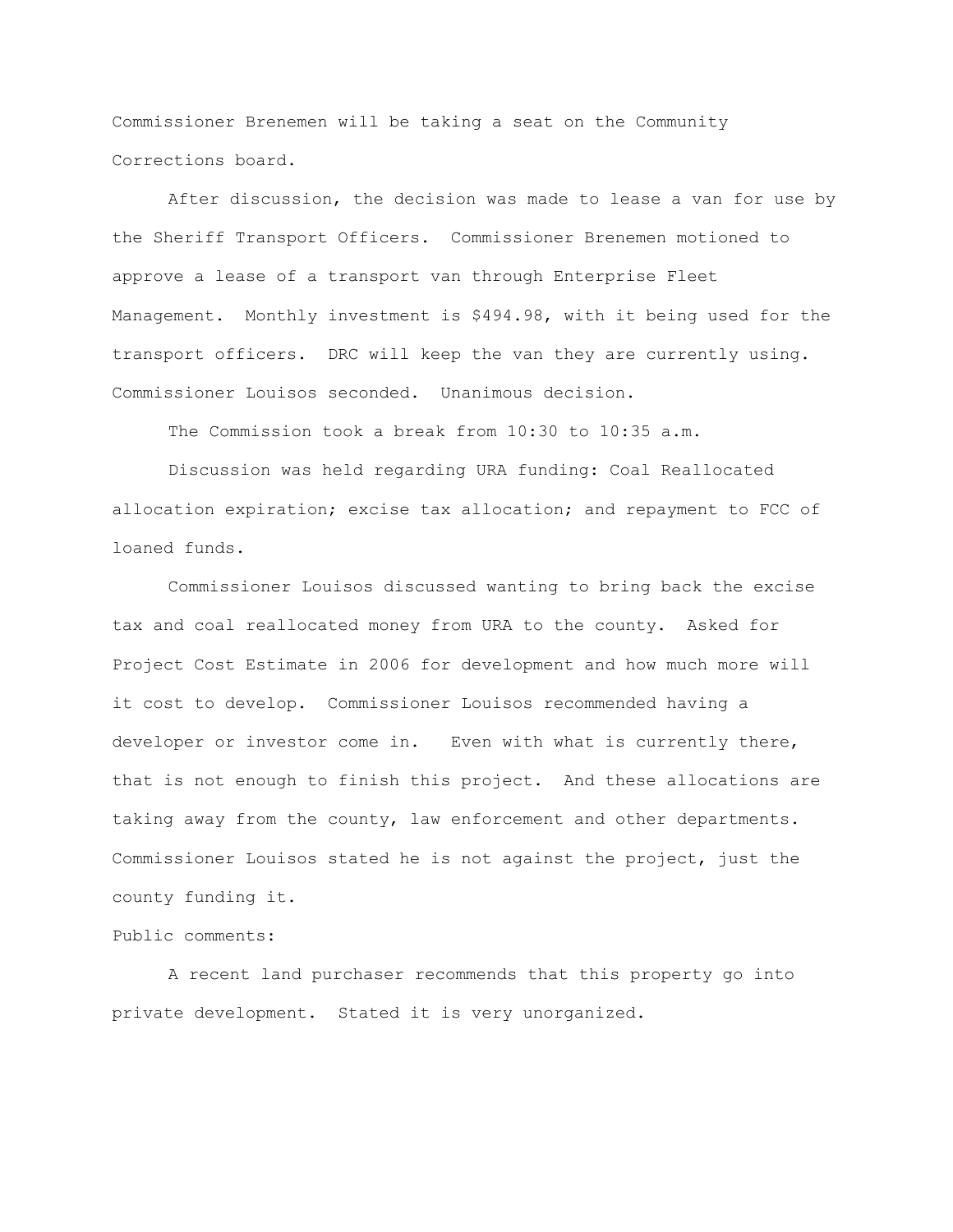Rick Johnson from River Expeditions stated he put an offer in but it was not accepted or considered. Suggests new members on the boards.

Geoff Heeter owns and operates Opossum Creek Retreat. Offered comments as how it has been used as an education opportunity.

Matt Wender asked what we are going to do as a county. There is a large economic challenge due to decline of coal. The county needs to reposition.

Dave Arnold on behalf of Jeff Proctor: Jeff worked on Wolf Creek Park on the initial economic development board. Must focus on small businesses first. Large business does not come without excitement, education, and developed lots.

Pete Hobbs,  $3^{rd}$  congressional representative for Broadband. Discussed the need for full understanding of what is needed to develop small business and drive wireless to rural areas. Working on a very large federal e-grant for broadband.

Member of NRGTA - We are an outdoor recreation state, and with that comes small business. Gear shops, guides, etc…

Nathan Herald, owner of Bridge Brew Works: Stated they are happy to host meetings with Commissioners and URA. Let the public know about the URA. Not everyone knows what the URA is or does. Let people outside this group know as well. Have a meeting just for the people of Fayette County and include them. You are not making them a part of the process.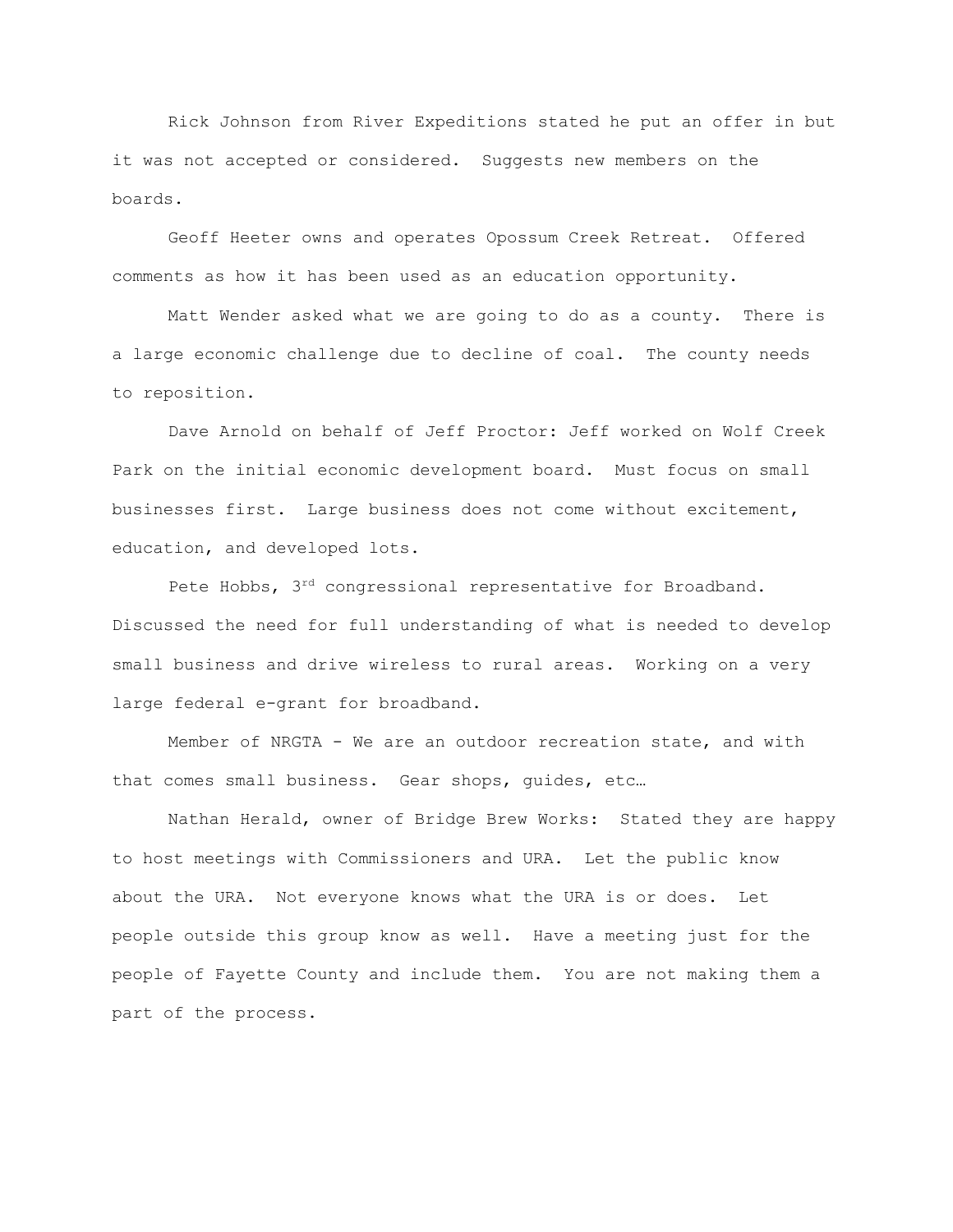Commissioner Brenemen stated they are looking at helping local farmers with our cold storage on Whitlock Farm. We do need small business. We need economic development.

Kelly Jo Drey, Resource Coordinator: We are only looking at money currently there.

President Scalph: we will consider going forward if we must adjust percentages. All information needs to be considered. President Scalph asked that Mr. Mauzy to let the commission know if this is something to be tabled and discussed at the next meeting.

Discussion was held regarding benefits upon termination of employment. Commissioner Brenemen discussed the payout of vacation time at the end of employment when terminated for cause. An update to our personnel manual will state that if any employee is terminated for cause, vacation days will not be paid. Commissioner Brenemen motioned to amend our personnel manual to state that any employee terminated for cause will not be paid vacation. Commissioner Louisos seconded. Unanimous decision.

Donald Carte, New Haven PSD customer, appeared to discuss the New Haven PSD Water Extension. Mr. Carte would like to get new people on the New Haven PSD board. There needs to be new input and improvement made to the current PSD situation. Mr. Carte presented photos of the PSD office in disrepair. Members of the board do not attend meetings. Commissioner Brenemen will be present at the June 10th meeting of the NHPSD.

The meeting was adjourned at 12:25 p.m.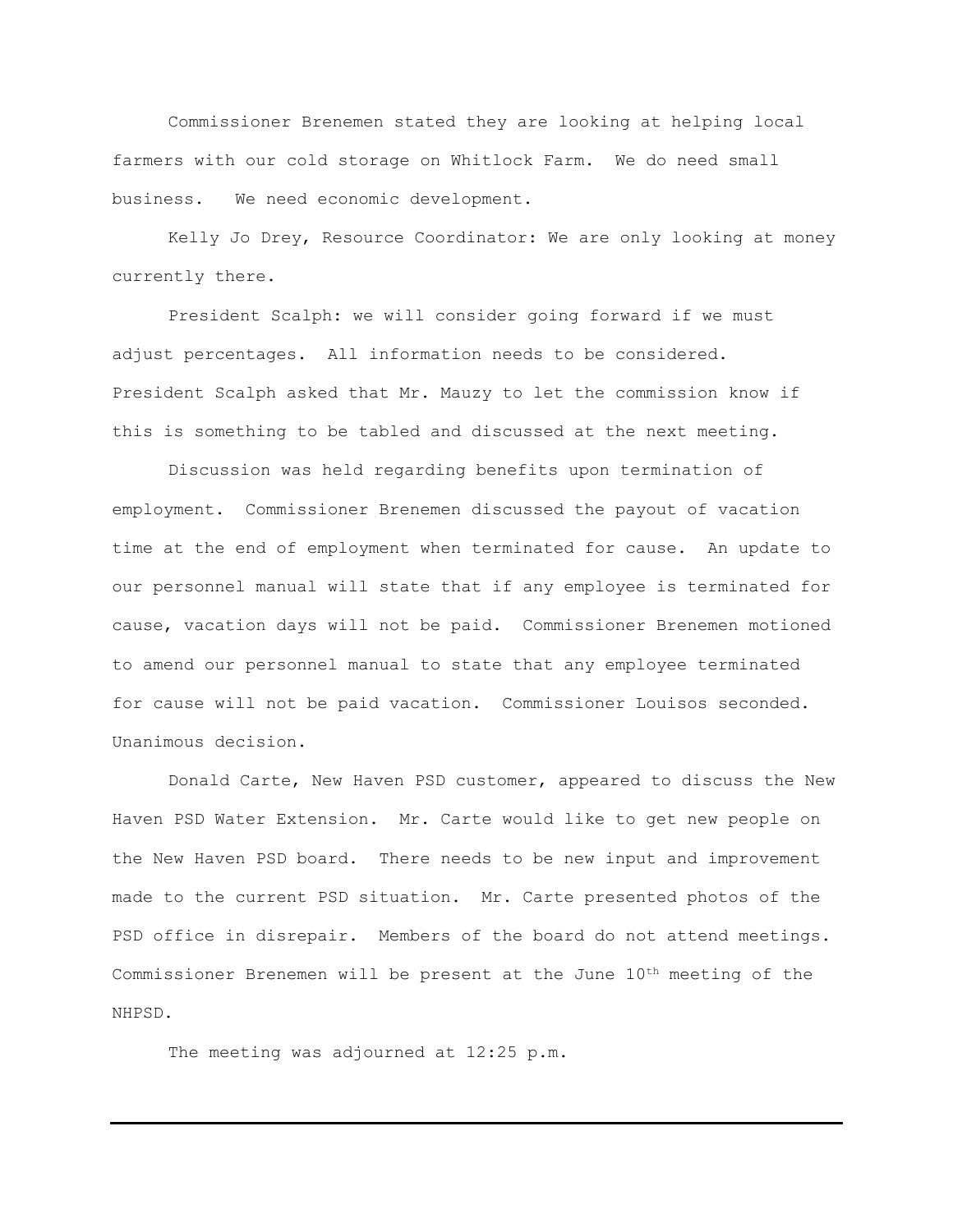FAYETTE COUNTY COMMISSION REGULAR SESSION May 30, 2019 COURTHOUSE FAYETTEVILLE, WV 25840 MEMBERS PRESENT: DENISE A. SCALPH, JOHN G. BRENEMEN, TOM LOUISOS

The Fayette County Commission met in a regular session on this 30th day of May, 2019.

President Scalph called the meeting to order at 9:03 a.m.

Eddie Young, Assessor, appeared to present the land books for signature. Commissioner Brenemen motioned to approve signature on the land books for real and personal property. Commissioner Louisos seconded. Unanimous decision.

Mr. Young did not have exonerations to present.

Commissioner Brenemen motioned to approve vouchers and invoices and release checks today. Commissioner Louisos seconded. Unanimous decision.

Commissioner Brenemen motioned to approve second half payroll and release checks today. Commissioner Louisos seconded. Unanimous decision.

Commissioner Brenemen motioned to approve estate settlements for Zona Gail Hannah; Betty Jo Bainbridge; Lessie Pearl Brown; Thomas Ray Jarrett; Henry Franklin Henson; Claudia Lynn Wender; Reginald Darrell Sutphin; Mary Marilyn Colagrosso; Robert Ronald Jeffries; and Victoria Karen Caldwell. Commissioner Louisos seconded. Unanimous decision.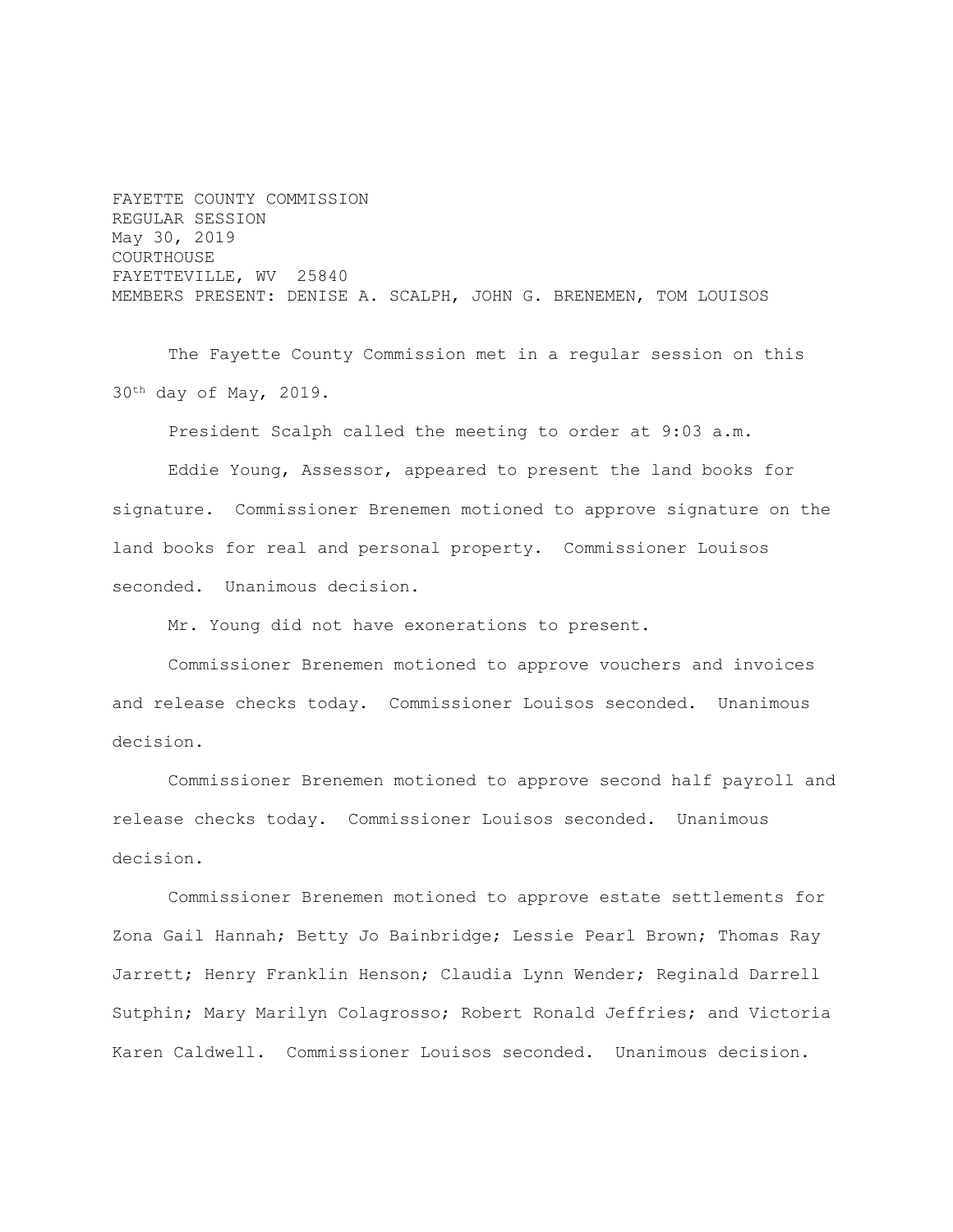Debbie Berry, County Administrator, presented an order to Combine or Divide and Segregate land for Karen W. Grant. Commissioner Louisos motioned to approve. Commissioner Brenemen seconded. Unanimous decision.

Ms. Berry presented an order and letter for approval and signatures of the Commission reappointing Velma Newman to the Armstrong Deepwater PSD Board. Term to expire March 1, 2025. Commissioner Louisos motioned to approve. Commissioner Brenemen seconded. Unanimous decision.

Ms. Berry presented an order and letter for approval and signatures of the Commission reappointing Teddy Elliott to the Gauley River PSD. Term to expire December 31, 2021. Commissioner Louisos motioned to approve. Commissioner Brenemen seconded. Unanimous decision.

Ms. Berry presented a letter from Rebecca K. Kellum, Director of the Fayette County Public Libraries requesting the appointments of Roberta Sifers of Meadow Bridge, and Stephanie Tyree of Edmond, to the Fayette County Public Library Board. Terms to expire June 30, 2020 and May 30, 2024, respectively. Commissioner Louisos motioned to approve. Commissioner Brenemen seconded. Unanimous decision.

Ms. Berry presented a letter for approval and signature of President Scalph notifying Tracey Rowan with the Philadelphia Regional Office that the Fayette County Commission is actively involved with the planning process of Region 4 Planning and Development Council to meet Economic Development Administration requirements with (CEDS)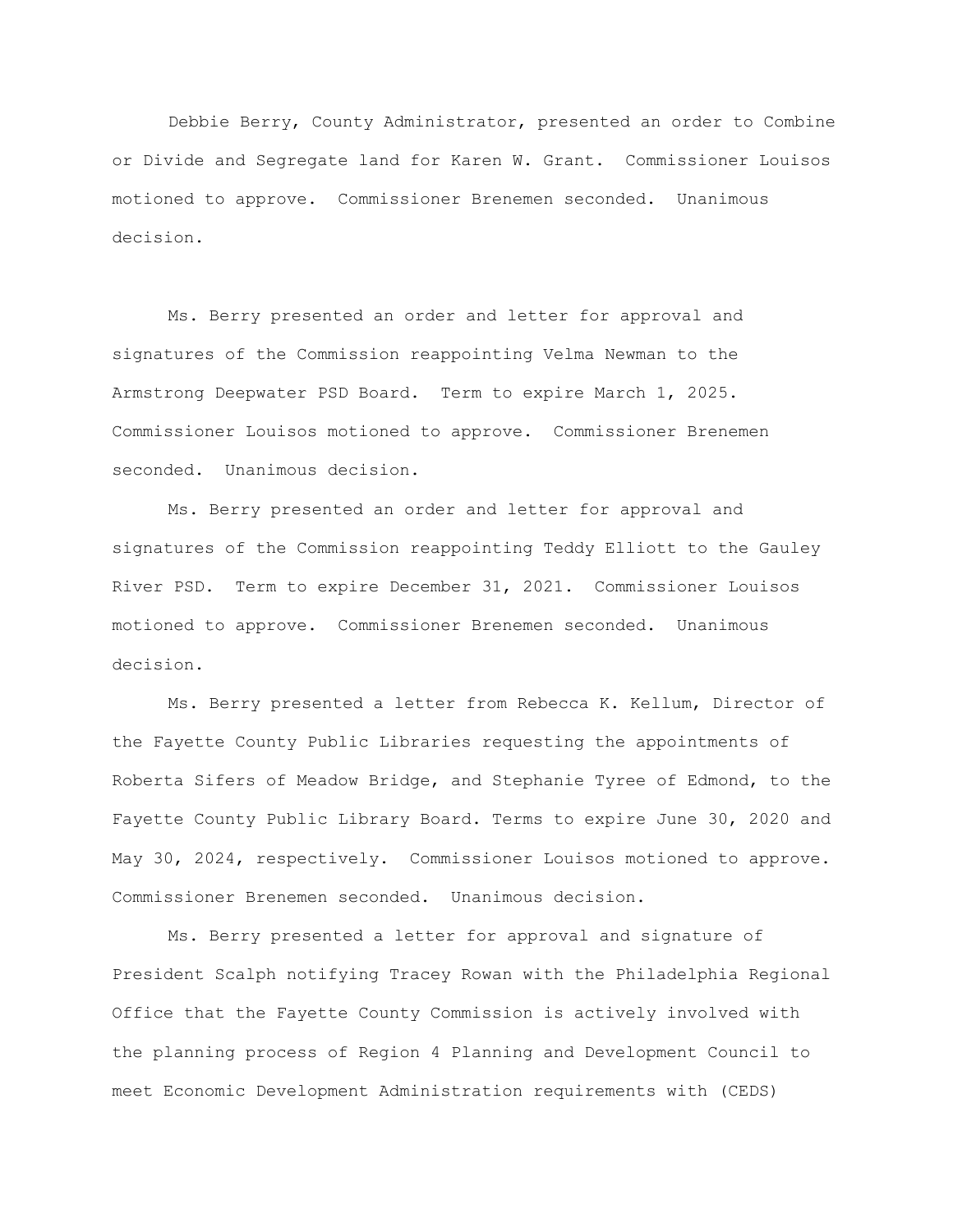Comprehensive Economic Development Strategy. Commissioner Louisos motioned to approve. Commissioner Brenemen seconded. Unanimous decision.

Ms. Berry presented a Budget Revisions from Staff Accountant Ruth Lanier for approval. Commissioner Brenemen motioned to approve. Commissioner Louisos seconded. Unanimous decision.

Ms. Berry presented an amendment to the Broadband Resolution signed 4/5/19 for approval and signatures of the Commission. This amendment will move the resolution forward. Commissioner Louisos requested the URA submit a loan structure for approval. Commissioner Brenemen motioned to approve the amendment from \$100,000.00 to \$250,000.00 from Coal Reallocated funds. URA member Jeff Proctor stated he appreciates all the help from Commission et al in moving this forward. Unanimous decision.

Ms. Berry presented for discussion a letter from Brandon Richardson, Minden Community Action Team, requesting the Commission to authorize the Sheriff's Department to pay officers to provide traffic control on June 8th, 2019 for a March for Minden parade in Oak Hill. President Scalph discussed this request with Mr. Richardson and explained that the county cannot fund security for this type of event. President Scalph suggested having sponsors pay for such controls. The county cannot pay for private event security. Larry Harrah, Prosecuting Attorney, concurred and mentioned that the event is within the City of Oak Hill and that would be their responsibility.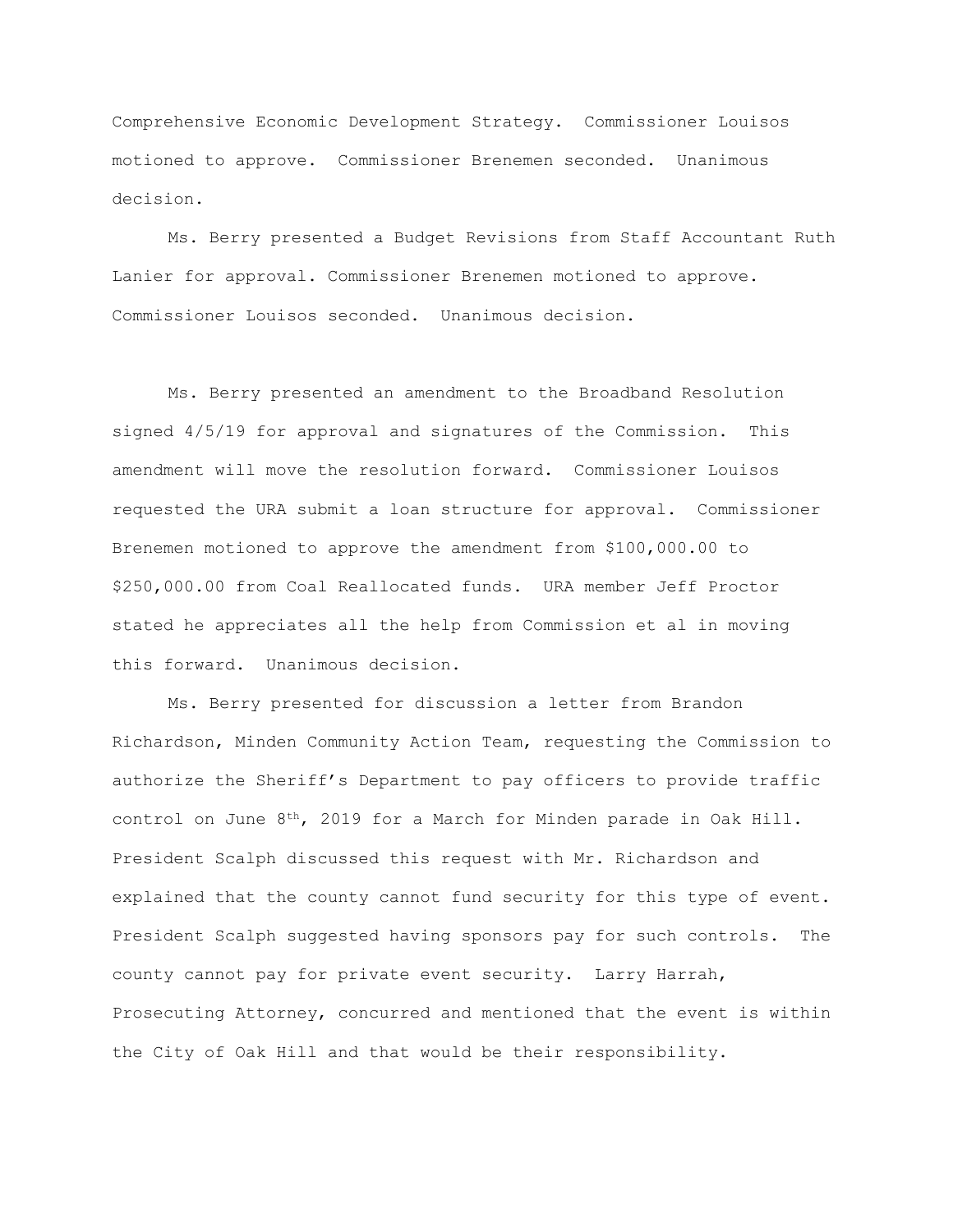Becky Kellum, newly appointed Fayette County Public Library Director appeared to be introduced to the Commission.

Paul Clay, attorney, appeared to present a request for closing an unused, unnamed alleyway in Oak Hill/Plateau District, filed on behalf of Harris and Runyon, the neighboring property owners. The road is located off of Pea Ridge Road and was originally a loop, but was never opened or paved. Mr. Harrah reviewed and approved the order. Commissioner Brenemen motioned to approve the abandonment of the road discussed. Commissioner Louisos seconded. Unanimous decision.

A public hearing was held in regards to an increase in the penalty for late payment of monthly hotel/motel occupancy tax. The hearing was publicized in the newspaper. The new fee will be a \$15.00 fee as well as a penalty of 2.5% shall be assessed for the first month. Each additional month will be an additional 1.5%. Commissioner Brenemen suggested a letter outlining the new form and penalties. This will be effective July  $1^{st}$ , 2019. Commissioner Brenemen motioned to approve the order to increase the penalty on late payment of hotel/motel occupancy tax. Commissioner Louisos seconded. Unanimous decision.

Ms. Berry presented a letter to be signed by the Commission for Calvary Baptist Church in support of their after school learning program. Ms. Berry read the letter. Commissioner Louisos approved signing the letter of support. Commissioner Brenemen seconded. Unanimous decision.

A public hearing was held in regards to changes in polling place locations. The public hearing was advertised. The Commission voted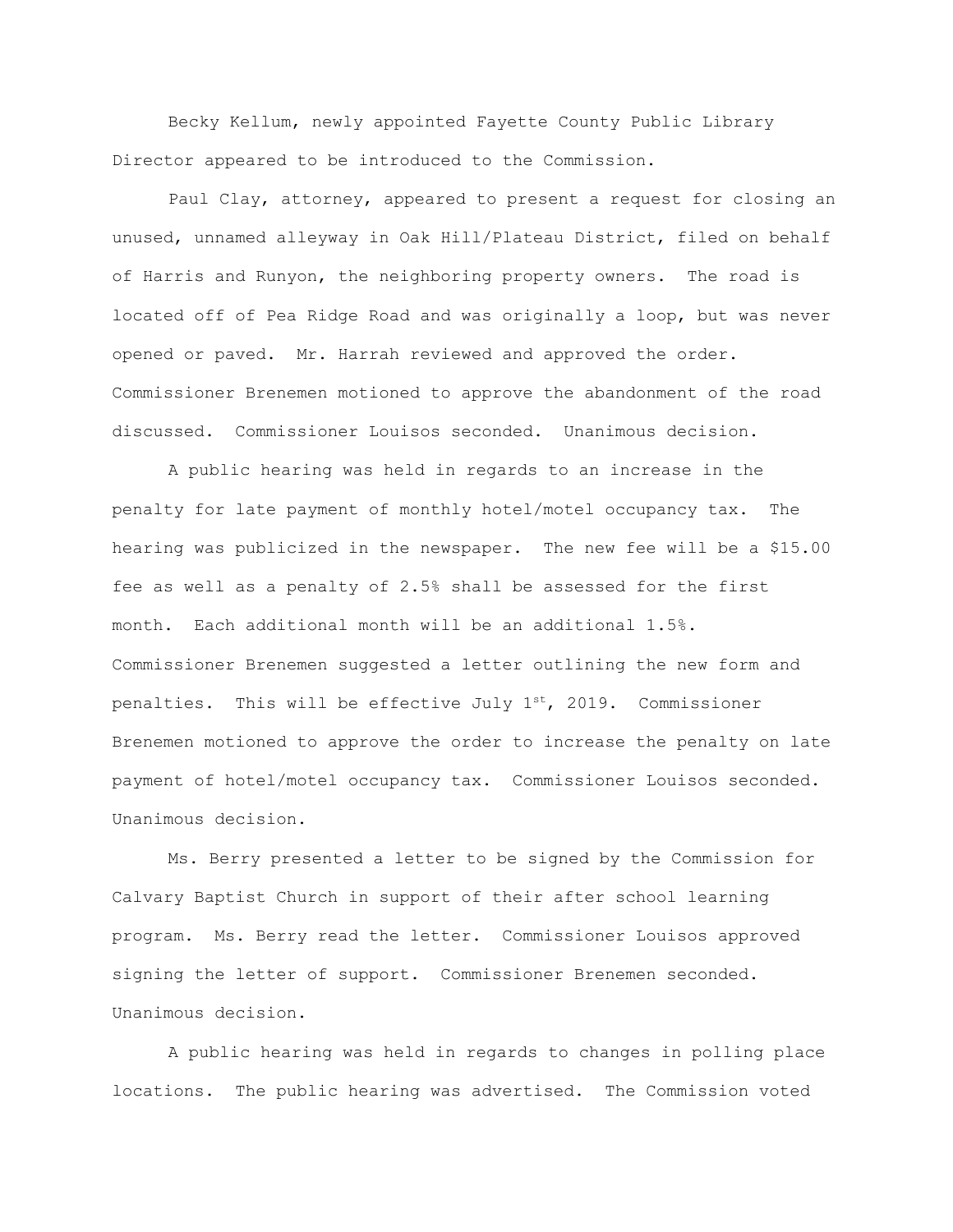to approve changing polling locations for Precinct 1 Oak Hill, 15 Pax, and 55 Fayetteville and send notification to those affected. Commissioner Brenemen motioned to approve and sign the order. Commissioner Louisos seconded. Unanimous decision.

Tom Ballard, Co-owner of Priority Ambulance, appeared regarding pagers for his EMS personnel. Jan-Care has a contract with the county. Mr. Ballard would like Priority to be part of that contract as well to provide service. Priority is sometimes closer to an event than Jan-Care and can provide better service to the county. Priority would like to be called based on who is closest.

Kevin Walker, OEM Director, stated Jan-Care is the sole provider of EMS service in the county. Commissioner Louisos asked if they must have pagers in order for 911 dispatchers to contact the EMS service for calls. Mr. Walker stated each ambulance has a station number assigned. Priority is not set up with a provider number in the county. The county would have to recognize them as a provider in order to have the tone sent to them for calls. The current contract goes through December 2019. A meeting will be scheduled for June 21st with the parties involved in regards to the county contract. Mr. Harrah asked if there are other providers within the county, and it was answered no. Mr. Harrah reiterated we have a valid contract in place through December.

Mike Callaghan, Special Counsel, appeared regarding the civil suit with Seminole Mining. The federal case has been dismissed. The circuit court case is still pending in front of Judge Blake. This case is exempt from bankruptcy and is still pending. Murray Energy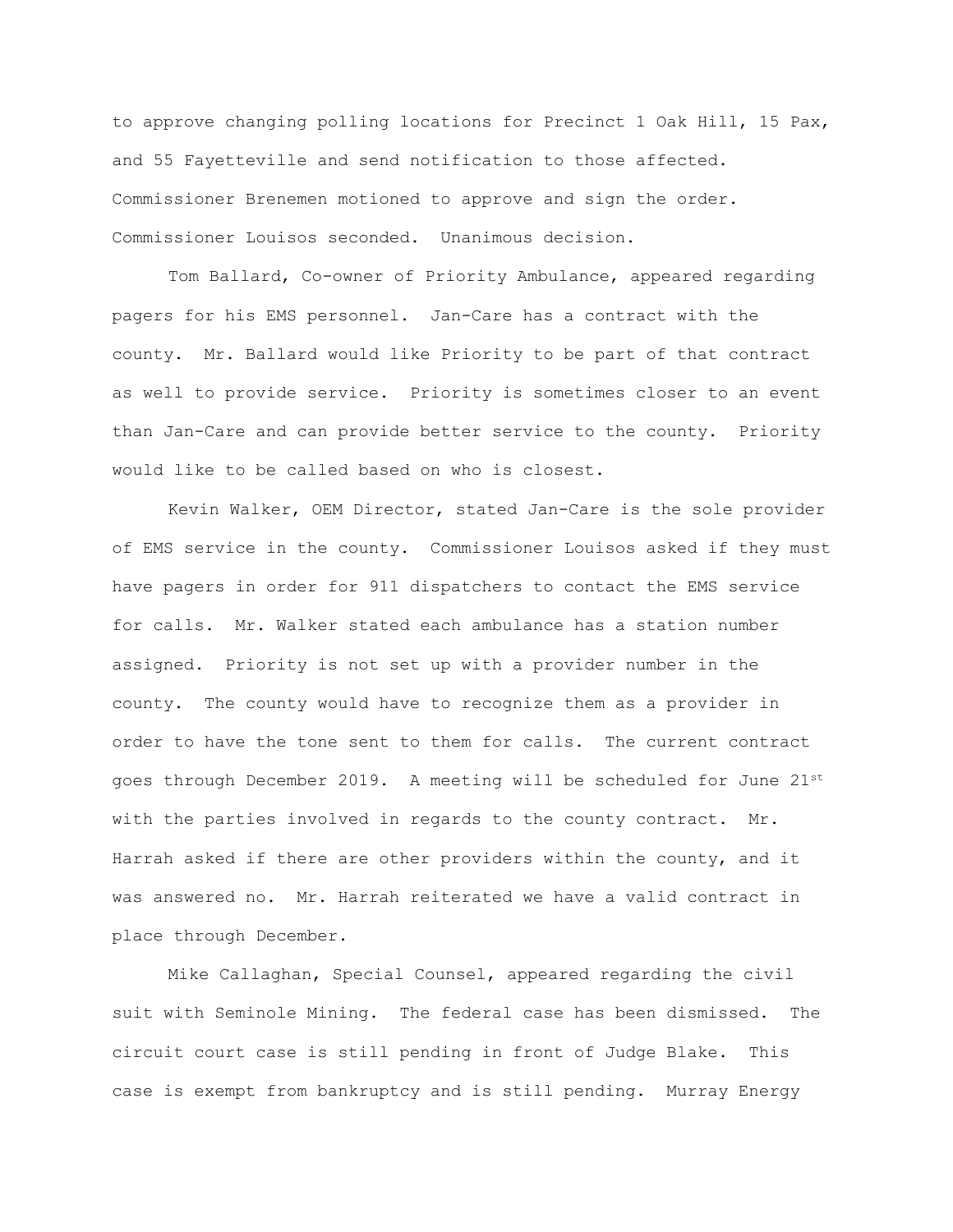Corporation has taken over this matter and filed a case trying to declare the county's Public Nuisance ordinance invalid. This case is pending in front of Judge Ewing.

Powellton Timber and Powellton Coal did not want to respond to the information discovery and have moved to intervene in the case with Murray claiming the ordinance is invalid.

The Commission entered into an executive session at 11:50 a.m.

The Commission exited the executive session at 12:10. No decisions were made; legal advice only.

The meeting was adjourned at 12:13 p.m.

FAYETTE COUNTY COMMISSION REGULAR SESSION JUNE 7, 2019 COURTHOUSE FAYETTEVILLE, WV 25840 MEMBERS PRESENT: DENISE A. SCALPH, JOHN G. BRENEMEN, TOM LOUISOS

The Fayette County Commission met in a regular session on this 7<sup>th</sup> day of June, 2019.

President Scalph called the meeting to order at 9:00 a.m. Commissioner Brenemen motioned to approve vouchers and invoices and release checks to our vendors today. Commissioner Louisos seconded. Unanimous decision.

Commissioner Brenemen motioned to approve first half payroll to release checks on June 14th, 2019. Commissioner Louisos seconded. Unanimous decision.

Commissioner Brenemen motioned to approve the minutes from May  $30<sup>th</sup>$ , 2019 and authorize President Scalph to sign. Commissioner Louisos seconded. Unanimous decision.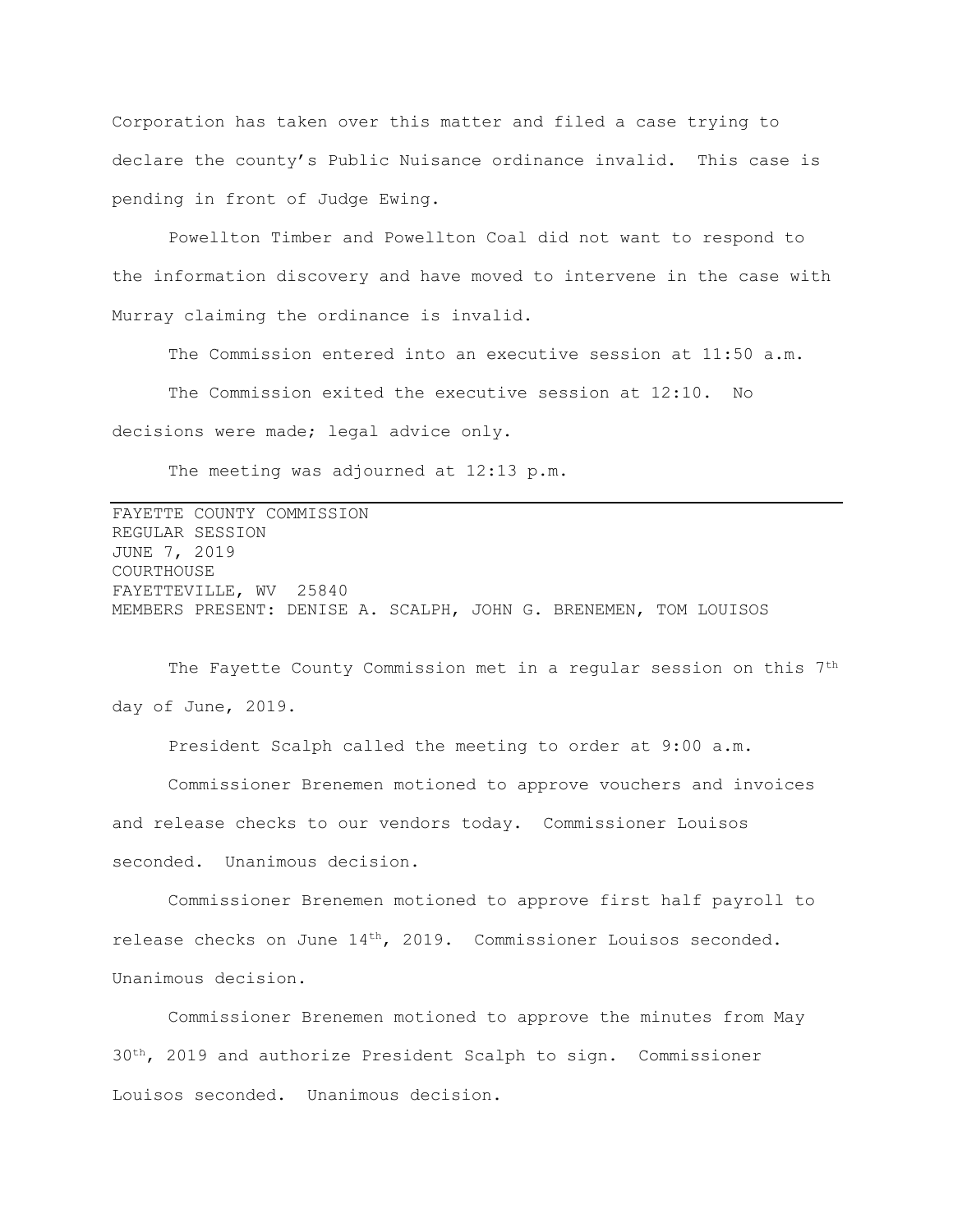County Administrator Debbie Berry presented Estate Settlements for Cecil Jennings Hicks, Sr.; Naomi Ruth Tackett; Carolin June Megimose; Steven Wayne Kessler; Phillip J. Blankenship; Jo Anne Lively; Otis Hubert Sedlock; and Sharon Less Dickinson. Commissioner Brenemen motioned to approve. Commissioner Louisos seconded. Unanimous decision.

Sheriff Mike Fridley appeared to present the May publication list for delinquent personal and real property taxes. Sheriff Fridley also mentioned he will have a new deputy starting on Monday and this will mean that the department is fully staffed. Commissioner Brenemen motioned to accept and approve the publication list from May. Commissioner Louisos seconded. Unanimous decision.

Lesley Taylor, Region 4 Planning & Development, appeared regarding the Armstrong Creek PSD CDBG Award Agreement. Discussion was held regarding PSD members and the current status of Page Kincaid PSD. WV American Water has agreed to provide water to Page Kincaid at the PSD's cost to help the pump issue there.

Ms. Taylor presented that the County Commission was awarded a Community Development Block Grant for the Armstrong PSD area for Powellton and Deepwater areas and presented a resolution and the \$1.5 million dollars for the project. The full amount was awarded in 2019. The Commission has reviewed the contract with the developers and accepted. The approval for the evidentiary documents was also presented for signature. The compliance form was presented, and Region IV will manage all funds as in the past. Ms. Taylor reviewed all documents to be signed with the Commission.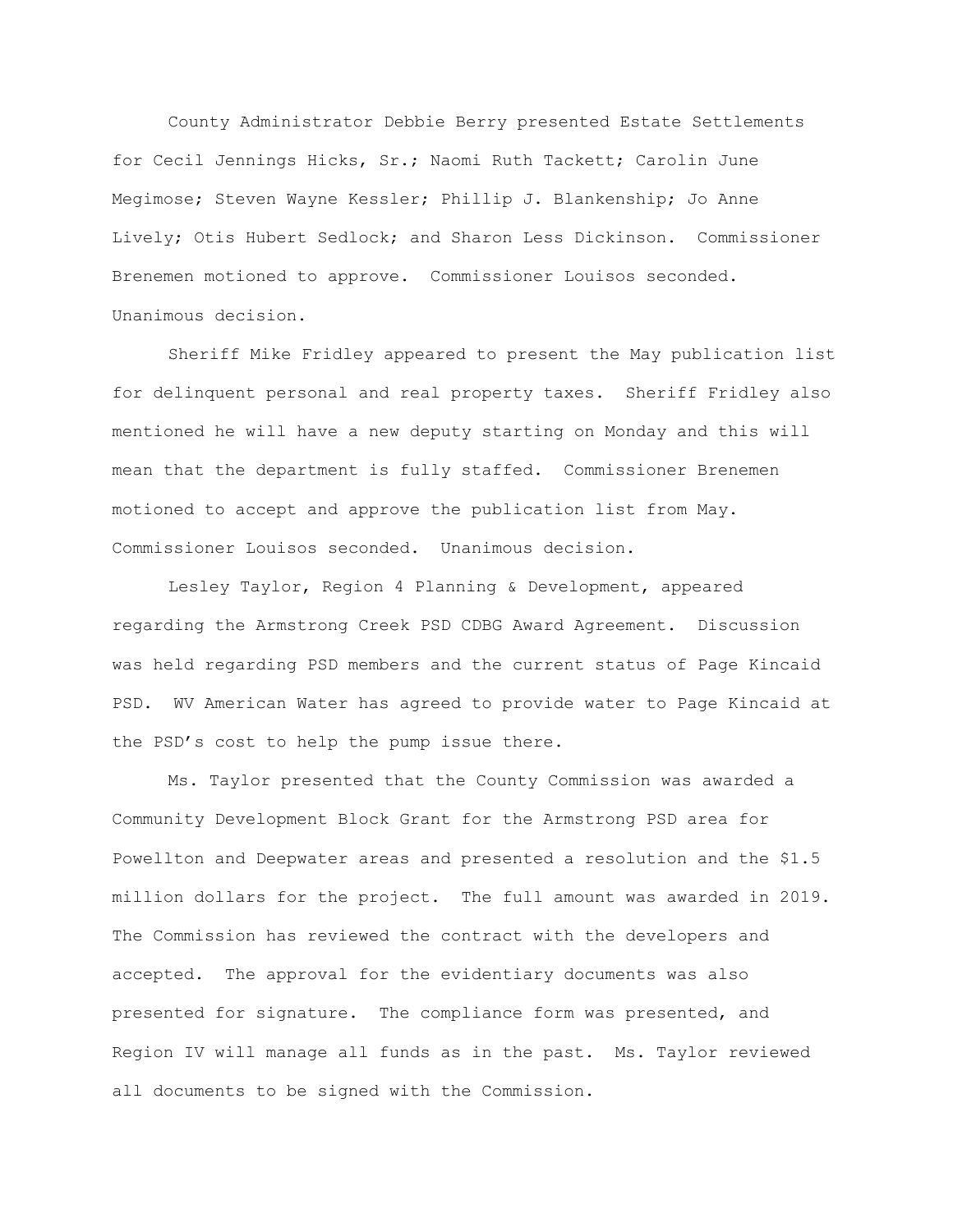Commissioner Brenemen motioned to approve the resolution of Fayette County Commission to the Armstrong PSD with the CDBG administered by Region IV accepting a \$1.5 million grant as well as the supporting documents. Commissioner Louisos seconded. Unanimous decision.

Delegate Margaret Staggers appeared regarding a petition for assistance from the PSC for Page Kincaid PSD. Delegate Staggers is trying to address a problem with the citizens not having access to clean water. Formal complaints have been filed with the PSC by residents, however they cannot act until Page Kincaid PSD files for themselves. The state says the County Commission must petition Page Kincaid to file a failed water service. Under that code they make a petition to sell or dispose. President Scalph asked that Prosecuting Attorney Larry Harrah review the documentation and ensure it meets code and asked County Administrator Debbie Berry to ensure Delegate Staggers is kept up to date regarding the status.

Armstrong Creek PSD representatives Thomas Gibson and James Truman were in attendance in regards to a request for funding for a new river pump replacement loan. A pump located on the Kanawha River at the raw water source that brings water into the plant has failed. They are requesting \$12,734.00. Discussion was held regarding loan plans, as well as the source of funding for the loan on the county's side. Confirmation was received that grant funds cannot be used to reimburse. The Commission asked if Armstrong Creek can repay the loan at a potential payment of \$250.00 a month. Commissioner Brenemen motioned to approve \$12,734.00 for pump replacement. Commissioner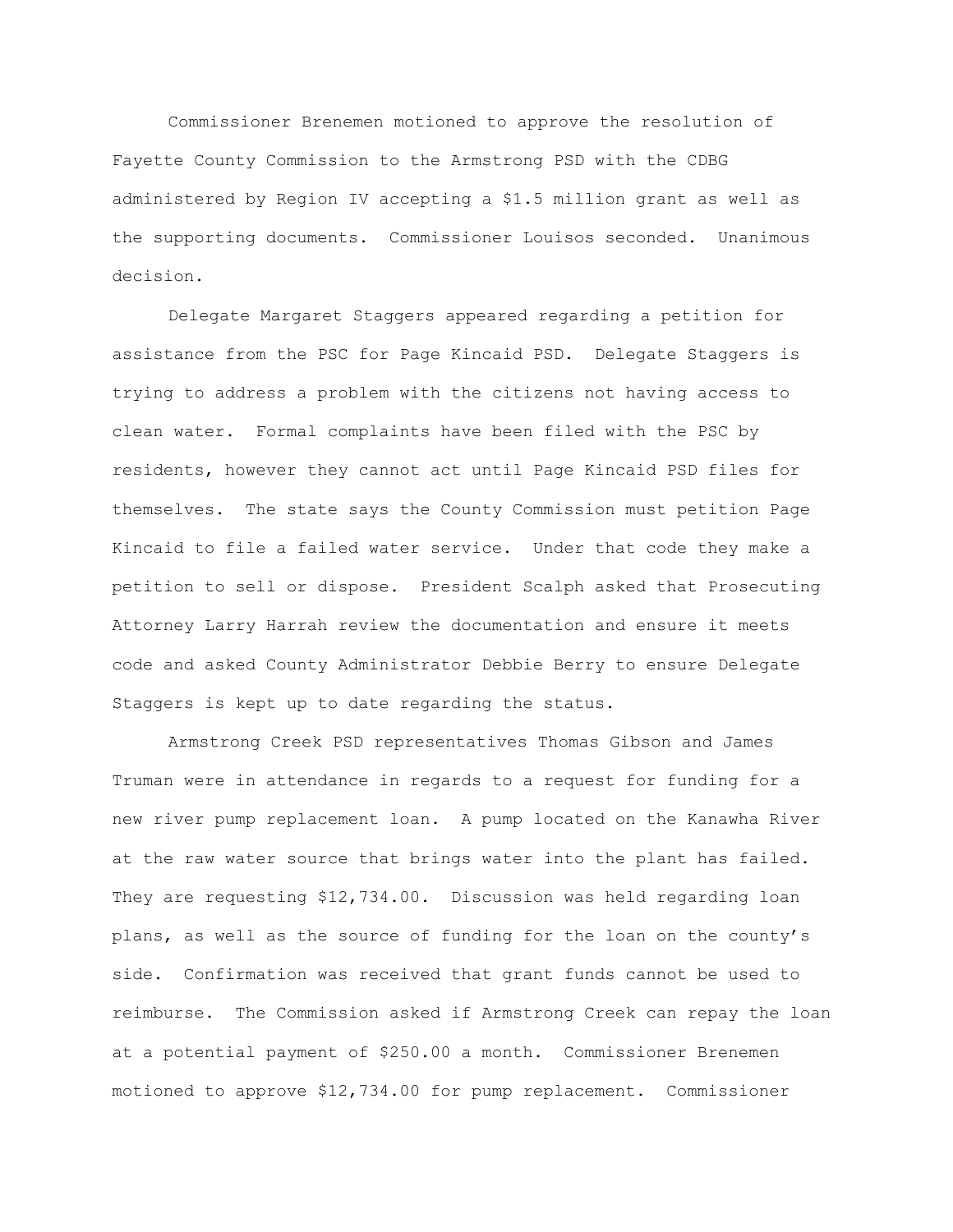Louisos seconded. Commissioner Scalph stated they need a letter from the PSD agreeing to these repayment terms. Unanimous decision.

Kelly Jo Drey, Resource Coordinator, appeared to discuss working to assist the Wolf Creek Park Project.

Items up for discussion:

- Capital the URA/WCP has in their accounts.
- What has been spent, including what excise tax was used for
- What was spent or will be spent with TIFF funding
- What Reallocated Coal will be spent on
- What are present and future expenses and where will they be paid from?
- What services are the URA/WCP receiving for the present and future expenses?
- What does the WCP new web site showcase?

Commissioner Louisos believes private investors and developers need to be involved instead of the county trying to develop property and would like a business plan developed for Wolf Creek that shows the viability of the property. The commission will also ask that John Stump come to discuss the TIF.

Ms. Berry presented a Budget Revision for General County and Coal Severance Funds were presented for approval and signatures. Commissioner Brenemen motioned to approve the budget revisions for General County and Coal Severance. Commissioner Louisos seconded. Unanimous decision.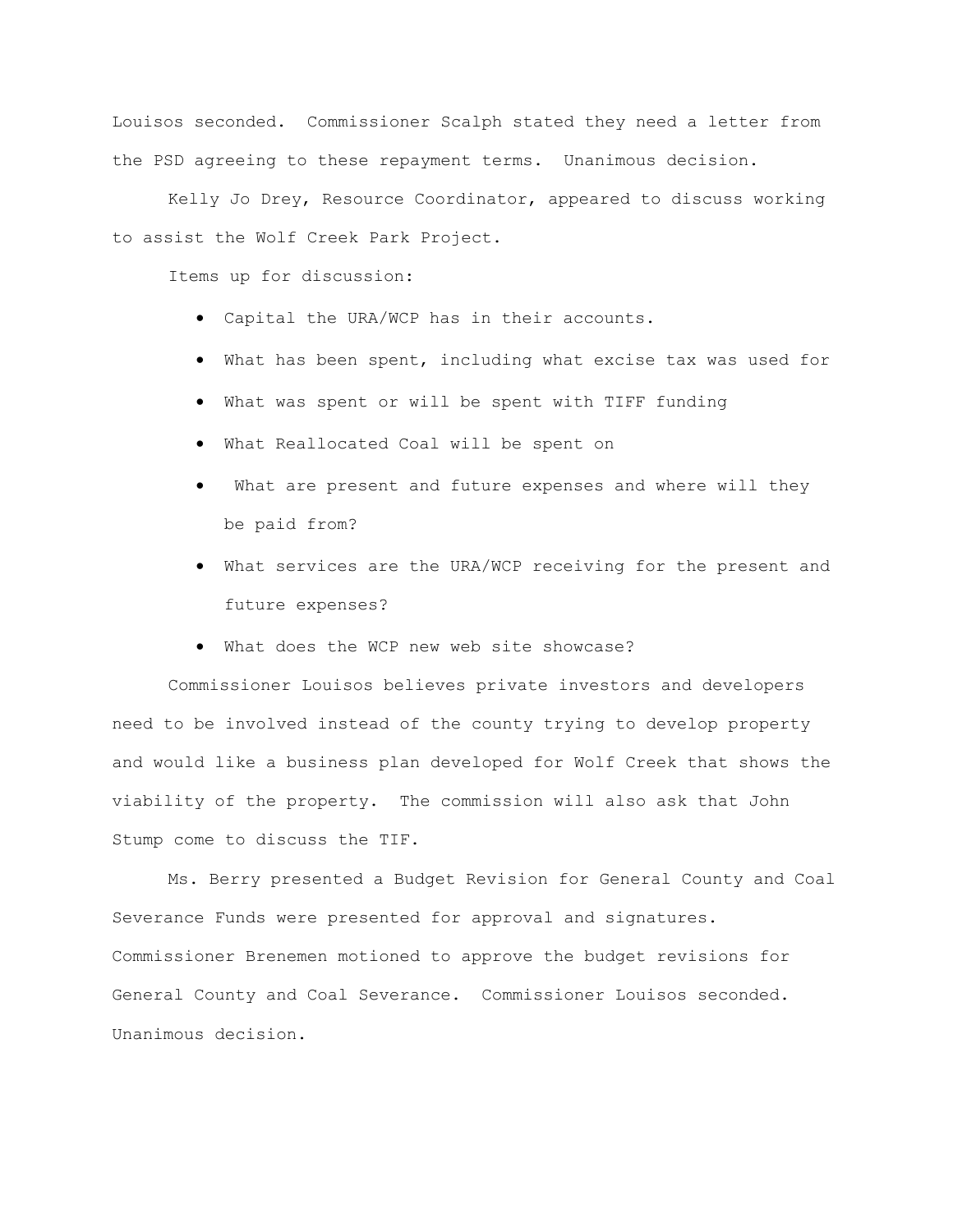Ms. Berry presented a recommendation from Jimmy Sadler, E911 Coordinator/Deputy Director to hire Armon James Humphrey and Ms. Aerinique Rogers as dispatchers at the 911 center. Both are for open positions at the center and on a six month probation period. Employment was effective 5/31/19. Salary starting at \$10.10 per hour and after successful 6 month completion will advance to \$10.60 per hour. Commissioner Brenemen motioned to approve. Commissioner Louisos seconded. Unanimous decision.

Ms. Berry presented for approval a request for Michelle Worrell to go from full-time position with the Courthouse Maintenance department to part-time effective 7/1/19. She will work M-F 5:00 to 9:00 p.m., no more than 19 hours per week. Commissioner Louisos motioned to approve. Commissioner Brenemen seconded. Unanimous decision.

Ms. Berry presented a letter to the WV Supreme Court requesting reimbursement for rent for Family Law Judge for the month of June, 2019 in the amount of \$3,375.00 for approval and signature of the Commission. Commissioner Louisos motioned to approve. Commissioner Brenemen seconded. Unanimous decision.

Ms. Berry presented a Worker's Compensation Premium for review from Brickstreet and WVCoRP. Mike Lively with BrickStreet and Steve Rawlings with WVCRP are available for further meetings if there are questions.

> Brickstreet cost of 18/19- \$71,436.00 Brickstreet- FY 19/20 \$63,317.00 WVCoRP- FY 19/20 \$70,574.00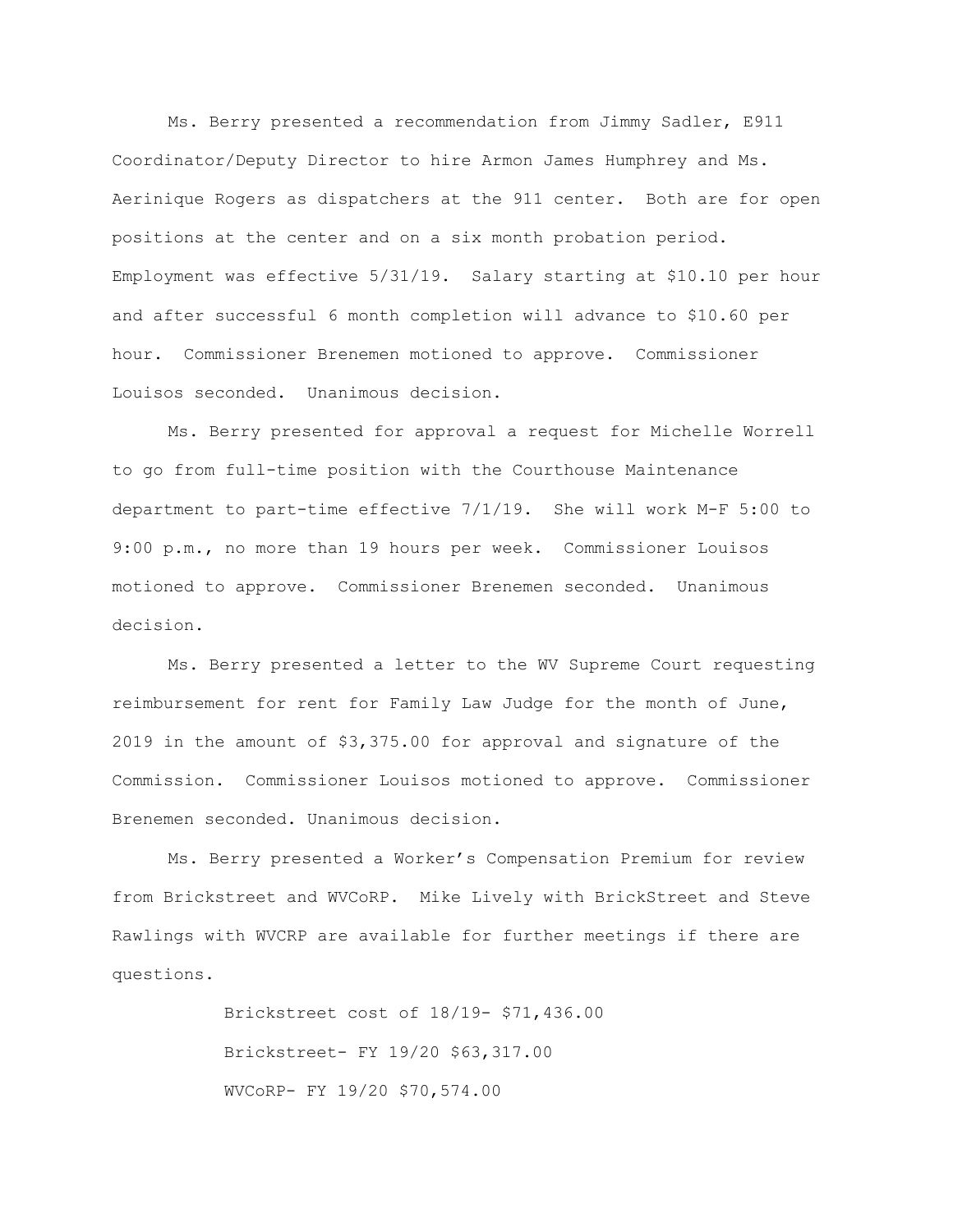Commissioner Louisos motioned to approve the Brickstreet quote. Commissioner Brenemen seconded. Unanimous decision.

Ms. Berry presented a drawdown for the Community Corrections Grant for the month of May 2019 in the amount of \$16,166.97 for approval and signature of President Scalph. Commissioner Louisos motioned to approve and authorize President Scalph to sign. Commissioner Brenemen seconded. Unanimous decision.

Ms. Berry presented a Fire Levy Pumper Replacement contract for the approval and signature of the Commission for the Smithers Fire Department. Commissioner Brenemen motioned to approve. Commissioner Louisos seconded. Unanimous decision.

Ms. Berry presented a letter for discussion regarding PSD members. Ms. Berry read the letter and asked for Assistant Prosecuting Attorney Jeff Mauzy to review. The motion to send was withdrawn after legal consultation.

Ms. Berry presented a letter for review regarding Plum Orchard Lake and improper upkeep. Ms. Berry read the letter. Commissioner Louisos motioned to approve and sign the letter. Commissioner Brenemen seconded. Unanimous decision.

Ms. Berry presented that the commercial Solid Waste siting and comprehensive plan updates for the Fayette County Solid Waste Authority were approved.

The meeting was adjourned at 12:39 p.m.

FAYETTE COUNTY COMMISSION SPECIAL SESSION JUNE 18, 2019 COURTHOUSE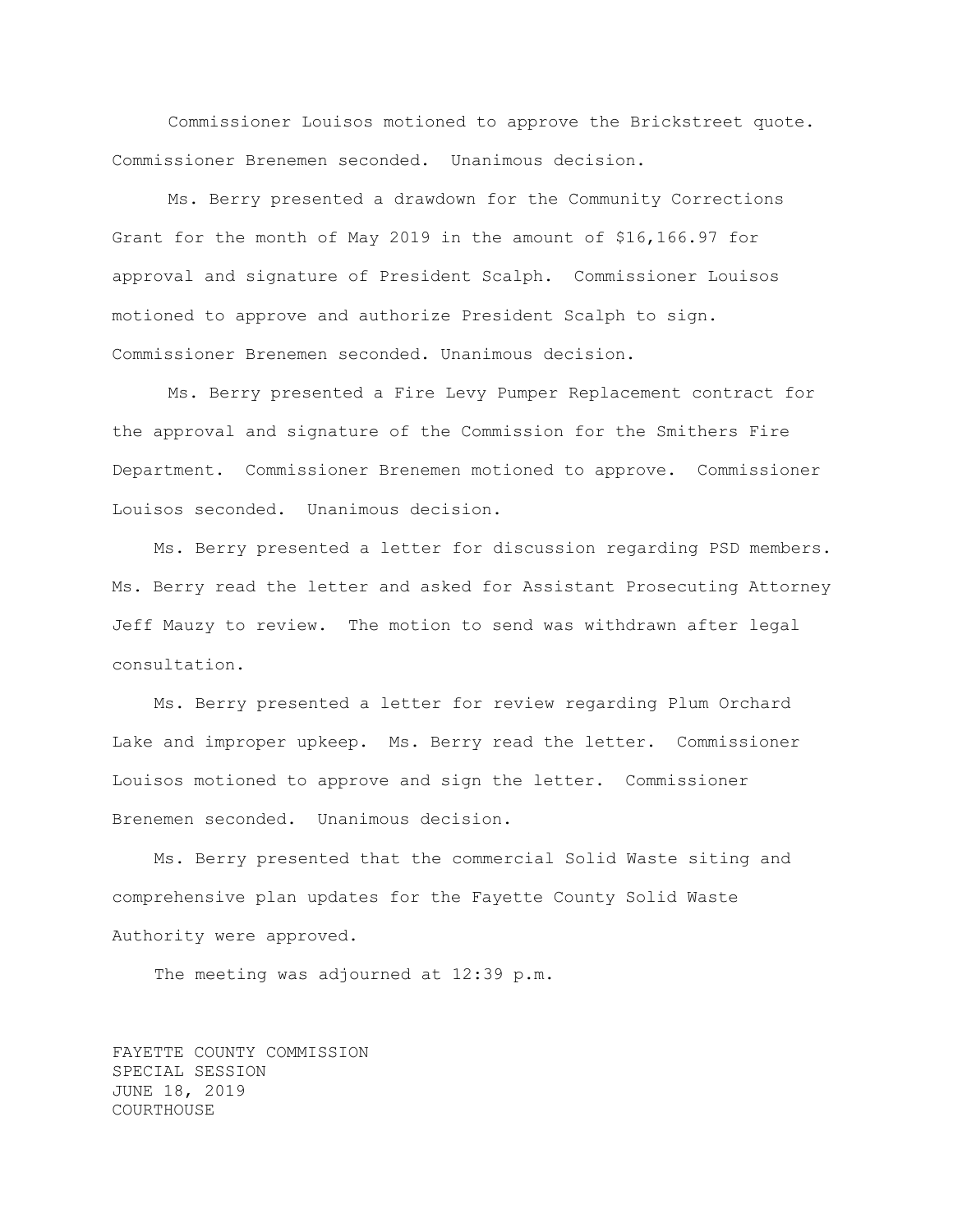The Fayette County Commission met in a special session this 18<sup>th</sup> day of June, 2019.

President Scalph called the meeting to order at 9:05 a.m. Commissioner Brenemen motioned to enter into an executive session with legal counsel at 9:07 a.m. Commissioner Louisos seconded. Unanimous decision.

The Commission exited the executive session at 11:45 a.m. No decisions we made.

The meeting was adjourned at 11:45 a.m.

FAYETTE COUNTY COMMISSION REGULAR SESSION JUNE 21, 2019 COURTHOUSE FAYETTEVILLE, WV 25840 MEMBERS PRESENT: DENISE A. SCALPH, JOHN G. BRENEMEN, TOM LOUISOS

The Fayette County Commission met in a regular session on this 21st day of June, 2019.

President Scalph called the meeting to order at 9:00 a.m.

Assessor Eddie Young appeared to present personal property exonerations for Timothy S. & Lazenda R. Kees \$421.70; Carl Randall & Dora Brooks \$385.06; John M. & Linda K. Oliver \$140.40; Angela Humphrey \$96.84; Tyler Dysas \$188.30; Rodney L. Mullins \$549.12; David A. Sheila & Jacob Rice \$549.12; Mikel L. & Emily Hardy \$399.64 & \$384.66; Gabrielle A. Pike \$150.18 & \$127.22; Gail S. Maynor \$190.98 & \$190.98; Shamel M. Bradford \$232.10; Jamie L. & Louise M. Ward \$627.14; Anthony Thomas & Associates \$7,868.36; William C. Wright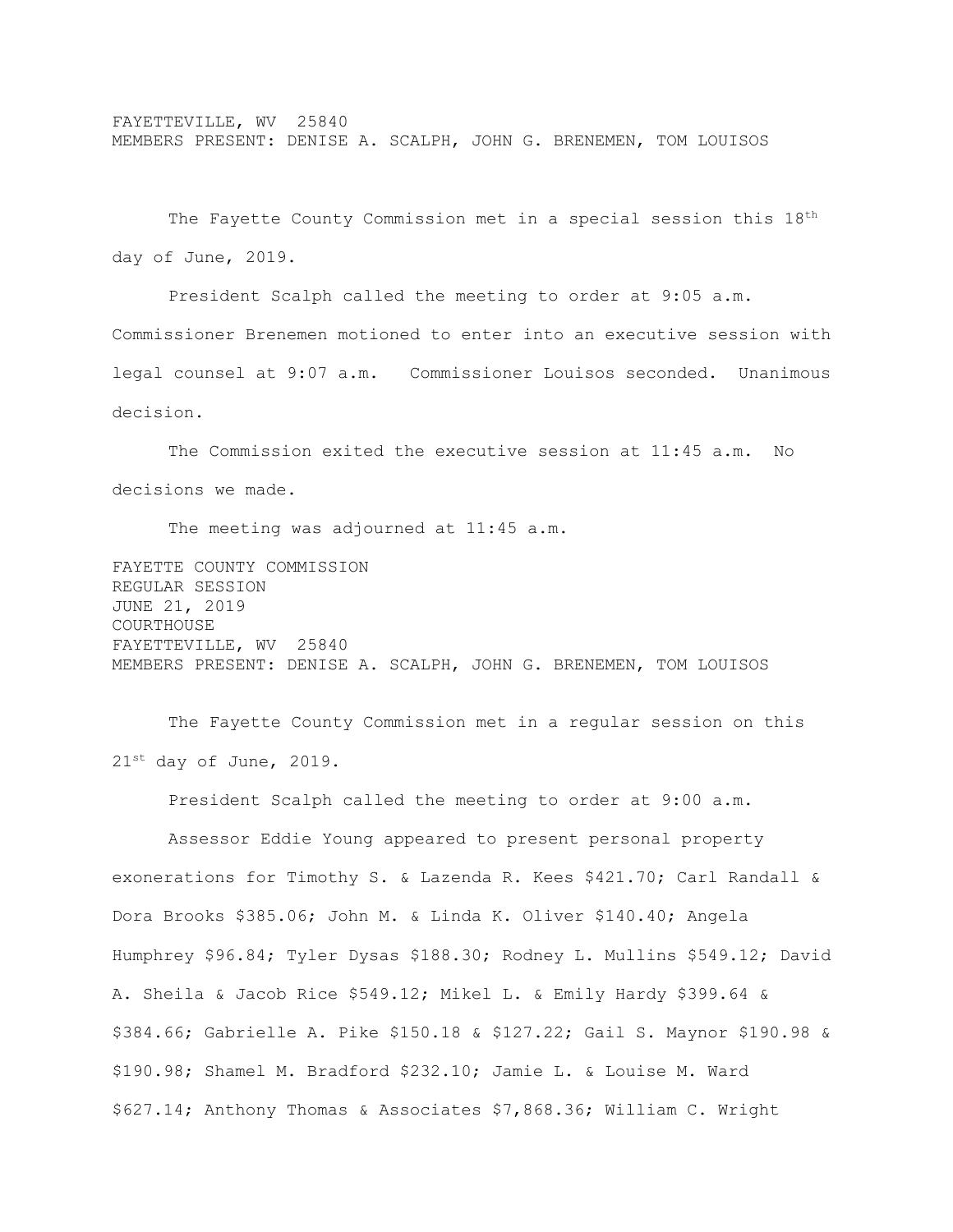\$67.70. Commissioner Louisos motioned to approve. Commissioner Brenemen seconded. Unanimous decision.

Mr. Young also discussed the mapping of the county via air for engineering purposes. A large portion has been completed already at no cost to the county.

Mr. Young presented a letter he received from Barbara Ortiz regarding a piece of property she owns and the number of acres she is being assessed for owning. She owns approximately 8 acres but was assessed for 60+ acres. Mr. Young advised that we may need to refund her \$789.36 for this year and five years past, which has been our practice. Commissioner Louisos motioned to approve the refund. Commissioner Brenemen seconded. Unanimous decision.

Commissioner Brenemen motioned to approve vouchers and invoices and release checks to our vendors today. Commissioner Louisos seconded. Unanimous decision.

Commissioner Brenemen motioned to approve second half payroll and to release checks on June  $28<sup>th</sup>$ , 2019. Commissioner Louisos seconded. Unanimous decision.

Commissioner Brenemen motioned to approve the minutes from March 1, 2019, May 14, 2019 and June 7, 2019 and authorize President Scalph to sign. Commissioner Louisos seconded. Unanimous decision.

County Administrator Debbie Berry presented Estate Settlements for Naomi Ruth Aquino; Maude Emogene Dangerfield; Randy Dean Dangerfield; Deanna Rose Sears; Robert Lee Underwood; David Ernest Vandall; Homer Lee Roberts; Otha Thearold Sizemore; Mabel Maxine Matics; W Ray Murdock, Jr.; and James Floyd West. Commissioner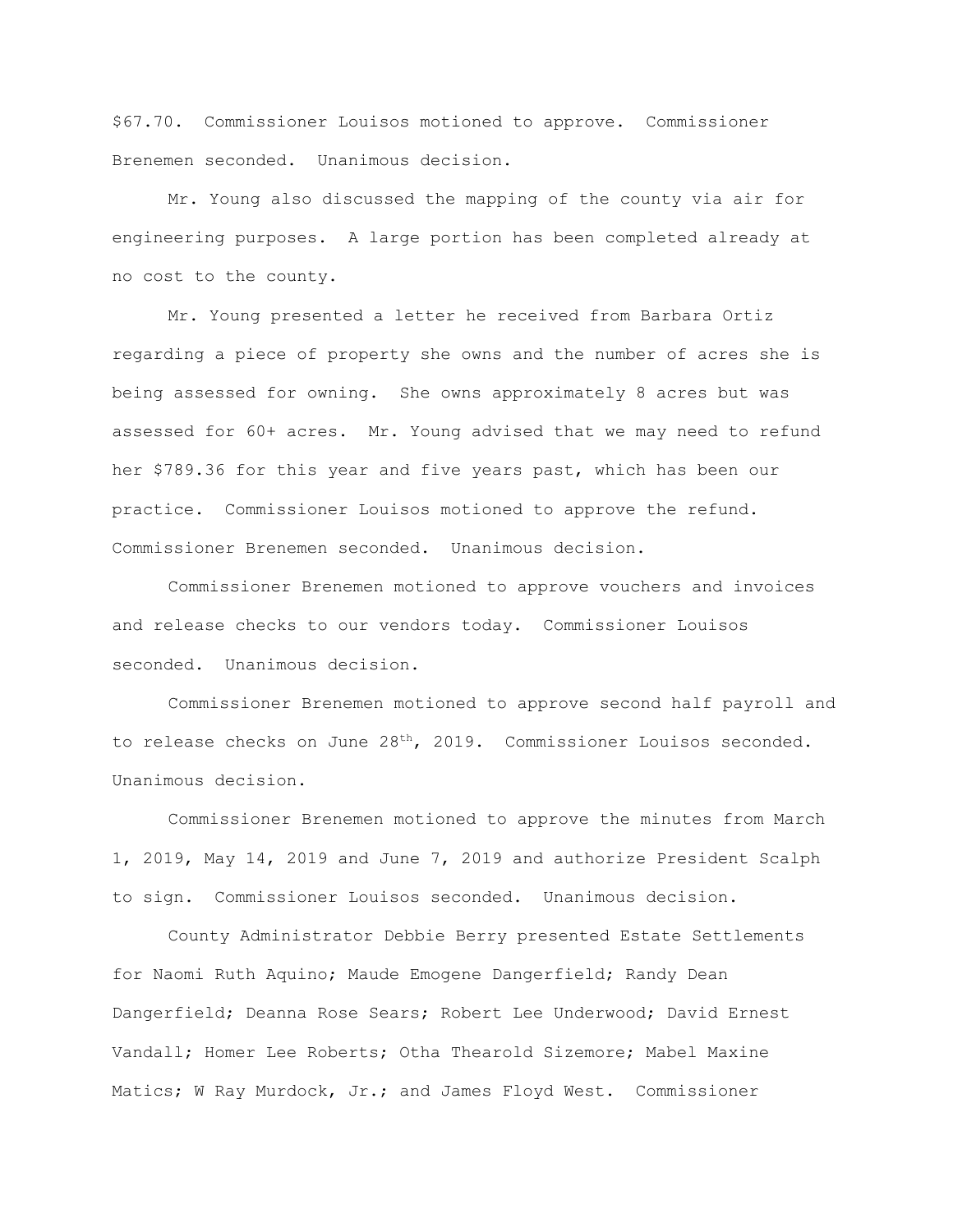Brenemen motioned to approve and authorize President Scalph to sign. Commissioner Louisos seconded. Unanimous decision.

Gabriel Peña, Deputy Resource Coordinator, appeared in regards to a support letter for a \$4 million Upper Kanawha Valley Abandoned Land Pilot Project to help build out trails in the area. Smithers Mayor Anne Cavalier and Montgomery Mayor Greg Ingram were in attendance. Mr. Peña read the letter to the Commission. Mayor Cavalier spoke in support of the grant and letter. Mayor Ingram discussed the upcoming improvements and business improvements in the area and told the Commission he was appointed as the new Director of the Midland Trail Association. Commissioner Brenemen motioned to approve the letter and authorized President Scalph to sign. Commissioner Louisos seconded. Unanimous decision.

Jimmy Saddler, 911 Coordinator, was in attendance to present the 911 Budget for FY 2019/20. He gave an overview of the revenues and expenses over the past year and his expectations for the upcoming year.

Commissioner Brenemen motioned to go into executive session to discuss the 911 budget questions with Prosecuting Attorney Larry Harrah at 10:00 a.m.

The Commission exited the executive session at 10:33 with no decisions made.

Commissioner Brenemen motioned to approve the 911 budget with no pay increases and without asphalt or striping expenses. The new budget will be \$1,378,543.76 with the reserved right to revisit the submitted increase at a later date. A budget workshop will be held on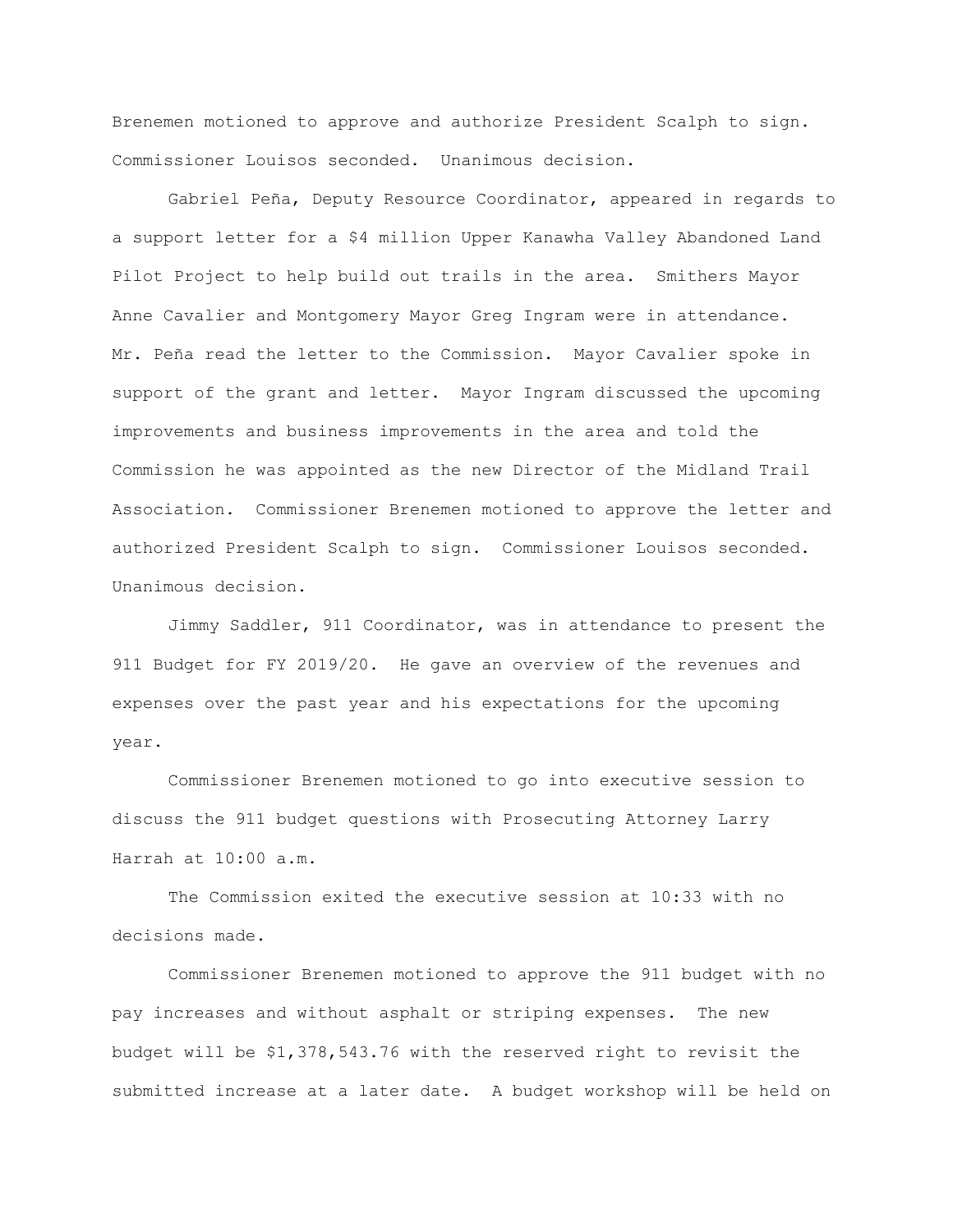August 15th at 9:00 a.m. after the World Scout Jamboree. Commissioner Louisos seconded. Unanimous decision.

Commissioner Brenemen motioned to approve hiring Amanda Arthur for the vacant mapping position. Commissioner Louisos seconded. Unanimous decision.

Commissioner Brenemen motioned to approve Jennifer Clendenin to replace Ms. Arthur as a dispatcher. Commissioner Louisos seconded. Unanimous decision.

William Hannabass, Oak Hill City Manager, appeared to discuss the GIS MOU. Commissioner Brenemen motioned to approve Kevin Walker to enter in the agreement and sign the MOU with the City of Oak Hill. Commissioner Louisos seconded. Unanimous decision. Commissioner Louisos questioned new structures and addressing.

Steve Holstein, Pax area resident, was in attendance to discuss the feral cats in our county. There is a problem with feral cats in the Pax area. Kathy Gerancer, NRHS Board President, spoke regarding the vote of the Board to not take feral cats at the shelter in 2017 due to disease, and the fact that feral cats are wild animals. There is no state code that requires the shelter to accept feral cats into the shelter, due to risk of injury and disease.

Shelter Director Nicole Harris spoke to the issue affecting the entire country, not just here. The only solution we have is the trap, neuter, release program. There aren't other solutions at this point.

Mr. Holstein would like guidance from the leadership. He will be working with the Humane Society for informational discussions and looking for ways to get the community involved.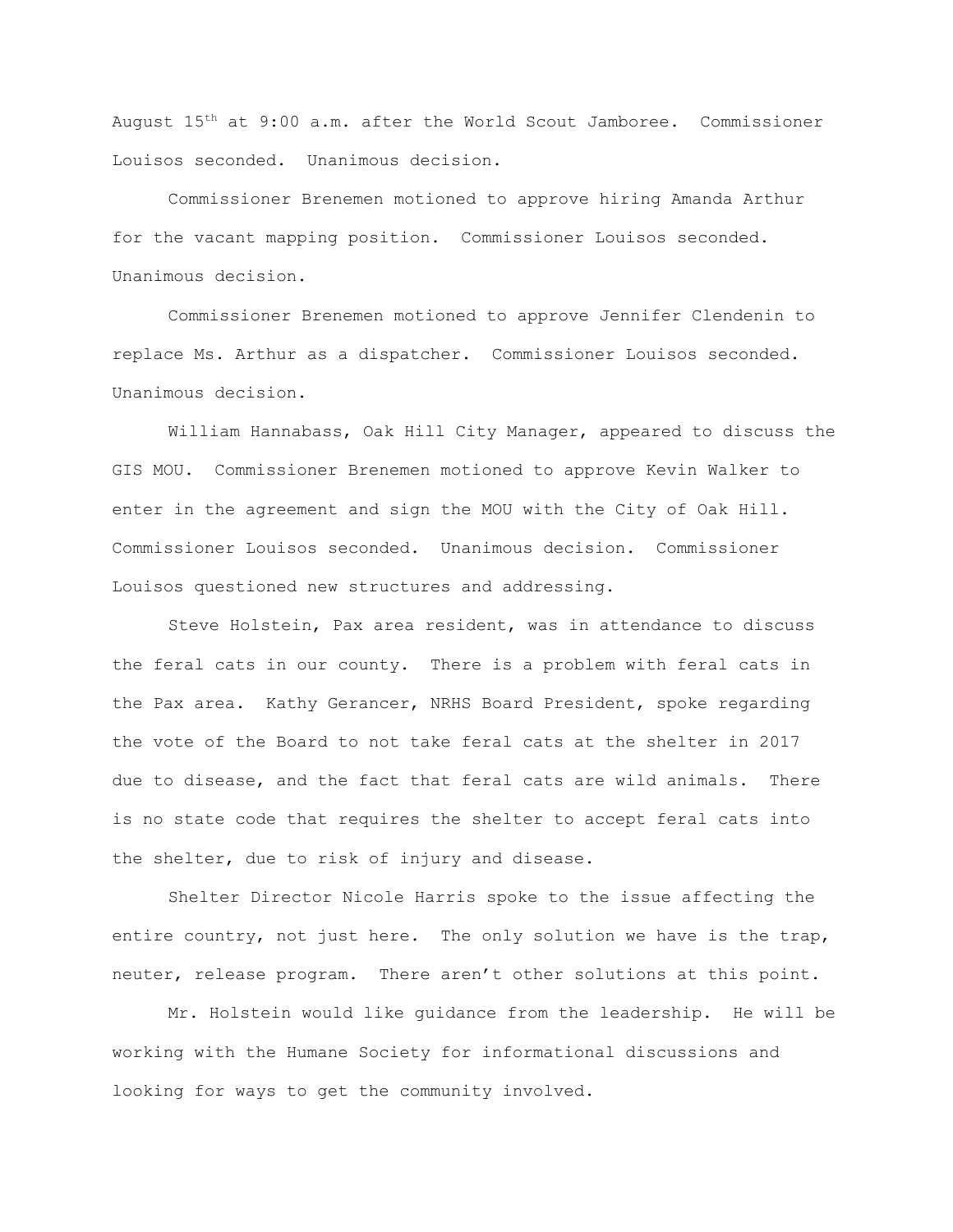Mike Callaghan, Special Counsel, appeared regarding legal matters with the Code Enforcement Agency. All cases are going the same, just typical brief filing. A few Code Enforcement meetings were held with discussions in regards to the Solid Waste Authority (SWA) and things they can be doing to assist. Mr. Callaghan requested that the Commission allow the SWA to work with Mike Callaghan to reinforce rules and regulations to assist with this process. Commissioner Brenemen motioned to approve Mike Callahan through the Prosecutor's office to work with the Solid Waste Authority to reinforce the Agency's actions. Commissioner Louisos seconded, provided it is presented to the Commission.

The Commission entered into an executive session at 11:20 a.m. The Commission exited the executive session at 11:50 a.m. No decisions were made.

Ms. Berry presented discussion about the Excise Tax allocation to the New River Humane Society. A decision will be made after the ending fund balances in Coal Severance are available on July  $15^{th}$ .

Ms. Berry presented discussion concerning an allocation to UKV Strategic Initiates Council. This was tabled for further review.

Ms. Berry presented transfer orders for end of fiscal year 2019 for approval and signatures as follows:

> *Magistrate Court Fund to the General Fund* \$20,850.70  *Fayette County General School Fund to General Fund* \$112,513.98  *Fayette County Worthless Check Fund to General Fund* \$1,400.30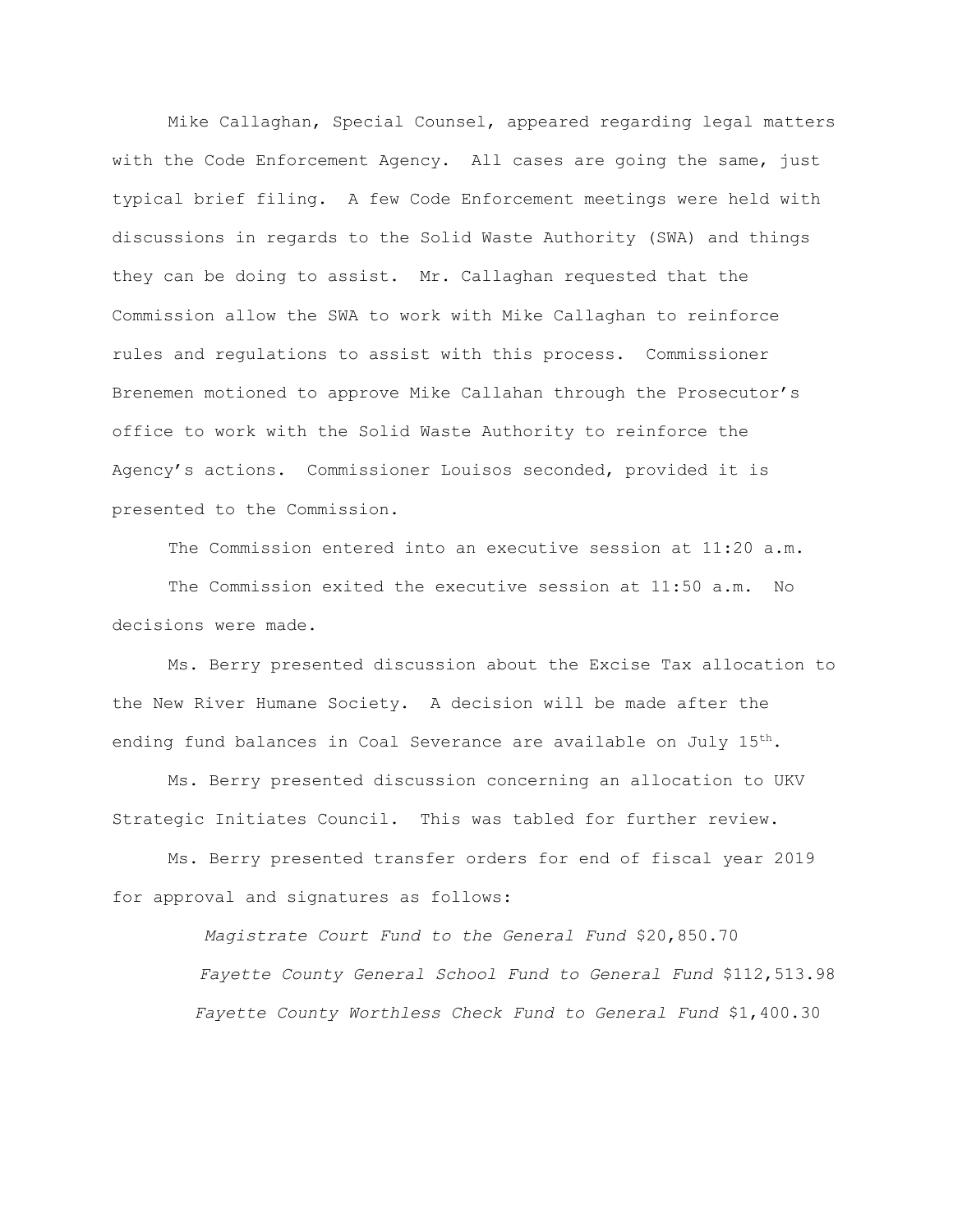Commissioner Louisos motioned to approve the transfer of funds and sign the orders. Commissioner Brenemen seconded. Unanimous decision.

Ms. Berry presented an Election Levy Transfer Order for fiscal year 2019 for approval and signatures, as follows:

> *Library Levy Fund* \$3,200.00 *Law Enforcement Levy Fund* \$6,800.00 *Fire Levy Fund* \$10,000.00

Commissioner Louisos motioned to approve the transfers and sign the order. Commissioner Brenemen seconded. Unanimous decision.

Ms. Berry presented an order approving banking institutions in the county to be named as depositories of public monies. Commissioner Louisos motioned to approve the BB&T, Fayette County National and Bank of Mount Hope, Inc. as banking institutions. Commissioner Brenemen seconded. Unanimous decision.

Ms. Berry presented an order for approval and signatures of the Commission approving the substitution of securities held on behalf of Fayette County National Bank for deposits of the Fayette County Commission. Commissioner Louisos motioned to approve. Commissioner Brenemen seconded. Unanimous decision.

Ms. Berry presented the County Commission Budget Statement for approval and signatures of the Fayette County Commission. Commissioner Louisos motioned to approve and sign. Commissioner Brenemen seconded. Unanimous decision.

Ms. Berry presented letters for approval and signatures of the Commission to Mac Warner, Secretary of State and to the Public Service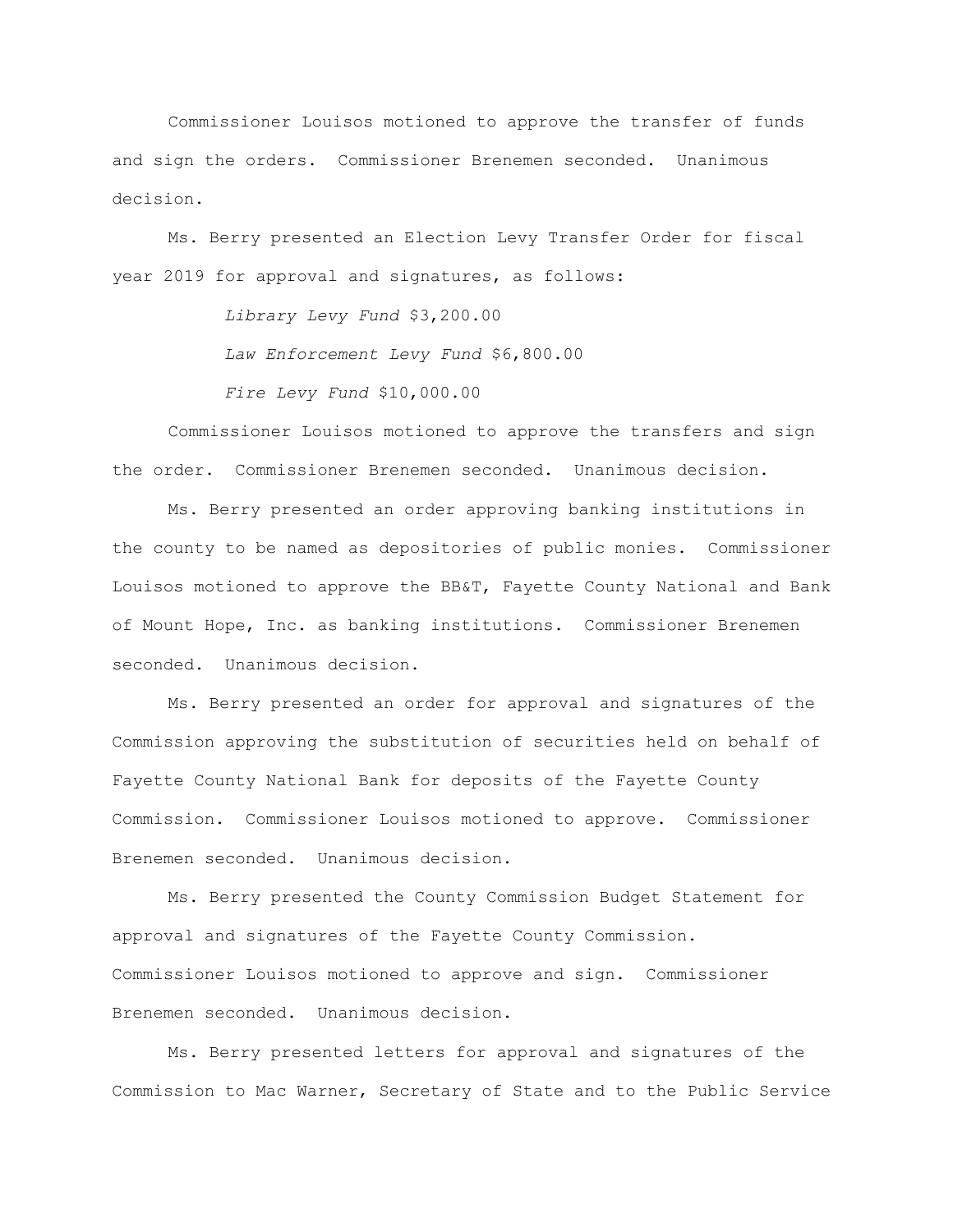Commission with a list of current board members of Public Service Districts in Fayette County. Commissioner Brenemen motioned to approve the current list of board members. Commissioner Louisos seconded. Unanimous decision.

Ms. Berry presented a letter from Teddie Elliott with Gauley River PSD requesting the appointment of Juanita Phillips to replace Charles Kincaid, term to expire December 31, 2023. Commissioner Brenemen motioned to approve. Commissioner Louisos seconded. Unanimous decision.

Ms. Berry presented a letter for approval to the Public Service Districts related to Commissioners living outside their PSD footprint. Commissioner Louisos motioned to approve and sign the letter. Commissioner Brenemen seconded. Unanimous decision.

Ms. Berry presented a support letter for approval and signatures of the Commission to SALS for the HUD Housing Counseling program. Commissioner Louisos motioned to approve and sign the letter. Commissioner Brenemen seconded. Unanimous decision.

Ms. Berry presented an agreement for approval and signatures between The Fayette County Commission and City of Oak Hill agreeing that City of Oak Hill can use the County Code Official and Building Inspector to do its inspections and enforcement for the time period of July 1, 2019 – June 30, 2020. Commissioner Brenemen motioned to approve. Commissioner Louisos seconded. Unanimous decision.

Ms. Berry presented a request from Thomas L. Bryant with SickNinjaBnB to use the Fayette County Memorial Building on 6/26/19, or 6/24/19 or 6/25/…19 for a Trick Shoot Exhibition utilizing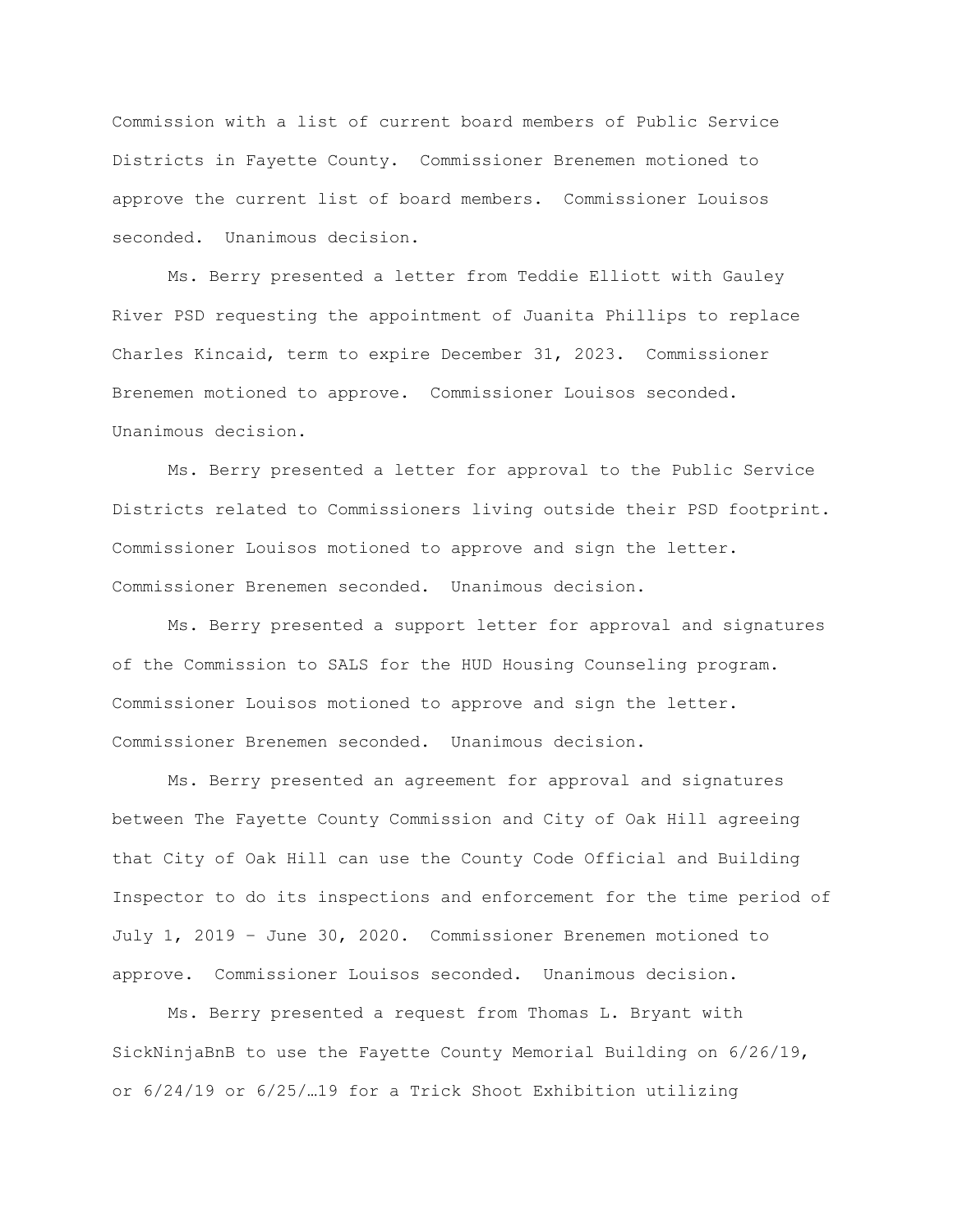basketball, football and Frisbee to be videoed to post on the YouTube Channel. Commissioner Louisos motioned to approve based on a \$50.00 per hour fee, and that proof of insurance is provided and the FCMB is cleaned up afterwards. Commissioner Brenemen seconded. Unanimous decision.

Ms. Berry presented a Member Agreement with WVCoRP for signature and approval of President Scalph for renewal package of insurance for FY 2019/2020.

Cost 2018/2019 - \$255,630.00

Cost 2019/2020 - \$254,289.00

Commissioner Louisos motioned to approve and authorize President Scalph to sign. Commissioner Brenemen seconded. Unanimous decision.

Ms. Berry presented orders to Combine or Divide and Segregate Land for Susan and John Montgomery, and Ellery Queen, respectively. Commissioner Louisos motioned to approve. Commissioner Brenemen seconded. Unanimous decision.

The meeting was adjourned at 2:00 p.m.

FAYETTE COUNTY COMMISSION REGULAR SESSION JULY 12, 2019 COURTHOUSE FAYETTEVILLE, WV 25840 MEMBERS PRESENT: DENISE A. SCALPH, JOHN G. BRENEMEN, TOM LOUISOS

The Fayette County Commission met in a regular session on this 12th day of July, 2019.

President Scalph called the meeting to order at 9:08 a.m.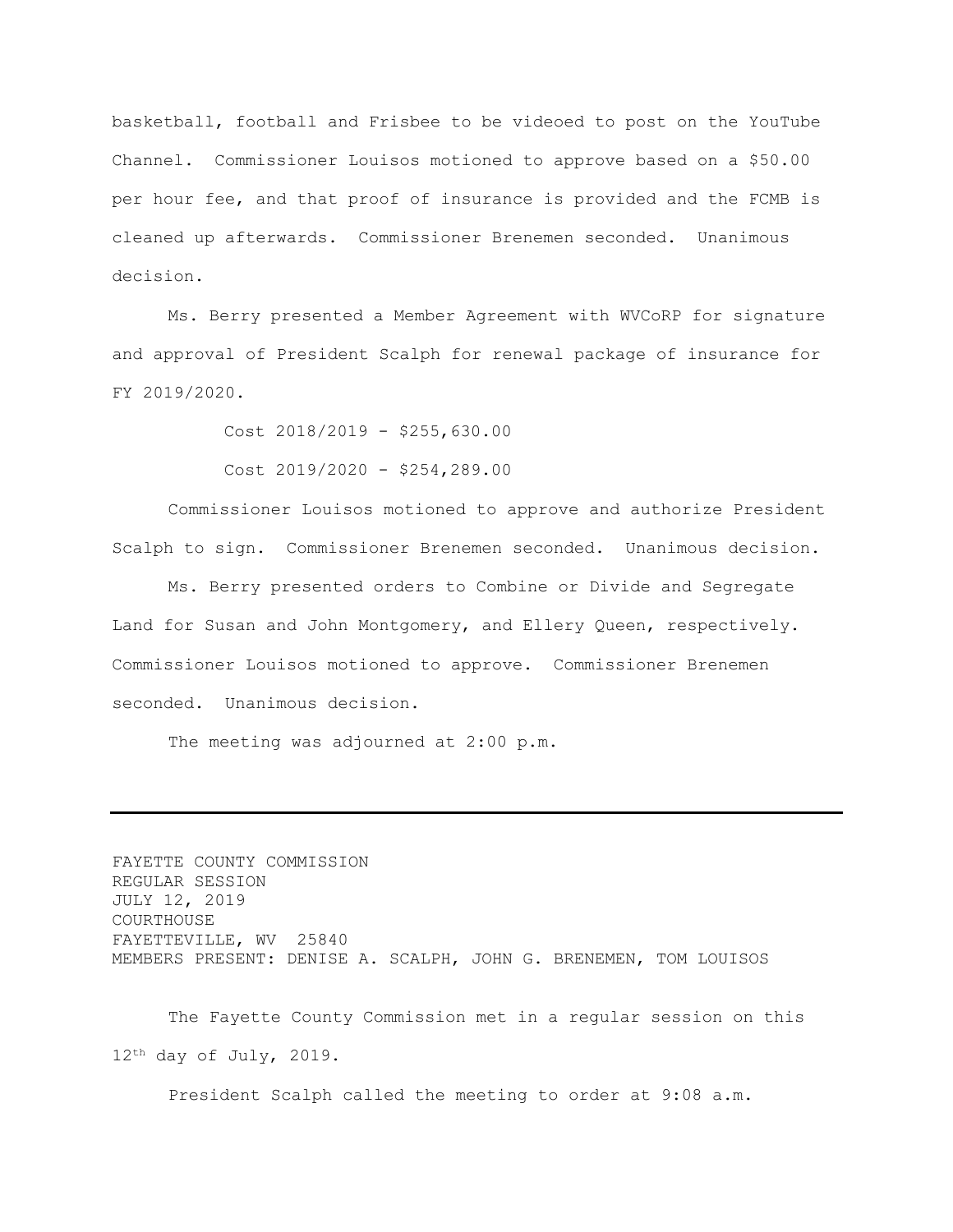Eddie Young, Assessor, appeared to present exonerations for real estate for Cecil Riner \$92.22 & \$250.56; Joseph C. Critchley \$999.20; Glenn Allen & Martha Workman \$101.46 & \$45.34; Melissa McDaniel etal. \$3.84; Sharon D. Hypes \$332.82; John Shamblin \$24.60; Mt. Hope Bldg. Co \$2,286.62; Charles E. Carter, Jr. \$9.22 & \$5.38; Mary E. & Roger Childers \$305.14; James P. & Tina D. Bell \$369.70; CMBJAT LLC \$4.96 & \$454.08; and Kenneth N. & Roseanne P. Gibson \$150.04. Commissioner Brenemen motioned to approve. Commissioner Louisos seconded. Unanimous decision.

Mr. Young presented exonerations for personal property for Kristie L. Case \$72.12 & \$84.02; Patrick & Patricia Standard \$508.70; Michael & Michelle L. Riser \$299.32 & \$397.12; Christle J. Blankenship \$147.88; Cantrell Canoes & Raft Inc. \$84.02; Michael Cote & Crystal E. McGuire \$32.14; Veronica L. Buckner \$46.10; John R. Hamrick, Jr. \$232.88; Kathleen R. Medina \$155.00; Dennis L. or Debra L. Scarbro \$425.78; Andrew or Shauna Dye \$250.94. Commissioner Louisos motioned to approve. Commissioner Brenemen seconded. Unanimous decision.

Mr. Young presented a real estate refund for Barbara Ortiz in the amount of \$789.36. Commissioner Brenemen motioned to approve. Commissioner Louisos seconded. Unanimous decision.

Commissioner Louisos motioned to approve a refund for Kristie L. Case in the amount of \$101.03 and \$80.22. Commissioner Brenemen seconded. Unanimous decision.

Mr. Young informed the Commission they would like to extend hours one day a month to have Assessor and Tax employees available until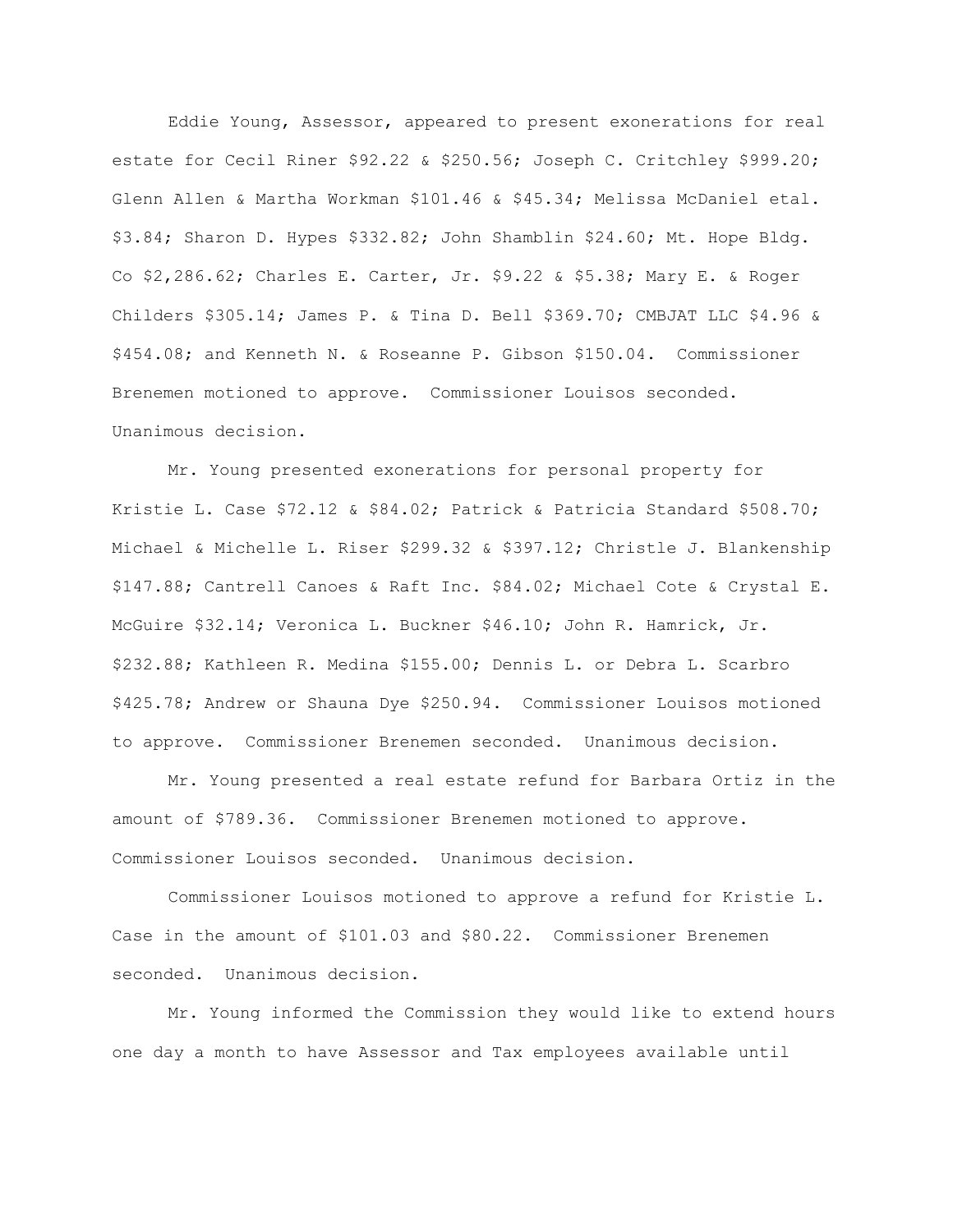6:00 p.m. on the third Thursday each month. This will allow citizens extended time to pay taxes.

Mr. Young discussed the pumping station and the potential need for an assessment there.

Commissioner Brenemen motioned to approve vouchers and invoices and release checks to our vendors today. Commissioner Louisos seconded. Unanimous decision.

Commissioner Brenemen motioned to approve payroll and release checks on the 15th. Commissioner Louisos seconded. Unanimous decision.

Commissioner Brenemen motioned to approve minutes from June  $18<sup>th</sup>$ . Commissioner Louisos seconded. Unanimous decision.

Estate settlements were presented for Porter Williams Lewis, Sr.; Karl William Singleton. Jr.; Roger Lee Davis; Margaret Ruth Bragg; Nelly Filmon Chmara; Edith Carol Dodd; Tina M. Motley; Alma Elizabeth Burr; James Herbert Briggs; Flora Ruth Jarrett; Terry Ruffner Drennen; Betty Ann Merritt; William Walter Renovish; James S. Estep; Lowell Franklin Hodge; Orval Milburn Reed; Susan Warwick James; Betty Gay Legg; Theodore Joseph Vance; Beverly Kay Gladwell; Isabelle Dean Withrow; Jack R. Dotson; Jack Gannon; and Margie Ann Skaggs. Commissioner Brenemen motioned to approve the settlements. Commissioner Louisos seconded. Unanimous decision.

Kelvin Holliday, County Clerk and Alicia Treadway were in attendance to discuss merging precincts 23 and 24 into the polling place for 23 and moving precinct 28 and precinct 37 to the new Smithers City Hall. Precinct four will be moved to the Gatewood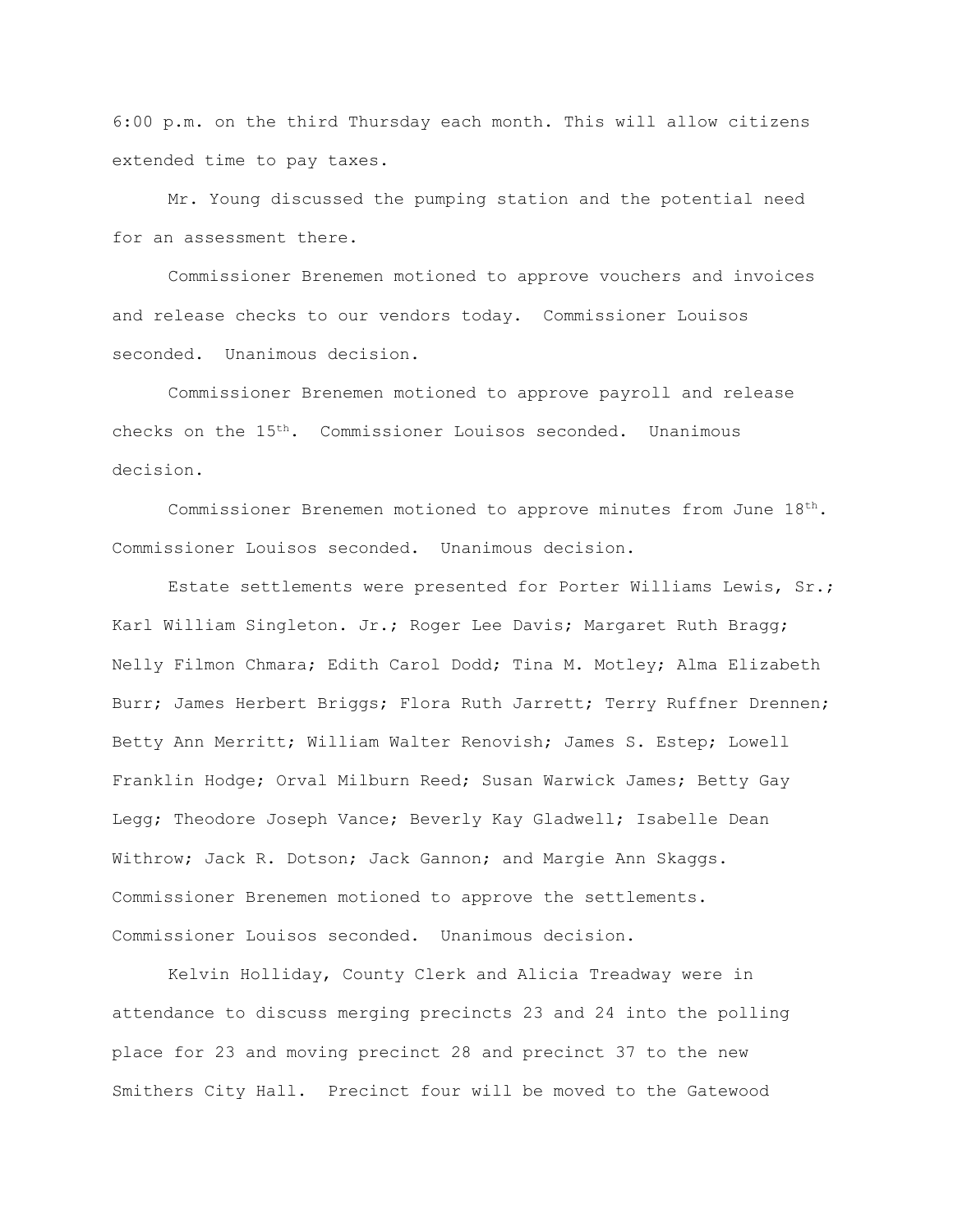Church of God Outreach Center. It is a one level building with a handicap accessible ramp. Discussion regarding the number of registered voters and the allowances per state code. PA Jeff Mauzy is going to read state code regarding issues with one of the precincts. Once confirmation is received, notice will be posted for public hearing regarding moving the precincts.

Commissioner Brenemen motioned to approve the recommendation of Precinct 4 from Gatewood Elementary to Gatewood Outreach Center, combining the polling locations for Precinct 23 and Precinct 24, both Mt. Hope, at Mt. Hope Fire Department (current polling place for Precinct 23) and combining the polling locations for Precincts 28 and 37 in the new Smithers City Hall (current polling place for Precinct 28). Commissioner Louisos seconded. Unanimous decision.

Mr. Holliday and Ms. Treadway presented an idea to have the special levy election with the primary election. The cost of each election is over \$40,000.00 to pay poll workers. Many of them were upset because they received over \$600 and were required to have a W-2. Many said they would not work elections if they had to have a  $W-2$ .

President Scalph agreed that it may save money. However, there is concern if the levy does not pass what the back-up plan is. If it does not pass, we will have to rerun the election again in 60 to 90 days. There must be a back-up plan on how to fund these divisions. The Commission needs to have more discussion before moving forward. The funding for fire and law enforcement is imperative. The Commission requested that the parties involved begin the conversations and ensure that there is support for this decision without undermining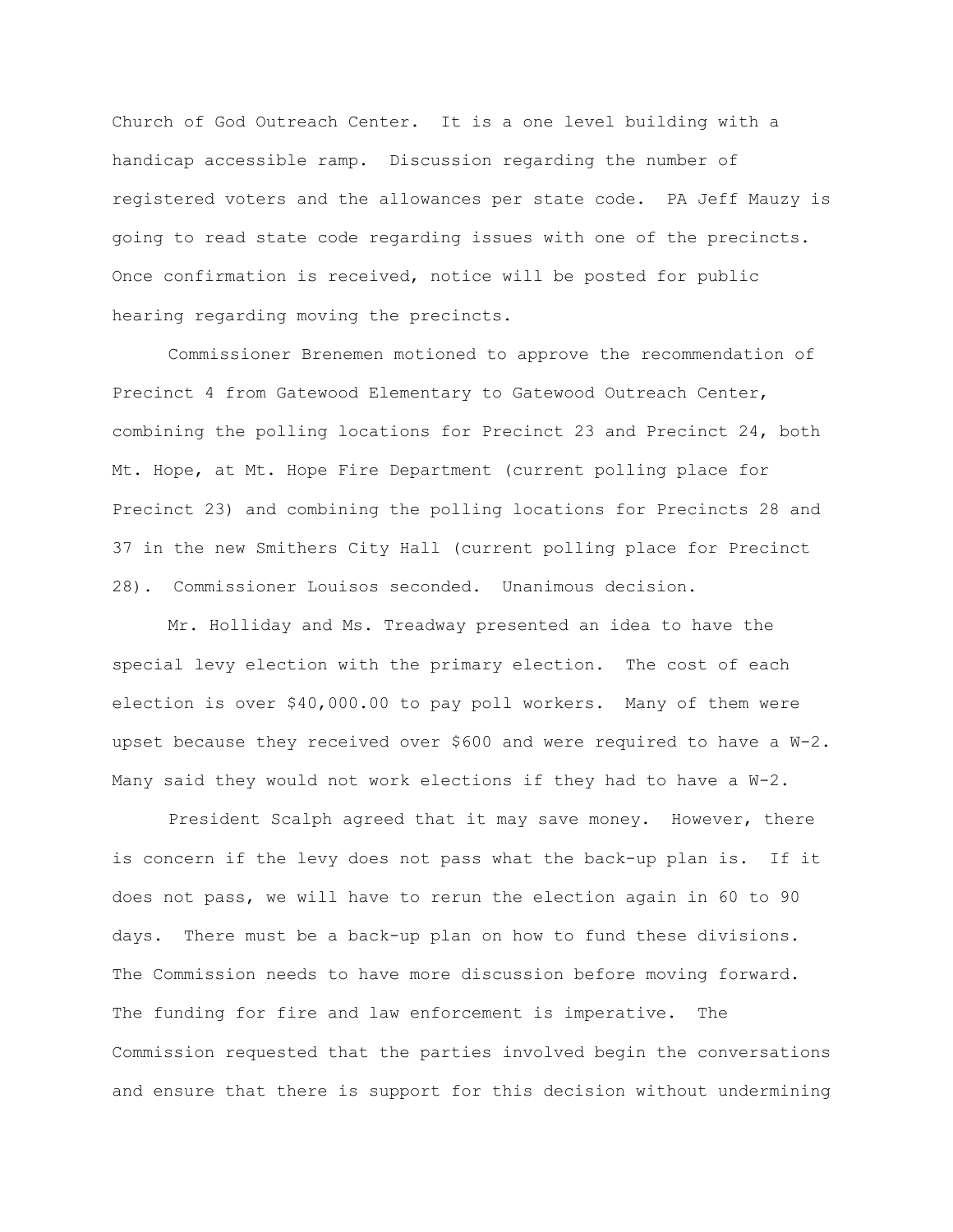the levy. The decision must be made prior to October. Mr. Holliday made comments regarding monetary savings for the county. It would save approximately \$120,000.00 for the county.

Public comment from Stanley Boyd: "I think Mr. Holliday is correct and consider this seriously. This is a prudent decision for the county to make in terms of saving \$100,000.00."

Public comment from Sylvia Allen "I agree with Mr. Holliday. We need to show support for the levy to the public."

Kelly Jo Drey, Resource Coordinator, appeared to present grant agreements for an Appalachian Sustainable Development ARC Grant for Whitlock Farm as well as an addendum to the Sprouting Farms Contract. The addendum will move money between line items and will increase the contract with Sprouting Farms. There were miscalculations in the original document showing \$75,800.00 instead of \$85,000.00 on the wage line item which will need to be corrected per the Commission's request. Assistant Prosecuting Attorney Jeff Mauzy said the original agreement must show an amendment to show the correct amount of \$85,000.00. This can be the same original agreement with AMENDMENT at the top and sign the amended original agreement. The addendum will also be changed to show the \$85,000.00 dollar original amount. Commissioner Louisos asked about increased cost. Ms. Drey confirmed there will be no additional cost to the county. This only moves the monies from one sub award agency to another. Commissioner Louisos asked for the minutes from the Farmland Board. County Administrator Debbie Berry will request this from Adam Hodges, Farmland Chairman.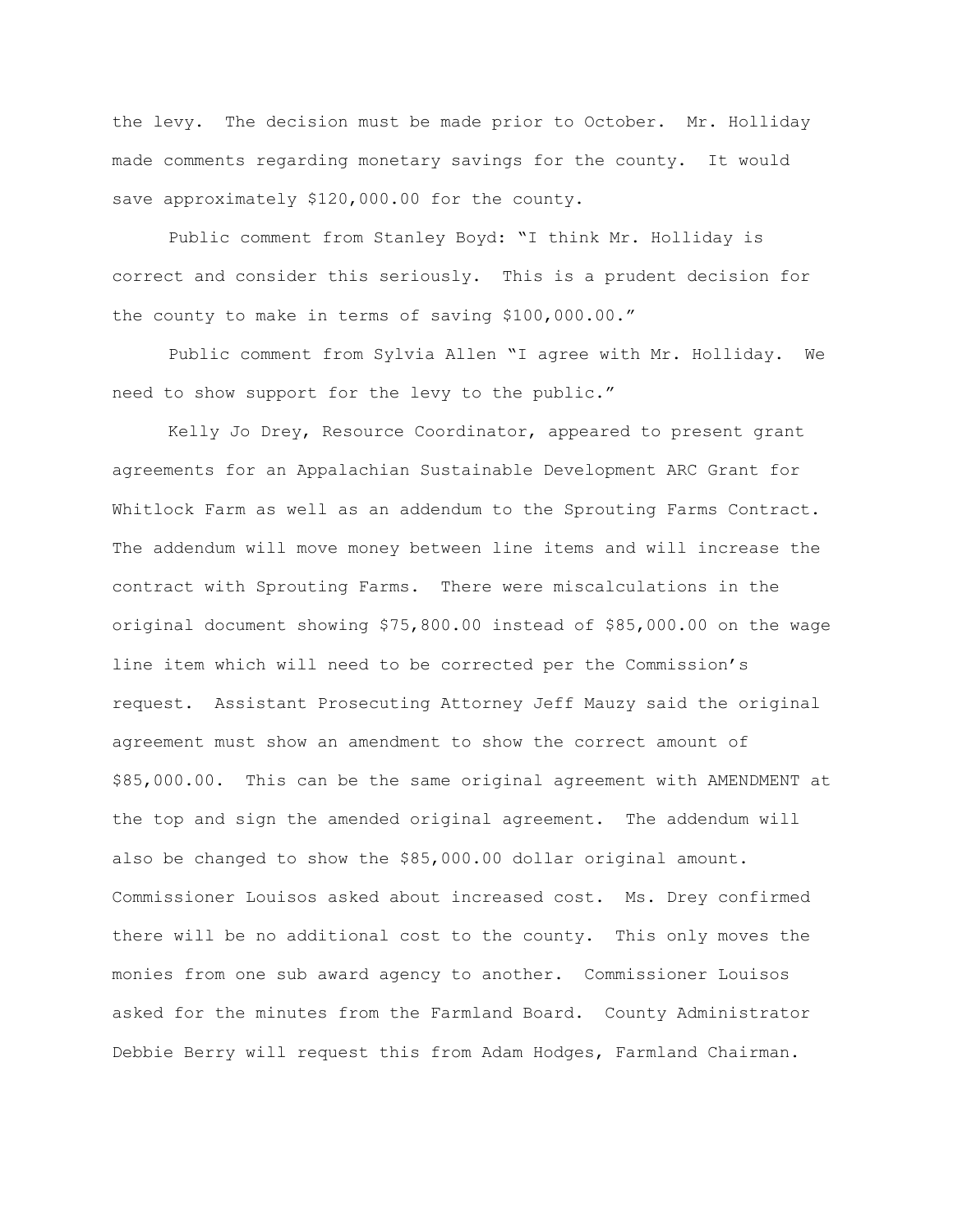Ms. Drey made the requested changes to update the original with the correct totals. Commissioner Brenemen motioned to approve the amendment to the agreement with Sprouting Farms to \$85,800.00. Commissioner Louisos seconded. Unanimous decision.

Commissioner Brenemen motioned to approve the amendment to the agreement to add \$25,000.00 to the sub award agreement with Sprouting Farms from another agreement at no additional cost. Commissioner Louisos seconded. Unanimous decision.

Ms. Drey presented a new grant agreement for the Appalachian Sustainable Development ARC Grant for Whitlock Farm. This agreement will allow the Commission to be the sub award recipient from the ASD organization. The matching funds will come from the excise tax money. Commissioner Brenemen motioned to approve. Commissioner Louisos seconded. Unanimous decision.

John Stump, Attorney from Steptoe and Johnson was in attendance for a presentation on the Wolf Creek Park and Oak Hill TIF Districts. He gave an overview of the TIF District and the intention to use the revenue for business development in the park. It specifies that the money that accrues is to be used for development of business only. The code is very broad, however what the development office will agree to is very limited. Commissioner Louisos stated most are done with a bond. Mr. Stump agreed; the money is typically used to secure a bond that will finance the project. In WV there are a fair number of counties that run Industrial Parks. Discussion was held about various parks and how they are managed. The benefits to drawing in small business versus large business are due to the smaller losses if the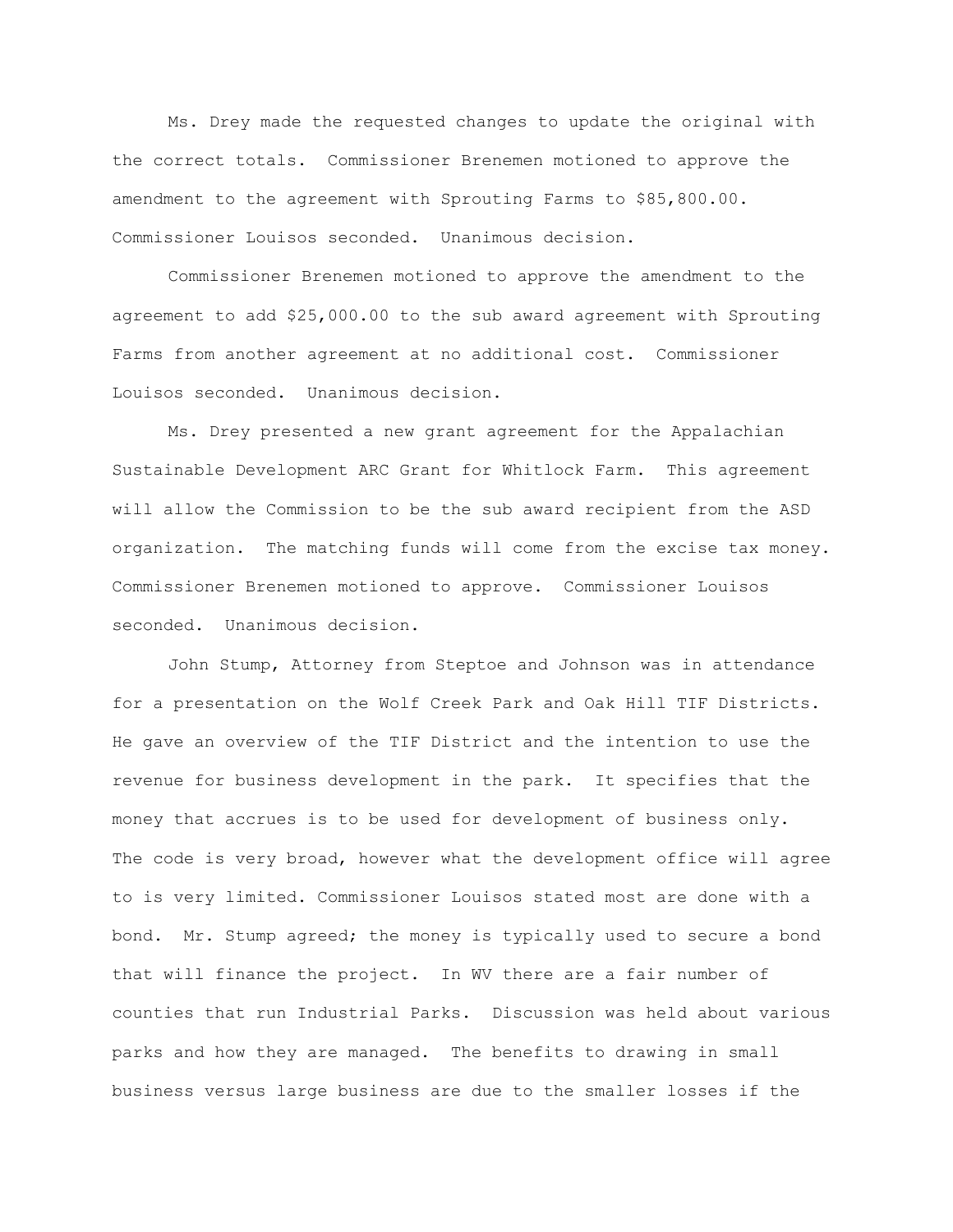business does not stay. Discussion was held regarding the State Development web site and the usefulness of being listed as a shovel ready site.

Ms. Berry presented a Consumer Sales Tax form for FC Park for approval and signature of President Scalph for the quarter ending June 30, 2019. Commissioner Brenemen motioned to approve. Commissioner Scalph seconded. Unanimous decision.

Ms. Berry presented a Budget Revision for approval and signature for the Coal Severance Fund. Commissioner Louisos motioned to approve. Commissioner Brenemen seconded. Unanimous decision.

Ms. Berry presented a letter to WV Supreme Court requesting reimbursement for rent for Family Law Judge in the amount of \$3,375.00 for the month of July 2019. Commissioner Brenemen motioned to approve. Commissioner Scalph seconded. Unanimous decision.

Ms. Berry presented a letter from K. William Hauer, Treasurer with FC Farmland Protection Board requesting the reappointment of Adam Hodges (term expiring 5/2021), Russell Hypes (term expiring 5/2023), Steven Wheeler (term expiring 5/2023) and Denise Scalph (term expiring 5/2021). Commissioner Louisos motioned to approve. Commissioner Brenemen seconded. Unanimous decision.

Ms. Berry presented a letter from Rick Forren, chairman of the Fayette County Planning & Zoning Commission requesting the reappointment of Debbie Sizemore, George Tabit, and James Tucker. Terms expire 8/3/2019 and will run through August 2022. Commissioner Louisos motioned to approve. Commissioner Brenemen seconded. Unanimous decision.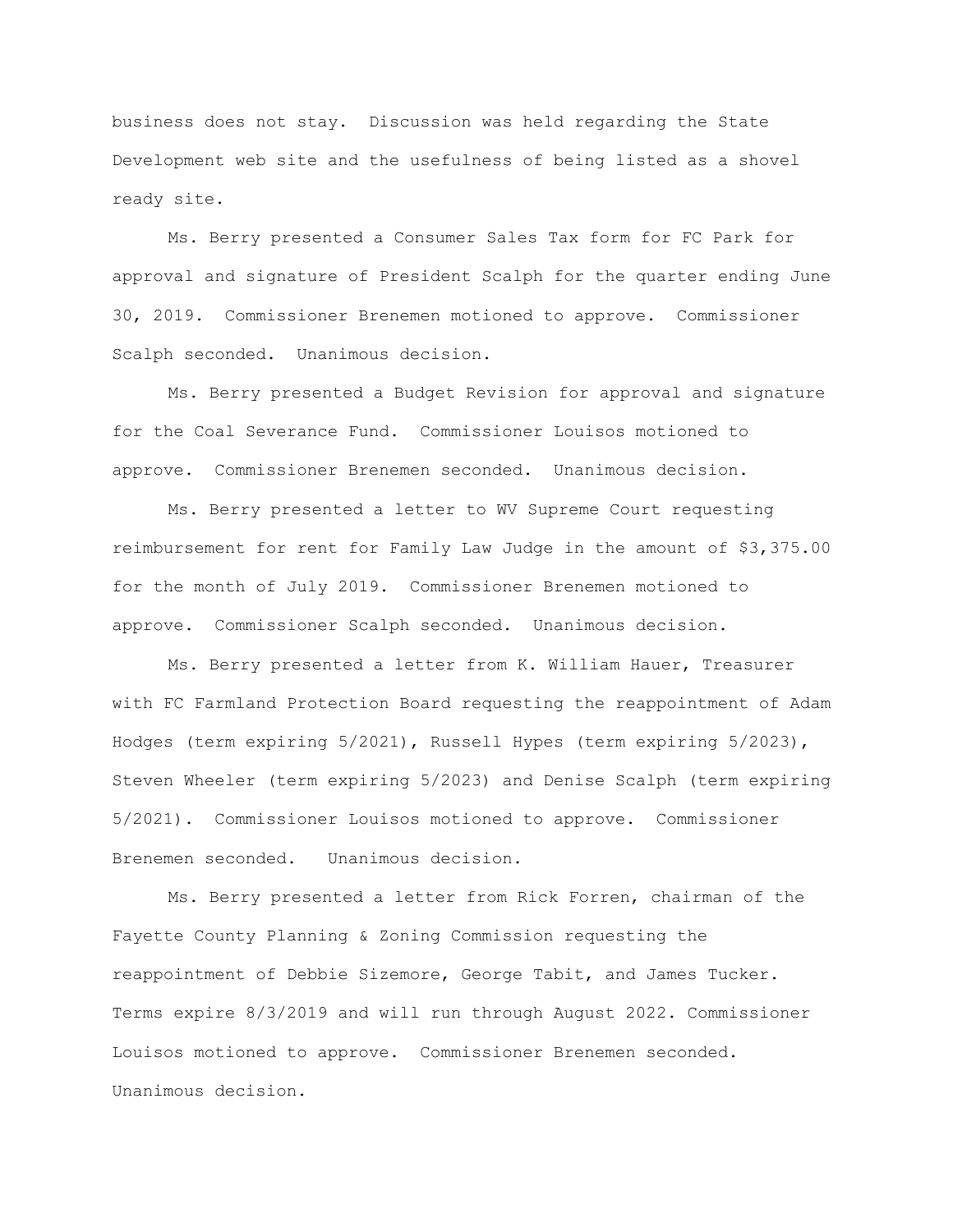Ms. Berry presented a letter for approval and signatures of the Commission to the WV Alcohol Beverage Control Administration notifying that the Fayette County Commission is aware of the Spartan Race events taking place on August 23, 2019 – August 25, 2019. Commissioner Louisos motioned to approve and sign the letter. Commissioner Brenemen seconded. Unanimous decision.

Ms. Berry presented a legal ad for approval to set a Public Hearing for the change in polling places for Gatewood Elementary School Precinct 4 to Gatewood Outreach Center; Mount Hope Elementary School Precinct 24 to move to Mount Hope Fire Department and merge with Precinct 23; and Precinct 28 Smithers City Hall to New Smithers City Hall (Former Valley Elementary) and merge Precinct 28 & 37. This ad will only advertise Precinct 4's change. The Precinct Map will need be redrawn to show the consolidations of Precincts 23 and 24 and Precincts 28 & 37. Commissioner Louisos motioned to approve advertising the polling place change for Precinct 4. Commissioner Brenemen seconded. Unanimous decision.

Ms. Berry presented a quote for approval for a new 4" backflow and tie in meter to WVAW for the Fayette County Health Department. (\$6,400.00) Fire Safety Products. The Commission asked for additional quotes.

Ms. Berry presented a request from Becky Kellum, Director of Fayette County Public Libraries requesting the reappointment of Donna Smith to the FC Public Library Board. Term to expire June 30, 2024. Commissioner Louisos motioned to approve. Commissioner Brenemen seconded. Unanimous decision.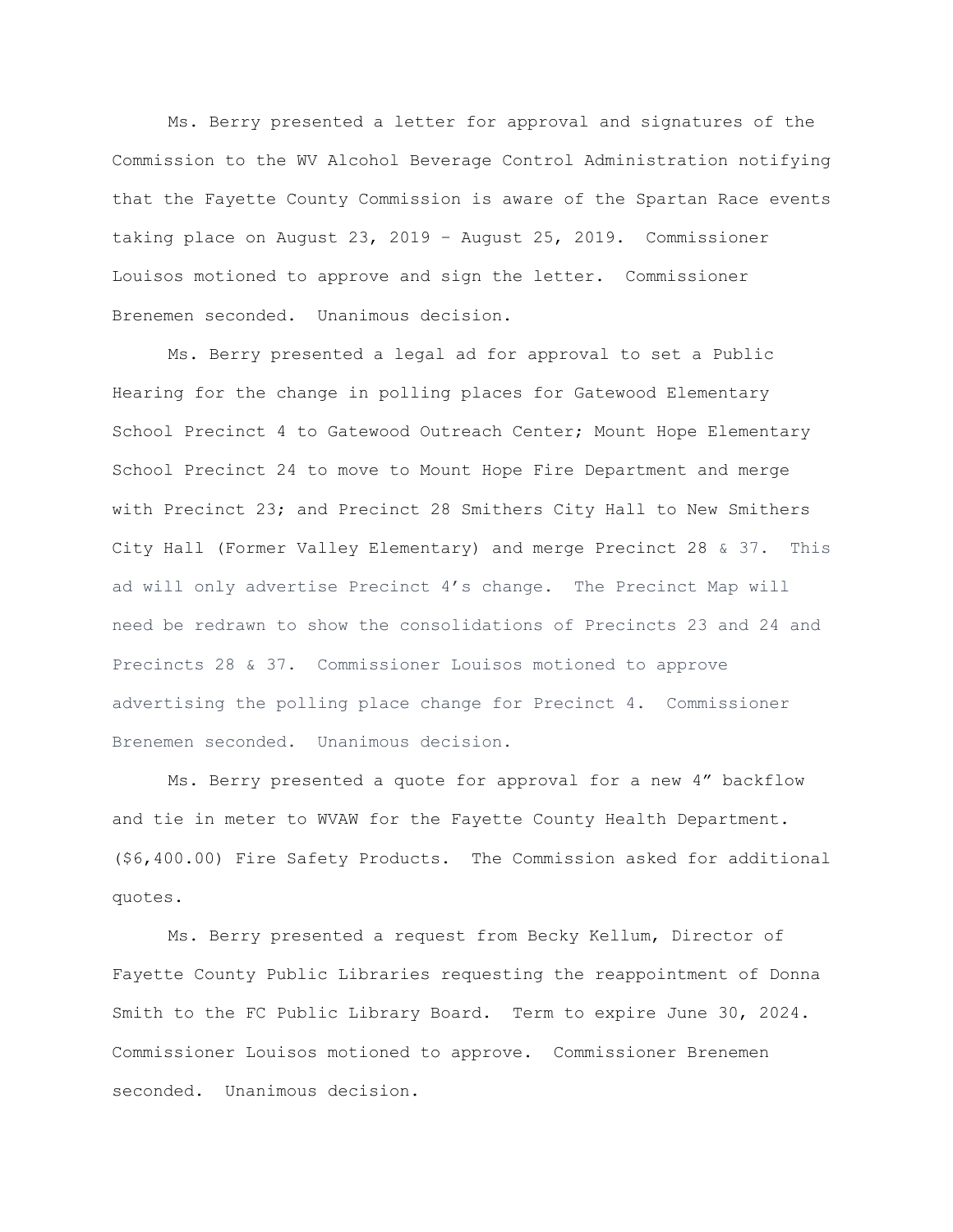Ms. Berry presented a support letter for approval and signatures of the Commission for John David with SALS supporting plans to develop a low-income housing project as a part of a Youth Build Project. Commissioner Brenemen motioned to approve and sign the letter. Commissioner Louisos seconded. Unanimous decision.

Ms. Berry presented Inspection Agreements for approval and signature of President Scalph for Michael T. Rose and Jason Davis for the Fayette County Building Code Enforcement Office. Agreements are for a period of one year starting July 1, 2019 and ending July 1, 2020. The Commission requested copies of their licenses first.

Ms. Berry presented a discussion about a survey for FC Detective Bureau Property. She is looking into quotes and requirements.

Ms. Berry presented for discussion complaints about fireworks and yearly permit fees for roadside vendors in non-municipality areas. More research will need to be done.

Ms. Berry presented a Yearly Building Code Official and Inspector Agreement with the Town of Fayetteville for approval and signature of President Scalph. Commissioner Louisos motioned to approve and authorize President Scalph to sign. Commissioner Brenemen seconded. Unanimous decision.

Ms. Berry presented approval of a drawdown for the Community Corrections grant in the amount of \$15,515.60 for June, 2019. Commissioner Louisos motioned to approve. Commissioner Brenemen seconded. Unanimous decision.

Ms. Berry presented a Fire Levy Agreement for the Town of Fayetteville for approval and signature for the FY beginning 7/1/19.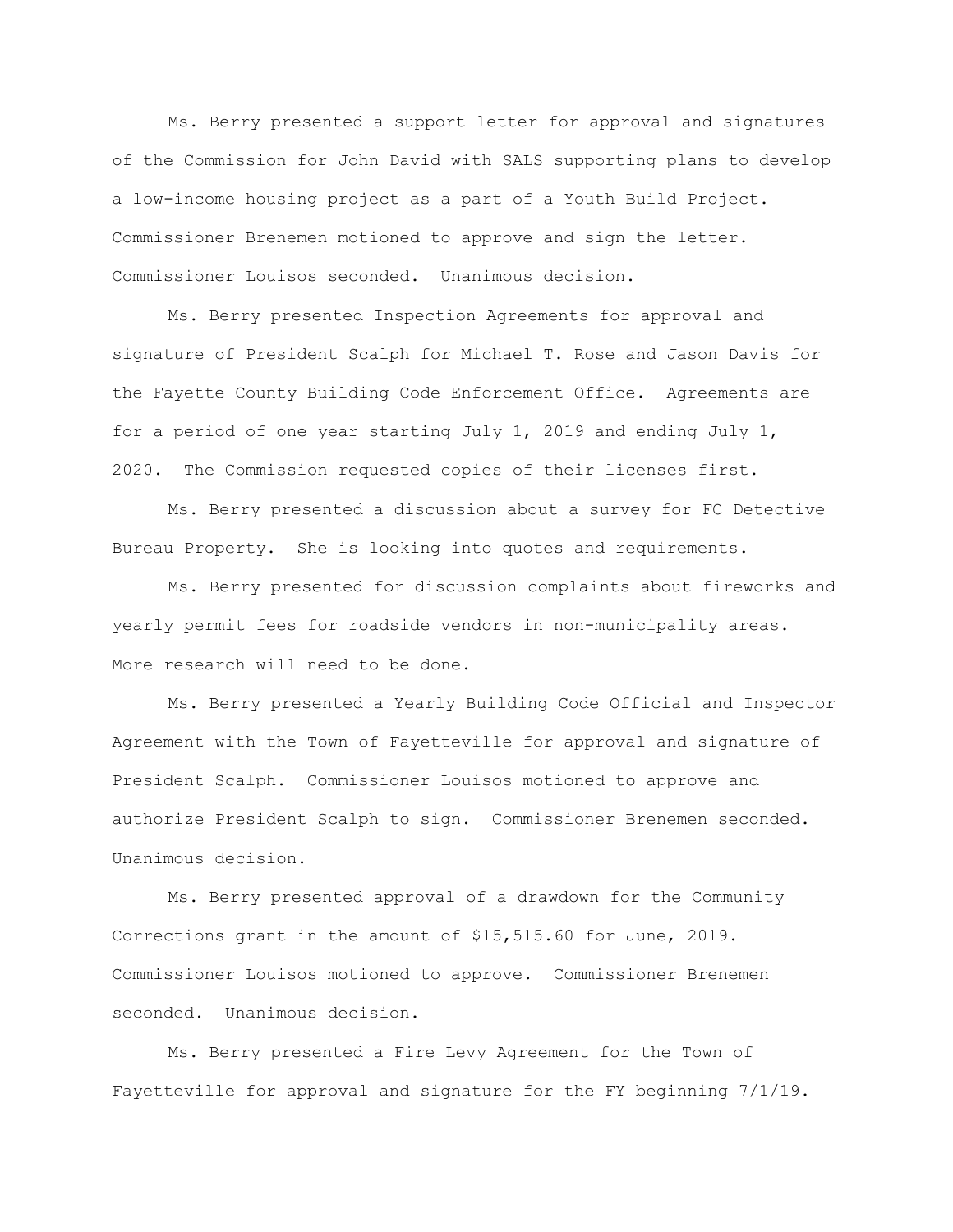Commissioner Louisos motioned to approve. Commissioner Brenemen seconded. Unanimous decision.

Ms. Berry presented an Order to Combine or Divide and Segregate for Edward Scott, Kimberly Ann Stover and Erin Hope Wilburn, respectively. Commissioner Louisos motioned to approve. Commissioner Brenemen seconded. Unanimous decision.

The meeting was adjourned at 1:23 p.m.

FAYETTE COUNTY COMMISSION REGULAR SESSION JULY 26, 2019 COURTHOUSE FAYETTEVILLE, WV 25840 MEMBERS PRESENT: DENISE A. SCALPH, JOHN G. BRENEMEN, TOM LOUISOS

The Fayette County Commission met in a regular session on this 26th day of July, 2019.

President Scalph called the meeting to order at 9:00 a.m.

Eddie Young, Assessor, appeared to present real estate exonerations for Linda L. Estep \$328.18; Barbara Ortiz \$196.00, \$196.00, \$192.92, \$193.92, \$193.92 and 213.76; Lionel Waters \$133.20; Warm Hearts from Warm Hearts \$521.76; \$2,035.62; Melvin & Sue Ann Smith \$256.20; Eric H. Autenreith \$256.20; Ada M. Etvir Gilliam \$403.40; Charles R. & Zenda Vance \$322.56; Burton & Deborah Sims \$134.64 and \$608.80; Frances & Geneva Aide \$266.28; Terry Matthews Atal \$77.50, \$11.92 and \$19.88; George A Nichols \$201.24; Thomas Beverage \$119.42; James M. & Robert Gwinn \$510.32; and Nuttall LLC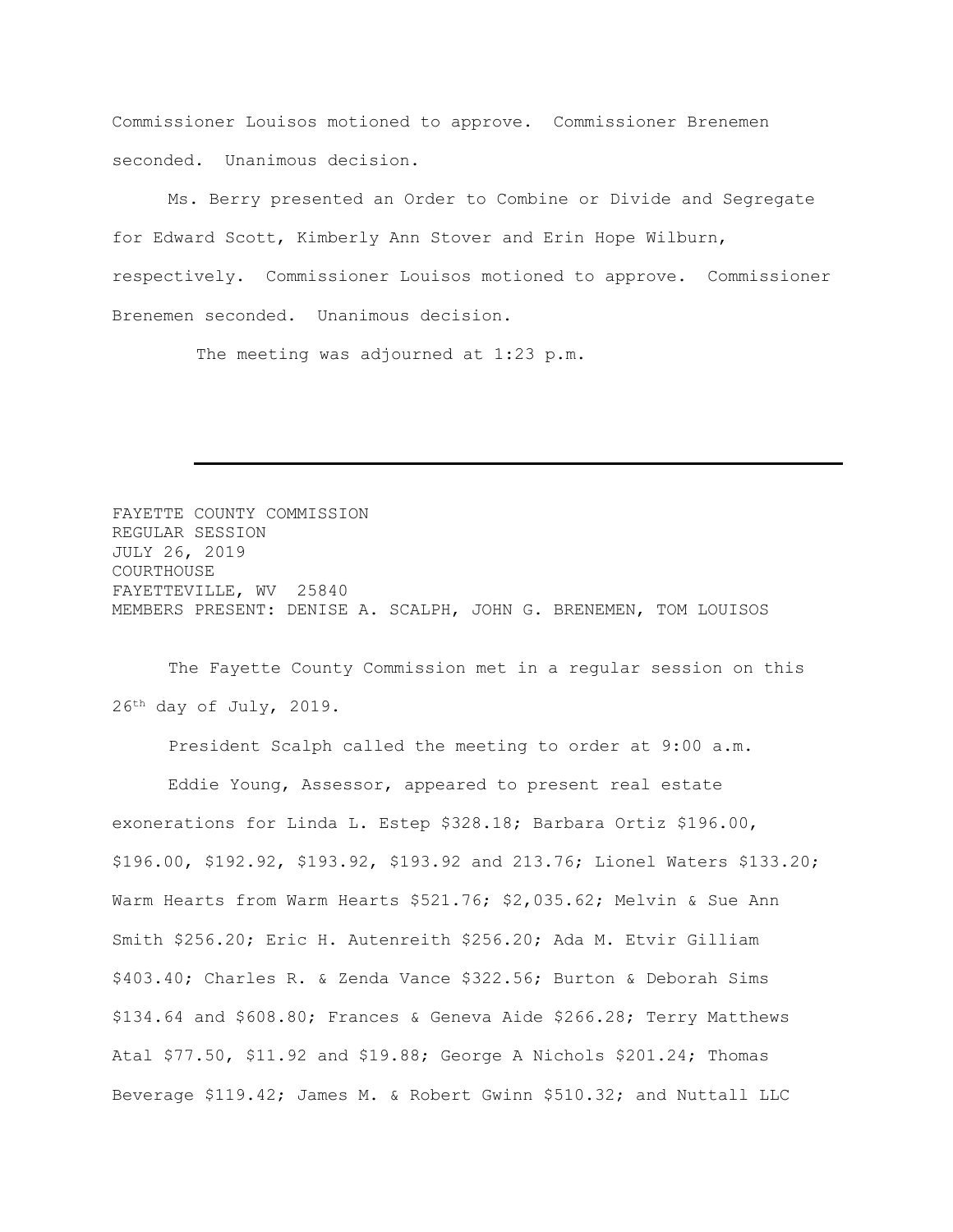\$16.92. Commissioner Brenemen motioned to approve. Commissioner Louisos seconded. Unanimous decision.

Commissioner Brenemen motioned to approve vouchers and invoices. Commissioner Louisos seconded. Unanimous decision.

Commissioner Brenemen motioned to approve 2nd half payroll releasing checks on July 30th, 2019. Commissioner Louisos seconded.

Commissioner Brenemen approved the minutes from June  $21^{st}$ , 2019. Commissioner Louisos seconded. Unanimous decision.

Estate settlements were presented for Mary Tolstick; John William Bragg; Larry Lee Pugh; Daniel Leroy Lomelino; Amy Elizabeth Ewing; Brenda Kay Johnson; Peggy Jean Thomas; Nancy Leota Angel; and Kristopher Dale Arrington. Commissioner Brenemen motioned to approve and authorize President Scalph to sign. Commissioner Louisos seconded. Unanimous decision.

Debbie Berry, County Administrator, presented Orders to Combine or Divide and Segregate land for Zenda Vance, Martha E. Toney, and Gaden Gentry, respectively. Commissioner Louisos motioned to approve and sign the orders. Commissioner Brenemen seconded. Unanimous decision.

Sheriff Mike Fridley appeared to request sending tax ticket reminders. Ten notices were sent out last spring to business who were delinquent. The businesses did pay these taxes which saved the county publication fees and also saves the business late and publication fees. The cost is fifteen cents per notice. Sending out ten notices brought in \$152,000.00 of unpaid taxes from those businesses. Commissioner Brenemen motioned to approve, with the Sheriff returning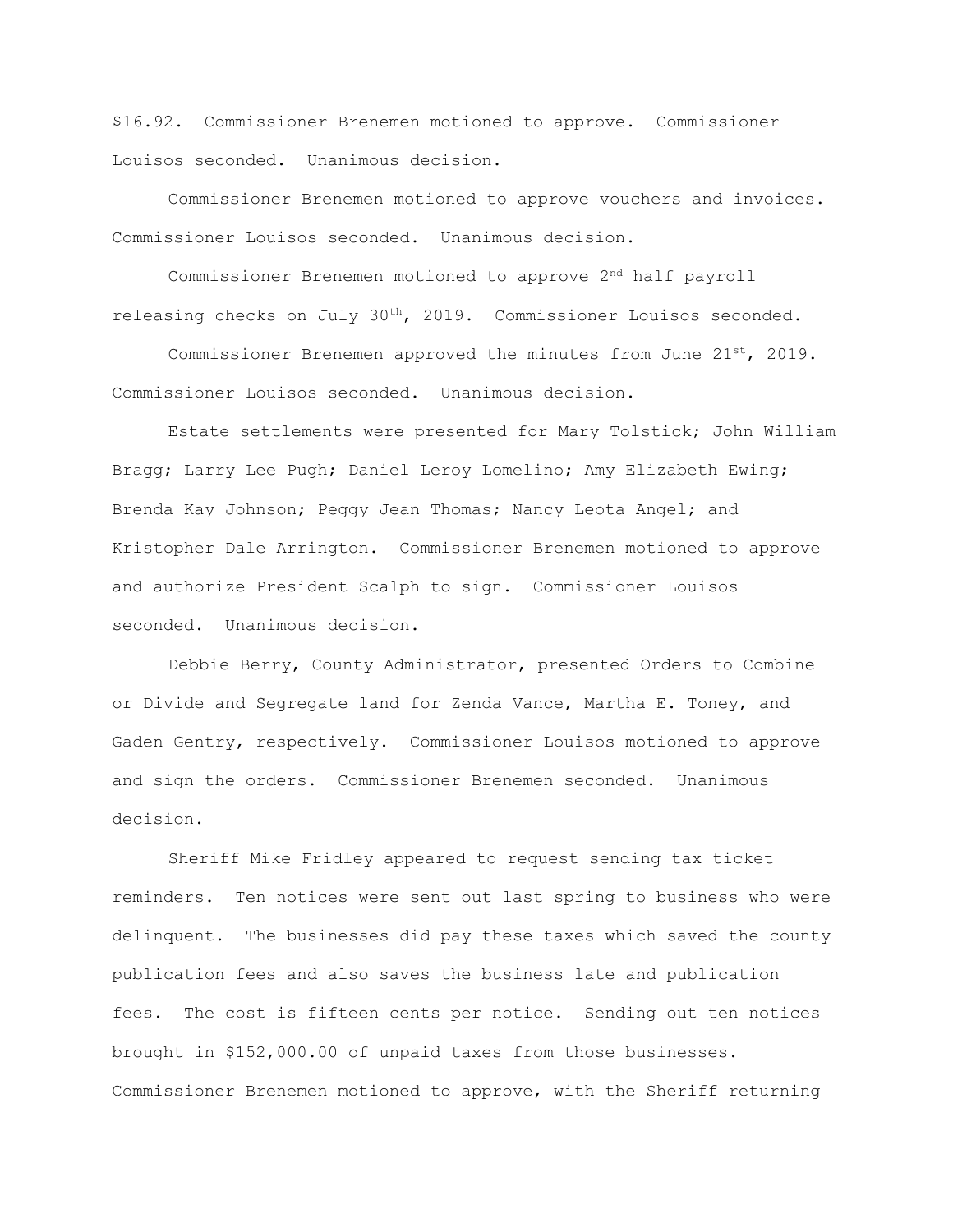to let them know when they will be sent. Commissioner Louisos seconded. Unanimous decision. Sheriff Fridley also noted the public has had positive response to the extended hours of the Assessor and Tax offices.

Gabe Peña, Deputy Resource Coordinator appeared to present a Solid Waste Authority Funding Request. The Solid Waste Authority was one of 7 that received \$15,000.00 or more from the Solid Waste Management Board. The grant will be used to purchase a new truck for the FCSWA. The truck would cost \$25,000 according to state bid, down from \$38,000.00. The FCSWA is asking the Commission for assistance with the remaining amount to purchase the truck so Litter Control Officer Tommy Harris can continue his activities. Mr. Peña gave a breakdown of Mr. Harris' duties and amounts of litter removed in the County. The current truck has 193,000 miles and was purchased used from state surplus. It just returned from the auto repair shop for issues, and also had to be towed while hauling for the Valley food pantry. The Commission asked that Ms. Berry check insurance costs for the new truck and will review funding levels to see where the funds will come from, as well as the towing capacity of the truck. The Commission will table and resume discussion on August  $9^{th}$ .

A public hearing was held in regards to changing the polling place for Precinct 4. Kelvin Holliday, County Clerk, was not in attendance. President Scalph requested his presence at 10:00 a.m. for this hearing. This has been advertised per legal requirements. All are in agreement that this is a good location. The building owner is making upgrades to ensure there are no issues. Commissioner Louisos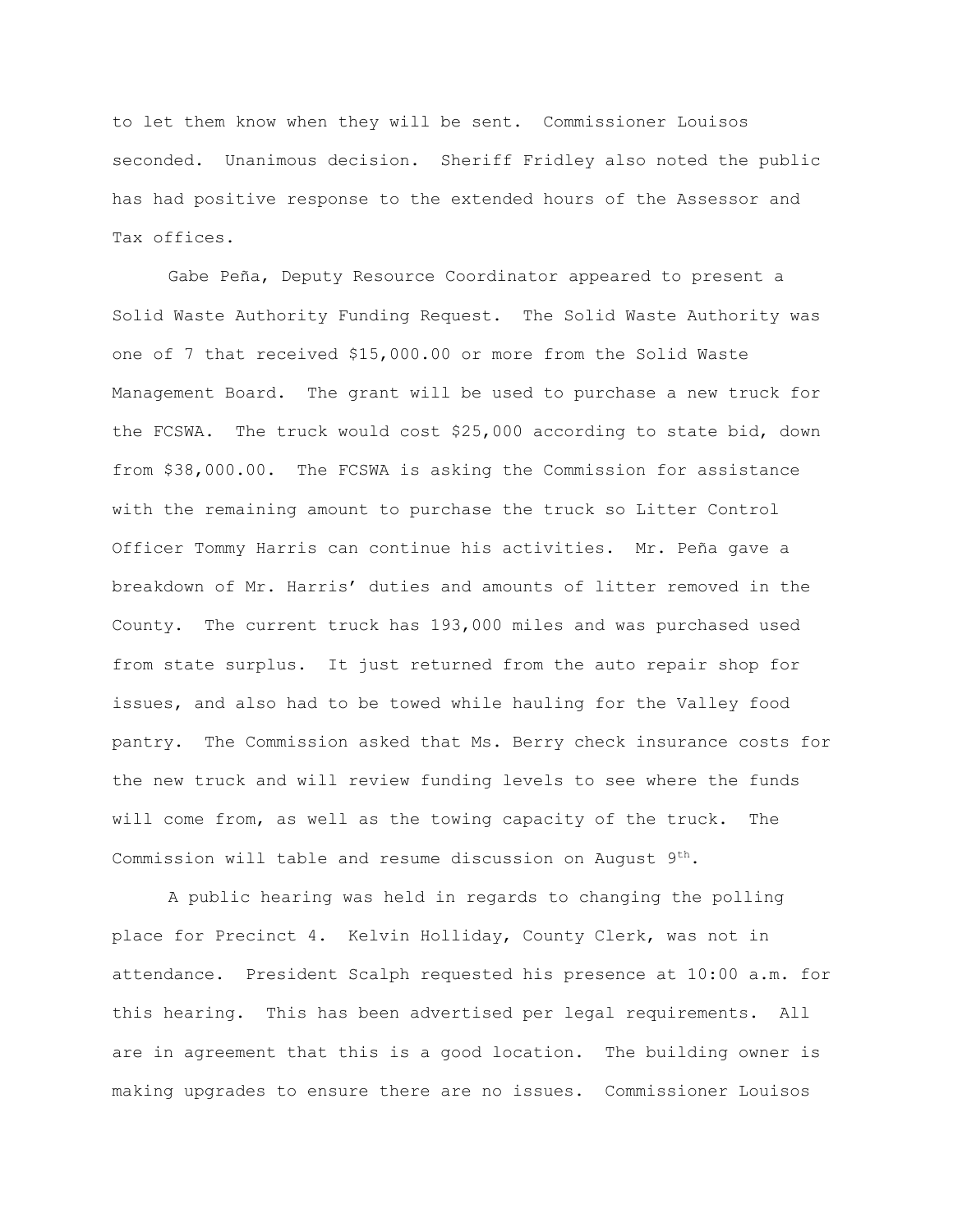motioned to approve moving Precinct 4 polling place from Gatewood Elementary to the Gatewood Outreach Center. Commissioner Brenemen seconded. Unanimous decision.

Commissioner Brenemen motioned to enter an Executive Session at 10:15 for legal advice. The Commission returned with no decision made at 10:50.

Debbie Sizemore, Partnership Specialist for the 2020 Census was in attendance to give a presentation. Ms. Sizemore would like a Complete Count Committee to be formed for Fayette County including mayors, commissioners, DHHR… anyone involved with the public that may be missed. Suggestions were made to contact mayors and get input from their council members to see the best way to start. Discussed way to get information such as with pay stubs, tax statements, church bulletins, food pantry distributions, utility bill inserts, newspaper inserts. The census information determines road funding, grant funding, school information, SNAP, child care assistance, etc… Ms. Berry read the proclamation recognizing the importance of the census and committing the Commission to assisting with notifying citizens of the importance. Commissioner Brenemen offered to head up the process. Commissioner Brenemen motioned to approve the proclamation to create a Complete Count Committee. Commissioner Louisos seconded. Unanimous decision.

Lesley Taylor, Region 4 Planning and Development, was in attendance to present Drawdown number 4 in the amount of \$21,225.00 and 5 in the amount of \$6,175.00 for the Broadband Study. Commissioner Brenemen motioned to approve the drawdowns presented for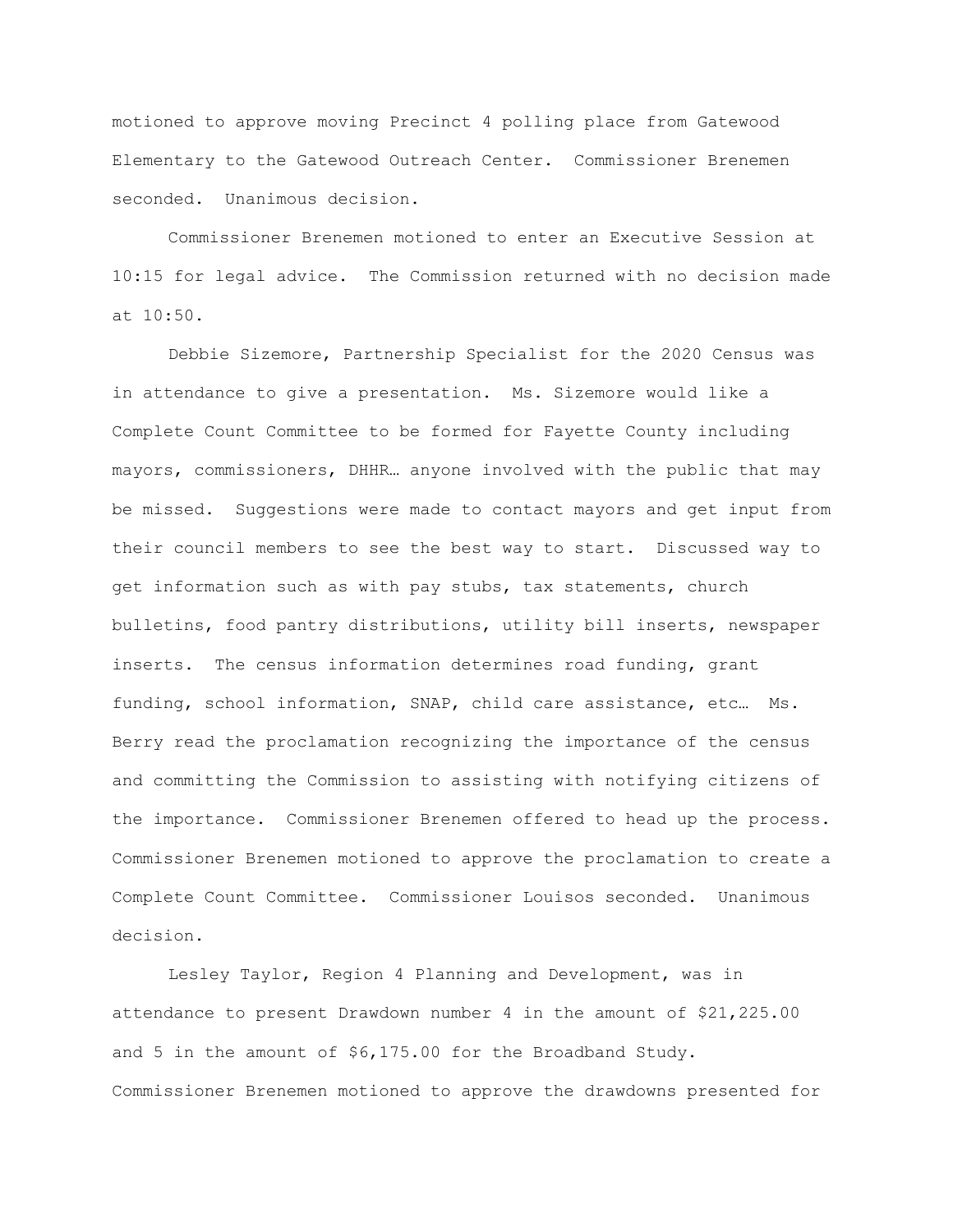the funds to pay indicated CDBG for Broadband Initiate Drawdown 4 \$21,225.00 and Drawdown 5 \$6,175.00. This is grant money to be paid through the CDBG. Commissioner Louisos seconded. Unanimous decision.

Ms. Taylor presented Grant Amendment #1 requesting a time extension due to delay in the consultant's report. This extends the period of performance to Dec. 31, 2019. Commissioner Brenemen motioned to extend the Broadband Study till 12/31/19 in amendment #1. Commissioner Louisos seconded. Unanimous decision.

Ms. Berry presented a Budget Revision for approval and signature for the General Fund. Commissioner Louisos motioned to approve. Commissioner Brenemen seconded. Unanimous decision.

Ms. Berry presented a Fayette County Health Department Application for a Permit to Operate for approval and signature of President Scalph to sign for Boomer Ballfield. Commissioner Louisos motioned to approve. Commissioner Brenemen seconded. Unanimous decision.

Ms. Berry presented a quote for approval for a new 4" backflow and tie in meter to WVAW for Fayette County Health Department. Bids were received from Fire Safety Products and Brewer & Co. of WV. Commissioner Louisos motioned to approve the quote for the lowest bid from Fire Safety Products for \$6,400.00. Commissioner Brenemen seconded. Unanimous decision.

Ms. Berry presented Inspection Agreements for approval and signature of President Scalph for Michael T. Rose and Jason Davis for the Fayette County Building Code Enforcement Office. Agreements are for period of one year starting July 1, 2019 and ending July 1, 2020.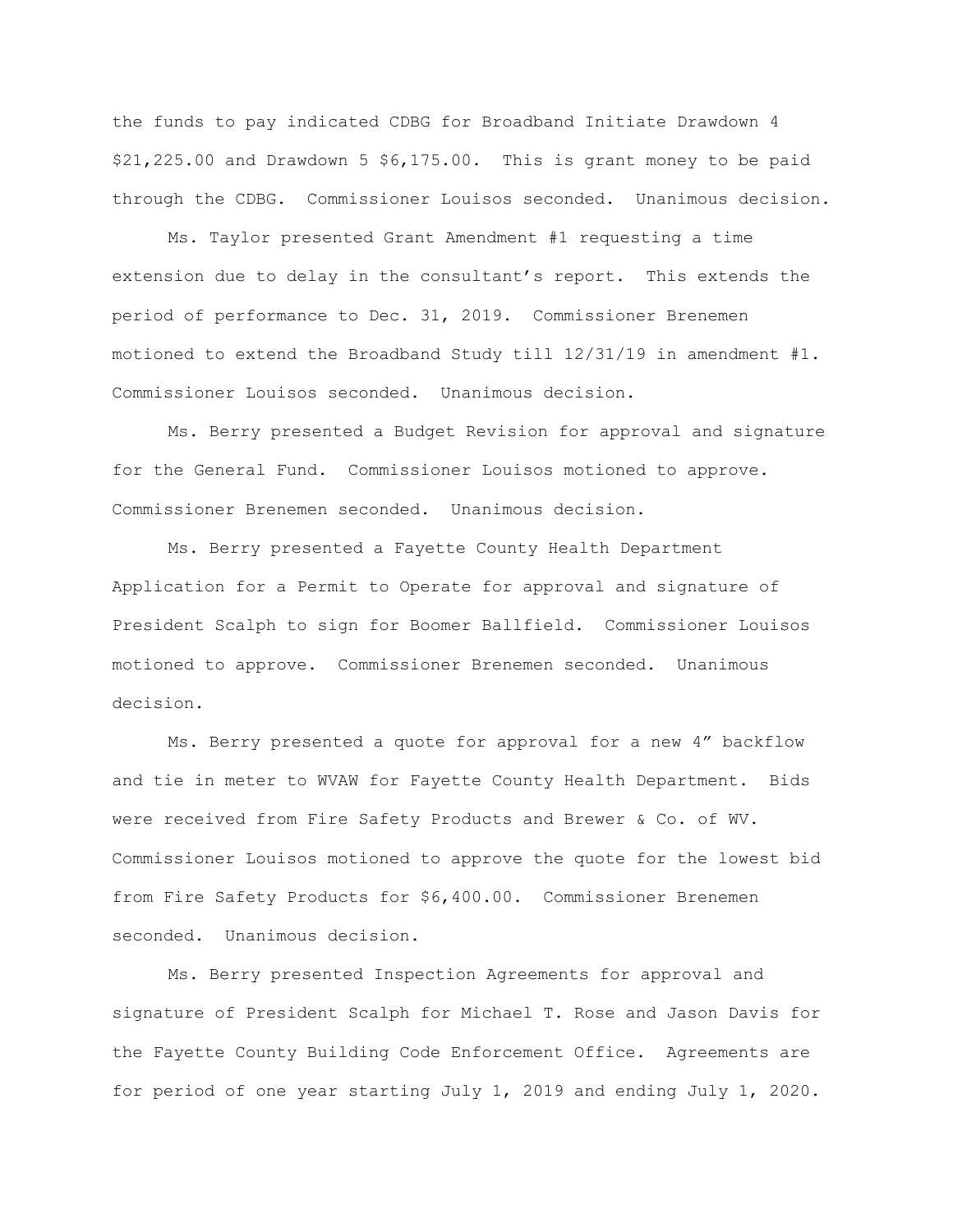Allen Ballard has provided proof of liability insurance and requested permits. Commissioner Louisos motioned to approve. Commissioner Brenemen seconded. Unanimous decision.

Ms. Berry presented a Request from the Fayette County Planning Commission to appoint Carl Harris as a member due to the resignation of Guy Dooley. Commissioner Louisos motioned to approve the appointment beginning August  $4<sup>th</sup>$  2019 to August 3, 2022. Commissioner Brenemen seconded. Unanimous decision.

Ms. Berry presented reappointments of Eric Autenreith and Dr. Beverly Jo Harris to the Region 4 Planning and Development Council as Private Sector members. These appointments were previously approved and letter signed today.

Ms. Berry presented a Thank You letter to Building Code Official Allen Ballard for his assistance with handicap accessibility issues at polling places. Commissioner Louisos motioned to approve and sign. Commissioner Brenemen seconded. Unanimous decision.

Ms. Berry presented a Family Court Memorandum of Understanding with the Supreme Court of Appeals of Fayette County Family Law Judge for approval and signature of President Scalph. The MOU was review by PA Mauzy and approved prior to the meeting. Commissioner Louisos motioned to approved. Commissioner Brenemen seconded. Unanimous decision.

Ms. Berry presented a Flex-E Grant Agreement for \$9,000.00 for Redevelopment of the URA for approval and signature of President Scalph from Gabe Peña. Commissioner Louisos motioned to approve. Commission Brenemen seconded. Unanimous decision.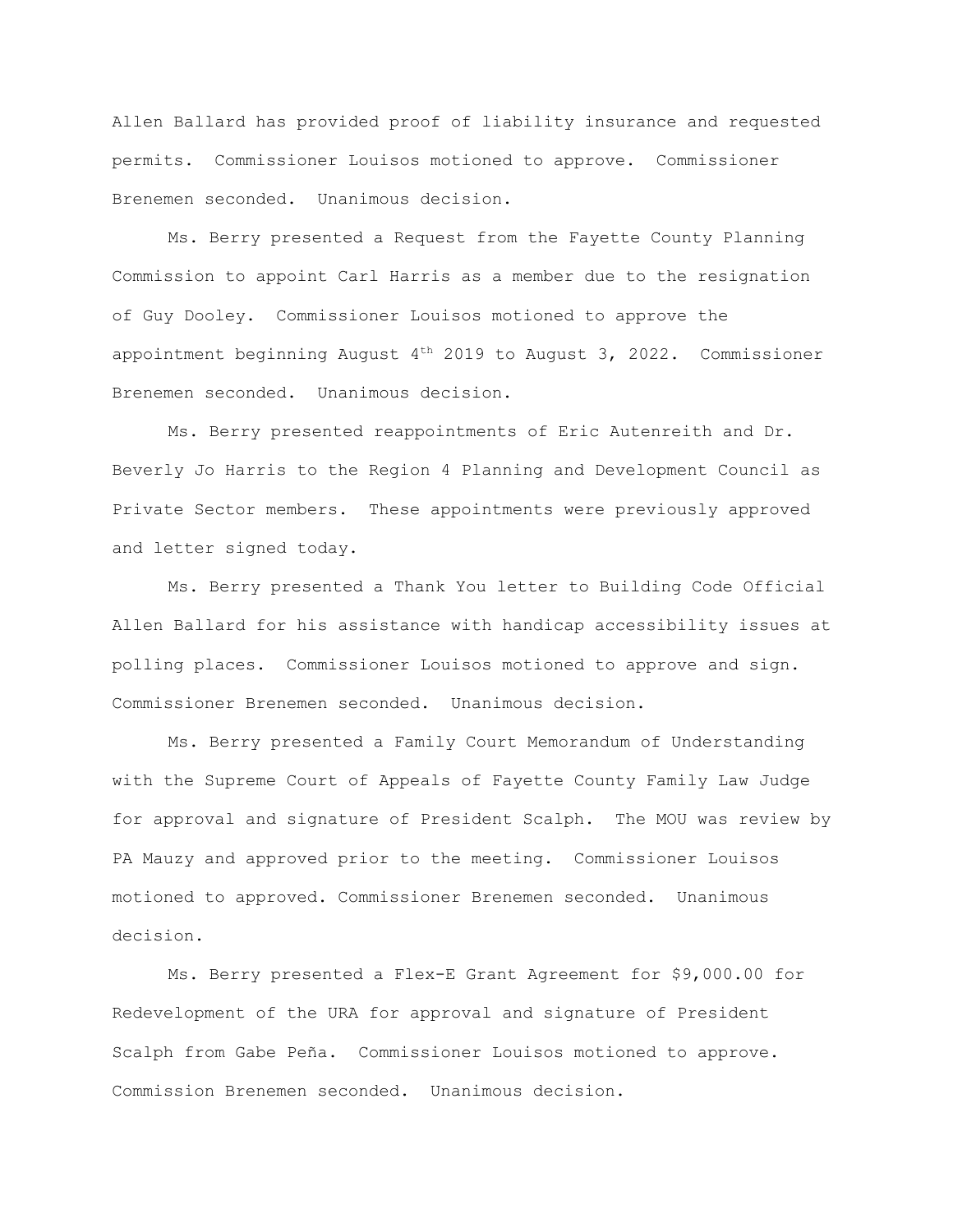Ms. Berry presented a memo to employees related to smoking and spitting in trash cans. Commissioner Louisos motioned to approve. Commissioner Brenemen motioned to withdraw and table for further discussion. Ms. Berry will check with the health department regarding rules, as well as county vehicle prohibitions.

Ms. Berry presented a JAG grant approval. The Commission would like to see grant information before approval.

Ms. Berry presented a request from WV National Guard to use the Fayette County Soldiers and Sailors Memorial Building for a free comedy show for the soldiers working the World Scout Jamboree. No insurance certificate submitted to date; they must have to the County Administrator's office by 4:00 p.m. today or the building will not be open. Commissioner Brenemen motioned to approve as long as insurance is sent. No insurance, approval is withdrawn. Commissioner Louisos seconded. Unanimous decision.

Ms. Berry presented a quote for the precinct map cost. Westlake Inc. is \$750.00. Commissioner Louisos suggested Joe Zelesky from Syntec. Commissioner Brenemen motioned to approve for precinct map. Commissioner Louisos seconded. Unanimous decision.

Ms. Berry presented for discussion a survey for FC Detective Bureau Property. This was tabled for further review due to the cost quote given. Ms. Berry is going to email the surveyor and will be considering reaching out to another surveyor due to the excessive cost.

Discussion was held regarding the New River Humane Society allocation. President Scalph recommended \$140,000.00 from the coal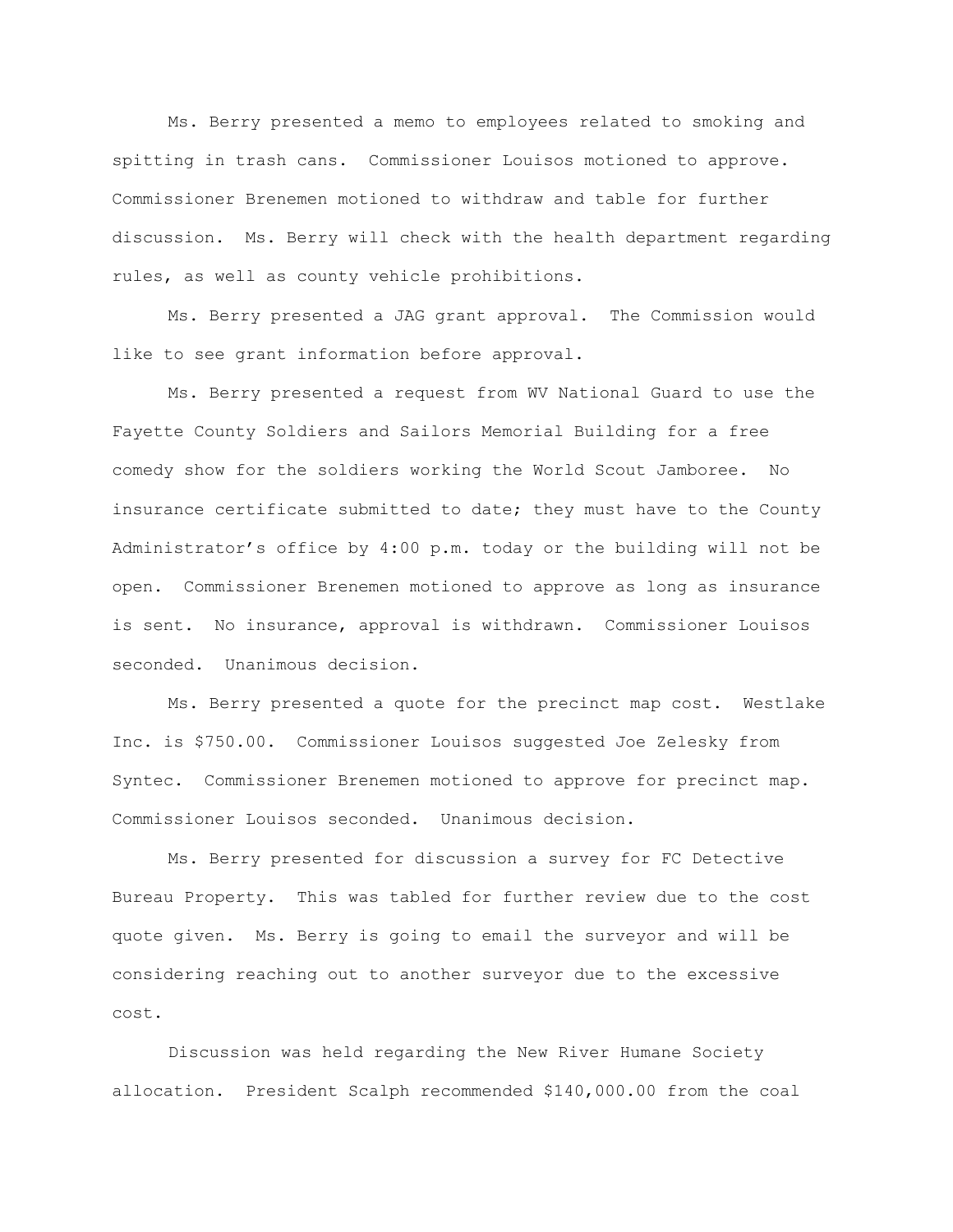severance fund as well as the \$30,000.00 from excise and take them to \$170,000.00 for the year. Consideration needs to be given by the NRHS to adjust staff numbers, hours and cutting costs with the understanding the funding level will not be there next year due to the depletion of the State Investment Pool (SIP) account. Commissioner Brenemen motioned to increase the allocation to the NRHS from the original \$75,000.00 to increase and additional \$65,000.00 from the coal severance carryover and additional 30 from excise tax to make the total \$170,000.00 for the 2019-2020 year. Commissioner Louisos seconded. Unanimous decision.

Lesley Taylor, Region 4 Planning and Development was in attendance for the Armstrong PSD CDBG Implementation Meeting. Todd Goddard from the WV Development Office was present to explain what Region 4 will be doing for the Commission. The implementation packet was reviewed with the Commissioner. Region 4 will be responsible for the duties required for the Grant. The Commission will need to approve the drawdowns for the grant. There is a 36 month deadline for project completion.

The meeting was adjourned at 1:12 p.m.

FAYETTE COUNTY COMMISSION REGULAR SESSION AUGUST 9, 2019 COURTHOUSE FAYETTEVILLE, WV 25840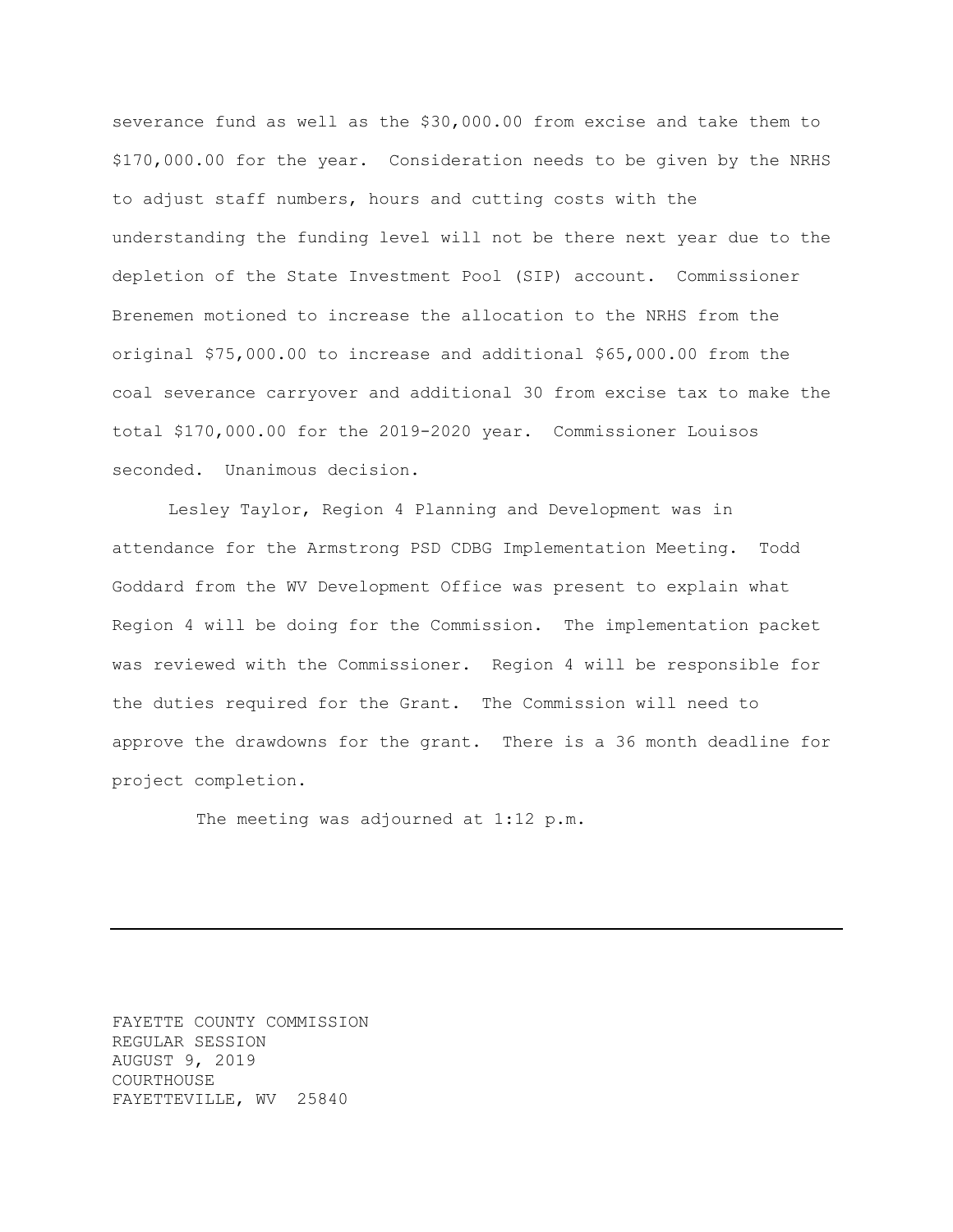MEMBERS PRESENT: DENISE A. SCALPH, JOHN G. BRENEMEN, TOM LOUISOS

The Fayette County Commission met in a regular session on this 9th day of August, 2019.

President Scalph called the meeting to order at 9:00 a.m.

Eddie Young, Assessor, was in attendance to present exonerations for real property for Larry F. Gill \$179.12; Charles Fitzgerald Bennett \$256.20; First Century Bank Inc. \$1,520.28; Charles Edward McComas \$745.24; Vickie L. Coleman \$272.08; Ida Lopez \$38.50; Jennifer N. Cottle Jones \$90.70; Florine Leedy Clemons \$71.22; Barry Wayne Whitt \$714.02; James William Hypes \$542.66; and John S. Syner etal \$165.24. Commissioner Brenemen motioned to approve real exonerations. Commissioner Louisos seconded. Unanimous decision.

Mr. Young presented personal property exonerations for Calvin Eugene Jr. & Joyce Ann Shuck \$836.70; Eric D. II or Alaina M. Barrett \$390.30; Sharon K. Taylor \$145.20; Michael Alan & Bernadine Sizemore \$1,362.74; Cynthia J. Fannin \$149.26; Jamie E. Johnson \$185.32; Sarah Pennington \$91.84; Danny Allen Hamilton \$1,173.98; Matthew Walker \$74.96; David A. Rowe \$129.50; Roger D. & Kathy Landers \$207.92; Clarence Wayne & Diane E. Epperly \$474.62; Jill Yvonne Creger \$35.36; Melvin H. Dove \$143.74; Susan & Gerald Walker GLW Const. \$1,078.34; Rebecca Sue Wilson \$60.18, \$63.64 & \$79.40; Morton Energy Ins Partners LLC \$59.30; Connie M. Criss \$121.68; TLT \$5,313.88; Norma M. Reed \$216.92; Connie Cole \$205.98; Diane L. Kincaid \$280.46; Roger Owen Cox & Jackie Parker \$58.14; Michael, Brittany, Mike, Shelle Aicher \$259.34; George F. Jr. & Mary Frances Smith \$1,460.30; Carrie McClung Miller \$71.48; and Charles E. Mullins \$519.60. Commissioner Louisos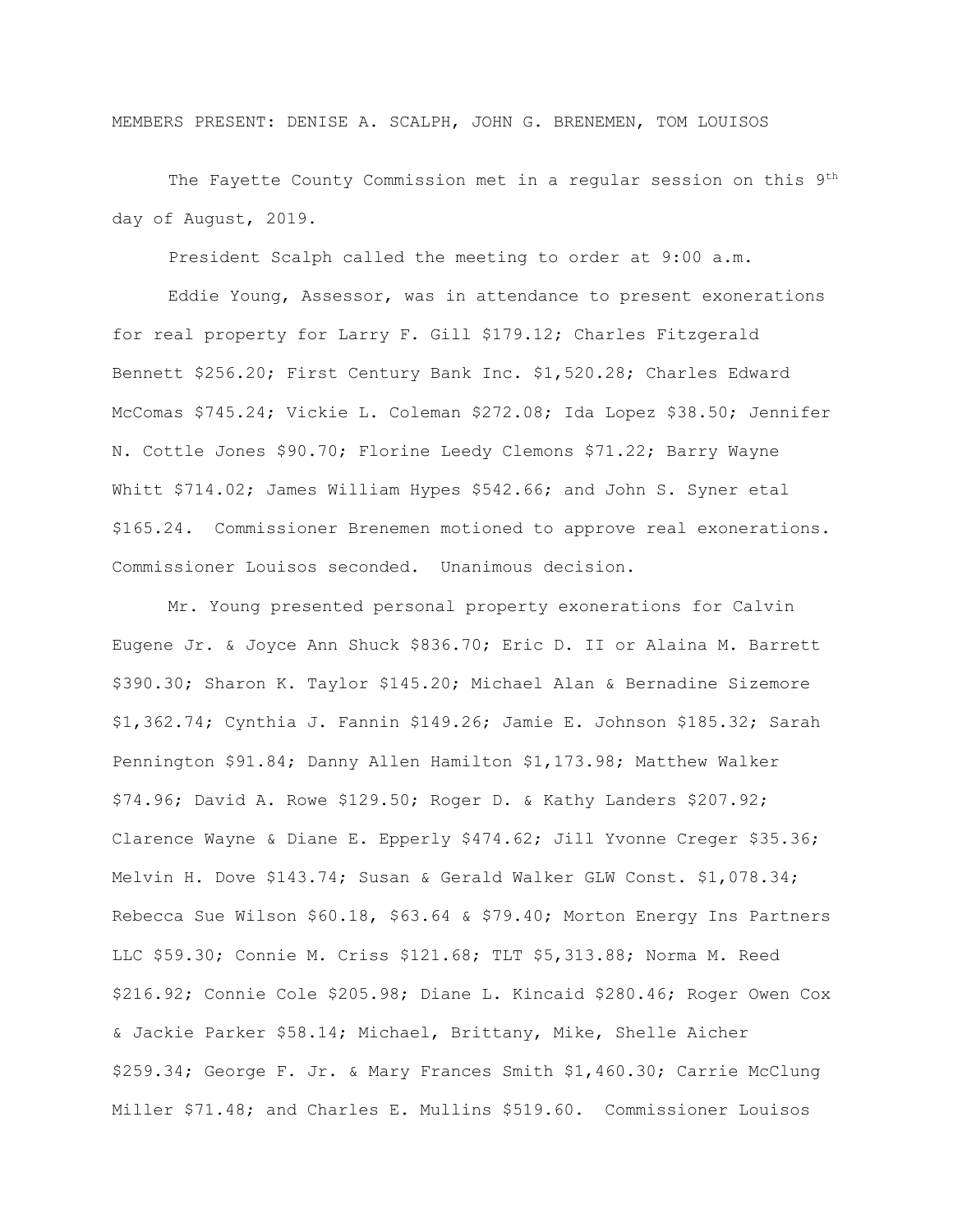motioned to approve the personal property exonerations. Commissioner Brenemen seconded. Unanimous decision.

Commissioner Brenemen motioned to approve vouchers and invoices and release checks today to pay our vendors. Commissioner Louisos seconded. Unanimous decision.

Commissioner Brenemen motioned to approve first half payroll and release checks on August 15<sup>th</sup>. Commissioner Louisos seconded. Unanimous decision.

Commissioner Brenemen motioned to approve prior meeting minutes from July 12<sup>th</sup> and July 26<sup>th</sup> and authorize President Scalph to sign. Commissioner Louisos seconded. Unanimous decision.

Estate settlements were presented for approval for Polly Jo McClung; Veola Carmella Grounds; Brenda Mae Comer; William Sanford Cox, Jr.; and Juanita E. Tanner, respectively. Commissioner Brenemen motioned to approve estate settlements. Commissioner Louisos seconded. Unanimous decision.

Debbie Berry, County Administrator, presented orders to Combine or Divide and Segregate Land for approval for Rodney & Margaret Workman; Cathy Canterbury; Robert D. & Herma A. Cook; Clarence & Mary Ann Toney; and Todd Hall Elliott, respectively. Commissioner Louisos motioned to approve and authorize President Scalph to sign. Commissioner Brenemen seconded. Unanimous decision.

Kelvin Holliday, County Clerk, was in attendance to present a precinct consolidation map for approval to move Precinct 37 into Precinct 28 and move Precinct 24 into Precinct 23 as well as permission to advertise the changes. Clerk Holliday presented a map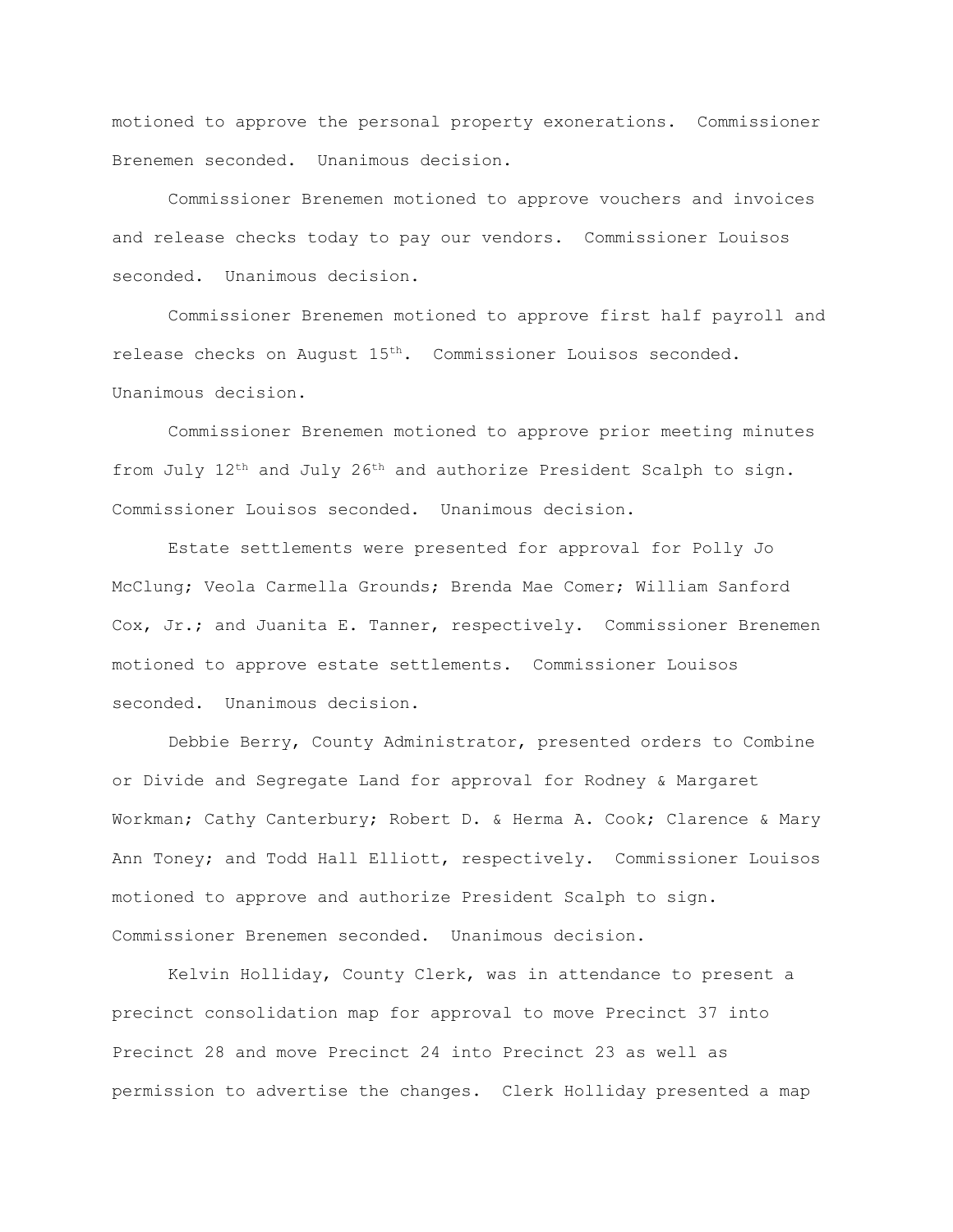of the changes. Discussion was held regarding precinct changes submitted by the county surveyor and clarification needed. There is no record of prior discussion. Commissioner Brenemen motioned to approve consolidation of the precincts listed, as well as advertising of the changes. Commissioner Louisos seconded. Unanimous decision.

Discussion was held regarding fines related to animal cruelty and reimbursing the shelter for vet bills as part of restitution. Also discussion of potential legislative changes to help with funding with animal control centers.

Commissioner Brenemen presented a report to Prosecuting Attorney Larry Harrah regarding Page Kincaid PSD. Mr. Harrah stated clarification is needed regarding who wrote the report. Discussion was held regarding compliance with residency requirements for PSD commissioners. An additional letter will be sent requiring proof that state code is being followed with a response required by August 20<sup>th</sup>. Commissioner Brenemen updated that WVAW was going to submit to the Public Service Commission that they will be filing an injunction to take over Page Kincaid PSD.

The Commission took a break at 10:35 a.m.

New River Humane Society was present to discuss the lease agreement and MOU with the shelter. Kathy Gerencer, NRHS President, was present to address the Commission and give thanks regarding the efforts the Commission put forth to get the shelter where they are. It will help them remain at the shelter and be an advocate for the animals.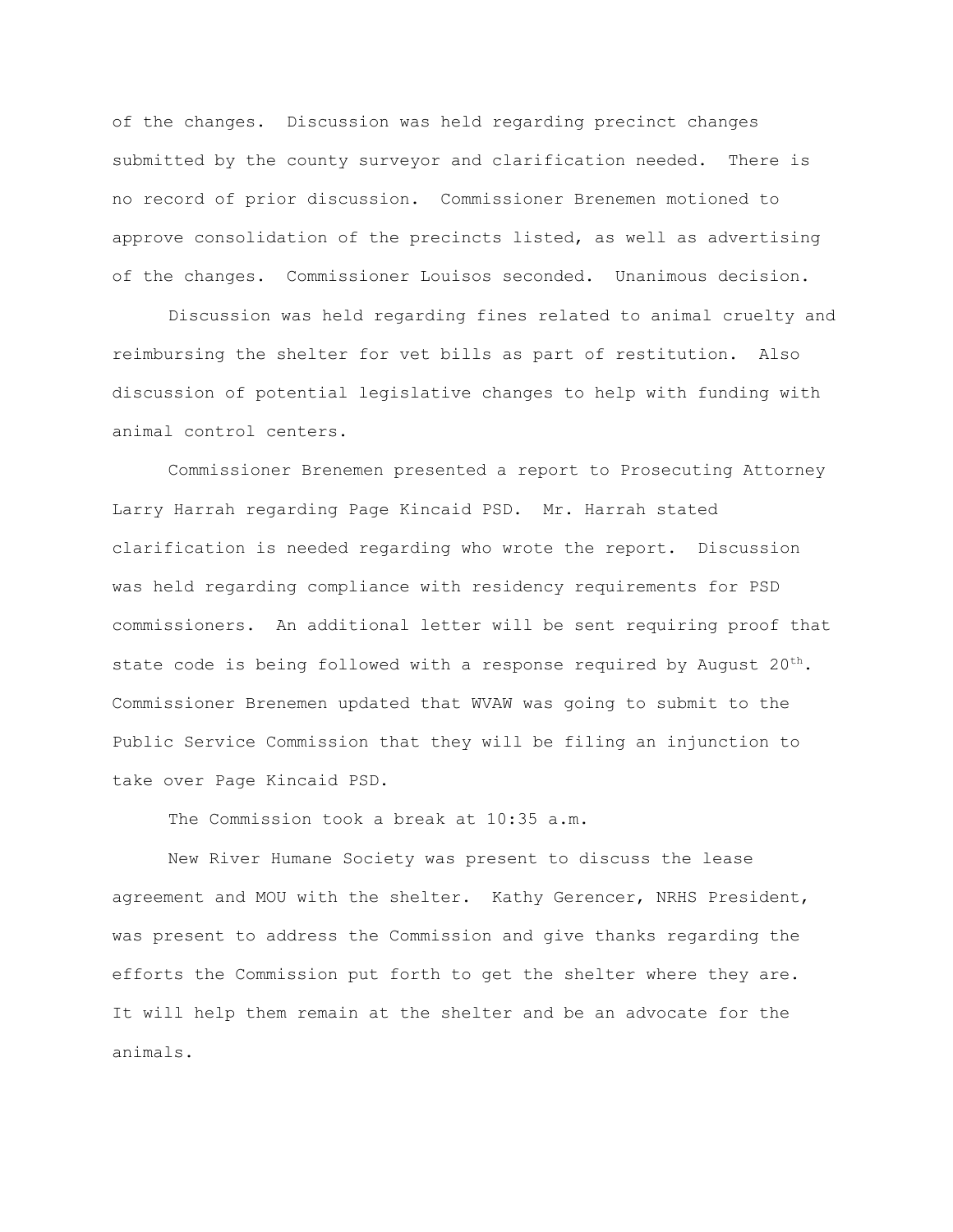Discussion was held regarding MOU and lease agreement. Mr. Harrah found minimal changes to make such as code reference. Also stated to change the terms regarding euthanization of dogs. Mr. Harrah said the lease is standard, for a period of one year. Operational agreement was changed regarding management of employees, etc… These are not Commission employees and should not be directed by Commissioners. Commissioner Louisos asked for a copy of Exhibit A, which will be updated by the NRHS. Also asked questions regarding changes to MOU in terms contained in the contract such as dollar amounts, cancellation, etc… An explanation was given by Director Nicole Harris about staffing and how to cut their expenses. Discussion was held regarding updating skills of employees for more work accomplished with less and fund raising efforts and plans. Commissioner Brenemen suggested reaching out on a national level.

Commissioner Louisos asked if prayer and the Pledge of Allegiance are allowed at Commission meetings. Mr. Harrah said he would need to check on the prayer subject. He is unsure, but it may fall under free speech. He will review. Commissioner Louisos asked if the commission has ever said a prayer and the pledge. Ms. Berry said they have not, to her knowledge. Commissioner Louisos would like to have prayer at 9:00 followed by the pledge. Commissioner Brenemen motioned to start Commission meetings with the pledge of allegiance. Commissioner Louisos seconded. Unanimous decision.

Ms. Berry presented a recommendation from Rene Harper, Park Director, to approve the hiring of new employee Christian McGuire for the garage and park at the standard \$10.00 per hour and a six month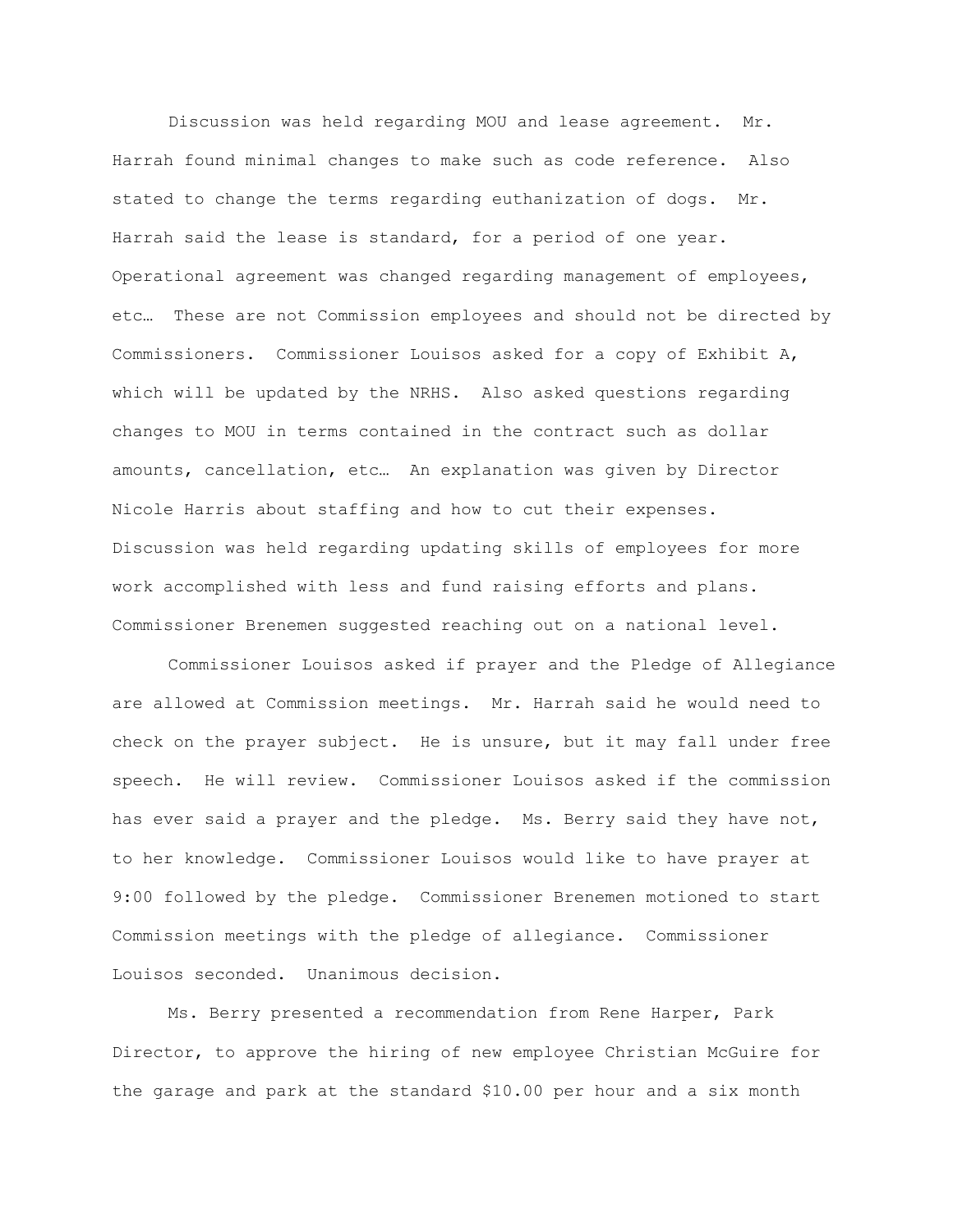probationary period. Driver's license must be switched to WV. Commissioner Louisos motioned to approve. Commissioner Brenemen seconded. Unanimous decision.

Ms. Berry presented a recommendation from Sonny Milam, Maintenance Supervisor, for Courthouse Maintenance worker Kimberly Jo Copa to replace one vacancy at \$10.00 per hour and a six month probationary period. Commissioner Louisos motioned to approve. Commissioner Brenemen seconded. Unanimous decision.

Ms. Berry presented several requests from Sharon Cruikshank, Chairman of the Bridge Day Commission, for appointments as follow:

Terry Ritterbush to serve as the Town of Fayetteville representative to the Bridge Day Commission, term to expire August 2020.

Benjy Simpson to serve as the Rappel representative to the Bridge Day Commission, term to expire July 2021.

Marcus Ellison to serve as the BASE representative to the Bridge Day Commission term to expire July 2021.

Philip Peelish to serve as the Vendor representative to the Bridge Day Commission, term to expire July 2021.

Request from Lizzie Watts, Superintendent NPS to reappoint Chief Range Duane Michael to the Bridge Day Commission, term to expire August 2021.

Commissioner Brenemen motioned to approve the appointments listed. Commissioner Louisos seconded. Unanimous decision.

Ms. Berry presented a letter to the WV Supreme Court for approval and signatures requesting reimbursement for rent for the month of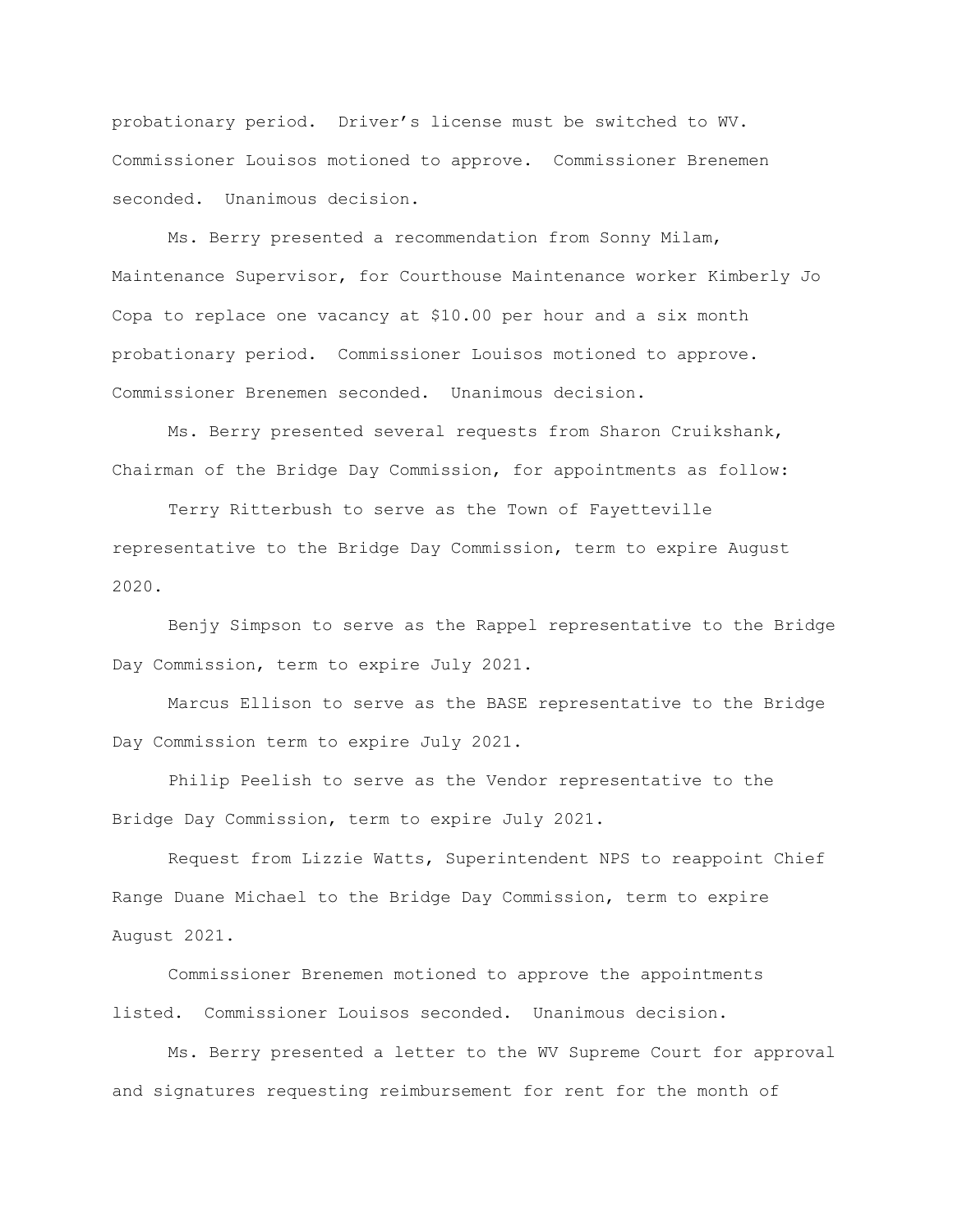August 2019 for the Family Law Judge in the amount of \$3,375.00. Commissioner Louisos motioned to approve. Commissioner Brenemen seconded. Unanimous decision.

Ms. Berry presented a letter to Jeri Sarafin, Director of Fayette County Community Corrections, for the Commission to sign concerning the approved grant amount of \$110,500.00 for the fiscal year 2019/2020 from the Community Corrections Grant program. Requested amount was \$130,000.00. The letter requests that she adjust their budget according to the grant amount approved. Commissioner Louisos motioned to approve. Commissioner Brenemen seconded. Unanimous decision. Discussion was held regarding the DRC grant and the entire amount of the grant not being used. With grant requests, if the funds are not spent during the grant year, the grant will be reduced by the amount not spent. During the upcoming year the Commission will not have the excess funds to supply additional personnel who were not initially replaced and resulted in funding not being used.

Ms. Berry presented a drawdown for Community Correction Grant for the month of July 2019 in the amount of \$16,007.30 for approval and signature for President Scalph. The Commission requests an in person update from Ms. Sarafin. Commissioner Brenemen motioned to approve. Commissioner Louisos seconded. Unanimous decision.

Ms. Berry presented a memo to Elected Officials and Department Heads related to the FY 19/20 Budget. Commissioner Louisos motioned to approve and sign. Commissioner Brenemen seconded. Unanimous decision.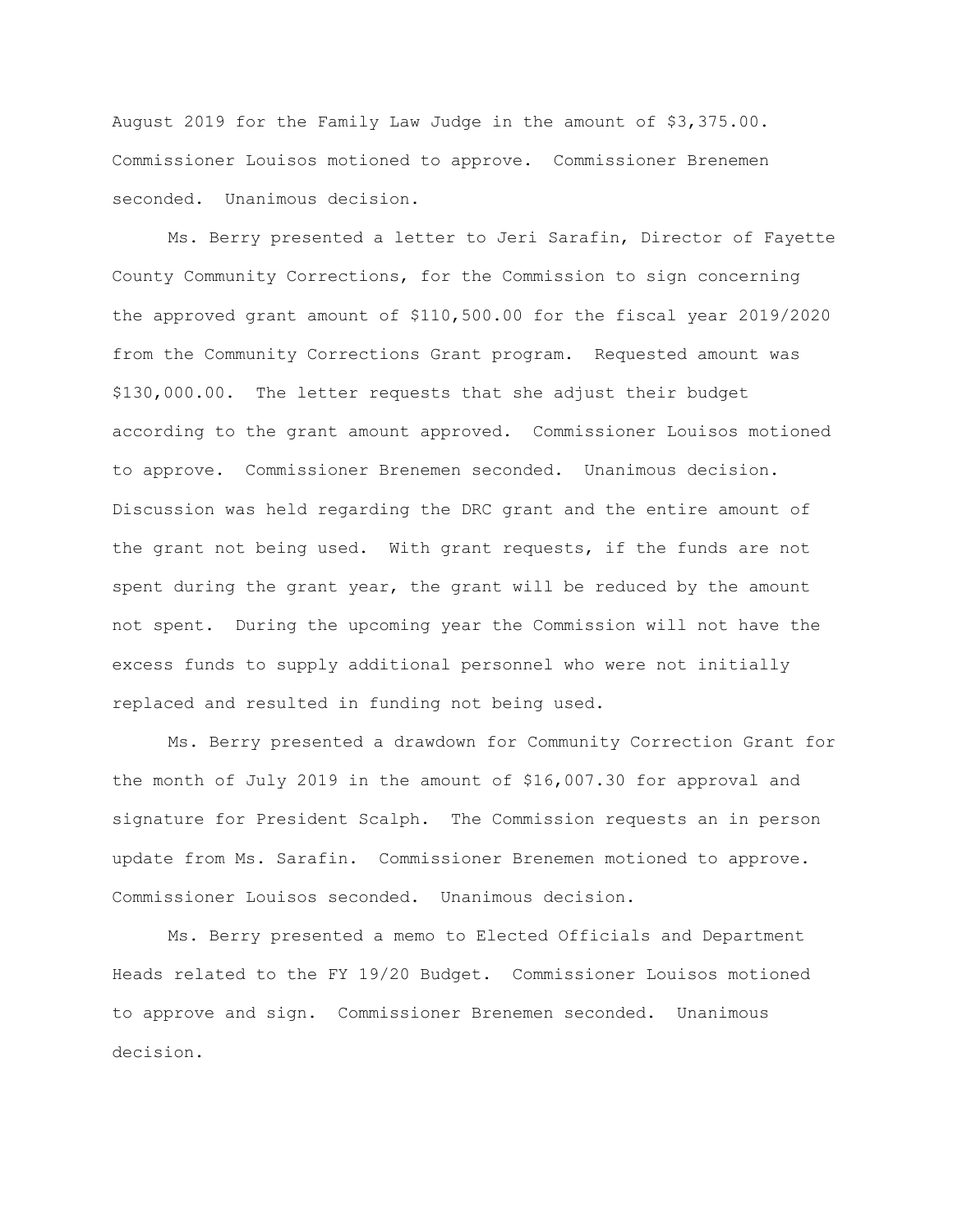Ms. Berry presented a letter to municipalities regarding the 2020 Census Complete Count Committee. Commissioner Brenemen motioned to approve and sign. Commissioner Louisos seconded. Unanimous decision.

Ms. Berry presented a letter to municipalities regarding attending a Commission meeting to discuss the future of Fayette County. Commissioner Brenemen motioned to approve and sign. Commissioner Louisos seconded. Unanimous decision.

Ms. Berry presented for discussion No Smoking Rules at the Courthouse. Office holders will be invited in to discuss.

Ms. Berry presented a request from Circuit Clerk Cathy Jarrett for a new air conditioner the Circuit Clerk's office. Quotes were presented for different BTU units. Mr. Milam recommends 14,000 BTUs from Lowes. Commissioner Brenemen agrees. Commissioner Louisos motioned to approve. Commissioner Brenemen seconded. Unanimous decision.

Ms. Berry presented a request from Kelvin Holliday, County Clerk, for a new laptop for Early Voting; Quote from GST for \$1,065.01. Software is covered under our contract. Commissioner Brenemen motioned to approve the purchase of a Dell Lattitude 3500 for \$1,065.01. Commissioner Louisos seconded. Unanimous decision.

Ms. Berry presented a quote from Jack Booda with Westlake for survey of Rist Property. Mr. Harrah will research the State Code. Tabled for further review.

Ms. Berry presented a request from Sheriff Fridley to appoint Sharon Cruikshank to the Community Corrections board. Commissioner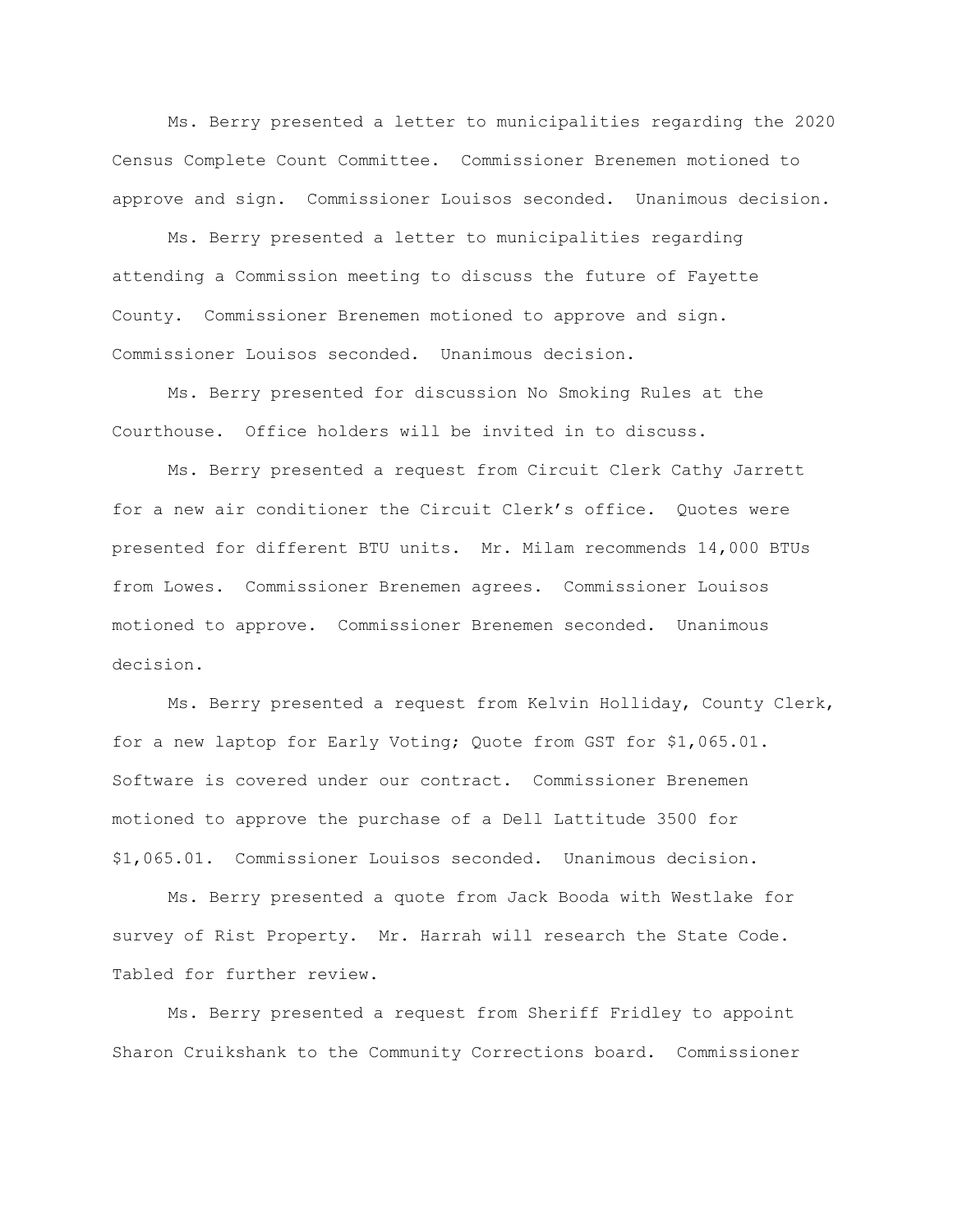Louisos motioned to approve. Commissioner Brenemen seconded. Unanimous decision.

Discussion was held regarding changing meeting from August 23rd to August  $21^{st}$ . The Commission agreed to move the meeting to August  $21^{st}$ .

The meeting was adjourned at 11:00 a.m.

FAYETTE COUNTY COMMISSION SPECIAL SESSION AUGUST 15, 2019 COURTHOUSE FAYETTEVILLE, WV 25840 MEMBERS PRESENT: DENISE A. SCALPH, JOHN G. BRENEMEN, TOM LOUISOS

The Fayette County Commission met in a special budget session on this 9th day of August, 2019.

President Scalph called the meeting to order at 9:15 a.m.

Jimmy Sadler, 911 Coordinator, and Kevin Walker, OEM Director,

were present to discuss and present the 911 budget.

The Commission approved the budget as presented.

The meeting was adjourned at 10:30 a.m.

FAYETTE COUNTY COMMISSION REGULAR SESSION AUGUST 21, 2019 COURTHOUSE FAYETTEVILLE, WV 25840 MEMBERS PRESENT: DENISE A. SCALPH, JOHN G. BRENEMEN, TOM LOUISOS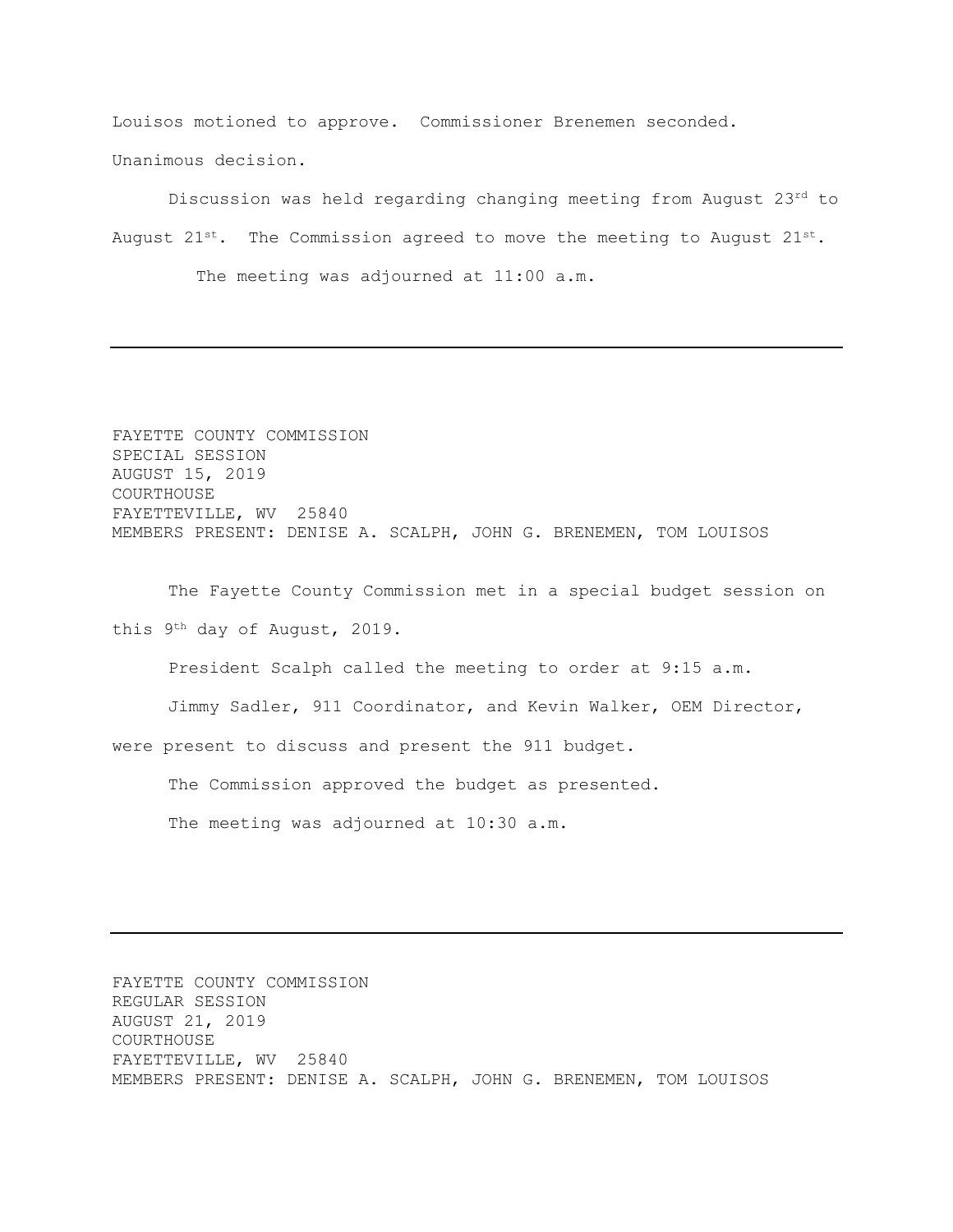The Fayette County Commission met in a regular session on this 21st day of August, 2019.

President Scalph called the meeting to order at 9:00 a.m. The Pledge of Allegiance was led by County Clerk Kelvin Holliday. Eddie Young, Assessor, presented real property exonerations for Jane Marion Crist \$306.20; and Johhny D. & Cynthia M. Critchley \$747.00. Commissioner Brenemen motioned to approve. Commissioner Louisos seconded. Unanimous decision.

Mr. Young presented an exoneration for homeowner Larry Canterbury regarding a land contract and relief of taxes. Mr. Canterbury is requesting an exoneration. Commissioner Brenemen stated that as in previous rulings by FCC, they have used 5 years as a benchmark for all previous issues concerning tax issues and will continue to do so. Commissioner Brenemen motioned to approve refunding taxes paid to Larry Canterbury in the amount of \$6,075.07. Mr. Canterbury has requested a refund of this money rather than a credit. Commissioner Louisos seconded. Unanimous decision.

Commissioner Brenemen motioned to approve vouchers and invoices with checks being released today to pay our vendors. Commissioner Louisos seconded. Unanimous decision.

Commissioner Brenemen motioned to approve second half payroll and release checks on August 30<sup>th</sup>. Commissioner Louisos seconded. Unanimous decision.

Commissioner Brenemen motioned to approve prior meeting minutes from August 9<sup>th</sup> and August 15<sup>th</sup> and authorize President Scalph to sign. Commissioner Louisos seconded. Unanimous decision.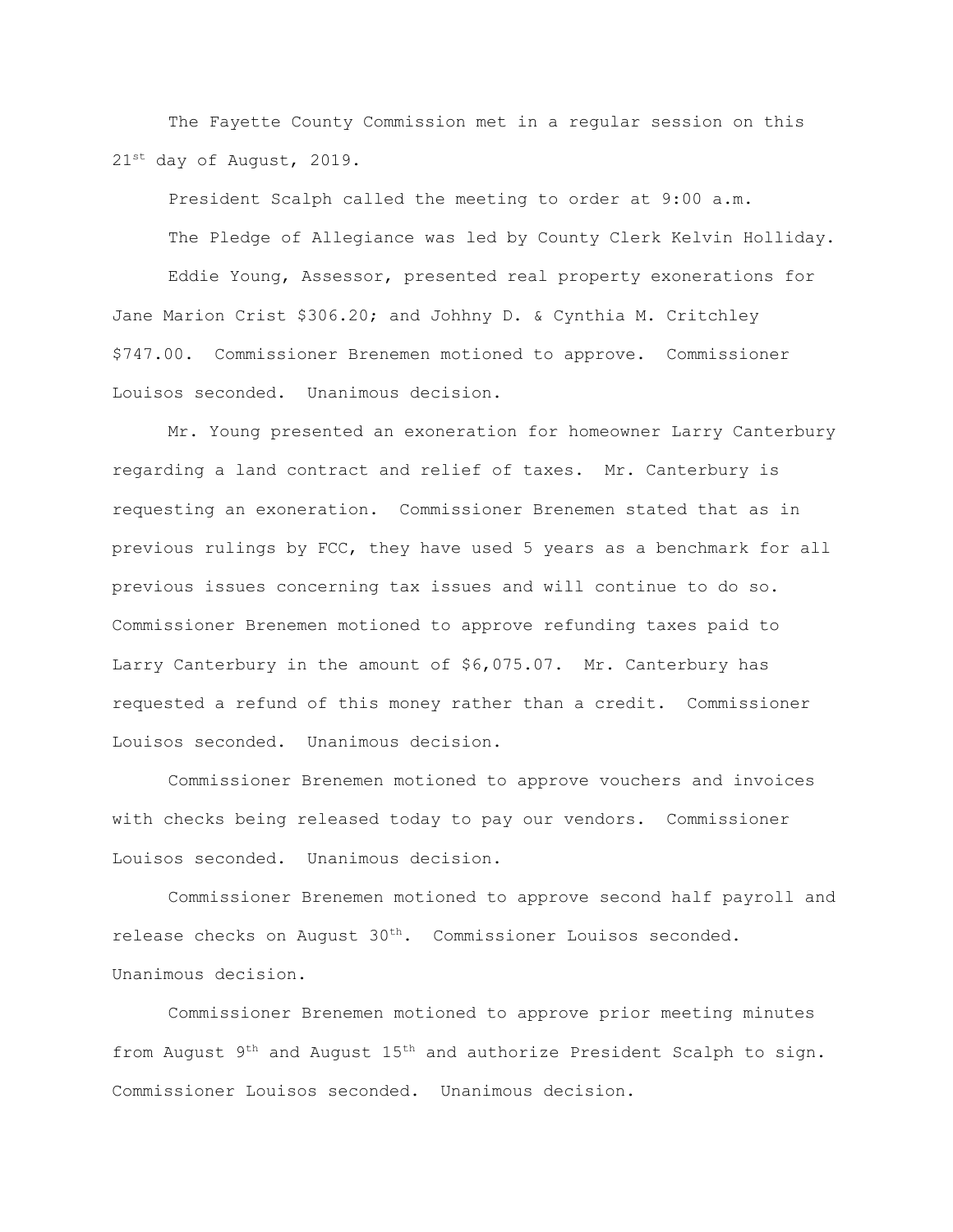Estate settlements were presented for LaConmemoracion (Amor) Hidalgo Ramirez; Pamella Estella Rhodes; David Lee Pack; Doris Jeanette Humphrey; Andrew Ray Roberts; Jordan Evans, Jr. Commissioner Brenemen motioned to approve estate settlements. Commissioner Louisos seconded. Unanimous decision.

The establishment of smoking guidelines for Fayette County Courthouse were discussed with input asked of elected officials. Sheriff Fridley and Chief Deputy Perdue were present. Commissioner Brenemen opened the discussion with concerns regarding employees smoking close to the buildings. Sheriff Fridley discussed the policies affecting law enforcement. Cannot use smokeless tobacco, smoke or any other tobacco products when dealing with the public, or when transporting offenders, etc… We have notified our staff not to spit in trashcans or on county property. A 15 feet restriction from building entrances will be added to the personnel manual.

County Administrator Debbie Berry presented Orders to Combine Divide or Segregate for Owen E. Cales etux; Joshua & Courtney Bennett; Gene & Kathryn Glover; Dennis Sanger, Joshua E. Jr. & Rhonda Hylton; and Randolph H. Berry. Commissioner Louisos motioned to approve. Commissioner Brenemen seconded. Unanimous decision.

Ms. Berry presented a grant contract agreement, certification, Conditions, Assurances and Resolution for the Fayette County Community Corrections Day Report Center for approval and signature of President Denise A. Scalph. Commissioner Louisos motioned to approve and authorize President Scalph to sign. Commissioner Brenemen seconded. Unanimous decision.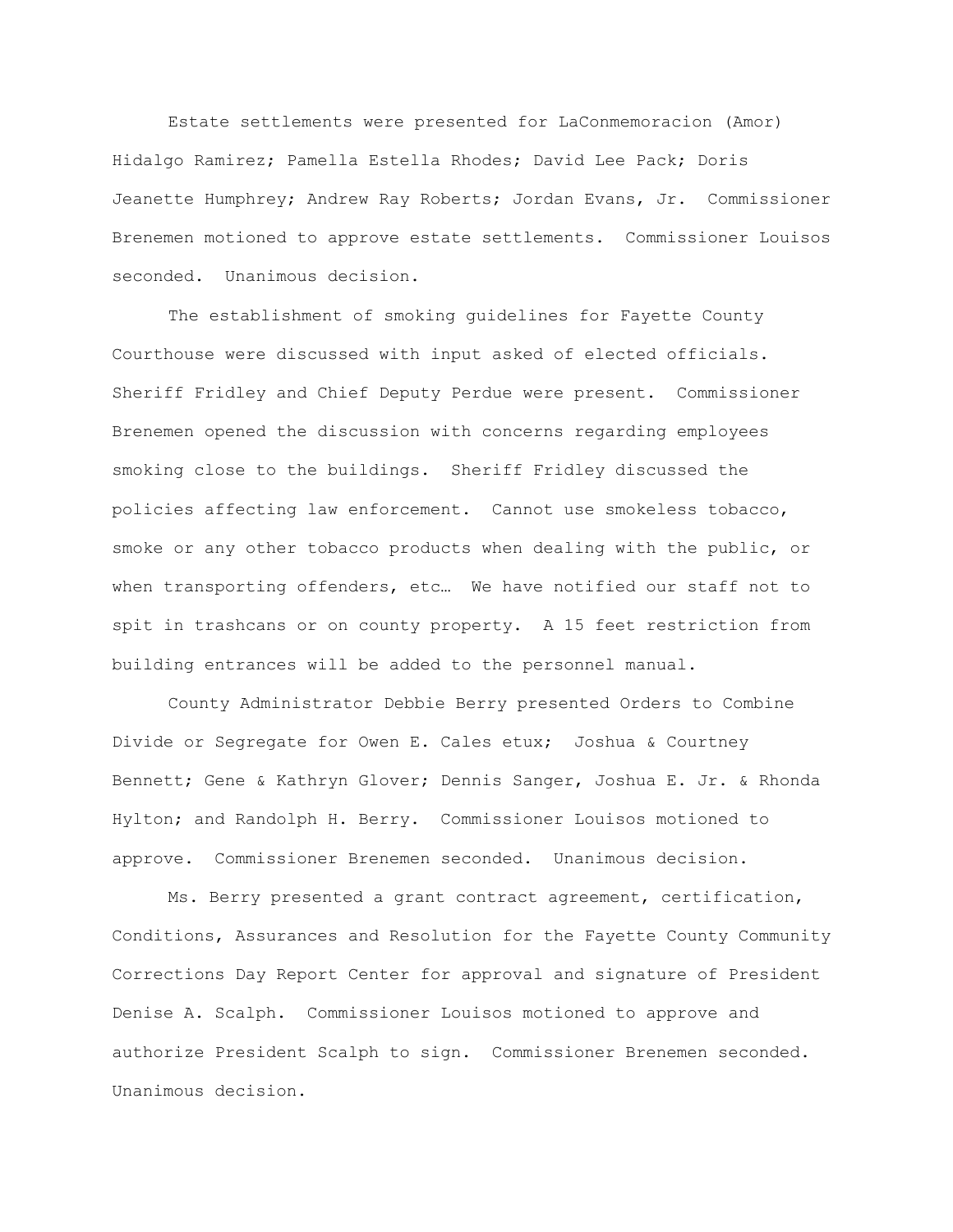Ms. Berry presented a request from Kanawha Falls PSD to reappoint Carl Harris to the KFPSD Board. Term September 1, 2019 – September 1, 2025. Commissioner Louisos motioned to approve. Commissioner Brenemen seconded. Unanimous decision.

Ms. Berry presented a request from New Haven PSD to reappoint Kenny Hayes to the NHPSD Board. Term July 31, 2019 - July 1, 2025. Commissioner Louisos motioned to approve. Commissioner Brenemen seconded. Unanimous decision.

Ms. Berry presented a JAG Grant match request in the amount of \$2,500.00 from Cpt. Shawn L. Campbell. Funds will be used to replace their older, failing mobile cad computer system. Commissioner Louisos motioned to approve. Commissioner Brenemen seconded. Unanimous decision.

Ms. Berry presented a request from Christy McGraw with Fayetteville Midget League to use the Soldiers and Sailors Memorial Building Monday, Tuesday, and Thursdays, 6:00 – 8:00 p.m. from September 1, 2019 – November 18, 2019 for cheer practice. Commissioner Louisos motioned to approve. Commissioner Brenemen seconded. Unanimous decision.

Discussion was held regarding prayer at County Commission meetings. Prosecuting Attorney Larry Harrah found a recent case and there is cautionary language. The Commission cannot force anyone to join in prayer and it must be made as generic as possible. The Commission is opening itself to anyone coming in from other religions regardless of their beliefs, and if they contrast with your own it must be allowed. President Scalph stated the plan was to open it to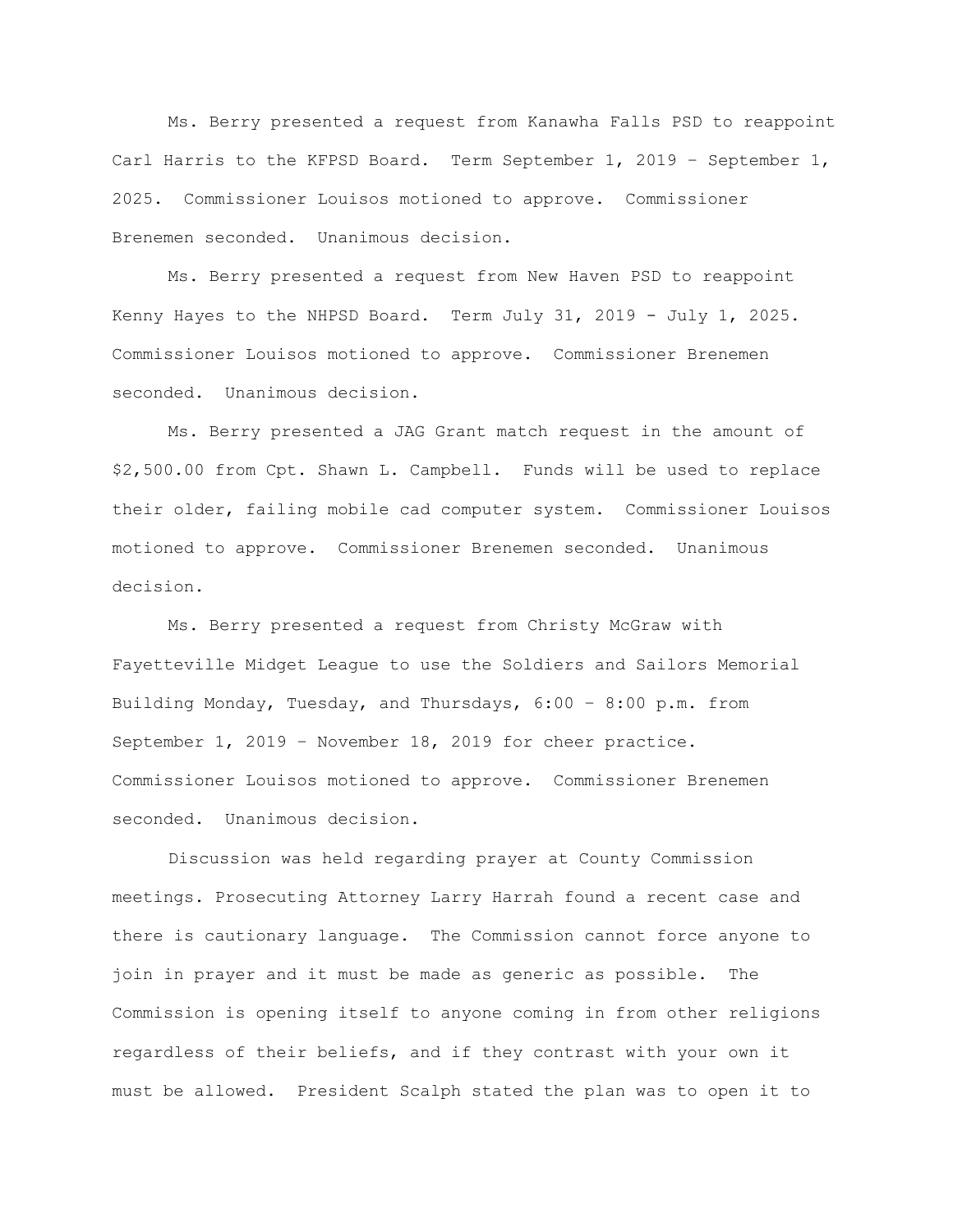the ministerial association on a rotation. Discussion was tabled until a future meeting.

The Commission discussed deeding a piece of property erroneously placed in the name of the Commission back to the town of Ansted. Mr. Harrah will draw up the deed to move it back to the city.

Sheriff Fridley was present to discuss the current Law Enforcement Levy. This levy brought in over \$10.8 million over three years. Sheriff Fridley also attended the fire association meeting last Thursday and presented this information and will discuss this with the library. Changes made to the levy call itself in regards to reimbursements and being put back into the levy instead of the General Fund. Also discussed running the levy call with the regular election. The fire association wants the levy run by itself as a special election, as does the deputy sheriff's association.

Commissioner Louisos requested a discussion regarding mapping and accurate assessments for the county and working with the 911 center to ensure proper mapping. Jimmy Sadler, 911 Coordinator, stated that the new mapping person, Amanda Arthur, is developing paperwork to track this information and has developed a process to get the Building Department, Zoning, and Assessor working together. Commissioner Louisos stated this needs to include demolished buildings as well. President Scalph suggested the departments involved need to work together to make the process work. Amanda Arthur presented an ordinance to the county based on what other counties have. The commission, Mr. Harrah, and relevant departments will review. Ms.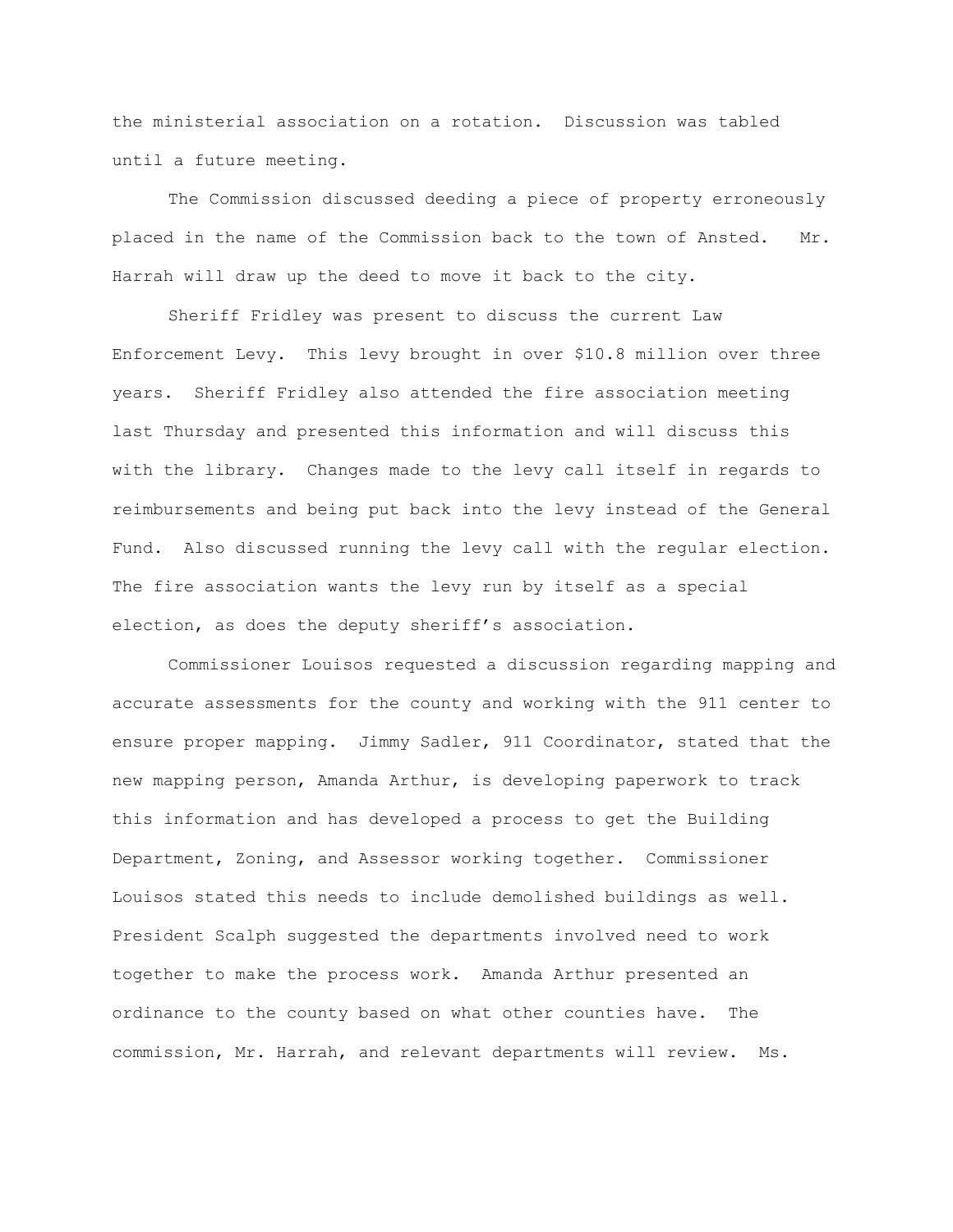Berry will also send this to the listserv to see what other counties do. This will be discussed again in the future.

Angela Gerald, Beautification Committee, appeared to discuss two vacancies. Asking the Commission for a recommendation on who can fill this position. Also must have a health official on our board, but have not received a response. We cannot meet without these members due to a lack of quorum. Also presented quotes for the Billy & Wanda King property on Berry Street. Commissioner Brenemen motioned to approve the quote from Empire Salvage and Recycling for \$9,800.00. Commissioner Louisos seconded. Unanimous decision.

The meeting was adjourned at 10:45 a.m.

FAYETTE COUNTY COMMISSION REGULAR SESSION AUGUST 21, 2019 COURTHOUSE FAYETTEVILLE, WV 25840 MEMBERS PRESENT: DENISE A. SCALPH, JOHN G. BRENEMEN, TOM LOUISOS

The Fayette County Commission met in a regular session on this 21st day of August, 2019.

President Scalph called the meeting to order at 9:00 a.m. The Pledge of Allegiance was led by County Clerk Kelvin Holliday. Eddie Young, Assessor, presented real property exonerations for Jane Marion Crist \$306.20; and Johhny D. & Cynthia M. Critchley \$747.00. Commissioner Brenemen motioned to approve. Commissioner Louisos seconded. Unanimous decision.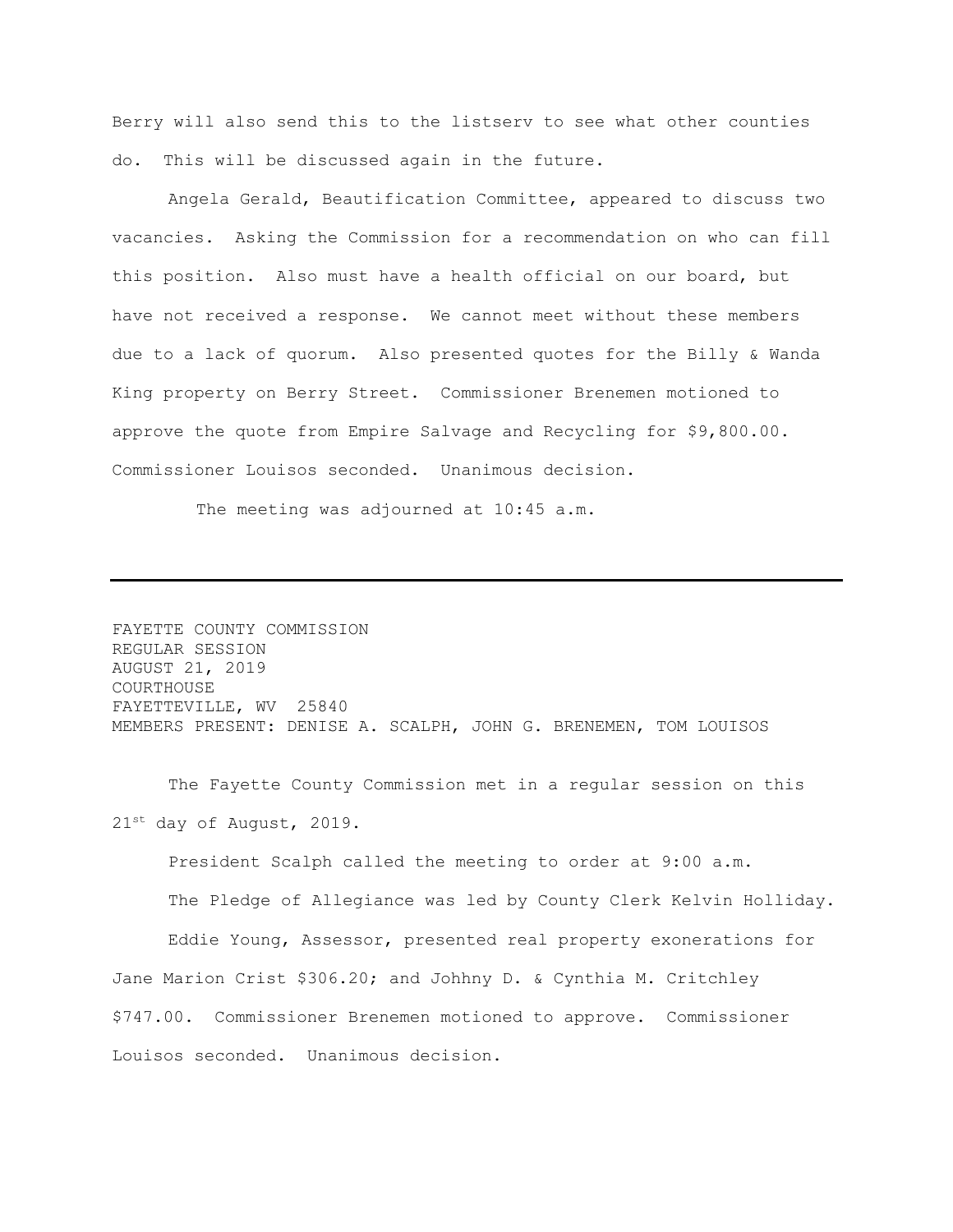Mr. Young presented an exoneration for homeowner Larry Canterbury regarding a land contract and relief of taxes. Mr. Canterbury is requesting an exoneration. Commissioner Brenemen stated that as in previous rulings by FCC, they have used 5 years as a benchmark for all previous issues concerning tax issues and will continue to do so. Commissioner Brenemen motioned to approve refunding taxes paid to Larry Canterbury in the amount of \$6,075.07. Mr. Canterbury has requested a refund of this money rather than a credit. Commissioner Louisos seconded. Unanimous decision.

Commissioner Brenemen motioned to approve vouchers and invoices with checks being released today to pay our vendors. Commissioner Louisos seconded. Unanimous decision.

Commissioner Brenemen motioned to approve second half payroll and release checks on August 30<sup>th</sup>. Commissioner Louisos seconded. Unanimous decision.

Commissioner Brenemen motioned to approve prior meeting minutes from August  $9<sup>th</sup>$  and August  $15<sup>th</sup>$  and authorize President Scalph to sign. Commissioner Louisos seconded. Unanimous decision.

Estate settlements were presented for LaConmemoracion (Amor) Hidalgo Ramirez; Pamella Estella Rhodes; David Lee Pack; Doris Jeanette Humphrey; Andrew Ray Roberts; Jordan Evans, Jr. Commissioner Brenemen motioned to approve estate settlements. Commissioner Louisos seconded. Unanimous decision.

The establishment of smoking guidelines for Fayette County Courthouse were discussed with input asked of elected officials. Sheriff Fridley and Chief Deputy Perdue were present. Commissioner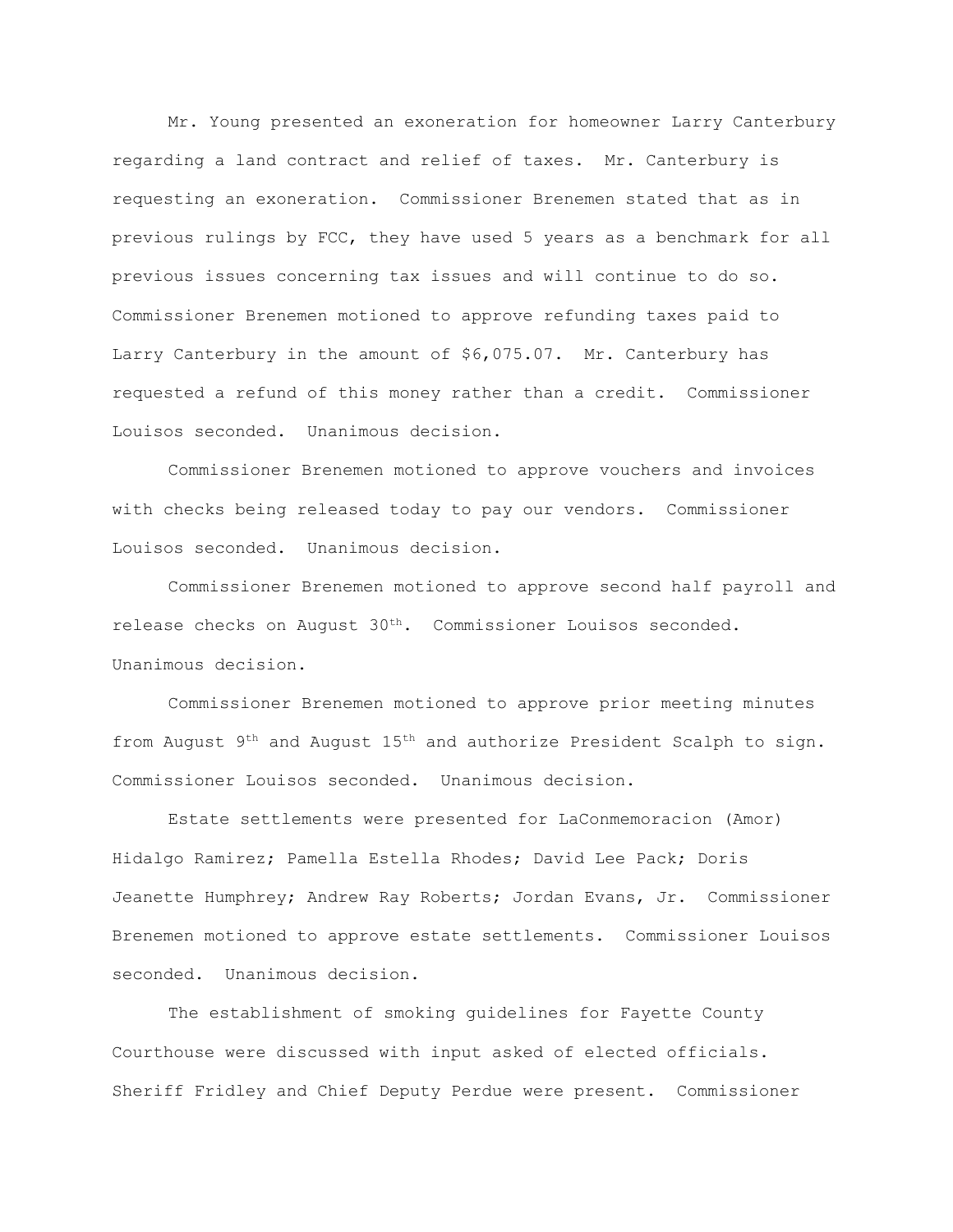Brenemen opened the discussion with concerns regarding employees smoking close to the buildings. Sheriff Fridley discussed the policies affecting law enforcement. Cannot use smokeless tobacco, smoke or any other tobacco products when dealing with the public, or when transporting offenders, etc… We have notified our staff not to spit in trashcans or on county property. A 15 feet restriction from building entrances will be added to the personnel manual.

County Administrator Debbie Berry presented Orders to Combine Divide or Segregate for Owen E. Cales etux; Joshua & Courtney Bennett; Gene & Kathryn Glover; Dennis Sanger, Joshua E. Jr. & Rhonda Hylton; and Randolph H. Berry. Commissioner Louisos motioned to approve. Commissioner Brenemen seconded. Unanimous decision.

Ms. Berry presented a grant contract agreement, certification, Conditions, Assurances and Resolution for the Fayette County Community Corrections Day Report Center for approval and signature of President Denise A. Scalph. Commissioner Louisos motioned to approve and authorize President Scalph to sign. Commissioner Brenemen seconded. Unanimous decision.

Ms. Berry presented a request from Kanawha Falls PSD to reappoint Carl Harris to the KFPSD Board. Term September 1, 2019 – September 1, 2025. Commissioner Louisos motioned to approve. Commissioner Brenemen seconded. Unanimous decision.

Ms. Berry presented a request from New Haven PSD to reappoint Kenny Hayes to the NHPSD Board. Term July 31, 2019 - July 1, 2025. Commissioner Louisos motioned to approve. Commissioner Brenemen seconded. Unanimous decision.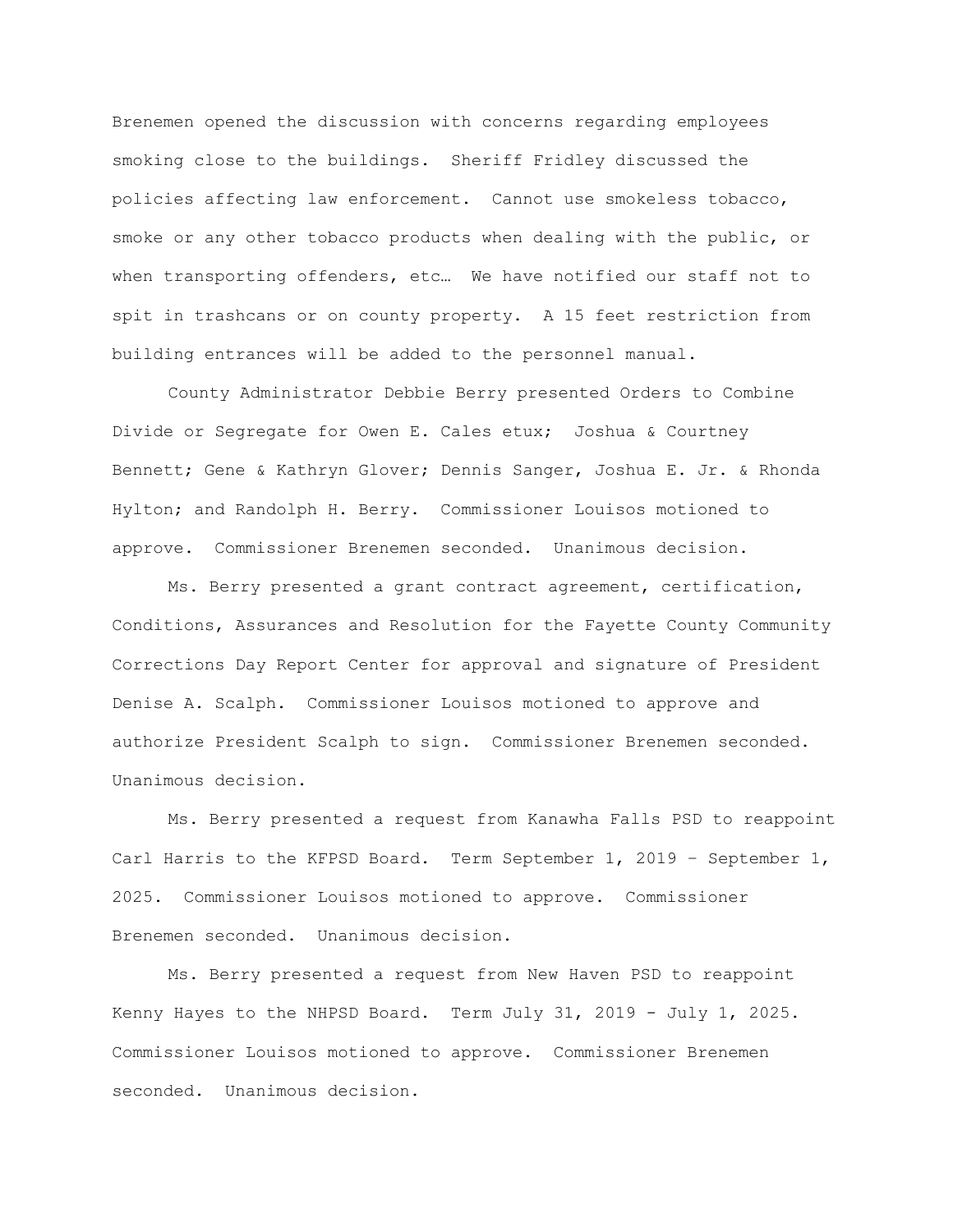Ms. Berry presented a JAG Grant match request in the amount of \$2,500.00 from Cpt. Shawn L. Campbell. Funds will be used to replace their older, failing mobile cad computer system. Commissioner Louisos motioned to approve. Commissioner Brenemen seconded. Unanimous decision.

Ms. Berry presented a request from Christy McGraw with Fayetteville Midget League to use the Soldiers and Sailors Memorial Building Monday, Tuesday, and Thursdays, 6:00 – 8:00 p.m. from September 1, 2019 – November 18, 2019 for cheer practice. Commissioner Louisos motioned to approve. Commissioner Brenemen seconded. Unanimous decision.

Discussion was held regarding prayer at County Commission meetings. Prosecuting Attorney Larry Harrah found a recent case and there is cautionary language. The Commission cannot force anyone to join in prayer and it must be made as generic as possible. The Commission is opening itself to anyone coming in from other religions regardless of their beliefs, and if they contrast with your own it must be allowed. President Scalph stated the plan was to open it to the ministerial association on a rotation. Discussion was tabled until a future meeting.

The Commission discussed deeding a piece of property erroneously placed in the name of the Commission back to the town of Ansted. Mr. Harrah will draw up the deed to move it back to the city.

Sheriff Fridley was present to discuss the current Law Enforcement Levy. This levy brought in over \$10.8 million over three years. Sheriff Fridley also attended the fire association meeting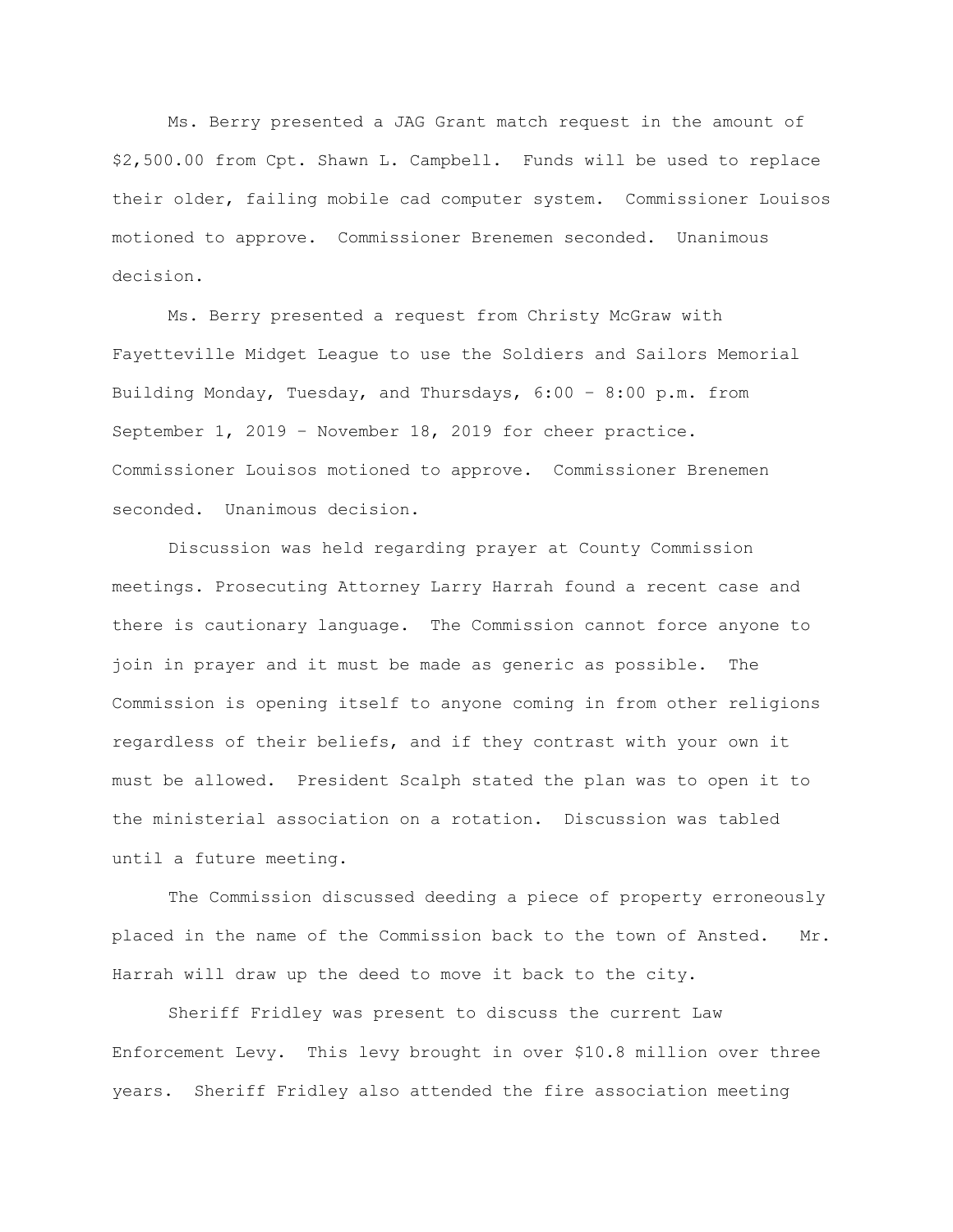last Thursday and presented this information and will discuss this with the library. Changes made to the levy call itself in regards to reimbursements and being put back into the levy instead of the General Fund. Also discussed running the levy call with the regular election. The fire association wants the levy run by itself as a special election, as does the deputy sheriff's association.

Commissioner Louisos requested a discussion regarding mapping and accurate assessments for the county and working with the 911 center to ensure proper mapping. Jimmy Sadler, 911 Coordinator, stated that the new mapping person, Amanda Arthur, is developing paperwork to track this information and has developed a process to get the Building Department, Zoning, and Assessor working together. Commissioner Louisos stated this needs to include demolished buildings as well. President Scalph suggested the departments involved need to work together to make the process work. Amanda Arthur presented an ordinance to the county based on what other counties have. The commission, Mr. Harrah, and relevant departments will review. Ms. Berry will also send this to the listserv to see what other counties do. This will be discussed again in the future.

Angela Gerald, Beautification Committee, appeared to discuss two vacancies. Asking the Commission for a recommendation on who can fill this position. Also must have a health official on our board, but have not received a response. We cannot meet without these members due to a lack of quorum. Also presented quotes for the Billy & Wanda King property on Berry Street. Commissioner Brenemen motioned to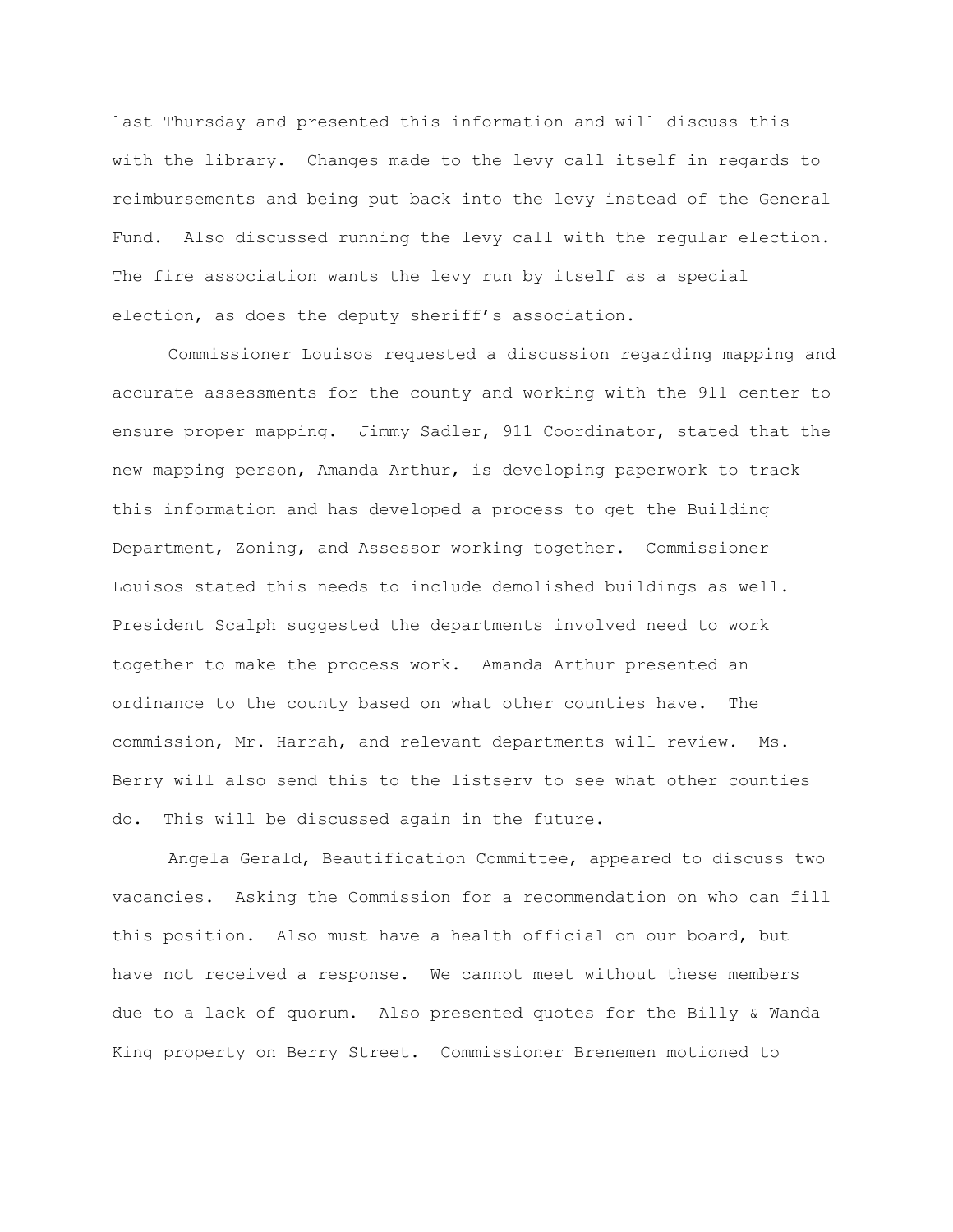approve the quote from Empire Salvage and Recycling for \$9,800.00. Commissioner Louisos seconded. Unanimous decision.

The meeting was adjourned at 10:45 a.m.

FAYETTE COUNTY COMMISSION REGULAR SESSION SEPTEMBER 13, 2019 COURTHOUSE FAYETTEVILLE, WV 25840 MEMBERS PRESENT: DENISE A. SCALPH, JOHN G. BRENEMEN, TOM LOUISOS

The Fayette County Commission met in a regular session on this 13th day of September, 2019.

President Scalph called the meeting to order at 9:00 a.m. The Pledge of Allegiance was led by Assessor Eddie Young.

Mr. Young then appeared to present exonerations for John W. Johnson \$256.20; Lawrence & Carla Bryant \$21.52, \$21.52, & \$21.52; Sammy Fragale II \$9.94, \$9.94, and \$9.94; William Price \$180.06; Circle Rose Estate \$187.36 & \$372.00; Charles & Karen Berry \$1,025.32; David K. Jr. & Sandy Scarbrough \$36.90, \$28.44; and \$17.68; Larry B. Jr. & Cynthia Canterbury \$1,443.66, \$1,368.34, \$1,330.94, \$1,324.10, & \$1,283.02; and Wendi Spack \$102.88 & \$3,933.46. Commissioner Brenemen motioned to approve real estate exonerations. Commissioner Louisos seconded. Unanimous decision.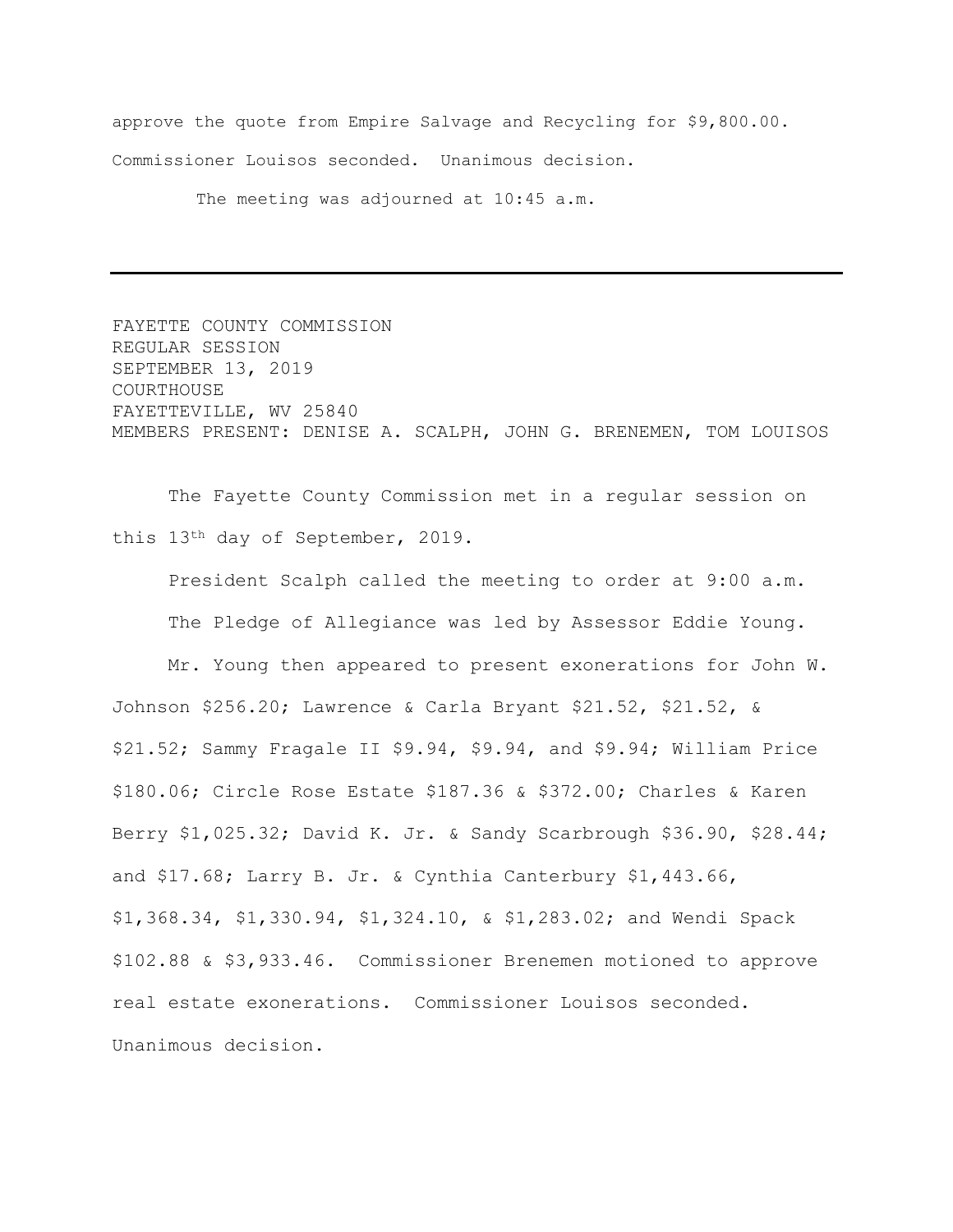Mr. Young presented personal property exonerations for John W. Richmond Jr. \$370.08; Larry D. & Kathy Hypes \$706.34; Donald K. Navarro \$146.84; Charity S. & & Gregory M. Jr. Nuckols \$487.26; Larry M. & Marjorie Rogers \$976.70; Steve & Sharon Holstein \$236.34; Wells Fargo Financial Leasing Inc. \$654.60; Jeremy N. Carroll \$230.28; Kelsey & Earl Stracener \$414.04; Sherri Lopez \$247.48; Adrienne V Cline & Tyler L. Brown \$259.32; Larry Sumpter II \$905.28; Donald Ray & Eva Kenney \$421.18. Commissioner Louisos motioned to approve the personal property exonerations. Commissioner Brenemen seconded. Unanimous decision.

Mr. Young presented refunds for Circle Rose Real Estate \$115.40; Jane Marion Crist \$149.27; David K. Scarbrough Jr. \$13.86, \$8.62 & \$17.99; and Donald Ray & Eva Kenney \$471.72. Commissioner Louisos motioned to approve refunds generated the exonerations. Commissioner Brenemen seconded. Unanimous decision.

Mr. Young also presented corrections to a tax ticket for Mountain Valley Pipeline at the request of MVP. One of their parcels did not generate a tax ticket. Commissioner Louisos motioned to approve generating a tax ticket for Mountain Valley Pipeline. Commissioner Brenemen seconded. Unanimous decision.

Commissioner Brenemen motioned to approve vouchers and invoices. Commissioner Louisos seconded. Unanimous decision.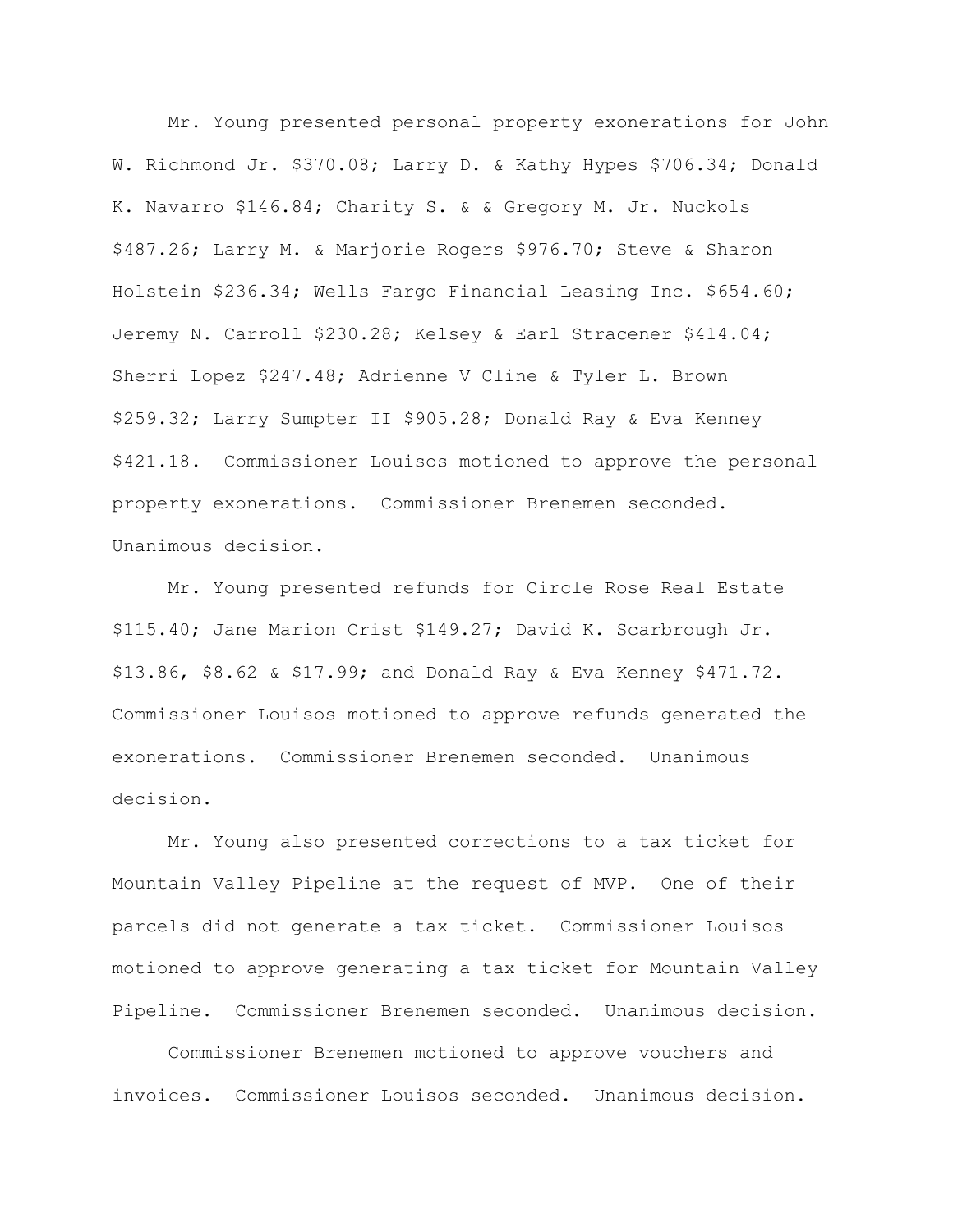Discussion was held regarding a potential bankruptcy and a settlement with Deepwater Resources Coal Company.

Commissioner Brenemen motioned to approve first half payroll and release checks on September 13, 2019. Commissioner Louisos seconded. Unanimous decision.

Estate settlements were presented for Carlos L. Haynes; Patricia Carol Plummley Plummer; Bobby Jack Pigg, Sr.; Odella Pennington; Rodney Blayne Hostetter; Rosetta Ann Berry; Cynthia Lynne Walbrown; Gary Wayne Smith; June Marie Hornsby; Edward Prince Chambers; Phyllis Katherine Bonifacio; Marcelline Maxine Rhodes; William Earnest Rhodes, Jr.; Truman Lee Dodson; George Abbot Fisher; Loretta V. Lattie; Judson Wallace; James Crofts Kyle; and Randy Allen Hornsby. Commissioner Brenemen motioned to approve. Commissioner Louisos seconded. Unanimous decision.

Ami Dangerfield, County Commission Assistant, appeared for County Administrator Debbie Berry to present Orders to Combine or Divide and Segregate Land for Dennis Simms Etux; Russell & Beverly Legg; and Samuel Chaber, respectively. Commissioner Louisos motioned to approve. Commissioner Brenemen seconded. Unanimous decision.

Ms. Dangerfield presented a recommendation from Sonny Milam, Courthouse Maintenance Supervisor to hire Ricky Clyde Eastman. There will be a six month probationary period, starting wage is \$10.00 an hour and start date is September 16,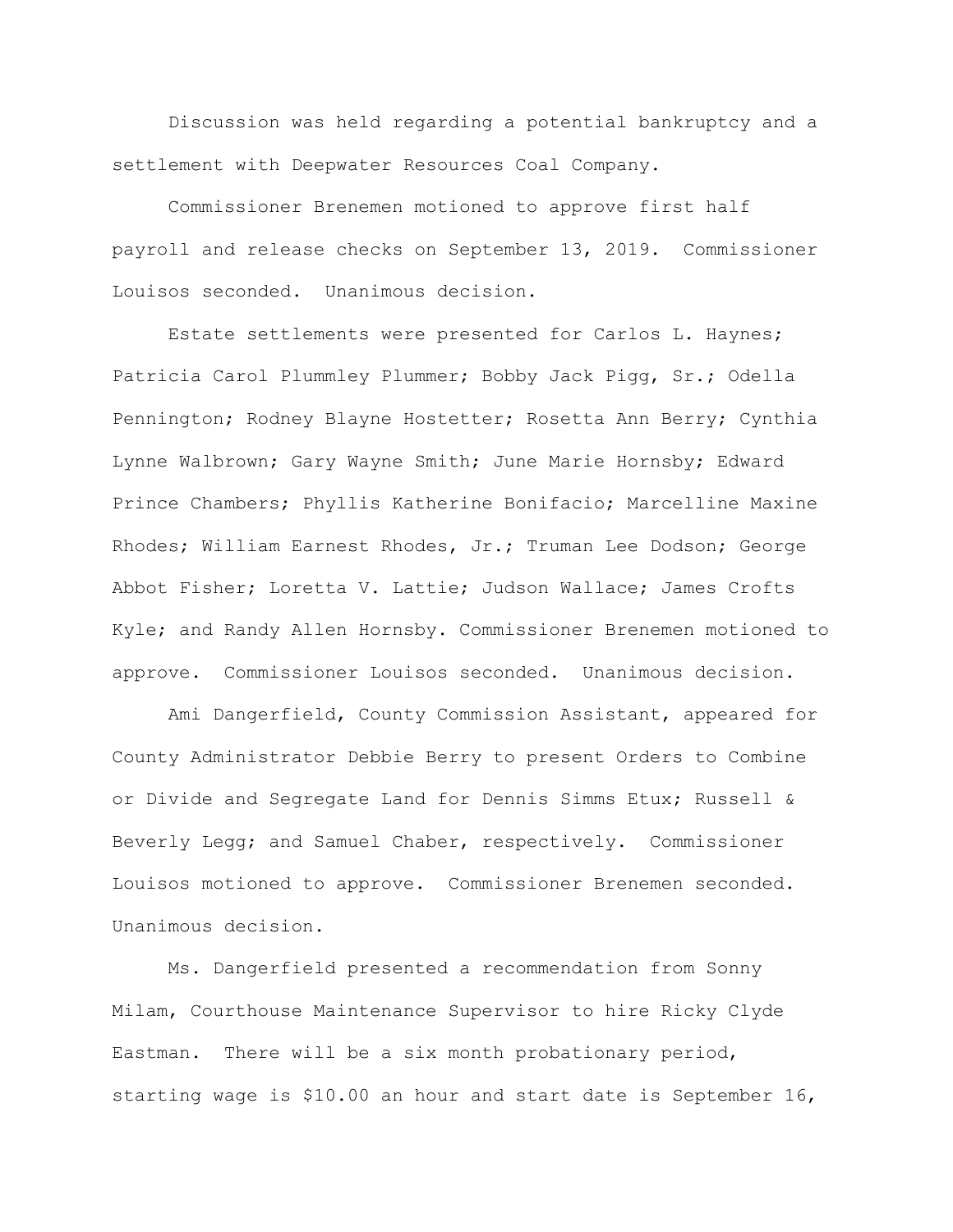2019. Commissioner Louisos motioned to approve. Commissioner Brenemen seconded. Unanimous decision.

Ms. Dangerfield presented a quote for review and approval for the sidewalk repair at the Courthouse Annex. Precision Safe Sidewalk quoted \$1,588.00. Commissioner Louisos motioned to approve. Commissioner Brenemen seconded. Unanimous decision.

Ms. Dangerfield presented a memo to Elected Officials, Department Heads and Employees regarding smoking on the Courthouse campus. Commissioner Louisos motioned to approve the memo. Commissioner Brenemen seconded. Unanimous decision.

Ms. Dangerfield presented a letter from Roy Dale Fox of Backus Mountain, Meadow Bridge, requesting reimbursement for the loss of two young sheep and one miniature female goat at \$125.00 a head for \$300.00 total paid out of the Dog Tax Fund as is permissible by state code. Commissioner Brenemen motioned to approve. Commissioner Louisos seconded. Unanimous decision.

Ms. Dangerfield presented a request from Susan Hanson, Chair Person for the Fayetteville Woman's Club, to use the Soldiers and Sailors Memorial Building on Saturday, December 7, 2019 from 7:30 a.m. – 3:00 p.m. for the Annual Craft Show and Christmas Parade. Commissioner Louisos motioned to approve. Commissioner Brenemen seconded. Unanimous decision.

Ms. Dangerfield presented a request from Sheena Brown with the Mayor of Meadow Bridge's office asking direction for the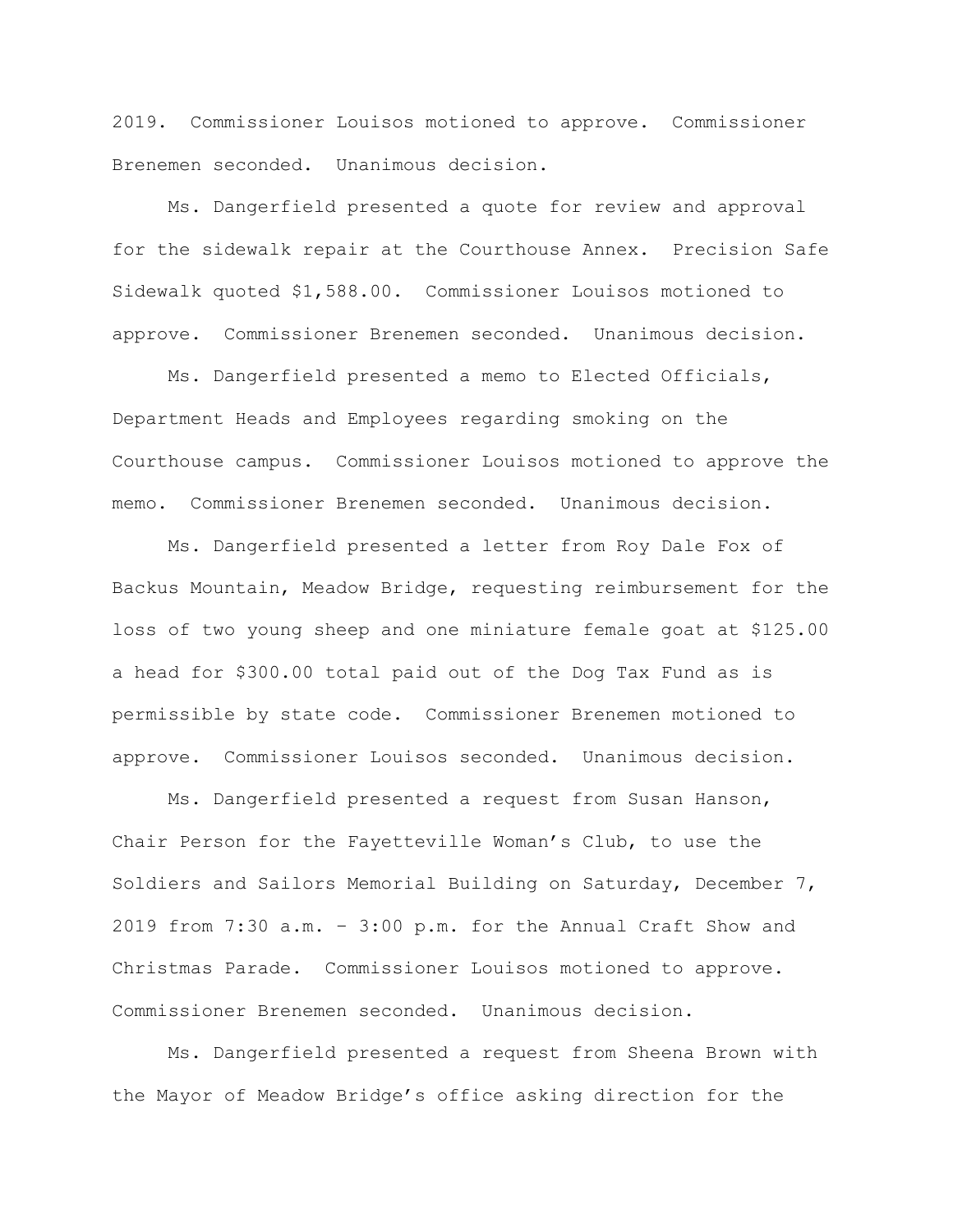repayment of loan the Commission approved in May 2018. The Commission approved the loan with the conditions that the county would be reimbursed when the project was implemented by Region 4. The council has decided to put the project on hold since there were areas of intended extensions that were left out along with areas added that weren't discussed. The Mayor is requesting if the County Commission would set a payment schedule or wait until the project gets back on track. The project will not get approval for funding this year since it was postponed. Discussion was held regarding origins of the loan and next steps. A letter will be prepared stating an agreement to mirror payments received from other PSDs. The letter will also ask for a suggested monthly due date of payment. Commissioner Brenemen motioned to accept a \$300.00 per month payment from Meadow Bridge Sanitary Board. Commissioner Louisos seconded. Unanimous decision.

Ms. Dangerfield presented an extension request letter for signature for the CFIA grant for Courthouse Masonry Repair. The front columns have to be completed before the grant can be closed. The Commission is requesting a six month extension. Commissioner Louisos motioned to approve. Commissioner Brenemen seconded. Unanimous decision.

Ms. Dangerfield presented a request from Tabitha Stover, Executive Director with the Fayetteville Convention and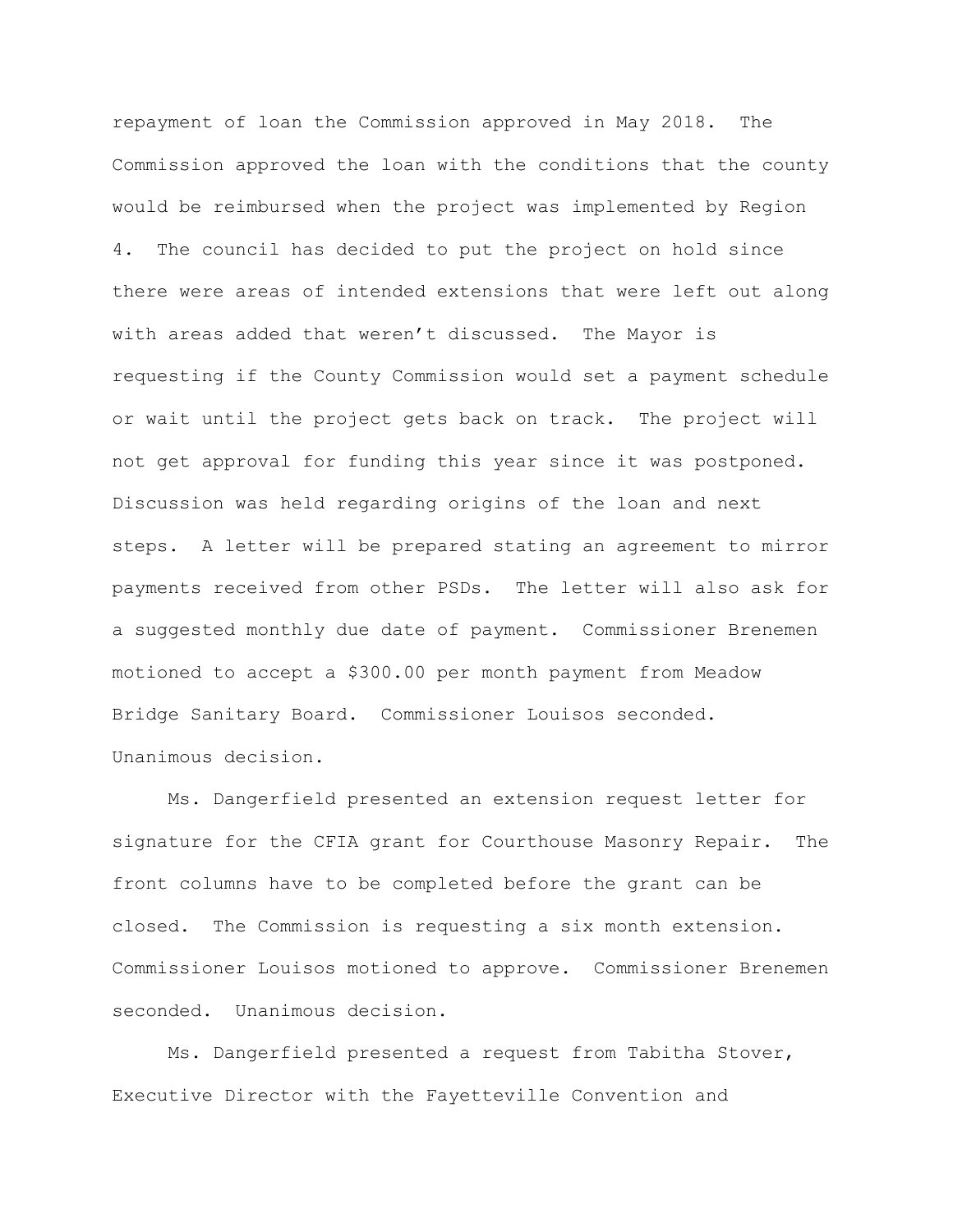Visitor's Bureau to use the courthouse lawn Saturday, October 19, 2019 from 12:00 p.m. - 6:00 p.m. for Bridge Day Chili Cookoff. Commissioner Louisos motioned to approve. Commissioner Brenemen seconded. Unanimous decision.

Ms. Dangerfield presented a request from Zachary Montana Callison, President, Fayette County 4-H Leaders Association to use the Fayette County Sheriff's Department (Jail Museum area) as the location for the Haunted House on October 18, 19, 25 and 26, 2019 from 7:00 – 9:00 pm. Commissioner Louisos motioned to approve. Commissioner Brenemen seconded. Unanimous decision.

Ms. Dangerfield presented a letter for approval and signature of WV Supreme Court requesting reimbursement for rent for the Family Law Judge space for the month of September, 2019, in the amount of \$3,375.00. Commissioner Louisos motioned to approve. Commissioner Brenemen seconded. Unanimous decision.

Ms. Dangerfield presented an Edward Byrne Justice Assistance Grant Program Certification document for approval and signature of President Scalph. Commissioner Brenemen motioned to approve. Commissioner Louisos seconded. Unanimous decision.

Ms. Dangerfield presented a Community Corrections grant drawdown for the month of August, 2019 in the amount of \$15,548.74 and new quarterly report for July – September 2019 in the amount of \$27,625.00 for approval and signature of Commissioner Scalph. The State is moving towards a quarterly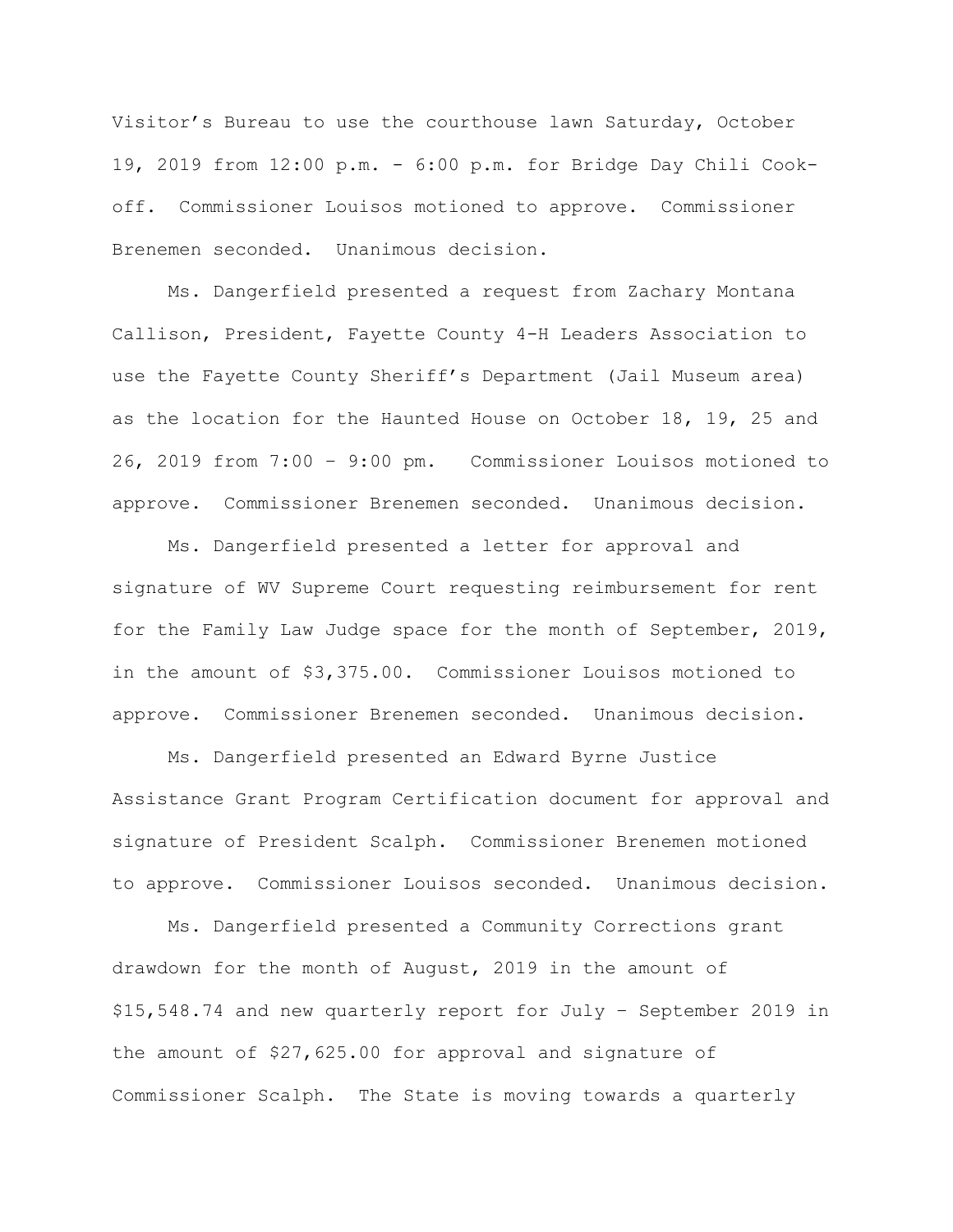reimbursement and will no longer require monthly drawdowns. Commissioner Brenemen motioned to approve. Commissioner Louisos seconded. Unanimous decision.

Ms. Dangerfield presented an email from Larry Villarreal, UKV YMCA, requesting permission from the Fayette County Commission to allow Bridge Valley Community College heavy equipment class students to level the field and create a path for water drainage at the Boomer Ballfield. Commission would like the students to come to the meeting and give a presentation on the project.

Ms. Dangerfield presented a request from the Women's Resource Center to use the Fayette County Memorial Building on October 9, 2019 from 12:00 - 1:00 pm for a Domestic Violence Awareness Candlelight Vigil and Awards Ceremony. They will also honor officers and Assistant Prosecuting Attorney Elizabeth Campbell for their assistance. Commissioner Louisos motioned to approve. Commissioner Brenemen seconded. Unanimous decision.

Ms. Dangerfield presented a Fayette County Fire Levy Pumper Replacement Agreement for Pax Volunteer Fire Department in the amount of \$39,000.00 for approval and signature of the Commission. Commissioner Louisos motioned to approve. Commissioner Brenemen seconded. Unanimous decision.

Ms. Dangerfield presented for discussion to have prayer at Fayette County Commission meetings. Prosecuting Attorney Larry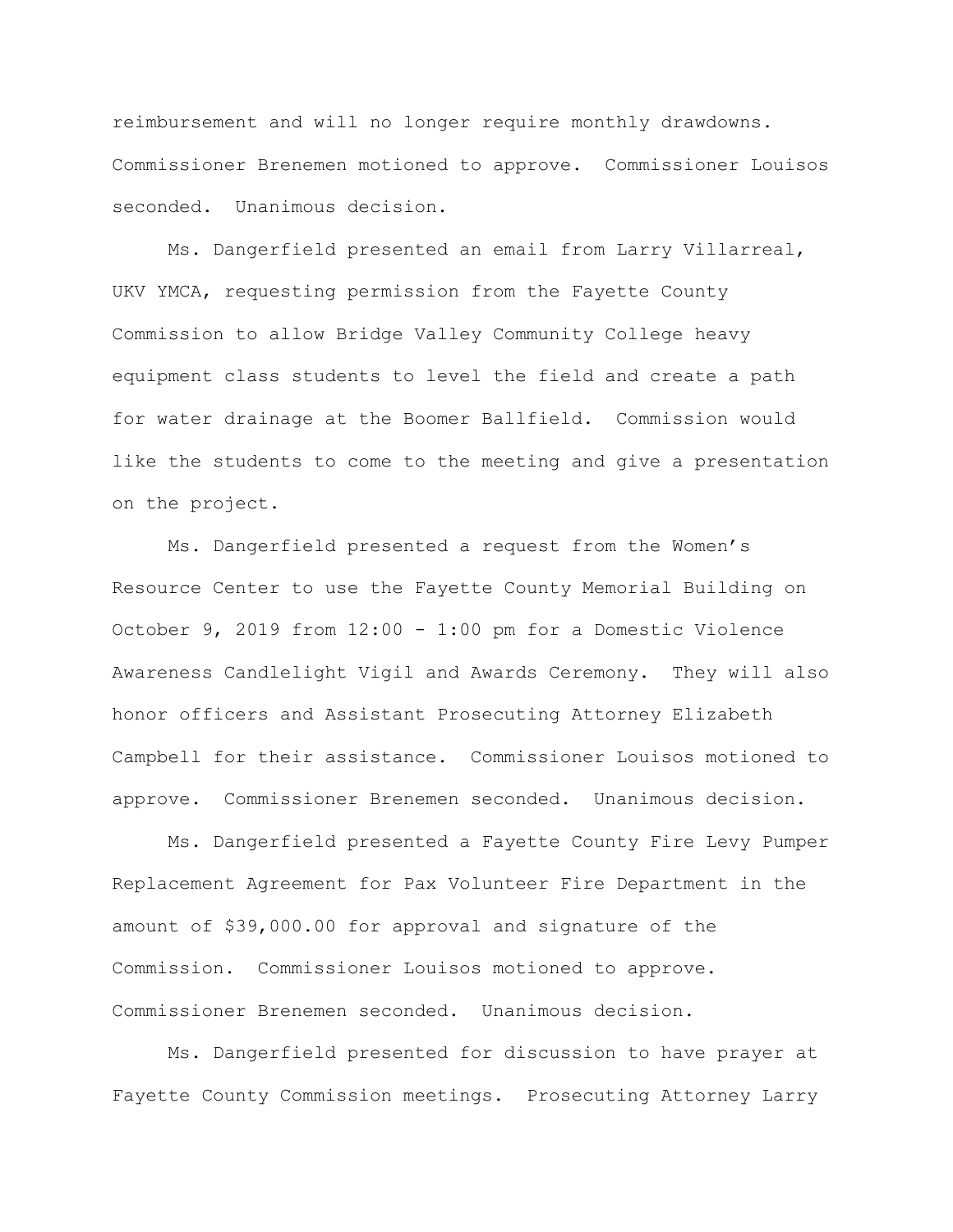Harrah agrees that having prayer prior to the meeting is fine. It will not be required of anyone to attend, but will be open to all. The Commission will send out letters asking county ministers of all denominations to participate. This will be held ten minutes before each meeting. Commissioners are in agreement.

Ms. Dangerfield presented a certificate of appreciation from the WV Army National Guard to the Commission for the use of the Soldiers and Sailors Memorial Building during the World Scout Jamboree.

Gabe Peña, Solid Waste Authority, appeared to request the Commission sell a truck from park to the URA for farm use, and then the park will use those funds to purchase the old Solid Waste Authority truck. The commissioners need to sign the bill of sale for the approval. Commissioner Brenemen motioned to approve the exchange of trucks between the URA and the park in the amount of \$3,500.00 and authorize President Scalph to sign. Commissioner Louisos seconded. Unanimous decision.

Mr. Peña then presented that the SWA received a \$15,000.00 grant to purchase a new truck. The SWA will need an additional \$8,500.00. Commissioner Brenemen motioned to approve. Commissioner Louisos seconded. Unanimous decision.

A Public Hearing was held to reconfigure 4 precincts. Precinct 24, Mt. Hope Elementary (closed) will consolidate with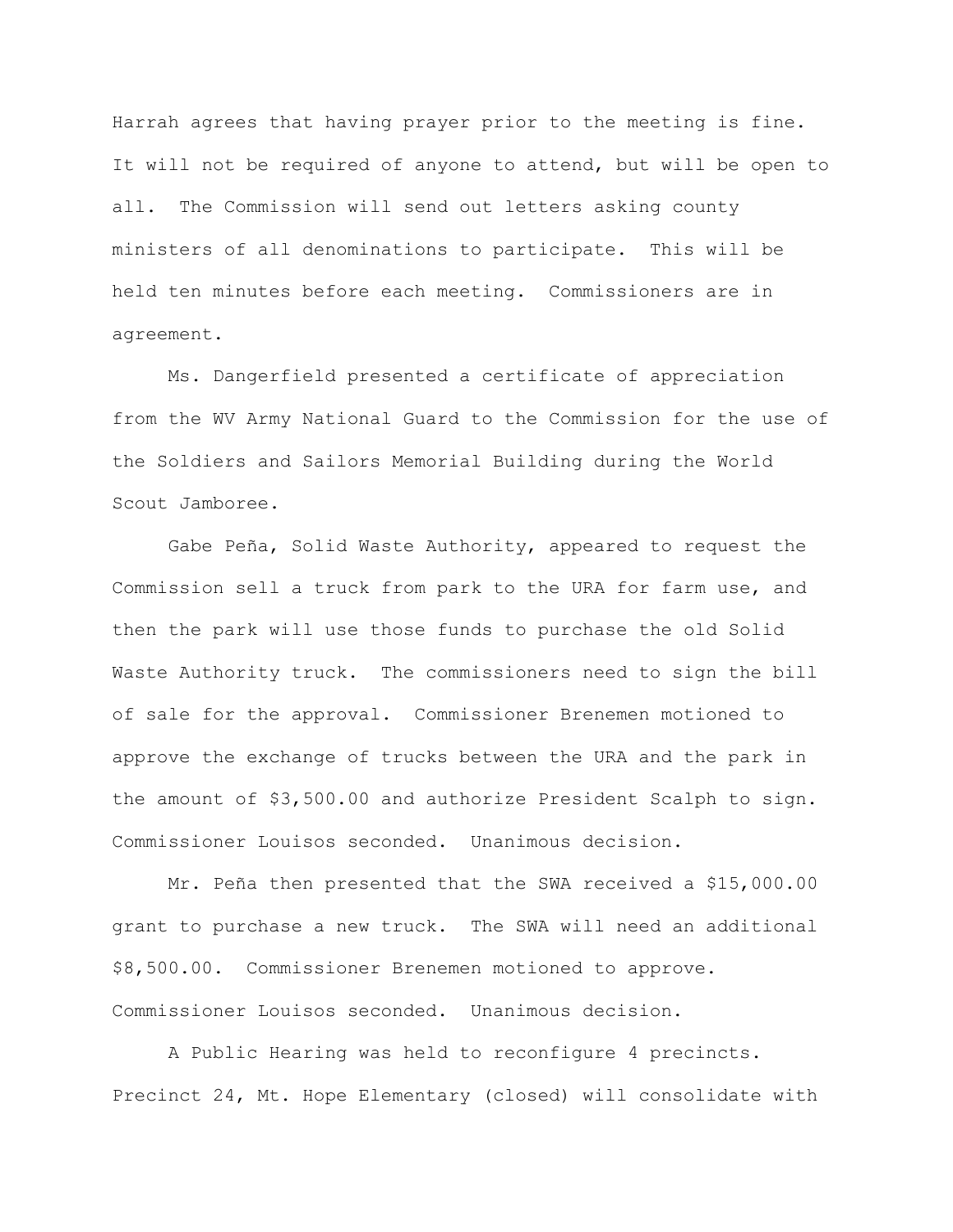23 and the polling place will be at Mt. Hope Fire Department. Precinct 37, Boomer Volunteer Fire Department, will consolidate with Precinct 28, and the polling place will be at the New Smithers City Hall at the old Valley Elementary School. Call for public comment. No one was present for comment. The hearing was closed and the Commission moved forward with the order. Commissioner Brenemen approved closing Precinct 24 to merge with 23, and to close Precinct 37 to merge with 28. Commissioner Louisos seconded. Unanimous decision.

Renee Harper, Parks Director, appeared to give an update on the park and the Board. Presented the new park brochure. Discussion was held regarding the Parks and Recreation Board and current board members. The Board wants to update the bylaws to reflect a change from requiring a high school student serve to a young adult under age 25. Will be added to next Commission meeting agenda for approval.

Ms. Harper also presented information regarding the Workforce WV Transitional Worker Program. These individuals have barriers to employment. Workforce pays all costs and provides a bond for the participants. They would not fall under county liability, Workforce WV is responsible. Commissioner Brenemen motioned to approve the 16 week program with Workforce WV to allow the park to get help with no cost to county. Commissioner Louisos seconded. Unanimous decision.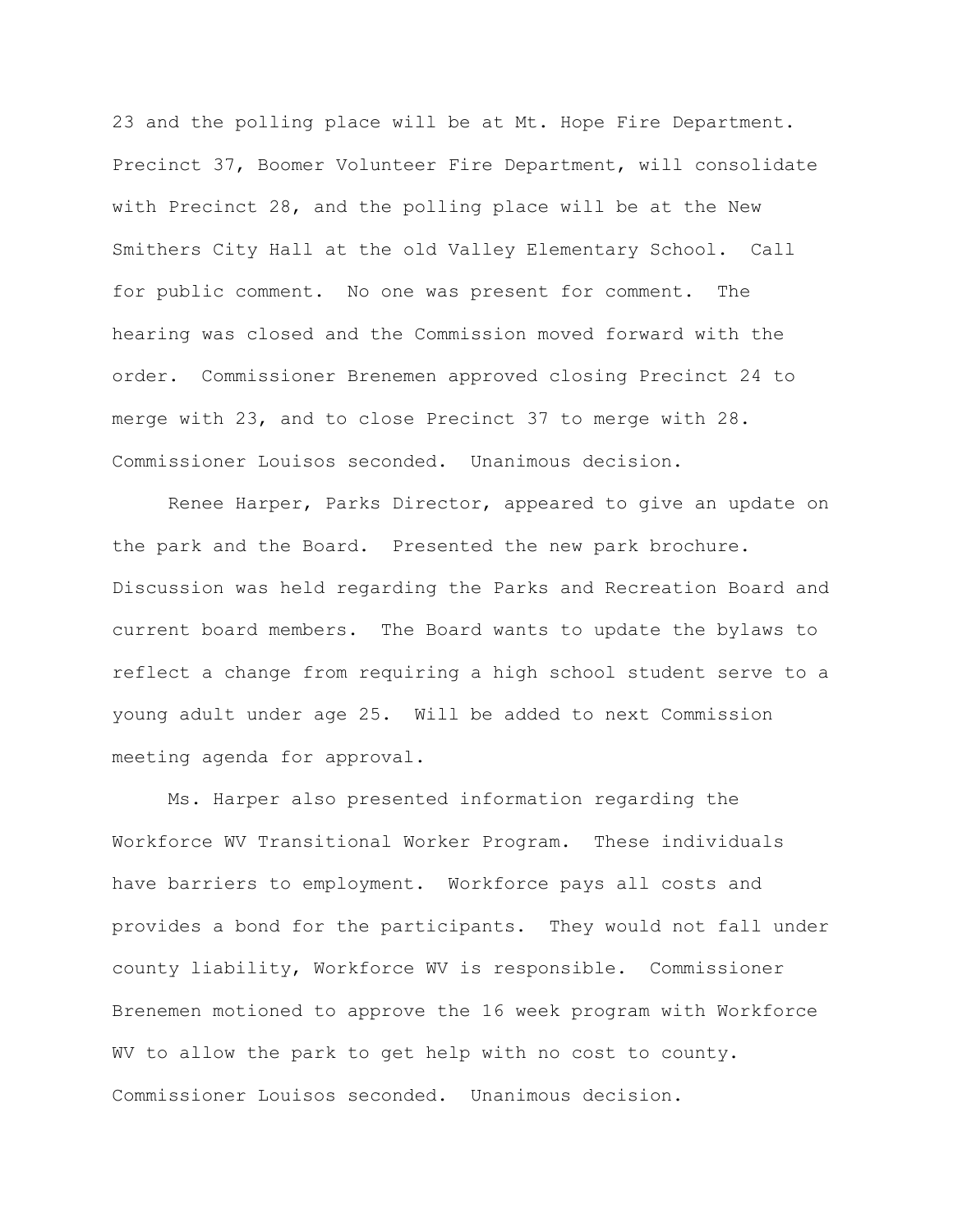Sheriff Fridley was in attendance to present budget information. He presented that the Tax Office had a good month of collections and gave an update on the Sheriff's conference and information he received there. Discussion was held regarding the designation of Fayette County as a High Intensity Drug Trafficking Area (HIDTA) and that this is a good thing. It will bring money into the task force efforts.

Sheriff Fridley discussed the budget and the reimbursement received from the BOE for the Public Resource Officers. He is requesting the commission award the remaining \$800.00 per deputy raise requested during budget session. The total cost is \$33,888.00

If this is not an option, he is requesting a change in the number of sergeant and corporal ranks available. This would instead cost \$7,800.00 per year in raises.

Commissioner Brenemen asked for the cost of dry cleaning uniforms. It costs roughly \$80.00 to \$100.00 per month and the deputies each receive \$50.00 a month in Uniform Allowances.

Commissioner Louisos asked where the BOE money comes from. What if it stops? Sheriff Fridley stated it is good for five years. After that he does not know.

Sheriff Fridley will also be checking on the vehicles for potential to add more to the lease fleet with insurance funds from totaled vehicles.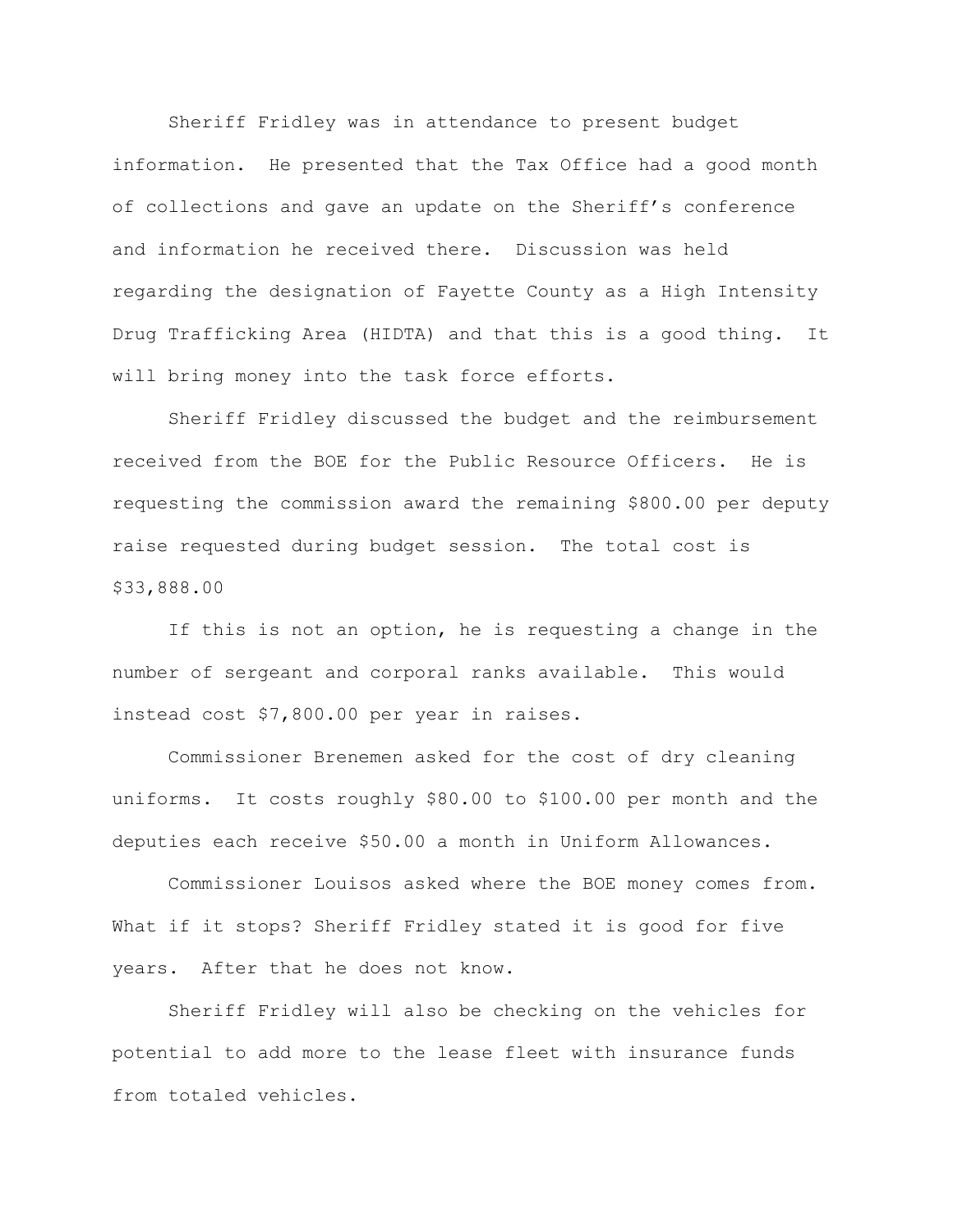The Commission entered into executive session at 11:28 a.m. regarding a personnel matter.

The Commission exited the executive session at 12:40 p.m. No decisions were made.

Discussion was held regarding a letter discussing chain of command for the Resource Coordinator's Office and the URA from the Commission. Discussion will be tabled until the next meeting.

Commissioner Brenemen mentioned ending our relationship with Hardwood Alliance at the end of the year. There is no economic benefit.

The meeting was adjourned at 1:30 p.m.

FAYETTE COUNTY COMMISSION REGULAR SESSION SEPTEMBER 27, 2019 COURTHOUSE FAYETTEVILLE, WV 25840 MEMBERS PRESENT: DENISE A. SCALPH, JOHN G. BRENEMEN, TOM LOUISOS

The Fayette County Commission met in a regular session on this 27th day of September, 2019.

President Scalph called the meeting to order at 9:00 a.m.

The Pledge of Allegiance was led by Circuit Clerk Cathy Jarrett. Eddie Young, Assessor, was in attendance to present exonerations for real property for Billy Wayne Dunfee \$118.38; Trina A. Blackburn \$145.56; Shirley M. Dunkley Treadway \$164.72 & \$164.72; Mollie Lee Blair \$306.20 & \$306.20; American Timber Marketing Gr \$290.52; Georgia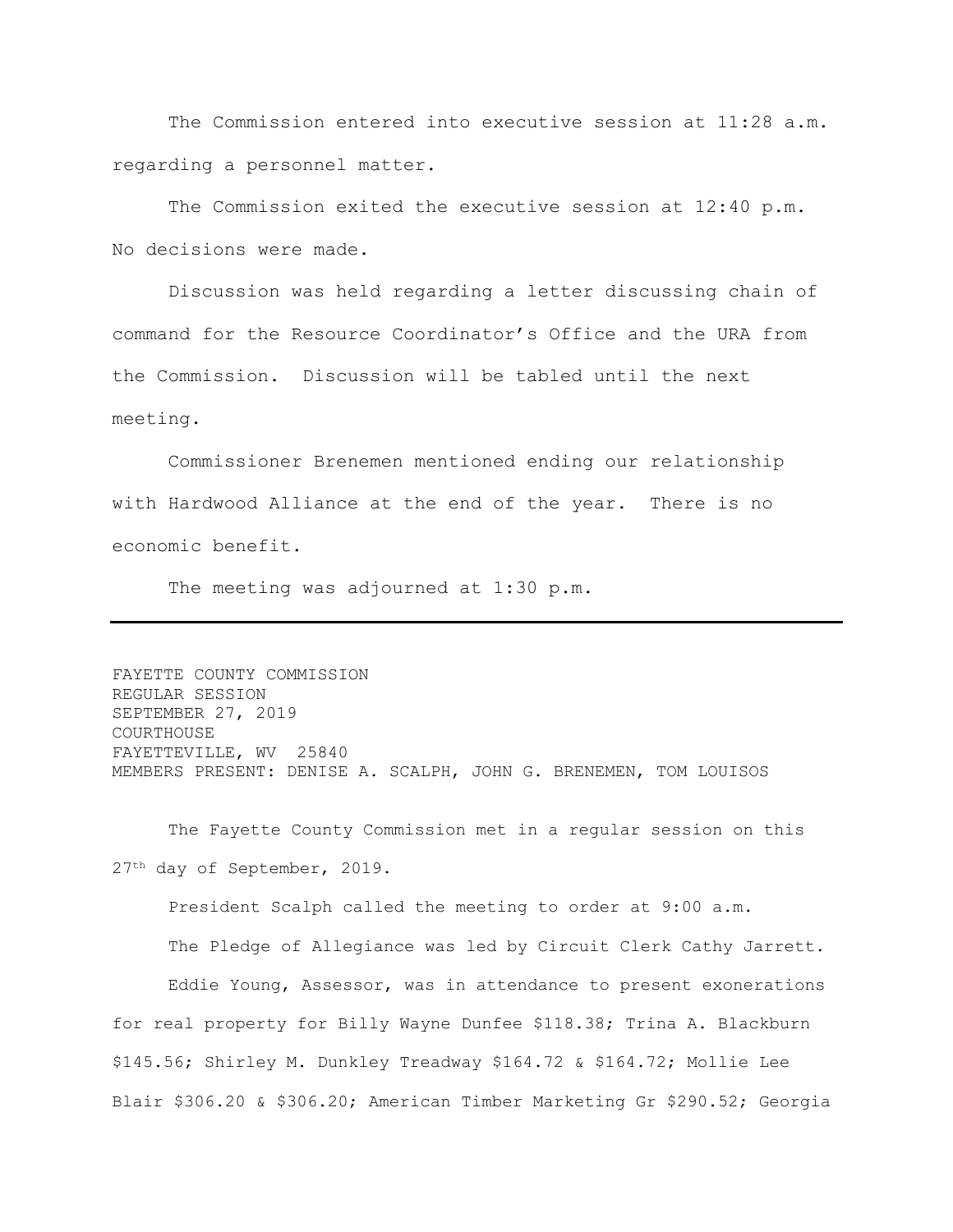M. Maynor \$205.98; Ibarra Land LC \$655.40 & \$614.00; Frank & Michael Armstrong \$1,460.10; Michael Armstrong \$862.30; Thomas Jones \$7.70, \$7.70 & \$7.70; Dunwood LLC \$317.96; AWIAK \$7.70, \$7.70 & \$7.70. Commissioner Brenemen motioned to approve real estate exonerations presented by Eddie Young and authorize President Scalph. to sign. Commissioner Louisos seconded. Unanimous decision.

Commissioner Brenemen motioned to approve vouchers and invoices and release checks to pay our vendors. Commissioner Louisos seconded. Unanimous decision.

Commissioner Brenemen motioned to approve the second half payroll and release checks on September  $30<sup>th</sup>$ . Commissioner Louisos seconded. Unanimous decision.

Commissioner Brenemen motioned to approve prior meeting minutes from August 21<sup>st</sup> and authorize President Scalph to sign. Commissioner Louisos seconded. Unanimous decision.

Estate settlements were presented for James Gene Spadaro; Shelby Jean Canterbury; Adrian Tucker Jo Davis; Joyc Elaine Elder; Doyle Willard Ellison; William Frederick Jarvis; Margaret Mae Grubb; Yvonne Olean Hunt; Robert Henry Woollard; Dennis Lynn Criss; Arnold Dean Walker; Susan Jane Underwood; Michael Lynchford Hudnall; Michael Everette Underwood; David George Howell; Robert David Epperly; and Sharon Ann Syner. Commissioner Brenemen motioned to approve. Commissioner Louisos seconded. Unanimous decision.

Discussion was held regarding a decision for support of the Iceland Project to allow a one-time payment to the Fayette County Health Department in the amount of \$10,000.00. Commissioner Brenemen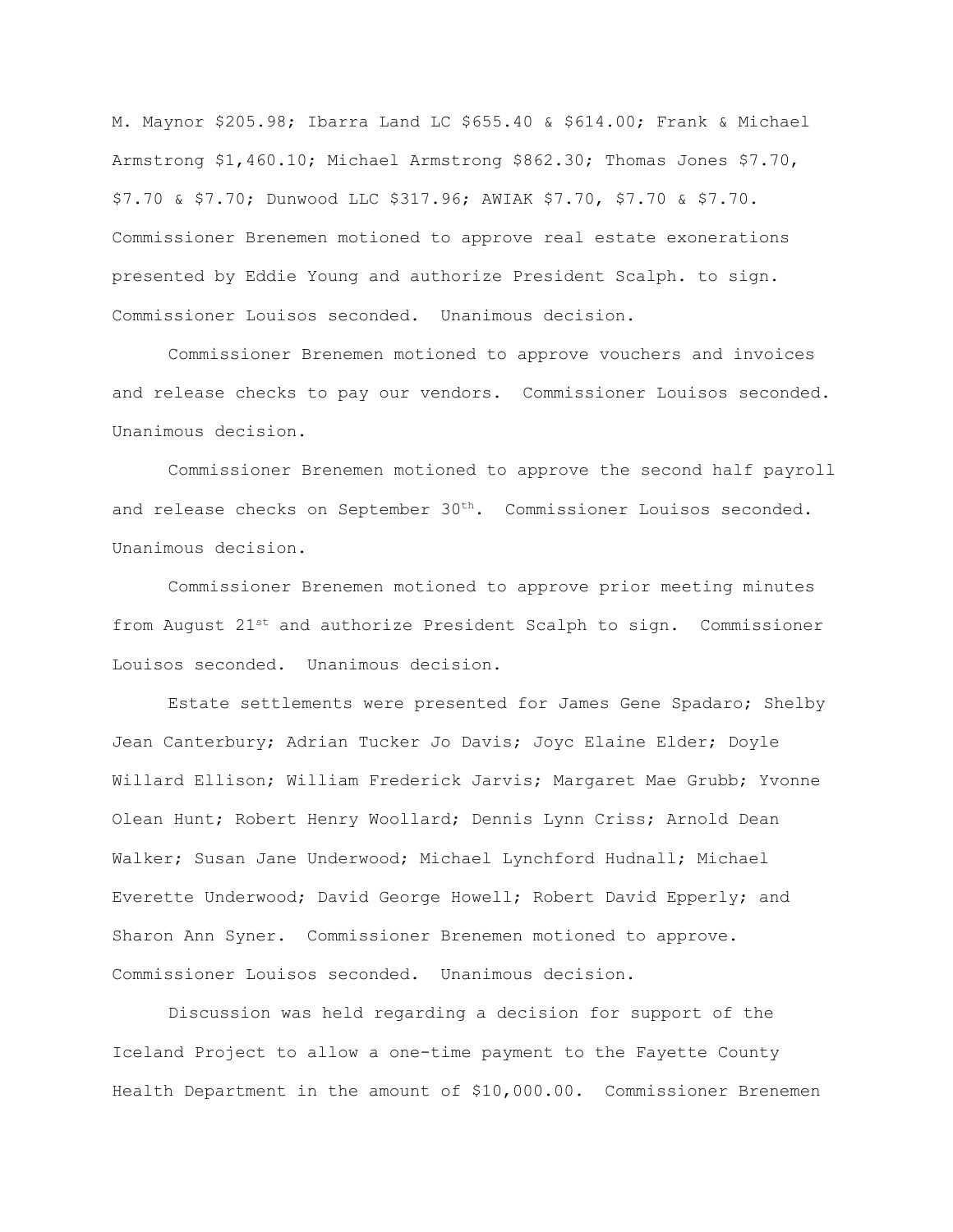motioned to approve a one-time support payment to the Fayette County Health Department in support of the Iceland Project in the amount of \$10,000.00. Commissioner Louisos seconded. Unanimous decision.

Lesley Taylor, Region 4 was present to discuss the environmental review for Armstrong PSD CDBG and a request for the release of funds and finding of no significant impact to historic preservation and other regulatory items.

Commissioner Brenemen motioned to approve the environmental assessment for the Armstrong PSD and Powellton Deepwater waterline distribution upgrade and also approve the request for the release of funds and finding of no significant impact. Commissioner Louisos seconded. Unanimous decision.

Discussion as held regarding board members for PSDs and moving forward with complying with code. The Commission asked Assistant Prosecuting Attorney Jeff Mauzy for his office to work on this.

County Administrator Debbie Berry presented an Order to Combine or Divide and Segregate Land for Janice Delores Arthur. Commissioner Louisos motioned to approve. Commissioner Brenemen seconded. Unanimous decision.

Mayors from Fayette County Municipalities were present for a discussion regarding the future of Fayette County. Commissioner Brenemen opened the discussion regarding the county and municipalities working together to keep everyone up to date and encourage collaboration. Mayor Greg Ingram of Montgomery discussed the UKV meetings and how they bring others together and would like to start that in Fayette County. Commissioner Brenemen mentioned the upcoming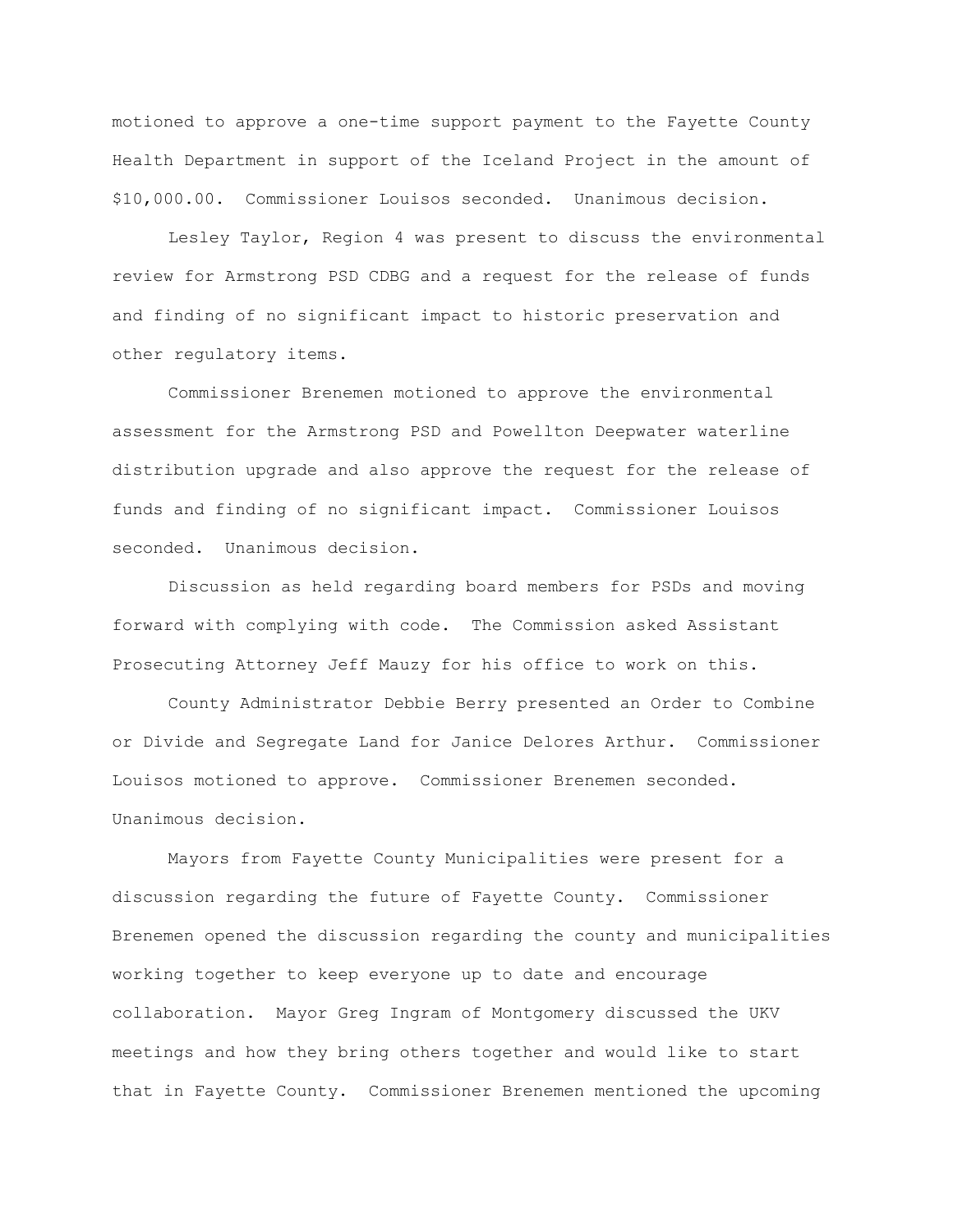census and his plans to speak to municipalities. Mayor Sharon Cruikshank of Fayetteville agreed communication and partnerships need developed, and would also like a representative from the County to be present. Commissioner Brenemen said they would like to keep more up to date with the municipalities and figure out to help them. It would be beneficial for all the municipalities. Mayor Cruikshank offered to set up a poll and determine a good meeting date and time for the initial meeting. Discussion was held regarding the Midland Trail Association and working to get more promotion of the municipalities in Fayette County. Discussed upcoming planning and ideas to help municipalities, improve communication, develop communities and help small businesses.

Joe Brouse, NRGRDA Executive Director, was present to discuss strategic planning and how it can help the counties and municipalities.

Jeri Sarafin, Community Corrections Director, was present to give an update. The new grant was based on too few participants in 2017. This year, they have had 189 participants so far. Requested program improvements have been made. They are now offering three classes and they only requested one, so they are ahead of what was requested. Participants are there five days a week from 9:00 to 3:30 and start each day with meetings. They are now able to work with people to get treatment instead of just sending them to jail.

Michael Moore appeared to discuss motorcycle tourism maps. He presented a letter and maps to the commission. Would like to have a letter of support from the Commission to add Cedar Grove, Montgomery,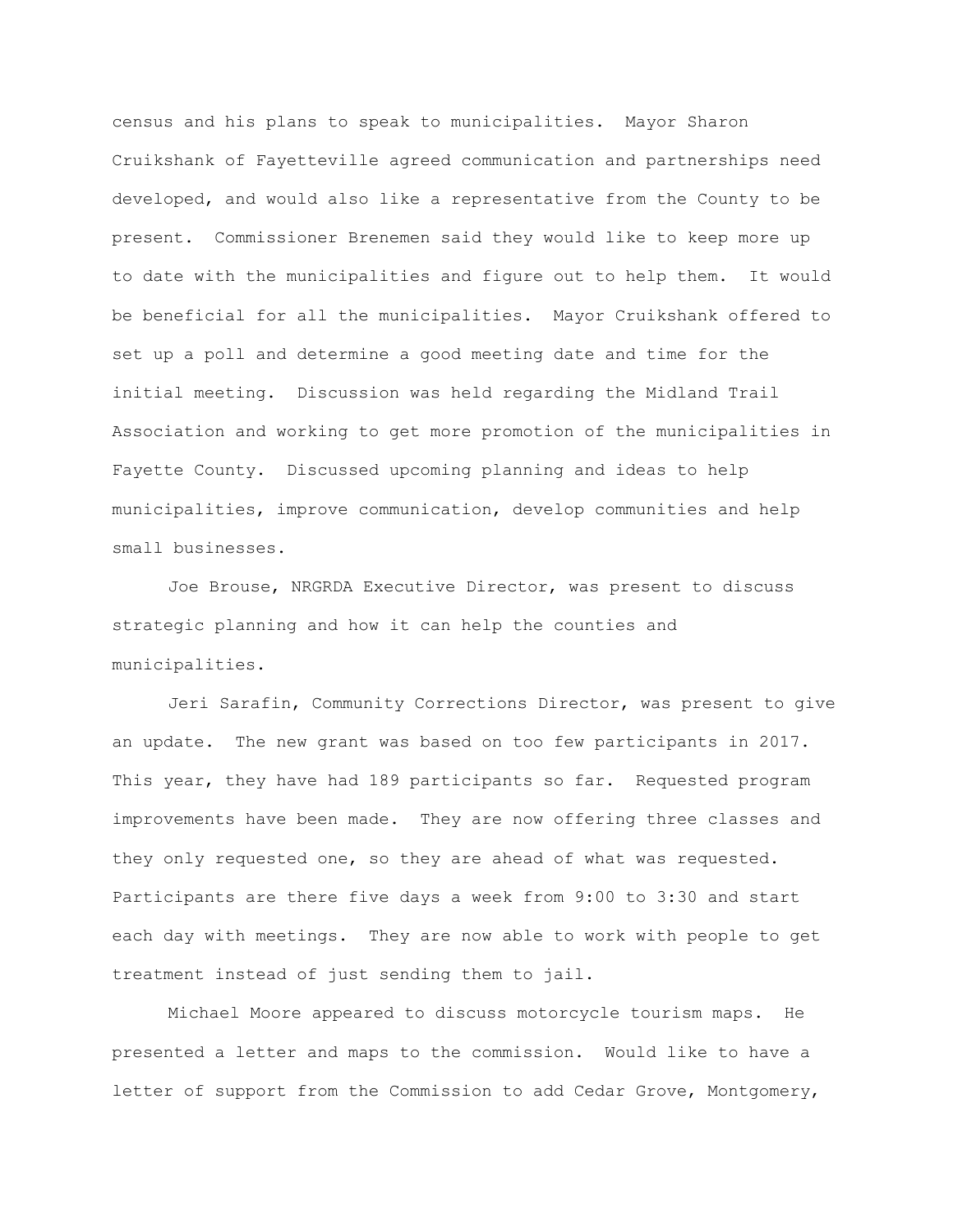and Smithers to the map. The support letter will go to the Southern WV CVB. Commissioner Brenemen motioned to approve the letter of support. Commissioner Louisos seconded. Unanimous decision.

Sheriff Mike Fridley appeared regarding Drug Enforcement issues. Discussion was held regarding vehicles. The Commission entered into an executive session at 11:00 p.m. The Commission exited the executive session at 12:12 p.m. with no decision made.

David Perry was in attendance to speak to the Commission regarding a personnel matter. He would like to inform the Commission about SB769, 2<sup>nd</sup> chance hiring on the county level. He also presented a daily devotion regarding the profit Michah and second chances. Mr. Perry would like the county to reconsider the policy they have taken and put a new policy for public comment. President Scalph stated the county has a long standing policy on our hiring practices. The Prosecuting Attorney and our insurance company has reiterated that you must pass a background check prior to employment for a county position. Mr. Perry stated all policies can be rewritten and revisited.

Kelly Jo Drey, Resource Coordinator, was present to give updates on the Wolf Creek Park and legal fee invoices related to Broadband. Ms. Drey requested the invoices be paid out of the Coal Reallocated Fund. One is for \$550.00 and three from Spillman Thomas and Battle, are for \$9,263.00. Invoices are a result of research regarding authority for URA as well as the redevelopment plan. President Scalph stated they authorized the URA to seek funding for Broadband, not spend the Reallocated funds on the project. Discussion was held as to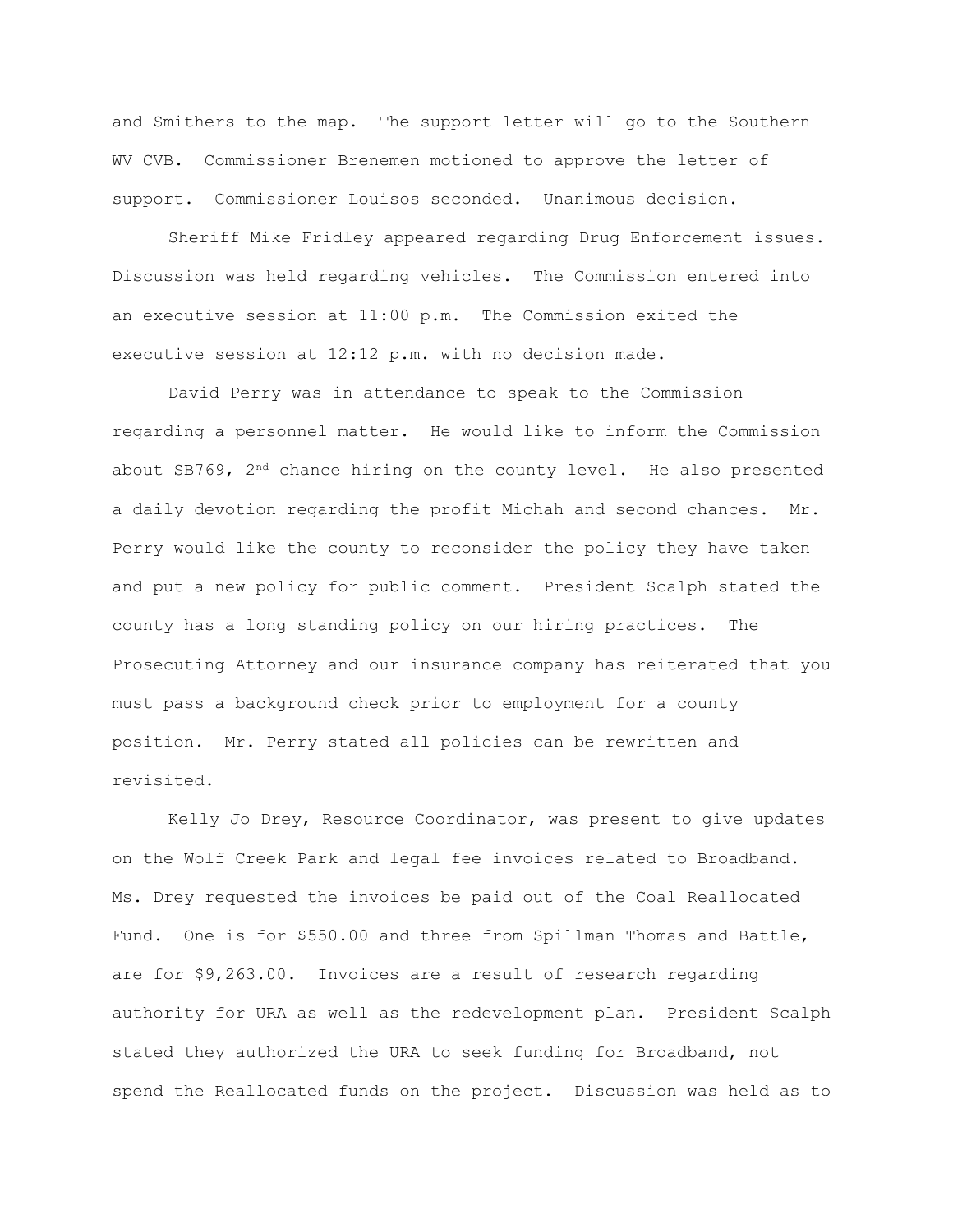why the invoices are so high and not approved prior to spending these funds. The Commission is requesting a copy and will decide at the next meeting. Commissioner Brenemen requested Jeff Proctor be available at the next meeting.

Ms. Drey also presented questions regarding a Freedom of Information Act request from Brad Wolfe regarding emails. Needs to know how to release information without releasing confidential information, as well as how to approach it. There is a cyber security person that can compile the information at a cost of not more than \$500.00 to gather the information. Mr. Wolfe was present and apologized for this becoming such an issue. There have been other things requested and not received and doesn't think this should be outsourced. It was submitted over a month ago, and well past the five days required in FOIA policy. Mr. Wolfe said he would be glad to delay this request for emails until the next meeting on October 11, 2019 to give time for an answer from an attorney. Ms. Drey said the other documents that have been requested are ready to be scanned and sent to Mr. Wolfe.

Ms. Drey asked if there is a question regarding signs at Wolf Creek Park. Tim Richardson was present to explain the Planning Commission meeting and that there is no expense associated with the hearing. It only approves a design, not approval of starting the project.

At 12:30 bids were to be opened for the 911 Center Paving project, however none were received. Commissioner Brenemen said no bids were received so the conversation Jimmy Sadler had with a paving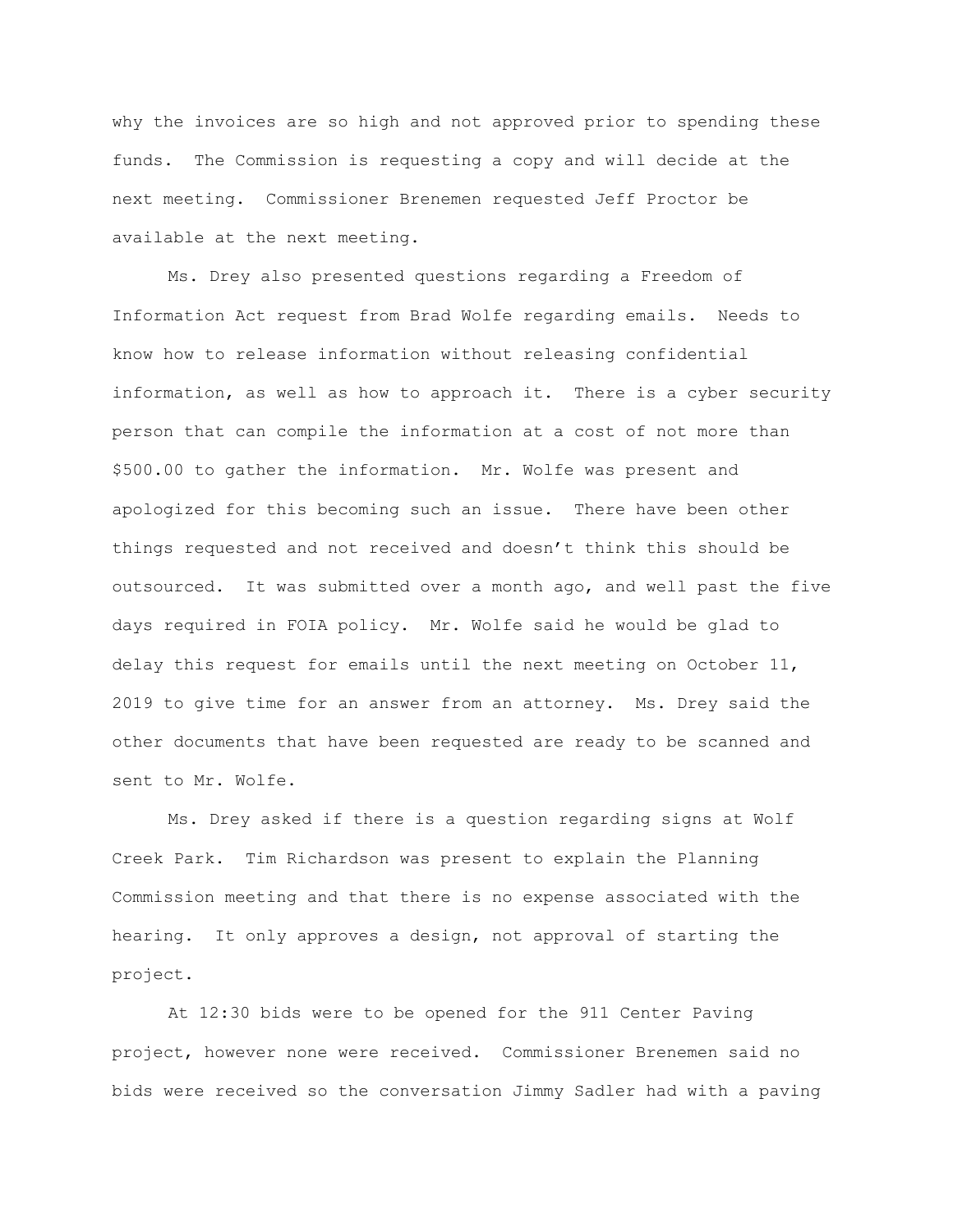company interested does not count as a bid. Mr. Mauzy stated that bids must be received so the Commission will advertise.

Les Thomas, BridgeValley Community and Technical College and Larry Villarreal, Upper Kanawha Valley TMCA, were present to discuss the Boomer Ballfield Excavating Project. Mr. Villarreal would like to improve the field through the program at the BridgeValley Community and Technical College. This is at no cost and will be completed through a school project. Discussed the plans for updating the field, as well as making it a community area for people to use. The Commission wants to ensure it is done properly and appreciates the work.

Sheriff Mike Fridley was in attendance to seek approval for the additional \$800.00 raise to give the deputies the full \$2,000.00 initially requested during budget sessions. Also discussed the clothing allowance and raising it from \$50.00 to \$100.00. Explained the cost and the reimbursements from the Board of Education. Commissioner Brenemen motioned to approve the \$800.00 increase effective October 1, 2019. Commissioner Louisos seconded. Unanimous decision.

Letter to Fayette County Urban Renewal Authority for review and approval. Commissioner Louisos motioned to approve. Commissioner Brenemen seconded. Unanimous decision.

Fayette County Parks and Recreation Bylaws were presented for approval. Commissioner Louisos motioned to approve. Commissioner Brenemen seconded. Unanimous decision.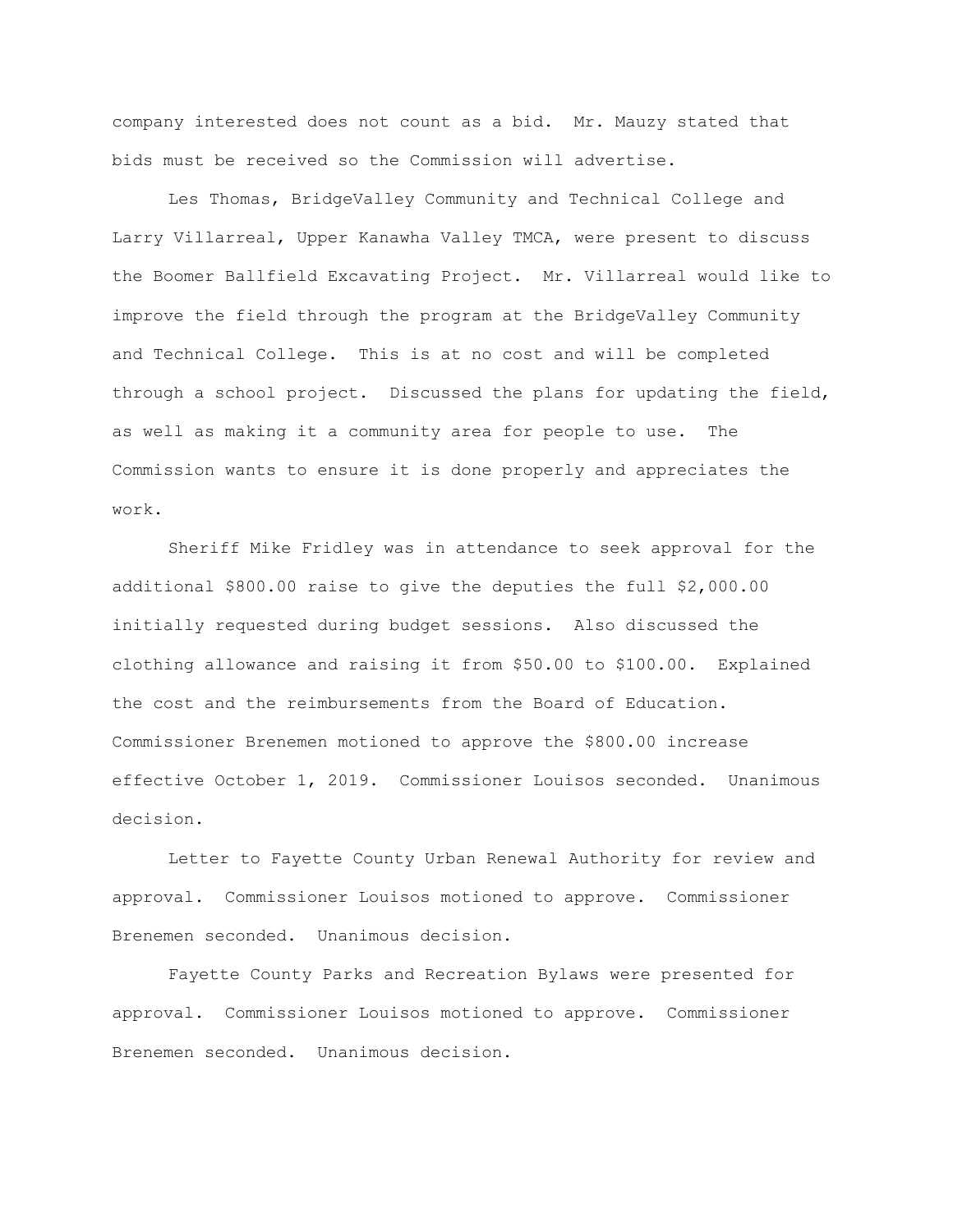Ms. Berry presented requests for appointment to the Fayette County Parks and Recreation Board: Diane Callison to replace Aletha Stolar (Living Well Category) expiration of term June 30, 2021; Sam Chabers will replace Melanie Seiler (Trails/Conservation category) expiration of term June 30, 2022; and Veronica Crosier will replace Larry Villareal (Recreation Category) expiration of term June 30, 2022. Commissioner Louisos motioned to approve. Commissioner Brenemen seconded. Unanimous decision.

Ms. Berry presented WV Courthouse Facilities and Improvement Authority grant documents for approval and signatures. Application for Phase II of Courthouse Annex HVAC system and replacement. Commissioner Louisos motioned to approve. Commissioner Brenemen seconded. Unanimous decision.

Ms. Berry presented Records Management and Preservation Grant documents for approval and signature of President Scalph. Commissioner Louisos motioned to approve. Commissioner Brenemen seconded. Unanimous decision.

Ms. Berry presented a letter from Stephanie Tyree submitting her resignation letter from the Fayette County Library Board. The resignation was accepted.

Ms. Berry presented a support letter for a CDBG Broadband grant application for the Town of Meadow Bridge for approval and signatures. Commissioner Louisos motioned to approve. Commissioner Brenemen seconded. Unanimous decision.

Ms. Berry presented Fayette County Park Employee raises for approval and discussion. Commissioner Brenemen motioned to approve a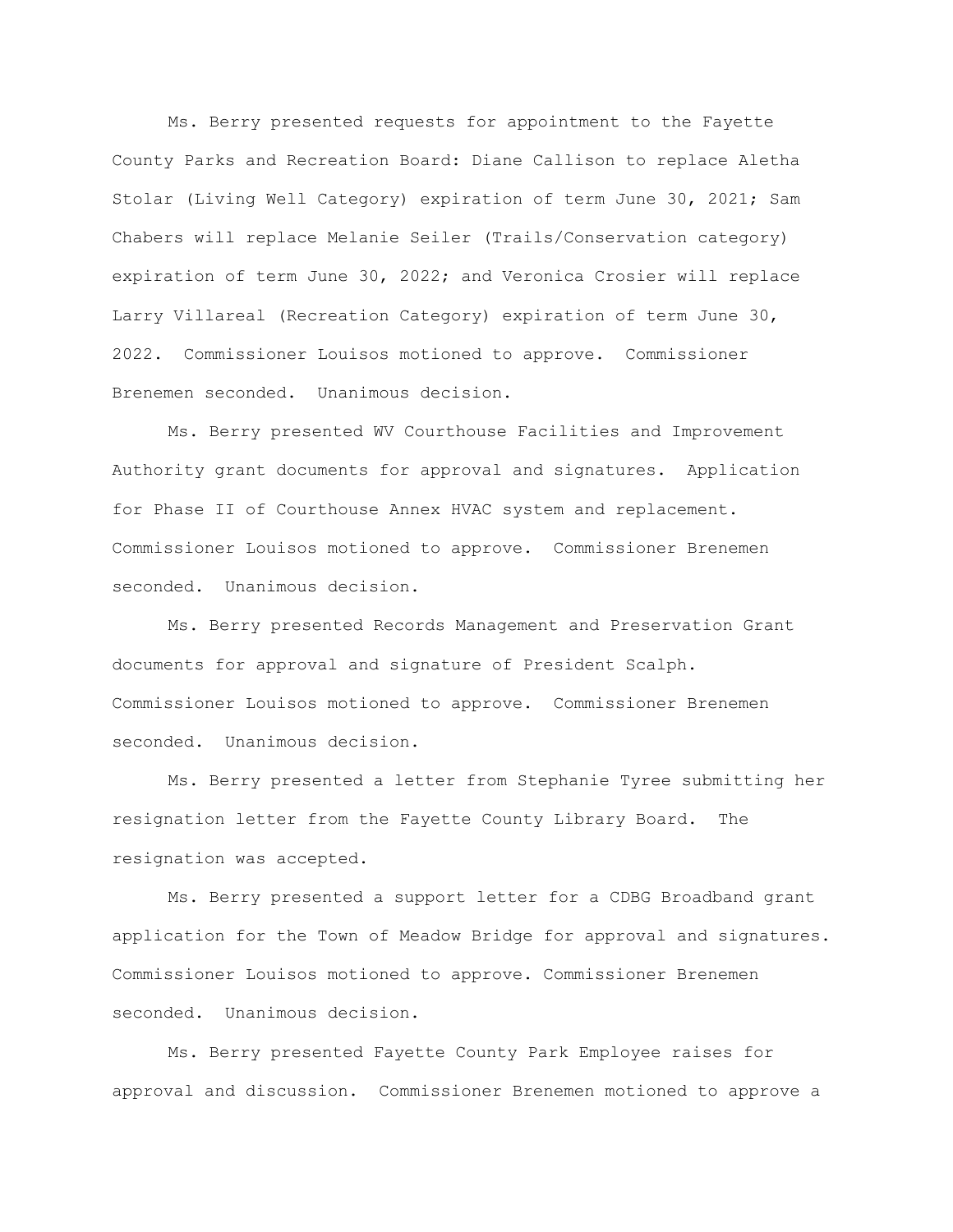\$2,000.00 increase for Renee Harper, and \$2,000.00 increase for Wayne Workman, and a \$2.00 per hour increase for Jerry Adkins. Commissioner Louisos seconded. Unanimous decision.

Ms. Berry presented Annual Financial documents for FY 2018/2019 for approval and signature of President Scalph. Commissioner Louisos motioned to approve. Commissioner Brenemen seconded. Unanimous decision.

Ms. Berry presented a letter for approval and signatures to Timmy Killen, Mayor of Meadow Bridge outlining repayment terms for the loan from the County Commission for funds they borrowed in 2018 in the amount of \$16,900.00. Commissioner Louisos motioned to approve. Commissioner Brenemen seconded. Unanimous decision.

Ms. Berry presented an Authorization to Release Information Form for signature of President Scalph to Workforce Development Board for Fayette County Commission to obtain training services for the WV Development Office for the Governor's Guaranteed Work Force Program. Commissioner Brenemen motioned to approve the release. Commissioner Louisos seconded. Unanimous decision.

The meeting was adjourned at 1:35 p.m.

The Commission held an emergency session after the regular meeting regarding the loss of vehicles in the Sheriff's fleet. They are critically low and have no spare vehicles if there is an issue. Enterprise has provided a quote for the lease of five additional vehicles. The quote expires today and will result in an additional wait time and potentially leave law enforcement with a lack of transportation. Commissioner Louisos motioned to approve adding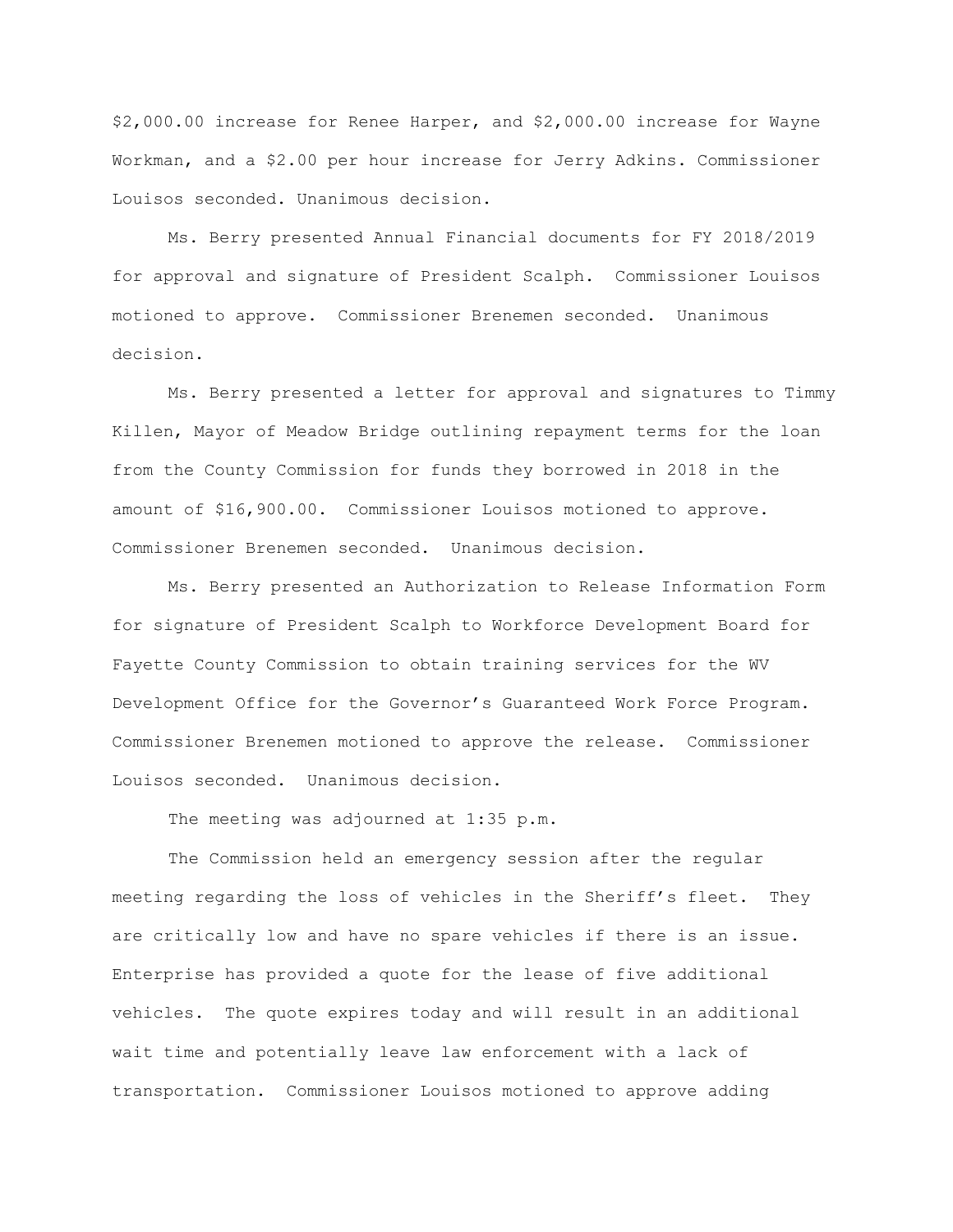additional fleet vehicles as discussed using the insurance funds from two wrecked vehicles. Commissioner Brenemen seconded. Unanimous decision.

The emergency session adjourned at 1:50 p.m.

FAYETTE COUNTY COMMISSION REGULAR SESSION OCTOBER 11, 2019 COURTHOUSE FAYETTEVILLE, WV 25840 MEMBERS PRESENT: DENISE A. SCALPH, JOHN G. BRENEMEN, TOM LOUISOS

The Fayette County Commission met in a regular session on this 11th day of October, 2019.

President Scalph called the meeting to order at 9:00 a.m.

The Pledge of Allegiance was conducted, led by Sheriff Mike Fridley.

Assessor Eddie Young presented real property exonerations for Nellie & Guy Brown Campbell \$7.70; Howard Hamrick & K. Shumaker \$292.12; Federal National Mortgage \$826.02; Stephen Gianni \$826.02; Keith Young \$235.96; Delbert Ray Sutphin Sr. \$12.30 & \$12.30; Barry Baumgartner \$496.96 & \$507.50; and Wanda Ball \$308.02. Commissioner Brenemen motioned to approve. Commissioner Louisos seconded. Unanimous decision.

Mr. Young presented personal property exonerations for Edward Pannell & Ashley Malcomb \$3,278.06; Vicky A. or Dana Y. & Ryan Dixon \$195.30; William Russell Backus \$24.96; James Robert McMillion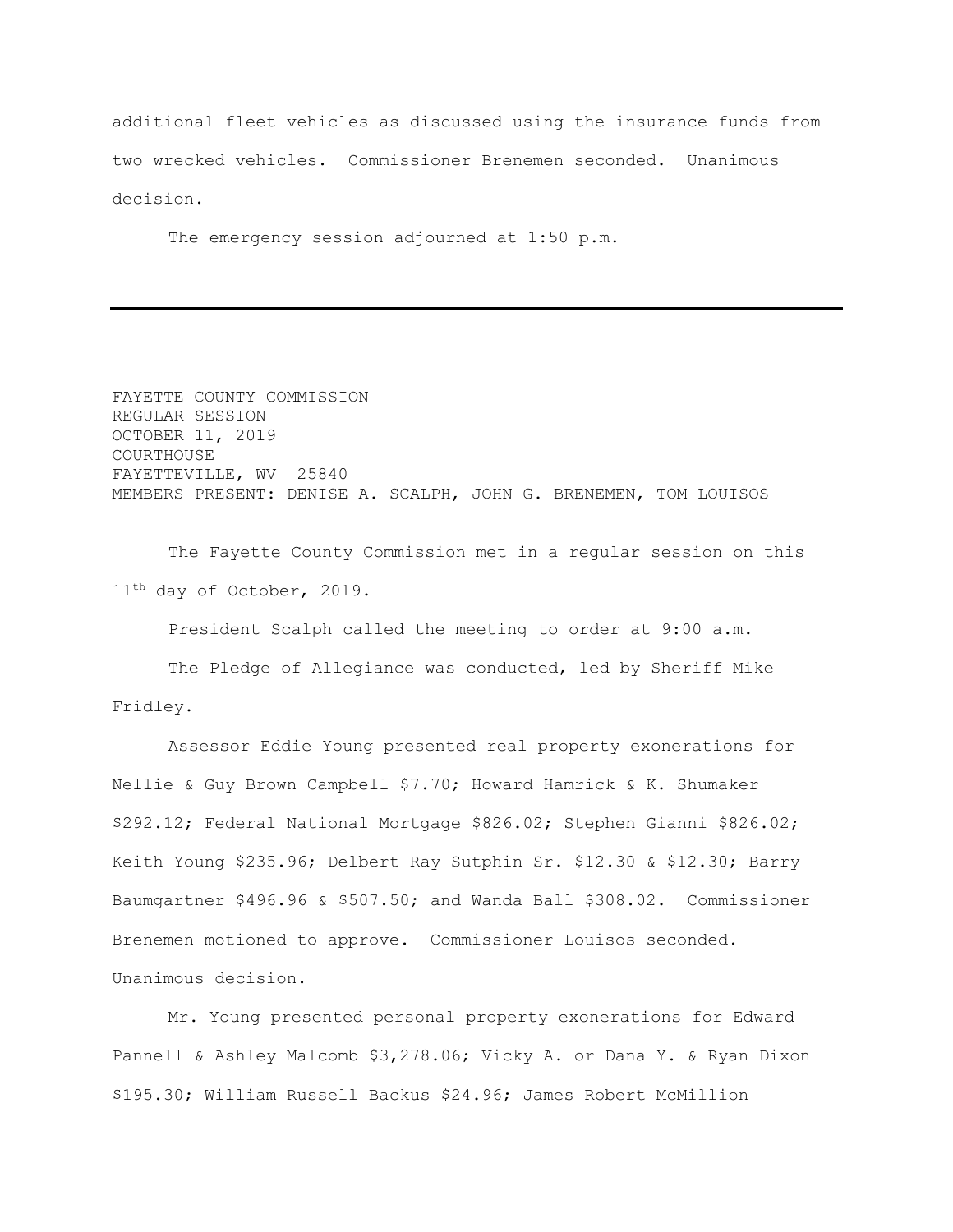\$173.60, \$208.96, \$238.34 & 299.16; Ashley Bond \$34.98; Freeman Bragg \$9.18; Pamela K. & Jeremy D. Phillips \$1,705.70; Shawn Michael Lesher \$143.72; Lora L. (White) Russell \$142.94; Stephen L. & Stacie L. Wolfe \$1,811.36; Lenda H. Limerick \$3.84; and Douglas L. Kincaid \$3.84. Commissioner Louisos motioned to approve the personal property exonerations. Commissioner Brenemen seconded. Unanimous decision.

Commissioner Brenemen approved two refunds for H3LLC \$7.60, and Frank & Michael Armstrong \$1,423.60. Commissioner Louisos seconded. Unanimous decision.

Mr. Young stated that his office will have a mapper in place by the 1st of November.

Commissioner Brenemen motioned to approve vouchers and invoices and release checks today to pay our vendors. Commissioner Louisos seconded. Unanimous decision.

Commissioner Brenemen motioned to approve first half payroll and release checks on October 15th. Commissioner Louisos seconded. Unanimous decision.

Commissioner Brenemen motioned to approve prior meeting minutes from September 13<sup>th</sup> and 27<sup>th</sup> and authorize President Scalph to sign. Commissioner Louisos seconded. Unanimous decision.

Commissioner Brenemen motioned to approve estate settlements for Frances Louis Dempsey; Gereld Milton Kincaid, Sr.; Nila Gay Richards; Phyllis A. Reed; Etta Pauline Harvey; Raymond Allen Duncan; Lowell Daniel Martin; Janet Kracun; Phala Lanell Adkins; and Ezra Lee Wilson. Commissioner Louisos seconded. Unanimous decision.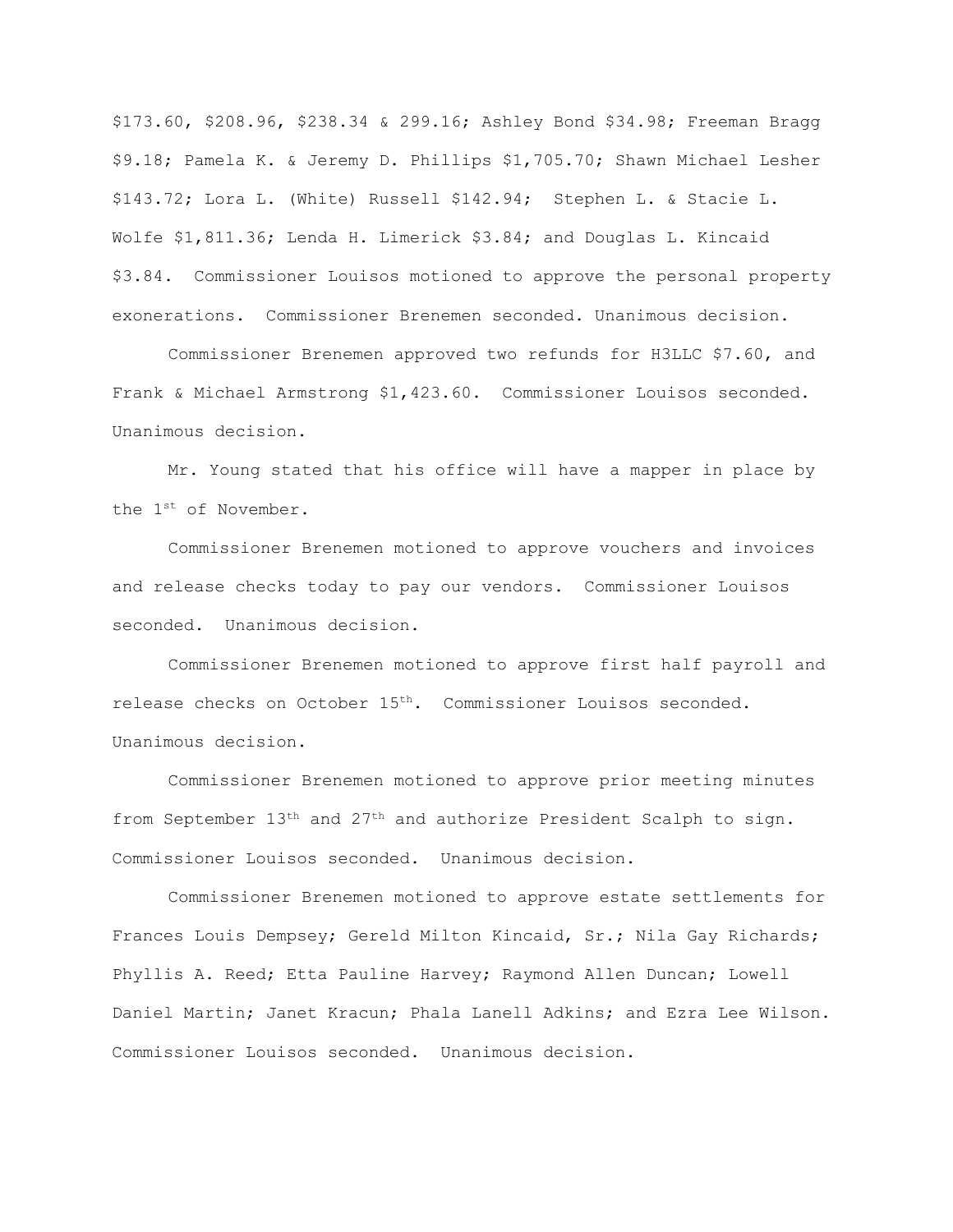Brian Sparks, WVU Extension Services Director, appeared to introduce new WVU Extension employees Noelle Mitchell and Jeff J.R. Davis. Ms. Mitchell has been here since May and teaches nutrition in the schools. Mr. Davis is the new 4H and Youth Development Agent. Lauren Weatherford was also present and gave an update on cooking camp and community development. Discussion was held about the potential for rekindling the County Fair with the County Park.

Senator Stephen Baldwin appeared to give an update to the Commission. Senator Baldwin represents 4 counties and is visiting each County Commission ahead of the upcoming Legislative Session to see what needs to be worked on and what issues they have. President Scalph and Prosecuting Attorney Larry Harrah immediately mentioned the jail bill. The Commissioners mentioned additional support for Animal Shelter, 1% sales additional sales tax option for counties, opioid addiction, PSDs, Broadband. Senator Baldwin said the biggest complaint he receives from Fayette County residents is about infrastructure: roads, PSDs, and bridges. President Scalph invited Senator Baldwin to attend an upcoming Roundtable for County Commissioners at the Summit Bechtel reserve on October 22<sup>nd</sup> at 9:00 a.m. Senator Baldwin asked about an upcoming Page Kincaid PSD hearing and that will be held on the same day at 2:00 at the Courthouse in Judge Blake's courtroom.

Senator Baldwin mentioned abandoned and dilapidated buildings and a program Senator Chandler Swope in Mercer County is heading, to assist with federal funding. The Commission said this would be beneficial as abandoned properties attract opioid activity.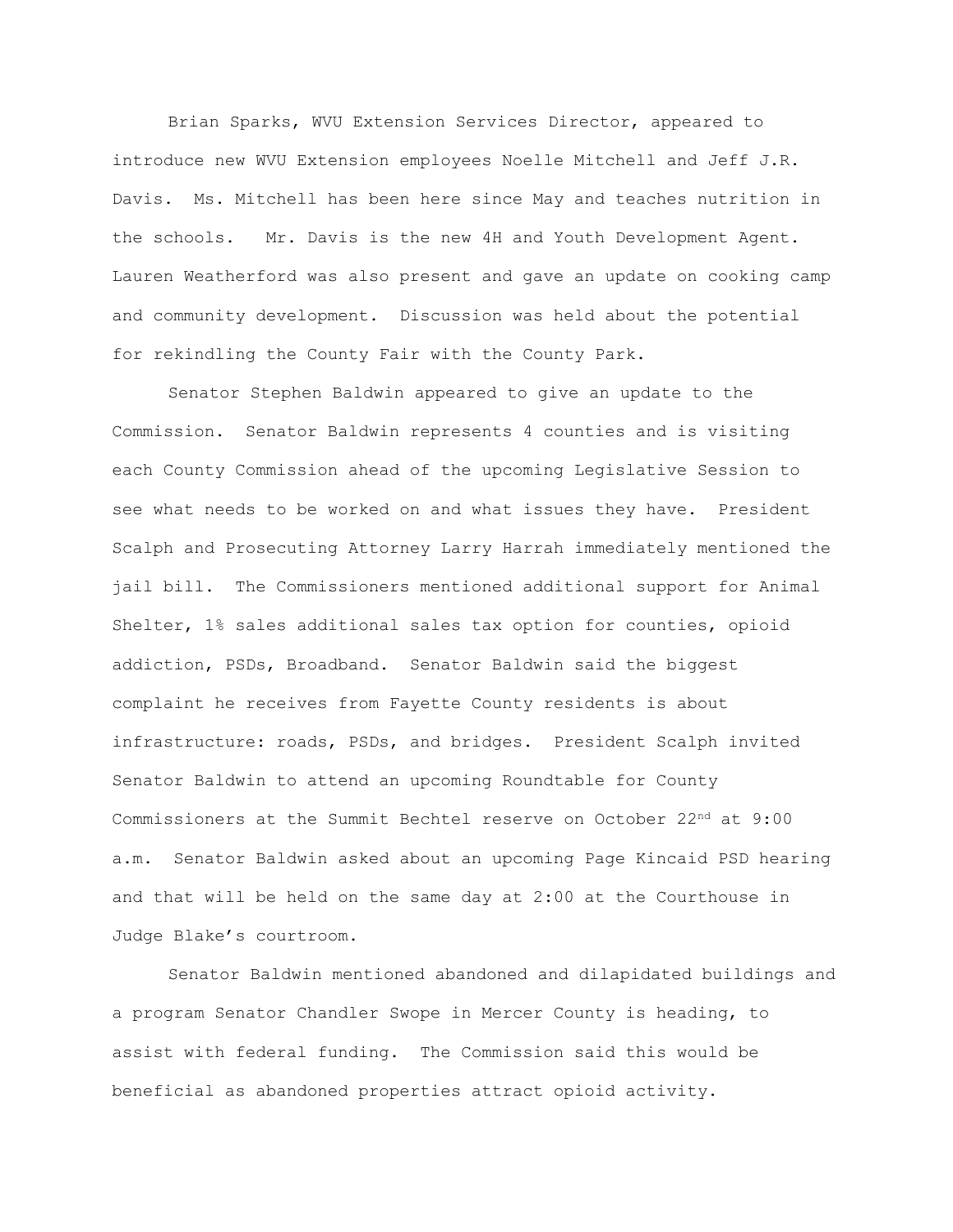Prosecuting Attorney stated his two top issues are the jail bill and Broadband. Senator Baldwin asked what percentage of our annual budget is being spent on the jail bill. The general consensus was it is between 10-12% and growing. Mr. Harrah stated that a lot of people thought the change where the state began absorbing the costs between convictions and sentencing, would be a good fix, but our bill has actually increased since then. He's afraid of what our bill would be without that change. President Scalph asked about a fix for this issue. Mr. Harrah mentioned the issue about municipalities running their arrests through Magistrate Court rather than through the municipality. The County is footing the bill for every inmate going through Magistrate Court. Mr. Harrah stated this is an unstoppable force – we can't stop arresting people. The State has mandated a cost we are unable to pay for.

President Scalph asked about a 1% sales tax which is allowed for municipalities but not for counties. Senator Baldwin asked about our Coal Severance. Commissioner Brenemen stated that the bottom has dropped from over a million dollars to around \$330,000.00. The rug has been pulled out from under us. President Scalph asked about the inventory tax. Senator Baldwin stated that a recent economic assessment of corporation relocations, taxes were low on their list of concerns and agrees it should be left alone. Another important issue specific to Fayette County is funding for fairs and festivals, as we hold the largest 1 day festival in the state each year and our local businesses depend on the revenues from Bridge Day. President Scalph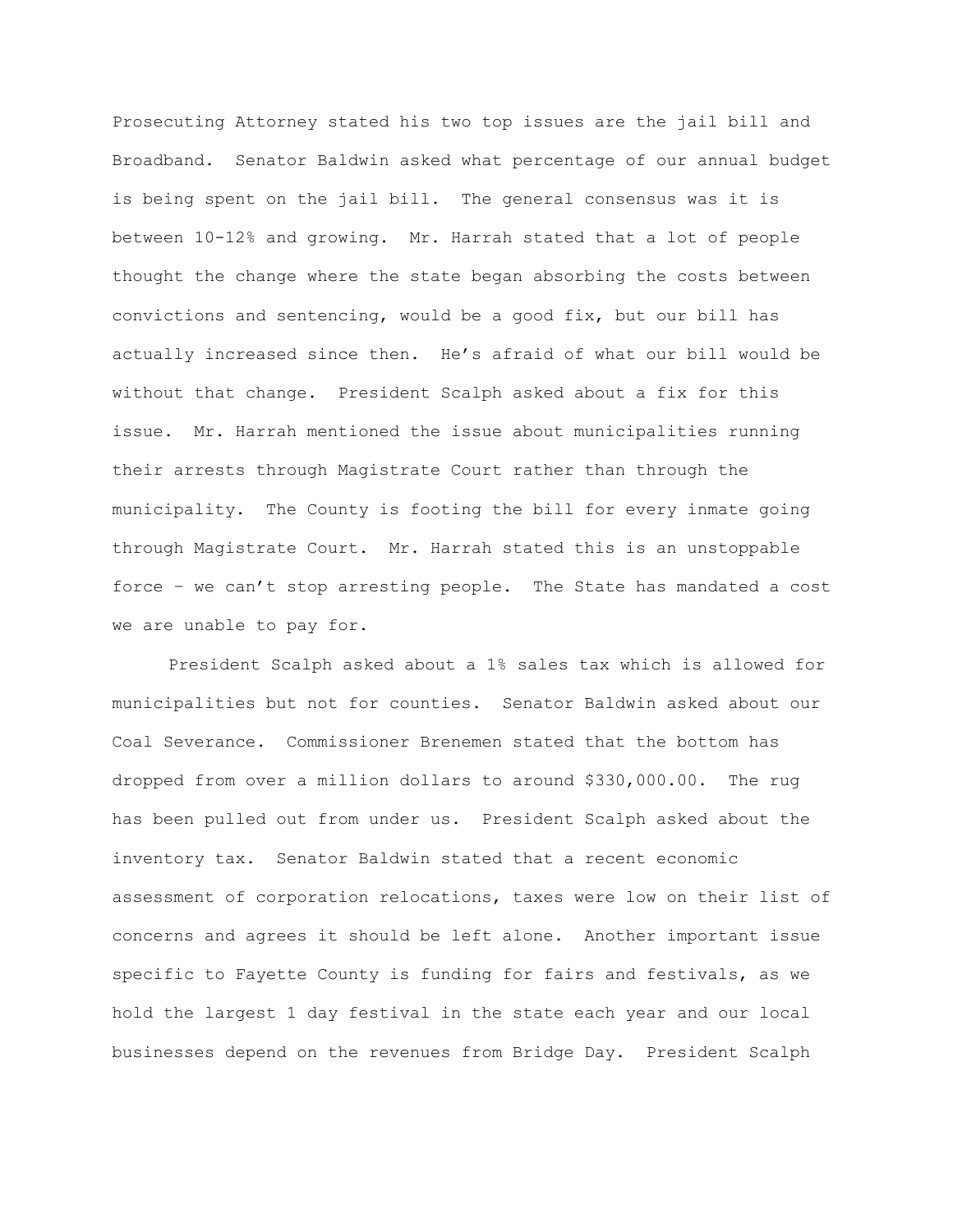also mentioned that our trail systems are also a big draw and potential for revenues.

Matt Ford, Greenbrier Environmental Group, and Meadow River Rail Trail Steering Committee, appeared to discuss the MRRT. Mr. Ford said there is a lot of out of state interest in this project. Mr. Ford has taken over for Doug Hylton's role for the Greenbrier County Commission, and is asking to take on this role for Fayette County as well, as Fayette County does not have a counterpart to his position. Mr. Hylton presented a proposal to be the Fayette County consultant for the MRRT. President Scalph asked that the Commission have time for Mr. Harrah to review this proposal and asked if there is any way to negotiate the terms. Mr. Ford stated that he is willing to work with the Commission on the terms. Debbie Berry, County Administrator, asked if there are grants available to fund administrative costs and Mr. Ford agreed to research this. Commissioner Louisos asked if these trails will be mapped and Kevin Walker, OEM Director, stated that Mr. Hylton had been working on an ARC grant to assist with these sort of administrative duties and costs, before he passed away. President Scalph remembers this grant and asked Mr. Ford to research it.

Recently it was discovered that a large portion of the trail originally deeded from CSX to Greenbrier County is actually in Fayette County. Mr. Ford asked who should he be coordinating with about updates and costs and the Commission stated it should continue to be Ms. Berry and Mr. Walker.

Jeff Proctor, Fayette County Urban Renewal Authority, appeared to discuss invoices for the Broadband project. Mr. Proctor gave a short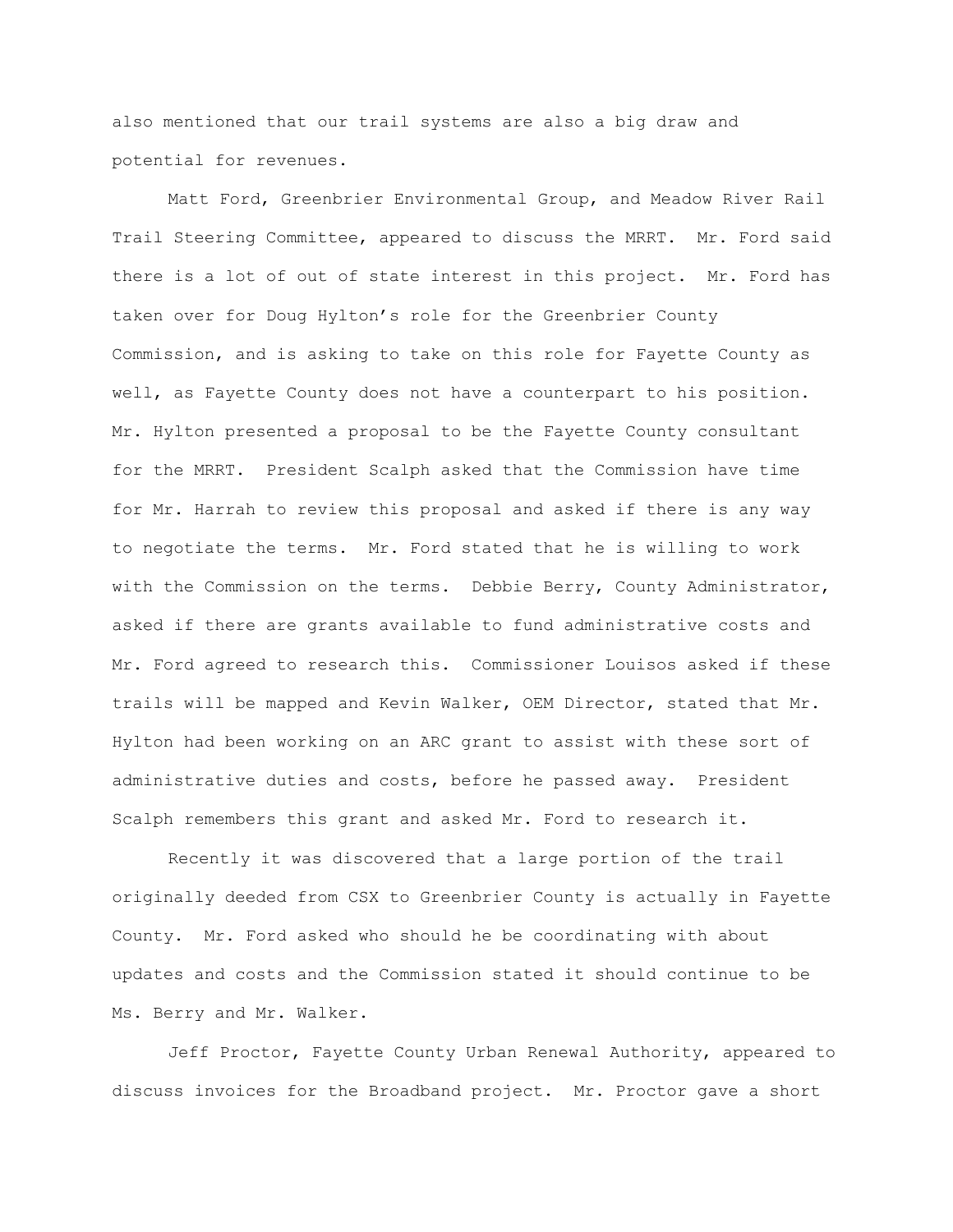history of the project and grant. Mr. Proctor stated that at the time in 2017, Commissioner Wender suggested that the URA have the authority to administer the project with Spillman. Commissioner Brenemen asked if this was in a Commission or URA meeting. Mr. Proctor stated it was in a URA meeting and that at a later time, not in a Commission meeting, he apprised the 3 Commissioners that the URA had agreed to take on this responsibility. Mr. Proctor said the URA did not ask permission, they just told the Commission that they had agreed to do it. Mr. Proctor stated Spillman created a resolution to fill a vacancy. In December 2018 a large bill came in and Mr. Proctor was able to have this bill reduced. Mr. Proctor said that a \$3,000 bill came on January 11, 2019 for a resolution to give the URA the authority to manage Whitlock Farm. Question was posed about why Spillman would create a resolution. Kelly Jo Drey, Resource Coordinator, clarified that this was just to clarify the number of members on the URA at that point – not to appoint a member. One more invoice was sent for \$9,000. They hoped the USDA grant would cover this but that did not happen.

President Scalph asked about Design Nine. Mr. Proctor stated that Design Nine was through a grant administered by Region 4 and that project is complete.

President Scalph said that since they received a deduction for the invoices, they have the monies available to pay this from Coal Reallocated. Mr. Proctor reminds that the Commission asked the URA to get permission to pay invoices. Mr. Proctor mentioned the fine line between using our Prosecuting Attorney's office who represents the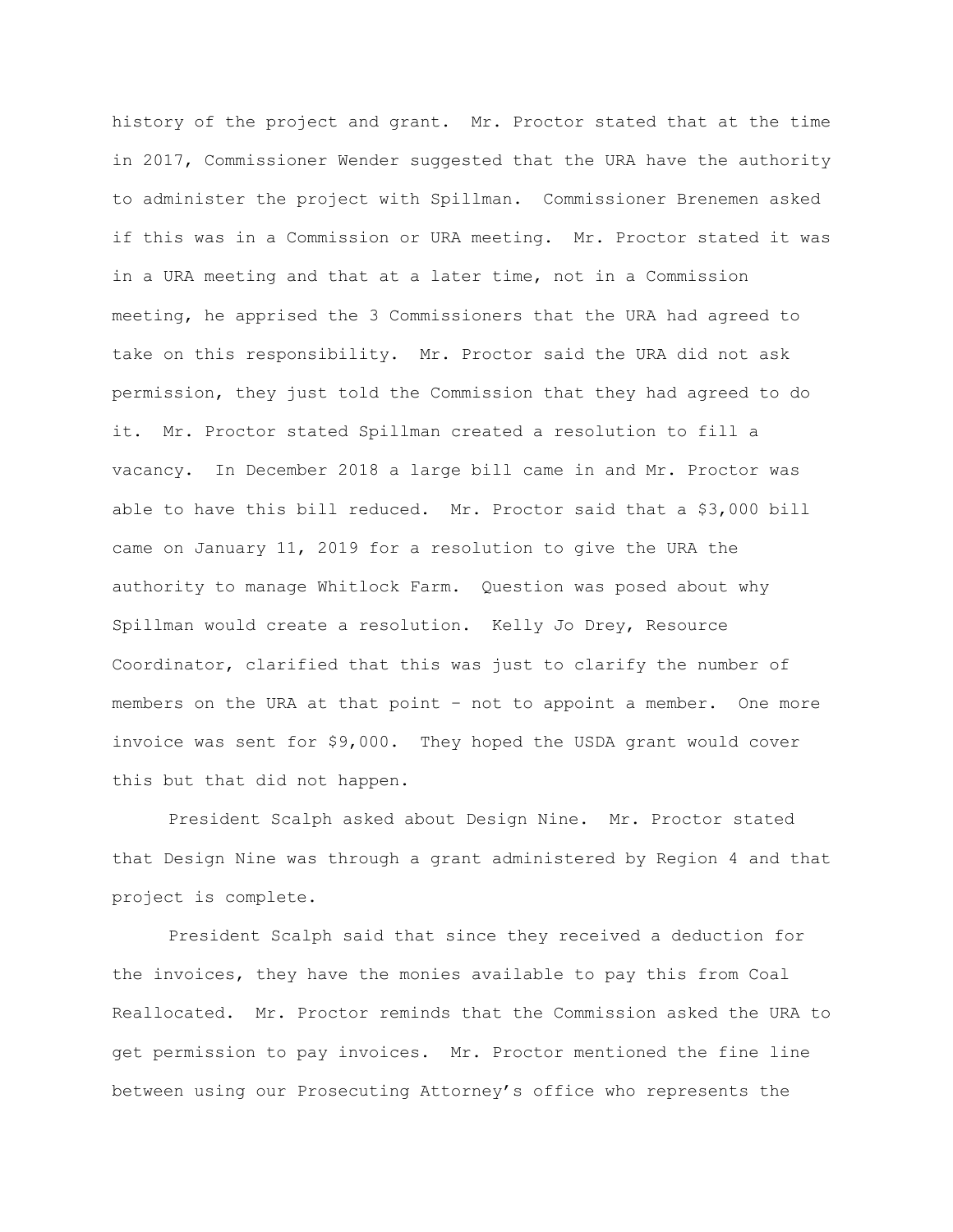Commission first. Commissioner Brenemen reminds that is the same agreement with Ms. Drey. Mr. Proctor stated that there might be another USDA grant available to assist. They think about 90% of the information they have from the last attempt will be able to be recycled.

Commissioner Louisos verified with Mr. Proctor that the URA would not spend further funds without Commission approval. Mr. Proctor agreed.

President Scalph called for a motion. Prosecuting Attorney agreed that the bills must be paid. Commissioner Brenemen motioned to approve a payment of \$9,263.00 to Spillman Thomas from the Coal Severance Reallocated account. Commissioner Louisos seconded, contingent that this is the last bill to Spillman. Mr. Proctor stated this is the final payment. Unanimous decision.

Brad Wolfe, Wolfe Vans in Wolf Creek Park, appeared to present issues with Wolf Creek Park. 6 months ago he decided to move his business here. It took 90 days to close on a \$30,000.00 cash transaction. No one on the URA board is a real estate agent. He was misled on the sewer line and driveway grading and electrical line boring. An obligation under USDA grant was for the park to have the electrical utilities in place. Other neighbors have more land for the same price Mr. Wolfe paid and had the utilities in place. Higher bids were not accepted even though that is outlined under USDA terms. There is lack of oversight and transparency and conflict of interest among board members and owners. Mr. Wolfe asked for URA minutes and was given a flash drive and 10.4.16 left out. He found that \$67,000.00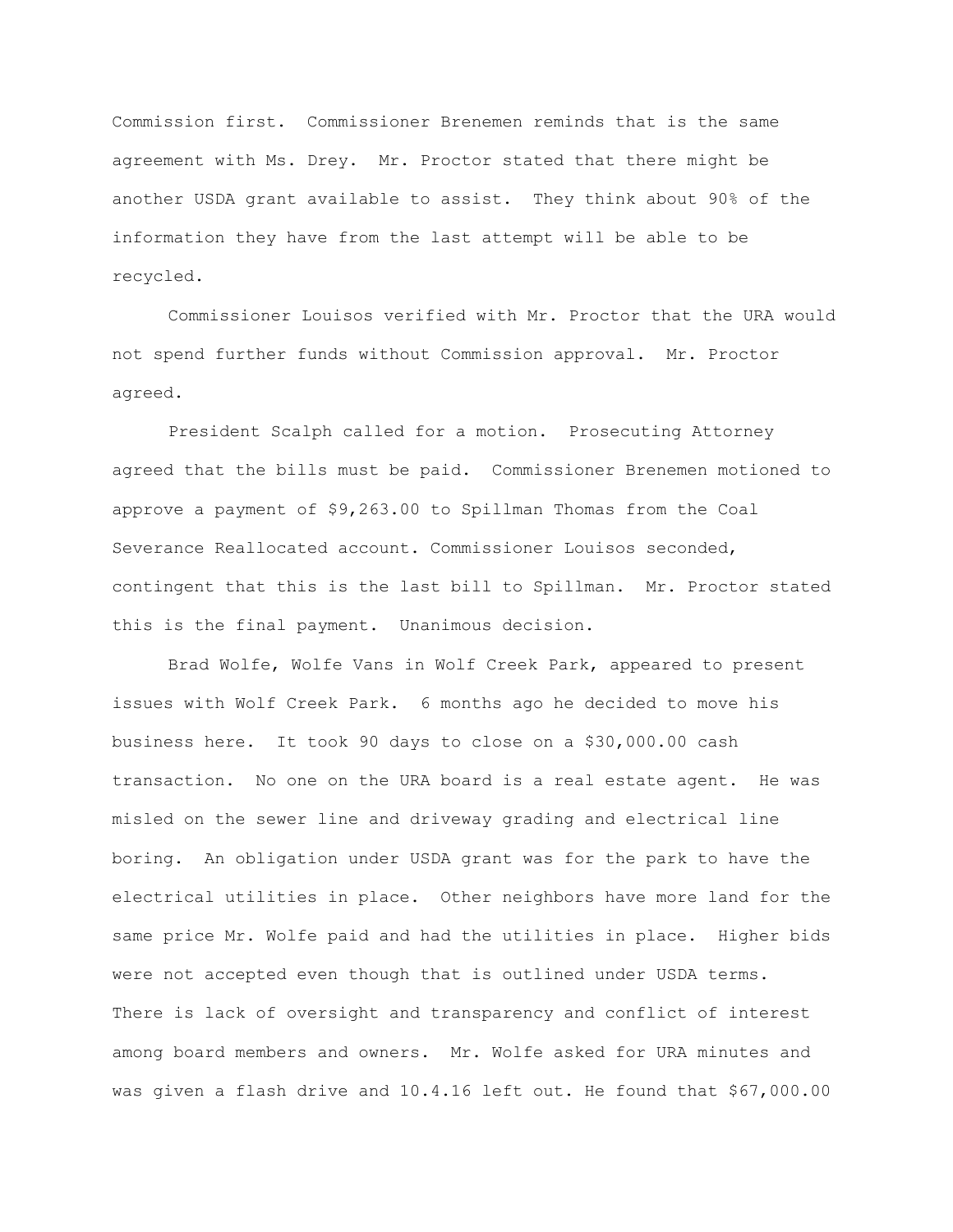was paid to bring power to Morgan Bracken's property for the DEP. Mr. Wolfe has spoken with Mr. Harrah and he just wants his power. Would waive sewer grinder pump and driveway grading if he could just get the power. There have been too many unknown and misled costs. Today is a last ditch effort before bringing in his attorney. Mr. Wolfe asked why are adjoining properties afforded these utilities and waived the expenses? He's looking at \$15,000.00 to bore under the road for electric. Mr. Harrah stated that this was not a verbal agreement as Mr. Wolfe put it. Only a conversation to see how it could be resolved. Mr. Harrah said URA is nearly to the point of being able to present an agreement to resolve these issues. This was the first Mr. Wolfe was aware of a compromise. Mr. Harrah is finalizing language and hopes to have a proposal to Mr. Wolfe late next week. Mr. Wolfe is just trying to bring a business in. He would never have moved his business to Southern WV if he knew these issues would have to be dealt with. He's willing to drop the FOIA for the emails with a cost of \$500 to the county if this can be resolved amicably.

Beyond having his issues fixed, he would like to know how the URA will make sure this doesn't happen to other business owners. Cited issues with building permits being pulled. Cited that URA member Matt Wender's son owns land out there and minutes show he has pushed for the URA to put a road out there to increase the value. Cited a conflict between Proctor and AOTG with PJ Hambrick. Mr. Proctor, still in attendance, stated there is no conflict there. Cited WV Code that URA members should recuse themselves from votes and disclose why.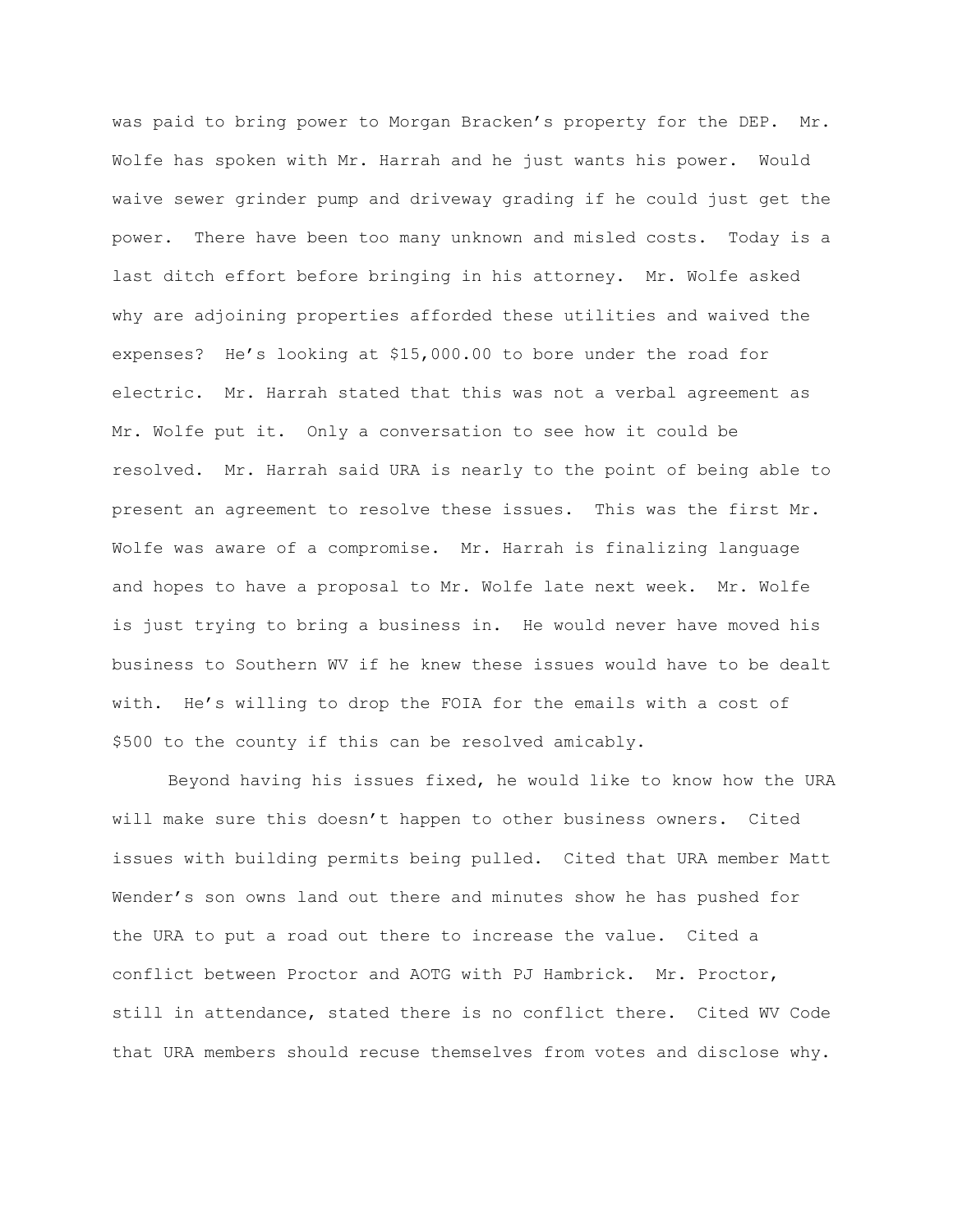He sees little mentions of members abstaining in URA meetings. Wanted to make the Commissioners aware.

Greg Puckett, Mercer County FRN director and County Commissioner and Diane Callison, FRN, appeared to discuss Teen Court for Fayette County. Ms. Callison was introduced to the Commission. She is the new FRN director and serves as chair of the Teen Court Advisory Committee. She has 2 administrator Orders from Judge Blake naming Judge Ewing as the Teen Court Judge should it be implemented. She is here today to get the County Commission's approval. Mr. Puckett is the FRN, and implemented the first Teen Court in WV. Mr. Puckett introduced Carrie Strunk, Coalition Coordinator of the County's Prevention Coordinator; Natasha Green with Community Connections; Cheryl Jonese, Strong Communities; Elizabeth Sparks with DHHR; and Charles Taylor Director of Fayette County Youth Reporting Center.

Mr. Puckett presented about Teen Court. They use kids who have gone through Teen Court to adjudicate others. No contest pleas. Helps to build confidences. Only adults in room are the Judge and Coordinator. Bailiff, attorneys, reporters, etc… are all youth. It's all peer driven and a parent or legal guardian must been involved at all steps. They read through what's being said and do not go easy on each other. Mr. Puckett explained how cases can work and described some previous cases. Mr. Puckett described the \$5.00 fee and how it can be used only for court involved expenses, even buying a tie for someone to wear to appear in court.

Mr. Puckett presented the proposed resolution. Encouraged Fayette County to join the 14 other counties in the state who have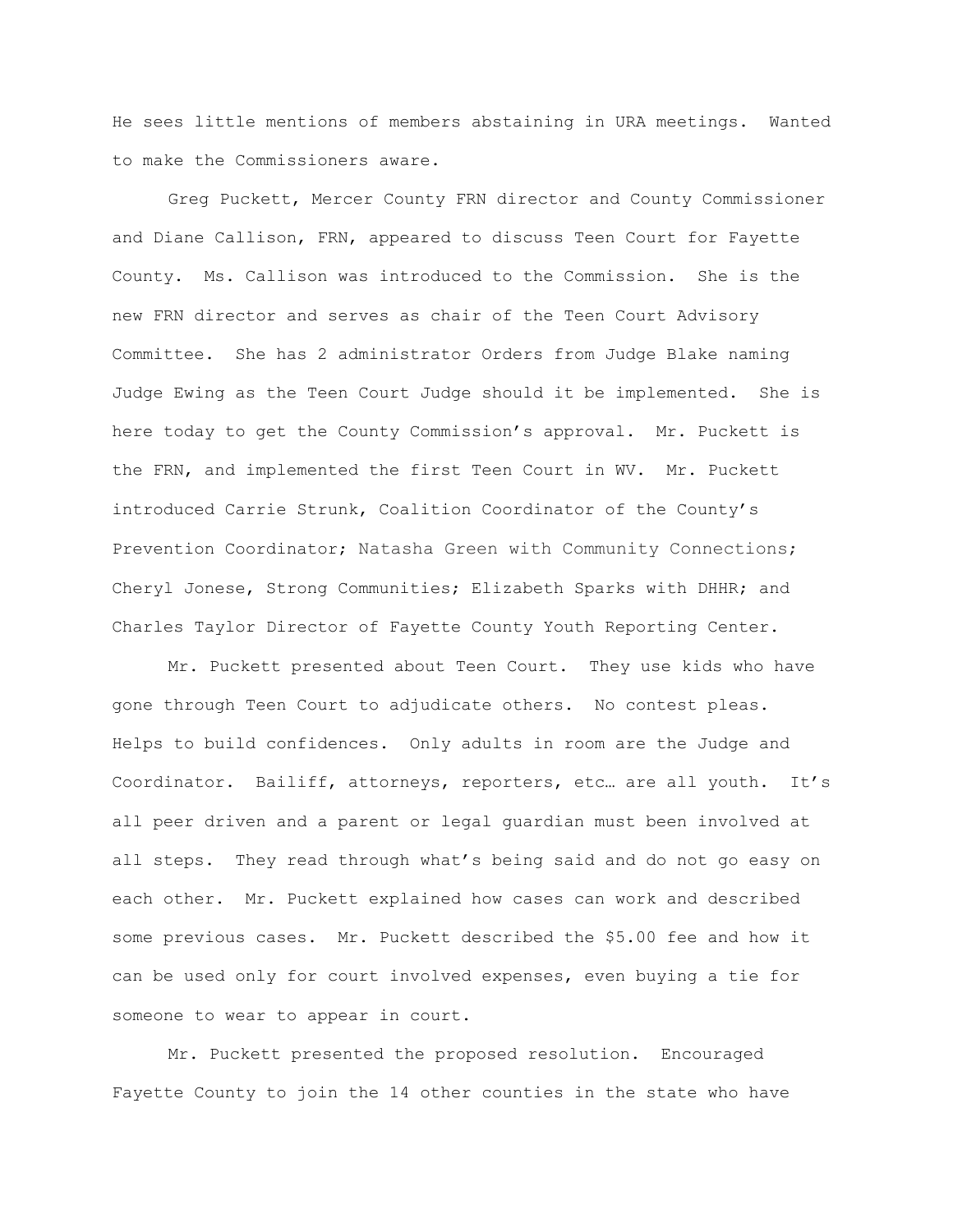implemented Teen Courts. President Scalph asked Mr. Puckett to present about Prevention First Network. The harm reduction, prevention and intervention services already happening in Fayette County are being used as examples for the rest of the state.

Any kids who go through Teen Court must then sit on the jury for 2 times. Mandated by code. Moves them from one side of the experience to the other. Suspension from school does not hold them accountable; this does. Also helps keep their record clean at an early age. President Scalph asked Mr. Harrah his thoughts. He said this is a good thing and already had thought of cases that could have gone through Teen Court. Sheriff Fridley is in agreement and cited a problem near OHHS with speeding and had them all meet with Law Enforcement and their parents, write essays and perform community service rather than pay fines. Sheriff Fridley was blown away by the response and the essays. He is 100% behind this program.

Mr. Harrah asked that we place this on the 10/25 agenda for official approval of the fee.

Discussion was held regarding a decision on when to hold the election for the Law Enforcement, Library and Fire Levy renewal. There is disagreement between the County Clerk Kelvin Holliday and levying bodies of when this election should take place. The County Clerk would like the levy to be on the primary May ballot. The levy is typically a special election held in February.

Mr. Holliday stated that he would like this to be on the Primary ballot to save the \$100,000.00 it costs to perform a single issue election. He said he's made his position clear on social media. In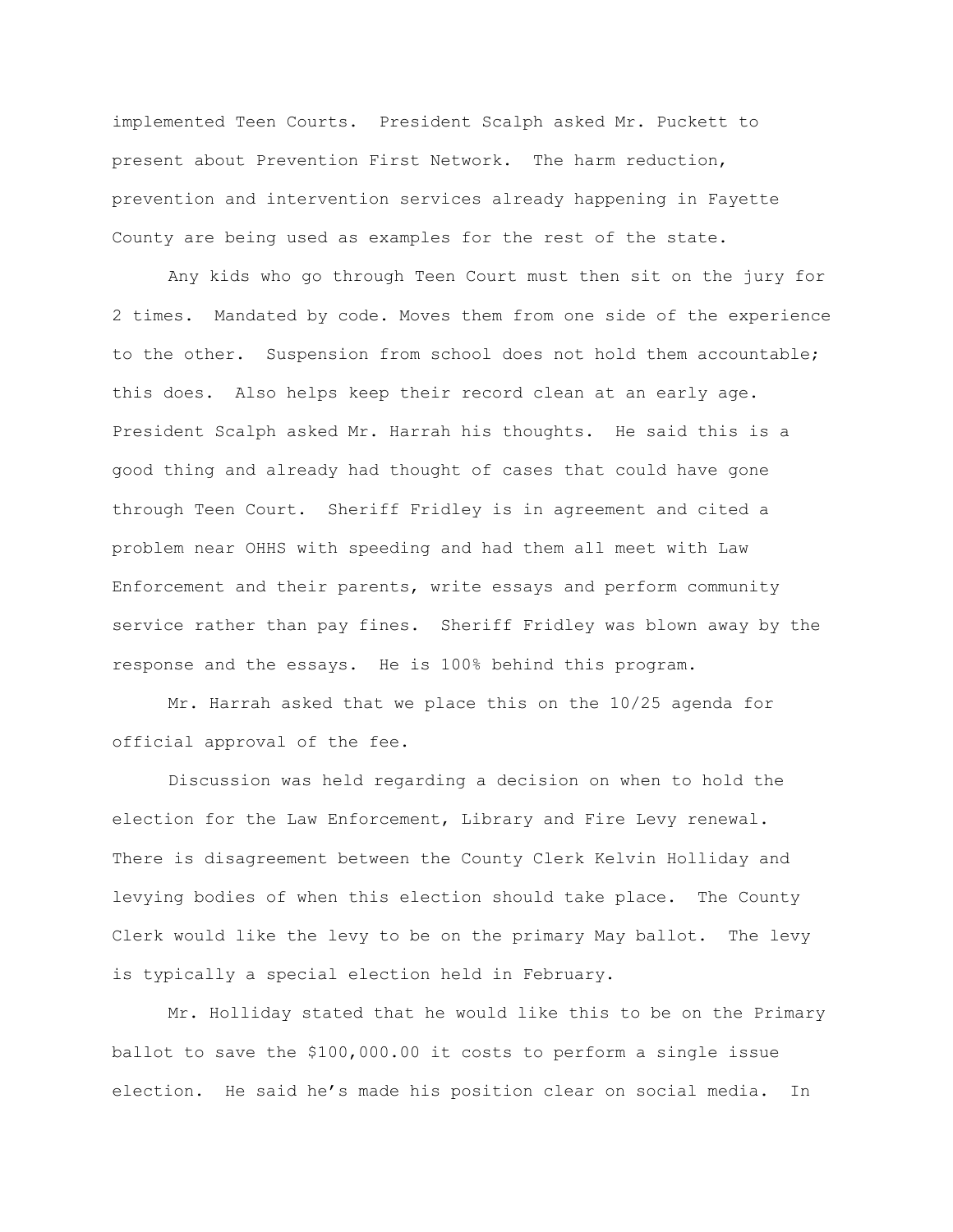27 years, he's only gone over his budget once. This levy passed with 90% last time. He is very much in support of this levy though.

Sheriff Fridley stated that the levy is voted on every 5 years. Election costs are built into the levy. It costs \$30,000.00 for the Law Enforcement. This would not even cover one salary for one deputy. It's been 5 years for a few cycles. If the levy fails, 23 deputies will be gone right off the bat. The Sheriff's office is required to provide Courthouse security, transport for mental hygiene hearings and for prisoners, and to serve all civil papers. It would leave him with 13 deputies to perform these duties and they would only work 8-4 with no nighttime hours. In 2018 the Sheriff's department responded to 12,000 calls for service through 911. City of Oak Hill was the next closest with 6400.

Corporal Nick Hall: Elected President of Deputy Sheriff Association (DSA). In their October 2, 2019 meeting, the DSA was made aware of proposed changes to join the levy with the primary. This would "virtually cripple" law enforcement and fire services. The DSA voted against. It would terminally impact the FCSD to perform valuable services. They've responded to 8,000 calls this year. The State police has responded to 300 calls in the county. Raleigh County doesn't have a levy and it is night and day between the quality and quantity of their equipment.

Benny Filliagi, Montgomery Fire Chief and President of the Fireman's Association: last regular meeting they discussed. Elections are vital and in some cases their survival. A standalone election held on Saturday in February. Training requirements have increased.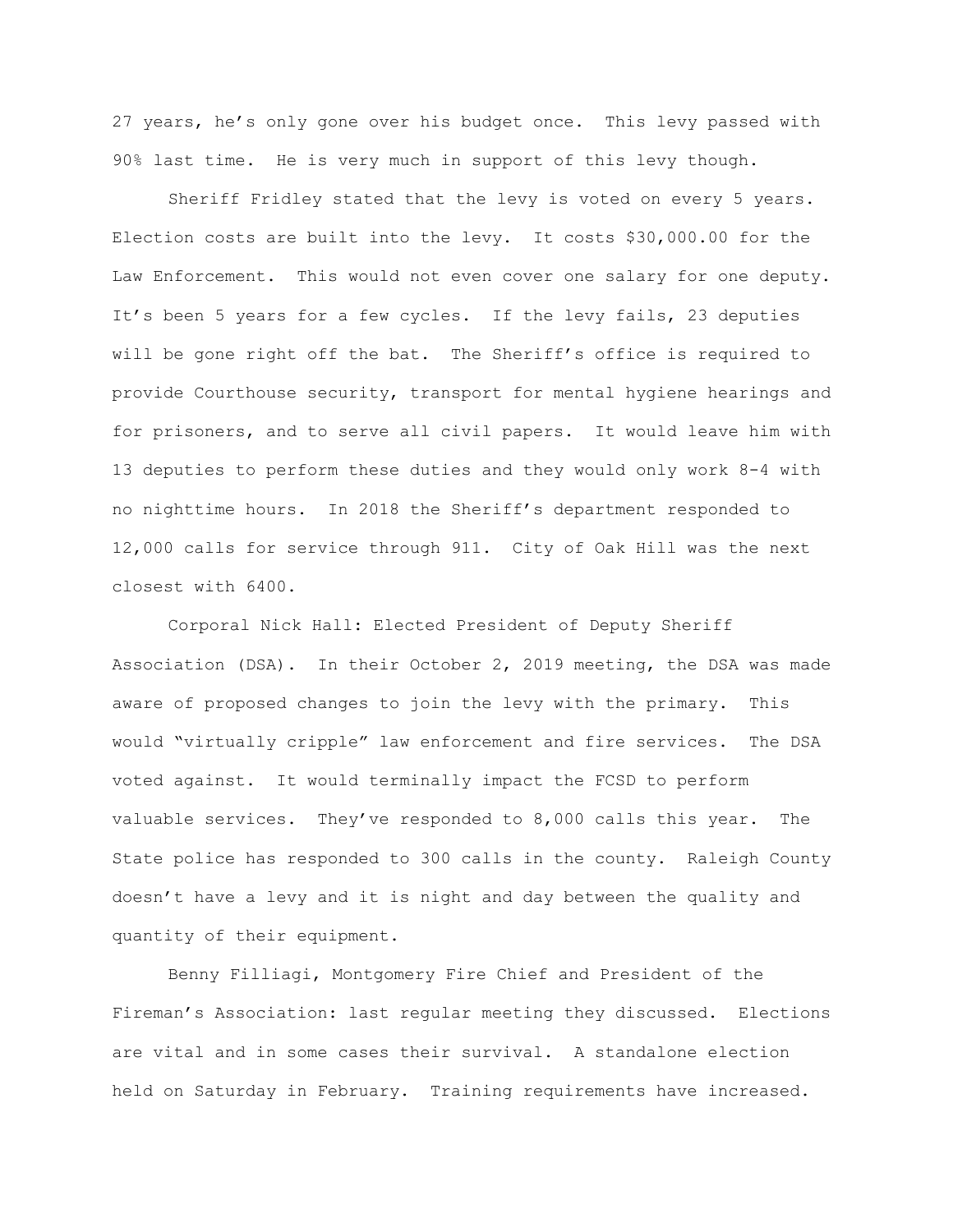Serious challenge of recruitment and retention of VFD members. Unanimously requested to keep it the same. Why would we even want to gamble and move it? President Scalph asked about ISO. Fayette is one of the only counties in the state who has had all of their ISO reduced for insurance costs. Saves each citizen money in insurance costs. Commercial and residential.

Fridley asked how many departments would be lost if it fails. Mr. Filiaggi stated in the first couple of years they would lose a few departments. The Fire Marshal will close departments if they don't meet requirements. It would be like the entire county is living in a rural area in regards to fire services. Mr. Filiaggi took the opportunity to remind everyone it is fire prevention month and to practice your escape route.

Sheriff Fridley mentioned \$10,000.00 in levy funds from the fire services which funds Project Lifesaver. It is free of charge to all citizens in Fayette County thanks to the levy. This helps with tracking people who might wander.

Becky Kellum, Library Director, said the levy pays for the Bookmobile, and it might be able to run for a year or two. The levy provides notary, internet service, copies, and fax services to areas and people who are underserved, especially the Meadow Bridge area. Recommendation to keep it however we know it will pass.

Shannon Estep with Mt. Hope Volunteer Fire Department seconded leaving the levy as is. They will lose equipment which allows them to perform their jobs safely. They'll have to fall back on old, faulty equipment.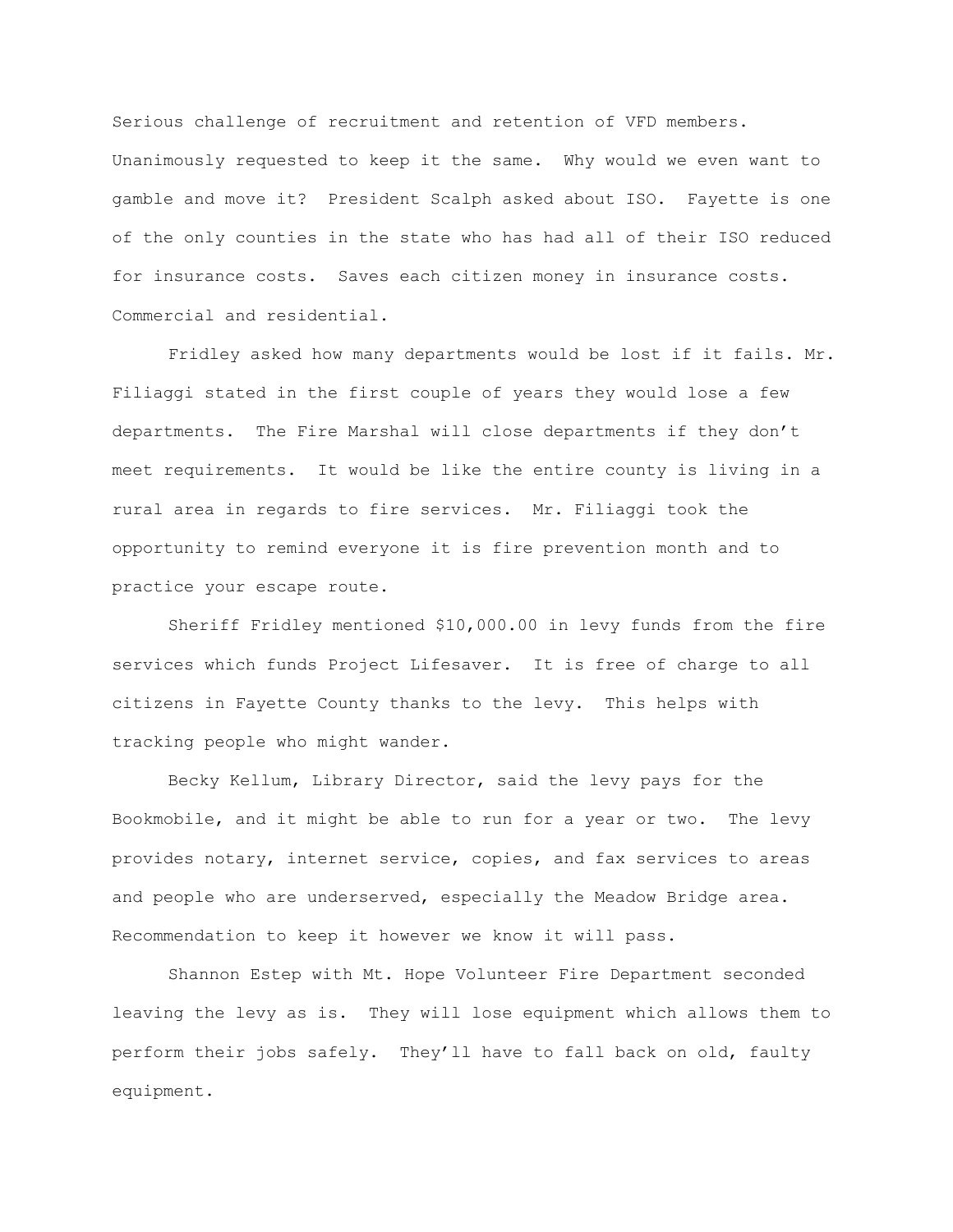Mr. Filiaggi: there is a lot of tourism here in nature. Firemen are trained in recovery – they have rope, swiftwater teams and hazardous materials teams all with professional training,

Sheriff Fridley: why take a chance of losing millions over \$100K that's already built in to the levy. Everything that they've worked for over 30 years could be lost.

Sylvia Allen: she is a retired educator and senior citizen from Oak Hill. Ms. Allen praises everyone's work but wants to speak about fear. Always getting robocalls and letters in the mail, making them afraid they'll be sent to jail. Threat of congress messing with Medicare. Bible says if you don't have your faith you shouldn't fear is (?) Urging the commissioners to be good stewards of the citizen's money.

Brad Wolfe, former EMT: Fear isn't something anyone here concerned with. He's very vocal about the governor wasting money. This isn't the place to trim the fact. This isn't worth the risk.

Betty Holliday – look at the facts from the facts, don't see the reason to have a bad weather vote with only 7% turnout. Other counties do this. Save the county \$100K plus. Support is there. It will pass even on May. Stress and strain and weather. Most poll workers are seniors.

President Scalph reminds that early voting and absentee are available.

Kevin Walker OEM Director: he's done research and there are levies which have been moved to the primary and lost. How much fear would you have and you don't have the firemen and law enforcement to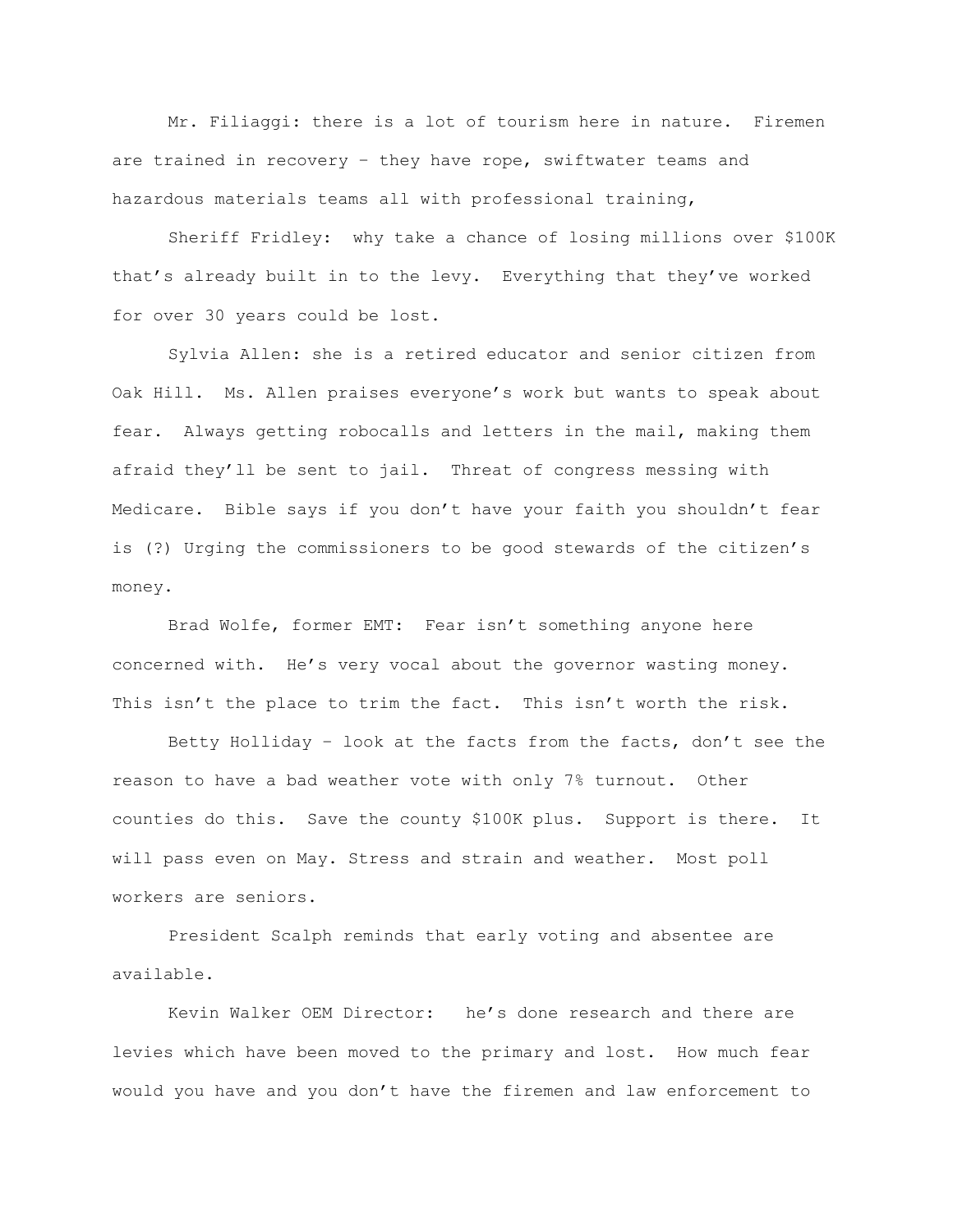come to your rescue. There is no reason to risk this. He's from another county where they had no levy, and outdated, rusty equipment. He came to Mt. Hope and it was night and day. Why risk state of the art equipment? We ARE being good stewards of tax payer's monies. Asked the Commission to do due diligence.

Deputy Sheriff Michael Sifers: The last February election had 7% turnout and there was 40%+ for the last primary. The people who vote on a special are typically *for* it. If you put it on a primary, that's 40% of people who might not know about it and vote against without knowing.

Out of the 13 deputies who would be left, how many would be nearing retirement age? Sheriff Fridley stated most because the new deputies go on the levy budget. We would lose drug task force, resource officers at schools, sex crimes and crimes against children unity, forensics, dog warden, and office staff would have to leave to pay those required by code.

Delegate Tom Fast asked what mechanisms are there to advertise. Clerk Holliday stated legal ads and they place sample ballots in newspapers. Each group issues facts sheets. Delegate Fast: are there tv or radio commercials? Sheriff Fridley stated they can't, that kind would have to go through the deputy Sheriff Association, but they don't currently purchase ads. Joe Crist, Fire Coordinator stated that they did a commercial with former Sheriff Kessler on WZTS last time. They do boots on the ground too; door to door.

Corporal Nick Hall with the Sheriff's Department: What are the other pros and cons besides saving \$100,000.00?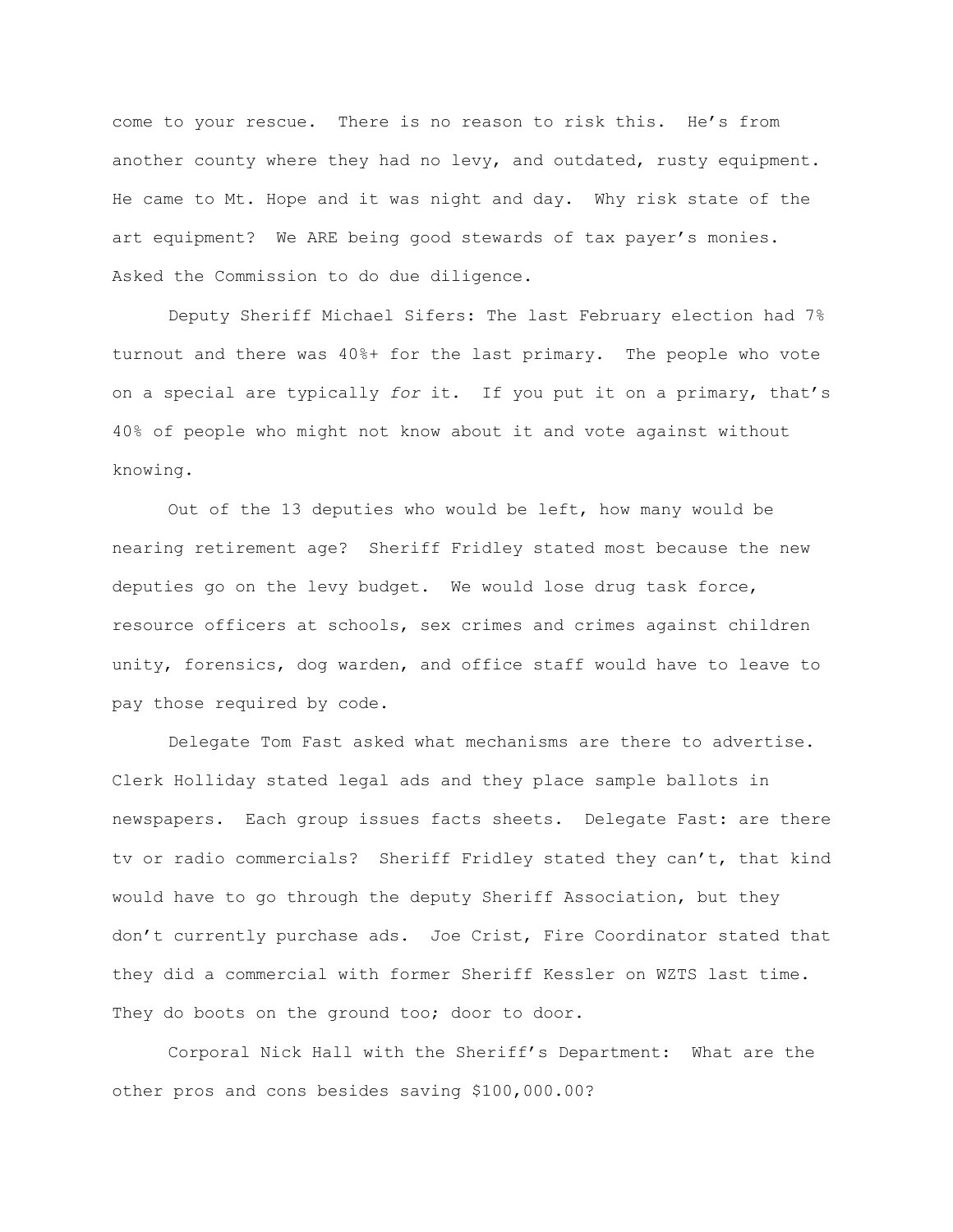Clerk Holliday: it would be a healthier, better election. Doesn't think the voting turnout would affect the vote. They could still hold an emergency election if it didn't pass in May. It would be near the time of the deadline. That's his backup time.

Commissioner Louisos stated our budget has to be in at the end of March.

Deputy Sifers: why now if it's been going on for 30 years and he's been there for 27 years. Why now? Clerk Holliday said it's because he has 2 Republican commissioners and has never had that. Thought it might work this time. But he guesses not.

Pat Gray, Ansted Fire Chief: he knows about risk with elections with school board elections. When he goes out on calls, people ask how they can help and he says "vote for us in the levy." He's been in for 32 years. They used to have horrible equipment. Now they just worry about their daily job risks. Clerk Holliday's plan B is not a good plan and is not acceptable.

Commissioner Brenemen asked both associations – if moved from February to May, will they not work as hard in February to get it passed? General consensus is they work hard every day. And this would take away from their day to day energy on their calls.

President Scalph stated that if they want it in February, she supports them.

President Scalph asked for a motion. Commissioner Louisos motioned to hold the election on February  $8<sup>th</sup>$ , 2020 with early voting. Commissioner Brenemen seconded. Unanimous decision.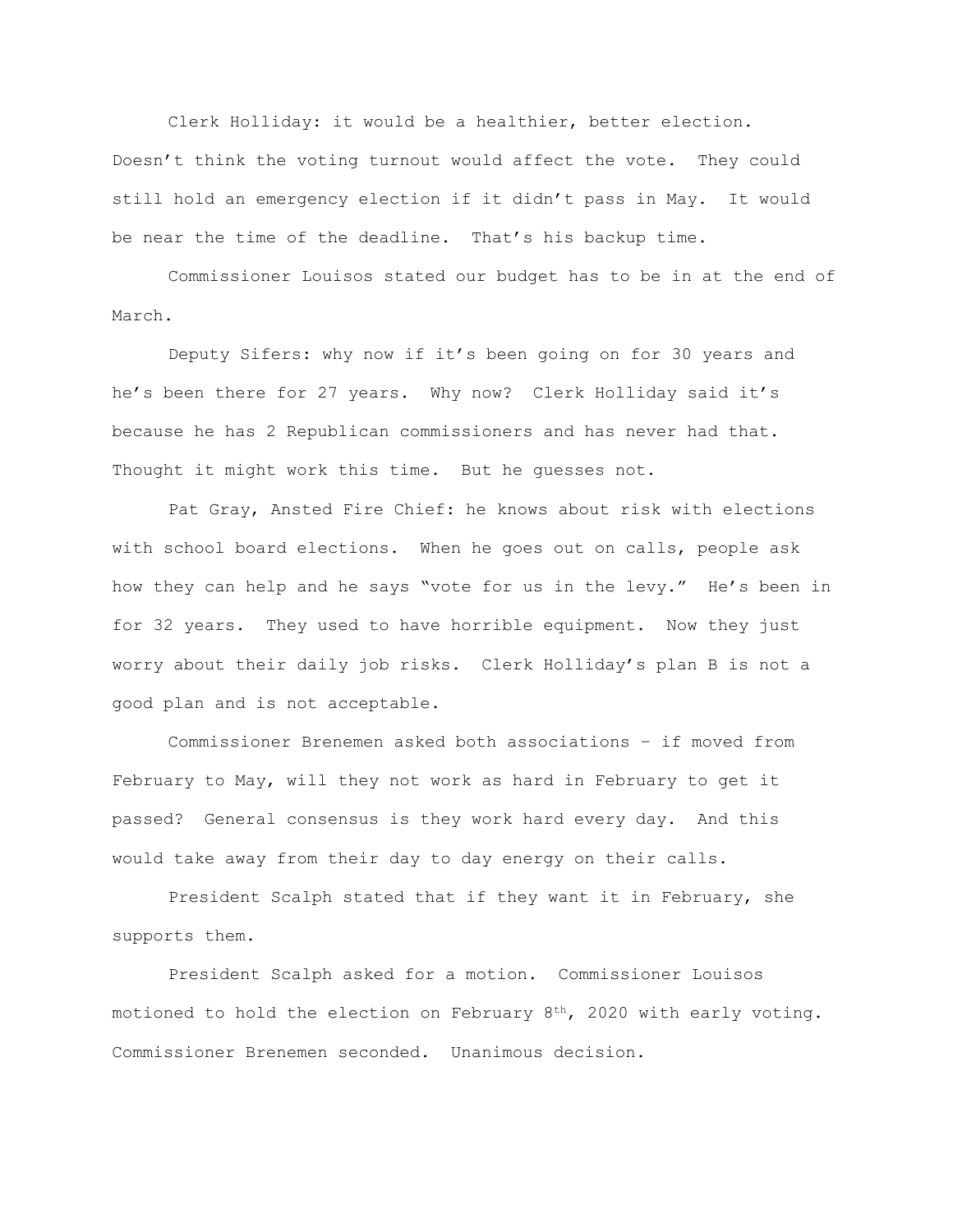John Stump appeared to discuss the Oak Hill TIF District and to present a resolution for signature. Also in attendance were Oak Hill City Manager Bill Hannabass and Assessor Eddie Young. This decision has been on hold to wait for construction of the hospital to be completed. Capture the increment from the hospital and build improvements within the TIF district. It's as large as it is to make improvements to a larger area. But the hospital will be funding it. It's to benefit the frontage – streetscapes. FCC will approve every dollar that is spent out of the TIF. Relates back to July 1, 2018 and is frozen up to 30 years. Base assessed value. A public hearing will need to take place on November 22<sup>nd</sup> at 9:00 a.m.

Louisos motioned to sign the resolution. Commissioner Brenemen seconded. Unanimous decision.

Renee Harper appeared with Hannah Saunders of Workforce WV. The Commission has already authorized signing, they just need clarification about taxpayer language on the form. Ms. Saunders said there was no liability or financial obligation to the County. Mr. Harrah reviewed and agreed that President Scalph can sign. Ms. Saunders gave clarification on the people in the program. They do not always have a criminal record. They could be someone who has been out of the workforce, doesn't have reliable transportation... This is a blanket agreement for any office in the county, not just the park.

Ms. Harper presented information about credit card processing for the Park. \$804.00 per year/\$67 per month through Heartland for hardlined processing and .5-2% fee. American Express' fee is 5-6%. Commissioner Brenemen suggested to get a cell phone and a Square.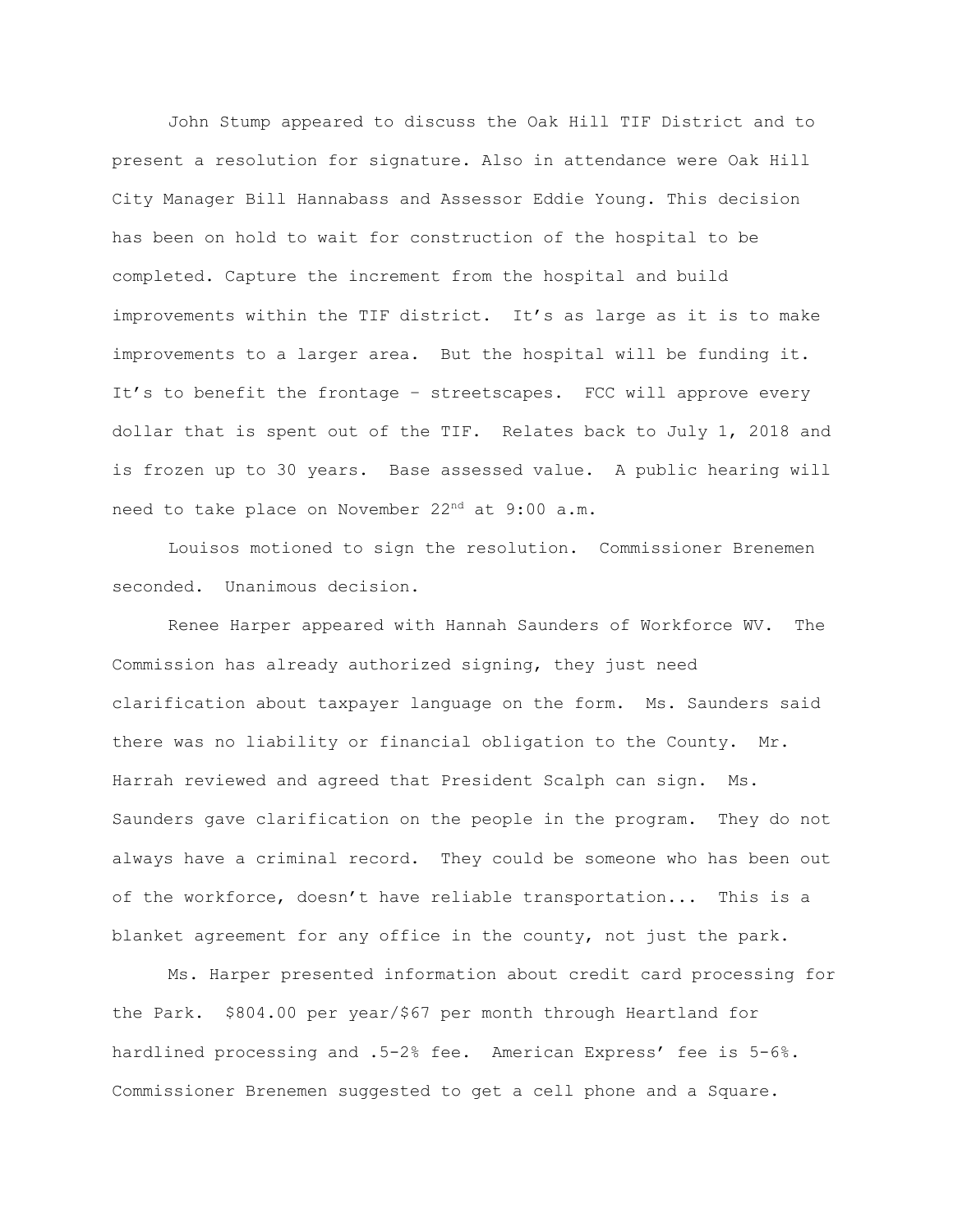There is a \$99.00 one-time fee, free app and cost of mobile phone. Asked Ms. Harper get a proposal written up from FCNB. Credit Card processing is in anticipation of getting new reservation software and charging for the FCMB. Ms. Harper will return October 25<sup>th</sup> for a decision.

Ms. Berry presented orders to Combine or Divide and Segregate Land for…… Commissioner Louisos motioned. Commissioner Brenemen seconded. Unanimous decision.

Ms. Berry presented a letter to the Supreme Court of Appeals requesting reimbursement for the Family Law Judge rent in the amount of \$3,375.00. Commissioner Louisos motioned to approve and sign the letter. Commissioner Brenemen seconded. Unanimous decision.

Ms. Berry presented a Consumer Sales Tax report for the Fayette County Park for President Scalph sign. Commissioner Louisos motioned to approve and authorize President Scalph to sign. Commissioner Brenemen seconded. Unanimous decision.

Ms. Berry presented a letter to Chad Quesenberry approving his request to hold the Coalfield Conference Cheer Competition at the FCMB from 7:00 a.m. – 7:00 p.m. on October 26, 2019. Estimated cost for overtime and utilities is \$400-500.00. They are charging an entrance fee. They will pay the decided fee the day of the event. Commissioner Brenemen motioned to approve at a cost of \$500.00. Commissioner Louisos seconded. Unanimous decision.

Ms. Berry presented a letter from Danny Swank, President of the Fayetteville Youth Basketball league requesting use of the Fayette County Memorial Building from November 2019 – March 2020, for their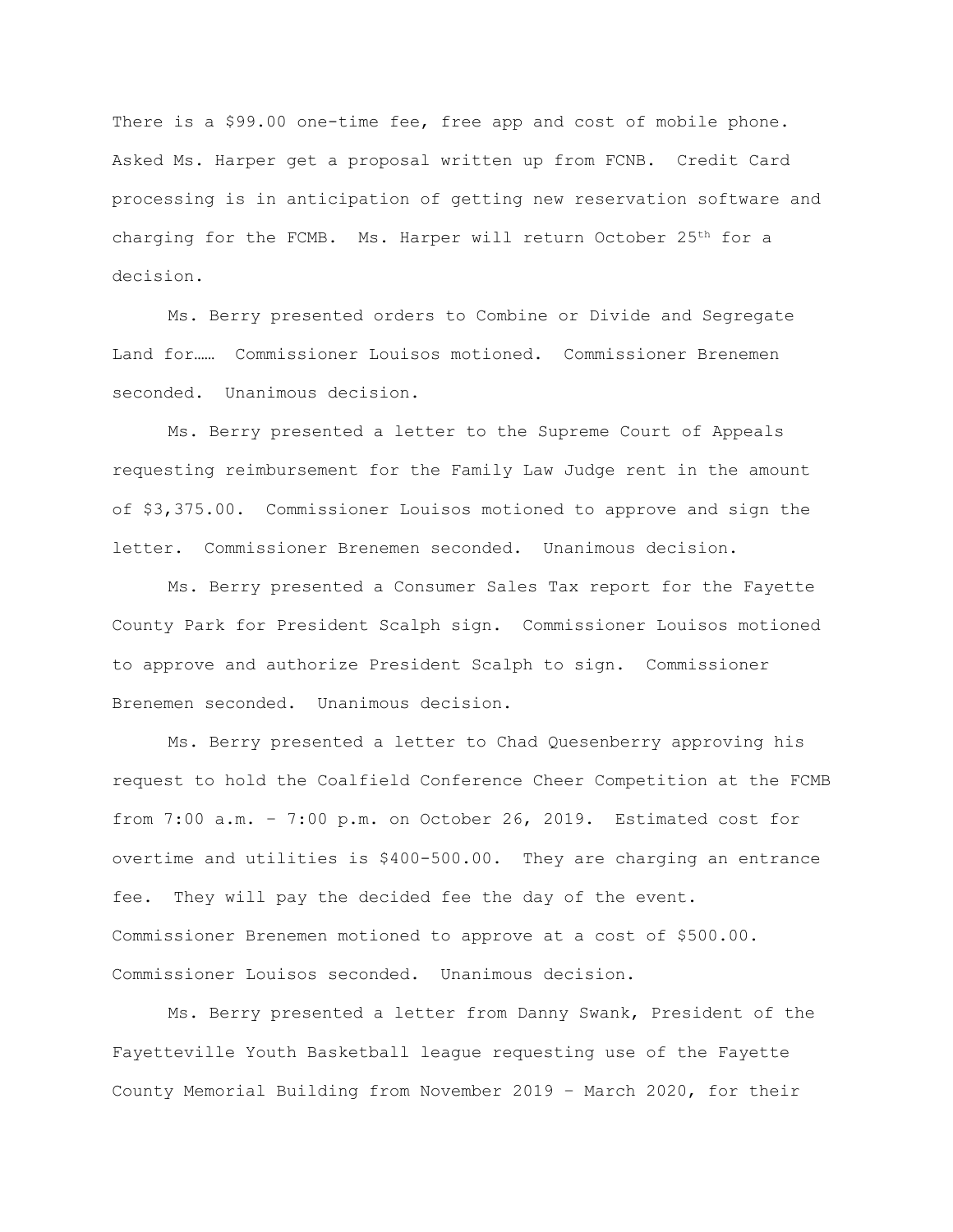upcoming basketball season. Commissioner Louisos motioned to approve. Commissioner Louisos seconded. Unanimous decision.

Ms. Berry presented a request from Harry Fuller to use the Fayette County Memorial Building on Sunday, November 10, 2019 from 3:00 - 4:00 p.m. for a service to honor military veterans. Commissioner Louisos motioned to approve. Commissioner Brenemen seconded. Unanimous decision.

Ms. Berry presented a request from Page Kincaid PSD to reappoint Robert Williams to the PSD board, term to expire 10/1/2025. The request was tabled until after the Public Service Commission public hearing on October 22nd.

Ms. Berry presented a Fayette County Fire Levy Pumper replacement Contract for the City of Oak Hill for approval and signature of the Commission. Commissioner Louisos motioned to approve. Commissioner Brenemen seconded. Uniramous decision.

Ms. Berry presented about the bid for the 911 Center paving. There was a bid properly postmarked to be delivered by September 26, 2019 but not delivered by the post office until October  $2<sup>nd</sup>$ . AAA will honor the \$40,000.00 price initially discussed. Commissioner Louisos motioned to approve. Commissioner Brenemen seconded. Unanimous decision.

Ms. Berry presented a quote for pest control treatments at the 911 Center. Maintenance Supervisor Sonny Milam asked the Commission to wait until he can get a second quote.

Ms. Berry presented a quote for repairing patches and regravel the road and parking area near the cat kennel for the New River Humane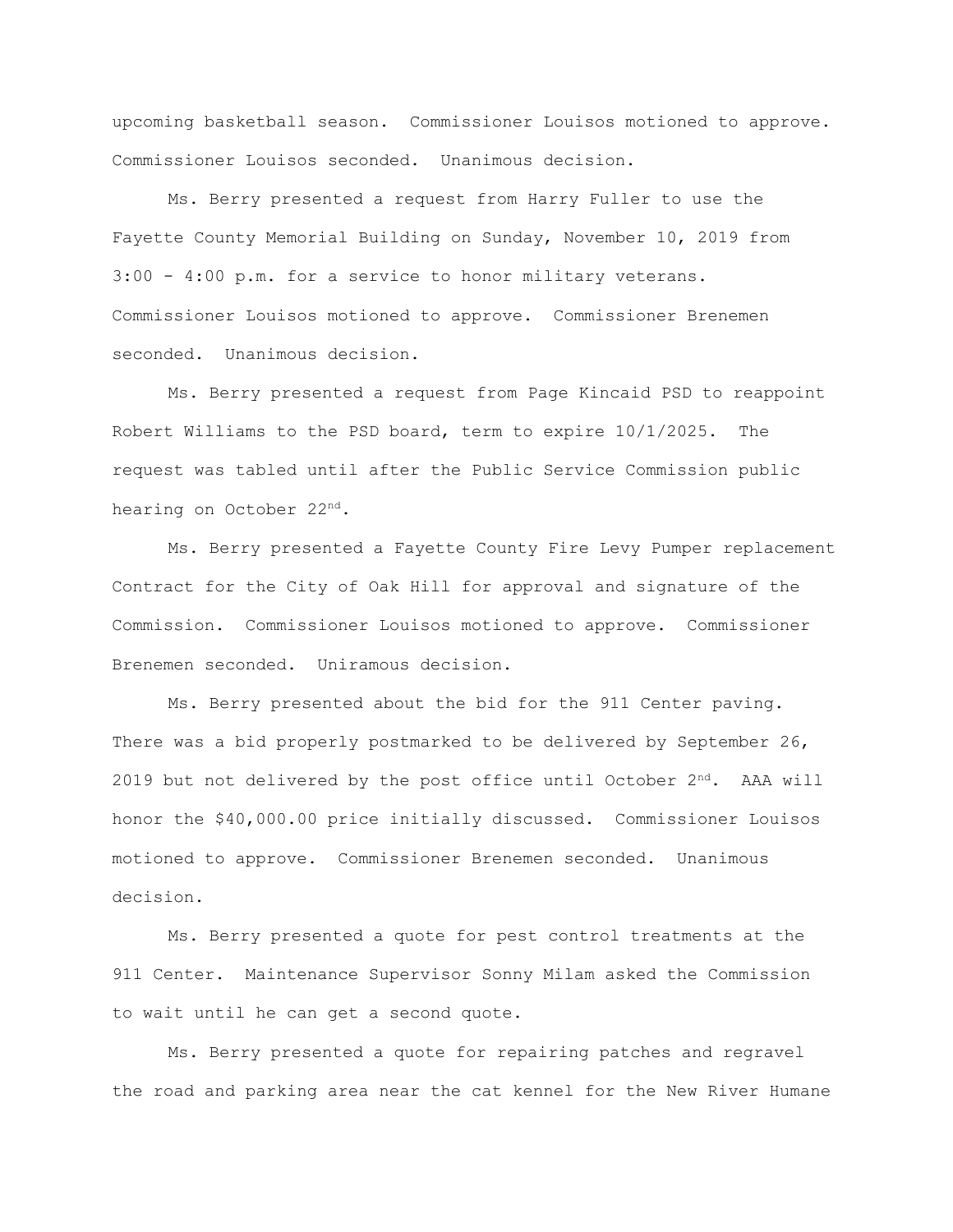Society. The quote is for \$3,600.00 and Wayne Workman from the Park asked the Commission to table for more quotes.

Ms. Berry presented for decision paying for phone and internet for FRN at the new office at the FCMB. Commissioner Louisos motioned to approve phone service for the new FRN office at the FCMB for \$114.00 per month. Commissioner Brenemen seconded. Unanimous decision.

Ms. Berry presented a Right of Entry Agreement for the DEP for county owned property for the Summerlee Water Treatment Plant 1 are for the Commission to approve and sign. Commissioner Louisos motioned to approve and sign. Commissioner Brenemen seconded. Unanimous decision.

Ms. Berry presented a request for reimbursement to the WV Department of Military Affairs & Public Safety Division of Homeland Security and Emergency Management for funds from a 2017 grant for approval and signature of President Scalph. Commissioner Brenemen motioned to approve and authorize President Scalph to sign. Commissioner Louisos seconded. Unanimous decision.

Ms. Berry presented a resolution for approval and signature of President Scalph authorizing the Fayette County Health Department to sever its Service Level Agreement with the WV Division of Personnel. Commissioner Louisos motioned to approve President Scalph to sign resolution. Commissioner Brenemen seconded. Unanimous decision.

Ms. Berry presented paperwork from Jeri Sarafin, Director of Community Corrections, and requesting approval of drawdowns for the months of: September  $1 - 30$ , 2019 \$15,559.78; October  $1 -$  December 31,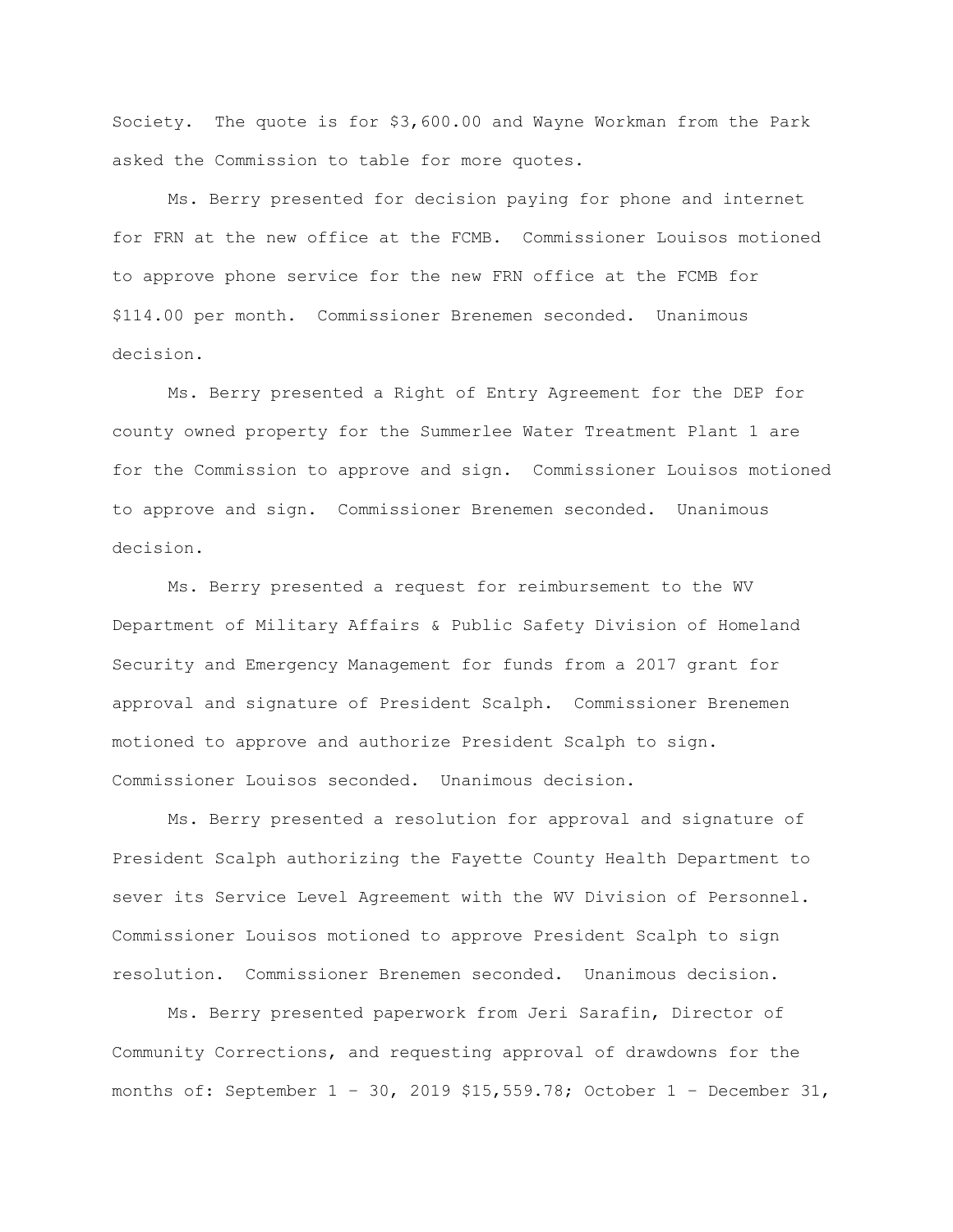2019 \$27,625.00; January 1 – March 31, 2020 \$27,625.00; and April 1 – June 30, 2020 \$27,625.00. The requirements have changed for these drawdowns. They need the quarterly drawdowns in advance. Commissioner Louisos motioned to approve monthly and quarterly drawdowns and authorize President Scalph to sign. Commissioner Brenemen seconded. Unanimous decision.

Ms. Berry presented a letter to Dave Perry stating that a decision regarding the hiring of people with criminal records was made in April 2019. Commissioner Louisos motioned to approve and sign the letter. Commissioner Brenemen seconded. Unanimous decision.

Ms. Berry presented a letter to Fire Coordinator Joe Crist. Commissioner Louisos motioned to approve and sign. Commissioner Louisos seconded. Unanimous decision.

Meeting adjourned at 3:03.

FAYETTE COUNTY COMMISSION REGULAR SESSION OCTOBER 25, 2019 COURTHOUSE FAYETTEVILLE, WV 25840 MEMBERS PRESENT: DENISE A. SCALPH, JOHN G. BRENEMEN, TOM LOUISOS

The Fayette County Commission met in a regular session on this 25th day of October, 2019.

President Scalph called the meeting to order at 9:00 a.m.

Joe Brouse, New River Gorge Regional Development Authority, appeared to introduce Lisa Gayle as the new Director of Public Relations and Communications for the NRGRDA.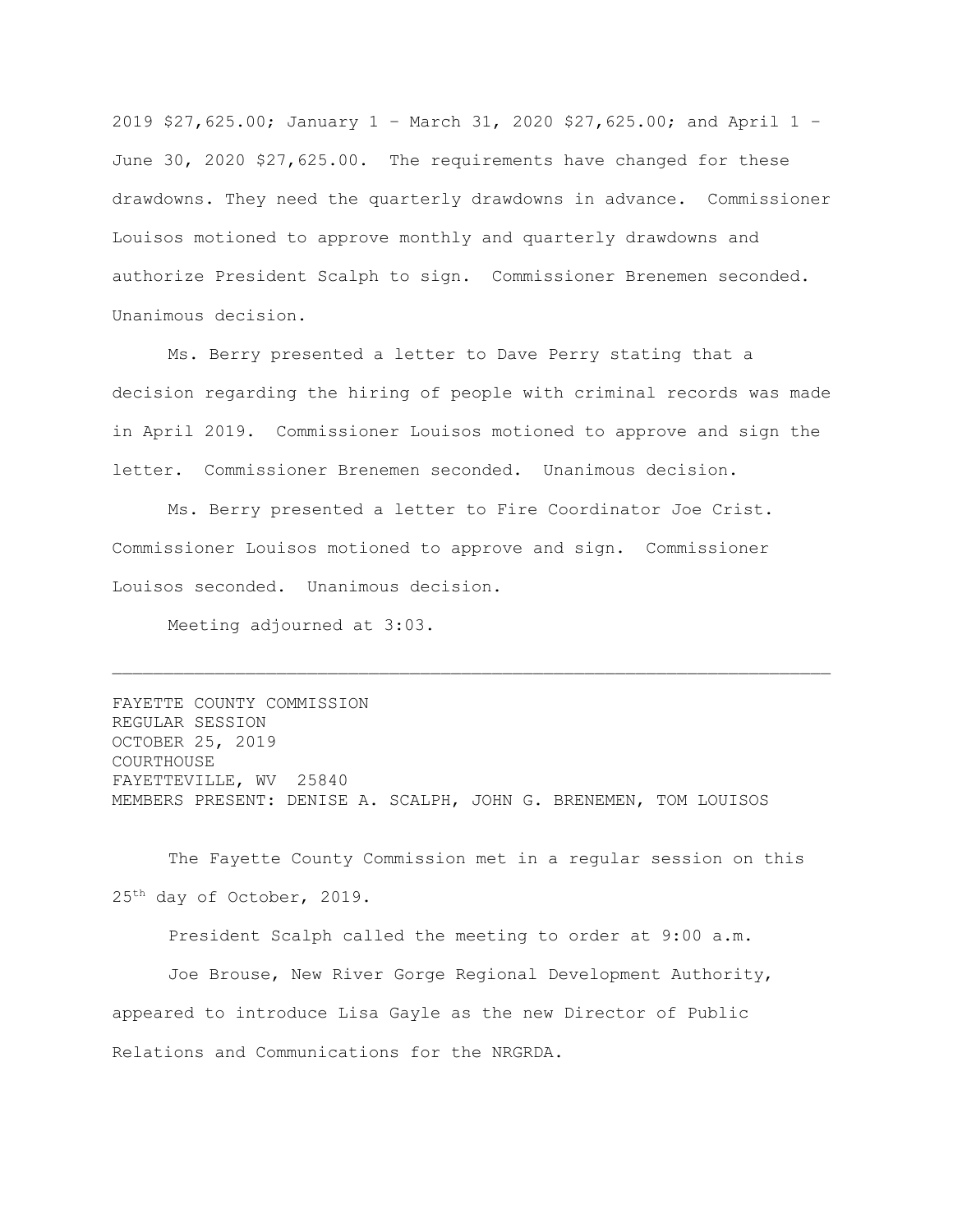The Pledge of Allegiance was led by Prosecuting Attorney Larry Harrah.

Assessor Eddie Young presented exonerations for real estate for Don Adkins \$59.96. Commissioner Brenemen motioned to approve. Commissioner Louisos seconded. Unanimous decision.

Mr. Young presented a refund for Howard and Kathryn Hambrick \$146.00. Commissioner Louisos motioned to approve the refund. Commissioner Brenemen seconded. Unanimous decision.

Mr. Young presented information to the Commission about the TIF regarding personal property and real estate and how it is calculated. Commissioner Brenemen motioned to approve vouchers and invoices. Commissioner Louisos brought up the payroll expense for NRHS. President Scalph would like to open a discussion with Board President Kathy Gerencer and Director Nicole Harris regarding the total amount budgeted. As is, they will be over budget. Commissioner Brenemen withdrew the motion to finish the discussion. Commissioner Louisos would like ask the NRHS to attend the next meeting.

Commissioner Louisos asked if Spillman was paid previously or is the same invoice – it was verified to be the same invoice. Commissioner Brenemen motioned to approve the vouchers and invoices and release checks. Commissioner Louisos seconded. Unanimous decision.

Commissioner Brenemen motioned to approve 2nd half payroll and release checks on October 30th. Commissioner Louisos seconded. Unanimous decision.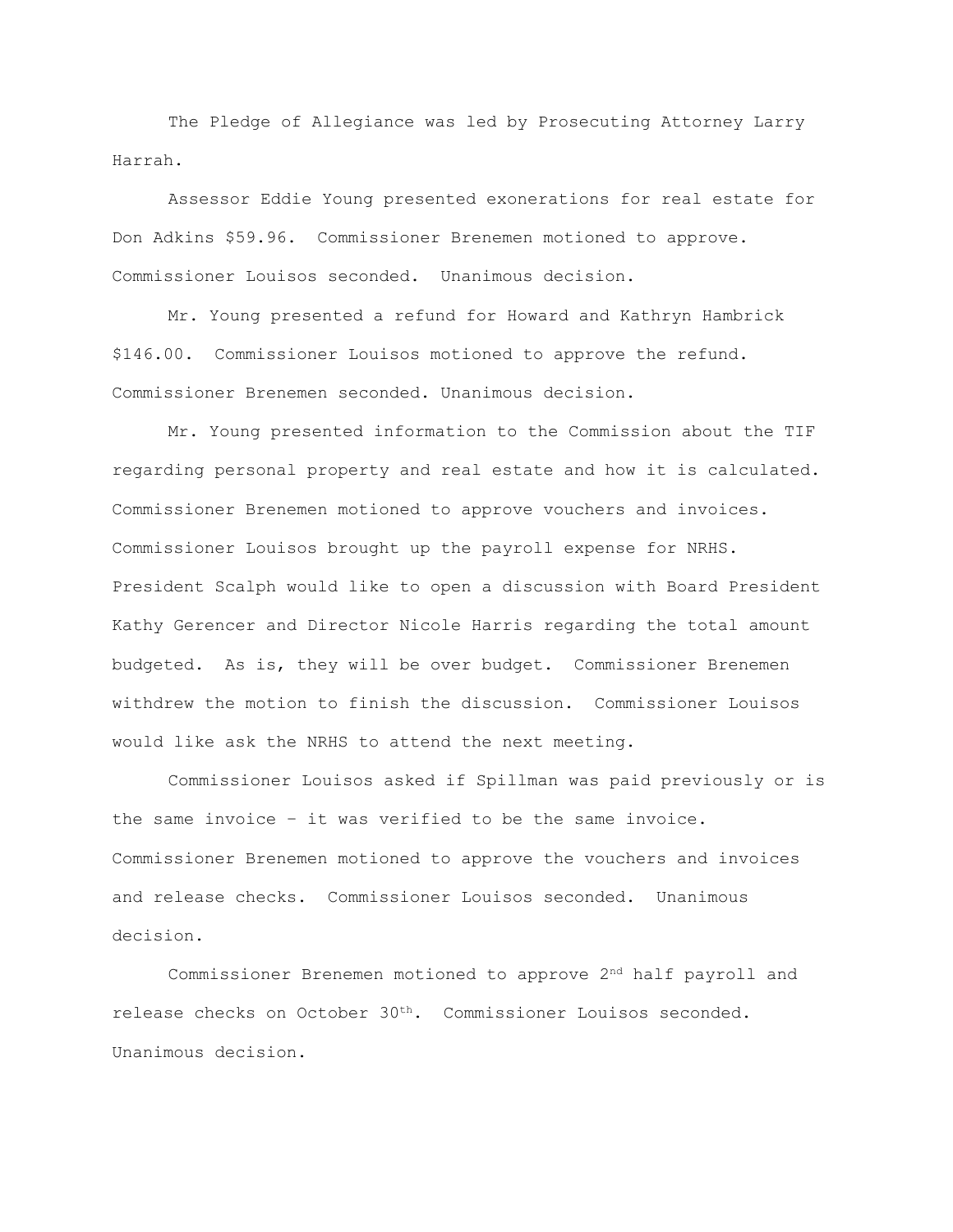Commissioner Brenemen motioned to approve minutes from October 11<sup>th</sup>, with the addition of a comment from Commissioner Louisos regarding all expenditures be pre-approved for Coal Reallocated. Commissioner Louisos seconded. Unanimous decision.

Estate settlements were presented for Mary Ann Angel; Dolly Mae Daniel; Alice Jane May; Janet Fern Hurt; James P. Davidson, Sr.; Vanita Grace Sedlock; Mary Catherine Cumbow; Carmalee Johnson; Clarence Butleer. Commissioner Brenemen motioned to approve and authorize President Scalph to sign. Commissioner Louisos seconded. Unanimous decision.

Anna Frost, Chief Tax Deputy, appeared to present the delinquent land sale list to the Commission. This will be signed and sent to the auditor. Commissioner Brenemen motioned to approve and President Scalph to sign. Commissioner Louisos seconded. Unanimous decision.

The Commission entertained a decision regarding the teen court fee resolution. This was discussed at a previous meeting. Commissioner Louisos motioned to approve the resolution to authorize the collection of teen court fees. Commissioner Brenemen seconded. Unanimous decision.

Angela Gerald was present to present dilapidated complaints for Juanita Brown and Barry Blackburn. Ms. Gerald presented the Barry Blackburn property at 1352 Scarbro Road for approval to the start the process of serving the complaint. Commissioner Louisos motioned to start the process. Commissioner Brenemen seconded. Unanimous decision.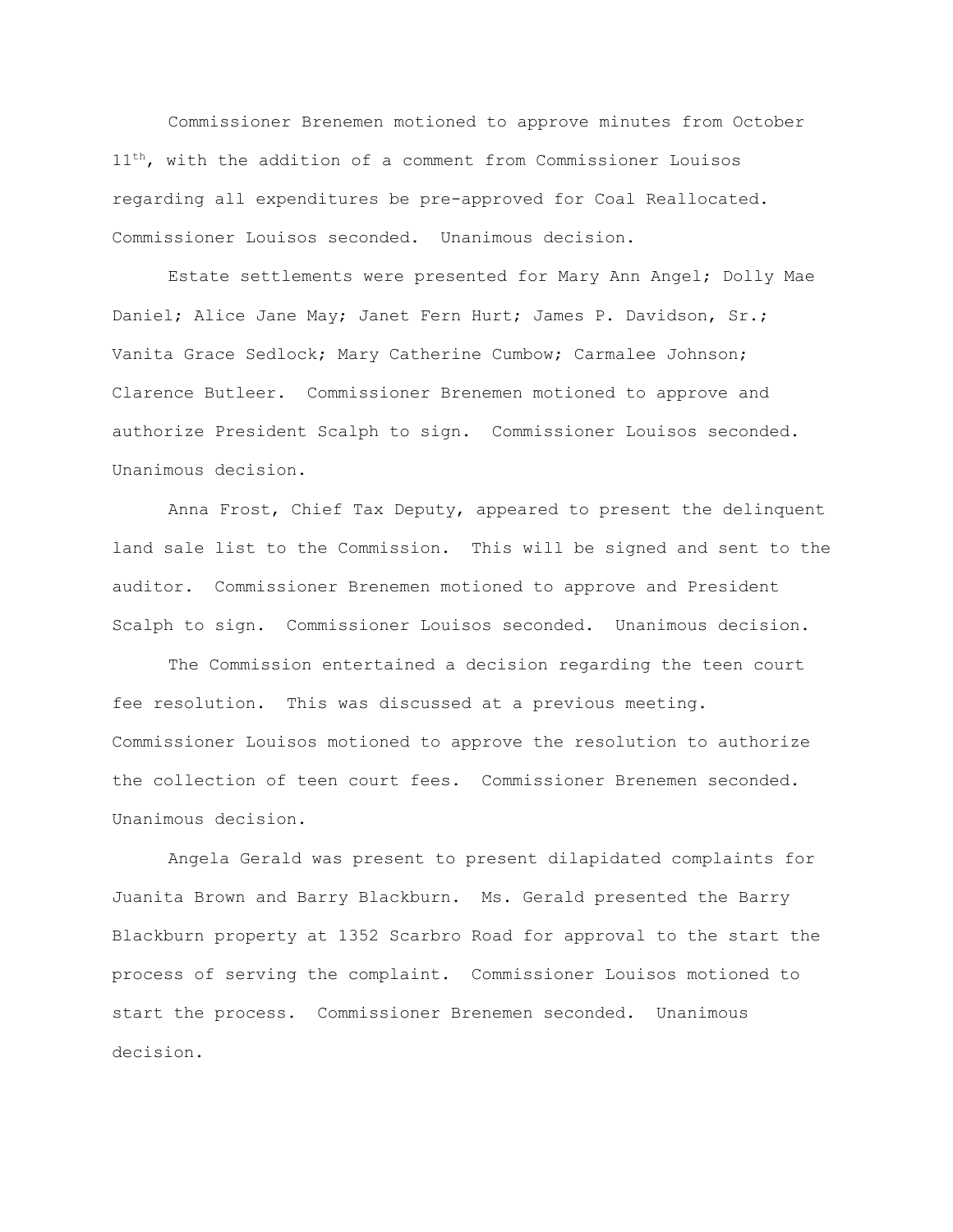Ms. Gerald presented a property owned by Juanita Brown 120 Holcomb Loop in Lookout. Ms. Brown has been working on this for a couple of years, hauling off trash etc… and there are two mobile homes on the property. Commissioner Louisos motioned to start the process of serving the complaint. Commissioner Brenemen seconded. Unanimous decision.

Renee Harper, Park Director, was present for the credit card processing decision. She presented the fee schedule in writing: the \$67.50 monthly fee covers all three terminals. There will be future discussion on the fee schedule. Commissioner Louisos motioned to approve. Commissioner Brenemen seconded. Unanimous decision.

President Scalph commended the park employees for their help at Bridge Day.

Ms. Harper also fsaid they will break ground for the coal themed natural play space on October  $31^{st}$ . November  $30^{th}$  is the opening night to foot traffic for the Winter Wonderland light display for a walk/run event. December  $1^{st}$  is opening day.

Discussion was held regarding the fee schedule for Soldiers and Sailors Memorial Building, with consideration of costs to have building manager and assistance in attendance. President Scalph asked for further review of the fee schedule to cover the costs associated.

Discussion was held with Ms. Harper regarding cheaper solutions to gravel. Ms. Harper will return on November 8<sup>th</sup> to firm up the fee schedule.

Brad Woolf was in attendance to discuss his FOIA request regarding Wolf Creek Park. Mr. Harrah and the URA have been working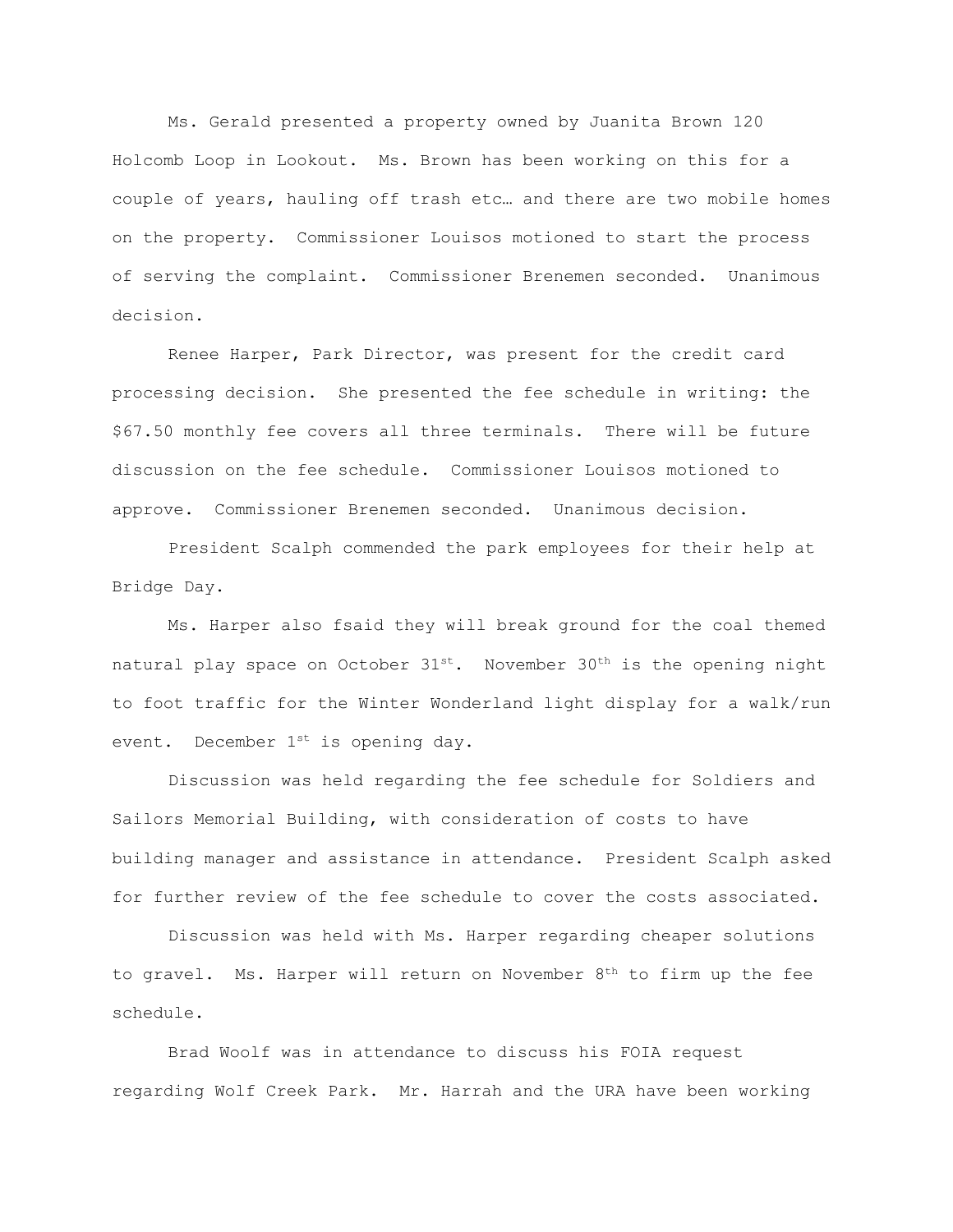on the information. There was discussion of using electrical conduit that is in place. Mr. Woolf stated that the URA has had the knowledge for four months that he has power issues. The offer they provided is not usable due to AEP claiming a transformer is closer. Mr. Woolf would like to see if the County Commission is interest in resolving the issues. Mr. Harrah said the Commission can consider it and there is no legal reason the Commission cannot intercede.

Mr. Woolf then read a statement. He thanked everyone for their assistance and listening to his issues. He believes all are aware of the grievances. Mr. Woolf stated he has been patient, but after hundreds of hours spent, he feels he is in the right. He would like to avoid long term damage. He has been wronged, things were not handled properly and he has incurred over \$47,000.00 in damages through violations to WV Code 16-18 30-40. Mr. Woolf requested to settle. Mr. Harrah wants everything on paper, regarding the AEP refusal, including quotes and estimates and to be submitted to him so it can be resolved by the next meeting.

Commissioner Brenemen motioned to enter into an executive session with legal counsel at 10:44 a.m. Exited at 11:26 a.m. with no decisions made at that time.

Discussion was held regarding the Coal Reallocated allocation decision. Commissioner Louisos stated the allocations to the URA were stopped in May 2019. President Scalph stated the funds did not continue to go the URA. Commissioner Louisos suggested no more Coal Reallocated allocation to the URA past what was in the account in May 2019. Commissioner Brenemen would like to see funding moved to the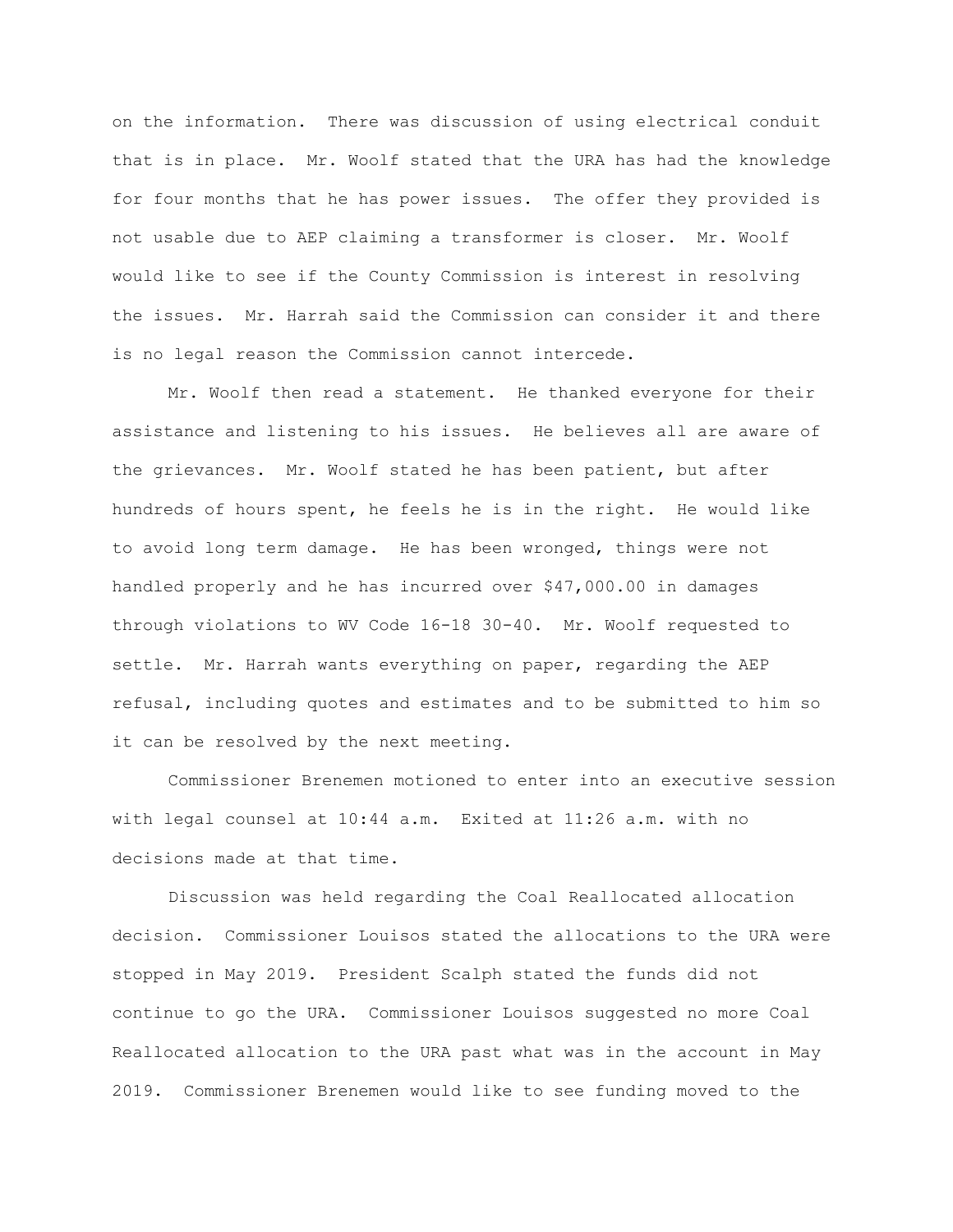Dilapidated Building fund if that is possible. President Scalph discussed the Meadow River Trail potentially being a recipient of that money. There was also discussion of a contingency fund in the county for these funds. Discussion was held regarding upcoming expenses at Wolf Creek Park such as marketing and site development. President Scalph said they will send a letter to URA requesting the documents from the DEP regarding storm water run-off. Discussions are being held regarding selling the park. Commissioner Brenemen requested that we find out if there is a potential for a short sale price. Mr. Harrah stated there are things we need to do to put the property in a positon for sale. Items in the works such as signage, green space identified, and trails system need to be tied up. Mr. Harrah has agreed to help with that and try to move this along.

President Scalph stated there is currently enough money to complete the storm water, marketing, signage, and trail. Mr. Woolf pointed out that a conservation easement will put a damper on a potential developer if they try to sell a piece of property.

Commissioner Louisos motioned to leave the deposited Coal Reallocated money in the fund ending May 14, 2019. All other deposits after that date will go back to the County. Commissioner Brenemen seconded. Unanimous decision.

President Scalph stated that the levy call will be moved to the date of County Clerk's return.

Gene Kistler, URA, appeared regarding Wolf Creek Park Updates and a Request for RFP approval for Trail Construction. Mr. Harrah called for public comment and asked for repetitive comments to be withheld,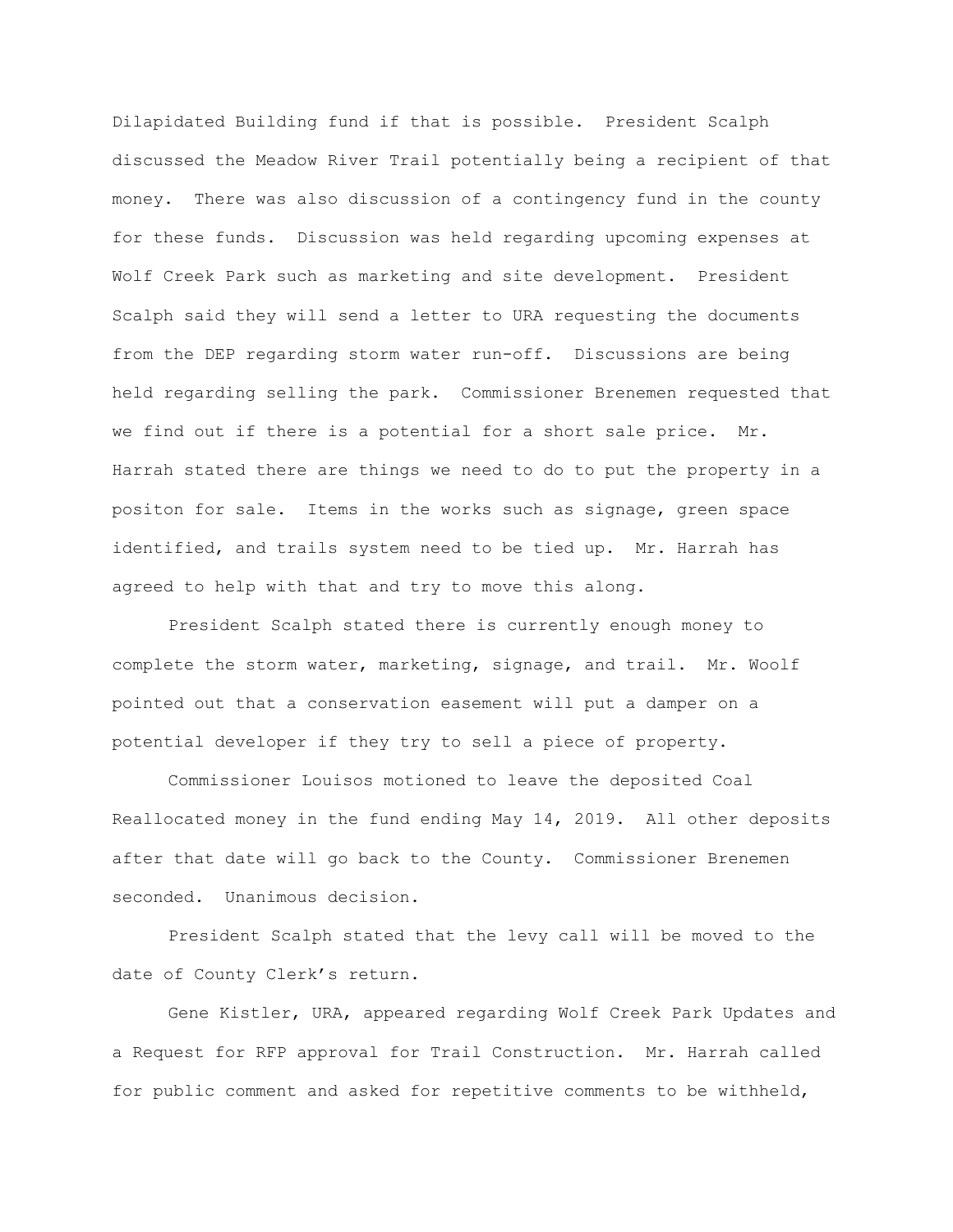encourage unique comments, and limited comment to two minutes per person. Opening comment was from Mr. Kistler regarding community, park and sustainable development and trails. Asking for the Commission to support an RFP to complete trail work. Discussion was held regarding effects, plans, etc… Mr. Harrah will need to review the RFP prior to publication. Commissioner Louisos stated we must have a bid prior to and the DEP needs addressed first.

President Scalph stated that the issues which need addressed for this project are the same as discussed before. Asked about a target date for DEP resolution. Commissioner Louisos questioned property lines and how to address potential buyers if trails needed moved.

Mr. Harrah requested putting this on the November  $8<sup>th</sup>$  agenda to allow him time to review.

President Scalph invited more public comment. Andrew Forren thanked the volunteers. Adam Angelona asked if there was any plan for waste management like Arrowwood Bike Farm. Mr. Kistler stated there is no current plan for that additional expense. Brad Woolf agreed with the need for waste disposal. Abbey Newell stated that they should look at Vermont as an example.

Josh Feazell started a discussion of the bicycle industry and the economic benefit. Trail quality at Wolf Creek Park is high in comparison to similar towns like Duluth, MN and Athens, OH.

Steve Jones described towns like Asheville, NC. Considering rafting and similar adventure sports, he estimates at least \$2 million per year increase. Will send copies of information to Commissioners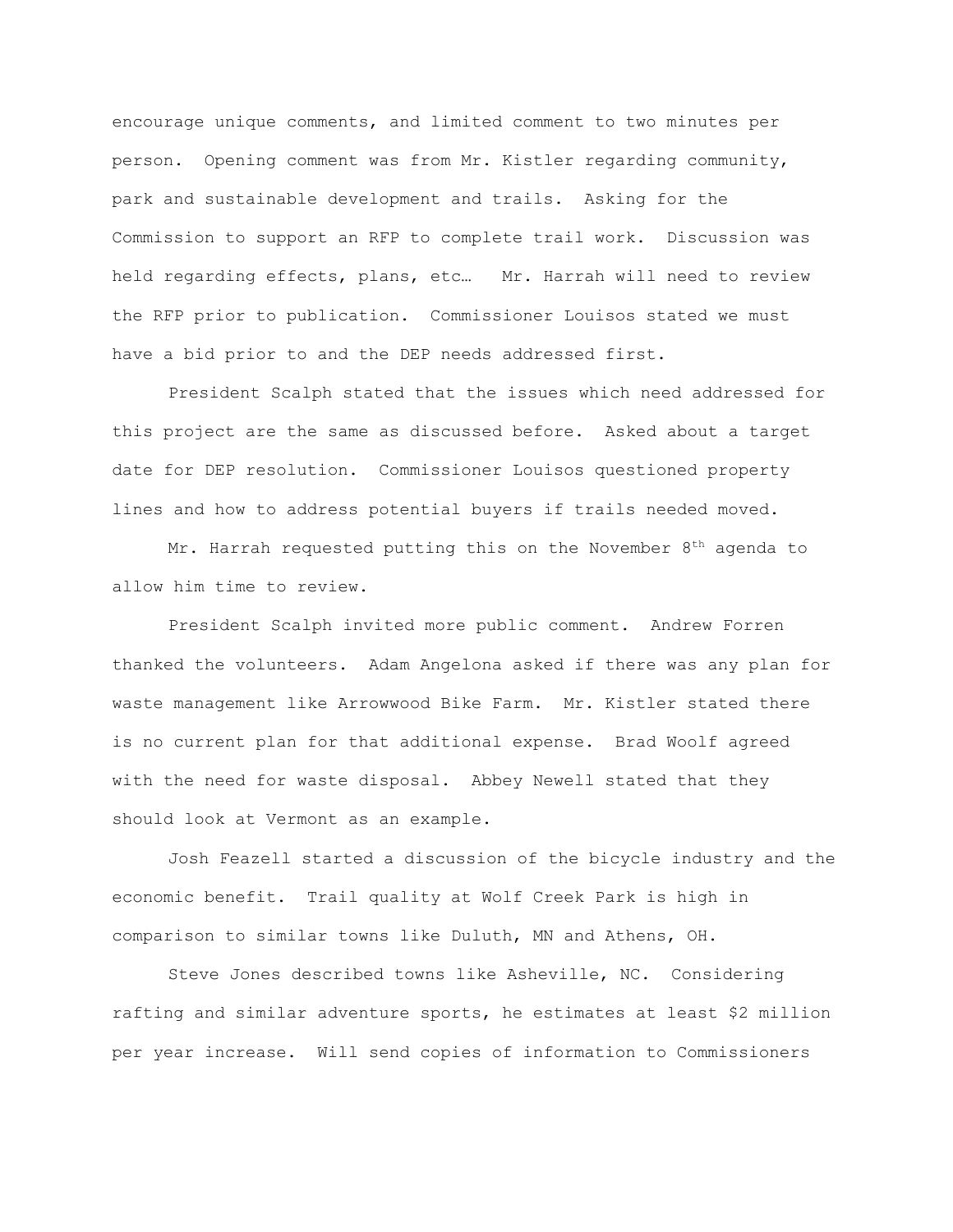to review. A similar trail launched in Indiana resulted in an economic increase in 11%.

Hillary Nicolau stated a local kids mountain biking team could direct youth towards something more positive.

Adam Hodges added that this will help attract businesses which are relate to outdoor industry.

Mr. Kistler will meet with Commissioner Louisos for any questions to be answered. Mr. Harrah will review everything and come back on November  $8<sup>th</sup>$  at 11:30 to conclude.

Debbie Berry, County Administrator, presented Orders to Combine or Divide and Segregate Land for Daniel Ewing, Teresa Reynolds et al; Flora Barrett et al; Charles F. Payne Sr. Revocable Trust et al; Lochgelly Land Company LLC; and Morgan Davis. Commissioner Louisos motioned to approve. Commissioner Brenemen seconded. Unanimous decision.

Ms. Berry presented a quote for \$3,600.00 to repair patches, gravel road and parking area near the cat kennel for New River Humane Society. This will be tabled until the Park staff can obtain alternative costs.

Ms. Berry presented an MOU and request from Melissa Harrah, Principle at Fayetteville PreK-8 to use the Fayette County Memorial Building as a site in case of school emergencies. Commissioner Louisos motioned to approve and authorize President Scalph to sign. Commissioner Brenemen seconded. Unanimous decision.

Ms. Berry presented a Certificate of Substantial Completion document for Fayette County Judicial Annex New HVAC- Phase 1 for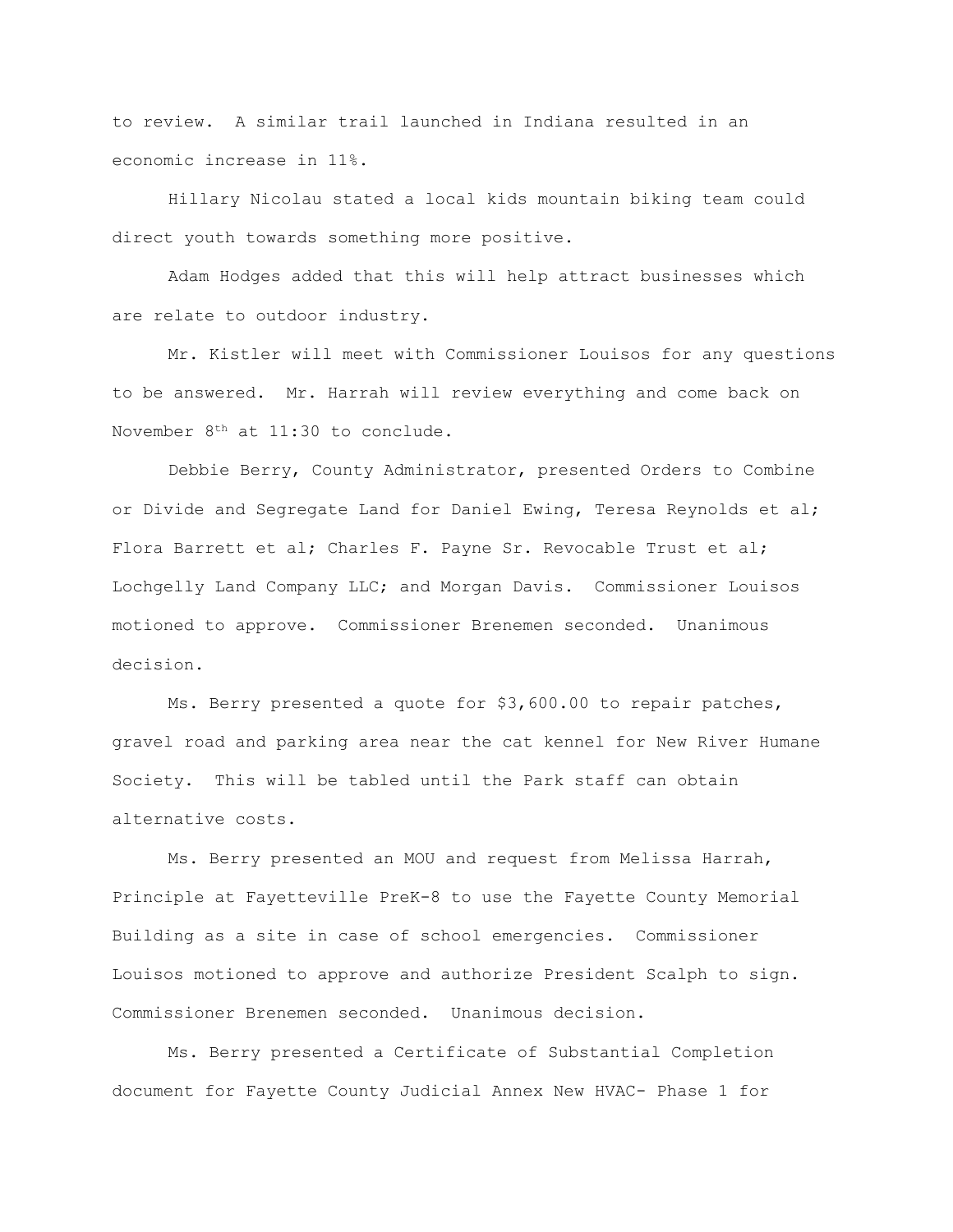approval and signature of President Scalph. Commissioner Brenemen motioned to approve. Commissioner Louisos seconded. Unanimous decision.

Ms. Berry presented a letter from Bart Jackson, Manager of Page-Kincaid PSD requesting reappointment of Robert Williams as Commissioner at the district. Commissioner Brenemen motioned to table. He is waiting for response from three people to see if someone else would like to serve.

Ms. Berry presented a letter from Teri N. Harlan, Administrator Fayette County Health Department requesting the appointment of Jonathan Grose to fill one of the current vacancies on the health department expiring June 30, 2024. Commissioner Louisos motioned to approve. Commissioner Brenemen seconded. Unanimous decision.

Ms. Berry presented a letter to Bob Scott, Mayor, Town of Gauley Bridge, who requested the donation of any used cruisers and a taillight for a current cruiser. The letter stated that we do not have any cruisers available but we will keep them in mind in the future. Commissioner Louisos motioned to approve signing the letter. Commissioner Brenemen seconded. Unanimous decision.

Ms. Berry presented for prioritization, approval and signature, two applications and documents for the Records Management Preservation Grant for 2020 from Gabe Peña. Commissioner Brenemen motioned to approve the documents for the grant giving the Sheriff's application top preference. Commissioner Louisos seconded. Unanimous decision. Commissioner Brenemen reminded Mr. Peña to look for grants for the pool and pump as well as for the Memorial Building.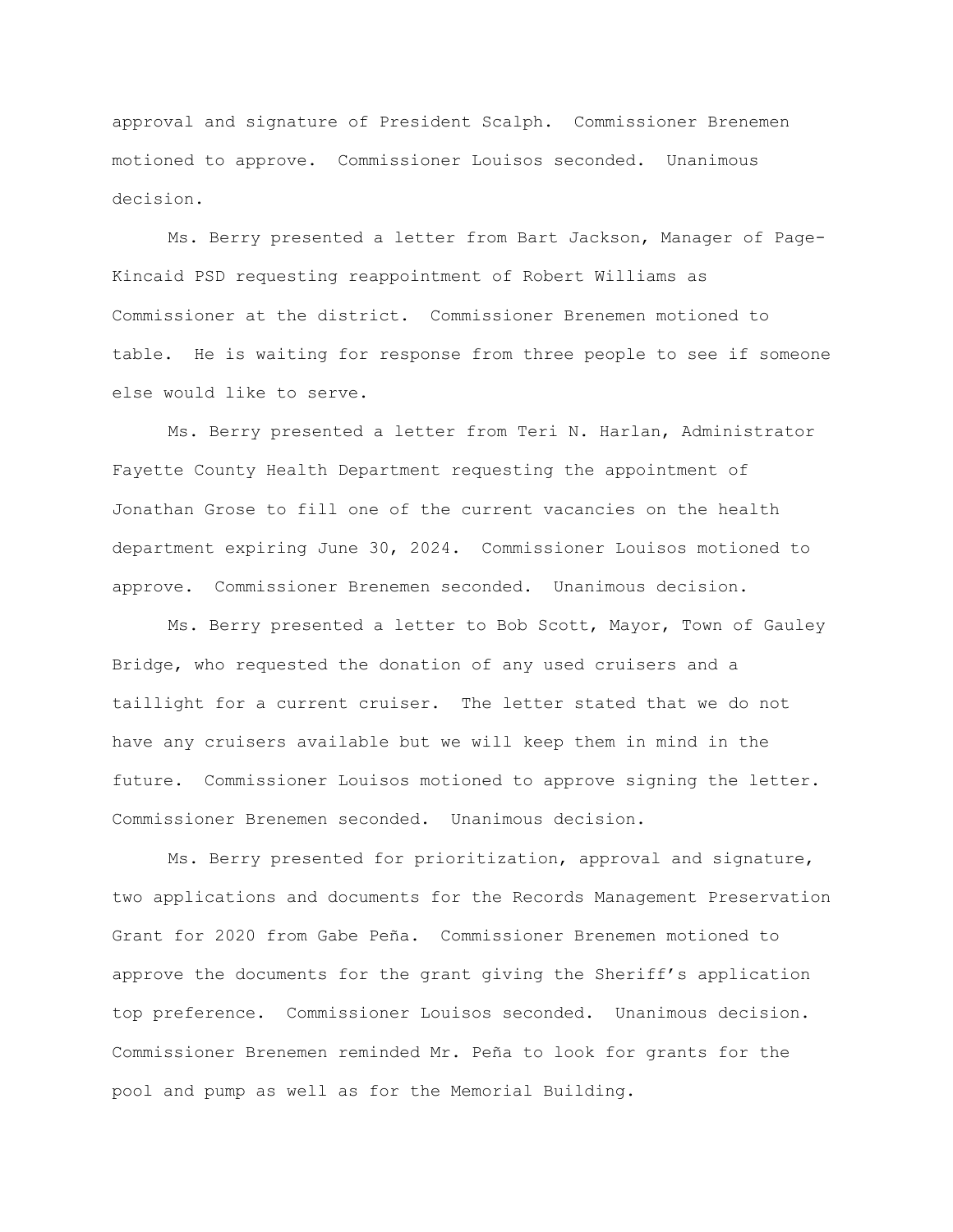Commissioner Brenemen motioned to approve the resolutions for the grants with at 10% match on each grant: \$8,500.00 for Sheriff and \$9,100.00 for County Clerk. Commissioner Louisos seconded. Unanimous decision.

Discussion was held regarding all three commissioners being aware of what the others are working on. Commissioner Brenemen has a list of items he would like to begin discussing and asked that a workshop will be added to the end of each meeting. Commissioner Brenemen would like to discuss the following: Employee vacations, hiring, evaluations and lunch breaks. To work on a tax incentive for new businesses going into existing buildings and store fronts. The dilapidated building fund and moving money from the URA to this fund. The upcoming census next year and the need to put together a letter or statement and visit each town or council to try and get extra help. Internet towers and tower fees and dead tower sites need to be addressed. Sprouting Farms and assistance from Turn Row. And it is nice to see agreement on Wolf Creek Park to get it marketed and sold.

The meeting was adjourned at 1:33 p.m.

FAYETTE COUNTY COMMISSION SPECIAL SESSION OCTOBER 31, 2019 COURTHOUSE FAYETTEVILLE, WV 25840 MEMBERS PRESENT: DENISE A. SCALPH, JOHN G. BRENEMEN, TOM LOUISOS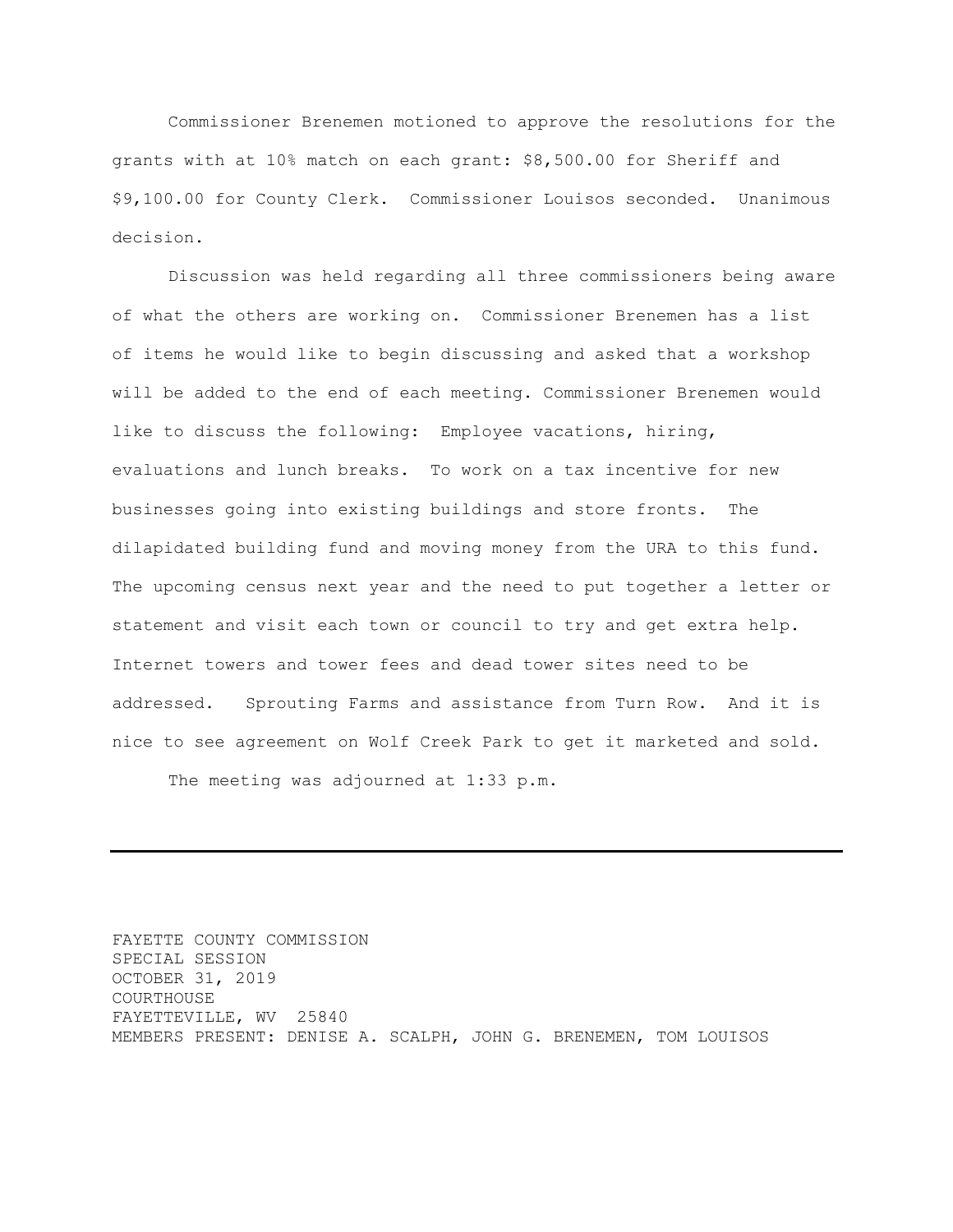The Fayette County Commission met in a special session on this 31<sup>st</sup> day of October, 2019.

President Scalph called the meeting to order at 9:00 a.m.

County Administrator Debbie Berry presented a request from the Fayette County Planning Commission to appoint James Williams of Pax to replace Doug Maddy, who has submitted his resignation. Term to expire August 3, 2021. Commissioner Louisos motioned to approve. Commissioner Brenemen seconded. Unanimous decision.

Ms. Berry presented a letter for approval and signatures of the Commissioners to Wayne Workman, Jerry Adkins and Mike Suttle, Park employees, thanking them for their assistance with the 2019 Bridge Day event. Commissioner Louisos motioned to approve and sign the letter. Commissioner Brenemen seconded. Unanimous decision.

Ms. Berry presented a letter from Mayor of Montgomery Greg Ingram, requesting a letter of support for a grant application for the Midland Trail Scenic Highway funding through the Reviving American's Scenic Byways Act of 2019. Commissioner Louisos motioned to approve and sign the support letter. Commissioner Brenemen seconded. Unanimous decision.

The levy call for Special Election was presented for approval. President Scalph read a statement regarding the special levy date and support received from the Fire Association, Law Enforcement and Library Director in regards to holding a special election. The election will be held on the  $8<sup>th</sup>$  day in February, 2020. Commissioner Brenemen motioned to proceed with the special election for excess levies. Commissioner Louisos seconded. Unanimous decision.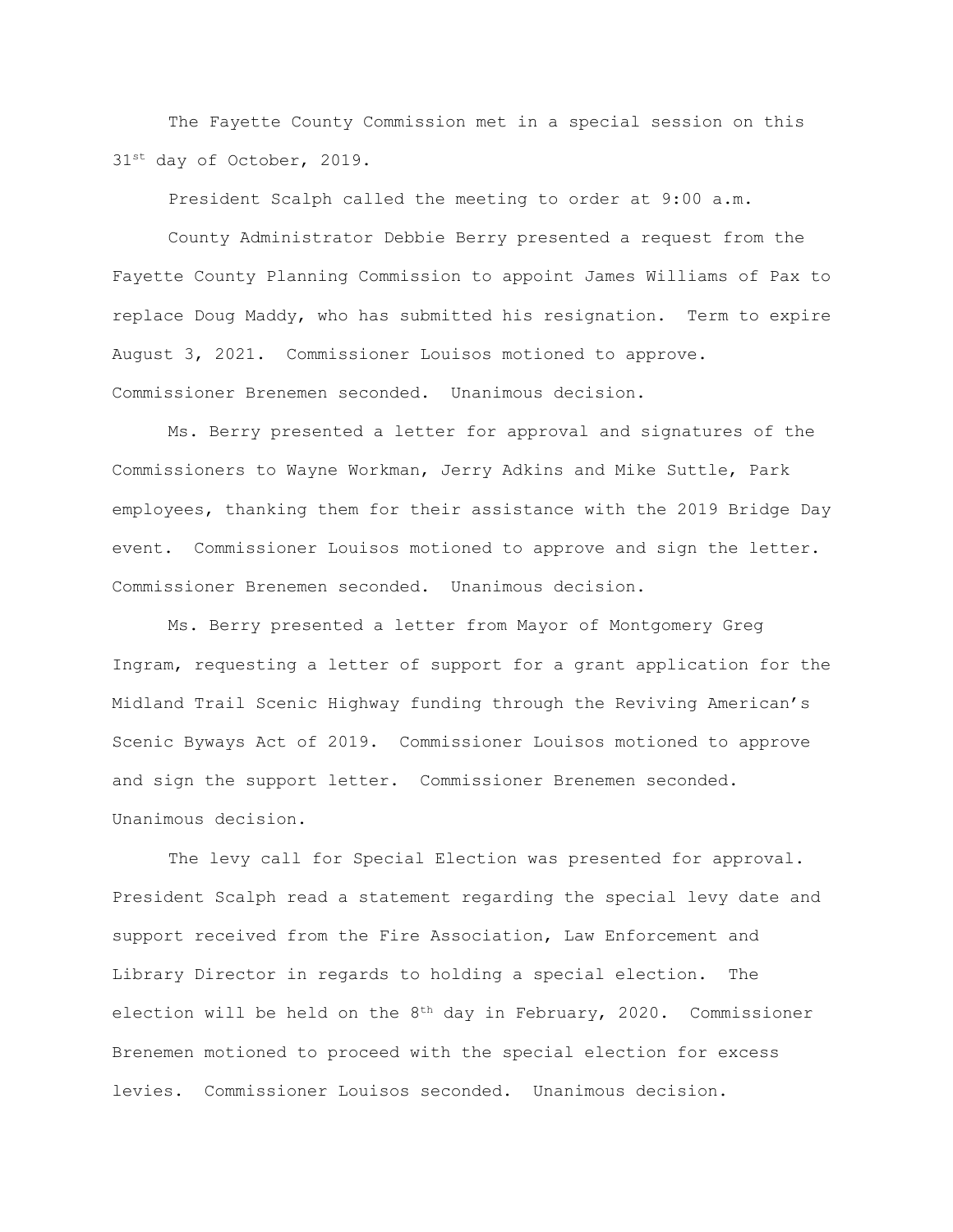The Commission motioned to enter an executive session at 9:07 a.m. The Commission exited the executive session at 9:31 a.m. A discussion was held with County Clerk Kelvin Holliday regarding a legal issue with Ms. Berry. No decisions were made.

The meeting was adjourned at 10:12 a.m.

FAYETTE COUNTY COMMISSION REGULAR SESSION NOVEMBER 8, 2019 COURTHOUSE FAYETTEVILLE, WV 25840 MEMBERS PRESENT: DENISE A. SCALPH, JOHN G. BRENEMEN, TOM LOUISOS

The Fayette County Commission met in a regular session on this 8<sup>th</sup> day of November, 2019.

President Scalph called the meeting to order at 9:00 a.m. The Pledge of Allegiance was led by Commissioner John Brenemen. Commissioner Brenemen motioned to approve the vouchers and invoices and release checks today. Commissioner Louisos seconded. Unanimous decision.

Commissioner Brenemen motioned to approve 1st half payroll and release checks on November 15th. Commissioner Louisos seconded. Unanimous decision.

Commissioner Brenemen motioned to approve minutes from October

31st. Commissioner Louisos seconded. Unanimous decision.

Estate settlements were presented for Grace Franklin Rudd; Dena Renee Robbins; Fumiko Sato Marshall; Richard Keith Rosiek; Lenora Evelyn Jarrett; James Edward Jarrett; Thelma Mae Greah Thurbon; Donald Edward Clay; Harold Franklin Pruden; Clarence Pannell, Jr.; Sherman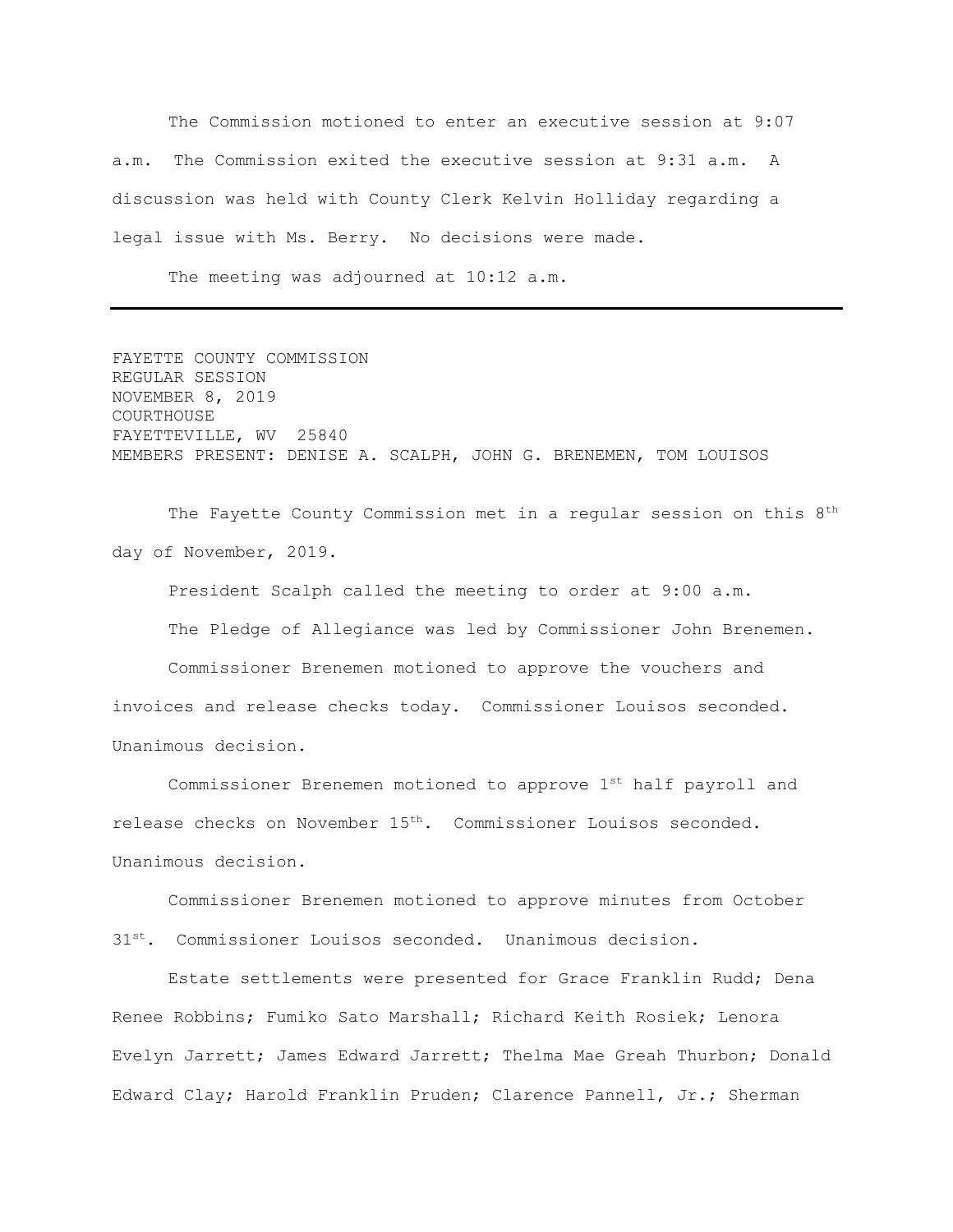Ray Smith, Sr.; Peggy Ann Staunton; Betty May Pemberton; William Roger Wagner II; Paris L. Dulaney; Donald Eugene Ramsey; Eunice Burrell Fleming; Mary Sue Horrocks; and James William Haynes. Commissioner Brenemen motioned to approve and authorize President Scalph to sign. Commissioner Louisos seconded. Unanimous decision.

Lesley Taylor, Region 4 was present to discuss Armstrong PSD CDBG documents for the Deepwater and Powellton upgrade. There is a budget amendment request to set the line items for the \$1.5 million in CDBG funds. And a disclosure form that lists anyone with a reportable financial activity, including an EL Robinson fee of \$285,500.00, and a request for approval of evidentiary materials. There is also a letter to the Development Office which says no public comments were received during the environmental evaluation phase.

Commissioner Brenemen motioned to approve the notice of no comments received during public hearing. Commissioner Louisos seconded. Unanimous decision.

Commissioner Brenemen asked if they have submitted a request for the notice of fee increase. Ms. Taylor confirmed that has not happened. Commissioner Brenemen wants a letter sent to Armstrong Creek strongly encouraging them to request an emergency increase from the PSC. Commissioner Brenemen motioned to send a letter. Commissioner Louisos seconded. Unanimous decision.

Commissioner Brenemen stated that Gauley River PSD board member Sue Gray resigned and that she did a good job. Ralph Arthur was submitted as a replacement. They are requesting over \$31,000.00 in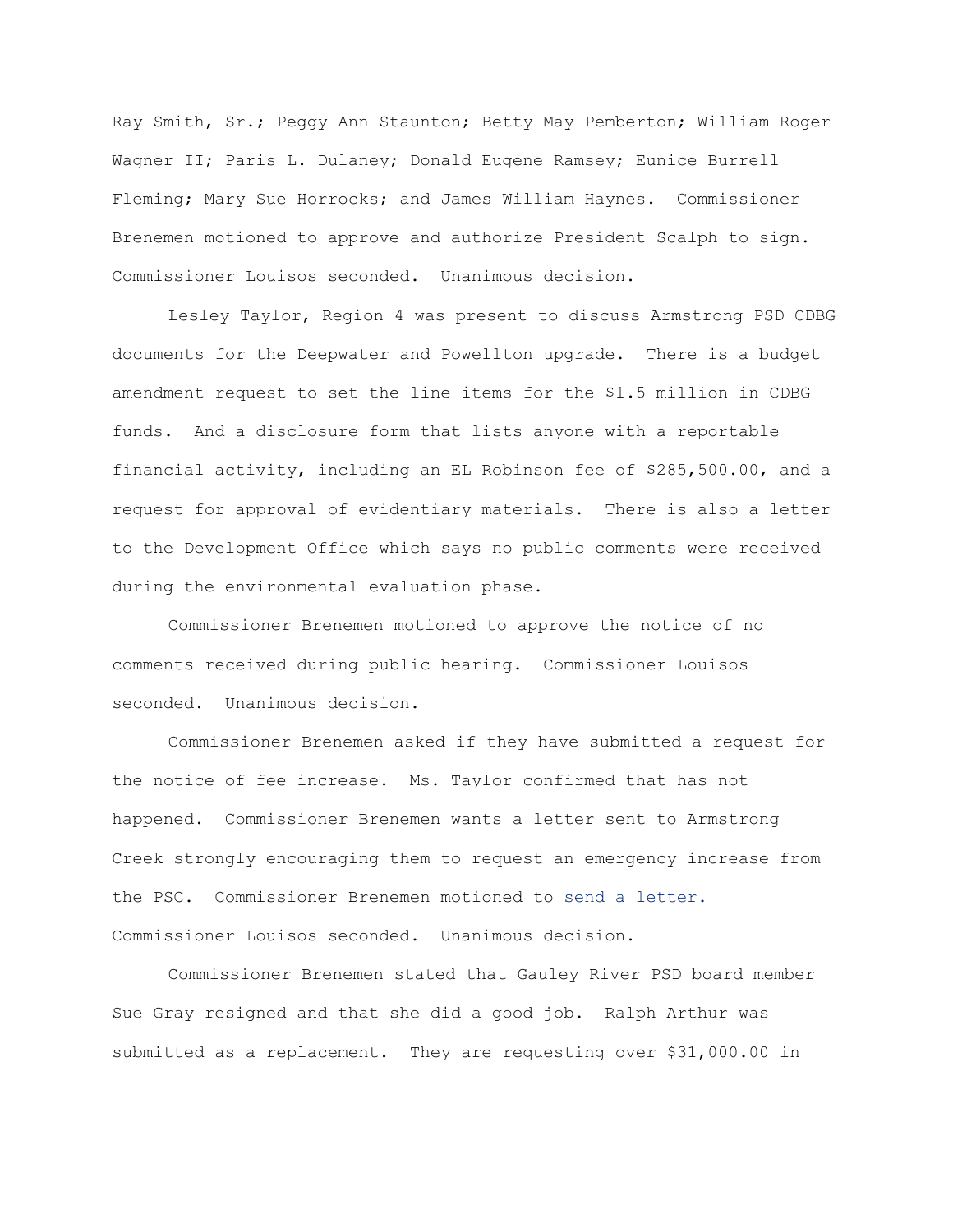assistance from the Commission to cover invoices. Ms. Taylor asked if they have a reserve fund, and if so it can be paid from there.

Ms. Taylor gave an update on Page Kincaid PSD. The PSC denied their request for a withdrawal of the petition. A hearing will be held in Charleston. The PSC encouraged WVAW and Page Kincaid PSD to work on negotiations.

Commissioner Brenemen motioned to approve the WV Development Office Budget Amendment Request, the Disclosure Form for Financial Activity and the Approval of Evidentiary Materials form for Armstrong PSD. Commissioner Louisos seconded. Unanimous decision.

A public hearing was held for the 911 Mapping Ordinance first reading. Amanda Arthur, 911 Mapping, was present to read the ordinance that will help to name streets and number houses to help with 911 responses. This will allow the 911 Center to enforce compliance with homeowners and businesses to ensure proper numbering. There is also a plan to help assist with costs for house numbering for those that cannot afford the materials. Kevin Walker said Lowe's will work to assist with the costs for those less fortunate. Commissioner Brenemen asked for a timeline. Mapping project has two years to finish. The numbers project will begin later once the mapping project is further along. County addressing is an issue. President Scalph pointed out municipalities must work on this as well to continue street names, etc… The Fayette County WV 911 Mapping and Addressing ordinance is available for public review. Commissioner Brenemen motioned to approve the first reading. Commissioner Louisos seconded. Unanimous decision.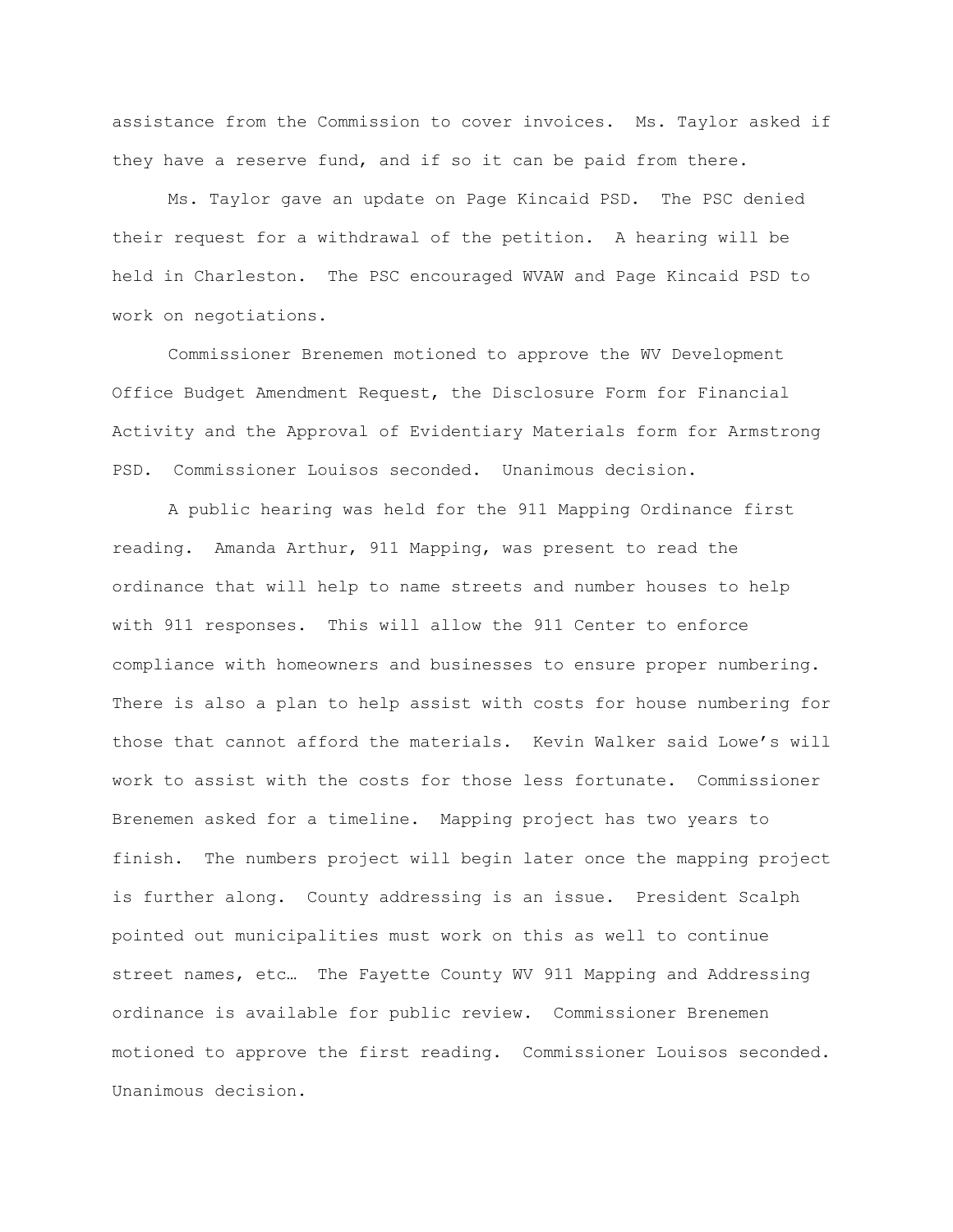The 911 Public Safety Telecommunicators Proclamation was presented in favor of recognizing 911 Dispatchers as first responders and would allow them to get access to counseling and other services in the event of PTSD situations. The county level proclamation will give some boost to the legislative bill needed to declare them as such. Mr. Walker read the proclamation. Commissioner Brenemen motioned to approve the 911 Public Safety Communications Proclamation and make it effective 11/8/19. Commissioner Louisos seconded. Unanimous decision.

The New River Humane Society was present for a discussion of the budget, Memorandum of Understanding, and lease agreement (both attached). President Scalph opened discussions on the MOU and lease agreement and asked for input from NRHS. Attempted to make this more streamlined to follow the lease as just a lease. Kathleen Gerencer, Board President, said the Board discussed and had the following comments: Change address to 513 Shelter Road; asked about property maintenance section; would like to provide a notice of termination clause instead of at will this section to state written notice of thirty days instead of at will. Mr. Harrah said this is fine.

Section 4 regarding liability insurance says the county and the NRHS must be named. NRHS will check with insurance company. Mr. Harrah said this is a standard lease. Asked about the amount budgeted not currently specified. Commissioner Louisos does not agree that this should be allocated in the MOU or lease. It has already been allocated in the budget. Mr. Harrah said the budget document is a legal document and specifies that information.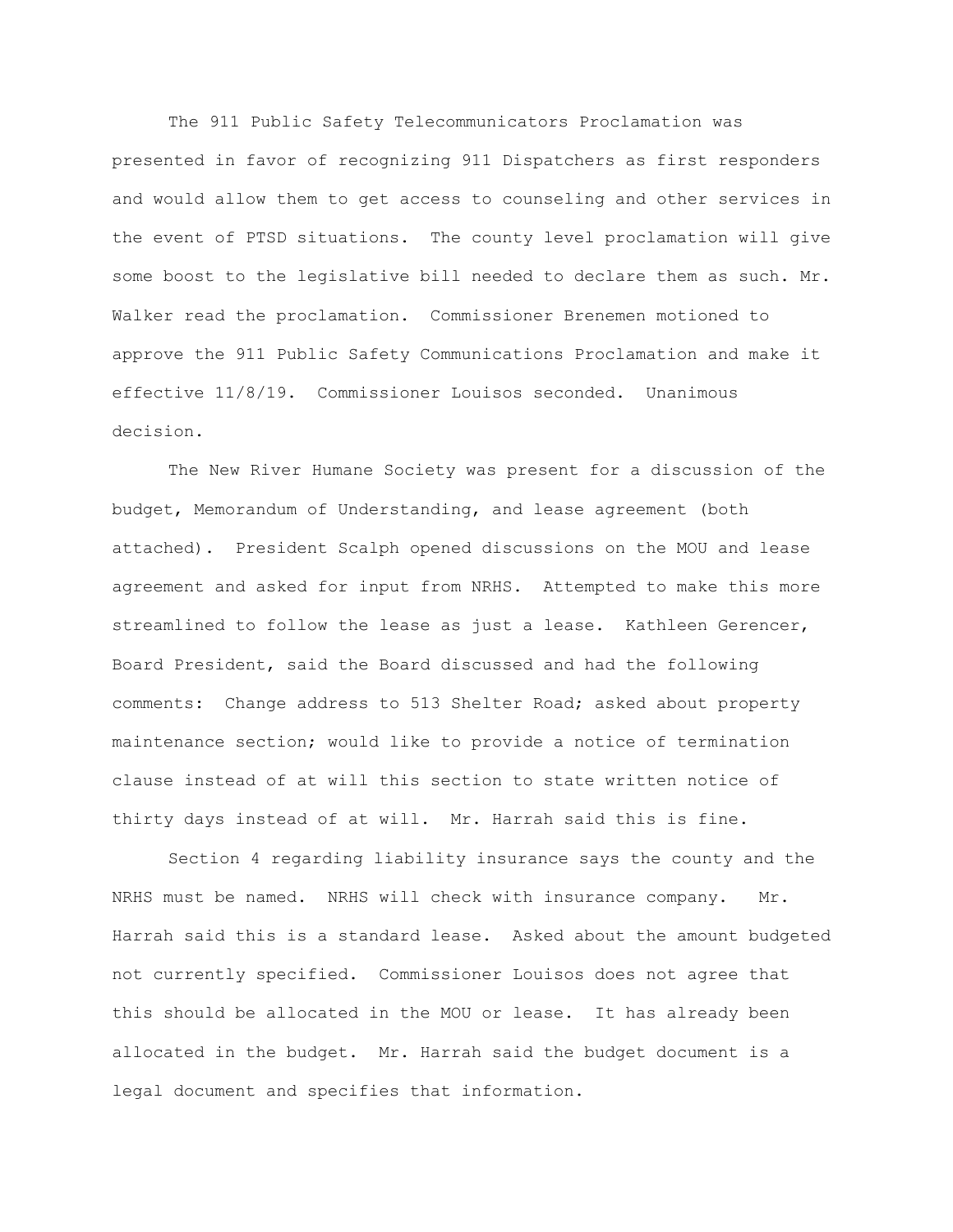Discussion of the MOU was held. Section 3: NRHS believes this should be specific and defined. Commissioner Brenemen says this addresses things such as not leaving doors open with air conditioner on, not kicking doors to open, etc…

Section 6: The NRHS thinks this should be better outlined as to how to communicate. President Scalph believes this should be an agreement with the Sheriff as to process, not the Commission. Mr. Harrah agrees. The County wants lists of equipment added as an attachment, as the current list is from 2015. This will be an attachment the MOU.

Section 7: The NRHS wants this better defined as they do not accept cats brought in by the Animal Control Officer. Commissioner Louisos said there are a lot of cats at the shelter, but not brought in by the Warden. Ms. Gerencer said they do not accept feral, only house cats. Commissioner Louisos said he has had complaints on how this has been addressed by the shelter. Ms. Gerencer also would like to add "if advised by a licensed veterinarian" to this section. Mr. Harrah approves.

Ms. Gerencer also wants to add information about animal seizures and those that forfeit their rights. Mr. Harrah said he is not comfortable getting rid of animals that are part of a case – they are evidence. Mr. Harrah suggested to have the cost of care analysis given to the magistrate. Mr. Harrah stated: "I want it very clear if an animal is part of a court case, I want it held." President Scalph stated this will require further discussion and also asked for information she can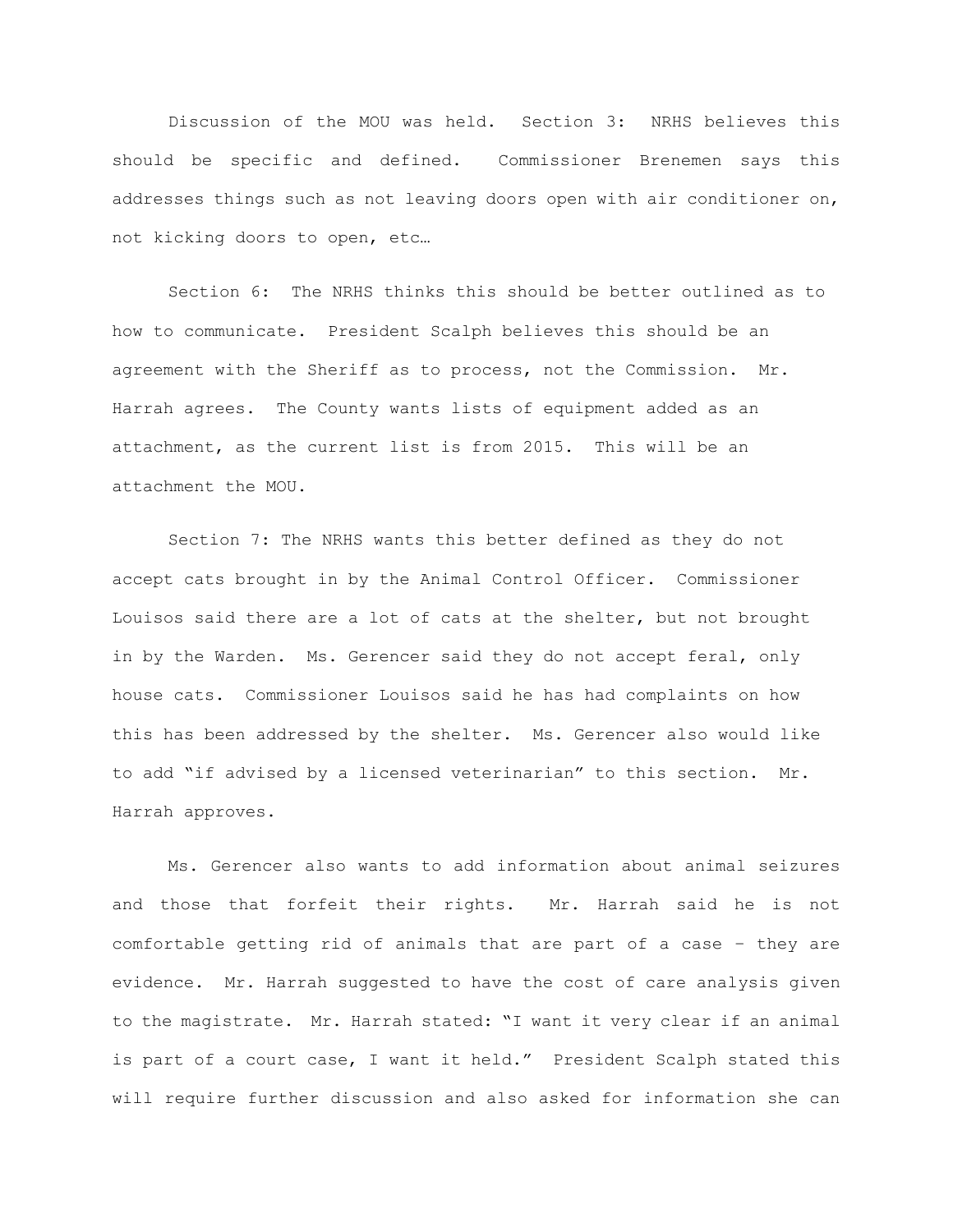present to the legislature for assistance. The time frame for this year has passed, so now it moves to next year. Commissioner Brenemen encouraged the NRHS to seek legal action regarding bills associated with animals held for court cases.

Commissioner Brenemen mentioned an issue with a county owned vehicle. The employees work for the NRHS and also used the county gas account. They cannot drive a county vehicle. Commissioner Brenemen wants the vehicle returned to the park until this is corrected. Renee Harper, Park Director, said they will pick it up. Ms. Gerencer was told that they could drive the truck if they were employed by the NRHS. The Commission stated that no one is authorized to stop and get gas on the county account unless they are a county employee. Nicole Harris, Shelter Director, stated they use the vehicle to pick up supplies or transport animals to the vet. Ms. Gerencer agreed that the county should not be providing gas.

Section 10: President Scalph stated we had a discussion early on with Ms. Harris regarding expenditures and maintenance operations of the shelter and providing documentations. Ms. Gerencer stated there was a question from the board about the Commission wanting to know their costs. This would be hard to gather. Commissioner Louisos asked if they do not have this information. Commissioner Brenemen stated this is GAAP and you are not following requirements; you must track everything. Commissioner Louisos stated the people of Fayette County want to know where their dollars go. He is not against the Board, but has an issue giving money that isn't tracked. Ms. Gerencer stated they have a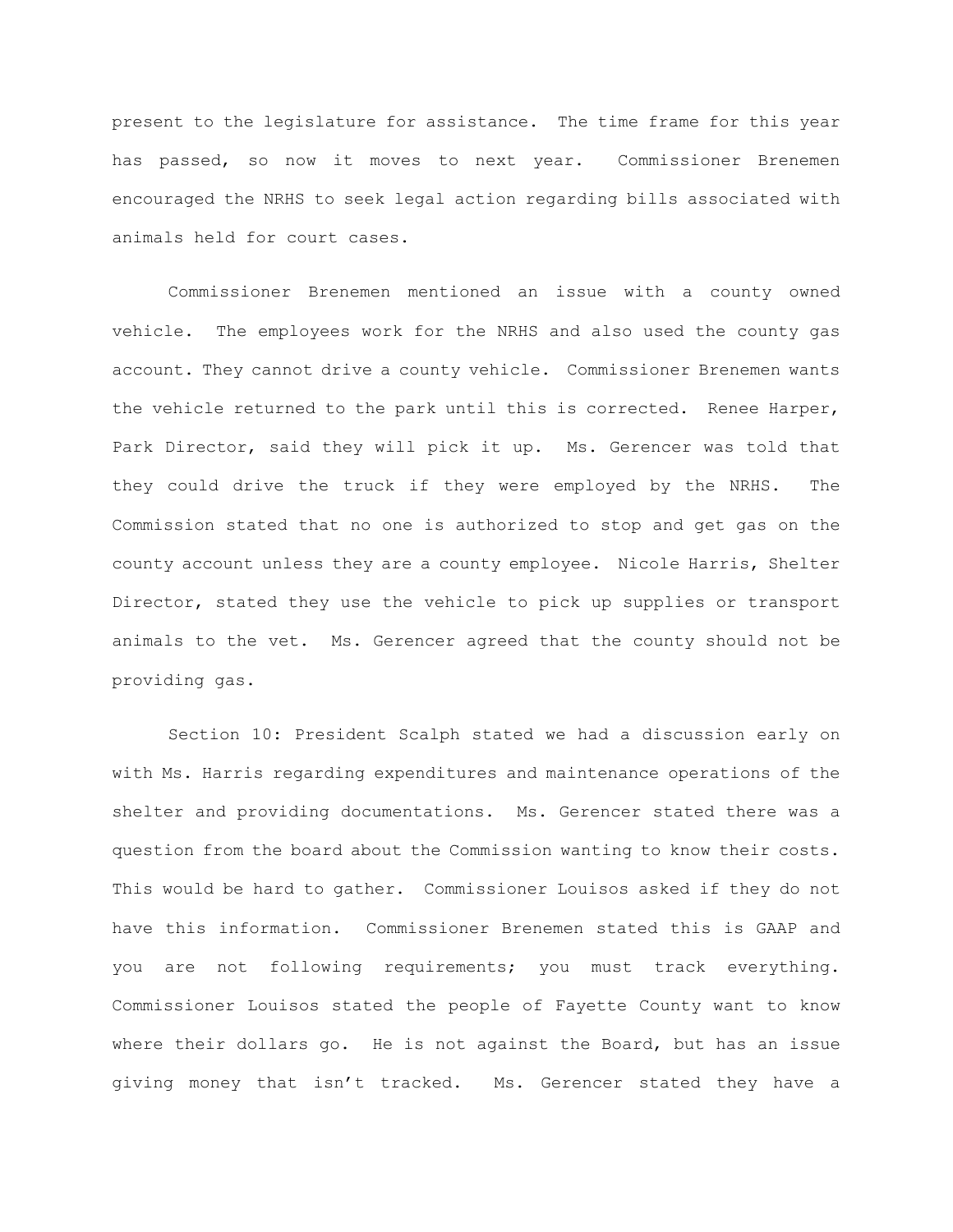matching grant from USDA that will cover public spay neuter from the public.

Section 11: President Scalph stated this needs to be defined in an attachment. Wants to strike the sentence regarding spay and neuter funds. Section 12: Wants to add reclaim notices to adoption certificates to collect those taxes.

Section 14: NRHS requests it specify who will pay for the audit and define the scope. President Scalph asked how often they have one done and NRHS stated they don't.

NRHS stated they are not equipped to maintain farm animals. Prosecuting Attorney Larry Harrah stated if it is a court case, the animal must be kept.

Renee Harper, Park Director, was present to discuss the fee schedule for the Soldiers and Sailors Memorial Building. President Scalph asked Ms. Harper to send suggestions on rates and the Commission will review.

Mr. Harrah was present for a discussion with Brad Woolf regarding Wolf Creek Park. He is waiting on further information from Mr. Woolf and this will be tabled to a later date due to the slow moving response from AEP.

Mr. Harrah asked if the Commission got a survey for Tom Rist's property. Mr. Rist is willing to take \$500.00 for the property, but we must have it defined. Mr. Harrah will double check to see if we must use County Surveyor Jack Booda. If we must use him, the Commission will approve. Commissioner Brenemen motioned to approve on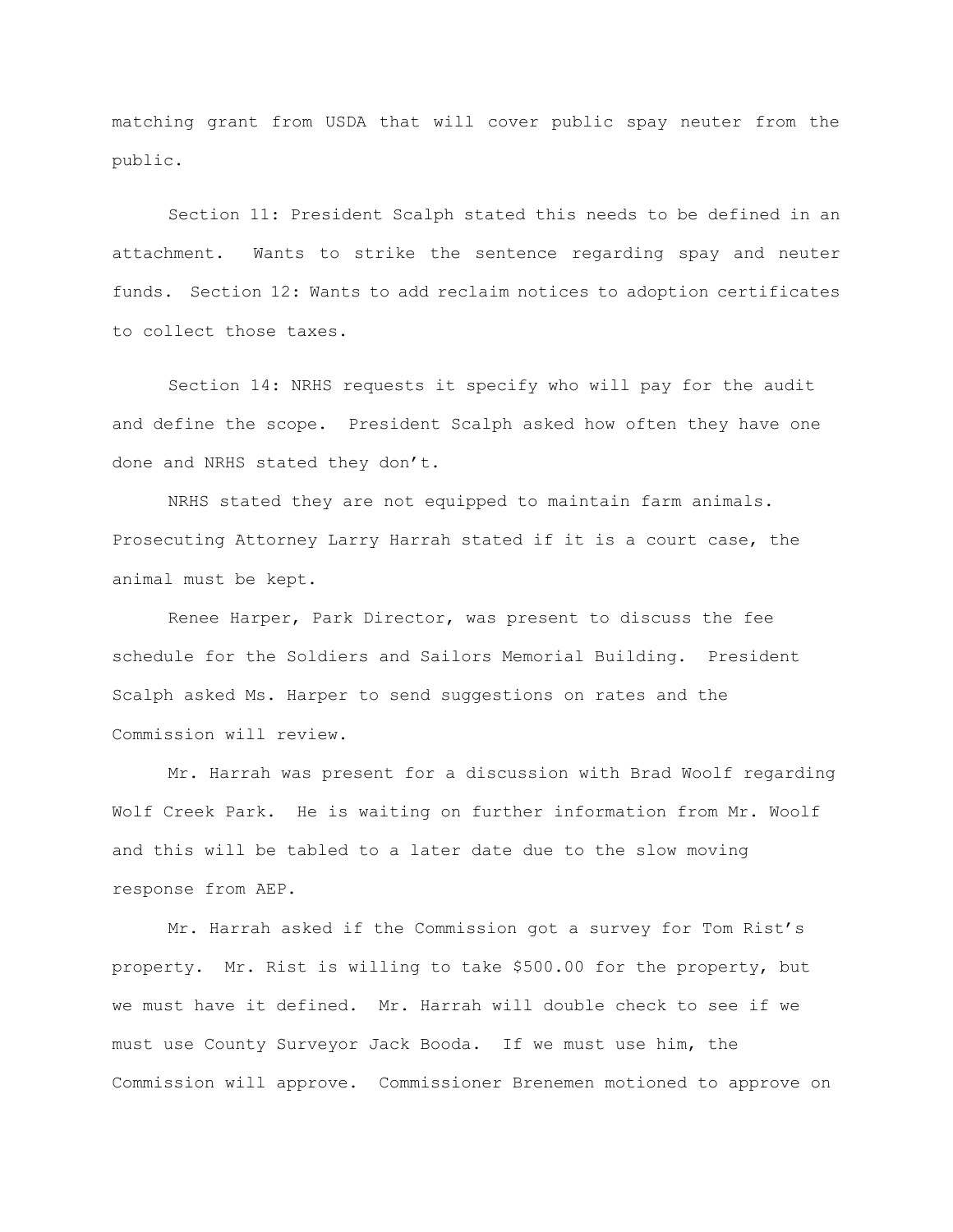Mr. Harrah's recommendation to move forward with the survey and purchase of Tom Rist's property once determined if we must use County Surveyor. Commissioner Louisos seconded. Unanimous decision.

Bill Wells, New River Gorge Trail Alliance, was present for a continued discussion on the trail system in the county and at Wolf Creek Park. The Commission loves the idea and are in favor. The only question is there are two different ideas so we will hear both sides.

Mr. Wells says there is an option to use the money as local matching funds to a grant through ARC. This would be a four to one match and would allow them to apply for a \$600,000.00 grant. Oak Hill has also agreed to potentially authorize funds for this as well. Money can be used for Wolf Creek Park and extend the trail from Lochgelly to downtown Fayetteville, and also from Bridge View to Needles Eye to Ace and to the Lodge. Bill Hannabass, Oak Hill City Manager, has participated in an informal discussion and thinks the council will be on board. President Scalph asked for a timeline on the grant application. Mr. Wells stated the submission is in January, August is the final answer. A disadvantage is money cannot be spent until the grant is approved. The DNR has also verbally agreed to assist with the grant. ARC requires a cash match for the construction side, in-kind works for administration side. Public comment: how much to build the trail and how many miles will grant build? Mr. Wells: about 15 miles and there is a delay. Wolf Creek Park currently has 26 fully flagged miles with 16 miles in the RFP which are constructed to fit around the existing development. Mr. Harrah believes there is an easement that preserves the trails.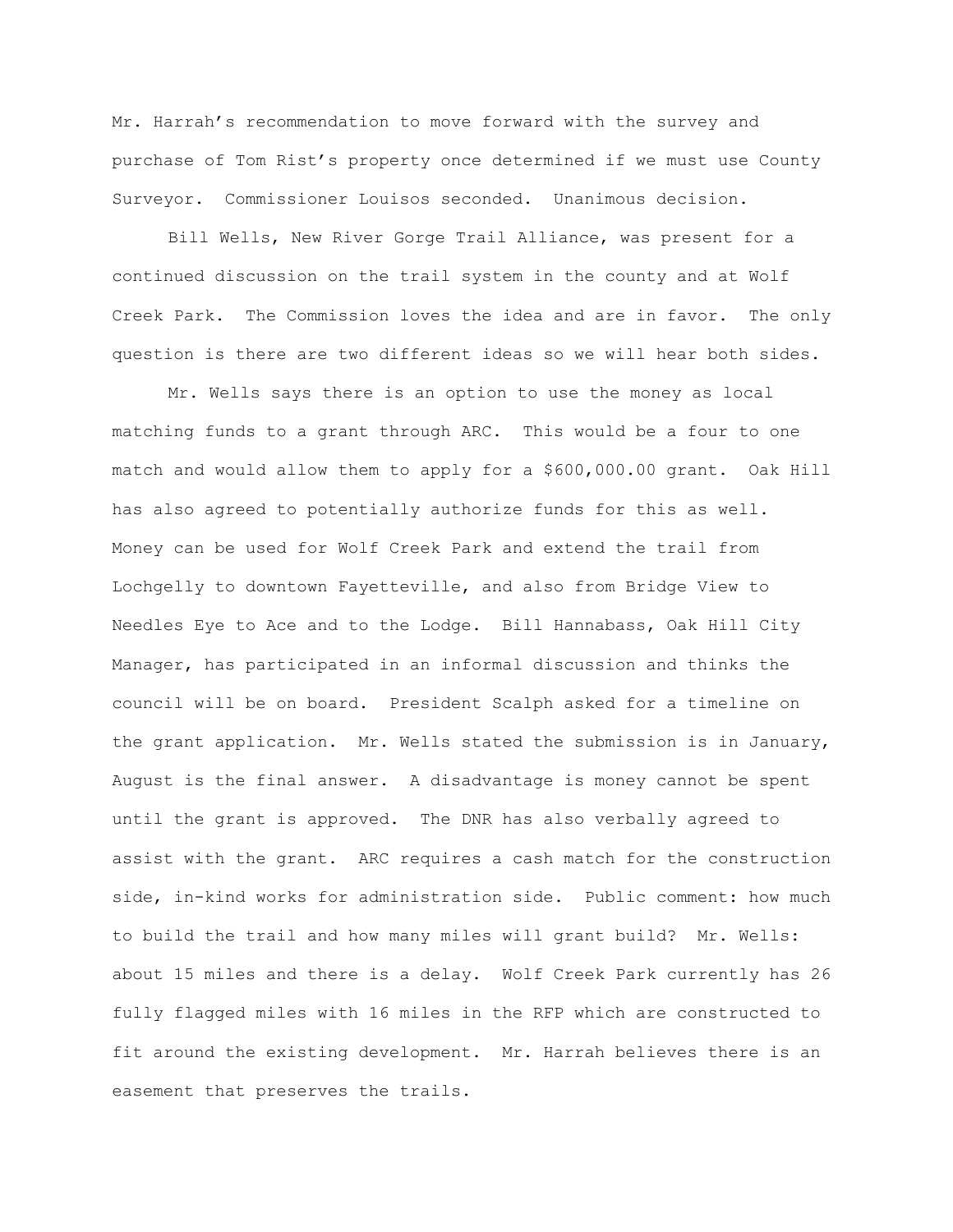Commissioner Louisos understands the delay, however six months is not a long time to wait to see if you can get \$900,000.00.

President Scalph asked if you can move forward with a smaller amount to start now until we determine the grant aspect. Public contractor will only bid based on total project, not to remove brush, or other aspects separately.

Mr. Harrah stated this must be discussed with the URA. These funds were earmarked for them. It has to be approved by URA to use funds this way first. Commissioner Louisos motioned to accept publication of the RFP for Wolf Creek Park trail constructions. Commissioner Brenemen seconded. Unanimous decision.

Gene Kistler, URA, presented a list of federal grants available for trail construction. Mr. Kistler asked Gabe Peña, Deputy Resource Coordinator, to assist with timelines for the RFP.

President Scalph stated we need open communication to make this work. Mr. Kistler agreed and we are finding ways to keep things rolling.

The RFP for pad site must be on agenda before a decision can be made.

There was a public comment regarding the Rail Trail and crime. President Scalph suggested speaking with municipalities regarding these issues, as well as the Sheriff.

The RFP for pad at will be discussed on 11/22 at 10:00 a.m.

Debbie Berry, County Administrator, presented a report of claims for approval for the estate of Helena Day. This is just approving a standard report. Commissioner Brenemen motioned to approve to adopt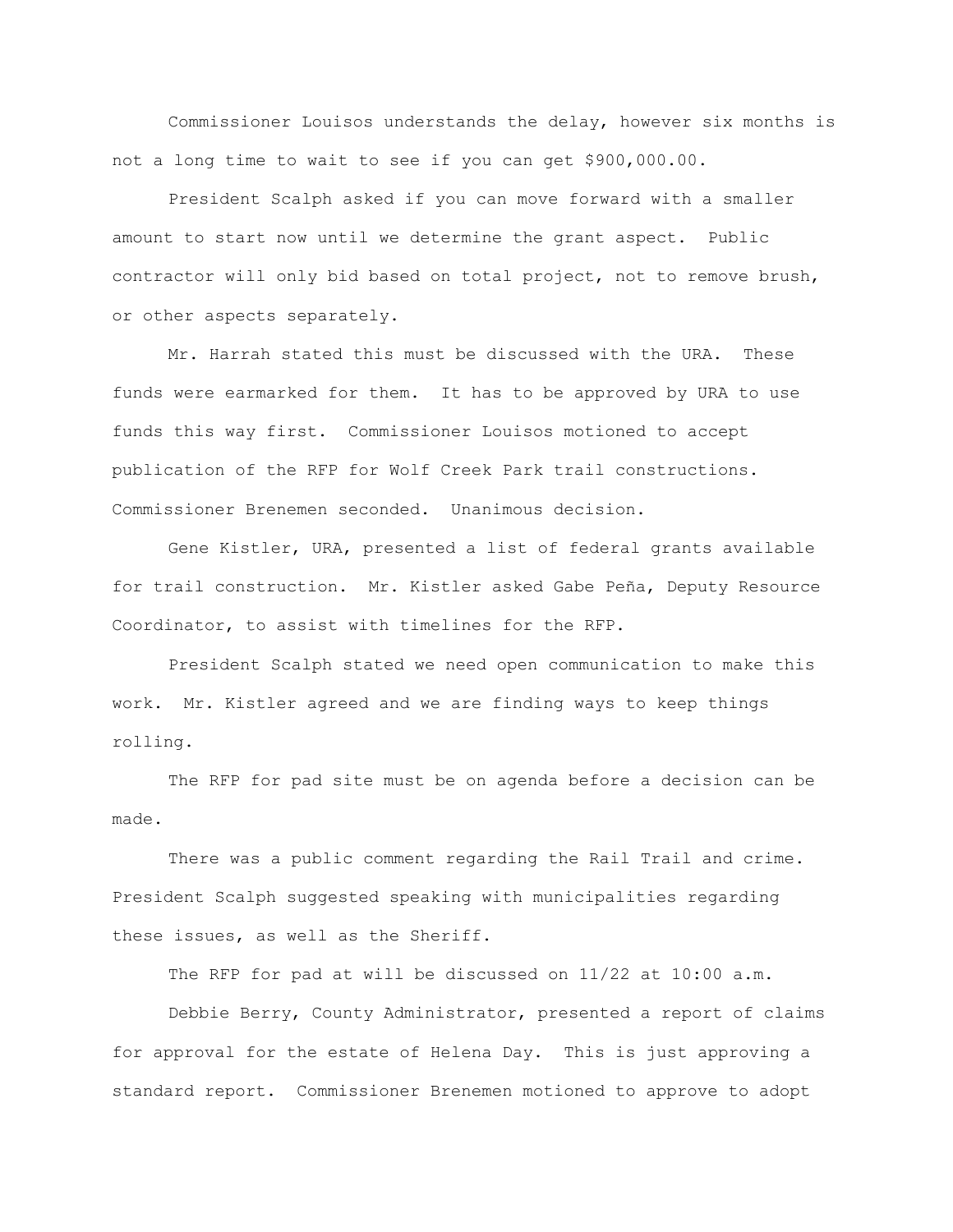the report for Helena Day. Commissioner Louisos seconded. Unanimous decision.

Ms. Berry presented an order for approval and signature of the Commission notifying the Democratic and Republican Executive Committees of the number of poll workers needed for February 8, 2020 Special Excess Levy Election and requesting their list back to the Commission by November 18, 2019. Commissioner Louisos motioned to approve and sign the order. Commissioner Brenemen seconded. Unanimous decision.

Discussion was held for a decision for Early Voting Sites for the Special Levy Election. Clerk Kelvin Holliday said we should run three sites to make it available to all areas of the county. Former Commissioner Matt Wender was present and believes you cannot value a vote regardless of the cost. Commissioner Louisos said this is the first time that he and Mr. Wender have agreed on anything. Commissioner Brenemen said to make that a matter of the minutes. Commissioner Louisos motioned to approve three sites. Commissioner Brenemen seconded. Unanimous decision.

Discussion was held regarding a request from the City of Mount Hope to conduct their levy election with the County Special Levy Election. The Commission is in agreement that this is not plausible and will not hold them together.

Ms. Berry presented a letter for approval and signatures of the Commission to the WV Supreme Court requesting reimbursement for rent for the Family Law Judge for the month of November 2019 in the amount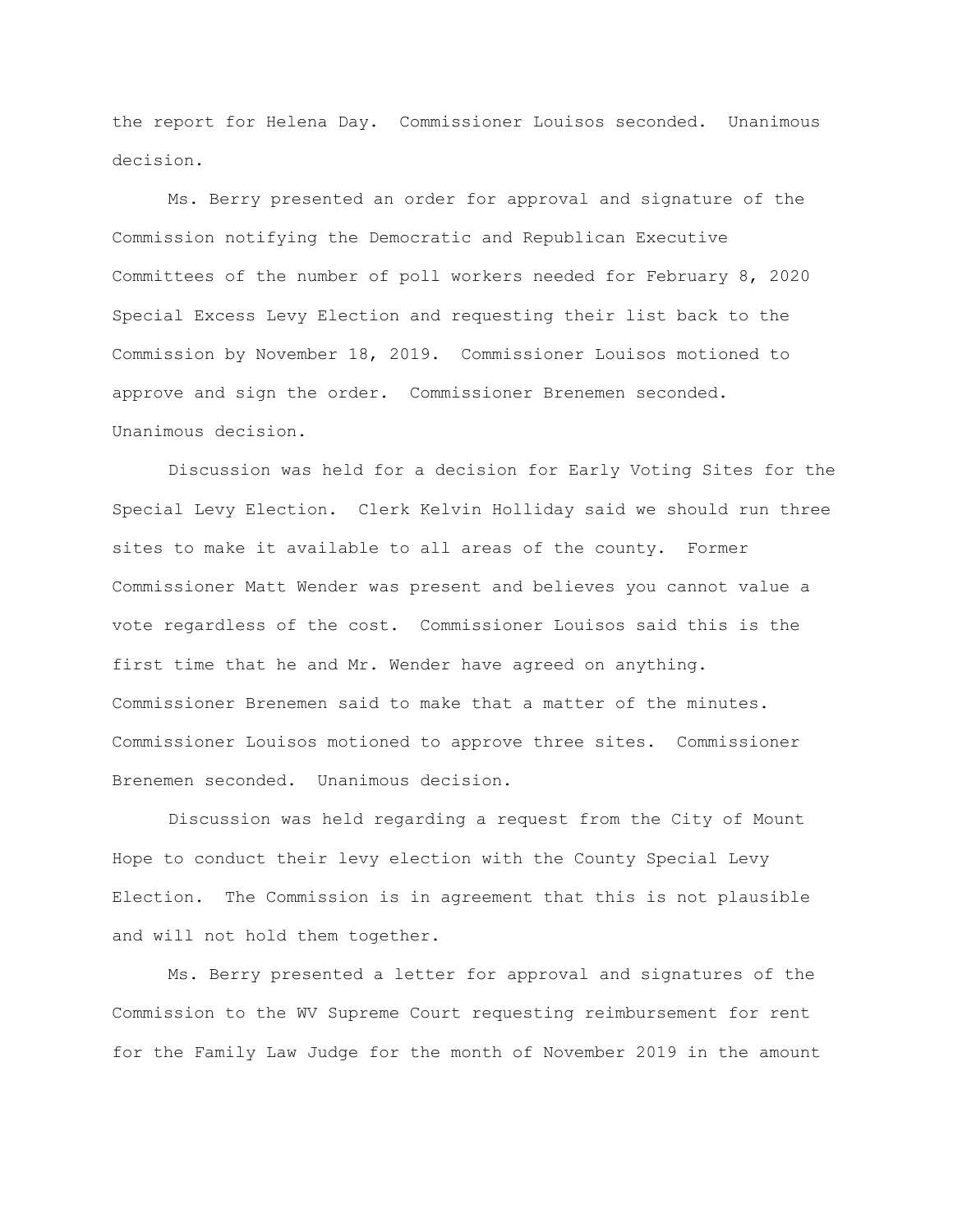of \$3,375.00. Commissioner Louisos motioned to approve and sign the letter. Commissioner Brenemen seconded. Unanimous decision.

Ms. Berry presented a request from Gauley River PSD for the appointment of Ralph Arthur to replace Mary Sue Gray who resigned. Term to expire December 31, 2020. The request was tabled.

Ms. Berry presented a letter from Timmy Killen, Mayor of Meadow Bridge requesting patience with the repayment of loan that the Commission provided for the Meadow Bridge Water Department. They would like to start repayment before then if financially feasible. Lesley Taylor said the project has been redefined and is back to square one and project costs have increased. The Commission agrees to go back to original agreement. No motions were made.

Drawdown request for Fayette County Community Corrections for approval and signature for the month of October, 2019 in the amount of \$17,646.00. Commissioner Louisos motioned to approve and authorize President Scalph to sign. Commissioner Brenemen questioned the quarterly request from the Day Report Center. We received a \$27,000.00 quarterly budget and then a monthly drawdown in the amount of \$17,646.00. He wants to know what this is costing versus what we are getting from the state. Sheriff Fridley stated the reporting in question has to be answered by the state. We have forty-four people there now and it saves the county about \$67,000.00 per month in jail costs. He will find an answer about who is not paying their fees. Sheriff Fridley also pointed out people in these programs have no money to pay. He will also ask Marty Hatfield to come to their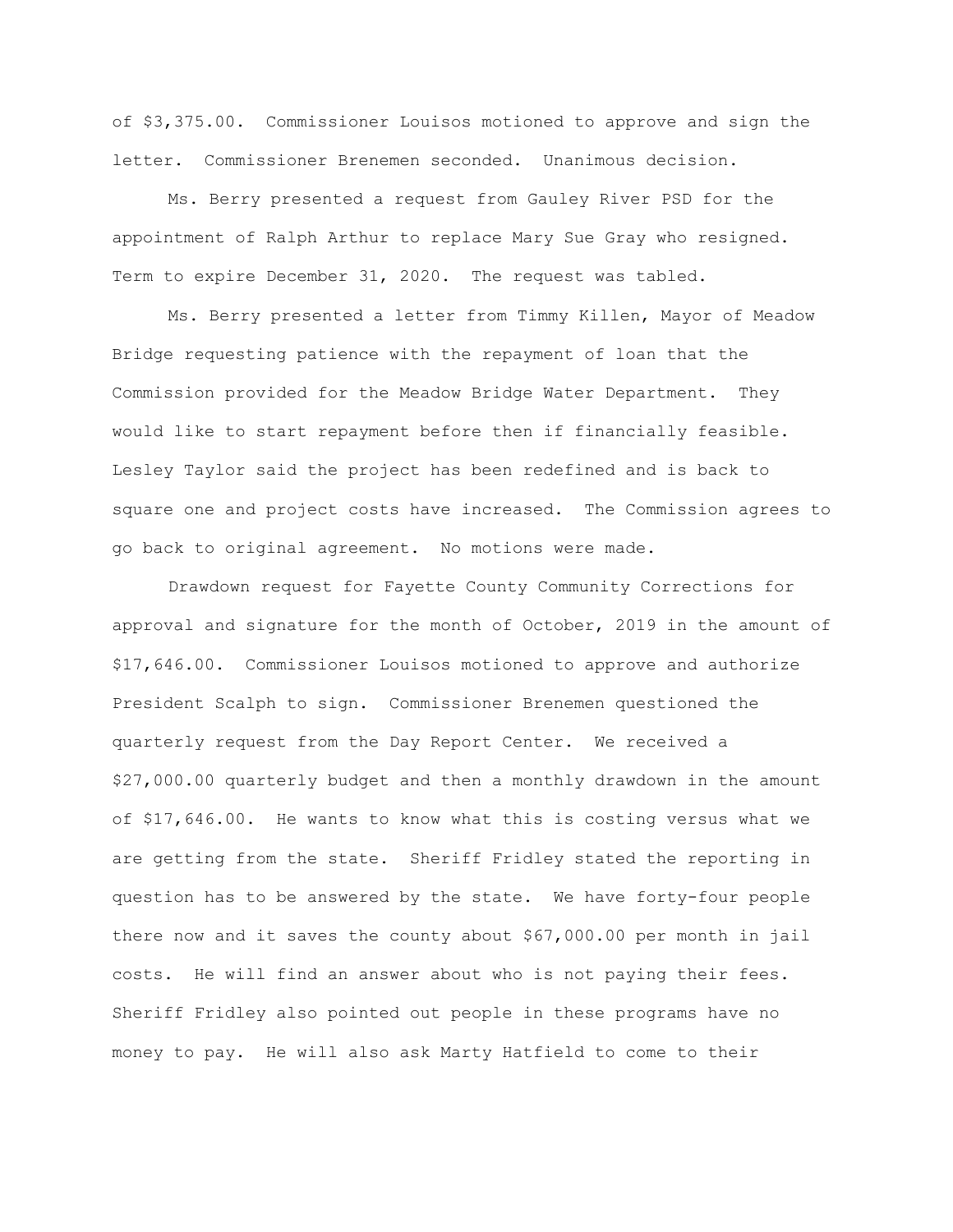meeting to explain. Commissioner Brenemen seconded. Unanimous decision.

Ms. Berry presented a Fayette County Fire Levy Pumper Replacement Agreement for the Town of Meadow Bridge in the amount of \$39,000.00 for approval and signatures. Commissioner Louisos motioned to approve. Commissioner Brenemen seconded. Unanimous decision.

Ms. Berry presented a letter to Maintenance Supervisor Sonny Milam for approval and signatures, thanking him and staff for their efforts in maintaining the courthouse grounds and buildings. Commissioner Louisos motioned to approve and sign. Commissioner Brenemen seconded. Unanimous decision.

Ms. Berry presented the Holiday List for approval and signatures for calendar year 2020. Commissioner Louisos motioned to approve. Commissioner Brenemen seconded. Unanimous decision.

Ms. Berry presented the County Commission meeting dates for 2020. These will be approved at the next meeting. They will also need to decide on Commission President for next year and purchasing agent.

A workshop was held to discuss employee evaluations and starting pay.

The meeting was adjourned at 2:53 p.m.

FAYETTE COUNTY COMMISSION REGULAR SESSION NOVEMBER 22, 2019 COURTHOUSE FAYETTEVILLE, WV 25840 MEMBERS PRESENT: DENISE A. SCALPH, JOHN G. BRENEMEN, TOM LOUISOS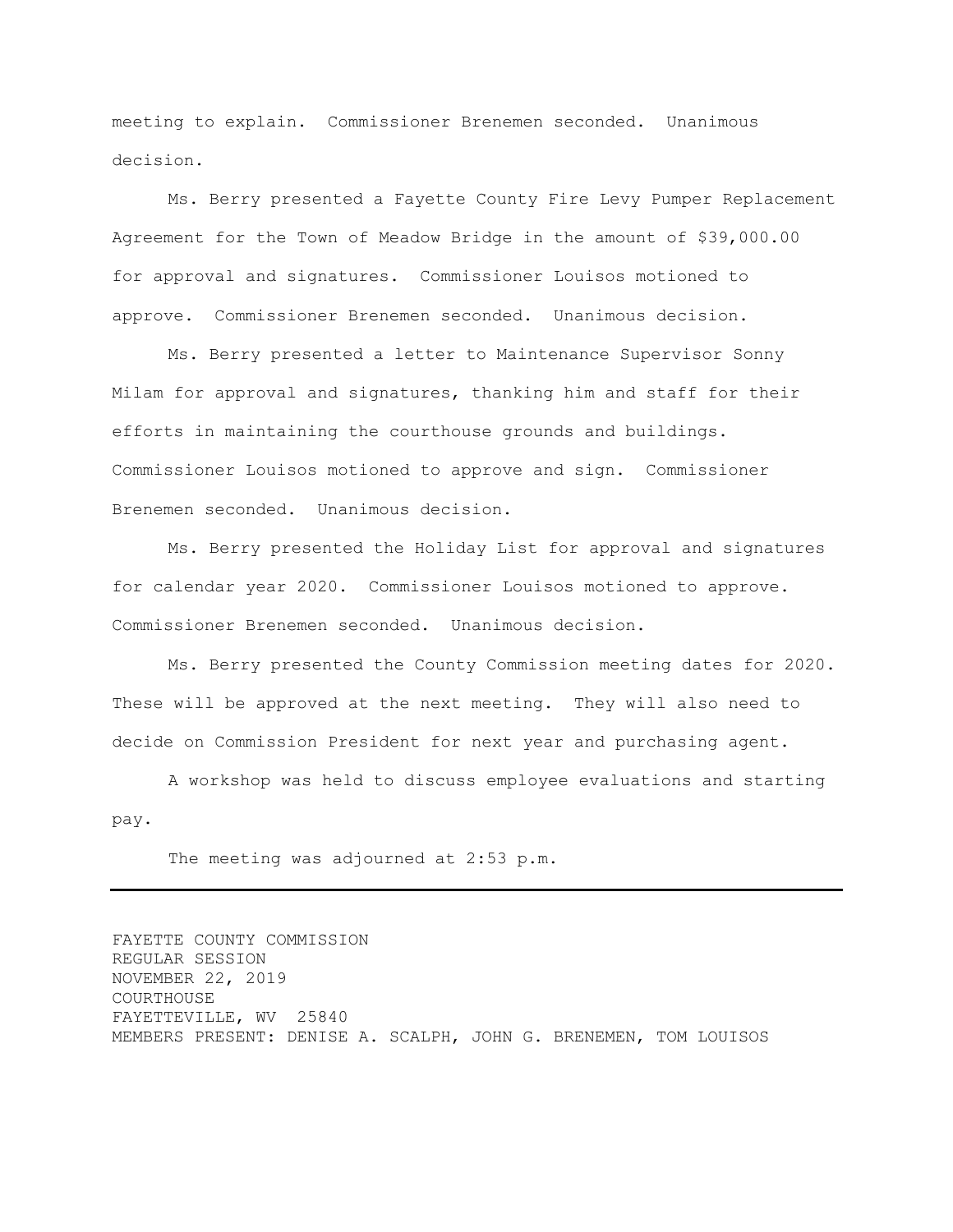The Fayette County Commission met in a regular session on this 22nd day of November, 2019.

President Scalph called the meeting to order at 9:00 a.m.

The Pledge of Allegiance was led by Chief Deputy Rodney Perdue.

Jason Turner, Steptoe and Johnson, was present in regards to the TIF District in Oak Hill. This is the public hearing required by law giving anyone a chance for comment. This is the second of three legal actions. President Scalph opened the floor for comment. No one was present for comment. Mr. Turner presented the resolution to submit the TIF application. Commissioner Brenemen motioned to approve the resolution for submission for the TIF District in Oak Hill and authorize President Scalph to sign. Commissioner Louisos seconded. Unanimous decision.

Assessor Eddie Young appeared to present personal property exonerations for Shawn Michael Lesher \$40.34; Amy Lanham \$59.50 & \$59.50; Colton Williams \$71.86; Steven R. Patterson \$102.84; Jesse W. or Charlese Riser \$337.48; Biddle F. & Martha E. Williams \$1,371.98; Genevieve Farley \$259.78; Brian L. Cutlip \$135.64; David B. Treadway, Sr. \$8.30 & \$7.68; Judy J. or Don Jones \$289.96; James V. Calloway \$275.90; Kelsey M. Peyatt \$125.66; Charles & Rosie Nutter \$3.84; Juanita Elixabeth Howell \$3.84; Richard L. Pannell, Jr. \$412.44; Herman & Amy L. Bryant \$785.10; Clifford R. & Trinity A. Nicholas \$835.48; and Shawna R. Moses \$155.80. Commissioner Louisos motioned to approve. Commissioner Brenemen seconded. Unanimous decision.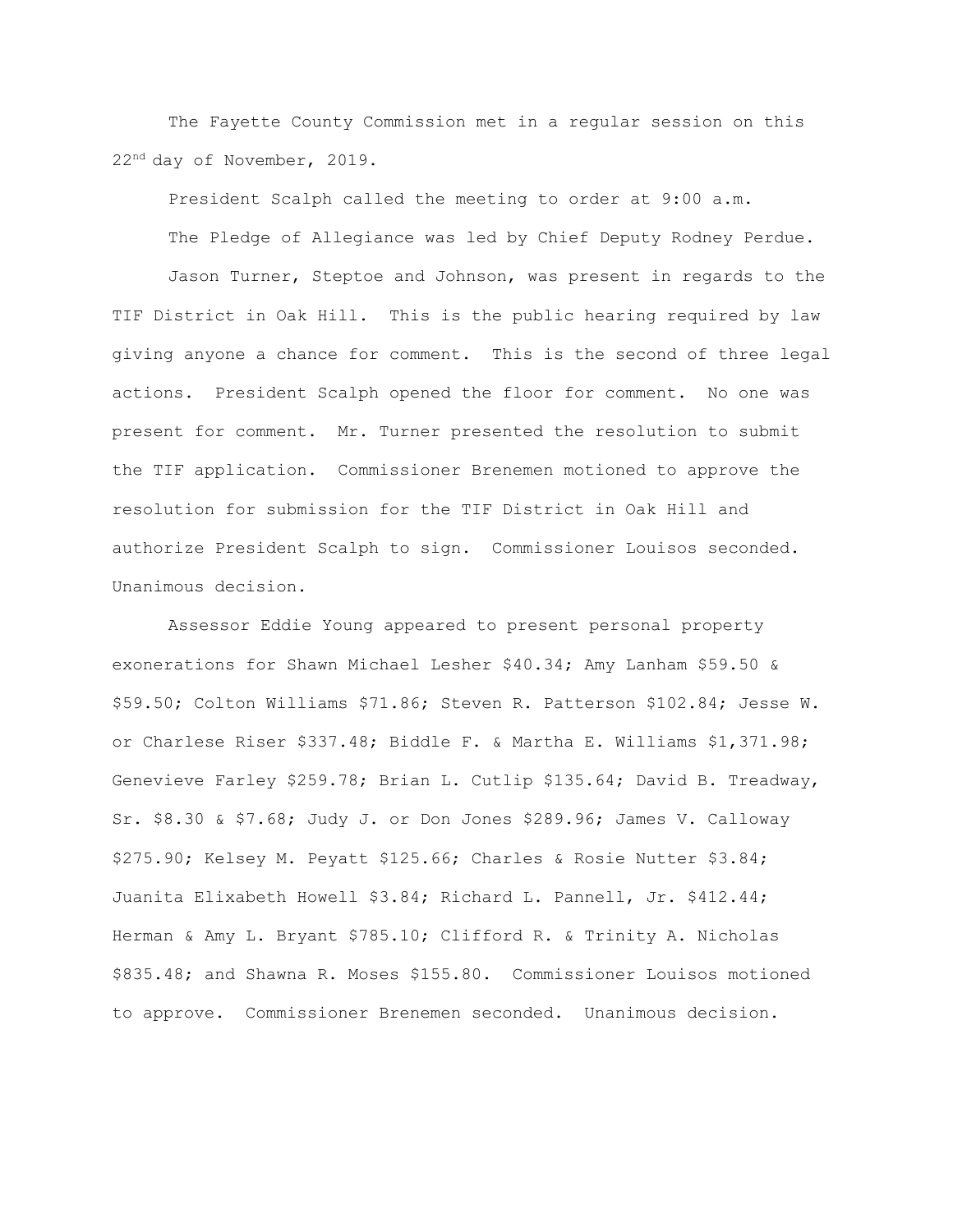Commissioner Brenemen motioned to approve the vouchers and invoices and release checks today. Commissioner Louisos seconded. Unanimous decision.

Commissioner Brenemen motioned to approve 2<sup>nd</sup> half payroll and release checks on November 29th. Commissioner Louisos seconded. Unanimous decision.

Commissioner Brenemen motioned to approve minutes from October 25<sup>th</sup> and November 8<sup>th</sup> and authorize President Scalph to sign. Commissioner Louisos seconded. Unanimous decision.

Estate Settlements were presented for Freddy Ray Nickell; Lila Margaret Ballard; Walter L. Getz, Jr.; Shirley Ann Kellam; Zenda L. Vance; Matthew Laverne Lloyd; Jackie Camdon Grose; Annette Susan Williams; Elizabeth A. Harvey; Marie Lilly; and Dorothy Joyce Hanshew Commissioner Brenemen motioned to approve. Commissioner Louisos seconded. Unanimous decision.

Debbie Berry, County Administrator, presented an Order approving Poll Worker Lists as submitted from the Democratic and Republican Executive Committees for the Special Levy Election to be held on February 8, 2020. The Democratic list was not signed by the executive committee; Clerk Holliday signed instead. Commissioner Brenemen motioned to accept and approve the lists. Commissioner Louisos seconded. Unanimous decision.

Ms. Berry presented a request from Tally Richmond, American Legion Post 149, for an allocation of \$500.00 for underprivileged children. Commissioner Brenemen motioned to approve this allocation. Commissioner Louisos seconded. Unanimous decision.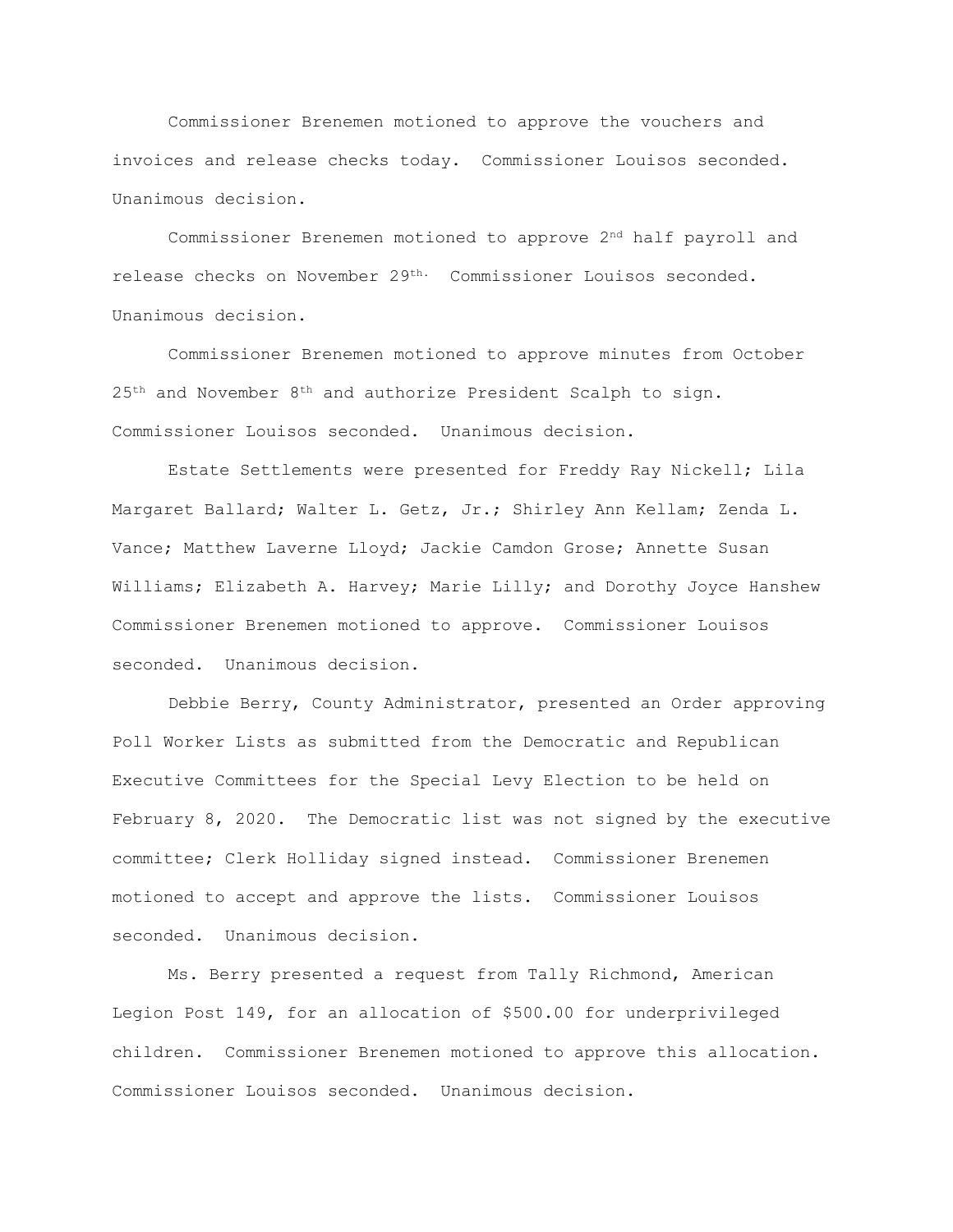Ms. Berry presented an invoice from Westlake Inc. for work with precincts for County Clerk Kelvin Holliday. The invoice is for \$2,023.91. Commissioner Louisos motioned to approve. Commissioner Brenemen seconded. Unanimous decision.

Ms. Berry presented a Fayette County Fire Levy Pumper Replacement Agreement for approval and signatures for Gauley River Volunteer Fire Department. Commissioner Louisos motioned to approve. Commissioner Brenemen seconded. Unanimous decision.

Ms. Berry presented for discussion the rental fees for the Memorial Building. Commissioner Louisos motioned to approve the chart presented. Commissioner Brenemen seconded. Unanimous decision.

Ms. Berry presented letters to Gauley River PSD and Armstrong PSD for discussion. These were tabled.

Ms. Berry presented a letter from Jeri Sarafin, Director, Day Report Center, with a recommendation from the Community Corrections Board to appoint Kristy Comer, a Child Protective Service Worker, to fill a seat on the board as a non-voting member. Commissioner Louisos motioned to approve. Commissioner Brenemen seconded. Unanimous decision.

Ms. Berry presented letter from Fayette County Urban Renewal Authority to appoint Kim Maxwell to replace Holly Clark, who resigned. Term to expire Mar 1, 2020. Brad Wolfe commented that she should be required to abstain from voting on trail related issues due to her being a paid member of New River Trail Alliance, according to WV state code. The Commission tabled until legal counsel can be consulted.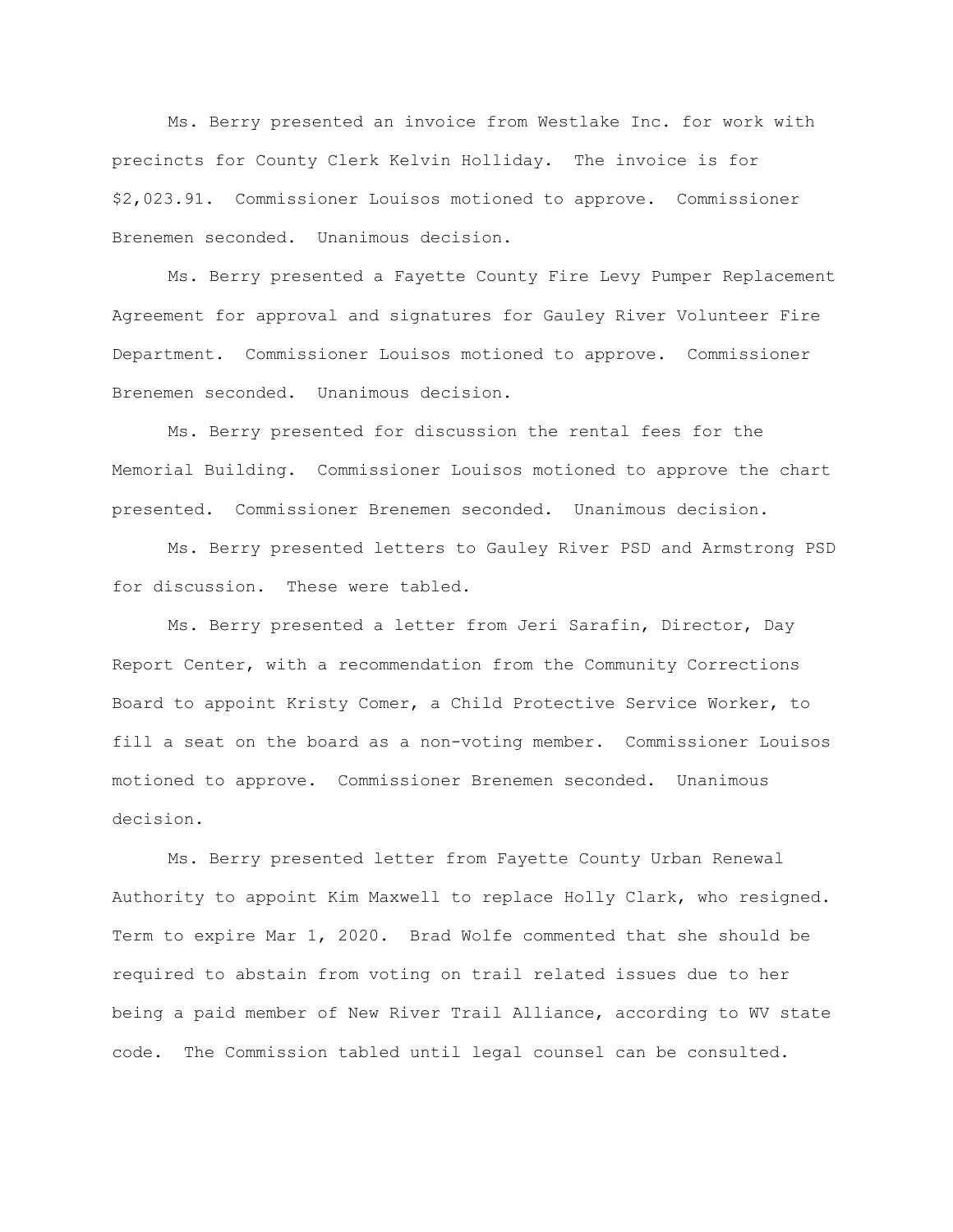Ms. Berry presented a letter from Debra Pemberton who works with Sheriff Mike Fridley on Conservator accounts, to set up a Christmas tree (Giving Tree) from the Sheriff's Department. Silver stars will have numbers on them representing the conservators. The stars will highlight the tree with items like house shoes, socks, throw blankets… Commissioner Louisos motioned to approve as long as Prosecuting Attorney Larry Harrah approves. Commissioner Brenemen seconded. Unanimous decision.

Ms. Berry presented a letter from Danny Swank related to the use of the Fayette County Memorial Building during Early Voting. The Commissioners agreed to send a letter to work out details coordinating practice and Early Voting.

Ms. Berry presented a quote for replacing AED devices for the Courthouse Complex. They will expire in early 2020. The Sheriff requested one in his office. Public comment: there is a grant available potentially from Firehouse Subs.

The Commission discussed finalizing the calendar for Fayette County Commission meetings for 2020. The Commission approved the calendar as presented.

Carol Hall of Trinity Coal did not show for her time in regards to a property valuation for Trinity Coal

John Osborne, Ansted City Council, appeared in regards to a deed for an Ansted property and another with a dilapidated lien. This has been rescheduled to December 6th at 10:00 due to conflict with Prosecuting Attorney's office and court hearings.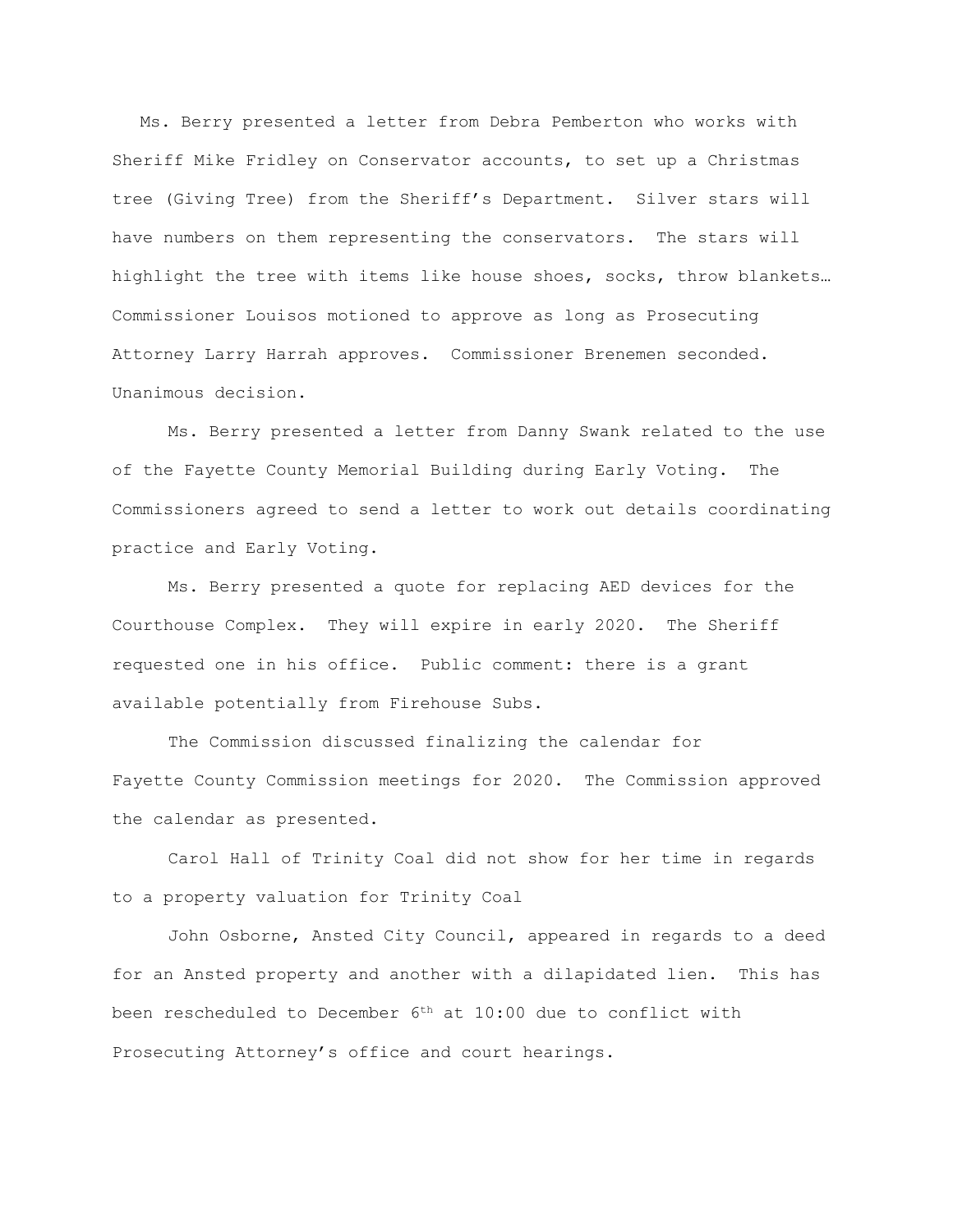The RFP for a seven acre pad site at Wolf Creek Park and DEP National Pollutant Discharge Elimination System Fee was presented for approval. Gabe Peña was present to discuss. He showed the old permit which has expired, and presented information needed to bring it into compliance. President Scalph asked for clarification that we will not be doing the road work. Mr. Peña explained the steps taken to bring them into compliance. The pad is approximately \$132,000.00 however Mr. Peña thinks they can get the price reduced. There is a \$1,170.00 fee to open the application and that's what he is requesting. Commissioner Louisos motioned to approve the \$1,170.00 fee to renew the permit. Commissioner Brenemen seconded. Mr. Peña believes this will come from the URA general fund. Unanimous decision.

Mr. Peña presented the RFP for the seven acre pad site at Wolf Creek Park. The CEC will be handling this process. It will be published starting December  $5<sup>th</sup>$ . This process fixes the problems with the site; it does not prepare it for building. Mr. Peña stated they plan to work with the contractor to get as much covered in the process, including the material needed to make it build ready. President Scalph stated that their intention is to bring it into compliance and further discuss the trail system and get it ready to sell. Commissioner Louisos motioned to approve the RFP. Commissioner Brenemen seconded. Unanimous decision.

Mr. Peña stated the URA agreed to spend \$75,000.00 for the Wolf Creek Park Trails and leave \$75,000.00 as a grant match for the ARC grant. They have also prepared the RFP for construction services. Commissioner Brenemen stated this will run two times as required.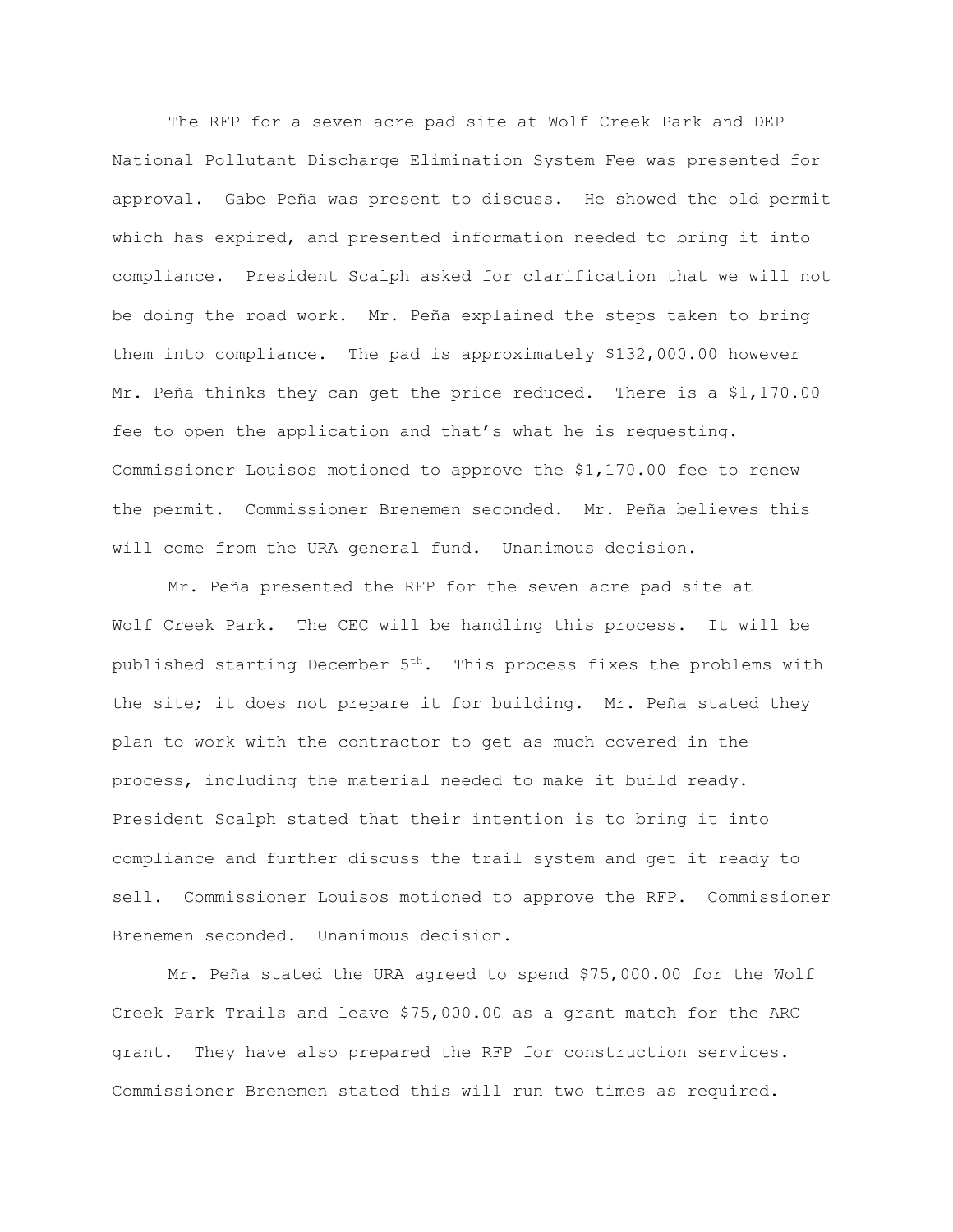Commissioner Brenemen suggested they set a timeline for April 1st to determine if the grant is possible. If not, move forward with the \$75,000.00 to finish the project as originally presented. Also work with Fayetteville and Oak Hill to see if they can raise the additional \$75,000.00 for the trials to meet the \$150,000.00. Commissioner Louisos asked if there is a time limit, as well as an approved cost per mile. Mr. Peña stated there is a mandatory pre-bid meeting to clarify information. Commissioner Brenemen motioned to approve a \$75,000.00 release of funds from the URA to start building Wolf Creek Park bike trails. The additional \$75,000.00 will be held for a match for the Trail Alliance. If we do not hear that they are placed on the grant short list, the \$75,000.00 match will go back to the park for the bike trail. Commissioner Louisos seconded. Unanimous decision.

Susannah Wheeler, New Roots Farm, was present for permission to advertise for a Farm Production Manager. She has a job description for this position. This is a full-time salary with benefits and all the funding comes from two ARC grants. The sub-award agreement should be available December  $20<sup>th</sup>$  for the Commission. Commissioner Louisos asked if this grant was already approved. Ms. Wheeler stated the job description specifies that this is grant funded. There is a hope that we will have revenue to cover this once the grant is over. President Scalph stated that everything so far has been grant funded and there is an understanding the county does not fund these positions. Ms. Wheeler confirmed this. President Scalph asked if she will post the job and setup a hiring committee. Ms. Wheeler stated yes; she would like to post next week and run it for one month; start interviewing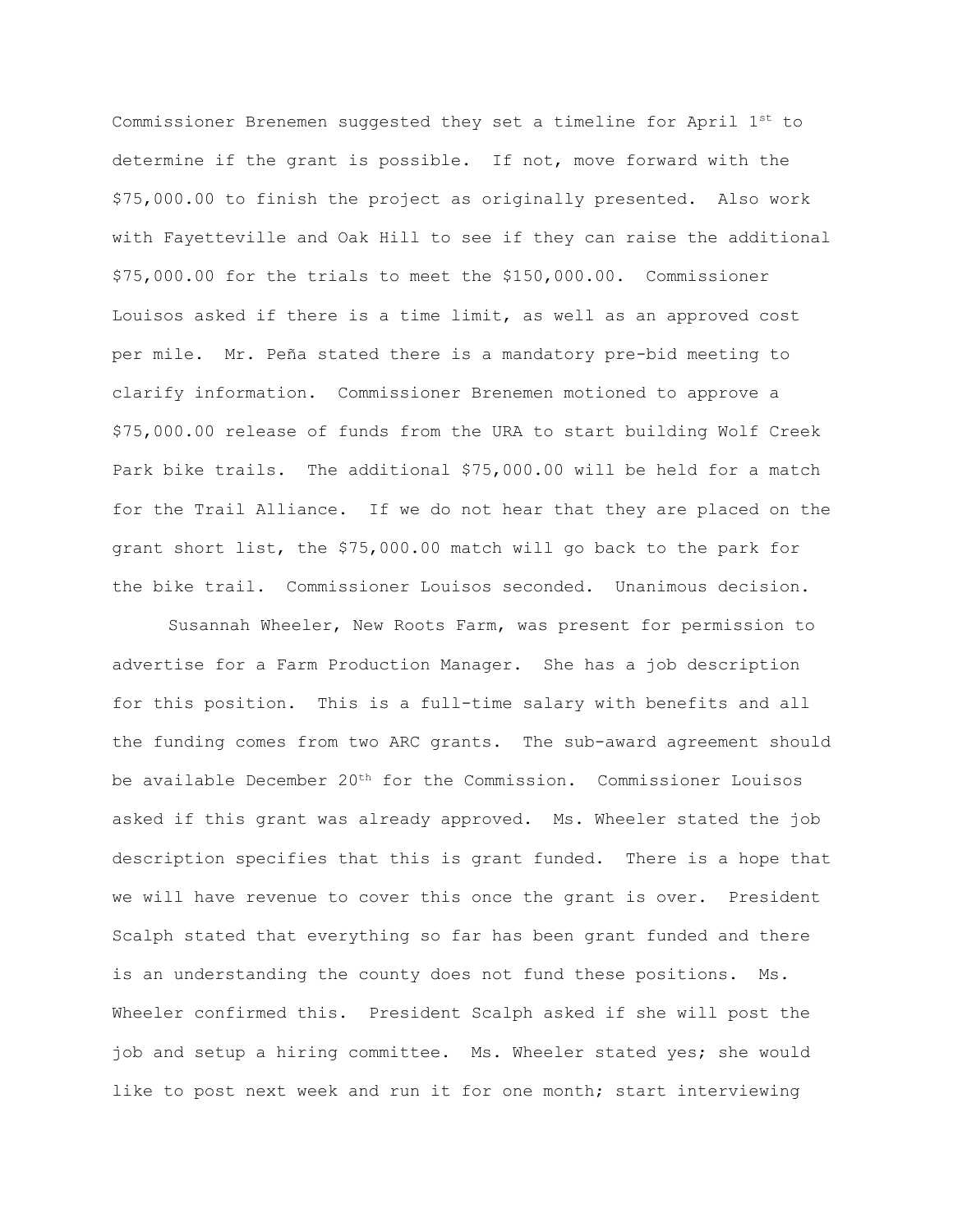and have the position start by February  $1^{st}$ . Commissioner Brenemen motioned to approve the Farm Production Manager Job listing for the New Roots Community Farm. Commissioner Louisos seconded. Unanimous decision. Job description attached to minutes.

Gabe Peña and Susannah Wheeler then appeared to discuss URA oversight, excise tax revenues, bank account revenues from the farm, and Square Stand and a compatible iPad. Commissioner Brenemen stated that there has been a request to stop the spending at the farm, but there are some things the URA will need to approve, such as utilities, water, gas, etc… Commissioner Louisos would like a monthly statement that shows the cost to operate. Ms. Wheeler presented an annual budget with the information requested and explained costs and where the funds will come from. Ms. Wheeler offered to format and show things in a more understandable way. Commissioner Louisos suggested a workshop to discuss this in the future to get a better understanding.

Discussion was held regarding Square Stand and compatible iPad. This is an expense approved by the URA and will come out of the Excise Tax account, not county funds. The question resulted from the need to use the P-card for this purchase. Commissioner Brenemen stated this does not need county approval.

They are also requesting opening an account to track the revenues from the excise tax account. This will help generate match money for grants as well and will be used for the farm. Ms. Wheeler will make the proposal to the URA and bring this to a work session on January 3rd for decision. Olivia Tygrett, Resource Coordinator Office Assistant, asked for clarification on which checks need to be approved by the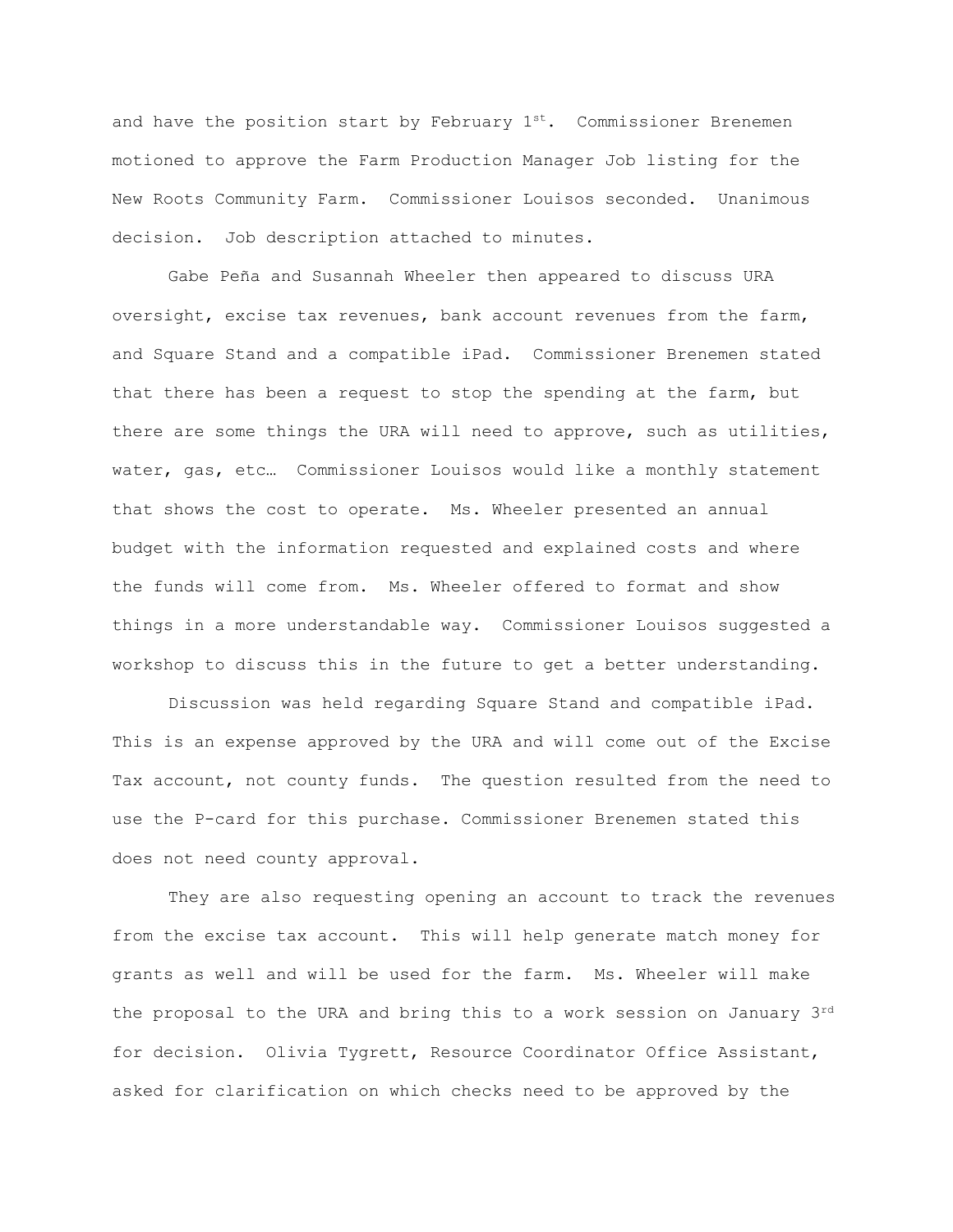Commission prior to sending them out after the Board has approved. Commissioner Louisos stated a monthly transaction report will work.

Jeff Proctor, URA member, thanked Mr. Peña, Ms. Wheeler and Ms. Tygrett for their hard work.

Commissioner Louisos motioned to go into executive session at 11:25 a.m. regarding a personnel issue. Exited executive session at 11:55 a.m.

The second reading of Mapping and Addressing Ordinance was held. There was one public comment: Will contact be made with people whose addresses changes? Commissioner Brenemen stated WVU has stepped in to assist with the project and provided grant funding as well. There is no opposition to the ordinance.

A workshop was held to discuss the MOU and Lease agreement with New River Humane Society regarding operations of the animal shelter:

The mailing address of the shelter was updated; notes were made for needing an addendum to show county owned versus NRHS property.

The county wishes to donate the county truck currently used to the NRHS and remove it from county insurance. Commissioner Brenemen motioned to sign the 2001 Dodge Truck over to the NRHS. Commissioner Louisos seconded. Unanimous decision.

In the MOU, they asked to change dog warden to animal control officer.

It was asked if Number 10 specific to a county ran facility. It does not take into account third party agencies that run shelters.

Discussion was held regarding financial information and providing expenses to operate the shelter.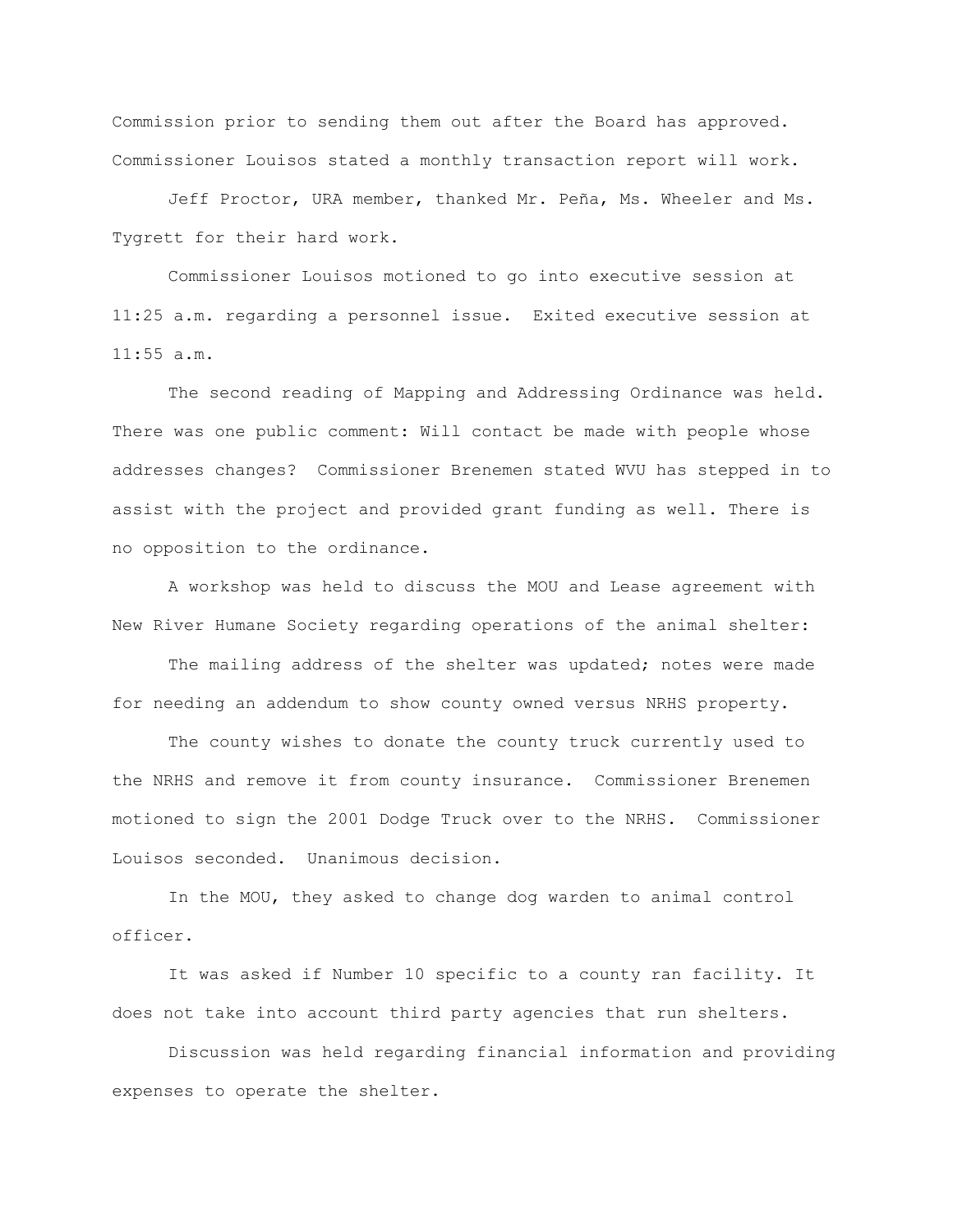Discussion was held regarding animals involved in court cases and how to recoup the costs of caring for them. Commissioner Brenemen proposed working with the NRHS to develop a plan to present to the magistrates regarding those costs and recouping expenditures. It was suggested to make the NRHS a party to the court case.

Commissioner Brenemen motioned to approve the gravel for the Humane Society potholes at the lower cost given by Renee Harper from the Park. Commissioner Louisos seconded. Unanimous decision.

The meeting was adjourned at 2:43 p.m.

FAYETTE COUNTY COMMISSION REGULAR SESSION December 6, 2019 COURTHOUSE FAYETTEVILLE, WV 25840 MEMBERS PRESENT: DENISE A. SCALPH, JOHN G. BRENEMEN, TOM LOUISOS

The Fayette County Commission met in a regular session on this 6<sup>th</sup> day of December, 2019.

President Scalph called the meeting to order at 9:00 a.m. The Pledge of Allegiance was led by Commissioner Louisos.

Eddie Young, Assessor, was in attendance to present a real estate exoneration for Thomas A. and Jody L. Wilson. Commissioner Brenemen motioned to approve. Commissioner Louisos seconded. Unanimous decision.

Commissioner Brenemen motioned to approve vouchers and invoices and release checks to pay our vendors. Commissioner Louisos seconded. Unanimous decision.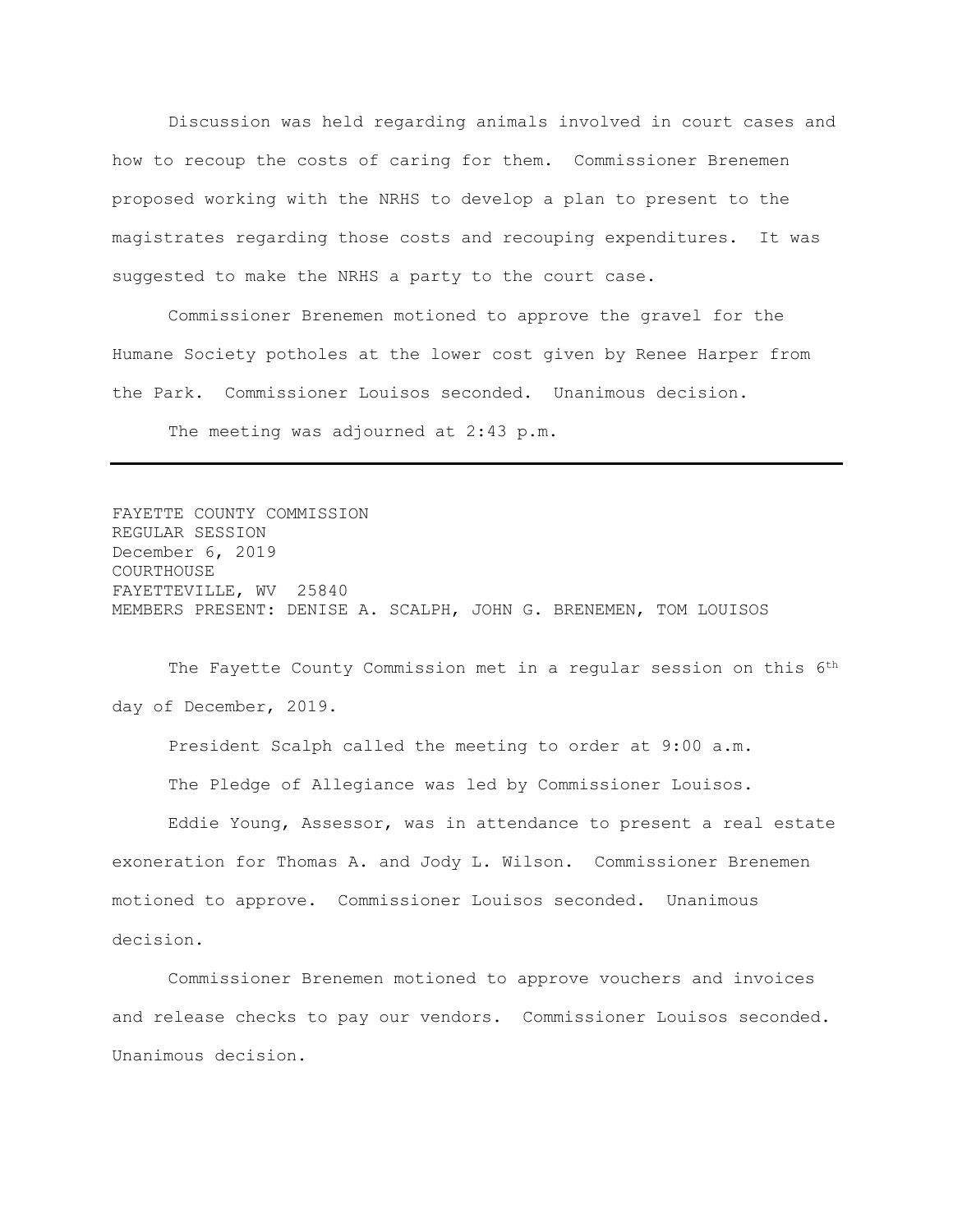Commissioner Brenemen motioned to approve  $1^{st}$  half payroll checks to be released on December 13th. Commissioner Louisos seconded. Unanimous decision.

Estate settlements were presented for Thomas Edward Rule; Alma Lee Crouse; Ramona Jean Williamson; Ivan Dale Crist; Mary Jane Puckett; Georgia Mae Maynor; and Wanda Jean Adkins. Commissioner Brenemen motioned to approve the estate settlements and authorize President Scalph to sign. Commissioner Louisos seconded. Unanimous decision.

Debbie Berry, County Administrator, presented an Order to Combine or Divide and Segregate Land for Tracy Hines. Commissioner Louisos motioned to approve and sign the order. Commissioner Brenemen seconded. Unanimous decision.

The third and final reading of Mapping Ordinance was held. There was no opposition to the ordinance. Commissioner Brenemen motioned to approve the Mapping Ordinance for Fayette County. Commissioner Louisos seconded. Unanimous decision.

Discussion was held regarding the decision to appoint an Interim County Clerk. This is an interim position for the period of one year. The position will be on the May primary and November General Election ballots. Any interested parties will file and run for Clerk Kelvin Holliday's unexpired term. The appointed person will serve until the new clerk is elected. The Commission believes this person must be familiar with elections and the process. This person can run or not run. However, there are three upcoming elections in 2020. After much consideration, the Commission has made a decision. Commissioner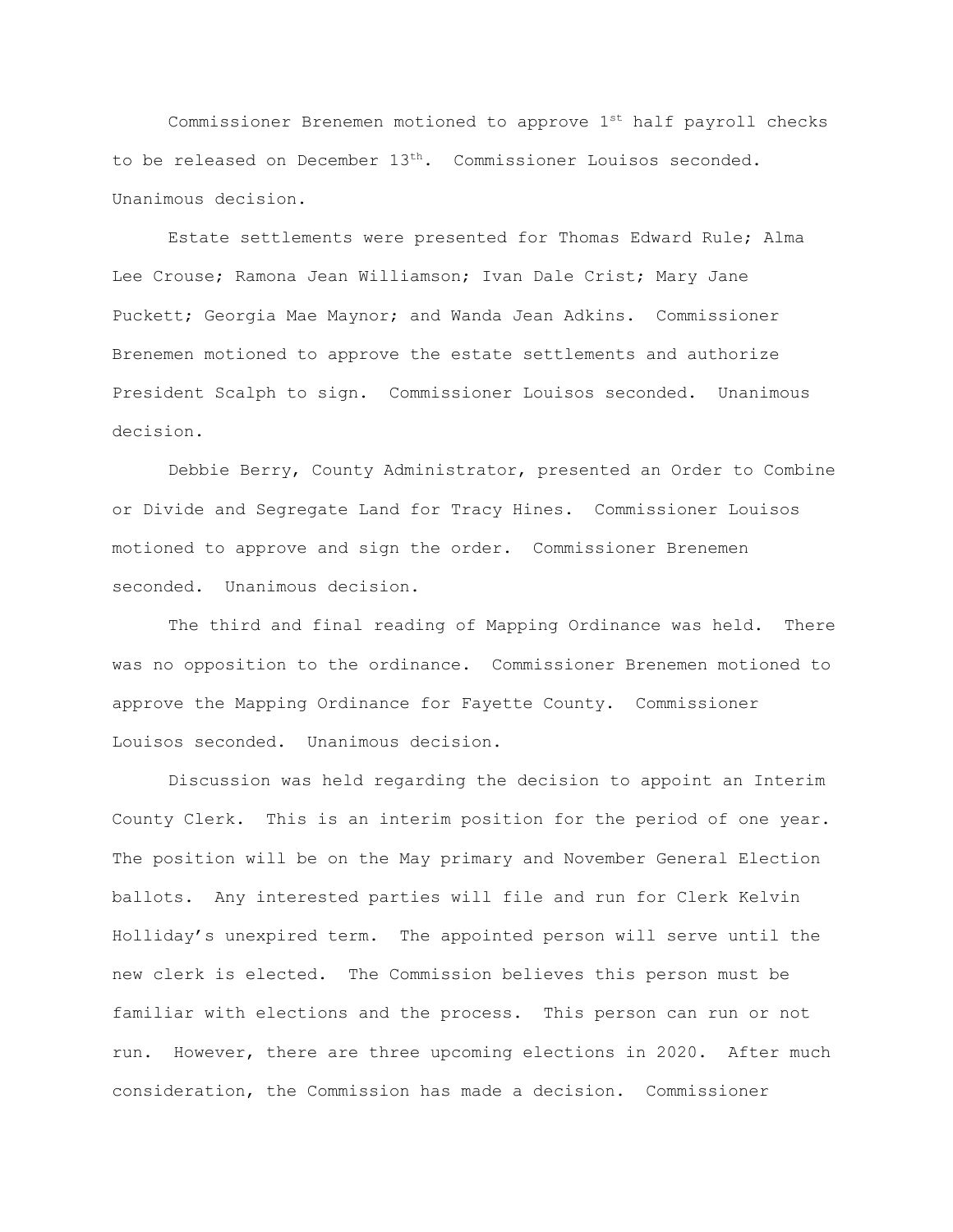Louisos motioned to approve the appointment of Alicia Treadway as Interim County Clerk effective January  $1^{st}$ , 2020 as the current County Clerk Kelvin Holiday will vacate the office as of December  $31^{st}$ , 2019 at midnight. Commissioner Brenemen seconded. Unanimous decision. The commissioners notified Alicia Treadway and congratulated her.

John Osborne, Councilmen and Mayor Kalispel "Bippy" Holcomb were in attendance regarding a deed, a dilapidated lien and a trail. Mr. Osborne would like to demolish the current water plant and put in an accessible fishing area. President Scalph clarified that they are here about two separate properties. Prosecuting Attorney Larry Harrah stated that this water plant property was conveyed to WVAW and once the plant was no longer feasible, WVAW erroneously conveyed it to the county; it should have been conveyed back to the town. Advised the Commission that this can be deeded back to the town with their agreement. Commissioner Louisos motioned to transfer the old water plant facility property back to the town of Ansted. Commissioner Brenemen seconded. Unanimous decision.

Mr. Osborne then stated they would like to get funding to build the accessibility to assist. Mr. Peña presented a map of the trail alliance plans for the regional trail system. He is unsure if Ansted is included. However, you would need to speak with them and get on their radar to be included with this funding. John Osborne, we have discussed his with them. Mr. Peña stated we also need to ensure that whatever funding that is allocated goes only to Fayette County, not the surrounding counties. Mr. Peña also suggested looking at the DOH grants for trails as well. President Scalph asked that Mr. Peña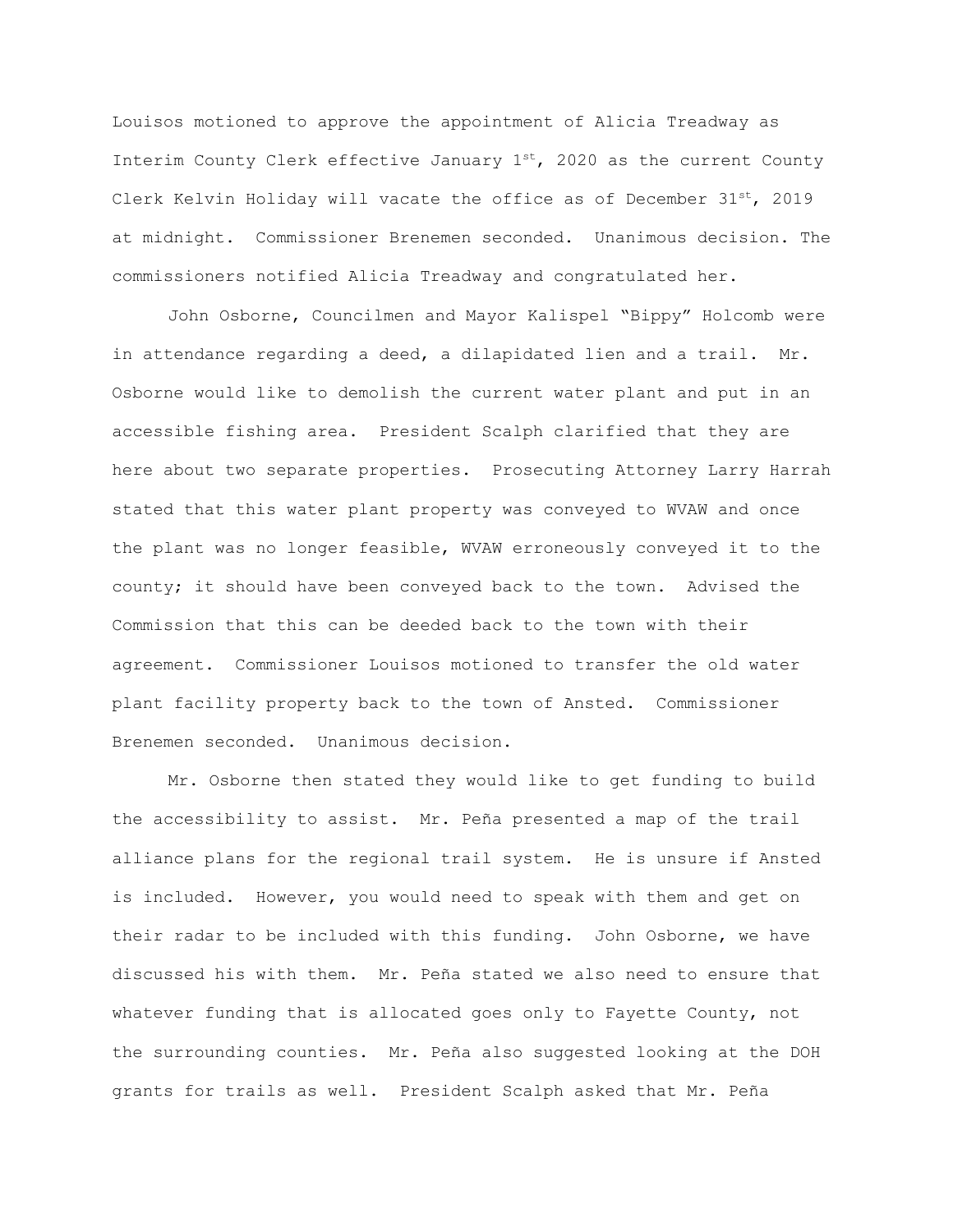assist them and provide contact information for grants. Public comment from Brad Woolf: "I think it is important the smaller communities are included such as Mount Hope and Ansted are included. Not just Fayetteville."

Mayor Holcomb discussed a property that was demolished under the dilapidated building project for the county. Ansted would like to put a station on that property. They are asking the county to release the lien as they cannot pay that off. President Scalph stated the dilapidated building fund is for demolishing properties in the county. However, they realize that municipalities often need help. If the Commission releases the lien on that property, it sets a precedent for all properties. President Scalph stated that paying for the lien can be put into the scope of work. Mr. Harrah stated that the county has worked with municipalities and entities in the past and allowed payments with a promissory note. Mayor Holcomb stated that maybe Ansted can set that up. They are working with Region IV on this. President Scalph suggested contacting Lesley Taylor for her assistance.

The Commission took a break at 10:15 a.m.

Alicia Treadway appeared to discuss election policy requirements for the Secretary of State and a discussion of Precinct 29.

Precinct 29 votes at Falls View School, and must now go through other precincts to vote, due to the closure of the bridge in their area. Fixing this would involve redrawing of lines. Last word was there would not be a new bridge constructed. President Scalph- we will get a definitive answer on the bridge reconstruction and then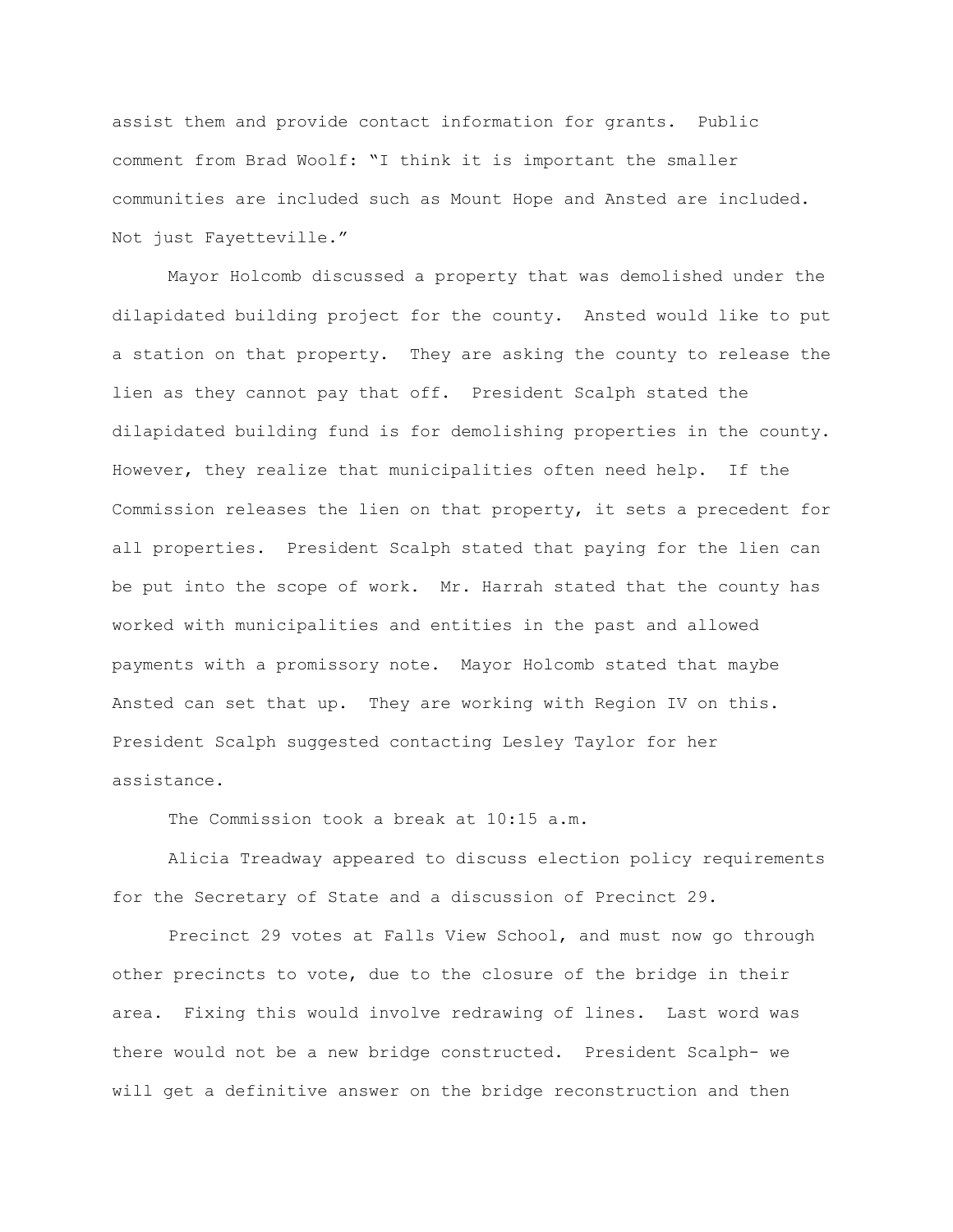make a decision. Will stay the same for February. Mr. Harrah stated that even if a vote is challenged even through the canvassing process, as long as they are a registered voter and eligible to vote in that election, it can still count. They have also contacted voters and let them know. The Commission suggested encouraging them to early vote and if you vote in another precinct, the vote will be challenged, but may be counted. Ms. Treadway will take care of this.

The policy requirements were presented. Deadlines are in January and February, must be done in each election. Must be adopted at least 90 days prior to any election for emergency election. Also for voter registration list. She presented the policy that will be filed regarding Voter registration list sales according to WV code 3-2-30 b. Commissioner Brenemen motioned to approve the list sale of names. Commissioner Louisos seconded. Unanimous decision.

Emergency absentee ballots applying to voters in a nursing home, hospital or dually licensed facility in an adjacent county 30 days prior to an election. Must do this for each election. Commissioner Brenemen motioned to approve the order in regards to the emergency absentee voting procedures, copy attached to minutes. Commissioner Louisos seconded. Unanimous decision.

Physical security requirements for voting equipment were discussed. Location has been updated, and the security system updated to include surveillance, locks, etc… Commissioner Brenemen motioned to approve. Commissioner Louisos seconded. Unanimous decision.

Kelvin Holliday, County Clerk, and Lisa Garrett, Probate, were in attendance regarding changing from Fiduciary Commissioner to Fiduciary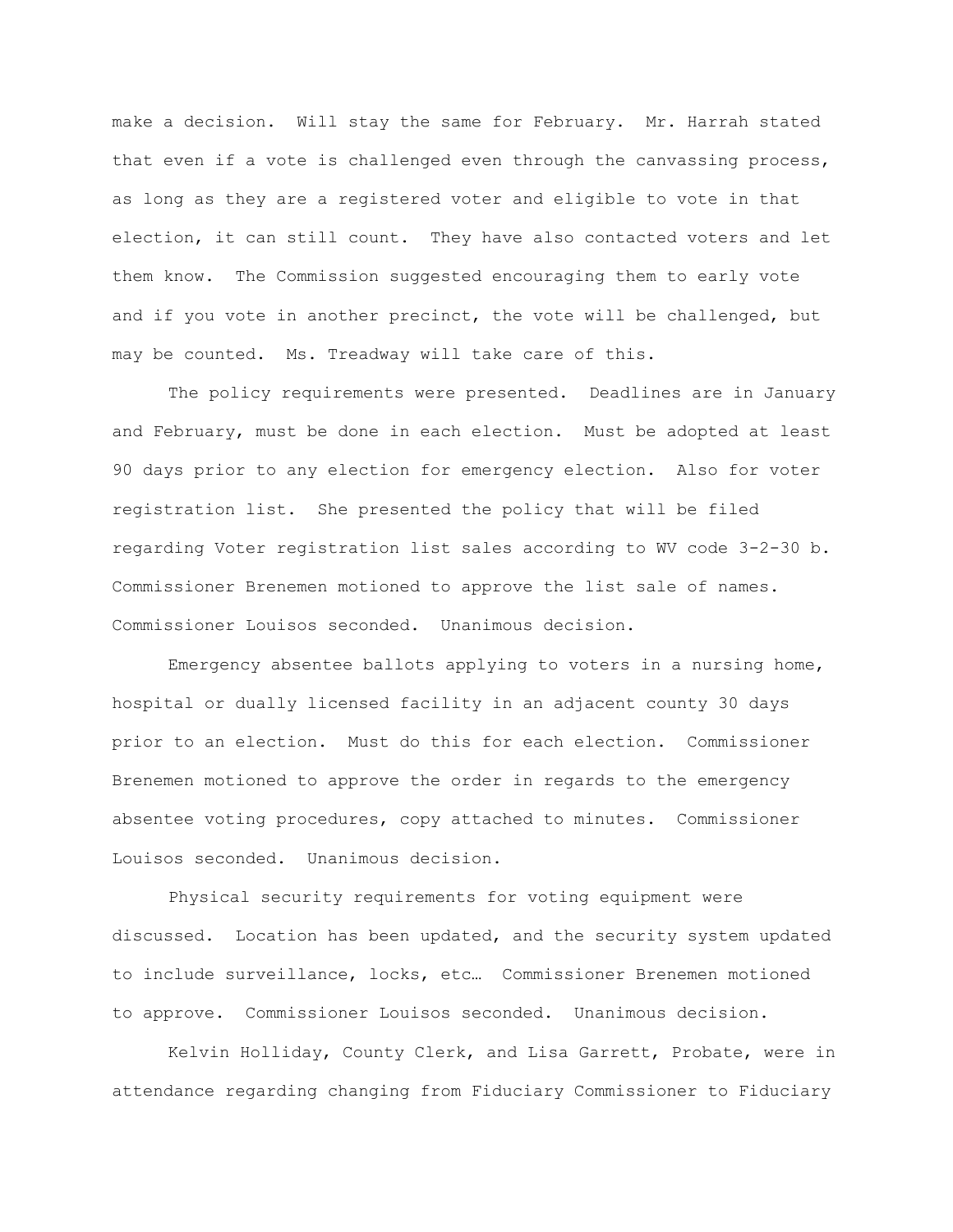Supervisor. Ms. Garrett explained to the Commission that this will cover more costs by the county. Currently the county charges \$20.00 per publication. However the cost to the county is much higher. On November  $14<sup>th</sup>$ , 2019, the cost of publication was \$623.95 and the county received \$420.00 in reimbursements. The county was left with a \$203.95 payment. Jamie Blankenship, Fiduciary Commissioner, was in attendance and was upset that he was not informed of this and feels that Mr. Holliday deliberately tried to keep this from him. Mr. Blankenship pointed out that most counties do not have this system. There are fewer than five in the state. The Commission will refer this to Prosecutor's office to review and they will also review the costs associated and what is allowable to charge.

Prosecuting Attorney Larry Harrah then read his letter of resignation to the Commission effective  $12:01$  am January  $1^{st}$ , 2020. "I hope this transition is smooth for my employees and request that you appoint Jeff Mauzy as interim Prosecuting Attorney until the public elects my replacement. For the sake of stability, and in the best interest of the county, Jeff Mauzy is the best candidate." Commissioner Louisos motioned to accept the resignation of Prosecuting Attorney Larry Harrah and his recommendation of Jeff Mauzy as interim Prosecuting Attorney effective January 1st, 2020. President Scalph seconded. Commissioner Brenemen stated "I hate to see Larry leave. I also think there should be an application process." President Scalph stated that in prior instances, the procedure has followed the recommendation of the exiting Prosecutor. She respects the opinion of Mr. Harrah and stands by her second. Commissioner Louisos and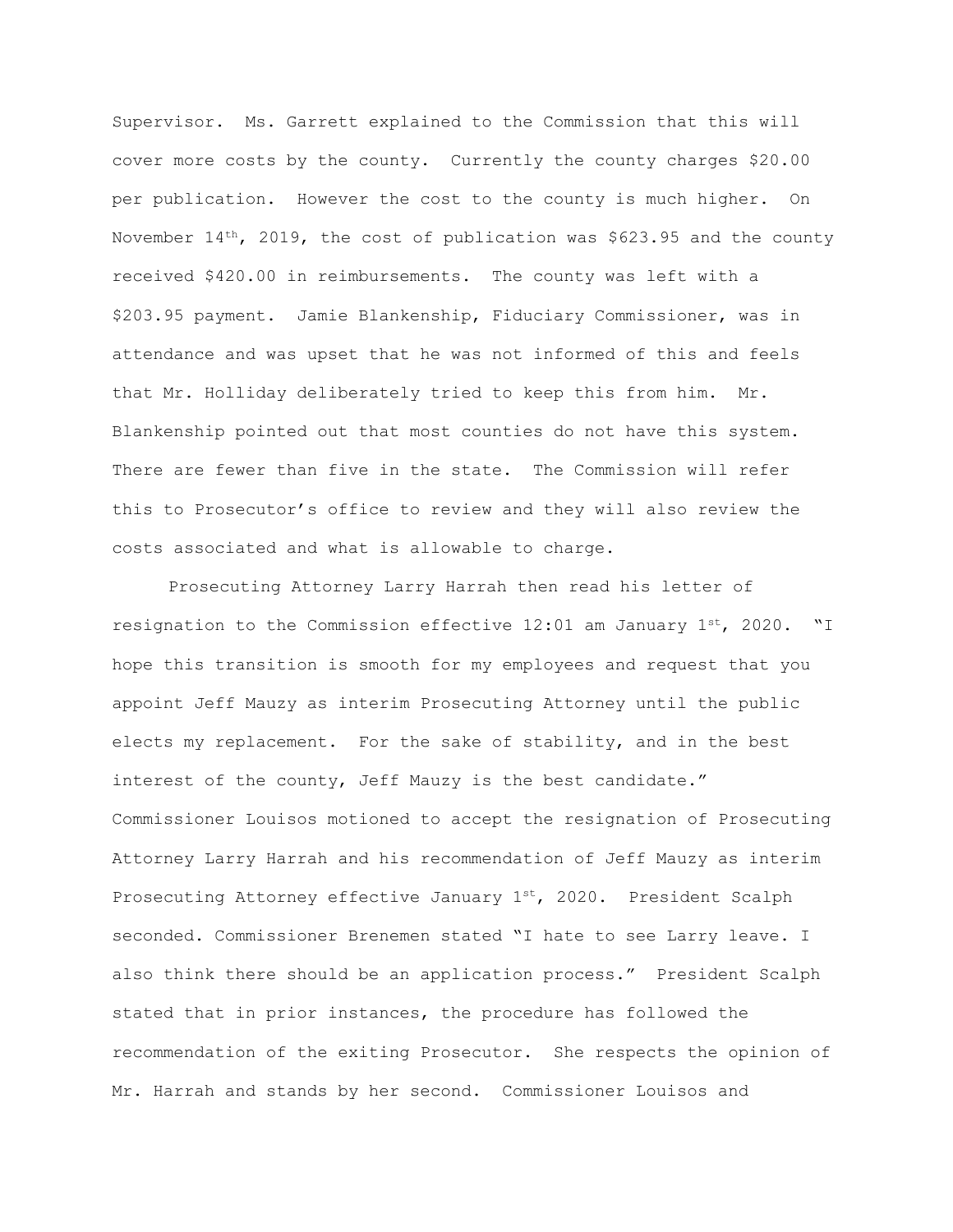President Scalph voted in favor; Commissioner Brenemen in opposition. Motion passed.

Bill Strasser and Bill Wells, New River Gorge Trail Alliance, were present in support of a Non-motorized Regional Trail System. Senate Bill 317 authorized Non-motorized Trail Authorities. They require three or more contiguous counties to join with each appointing two board members. It provides superior land owner protection against liability. Gives police officers ability to enforce trail policies, and allows for state funding and permit sales. They are applying for a grant to help to be managed by a grant manager and have a letter of support they are asking the Commission to sign. The County commits to appointing a representative to the trail authority. Commissioner Louisos motioned for approval of the letter of support with no commitment for financial support. Commissioner Brenemen seconded. Unanimous decision.

A motion was made to go into executive session at 12:24 p.m. regarding real estate. The Commission exited the executive session at 12:40 p.m. with no decision made.

Commissioner Brenemen motioned to approve the minutes from November 22nd and authorize President Scalph to sign. Commissioner Louisos seconded. Unanimous decision.

Ms. Berry presented a request from Gauley River PSD for the appointment of Ralph Arthur to replace Mary Sue Gray who resigned from the Gauley River PSD. This was tabled from prior meetings. Commissioner Brenemen motioned to approve until December  $31^{st}$ , 2020. Commissioner Louisos seconded. Unanimous decision.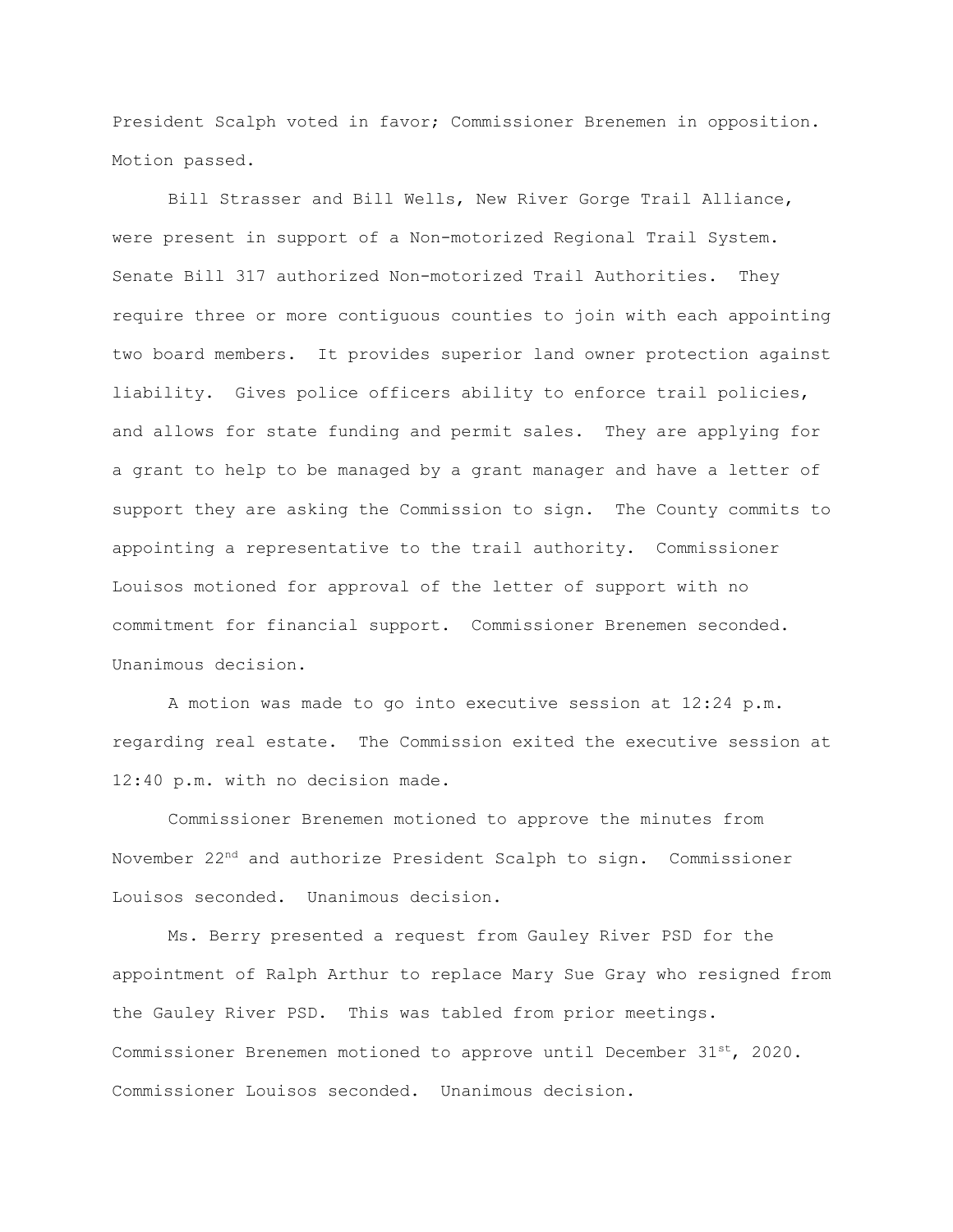Ms. Berry presented a letter from Fayette County Urban Renewal Authority to appoint Kim Maxwell to replace Holly Clark who resigned. Term to expire March  $1^{st}$ , 2020. Tabled from prior meeting due to potential conflict of interest concerns as she is on the board of the Trail Alliance. Mr. Harrah suggested asking for a formal Ethics Commission opinion. Ms. Berry will prepare this request for ruling and send to the Ethics Commission. Commissioner Louisos motioned to table pending the Ethics decision. Commissioner Brenemen seconded. Unanimous decision.

Ms. Berry presented a letter for approval and signatures to WV Supreme Court requesting reimbursement of rent for Family Law Court in the amount of \$3,375.00. Commissioner Louisos motioned. Commissioner Brenemen seconded. Unanimous decision.

Ms. Berry presented Change of Scope paperwork for signatures of the Commission for Gabe Peña for the Flex-E Grant. Mr. Peña was present to discuss the grant. This change of scope will consider the likelihood of trying to sell the park. A redevelopment plan is unnecessary. We are asking for a change to do an urban renewal plan for all of Fayette County. Still using to hire consultant to assist the URA. Commissioner Louisos motioned to approve the changes to the WCP redevelopment plan. Commissioner Brenemen seconded. Unanimous decision.

Ms. Berry presented drawdown paperwork for WV Courthouse Facility Grants for approval and signature of President Scalph for the HVAC System and Masonry Repair. This paperwork was not yet ready and was tabled.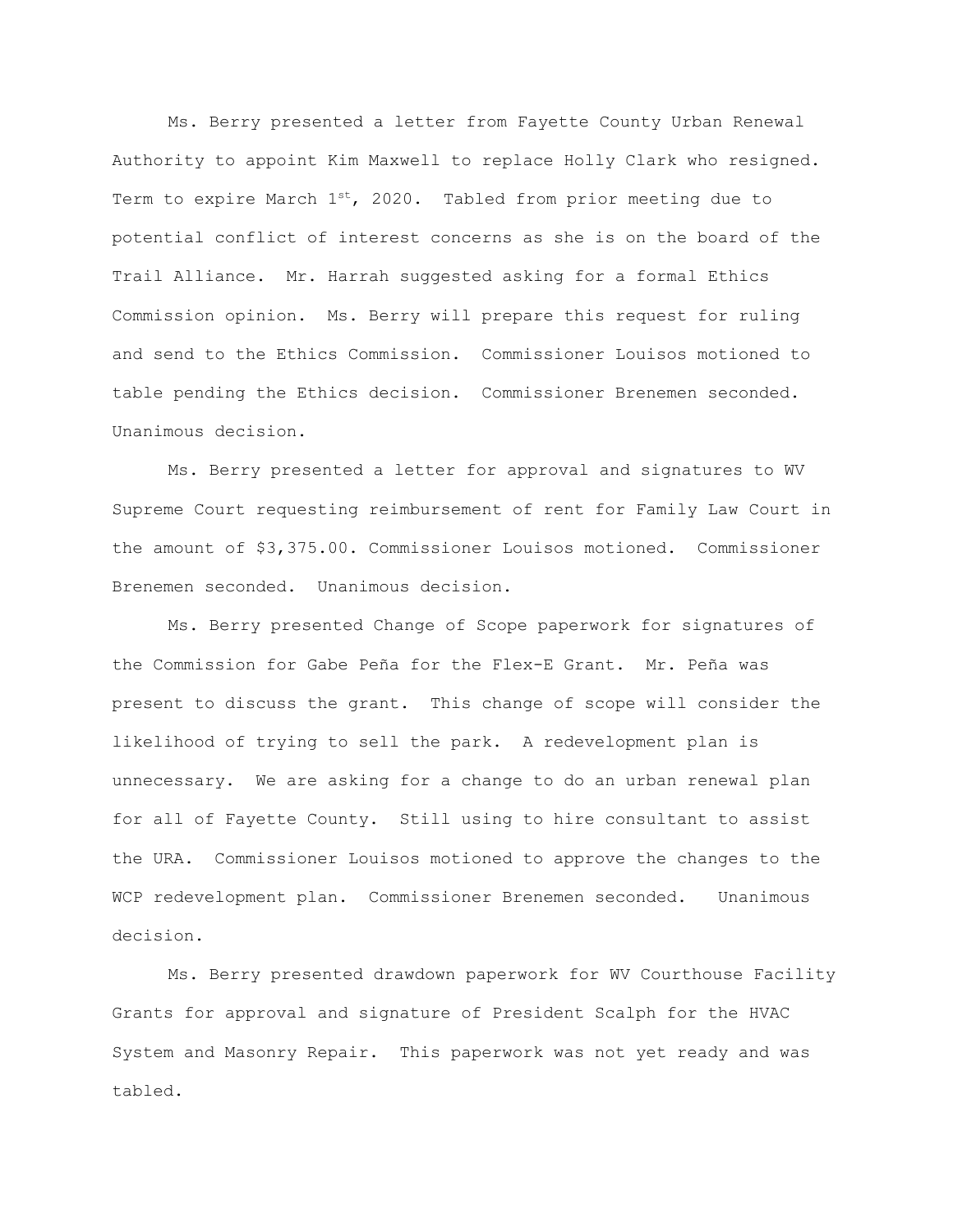Ms. Berry presented a WV Courthouse Facilities Improvement Authority Contract and award notice for 2nd Phase of HVAC replacement at Courthouse Annex for approval and signature of President Scalph. Commissioner Louisos motioned. Commissioner Brenemen seconded. Unanimous decision.

Ms. Berry presented Easement and Right of Way paperwork of property owned by the Fayette County Commission from AEP for approval and signatures of the Commission. Commissioner Louisos motioned to approve pending approval of Mr. Harrah. Commissioner Brenemen seconded. Unanimous decision.

Ms. Berry presented letters for signature of President Denise Scalph setting dates for Board of Equalization and Review hearings for 2020. Commissioner Louisos motioned. Commissioner Brenemen seconded. Unanimous decision.

Ms. Berry presented quotes for the furnace replacement for the feline building at the Animal Shelter. President Scalph said the Commission will send a letter stressing not turning thermostat up and keeping door shut, changing filters as required. Discussion of using LED instead of current lights. Commissioner Louisos motioned to approve a new 80,000 BTU HVAC system from McVey A Ok Air for \$2,885.00. Commissioner Brenemen seconded. Unanimous decision.

Ms. Berry presented a letter for approval and signatures of the Commission to City of Oak Hill related to Hotel Motel Tax. Mr. Harrah approves the letter asking for discussion. President Scalph suggested changing the last paragraph to "any lodging facility that this may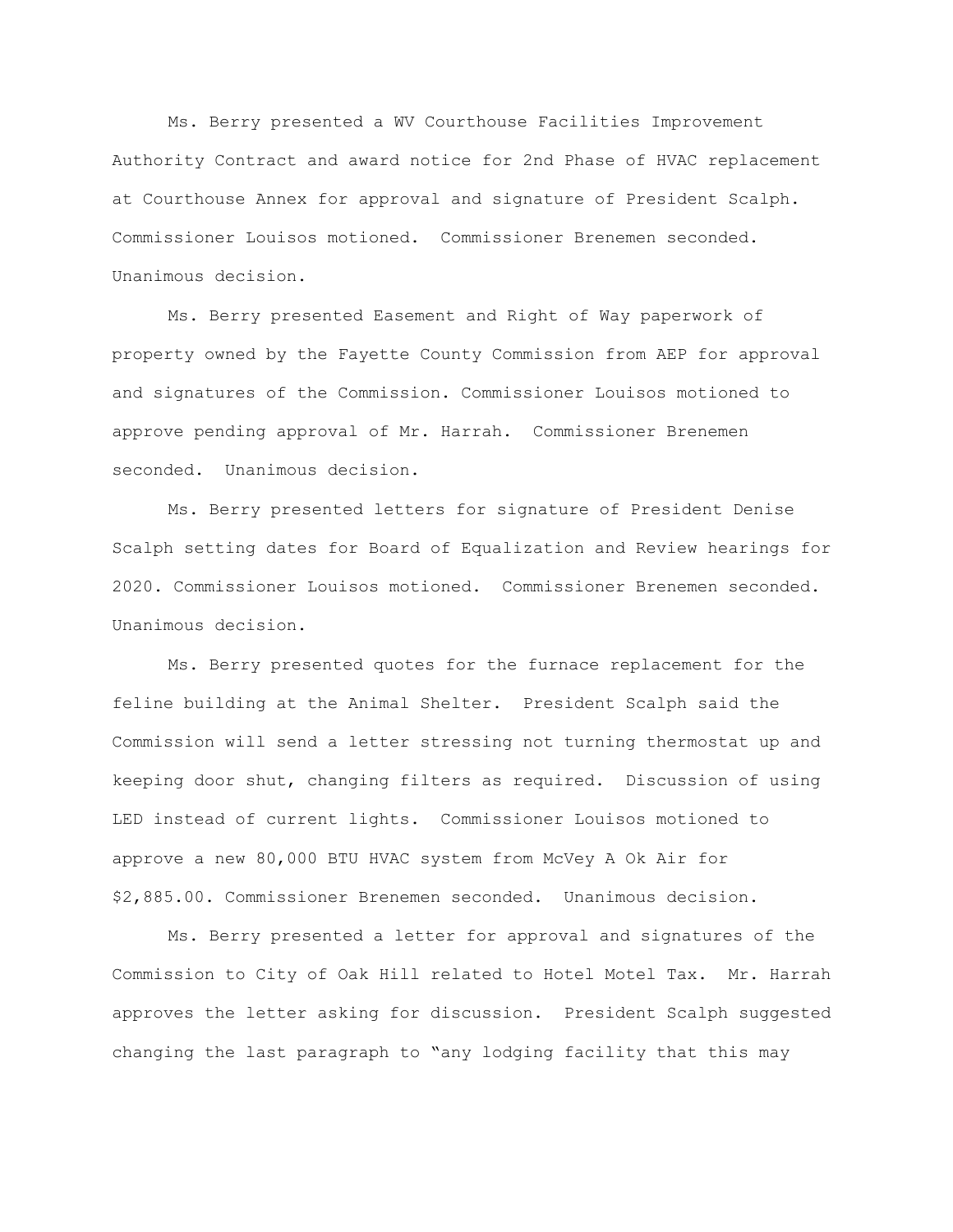apply to." Commissioner Louisos motioned to approve with listed changes. Commissioner Brenemen seconded. Unanimous decision.

Ms. Berry presented a request from Melissa Harrah, Principal at Fayetteville PK-8 to use Fayette County Memorial Building for a FC Middle School Basketball Tournament on February  $19 - 21^{st}$ , 2020 from 4:00 p.m. to 10:00 p.m. Commissioner Louisos motioned to approve. Commissioner Brenemen seconded. Unanimous decision.

Ms. Berry presented another request from Ms. Harrah for January 11th, 2020 from 7:00 a.m. – 7:00 p.m. for a Middle School Wrestling Tournament. Commissioner Louisos motioned to approve. Commissioner Brenemen seconded. Unanimous decision.

A workshop was held regarding the ambulance service in Fayette County. Some of this stems from no service being provided in the Danese and Meadow Bridge areas and call response issues. Jerry Long of JanCare gave a history of the contract and the need for accountability. The contract ensures that there are resources available. Commissioner Louisos wants something that shows that other providers do get contacted. Mr. Long has contacted other providers and they typically do not have a truck available. JanCare has expanded their coverage since the initial contract, so coverage has improved. Kevin Walker, OEM Director, will provide response times to show efficiency. Mr. Long pointed out response times do not correlate to patient outcome. They track the outcomes. Commissioner Brenemen thanked JanCare and asked is there anything they want to change. Mr. Long stated it looks good for them. Mr. Walker stated he sees no changes other than grammar and additional units. President Scalph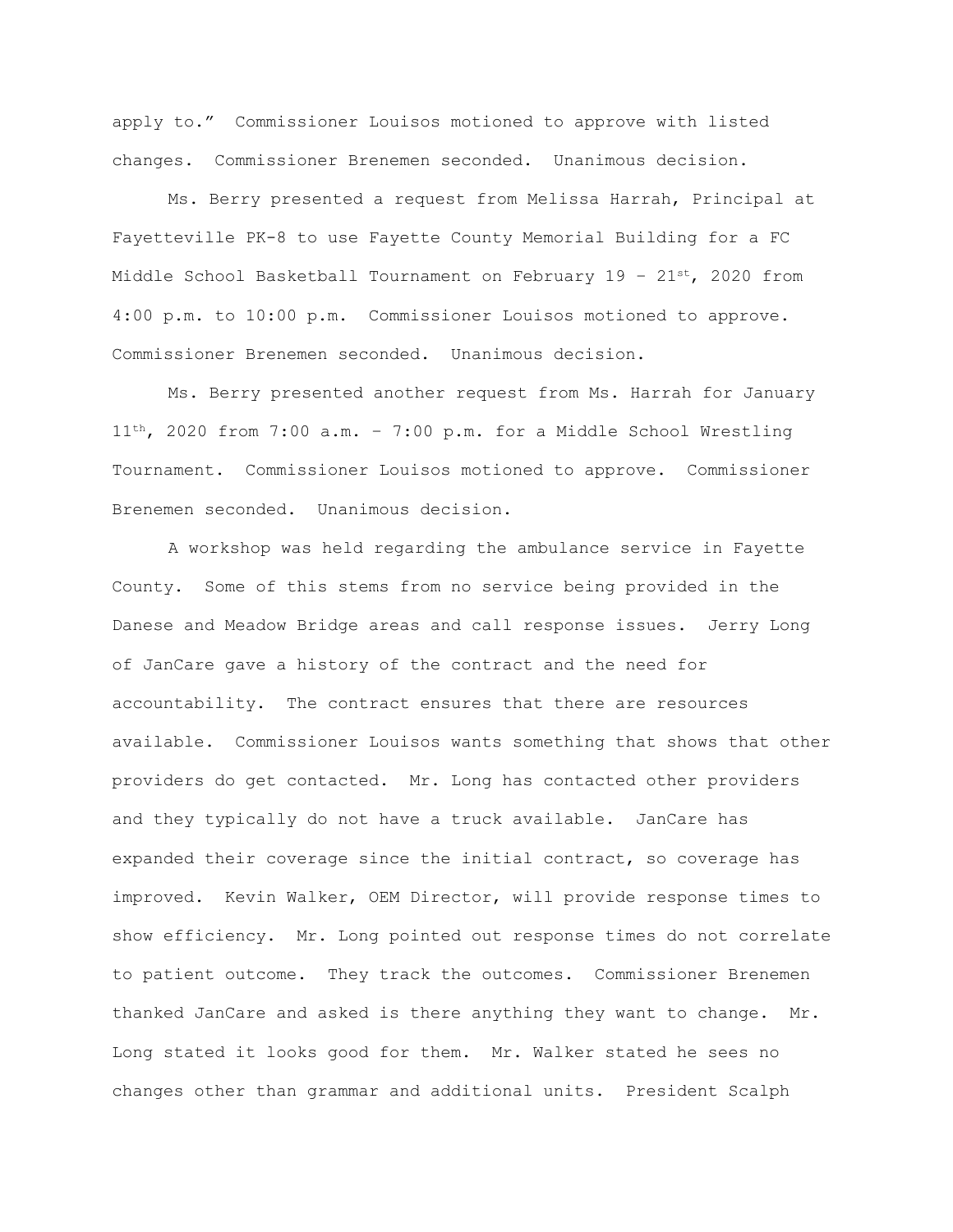stated unless there are changes, the contract will roll over to the next year.

The meeting was adjourned at 2:00 p.m.

FAYETTE COUNTY COMMISSION REGULAR SESSION December 20, 2019 COURTHOUSE FAYETTEVILLE, WV 25840 MEMBERS PRESENT: DENISE A. SCALPH, JOHN G. BRENEMEN, TOM LOUISOS

The Fayette County Commission met in a regular session on this 20th day of December, 2019.

President Scalph called the meeting to order at 9:00 a.m. The Pledge of Allegiance was led by President Scalph.

Mike Bone, Assessor's Office, was in attendance to present personal property exonerations for Kathleen M. White \$536.92; John D. McCune \$48.02; Billy Butler \$3.84; Carl Burros \$59.62; and Michel E. Armstrong \$510.72. Commissioner Louisos motioned to approve. Commissioner Brenemen seconded. Unanimous decision.

Mr. Bone presented real property exonerations for James Blackburn \$18.70, \$20.88 and \$20.88. Commissioner Brenemen motioned to approve. Commissioner Louisos seconded. Unanimous decision.

Commissioner Brenemen motioned to approve vouchers and invoices and release checks to pay our vendors. Commissioner Louisos seconded. Unanimous decision.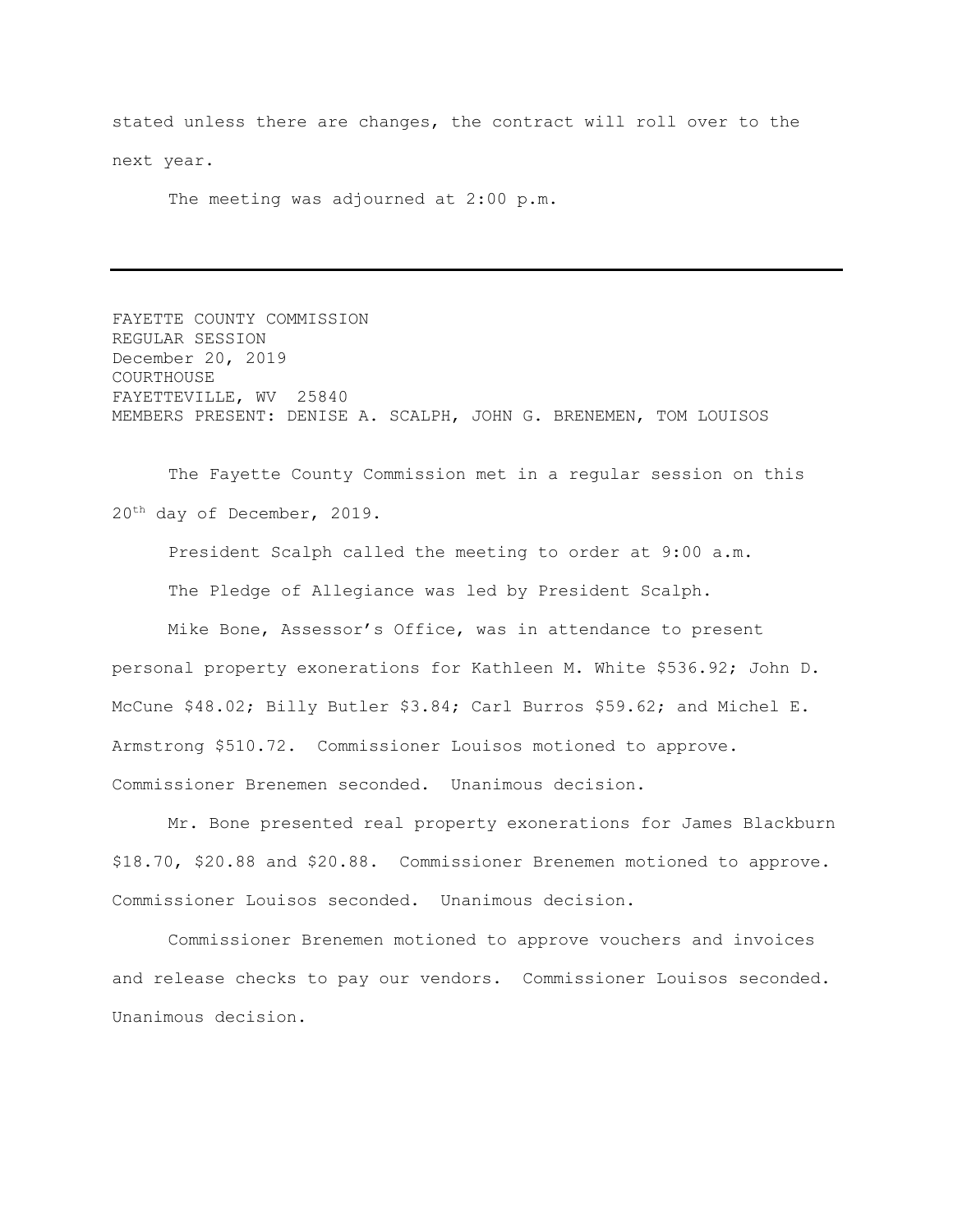Commissioner Brenemen motioned to approve 2nd half payroll for December 30, 2019. Commissioner Louisos seconded. Unanimous decision.

Commissioner Brenemen motioned to approve the minutes from December 6th and authorize President Scalph to sign. Commissioner Louisos seconded. Unanimous decision.

Commissioner Brenemen motioned to approve estate settlements for Diane Lynn Blume; Diana Faye Edwards; Benton Eugene Conner; Charles Lee Kidd; Ruth Harper; Elsie Marie Withrow; and Gertrude Maxine Shuff. Commissioner Louisos seconded. Unanimous decision.

Ami Dangerfield, County Commission Assistant, presented an order to transfer \$66,760.60 from the General School Fund to the General Fund. Commissioner Louisos motioned to approve. Commissioner Brenemen seconded. Unanimous decision.

Ms. Dangerfield presented orders and letters for reappointment to the Fayette County Board of Zoning Appeals for John Hoffman and William Hughes, both terms to expire January 1, 2023. Commissioner Louisos motioned to approve. Commissioner Brenemen seconded. Unanimous decision.

Ms. Dangerfield presented for approval a quote from GST for the County Clerk Server in the amount of \$6,398.86. This purchase was previously approved in the FY 19/20 budget sessions to replace their failing server. Commissioner Louisos motioned to approve. Commissioner Brenemen seconded. Unanimous decision.

Ms. Dangerfield presented the Assessor's Records Management and Preservation Grant Final Report documents for approval and signature.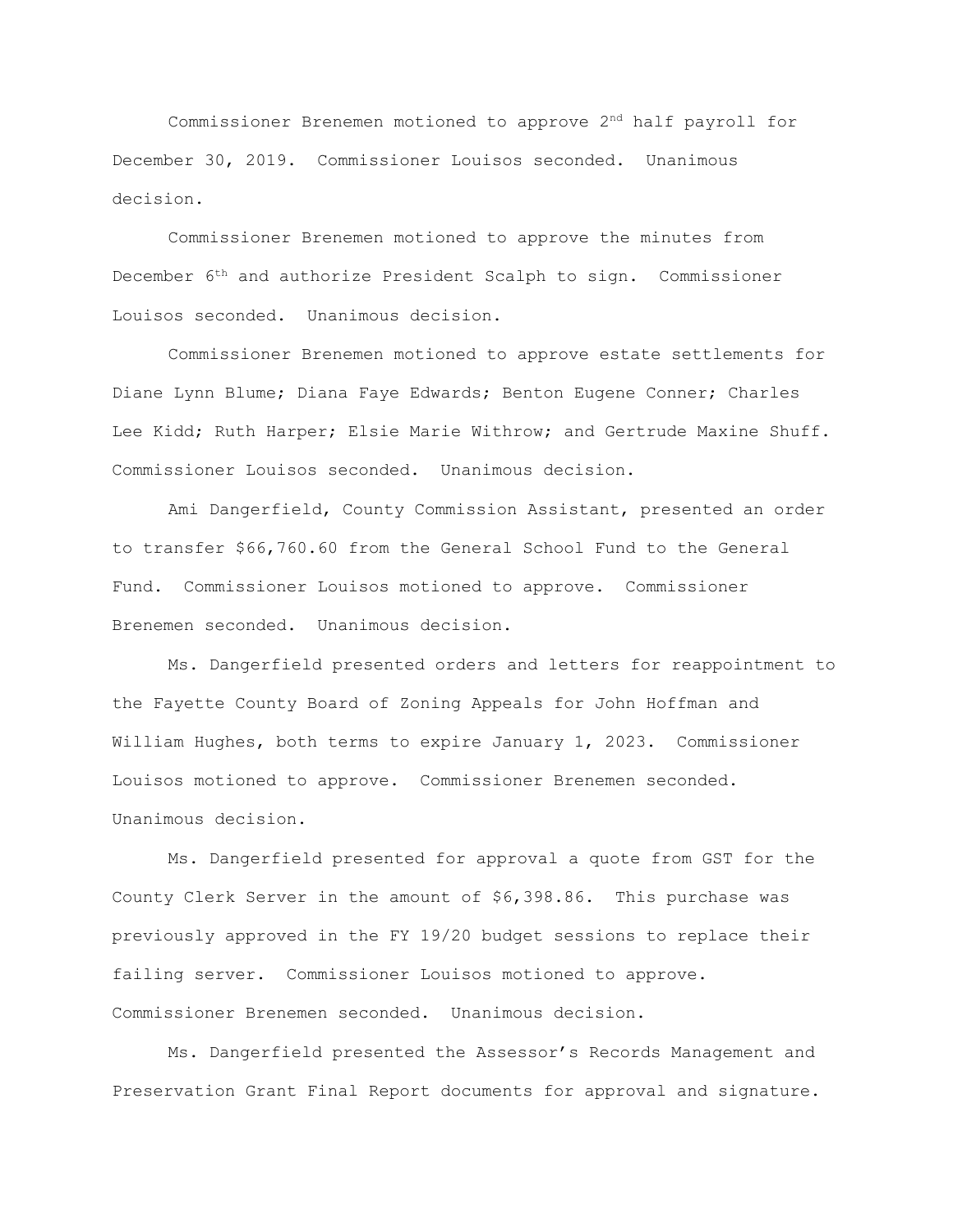Commissioner Louisos motioned to approve and authorize President Scalph to sign. Commissioner Brenemen seconded. Unanimous decision.

Ms. Dangerfield presented a WV Courthouse Facilities Improvement Authority 16th Cycle Reimbursement Request for \$100,000.00. Commissioner Louisos motioned to approve and authorize President Scalph to sign. Commissioner Brenemen seconded. Unanimous decision.

Ms. Dangerfield presented a sub award agreement for a POWER grant for approval and signature of President Scalph. Susie Wheeler, Farm Manager, was in attendance to explain that the grant is the one awarded in October and Sprouting Farms is the leading partner. This just outlines the duties and requests the money from the grant. It is for agribusiness and workforce development programs. Our portion of this grant is approximately \$151,000.00. The matching funds come from the LFPP. This is a roughly \$20,000.00 match in supplies that is matched out of the Excise Tax. Commissioner Brenemen motioned to approve the grant of \$151,000.00 with the county allowing \$51,000.00 as their total match as set in the budget. Commissioner Louisos seconded. Unanimous decision.

Ms. Dangerfield presented for discussion a Contract Renewal for GST Courthouse Network Support Administration and Consulting for 2020 and the possible addition of other departments to the contract, for approval and signature of President Scalph. The contract is \$1,300.00 per month and can be amended at a later date to add additional buildings or properties. Commissioner Louisos motioned to approve without additions at this time. Commissioner Brenemen seconded. Unanimous decision.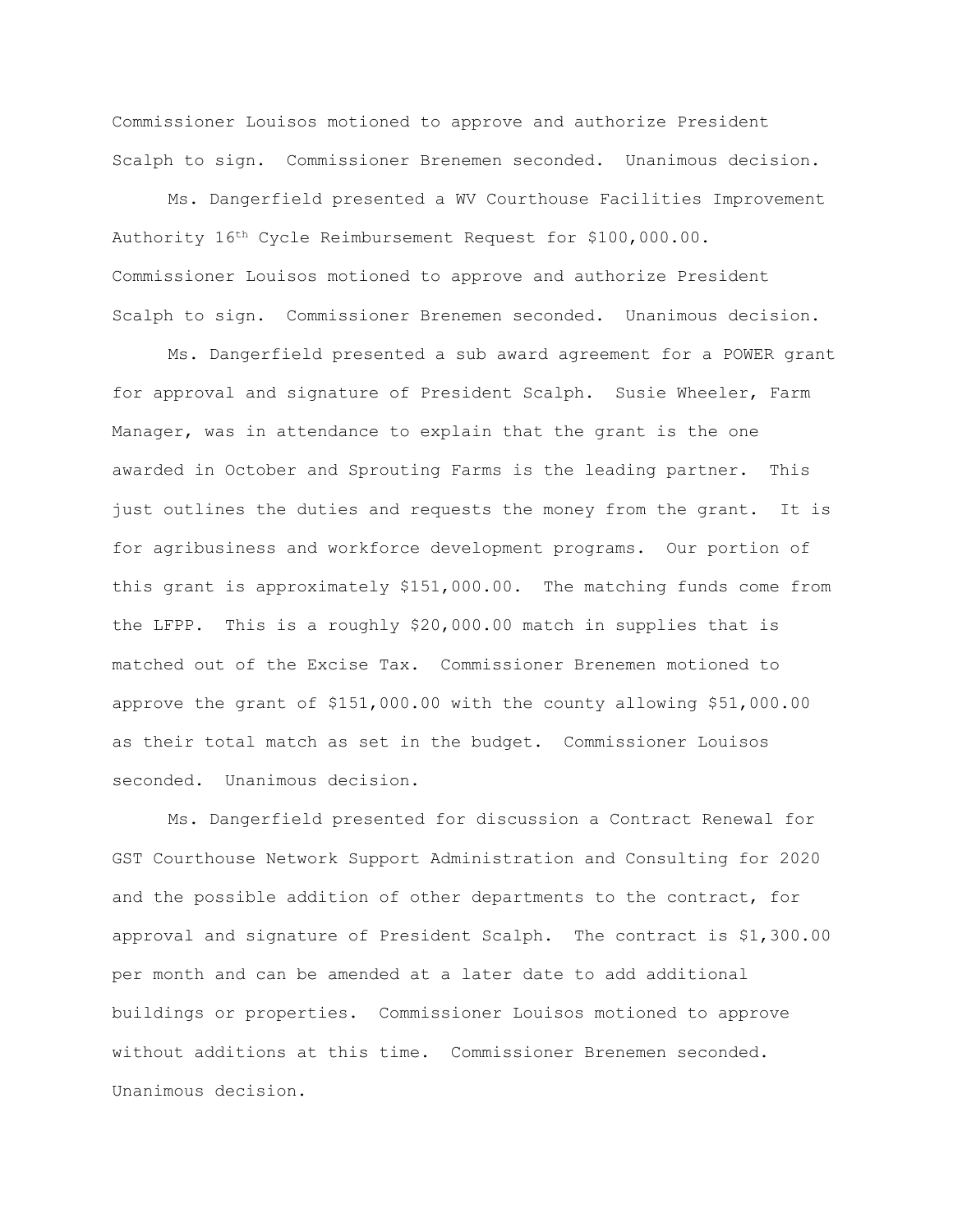Ms. Dangerfield presented for discussion supplies to mark timber for sale at county owned property. This was tabled until January 3rd until the Commission receives information from the timbering company.

Ms. Dangerfield presented for discussion the need for engineering of the Wiseman Avenue Parking lot due to water runoff. Bigger drain lines are needed to prevent our water runoff from damaging adjoining properties. The Prosecuting Attorney's office will notify our insurance company that the Commission is working to address the problem.

Ms. Dangerfield presented for discussion changes to the organizational order for 2020. Assistant Prosecuting Attorney Jeff Mauzy will work on amending the order to reflect the new purchasing policy.

Discussion was held regarding personnel manual changes. No decision or changes made.

Vivian Parsons, Public Entity Specialist with the WV Counties Risk Pool was present to give an update. Things are going well; they have 50 of the 55 counties in the pool, and 112 public entities. They've recently been approved to write policies for VFDs across the state. Explained how the risk pool works and the available trainings. They provide the training at no cost to the county. Trainings include active shooter training, cyber security, and workplace harassment. The pool recommends a training rotation every two to three years. Also provides law enforcement training and can provide 14 of the required 16 hours for deputies. Also will review county contracts in terms of risk.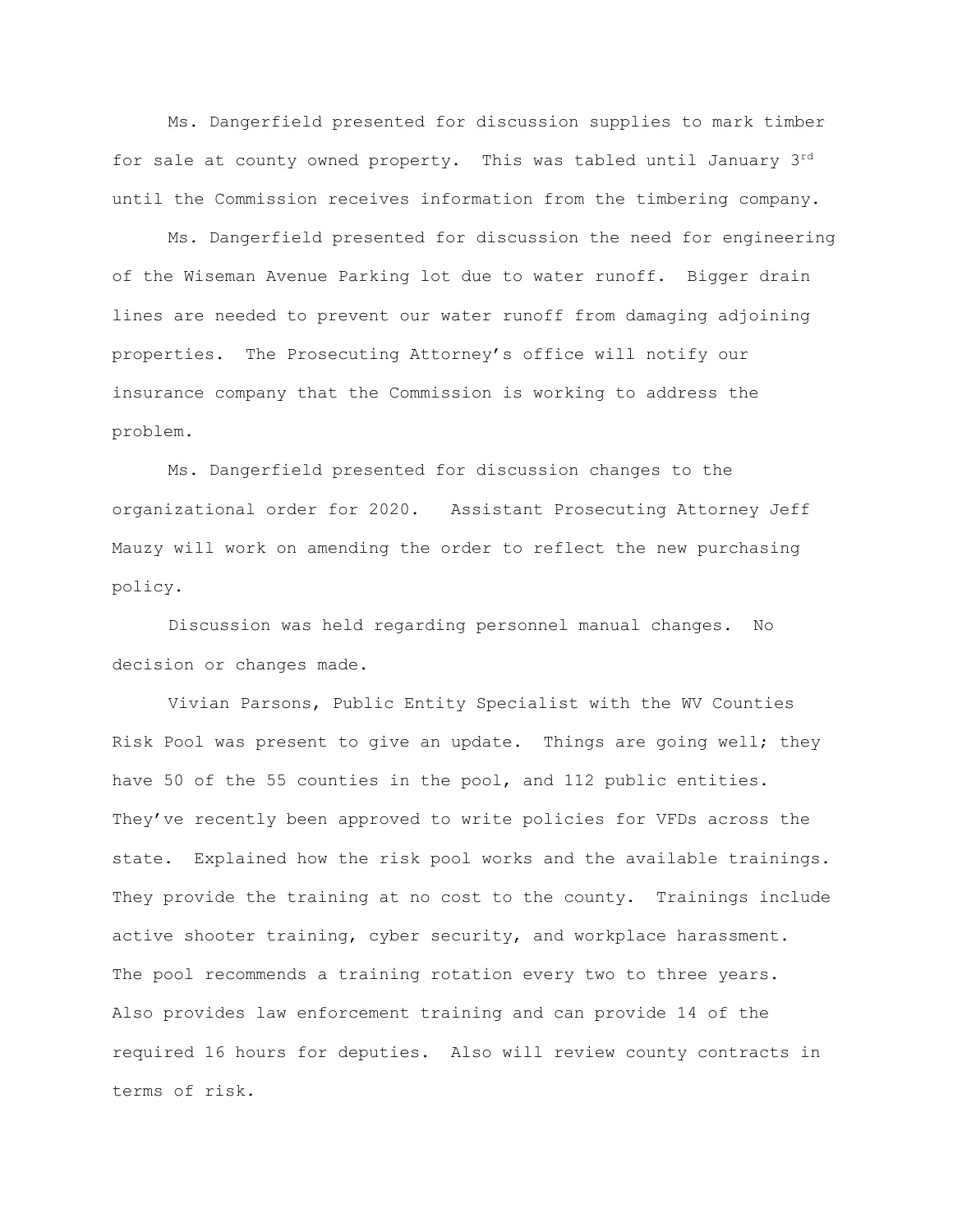Adam Hodges, Farmland Protection Board, appeared regarding the White Farm Easement. This is to add additional properties to the easement. It needs to have a general motion - the last was too specific and left out part of the property. Commissioner Brenemen motioned to give final approval authority for the Fayette County Farmland Protection Board to purchase easements on the James and Patricia White properties as presented. Commissioner Louisos seconded. Unanimous decision.

A public hearing was held for Early Voting sites for the Special Levy Election. The floor was open for comment. Montgomery City Hall, Danese Community Center, and the Soldiers and Sailors Memorial Building are the locations for Early Voting to be held January 25<sup>th</sup> through February  $5<sup>th</sup>$  for the February  $8<sup>th</sup>$  Special Levy Election. Commissioner Brenemen motioned to approve the Early Voting locations on the dates indicated from 8:00 a.m. to 4:00 p.m. and Saturdays from 9:00 a.m. to 5:00 p.m. Commissioner Louisos seconded. Unanimous decision.

Alicia Treadway, Voters' Registration, appeared for the presentation of keys for Early Voting satellite sites. The cans were presented as empty. The cans were locked and the keys were presented to the Commissioners.

Members of the Fayette County Urban Renewal Authority were present for a discussion with Jim Lively, Jr. and Morgan Bracken, regarding the Property at Wolf Creek Park. There are questions regarding the process. Commissioner Louisos asked is there a first right of refusal? Yes, on 200 acres. Commissioner Louisos asked is it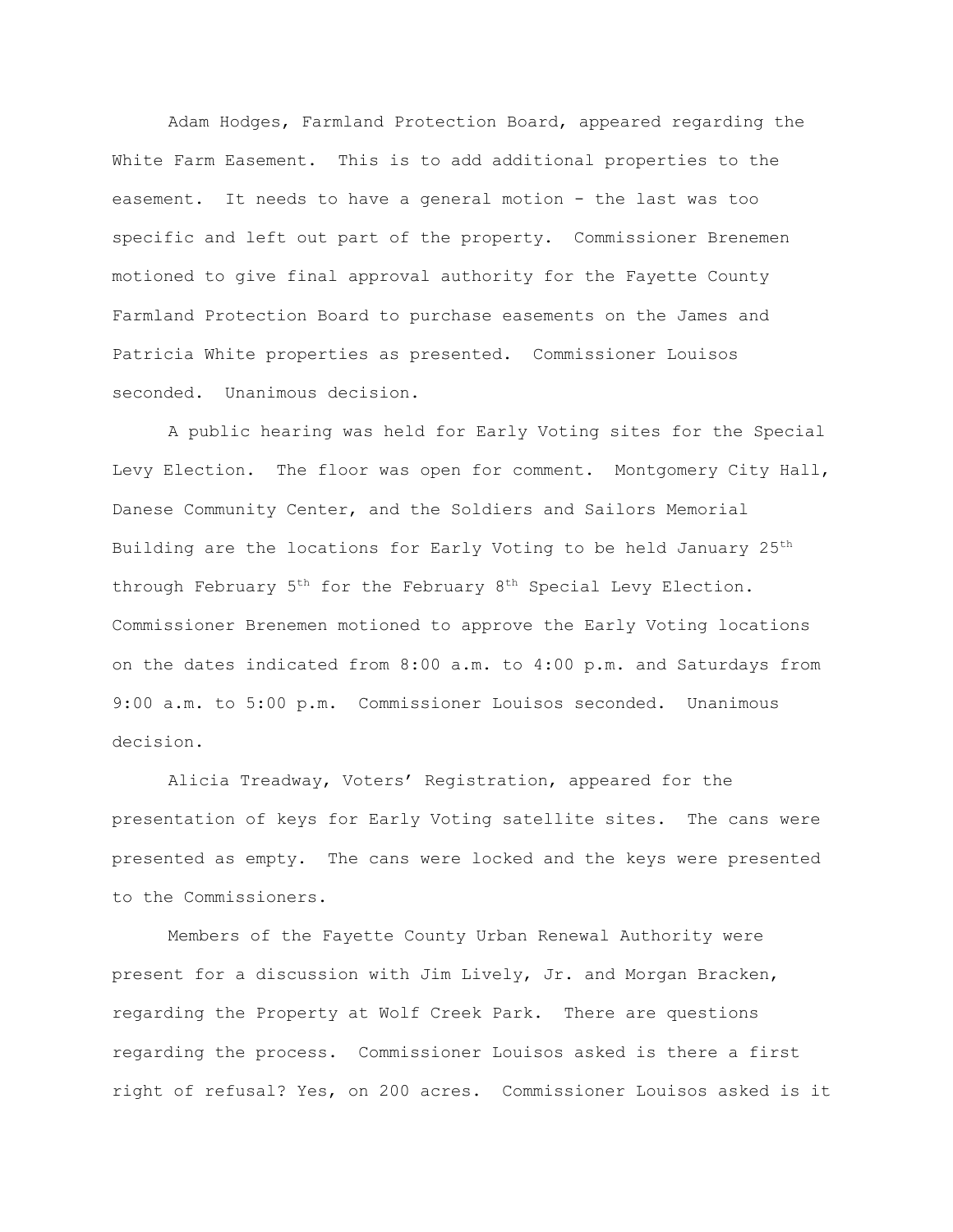at \$7,500.00 an acre? There are 2 deals; the first was for property already purchased. There is no price indicated on the first right of refusal. This portion is basically the residential section. Commissioner Louisos asked how this would be disclosed. Mr. Mauzy said the Right of First Refusal should be disclosed in marketing to sell the property.

Commissioner Louisos has an issue with the Right of First Refusal. Mr. Bracken said there was a nonrefundable financial deposit made. Commissioner Louisos asked who the deposit was given to. The URA or Fayette County Commission. Discussion was held regarding money loaned the URA from the Glen Jean property. Former Commissioners Matthew Wender and Kenneth Eskew did not intend this as a loan, however John Lopez did. Mr. Mauzy will review to ensure the County can sell and ensure there are no other issues with the sell. Commissioner Louisos asks if there is anything further we need to be concerned about with this property.

URA member Gene Kistler stated two developers are interested and are planning to look at the property on January  $13<sup>th</sup>$ . One is commercial, one is residential.

Commissioner Louisos pointed out missing items in minutes and stated he needs this information.

Mr. Mauzy said Jamie Blankenship prepared the Right of First Refusal and will check with him for further information. Believes this will not be an issue.

Mr. Wender asked the Commission what the intention is regarding funds committed to the property in the event it does not sell.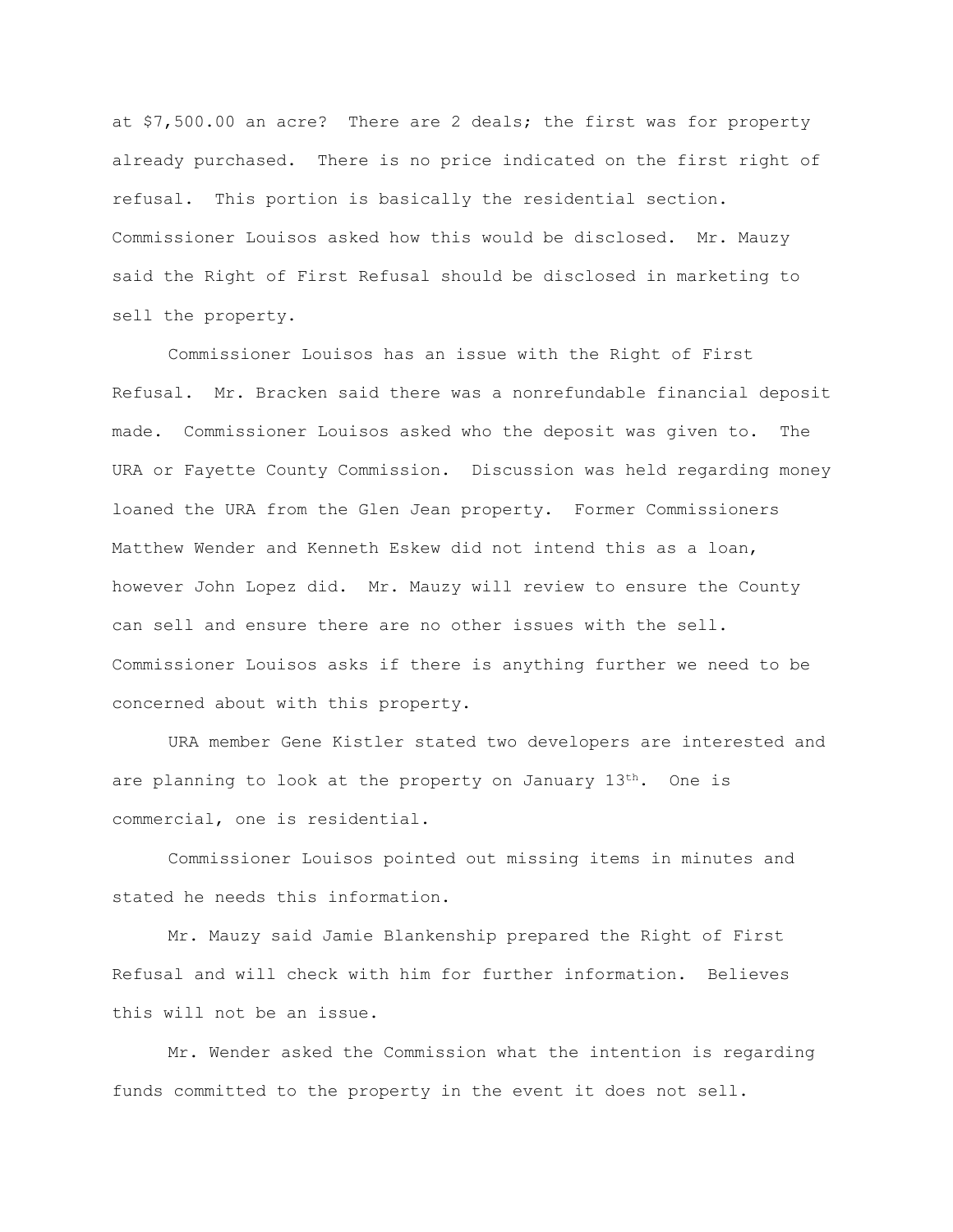Commissioner Louisos asked how close the road is to the property on which they have a Right of First Refusal. It is a few hundred feet.

The Commission asks that the current owners be taken into account during the sell, so that the park is maintained as a park with the intention that it be maintained.

Points were made that residential properties are needed in the county. Commissioner Louisos also asked if the Right of First Refusal is recorded. Should be in the event of deed search.

A motion was made to go into Executive Session at 11:36 a.m. The Commission exited the Executive Session at 12:13 p.m. with no decision made. They stated there is a request from the Prosecuting Attorney's Office for hard copy documents from Brad Woolf regarding the costs. President Scalph stated hard copy documentation is needed for the work that was done under consideration for reimbursement and settlement.

A workshop was held with Gauley River PSD. Board Member Juanita Phillips and Administrative Assistant Stephanie Frame were present. The invoices being discussed are regarding a valve replacement which affects the water supplying the prison at Mount Olive. Only half of the \$25,000 invoice total was paid, because only one valve was installed. A note was made on the check regarding the other half would be paid after the second half of the work is completed.

Commissioner Brenemen asked about the capital improvement account. The former manager depleted the accounts and they have begun putting money in each. \$217.00 into one and \$25.00 into the other each month.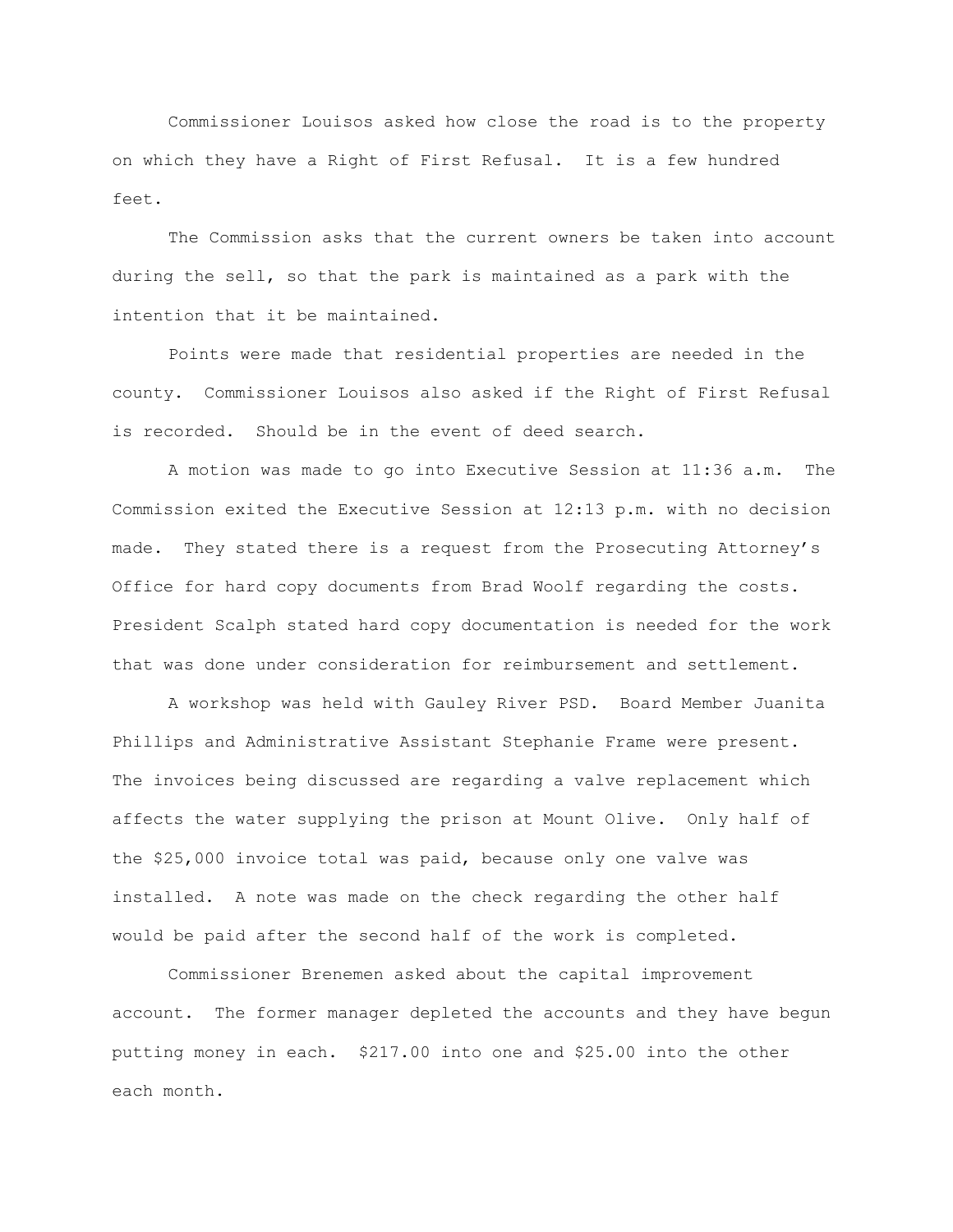They are requesting assistance because they also have additional valves which need replaced. They are approximately 40 years old and have multiple leaks, as well as service lines that need replaced. Commissioner Brenemen asked if they have checked into grants. What happened to discussions with Summersville and Kanawha Falls? Ms. Phillips stated KFPSD is not able to assist. They believe a valve replacement would save approximately \$15,000.00 per month in leaking water based on billing and usage. Discussion was held of the rate increase not being sufficient. Ms. Phillips stated the money needs for the PSD have gone down with the exit of two employees, saving approximately \$80,000.00 per year. Commissioner Louisos requested discovery of where the money went when the last manager was there. Commissioner Brenemen asked how many customers the PSD serves and what are the commissioners paid. They serve approximately 1,100 and the commissioner are paid \$125.00 per meeting.

Gauley River PSD can repay the Commission around \$300.00 a month until they start recouping some of the water loss costs. After that a point higher amount is feasible. Commissioner Louisos motioned to loan to Gauley River PSD \$12,501.29 from Coal Reallocated with the repayment of \$300.00 per month agreed upon. Commissioner Brenemen seconded. Unanimous decision.

A workshop was held with Armstrong PSD workshop with Thomas Gibson, chairman and a representative from EL Robinson. President Scalph asked when did they apply for the emergency rate increase. Commissioner Brenemen stated that the first problem is that they are insolvent and cannot pay bills. The second is that the Commissioners